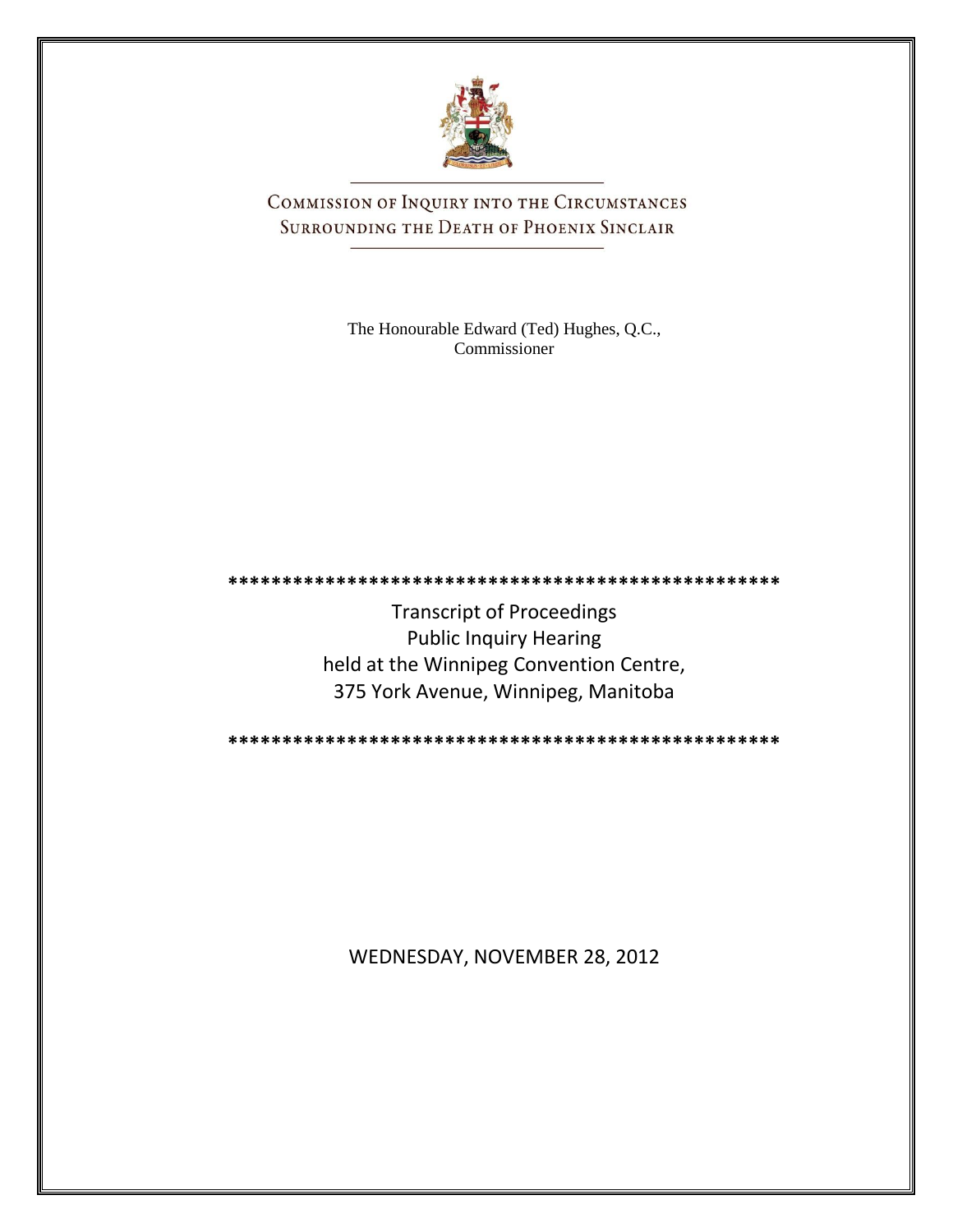## APPEARANCES

**MS. S. WALSH,** Commission Counsel **MR. D. OLSON,** Senior Associate Counsel **MR. R. MASCARENHAS**, Associate Commission Counsel

**MR. G. MCKINNON** and **MR. S. PAUL,** for Department of Family Services and Labour

**MR. T. RAY,** for Manitoba Government and General Employees Union

**MR. K. SAXBERG,** for General Child and Family Services Authority, First Nations of Northern Manitoba Child and Family Services Authority First Nations of Southern Manitoba Child and Family Services Authority Child and Family All Nation Coordinated Response Network

**MR. H. KHAN,** for Intertribal Child and Family Services

**MR. J. GINDIN,** for Mr. Nelson Draper, Mr. Steve Sinclair**,** Ms. Kimberly-Ann Edwards

**MR. J. FUNKE** and **MS. J. SAUNDERS,** for Assembly of Manitoba Chiefs and Southern Chiefs Organization Inc.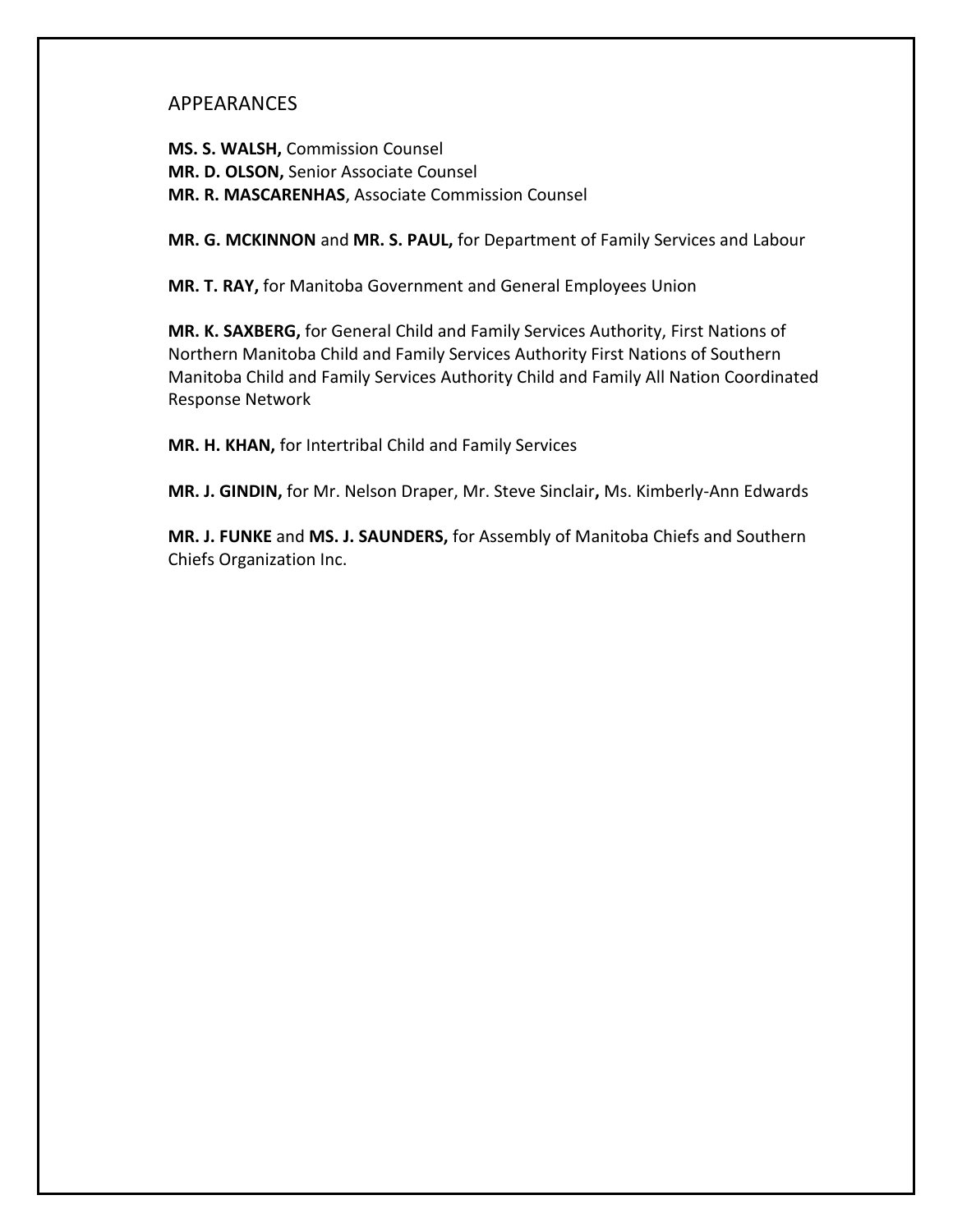# **INDEX**

### **Page**

### **WITNESSES**:

ANGELA BALAN

| Direct Examination Continued by Mr. Olson | 1   |
|-------------------------------------------|-----|
| Cross-Examination by Mr. Gindin           | 146 |
| Cross-Examination by Mr. Ray              | 187 |
| Cross-Examination by Mr. Saxberg          | 201 |
| Cross-Examination by Mr. McKinnon         | 207 |
|                                           |     |

LORNA LEE HANSON

|  | Direct Examination by Mr. Olson |  |  |  |  | 220 |  |
|--|---------------------------------|--|--|--|--|-----|--|
|--|---------------------------------|--|--|--|--|-----|--|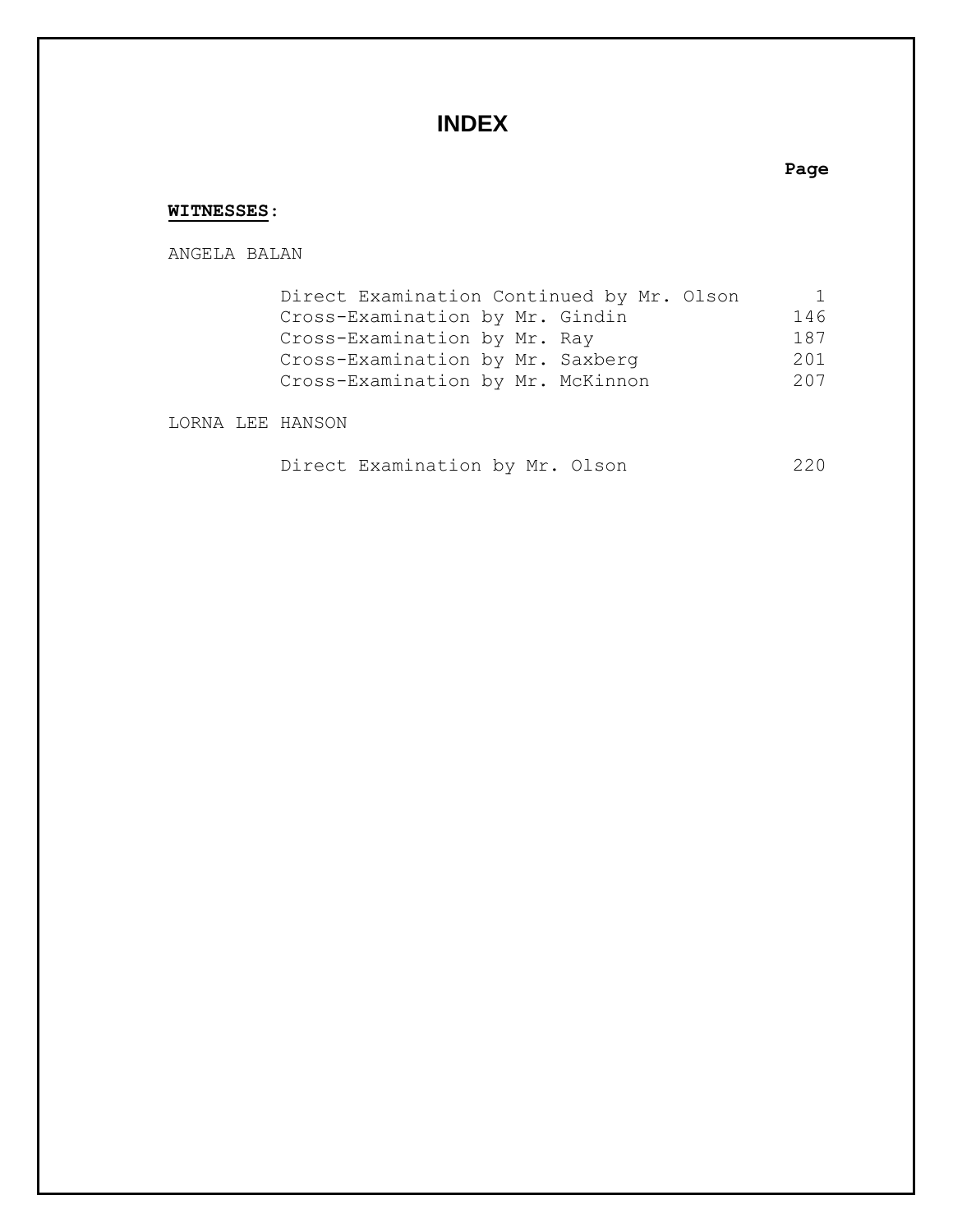NOVEMBER 29, 2012

 PROCEEDINGS CONTINUED FROM NOVEMBER 28, 2012 **ANGELA BALAN**, previously sworn, testified as follows: DIRECT EXAMINATION CONTINUED BY MR. OLSON: Q I'm just going to take you now to page 37037 of Ms. Kematch's protection file. Do you have that page in front of you? A Yes, I do. Q Now, this is -- you'll see this an, an addendum prepared by Mr. Orobko before the case was transferred by him to Ms. Greeley. Is this something that you would have read? A Yes, I did. Q Okay. And just looking at the full paragraph on that page, it says: "The assigned worker shall have two primary issues to sort 22 through in the coming months. Firstly, the question of parental motivation and commitment will need to be assessed and weighed on

 $- 1 -$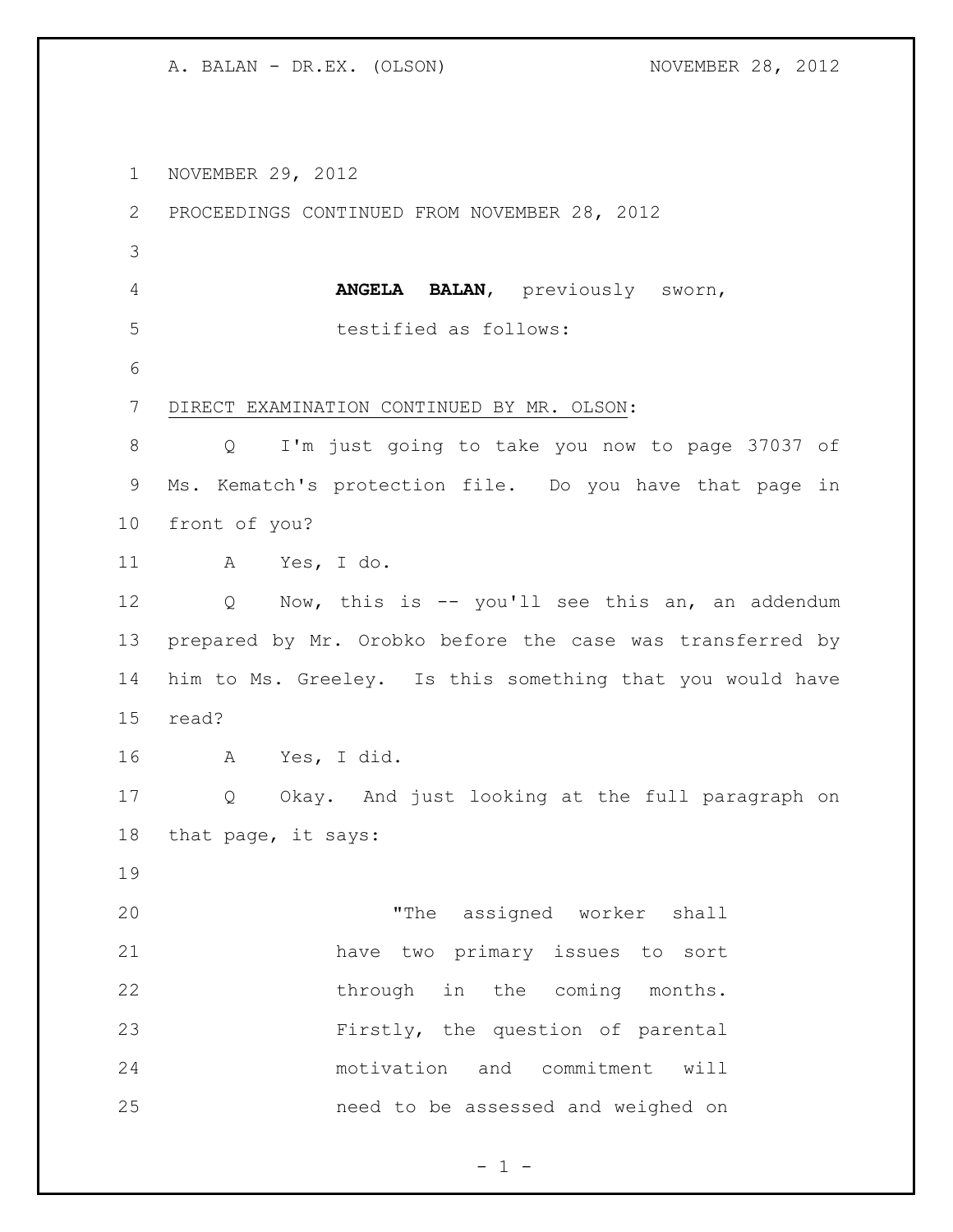| $\mathbf{1}$  | an on-going basis. Secondly, it    |
|---------------|------------------------------------|
| $\mathcal{P}$ | will be necessary to determine     |
| 3             | [Samantha Kematch's] parental      |
| 4             | capacity. The preceding case plan  |
| 5             | should serve to quickly help the   |
| 6             | assigned worker with these matters |
|               | so that long term planning can     |
| 8             | quickly occur for Phoenix."        |

 So those -- the two issues he identifies here, parental motivation and commitment and parental capacity, were those two of the main issues that you would expect Ms. Greeley to work on when she had the file?

A Yes.

 Q Okay. And in terms of assessing parental capacity, how, how did you anticipate that would be done? A In this case, it would appear that through some ongoing meetings with the family, between the worker and the family, speaking with collaterals to gather information from collaterals, looking at associated file information,

 all of those would be used by the social worker to inform their assessment of the family and assessment of parental capacity.

 Q Okay. And did you have an understanding as to why parental capacity and parental motivation and

 $- 2 -$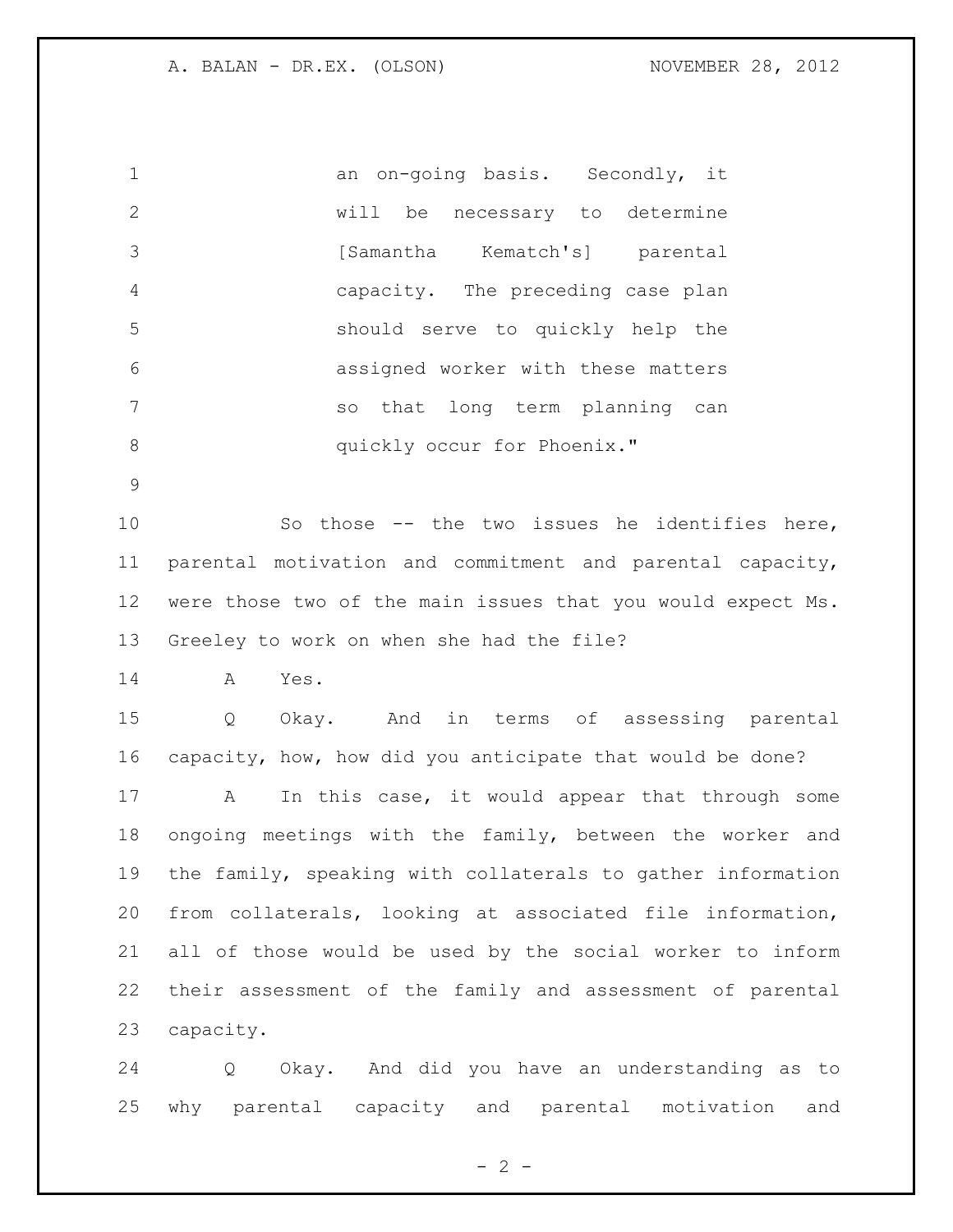commitment were issues in this particular case?

 A As mentioned earlier, there was some question around parental motivation or commitment based on initial presentations during the intake period of time, where the parents were not clear on whether or not they intended to parent or wanted to parent. However, that did shift shortly thereafter, so that would have been something to explore and to continue to explore, to determine if they were prepared and committed to following through that on that change.

 Q When -- sorry. When you say that initial intake, you're talking about with respect to the apprehension of Phoenix?

A That's correct.

Q Okay.

 A At the time that she was born and the intake involvement at that time.

 Q Right. Because you knew at that time that, that initially the parents said they weren't ready to parent, didn't have any planning, no pre-natal care. Those were the, those were the circumstances at that point, right?

A That would be my understanding.

 Q And then you also would have known about the apprehension of Samantha's first child?

A I would have known at the point that I had taken

- 3 -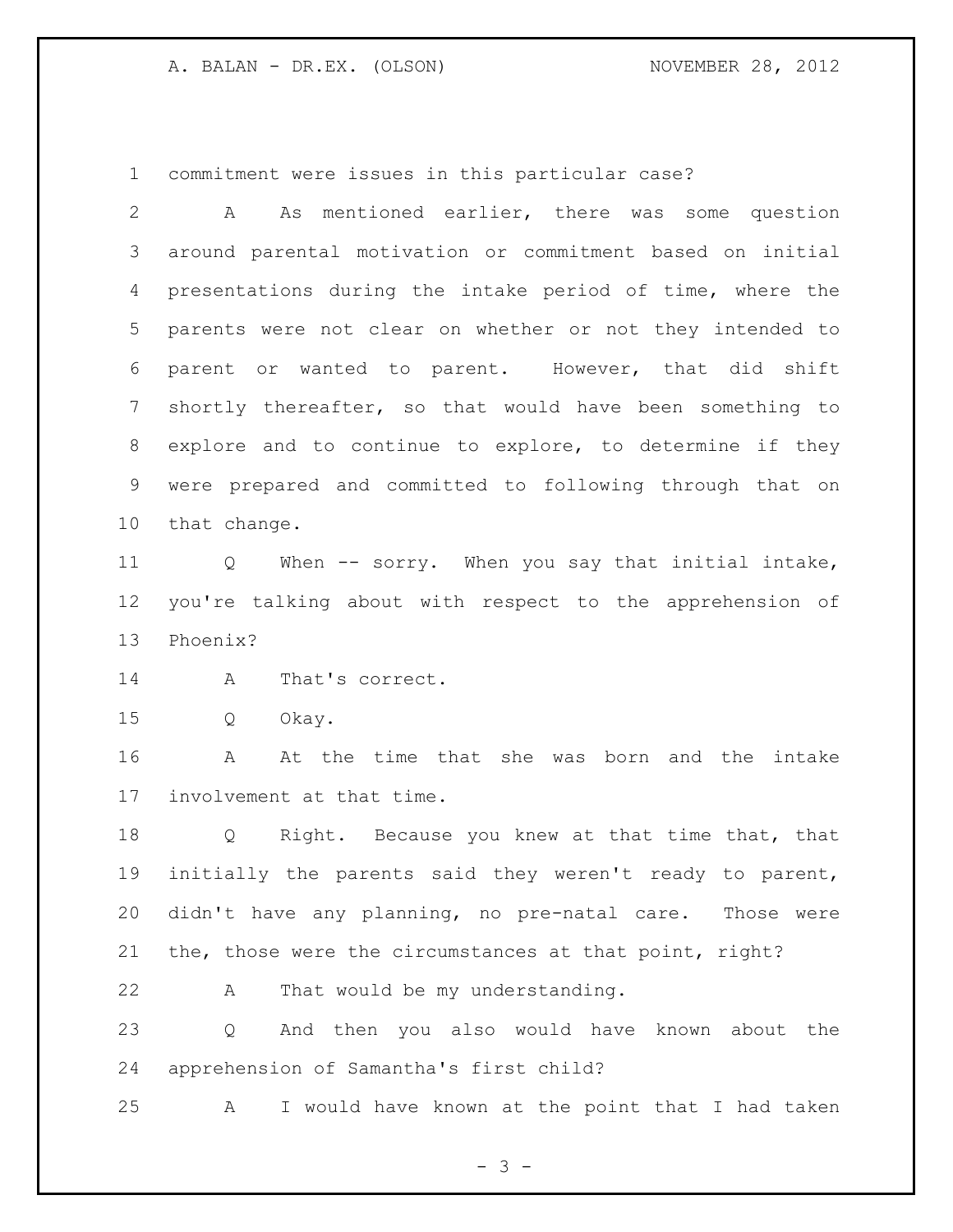the supervisory responsibilities on that there had been prior child welfare involvement and that the oldest child was in that agency's care.

 Q Okay. And in terms of the circumstances of that, that first child, what did you know about that at the time?

 A I would know what was presented in the, in the information from the social worker. As they -- as it was an open case at the time that I assumed my supervisory responsibilities, I would have been canvassing the assigned worker, who would have been Kerri-Lynn Greeley, as to the background on the files. I would have referred to the prior supervisor's notes to also inquire. And I may have looked at other file documentation, but it is clear that I was well aware that there was prior involvement. It was included in the October 2000 transfer recording as well from Kerri-Lynn.

 Q Okay. And so based on that, were you aware that Ms. Kematch initially hid that pregnancy as well? When she -- when the baby was born, she initially didn't want to parent but then decided she did want to parent. Were you aware of that?

 A Could I look back to that information from the intake period of time where that's spoken of?

Q Absolutely.

A I just refreshed my memory. If you could ask me

 $- 4 -$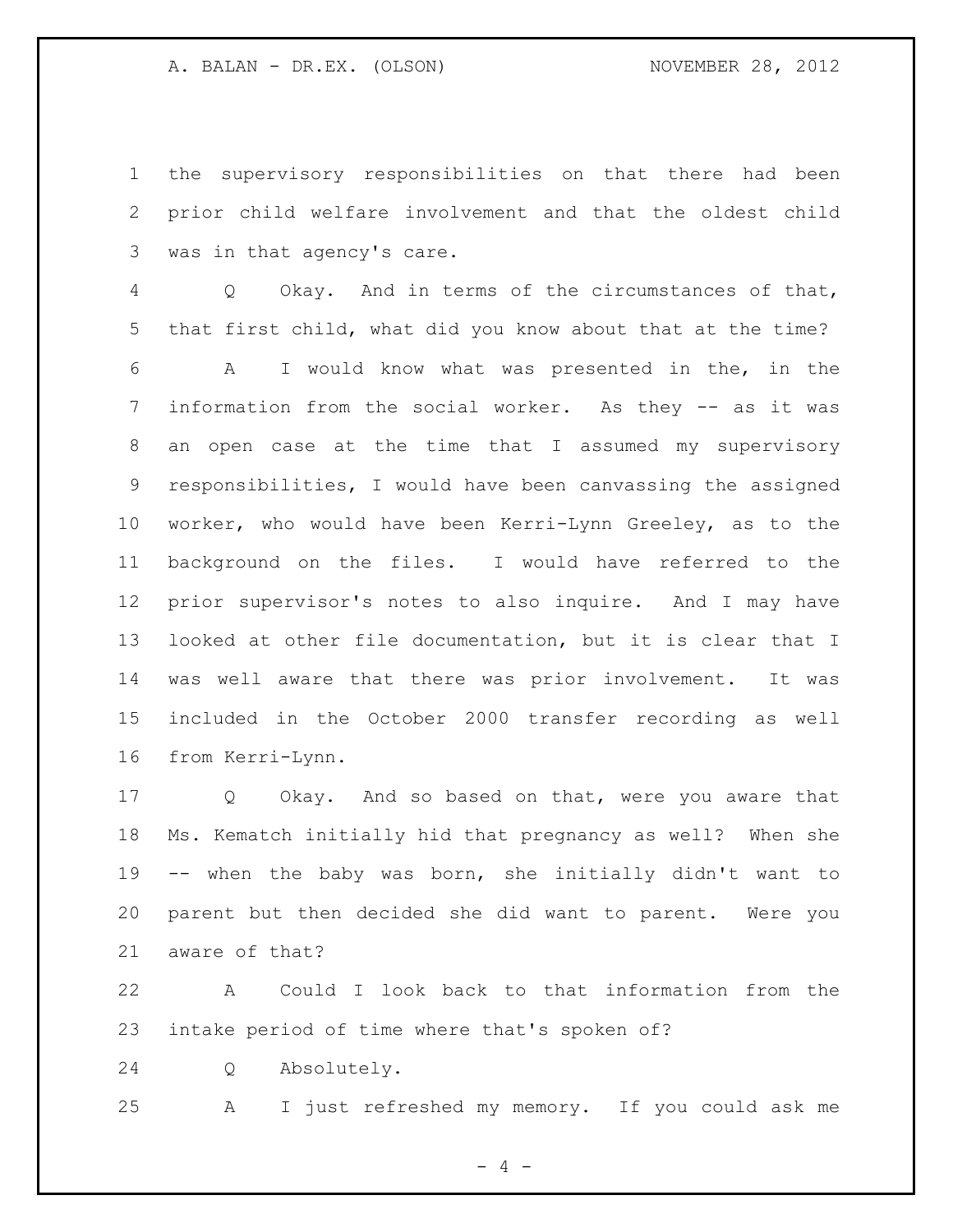the question again?

| 2              | Sure. Which page are you referring to?<br>Q                |
|----------------|------------------------------------------------------------|
| 3              | I am looking at page 37027, which is Kerri-Lynn<br>A       |
| $\overline{4}$ | Greeley's transfer summary, Brief History of Agency        |
| 5              | Involvement, the first paragraph under section (c).        |
| 6              | Q Under section (c), referring to the "one history         |
| 7              | of involvement with Samantha Kematch"?                     |
| 8              | Right.<br>A                                                |
| $\overline{9}$ | Okay. The question was, were you aware that<br>Q           |
| $10 \,$        | Samantha's first child, she hid that pregnancy as well?    |
| 11             | A Yes, from the summary recording I can see that           |
| 12             | not only was there some statement to that in (c), but      |
| 13             | following that, further down the page, it does indicate in |
| 14             | the last sentence that's showing on the, on the page that  |
| 15             | it appears from that involvement she had concealed that    |
| 16             | pregnancy.                                                 |
| 17             | Q Right. And you also see in that first paragraph          |
| 18             | under (c) she received no prenatal care, had been          |
| 19             | resistance to -- resistant to any kind of assistance, and  |
| 20             | CFS apprehended that baby, and that was eventually         |
| 21             | transferred to Cree Nation.                                |
| 22             | That's correct.<br>A                                       |

 Q Okay. So those are all things you would have been aware of.

A That's correct.

 $- 5 -$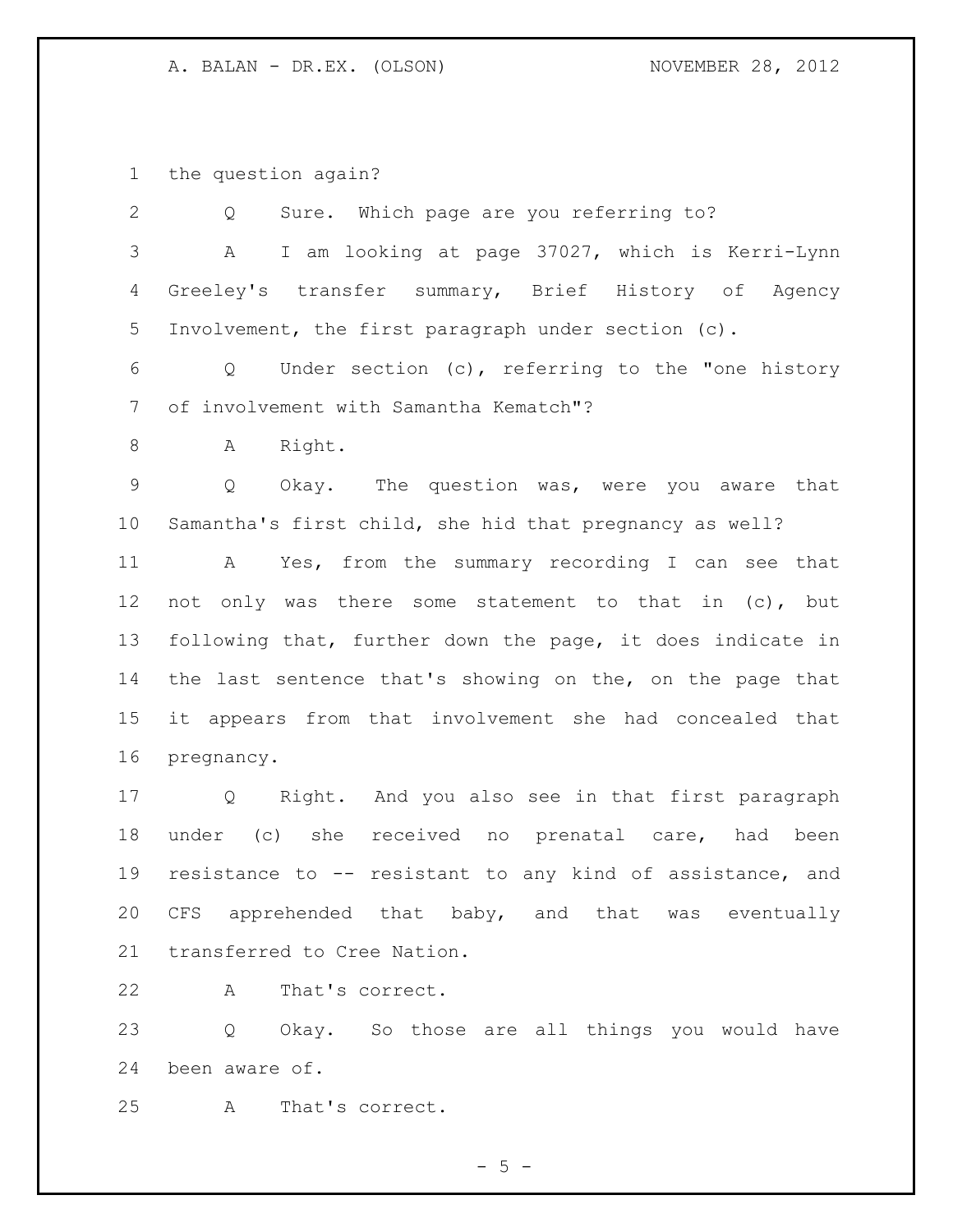Q And then it goes on to say under (d), Brief History of CFS Involvement. You see that there? A Yes. Q And so this, this gives you some background about Samantha Kematch's personal background with Cree Nation? A That's correct. Q And so you would have been aware of that information as well? A Yes. Q Okay. And so the fact that Samantha's first child was, was apprehended, Samantha did want to provide care for her -- and you'll see if you keep reading this that there was an attempt to have Samantha provide care for that baby in a Level IV setting and that didn't work out because there were concerns for the baby's safety. Are those things you would have been aware of, too? A Yes.

18 Q Okay. And so that, that initial -- the first child that Samantha had, was the fact that that baby was apprehended and Samantha eventually showed no interest in parenting that child or having anything to do with that child, would that have informed the need for determining parental commitment and parental capacity?

 A Yes, that would have been taken into consideration and would need to be reviewed.

 $- 6 -$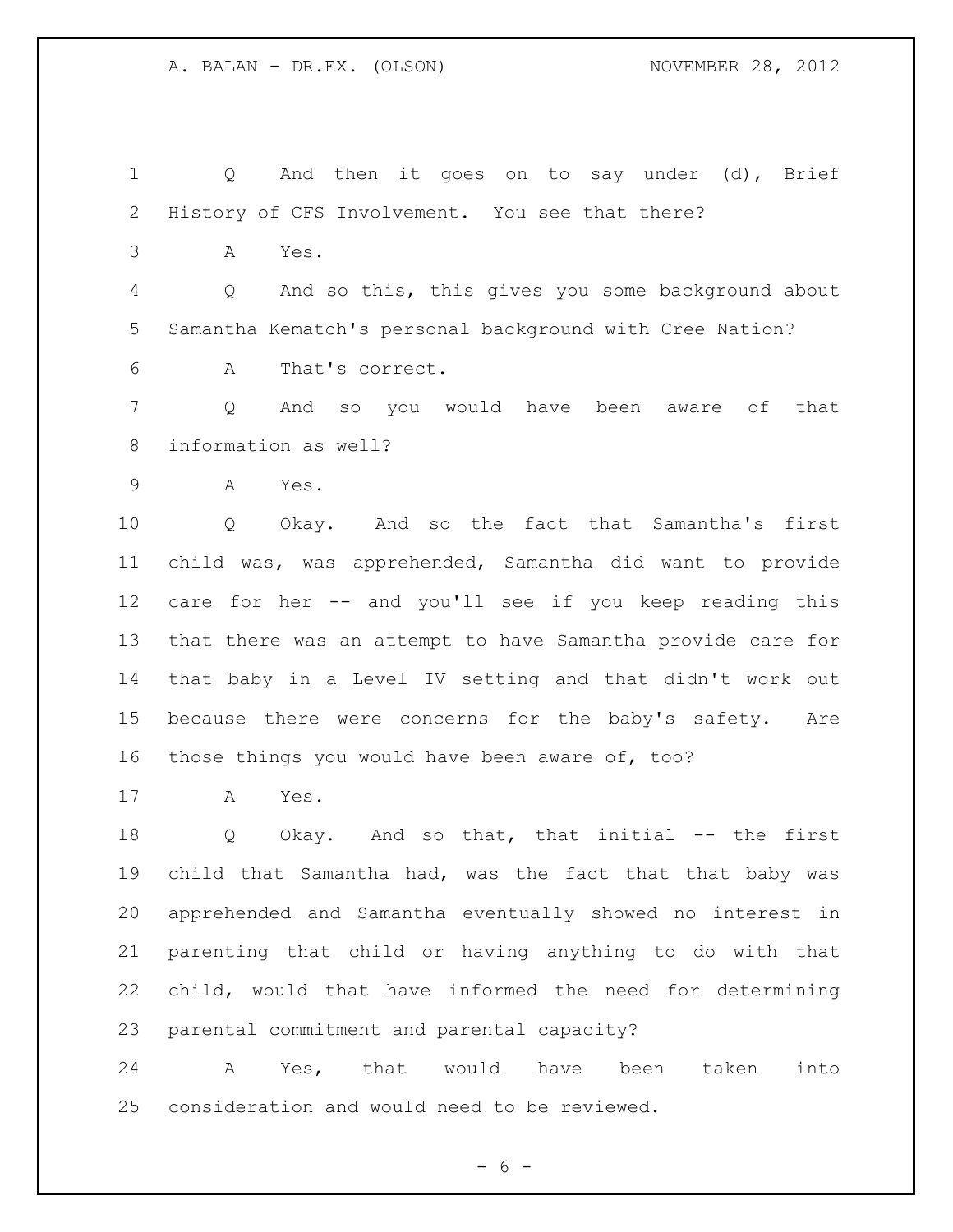Q And how significant would those background factors be?

 A Well, they certainly would be significant. It would be something that we would need to take a look at, to look at the circumstances, look at change that may have occurred since that time, which is about a two-year period of time, to try to determine where the parent was at at this particular time.

 Q So over the past two years since the birth of the next child you want to look at what is -- what, if anything, had changed with Ms. Kematch?

A That would be correct.

 Q Okay. And just in terms of Ms. Kematch's background herself, the fact that she came from a family with issues of alcoholism, neglect, abandonment, and abuse, and then her time in agency care was fraught with difficulty, she was AWOL, involved in criminal activities, sexually promiscuous, didn't attend school, hostile, aggressive, would those things also be important?

 A Certainly, that -- if a individual who is parenting has also experienced difficulties as a child and had grown up in agency care, that would be something that we would certainly look at and consider in our evaluation. However, simply growing up in agency care isn't sufficient to indicate that one can't parent. We -- there are, there

- 7 -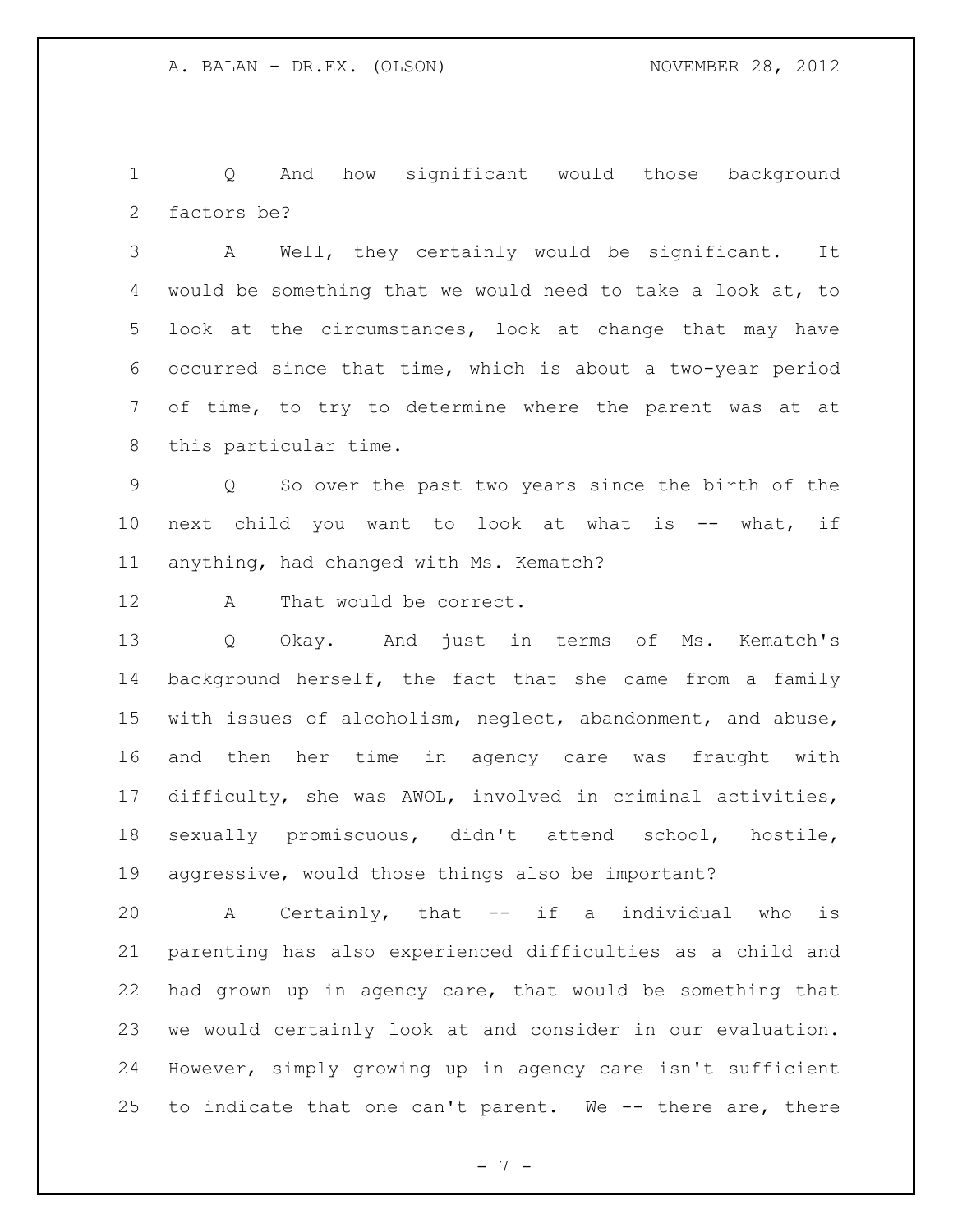are certainly individuals who have had to experience agency care who have been able to go on, either through supports or education, and, in fact, are able to parent their own children and, alternatively, the reverse. So while we consider it, it does not necessarily preclude someone from considerations around parenting.

 Q Right. And that's generally speaking, I take it. 8 A That's generally speaking.

 Q But in this particular case, you knew that Ms. Kematch at least couldn't parent her first child, that she posed a risk of -- they were concerned that she was dangerous to that first child.

 A Certainly, what the information would suggest is that she was a very young parent who was experiencing difficulty at that time, that they had attempted, as in many cases, to provide her with supports and assistance, and that it wasn't sufficient for that agency at that time to conclude that she was prepared to parent. In 2000, that would need to be re-assessed to determine if, indeed, that was still the case or if there were changes, or whether or not -- with additional supports, whether or not she should be provided an opportunity to parent.

 Q Okay. But at, at the time that Phoenix was born, the situation was similar in terms of Ms. Kematch had hid her pregnancy, had no prenatal care, and initially wasn't

- 8 -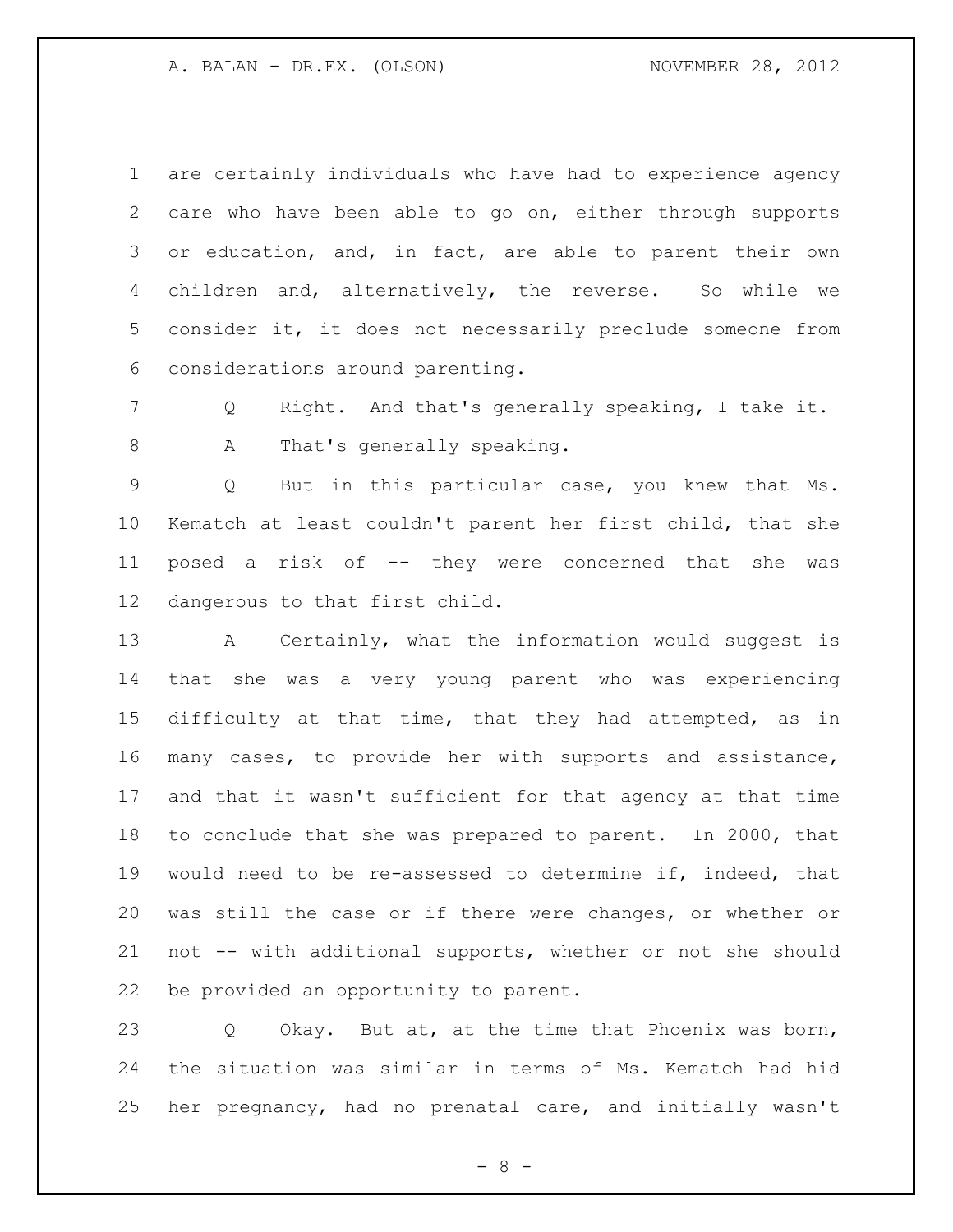interested in, in parenting Phoenix?

 A There would be some similar dynamics. Q Okay. And so would that, that cause heightened

concern?

 A It would cause, it would cause concern that would warrant some review and evaluation and assessment and certainly indicate agency involvement.

 Q And the decision at that point was actually to apprehend Phoenix, right?

 A That's correct, that was the decision at intake. Q And I think we heard evidence that apprehensions 12 are not something that the agency takes lightly. It's a -- it has to be pretty serious to be -- has to be a serious matter to apprehend a child?

 A I would agree that there would need to be sufficient evidence to indicate a child's safety may be at risk and that that would be appropriate.

 Q Okay. And because there was an apprehension here, there -- the determination made was that there was, there was a significant risk to Phoenix being left in the care of the parents at that point.

 A Well, certainly, there would be an indication that would -- that the child may be at risk. There was also indication that further information and exploration was required in order to determine what that, what that

- 9 -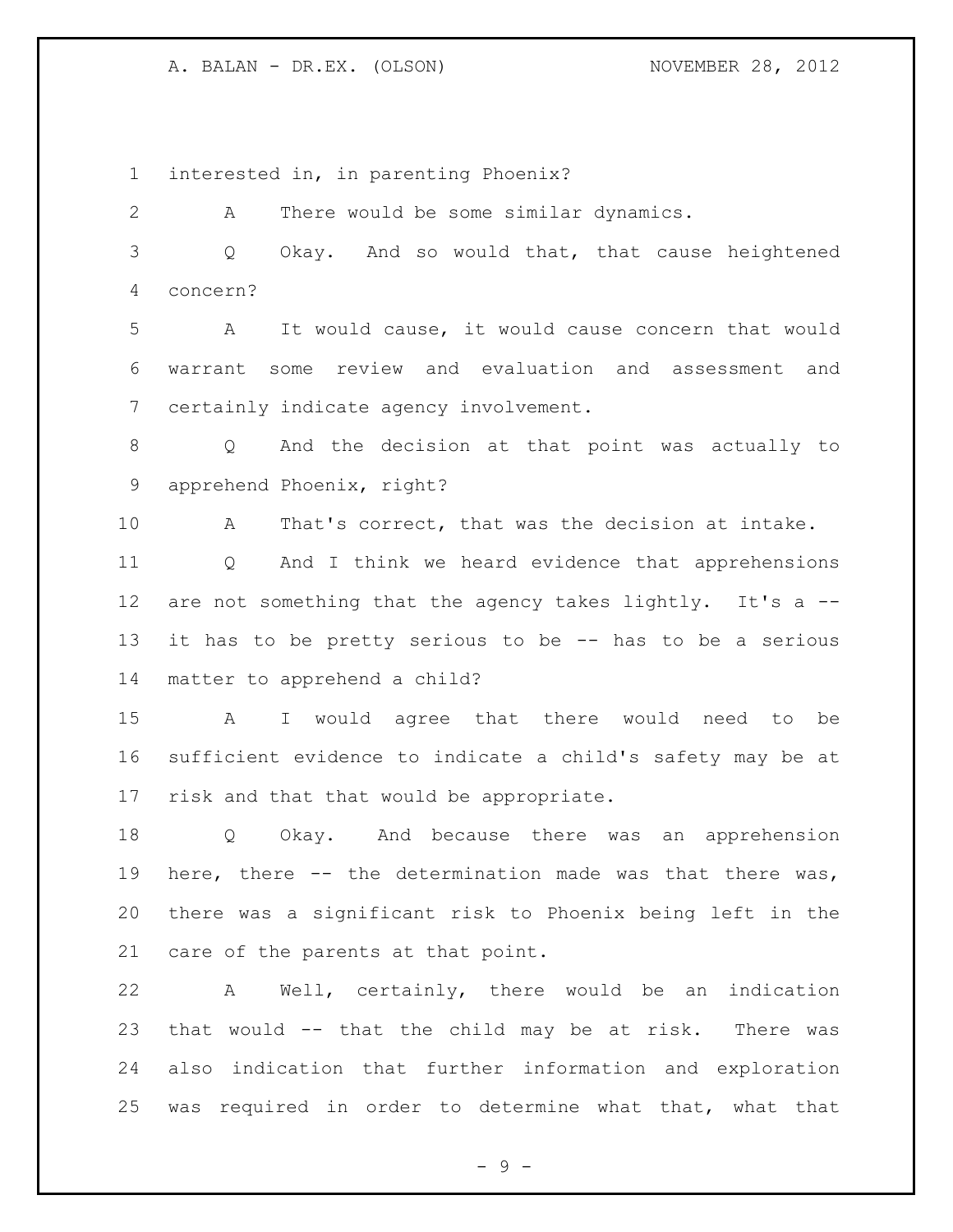| $\mathbf 1$ | actually was and whether or not that would remain.<br>So     |
|-------------|--------------------------------------------------------------|
| 2           | according to the plan that was indicated at intake, it did   |
| 3           | indicate that there was further work required to determine   |
| 4           | what the long-term plan should be.                           |
| 5           | Okay. Now, Mr. Orobko, the date -- if you look<br>$Q \qquad$ |
| 6           | at his addendum which is page 37037, you see on the bottom   |
| 7           | there under "case transferred to ongoing worker"?            |
| $\,8\,$     | That's correct.<br>А                                         |
| $\mathsf 9$ | Okay. And the date there, is that January 5th,<br>Q          |
| 10          | 2000?                                                        |
| 11          | That would appear to be May 1st of 2000.<br>A                |
| 12          | May 1st, 2000, okay. And that was still while<br>Q           |
| 13          | Phoenix was -- was Phoenix still in care of the agency at    |
| 14          | that point?                                                  |
| 15          | That was before my time as assigned supervisor.<br>A         |
| 16          | I could look back at the documents to indicate the date of   |
| 17          | the apprehension. So if you'd like me to confirm the date,   |
| 18          | I can check for the date of the apprehension.                |
| 19          | I don't know that that's necessary, but if you<br>Q          |
| 20          | recall from yesterday the service agreement that<br>was      |
| 21          | entered into?                                                |
| 22          | That's correct.<br>A                                         |
| 23          | That was September 5th, right?<br>Q                          |
| 24          | Right.<br>Α                                                  |
| 25          | September 5th, 2000.<br>Q                                    |
|             | $-10 -$                                                      |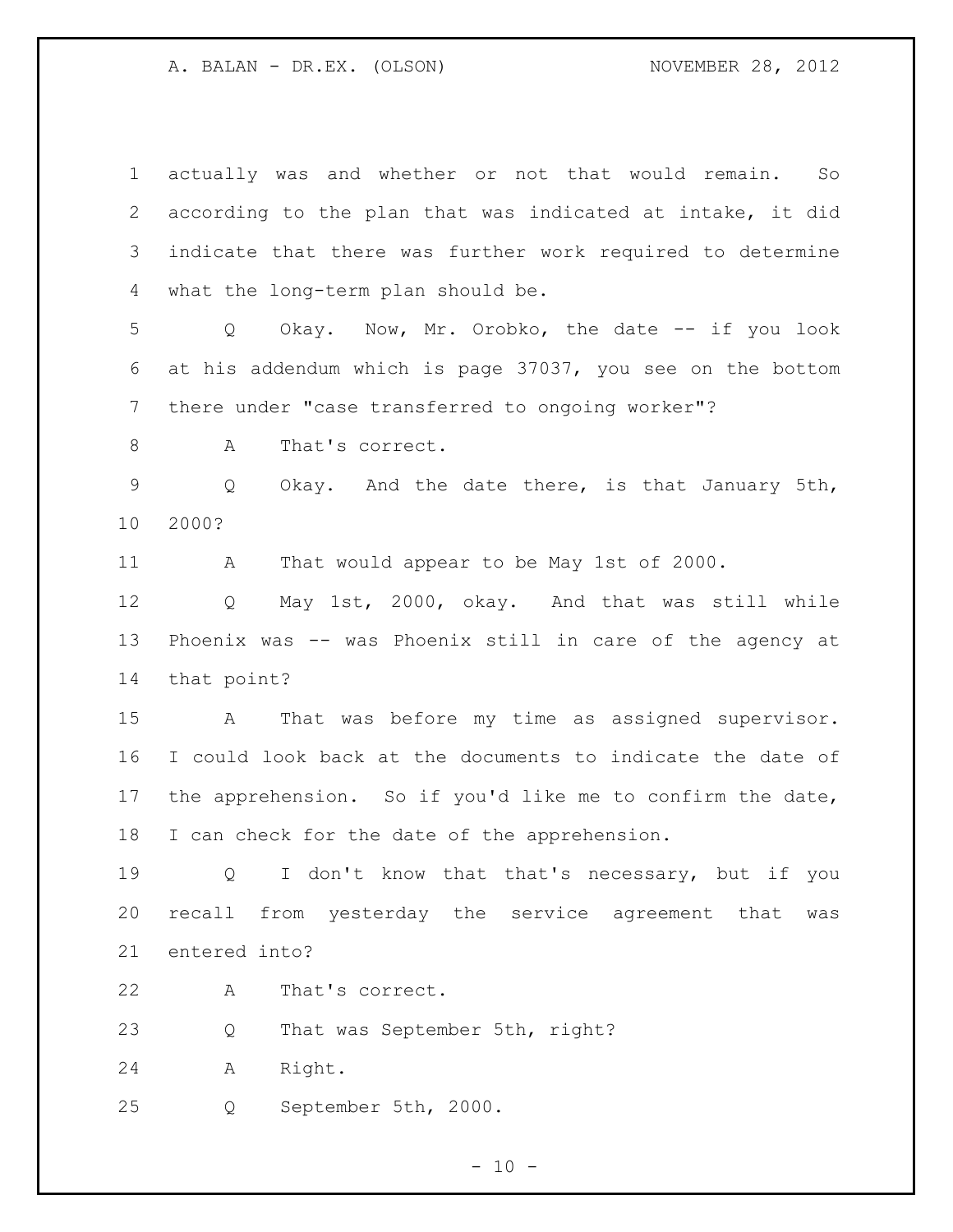1 A That's correct. Q And it was on that date that Phoenix was returned to Samantha and Steve. Right? A That, that's correct. Q Okay. And so this being May, Samantha would have been with the agency still? UNIDENTIFIED PERSON: Samantha? BY MR. OLSON: Q I mean, sorry, Phoenix would have been with the agency? 12 A I can check back on the date of the apprehension, but I believe that at this point intake had already apprehended and that she would have been in care pending an order being granted through the court. Q Right. So she had -- she was apprehended at that point, at the time the -- A She had been, she had been apprehended by intake and an order -- a three-month temporary order had been put into place that I was aware of when I assumed supervisory responsibilities in July. Q Okay. And at the time you, you assumed responsibilities, was that order still in place? A Yes, it was. Q Okay. So Phoenix was not yet being parented by

 $- 11 -$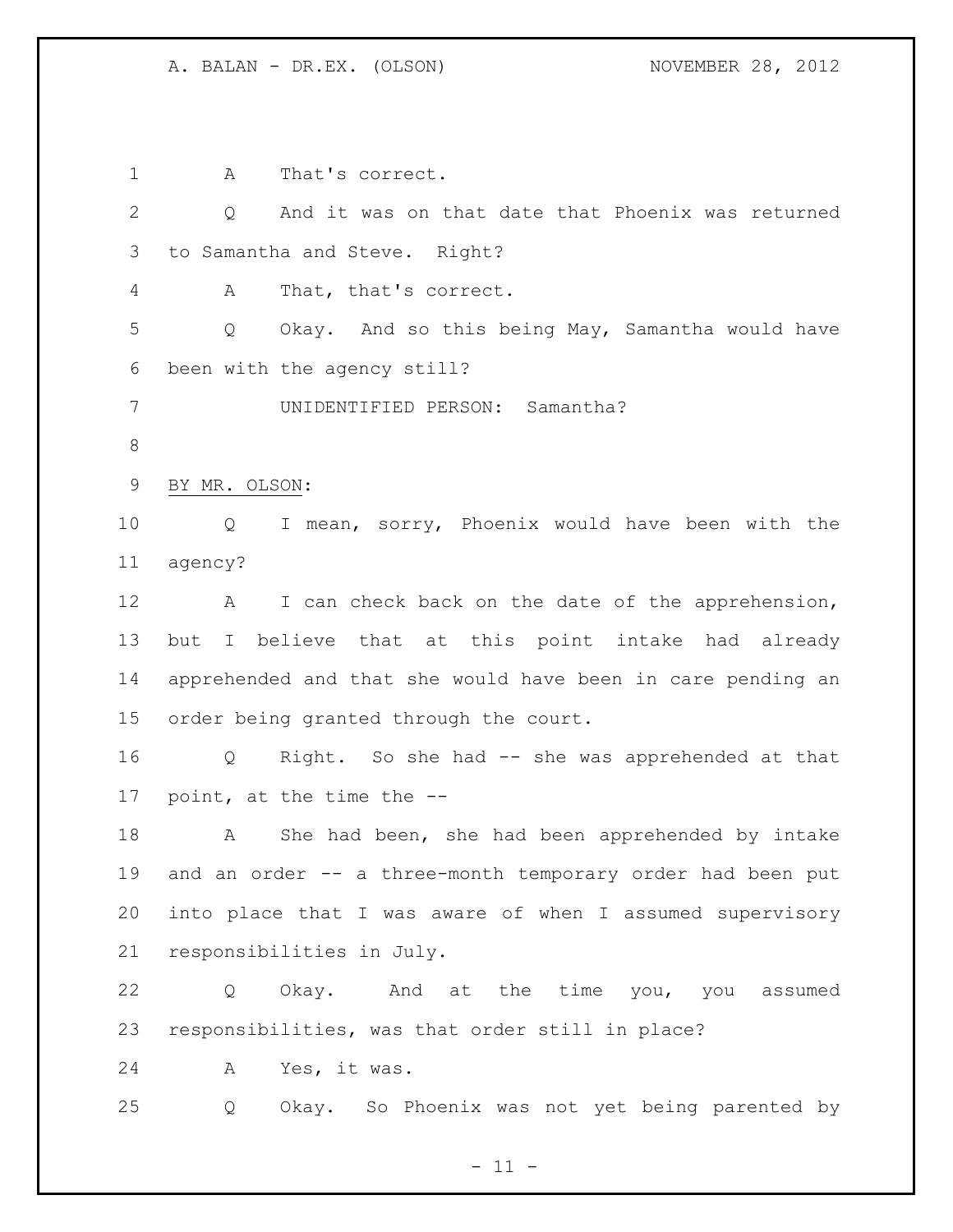Samantha or Steve Sinclair.

A That's correct.

 Q Okay. And in fact, Samantha and Steve didn't parent Phoenix till at least she was returned September 5th, right?

 A She would have been in their care as of that date, yes.

 Q Okay. And so in terms of Ms. Greeley's assessing parental motivation and commitment, was that being done while Phoenix was not in the parents' care?

 A Yes, she would have been engaging in activities to provide -- to be able to gather information to inform her assessment. Could have been done through other activities such as observing or -- observing family visits and how the parents were interacting and attending to the child during visits. It could have been done through discussions with collateral service providers and program attendants. It would have been done through her own contacts with the family as well. So all of those activities would be done in the interim to inform her assessment.

 Q Okay. And are those the types of activities you expected Ms. Greeley to engage in to determine parental capacity?

A Yes.

 $- 12 -$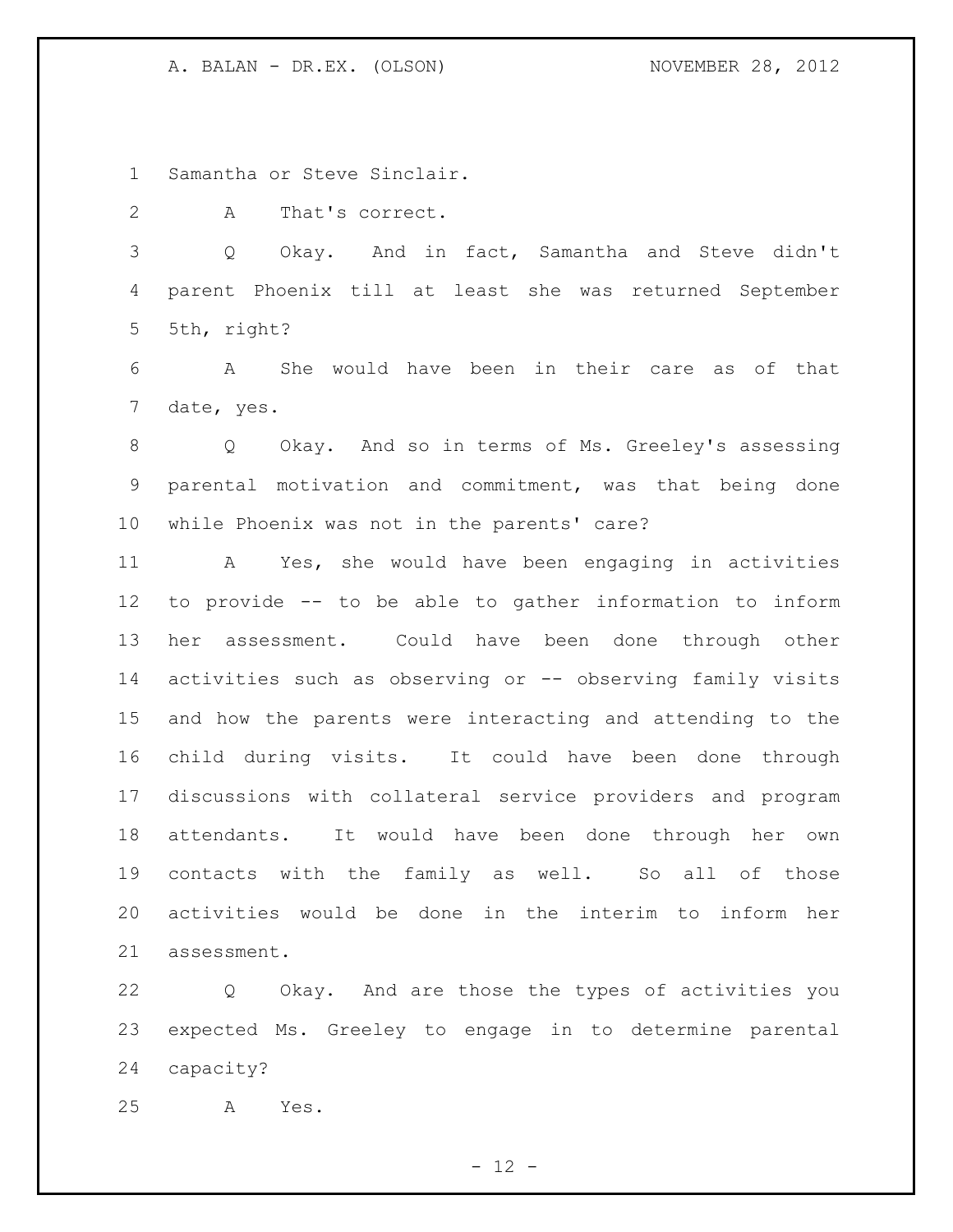Q Now, the, the two thing -- the things -- the parental capacity and parental motivation and commitment identified by Mr. Orobko, did those remain ongoing concerns through the duration of this file while you were assigned to it as supervisor?

 A They would remain as ongoing identified concerns until we had sufficiently felt that we had gathered sufficient information and assessment to determine that they were no longer concerns. It also does not prevent new concerns coming forward through the course of our involvement because it's a dynamic situation where, depending on situations, our concerns may change over time or get addressed over time.

 Q Okay. At any point in time during your involvement did those, those issues not become concerns? Did they stop becoming a concern?

 A Well, certainly, at the point of reunification in September 2000 it was felt that the, the parents were engaging. They were attending programming and were engaged with the agency, attending regularly at visits. They were demonstrating their commitment to parent and their interest in parenting. So that would have been, for all intents and purposes, addressed through their ongoing activities and involvement with our -- with the agency. So that would have been determined that they are, they are demonstrating

 $- 13 -$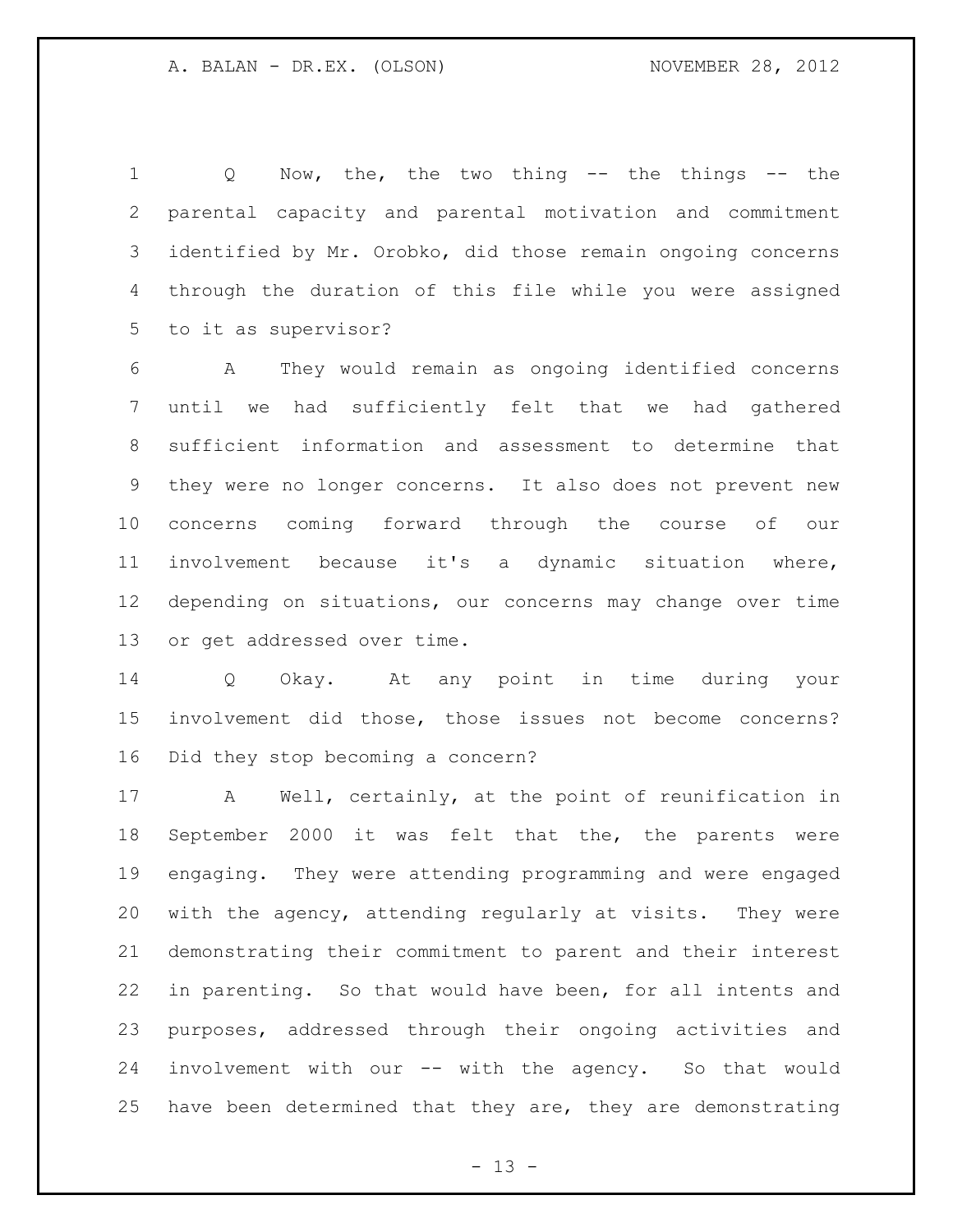it. As it was a new change, we might have still wanted to ensure that that continued beyond reunification.

 Q And so just the -- you said there were parental -- the parents were visiting with Phoenix on a regular basis with first supervised visits and then visits in the home with Phoenix, right?

A That's correct.

 Q And those were just maybe a couple hours in duration and then Phoenix would be returned to her placement and the parents would go back home, right?

 A That's correct. That would be a standard format that was utilized in terms of parental visitations, if they're supervised. Leading up to a reunification, oftentimes what would happen is those visits would increase in duration and move towards the home, which is also my understanding from reviewing the notes, is that as the reunification date became closer that those visits actually moved to the family home and increased in length to again assist in that transition.

 THE COMMISSIONER: Going back to an answer you gave two or three minutes ago, did there come a time when parental capacity and, and motivation ceased to be concerns of the agency?

24 THE WITNESS: I would suggest that they never completely ceased to be concerns, that we may have received

 $- 14 -$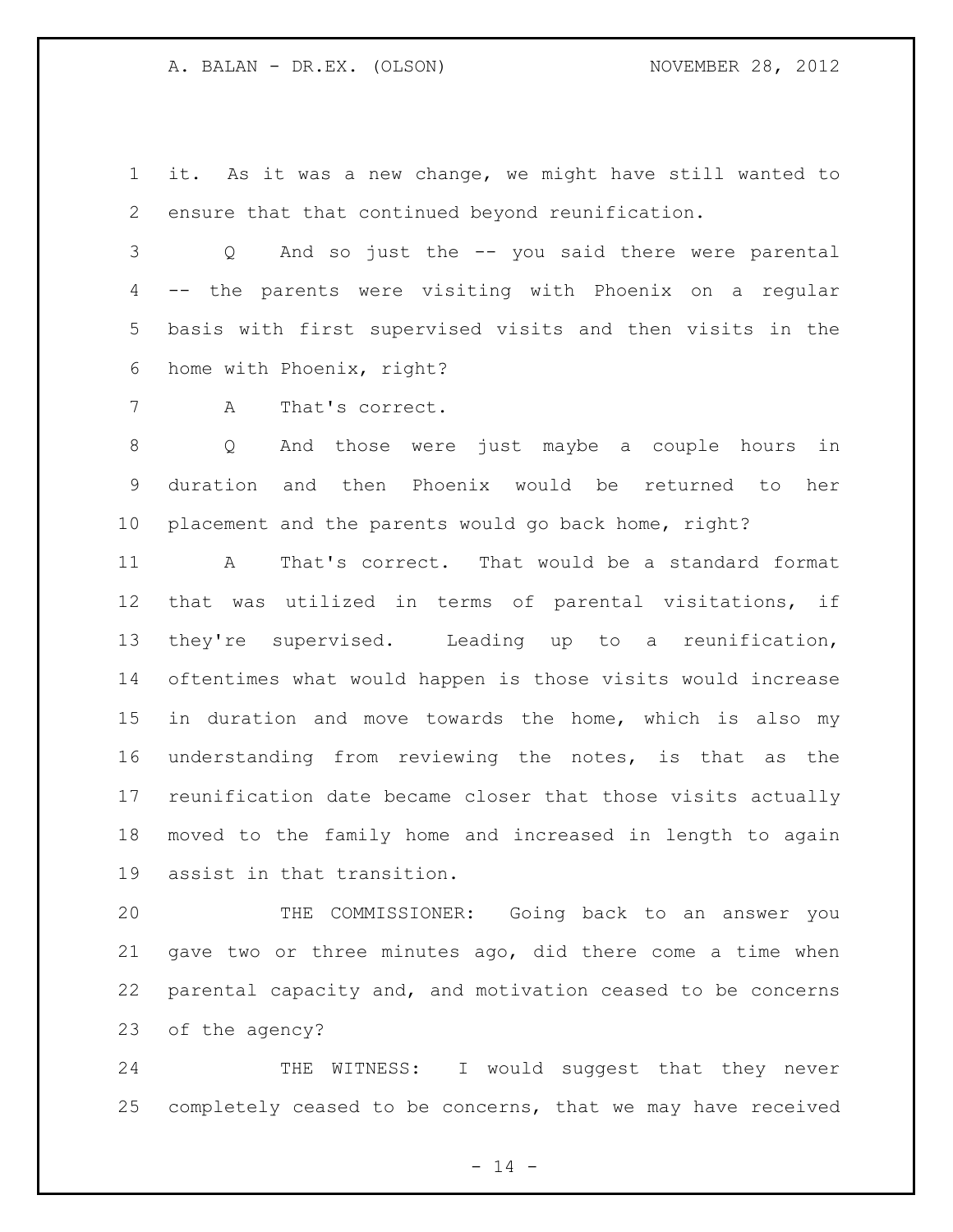| $\mathbf{1}$   | sufficient information to move ahead in our case planning.  |
|----------------|-------------------------------------------------------------|
| $\overline{2}$ | Where that was -- one of the intents of having the service  |
| 3              | agreement was while we had seen progress and we had seen    |
| 4              | engagement, that there was still a continued need to ensure |
| 5              | that those concerns had been resolved. So I, I would, I     |
| 6              | would have to say that they never completely ceased to be   |
| 7              | concerns.                                                   |
| $\,8\,$        | THE COMMISSIONER: Thanks.                                   |
| $\mathsf 9$    |                                                             |
| 10             | BY MR. OLSON:                                               |
| 11             | And that they'd never been completely ceased to<br>Q        |
| 12             | be concerns while you were involved in the file.            |
| 13             | A During the time that I was assigned as                    |
| 14             | supervisor.                                                 |
| 15             | Q At the point that -- and we went through your             |
| 16             | note yesterday when you were discussing with Ms. Greeley    |
| 17             | this service agreement.                                     |
| 18             | A<br>Yes.                                                   |
| 19             | So that was just before September 5th, 2000.<br>Q           |
| 20             | I believe that was in August 2000.<br>A                     |
| 21             | Okay. Yeah. Shortly before September 5th.<br>Q              |
| 22             | That's correct.<br>Α                                        |
| 23             | Okay. And the decision was made at that point<br>Q          |
| 24             | that Phoenix would be returned, but only on certain         |
| 25             | conditions, right?                                          |

- 15 -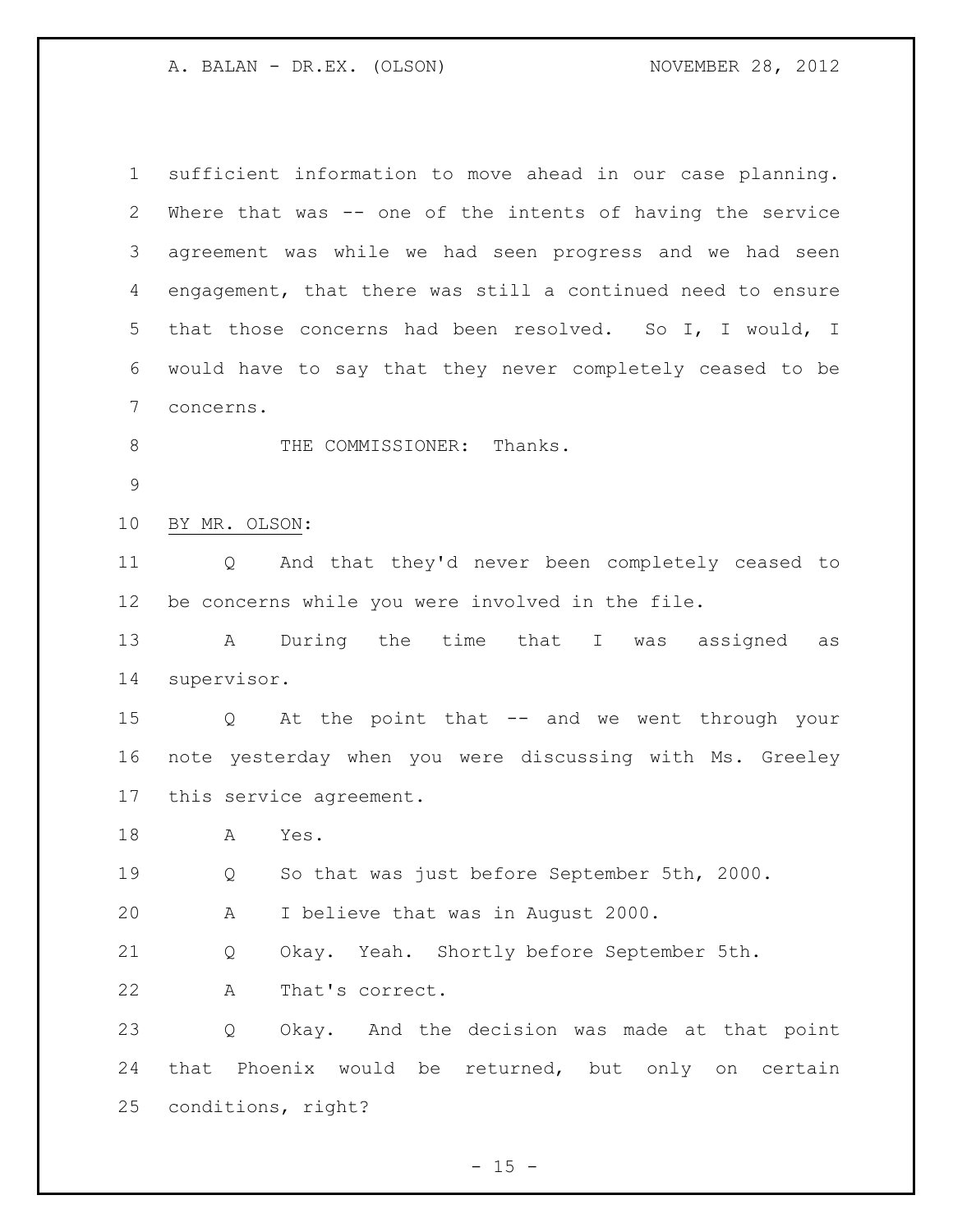A That's correct.

 Q And at that point were parental motivation and commitment and parental capacity still very much issues to determine?

 A We had received some information, as I indicated, that would have demonstrated that we were gathering information and observing to be able to assess. The service agreement was put into place so that we could continue to assess and continue to monitor, to ensure that they were -- they continued on in a stable way and that 11 there were no new concerns or -- presenting. So ...

 Q Okay. And just in terms of the information that had been gathered to that point, that would have been the visits that the parents were having with Phoenix, the supervised and then unsupervised visits?

 A I don't recall if there was unsupervised visits. I could -- if I could check the documents? I know that there were supervised visits both in office and in the home.

 Q I think that's right. I think they were always supervised visits. So that would have been the one -- one 22 of the ways that, that was being assessed.

A That's correct.

 Q Okay. And the other ways were you had some discussion or Ms. Greeley had some discussion with Nikki

 $- 16 -$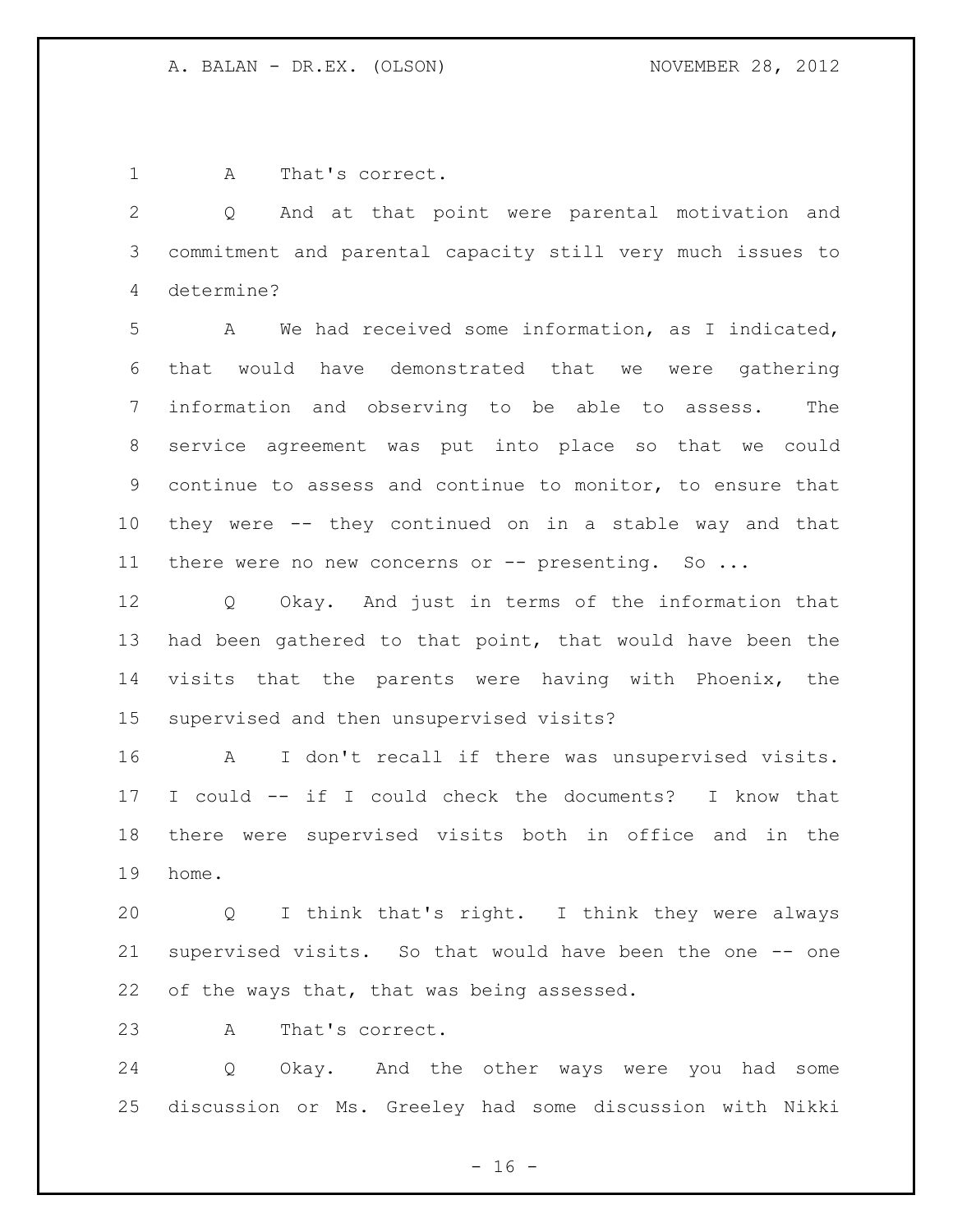Taylor?

A That's correct.

3 Q Okay. And aside from that, was there -- were there any other ways that the parental commitment and motivation capacity were being assessed, up until September 5th?

 A I would not know if there was anything else beyond that other than what the documents have shown, which, in many respects, how parents are participating, engaging, and progressing is -- are very good indicators of progress being made to date, and very concrete, observable to the workers. So they're very good means by which they can obtain information.

 Q We heard with respect to the supervised visits that the social worker wouldn't usually sit through the visits. Is -- was that your experience?

17 A It varied, depending on, on -- some, some visits workers would sit in. Others, there would be an in-home support worker or support worker that was referred to and assigned for that process, and that they would complete the reports and notes on the visit itself.

 Q Okay. And when you looked through the file, as you would have as a supervisor, did you see a lot of notes and mention about how these supervised visits had been going?

- 17 -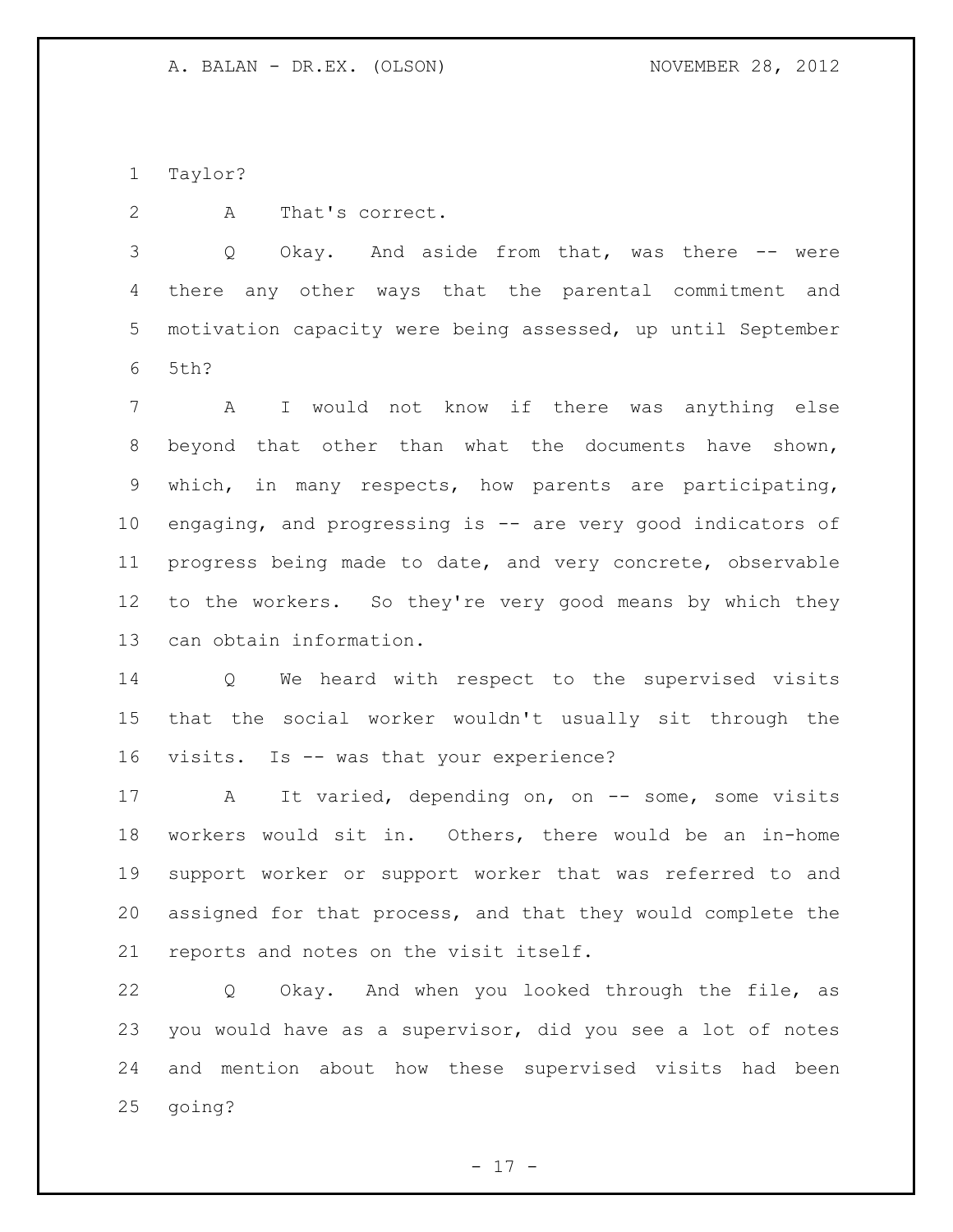A My recollection in reviewing the documents that have been provided don't contain notes from the supervised visits.

 Q Okay. And so if you were looking through the file when you picked it up as a supervisor, that's not information that would have been available to you at that point, unless you talked to the worker.

 A As I mentioned, it wasn't my routine practice to be looking at the physical file or reviewing the physical file prior to supervision. Those would have been verbal conversations that I would have had with the assigned social worker, either in scheduled supervision or in additional consultations or supervisions that would have been requested --

Q Okay.

16 A -- beyond that.

 Q If the supervision was being monitored and assessed in terms of looking at parental capacity and motivation, would you have expected to see more notation on that in the file?

 A If there was supervised visits occurring with families where there was a support worker from the agency tasked to do that responsibility, the usual practice was the support worker's notes were forwarded for the file and that they would be forwarded via the social worker who

 $- 18 -$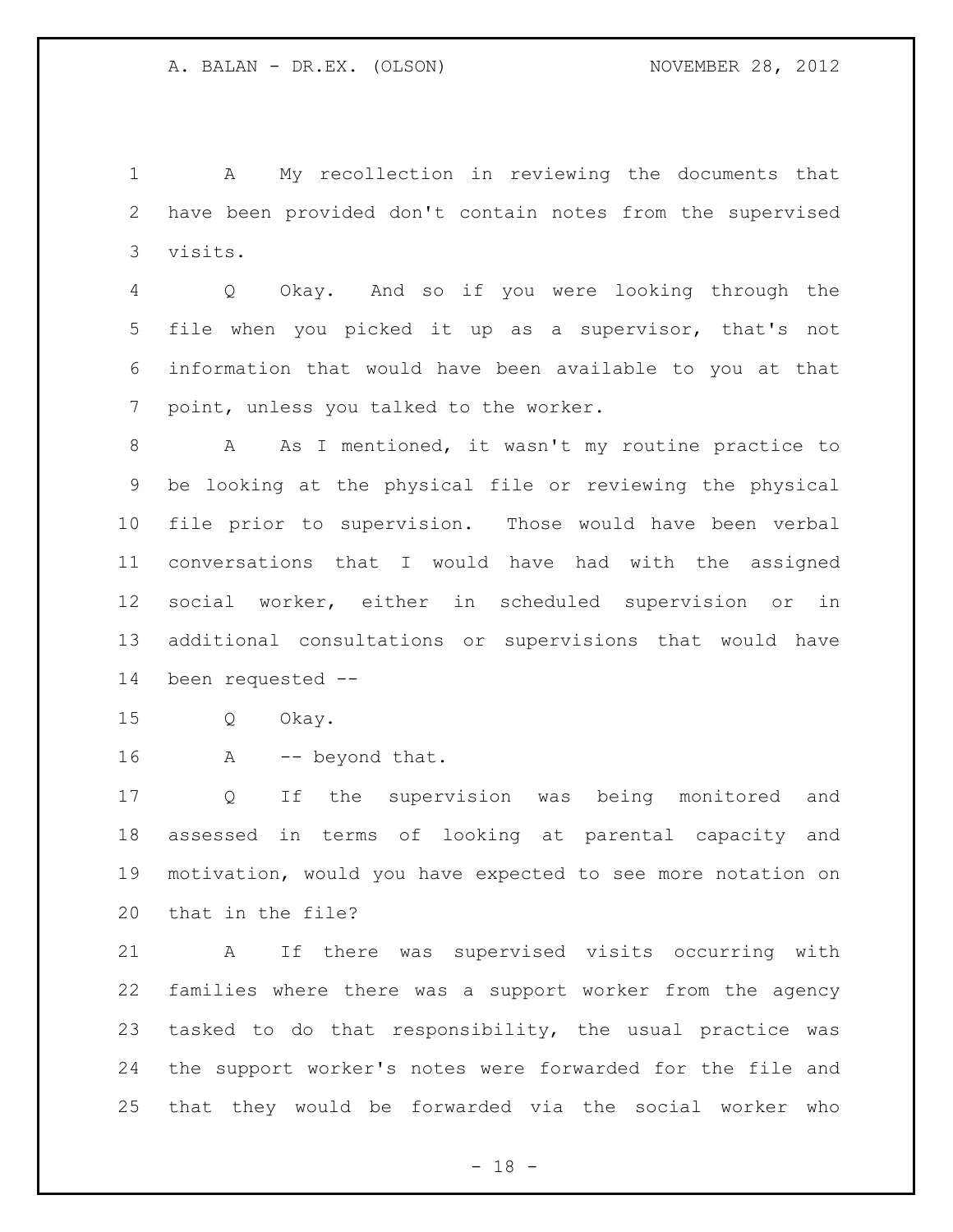could review those notes and discuss them with the support worker.

 Q Okay. And we confirmed yesterday, I think, that those notes were not in the file.

 A That's correct. I believe that's the conversation yesterday.

 Q Right. Okay. So at the point that, the point that Phoenix had returned pursuant to the service agreement of September 5th, the support worker was still going -- well, actually started going to the family home at that point?

12 A That is my understanding.

 Q Because now instead of Phoenix being at some other location where the parents would visit her, this was now occurring in the department at the time.

 A That's correct. That was the usual practice with reunification, is to attempt to move it to the family home so that it was more natural and also that -- to start increasing the familiarity of the child with the environment.

 Q And there are no notes at all about -- from, from that family support worker throughout the whole file, the notes you would have expected to see.

 A I did not see any of those notes in the documents.

 $- 19 -$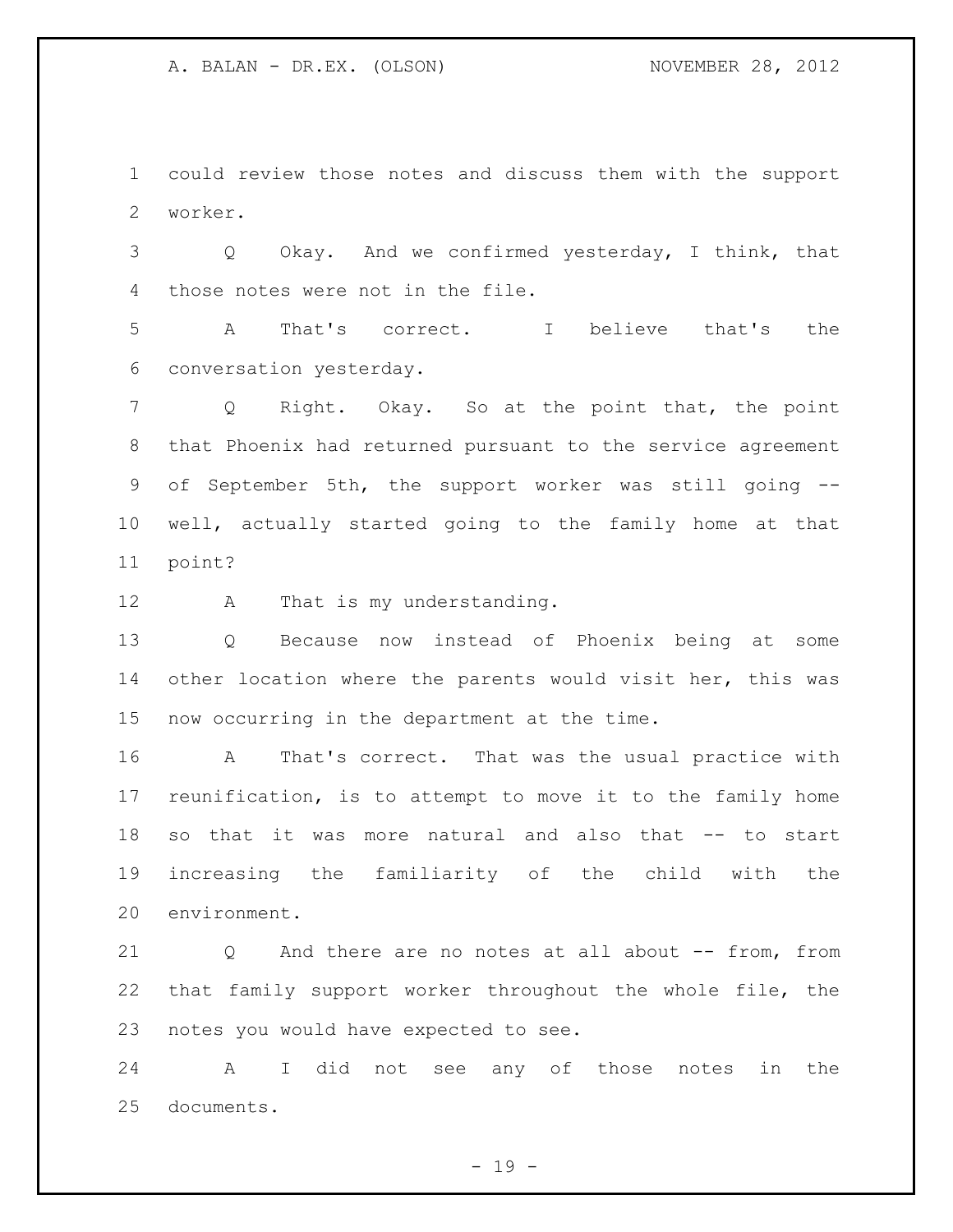1 MR. OLSON: If you could turn -- if we could turn up page 37071, please? BY MR. OLSON: Q Can you tell me what this form is? A This is a standardized form that was used within Winnipeg Child and Family Services when there were either new requests for family support services or renewal of contracts related to support workers. Q So in this case, what this -- you've checked off renewal. A That's correct. Q Okay. And this is a form, I take it, that was prepared by you? A The -- Q If you want to -- you look at the second page which is 37072, your signature appears on the bottom beside the date October 30, 2000. A That's correct. Q So this would have been approximately almost a month into the service agreement which was September 5th. A It would be two months, yes. Q Right, sorry. So at that point you're indicating that the family support worker's contract would be renewed for how long?

 $- 20 -$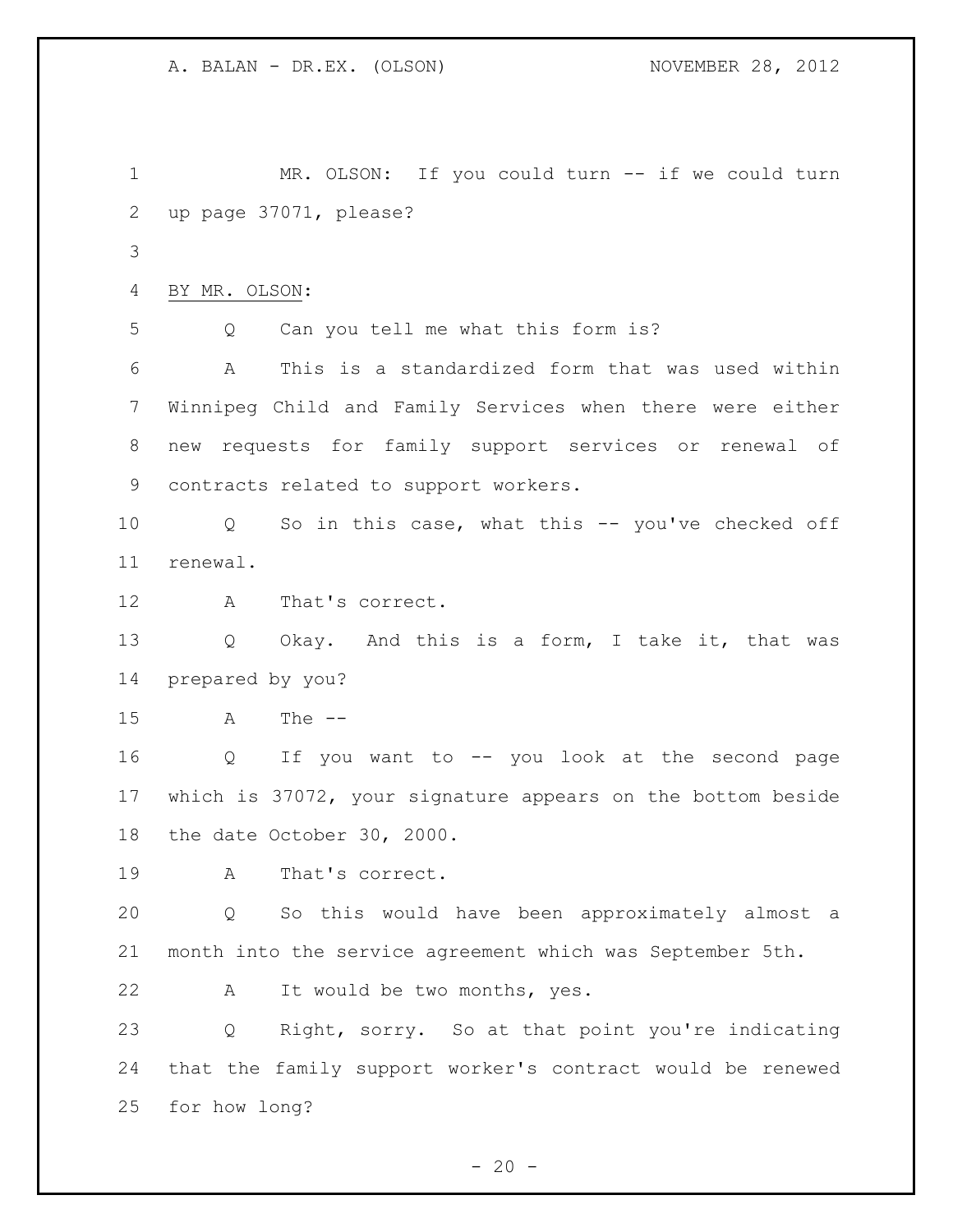A On the first page of the document under Service Arrangements, which is Section VII, it has all of the details regarding the number of hours, number of weeks, and the period of time that it covered.

Q Okay.

 A So in this case it was showing that it was being renewed from October 30th, 2000 to November 30th, 2000, with the number of service hours per week being four to six hours per week and the number of weeks were four weeks. So that was the, the number of hours in the period of time that the service agreement was to cover. So one month.

 Q Okay. And this -- would, would the worker normally fill this form out and make the request?

 A Yes, normally these were done by the assigned social worker, but in the absence of the social worker being available, whether it came up when a worker was away or in this case with there not being a worker assigned and the case being assigned to myself as worker and supervisor, then I would be responsible to ensure that I reviewed the contract and took action on that.

Q Okay. And that's what you did here.

A That's --

Q You --

A That's correct.

Q And you renewed it until the end of November,

 $- 21 -$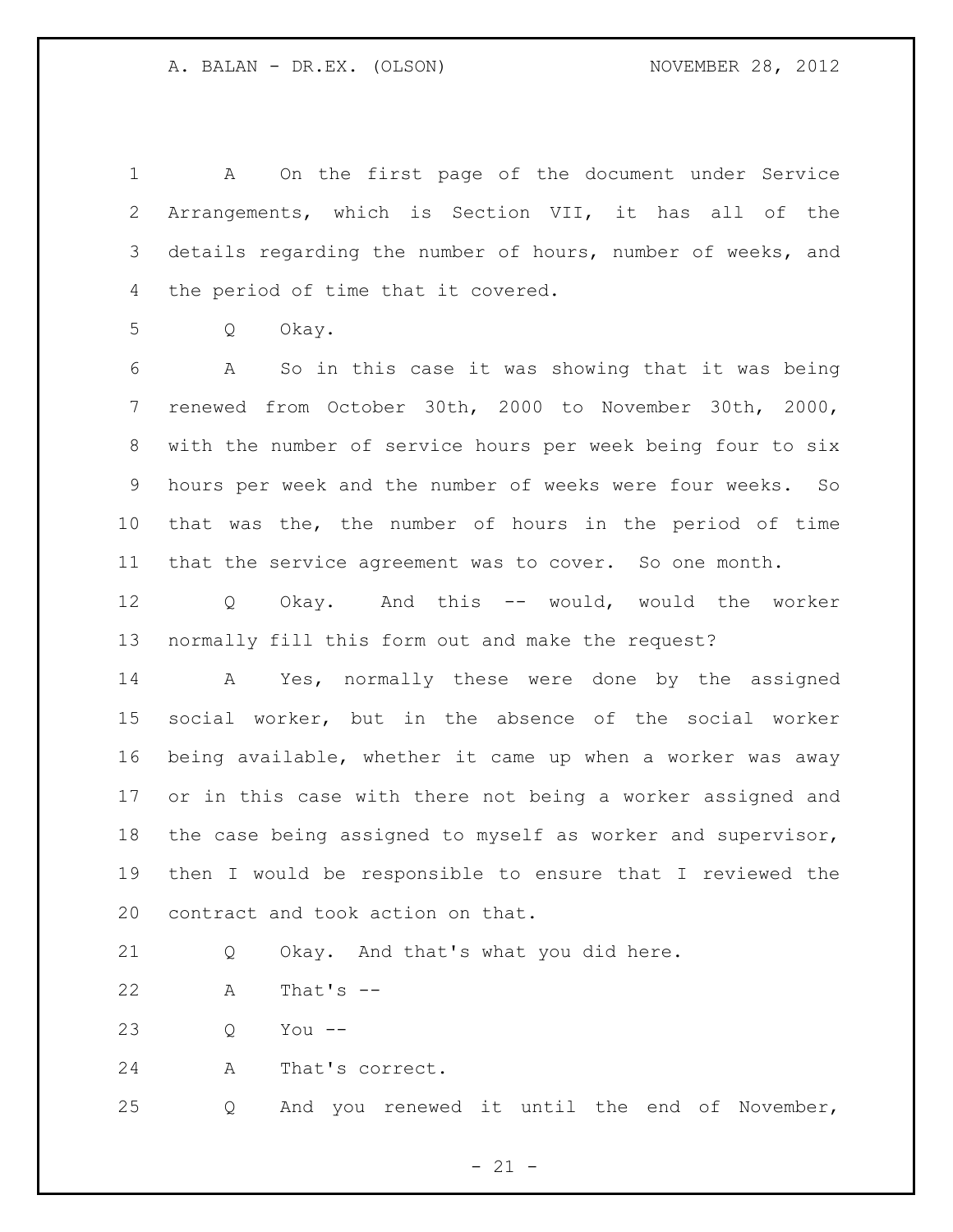November 30, 2000.

A That's correct.

 Q Okay. And by that -- by the time -- by October 30, 2000, had you already determined that Ms. Chief-Abigosis would take over the file in mid-November?

 A From my review of the documents, it does appear that I was aware that there would be a new worker coming in in the next short while. I don't know if I would have known the exact date, but I -- it certainly does show that I was aware there was a worker coming and that I felt that this would be sufficient time to allow that worker to start and review the file and meet with the family.

 Q Okay. And was it your expectation, then, that next worker would renew the service contract when they came on?

 A It was my expectation that the assigned worker would meet with the family and speak with collaterals, and explore whether or not there was further need for a renewal in the support services, and if so, what that would look like.

21 0 I see.

 A It didn't necessarily have to remain in the same format -- number of hours or length of time -- as what this current one did.

Q So it could be tweaked, depending on what the

 $- 22 -$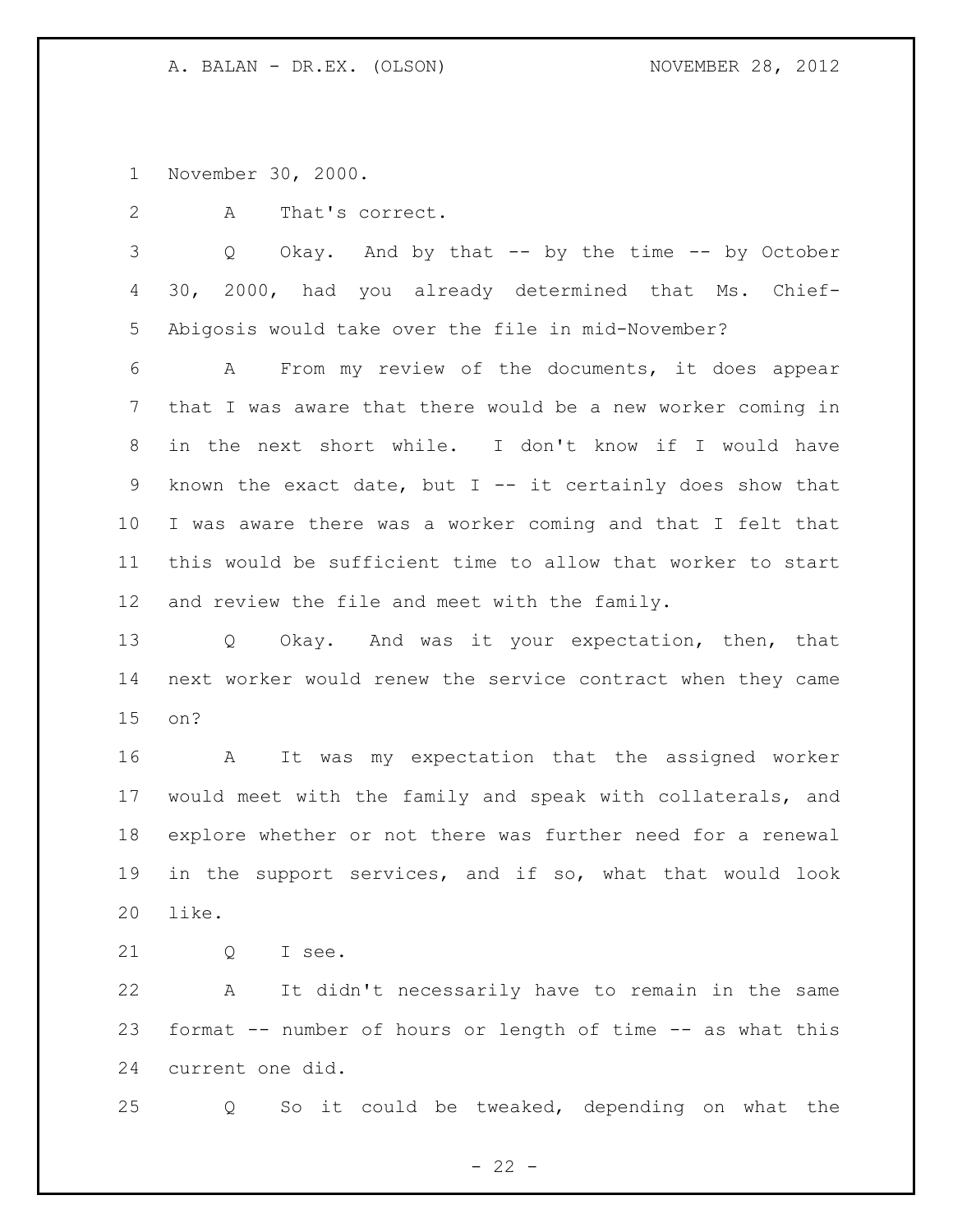needs appeared to be at the time. A That would be correct. That would be good practice. Q Okay. THE COMMISSIONER: For a period beyond November 30th. 7 THE WITNESS: Exactly. BY MR. OLSON: Q Okay. Now, you -- when Ms. Greeley left and before the new worker came on, you were responsible for this particular file, right? A It was assigned to me as both worker and supervisor. Q And because it's assigned to you, you are responsible for it at that point? A That's correct, I would have been responsible for it. Q Okay. And you told us yesterday, nobody during that period went to visit the family other than the family support worker. A That would be what it would appear. According to the documents, the family support worker continued throughout that time and were aware that they were to call me if there were any issues that came up.

 $- 23 -$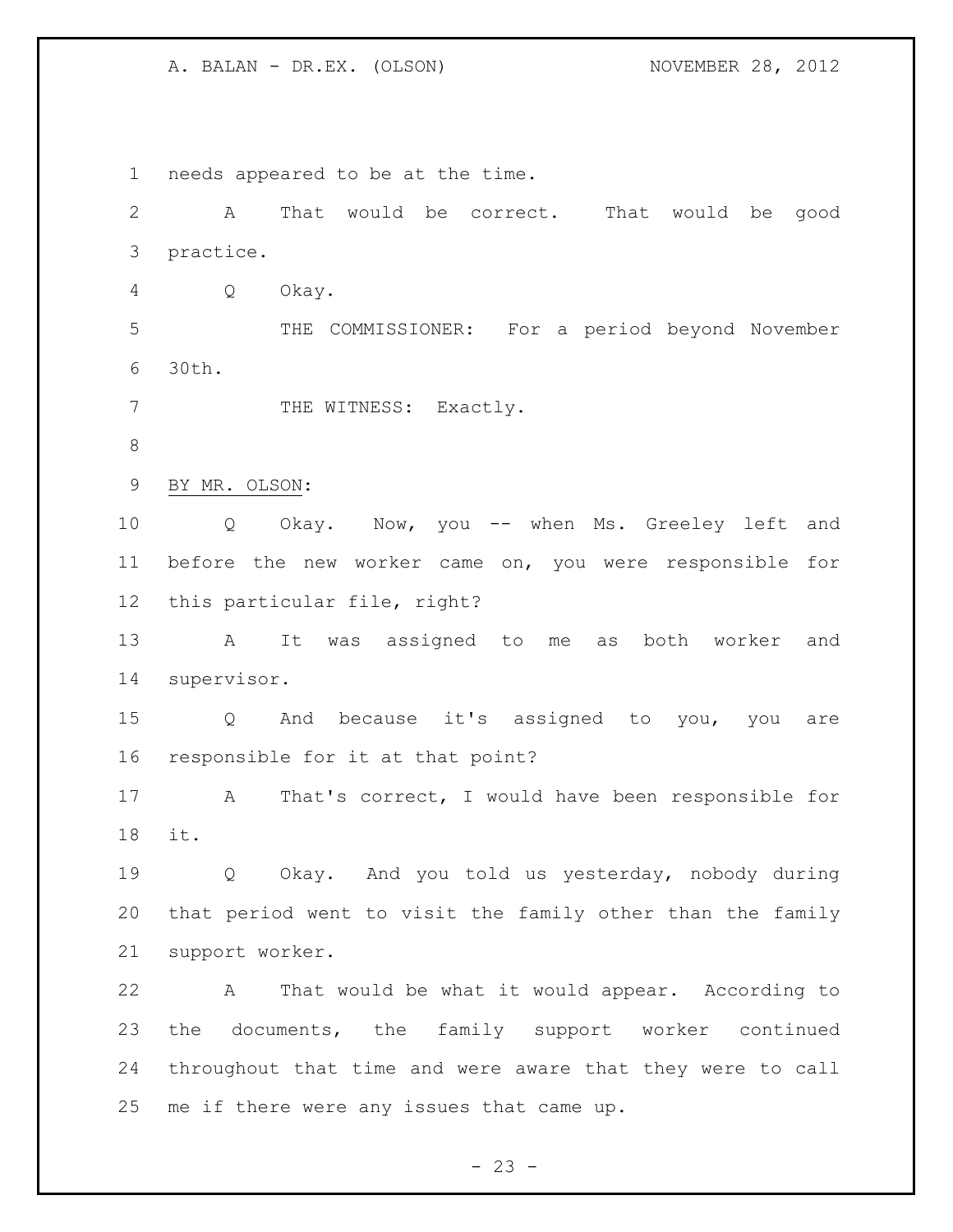Q Okay. And was that good practice, in your view? A At that time that would have been acceptable 3 practice based on what was known to me, that the family had been reported to be doing well, were engaged with collaterals, were engaged with the support worker, and that due to having that involvement in place that it didn't require an immediate reassignment and could wait for the, for the new worker to start and meet them.

 Q Okay. And because you're responsible for this file would you have had more familiarity with it than other files?

 A I would have been as familiar with this file as I would have been for many of the other files that would have been reviewed through supervision.

 Q Okay. So you wouldn't have actually went back and read the file yourself.

 A I would have read all of the transfer recording, so whatever was prepared. As Kerri-Lynn really left, I would have reviewed all of the transfer recording so I would have familiarity with, with the family's involvement with the agency and the case plan, and I would have had a copy of that transfer summary available to me should I receive any concerns that I could refer back to.

 Q Okay. But if, if the -- when the worker got the file, would you expect the new worker to read the entire

 $- 24 -$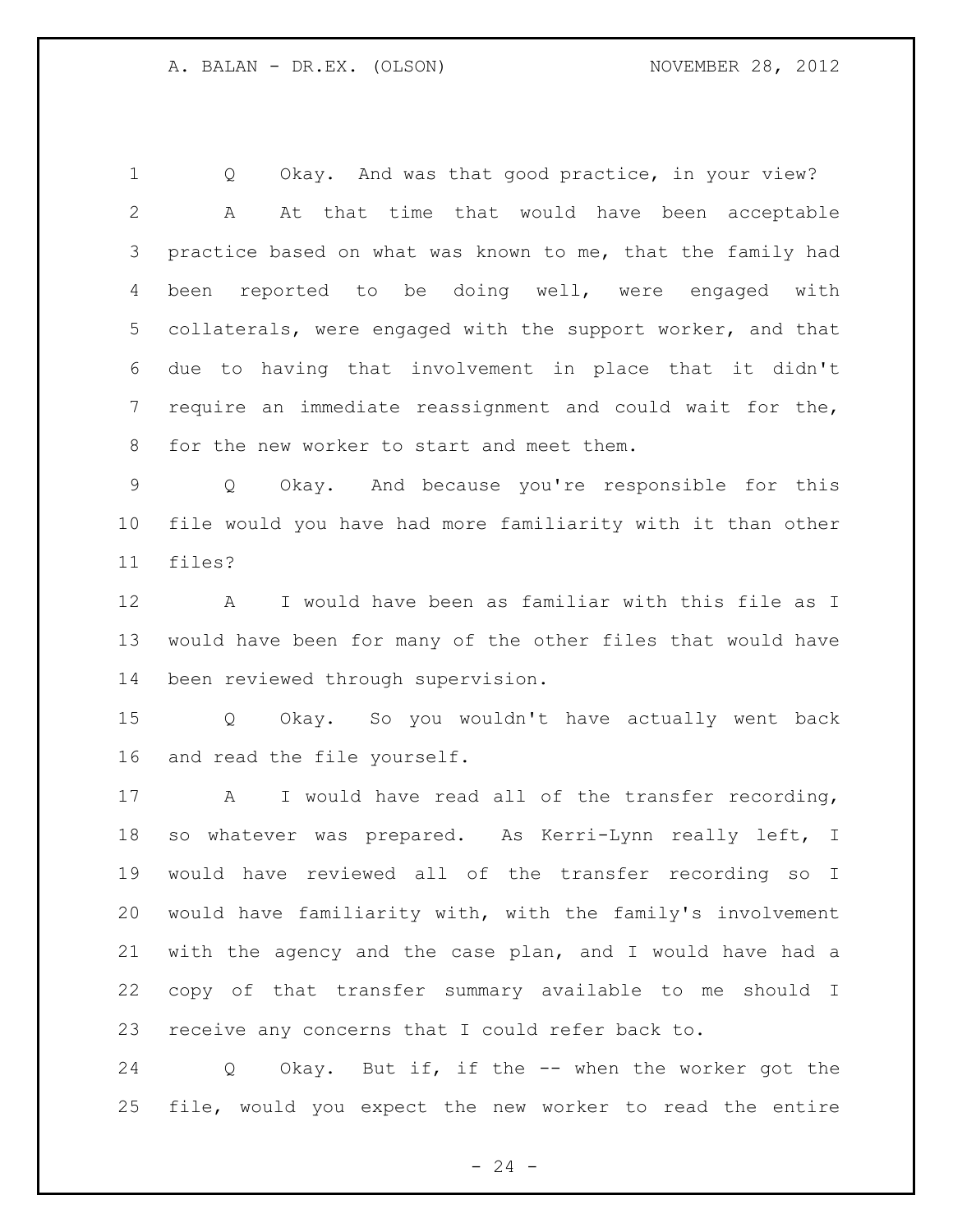file?

A Yes, I would.

 Q And, and why would there be a difference between when you're responsible for the file and when the new worker comes on?

 A I would have had some familiarity with the file through my ongoing involvement since July and my discussions with Kerri-Lynn. We may have looked at certain documents through the course of our discussions together. Certain documents were produced during the time that I was there such as the voluntary placement agreement and the family support service agreement, so there were a number of documents that I would have been familiar with.

 With a new worker coming into the position, the expectation would be that they review the entire file because they have no familiarity with it, and that they look through the file to see what information is in the file and that they can then discuss that with myself as supervisor to clarify and to discuss the, the plan in moving forward. So that would be a difference is that they have no familiarity, where I would have familiarity based on my involvement.

 Q Okay. And you said one of the main ways you assessed how the parents were doing was through the family support worker, right?

 $- 25 -$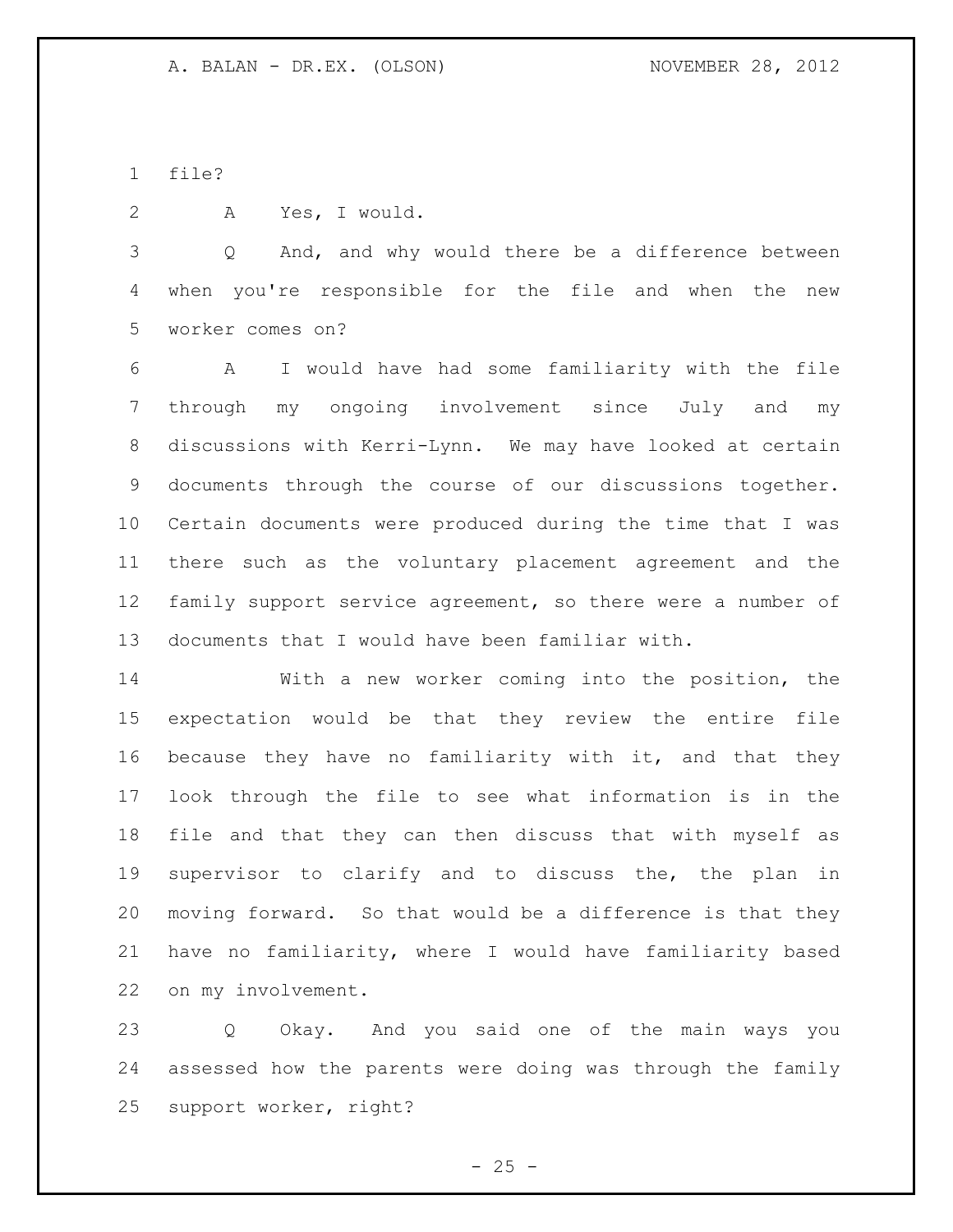1 A That would be one of the ways, yes. Q Okay. But up to this point would that be the main way? A That would be a fairly significant way, is the reports from the family support worker both in the visits and then later working in the home. Q So I take it the notes that that family support worker would have made and forwarded on, those would have been an important part of the file? 10 A Yes, those would have been. Q Okay. And whose responsibility would it be to ensure the notes were there? A The notes -- there were policies in place within Winnipeg Child and Family Services that spoke to the record-keeping and what was to occur with those notes. So there would have been requirements within the family support program as to how the support worker -- what they did with their notes and who they submitted those to, which was generally their supervisor, for a review. And then those notes were then forwarded on to the assigned case social worker.

 As far as I'm aware, I'm not clear that those 23 notes were not forwarded. It's, it's clear that they're not on the file, but there's no indication that the worker was unaware of what was happening in those visits based on

 $- 26 -$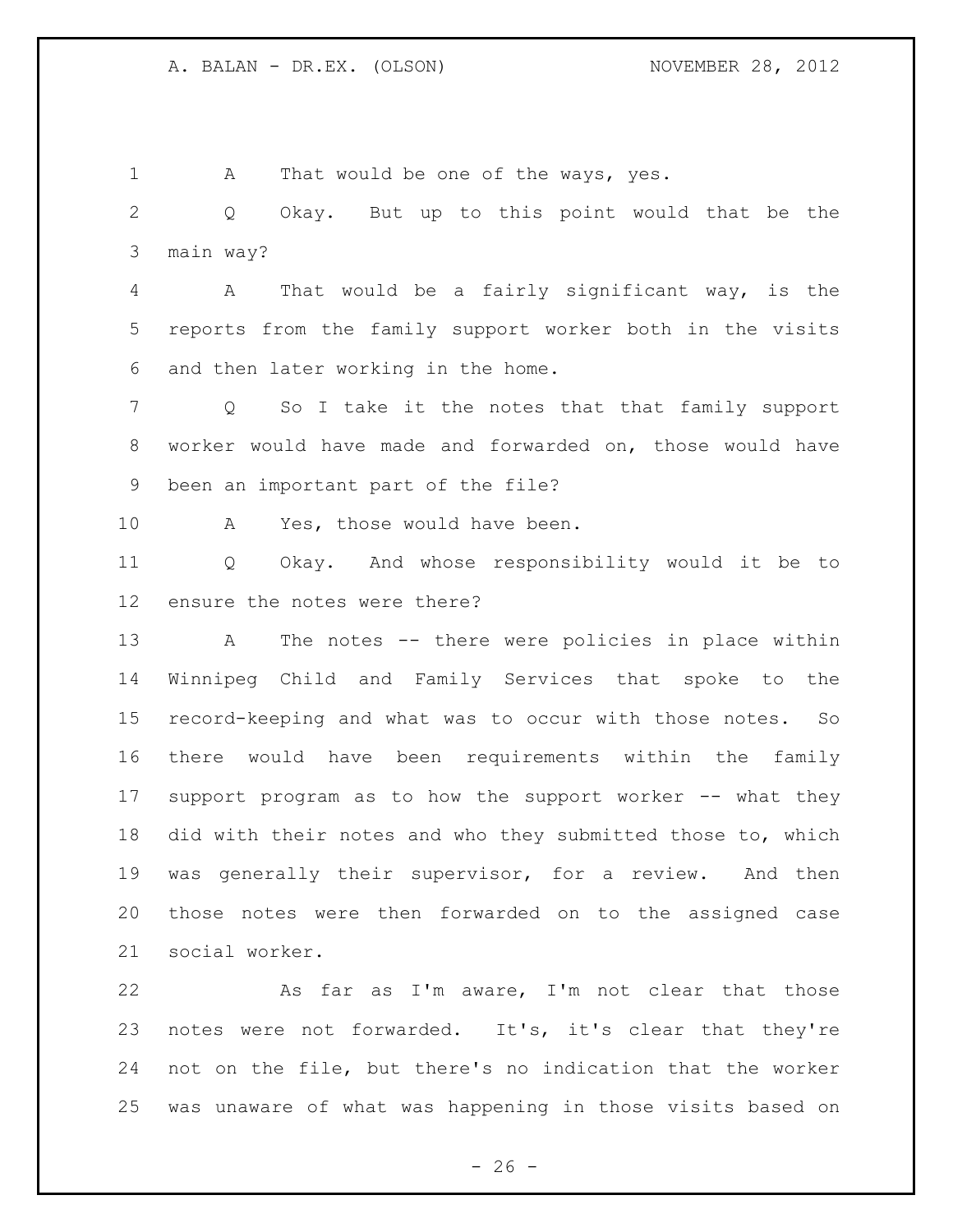the notes --

Q Okay. So --

A  $-$  she had.

 Q But in terms of responsibility for ensuring they are on the file, is that -- would that be the worker's -- your worker's responsibility, which would either be Ms. Greeley or Chief-Abigosis, or would that be your responsibility as supervisor?

A It would be both.

10 0 Both.

 A The worker would be -- if the worker is expecting notes and hasn't received it, they would be expected to inquire to have the notes sent over. If it was brought to my attention that those notes hadn't come over, then I would have a responsibility to also follow up and make that request. So it would be both responsibilities.

17 THE COMMISSIONER: And are we talking here about notes from the family support worker and the, the social worker?

MR. OLSON: Just from the family support worker.

21 THE COMMISSIONER: Just the family support.

MR. OLSON: At this point.

23 THE COMMISSIONER: Okay.

 MR. OLSON: We could turn, please, to page 37070, and that's from CD1795.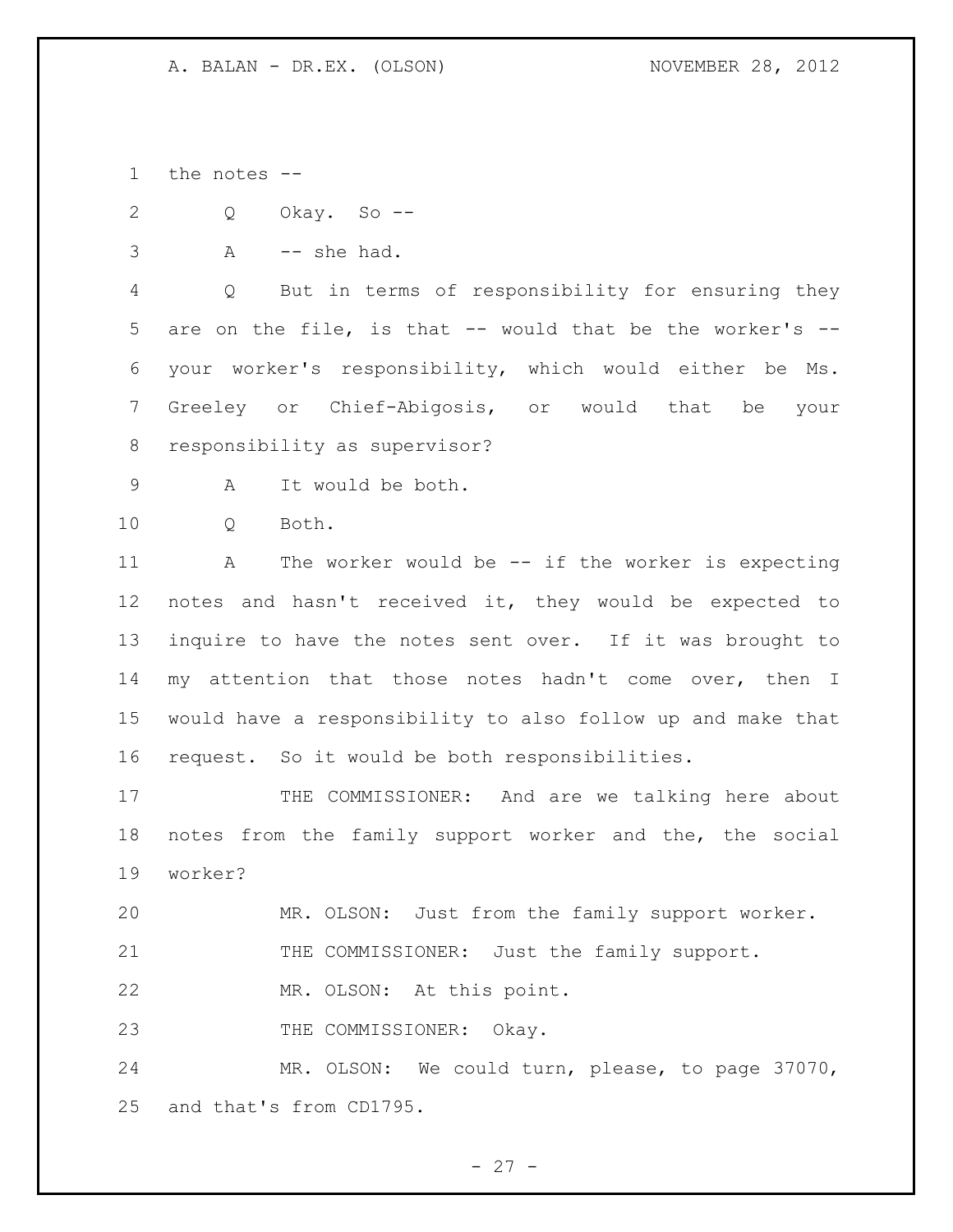| BY MR. OLSON:                                               |
|-------------------------------------------------------------|
| Is this, is this a note that you made?<br>Q                 |
| Yes, it is.<br>A                                            |
| And so that's your signature?<br>Q                          |
| Yes, that was my common practice, is if I typed<br>A        |
| up a note that was placed on, on the file, I would sign the |
| typed copy to verify.                                       |
| Okay. And this says October -- it says Kematch,<br>Q        |
| Samantha; October 30, 2000; PCF -- is that -- what does     |
| that mean?                                                  |
| A PCF would stand for an abbreviation of phone call         |
| from.                                                       |
| Q Okay. So phone call from Marie Belanger, seven            |
| -- the number's there, and it says: "Left message on voice  |
| mail -- please call re: Samantha Kematch." So she called    |
| you and left a message?                                     |
| Α<br>Yes.                                                   |
| Q Okay. And then you, you note that you call her            |
| back the same day?                                          |
| Yes.<br>A                                                   |
| Q And it says:                                              |
|                                                             |
| "Contract for family support                                |
| expires October 30, 2000 -- things                          |
|                                                             |

- 28 -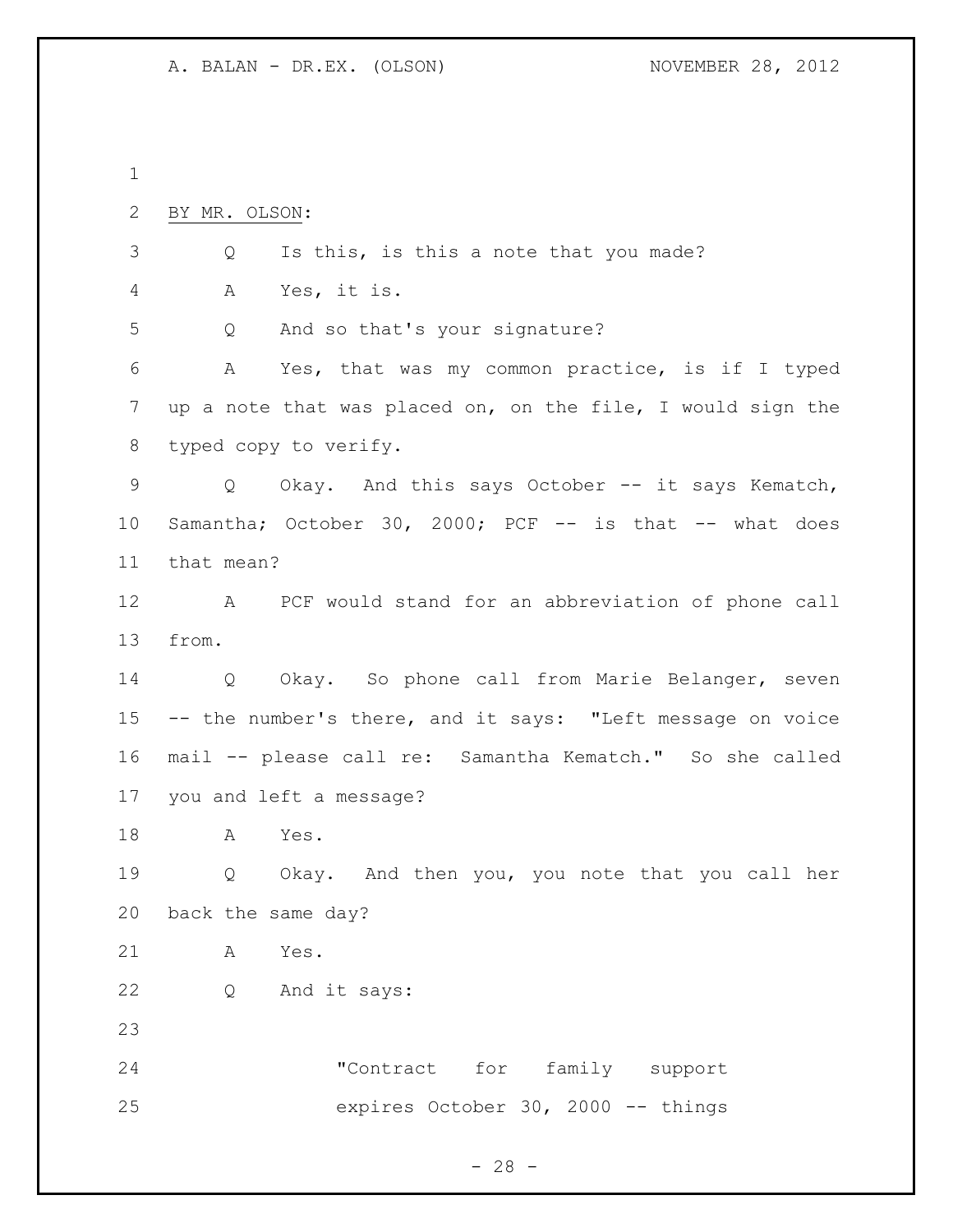stable at present. Advised Marie that new worker will not be assigned until approximately November 13th, 2000 -- supervisor to send renewal for 1 month for transition to new worker and monitoring in the interim, after consultation with new worker and update -- contract may not be renewed after 1 month elapses."

What, what did that mean?

 A Well, that note does indicate that I had an approximate date that the new worker was going to be getting. There may have been some lack of clarity around the exact date, as I used the term "approximate."

17 11 It also indicates that I would, I would be sending in the family support service agreement renewal for a one-month transition period and that I would be available in the interim; that the family support worker would be monitoring and that after the consultation with the new worker and an update that would be reviewed; that the family support agreement and services may not be renewed after one month, but it didn't necessarily mean they could not be.

- 29 -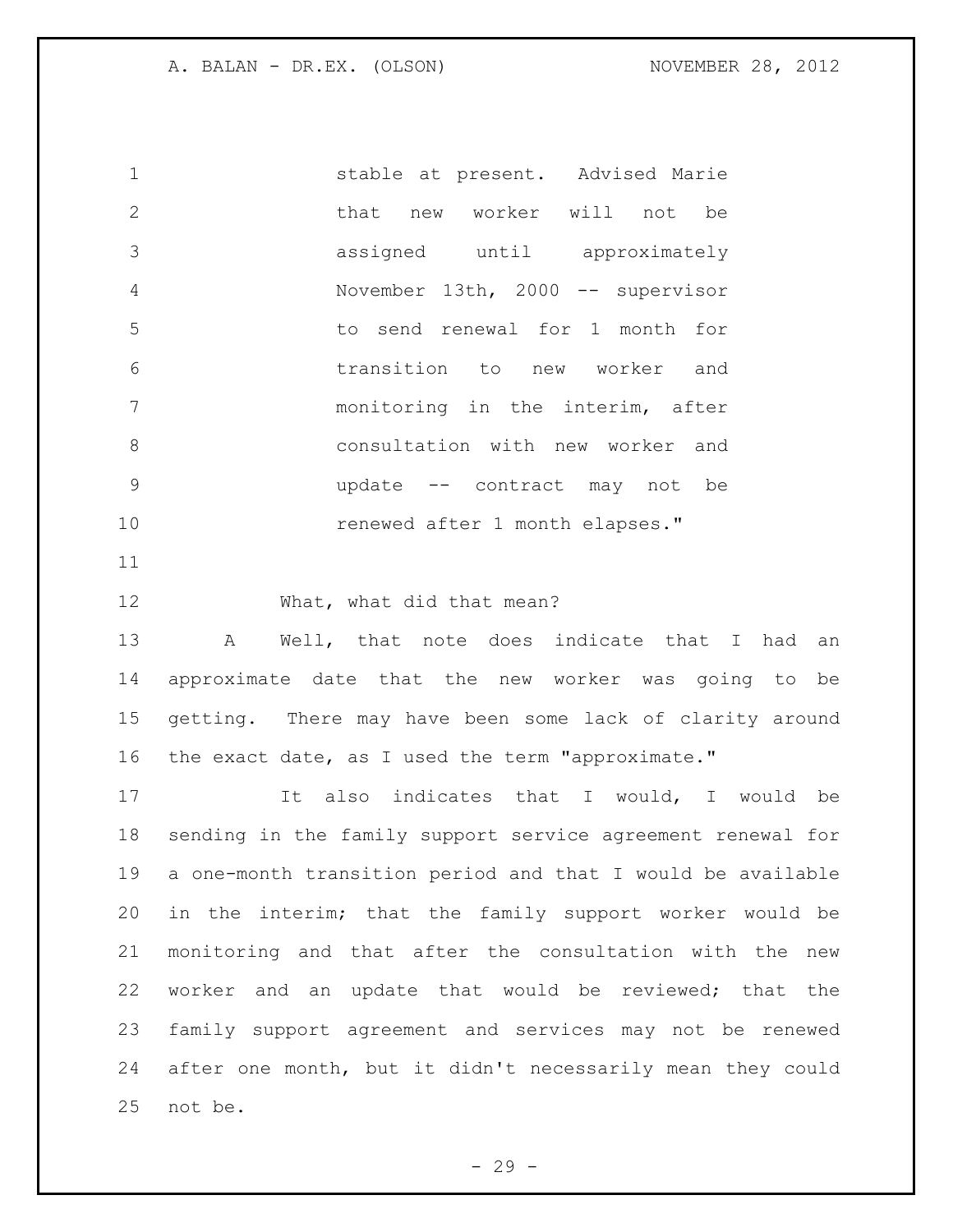Q Okay. And in this particular case, knowing what you know about it, would, would it ever be appropriate not to actually keep the family support worker in place for the duration of the service agreement?

 A There would be -- there could be times where a service agreement was in place, where that was one of the conditions, but based on a review of the progress to date that it was determined that the, the in-home supports were no longer required, there might be other resources that the family was accessing or there could have been other changes to circumstances. So each one can be unique and, certainly, they can end before the end of the service agreement.

 Q Okay. But in this particular case -- because you would have known, you would have known the facts leading up to this, in this case would it have been appropriate to not continue with that support worker service agreement for the duration of the service agreement?

 A I believe that when the service agreement was put into place that there was an expectation that family support services would be put into place for an initial three-month period of time, during which time there would be ongoing evaluation and a reassessment to determine what was needed. There is possibility that support services could possibly need to be increased; it may need to be

 $- 30 -$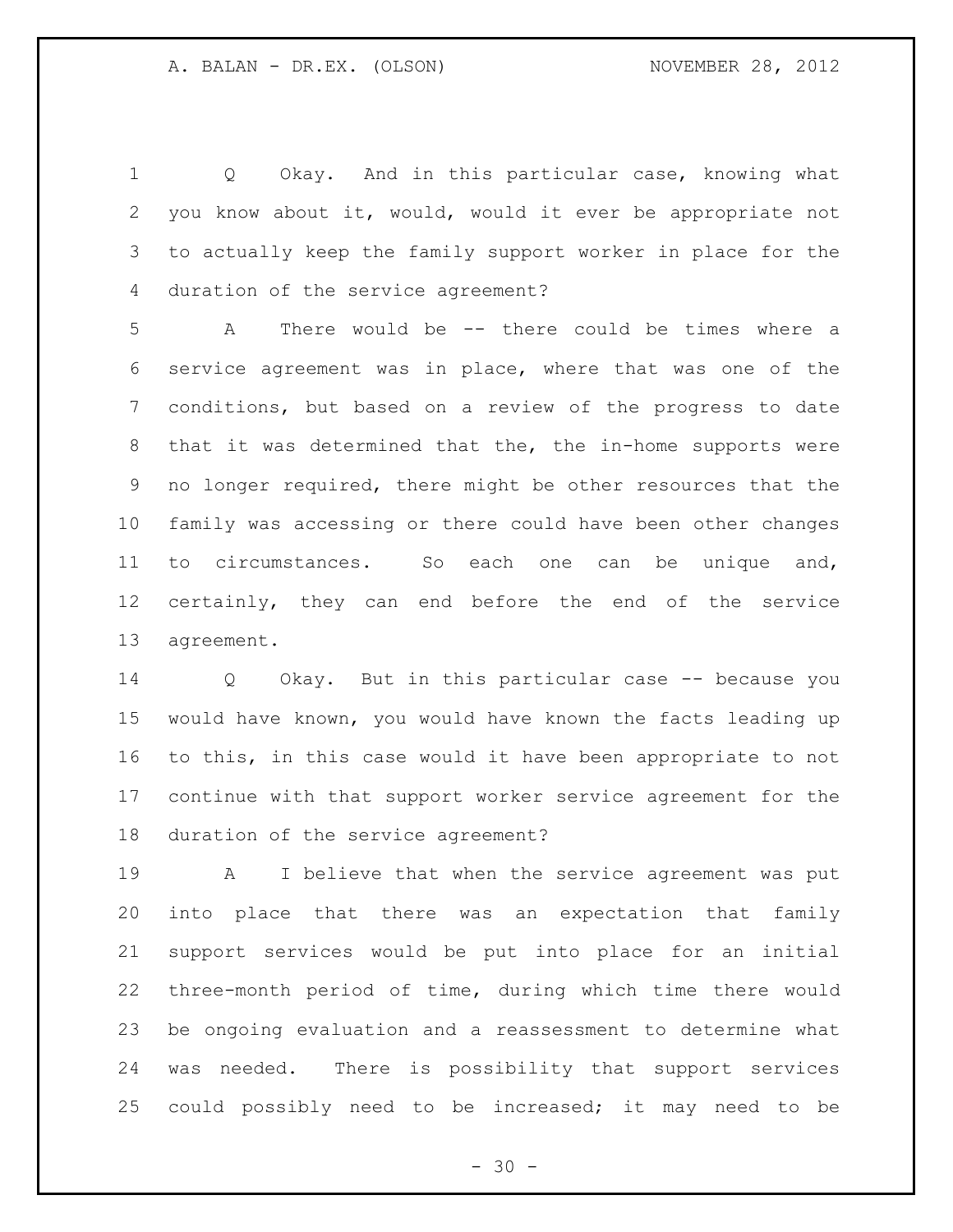decreased. The, the purpose and the function of the support worker may change over time. So all of those are to be re-evaluated.

 The one-month extension to that was to allow for a new worker to come in and do a review and get updated information to determine what, if any, further services are required. There was no expectation that it was to be put into place for a six-month period of time.

Q So there was no expectation.

 A No, there was a three-month period of time that had been agreed to even though the service agreement was that we would be involved at least for a minimum of six months under that service agreement.

 Q Okay. And, and is that something that's indicated somewhere in the file?

A The three-month period of time?

Q Yes.

18 A Could I have a moment to check?

Q Certainly.

 A On document page 37073, that's a Winnipeg Child and Family Services Family Support Request. That would be the initial new request that was dated June 20th, 2000. That was the initial service agreement that was put into place to initiate the in-home support worker for the period of time covering up to October 30th, 2000. And the purpose

 $- 31 -$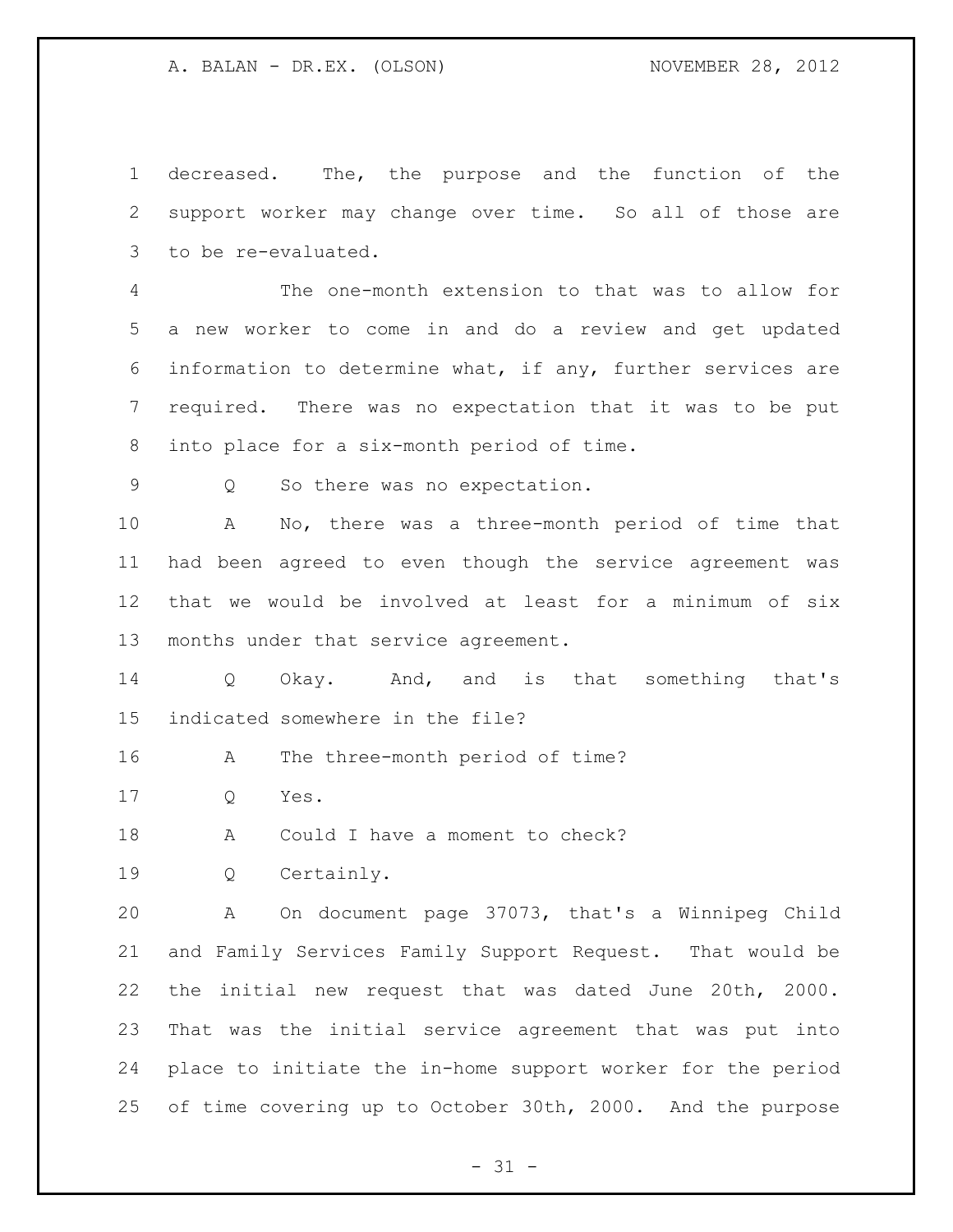of that is outlined in terms of supervising access visits, as well as there's some indication that it was continued. So this service agreement was in place up until that point. The family -- the parents did sign off on the service agreement.

 Q But this, this was done prior to the service agreement even being considered, right?

A Pardon me?

 Q This, this contract, this was made prior to the service agreement ever being considered.

 A That's, that's correct. This was signed as part of the ongoing case work while Phoenix was in agency care and there were access visits and further assessment occurring.

 Q Okay. And the supervision that occurred by the family support worker, if, if that's what you call the type 17 of work the support worker does -- and you, you tell me if I'm wrong on that, but that, that supervision would have been during the time that Phoenix was not in the care of the parents, right?

- A Between June --
- Q At least until the --
- A -- and September 5th, right.

Q Right.

A That would -- Phoenix would have been in the care

- 32 -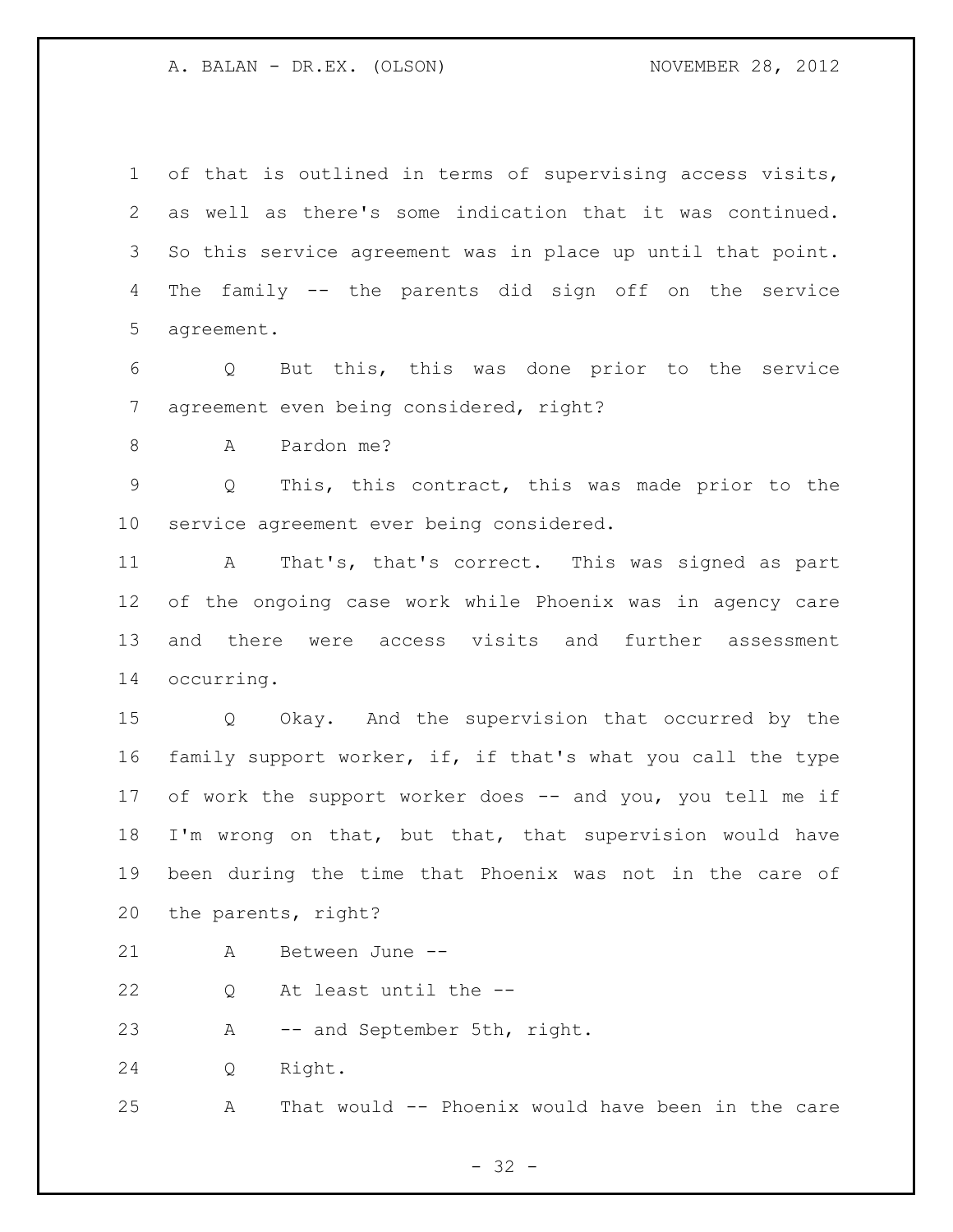of the agency.

 Q Okay. And so when this service agreement was entered into, there must have been a determination that it was important to consider -- important to continue that support worker in place while Phoenix was actually residing with the parents.

7 A Pardon me, could you repeat that?

 Q So when the service agreement was being considered, the six-month service agreement, one of the conditions was that a support worker visit with the family -- I think it's at least two times per week, right?

A That's correct.

 Q And was the purpose of that to, to have that support worker in place while the family actually was caring for Phoenix or Phoenix was in their care?

 A The support worker was initiated for the purposes of supervising the visits prior to her coming into care. Upon Phoenix returning, the support worker was continued in order to provide concrete mentoring and role modelling and education around parenting, with the parents in the family home with Phoenix.

 As there was an existing family support service agreement in place that covered off that period of time, there was no necessity or requirement to do a new family support service agreement. And oftentimes what would

 $- 33 -$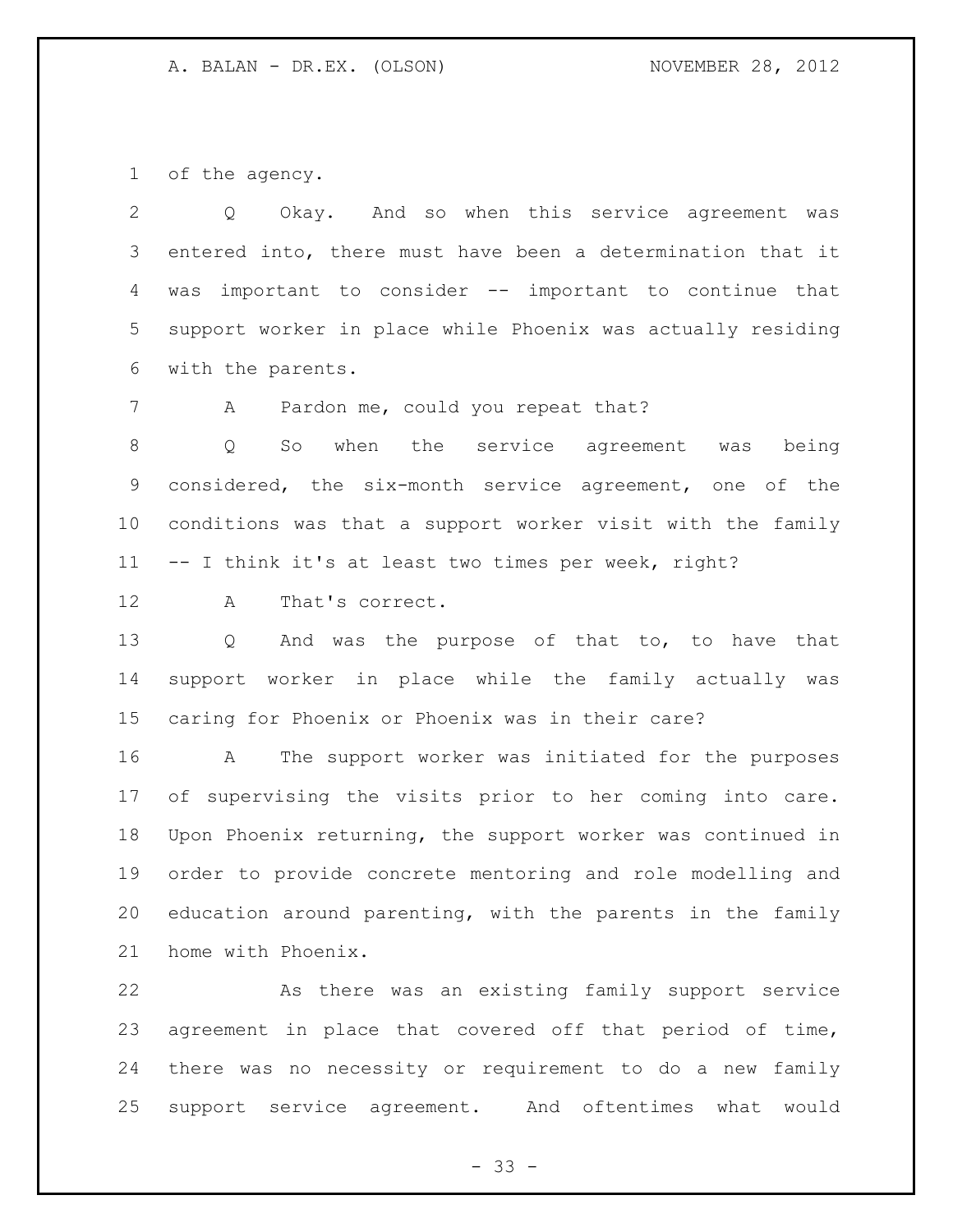happen is that workers would meet with families and meet with the support worker to discuss if there were some changes to roles or responsibilities during that period of time. If the hours didn't change or the period didn't change, they might document those in their case notes, but it wouldn't be on a, on a new form. They --

 THE COMMISSIONER: And this one ran up to October 30th?

 THE WITNESS: That's correct. This one covered up to October 30th, 2000.

 THE COMMISSIONER: Covering both her time in, in care, foster home or wherever she was, and when she came home initially.

14 THE WITNESS: That's correct, because that would have been ongoing discussions with the assigned social worker who would then talk about, with a plan to reunify, what the focus of work should be at that time. It may be different than what their, what their focus was during supervised access at, at the office.

BY MR. OLSON:

 Q Okay. But if we look, we look at the service agreement that Ms. Greeley had put in place under -- and this is on page 37074 -- under Role and Responsibility. A That's correct.

- 34 -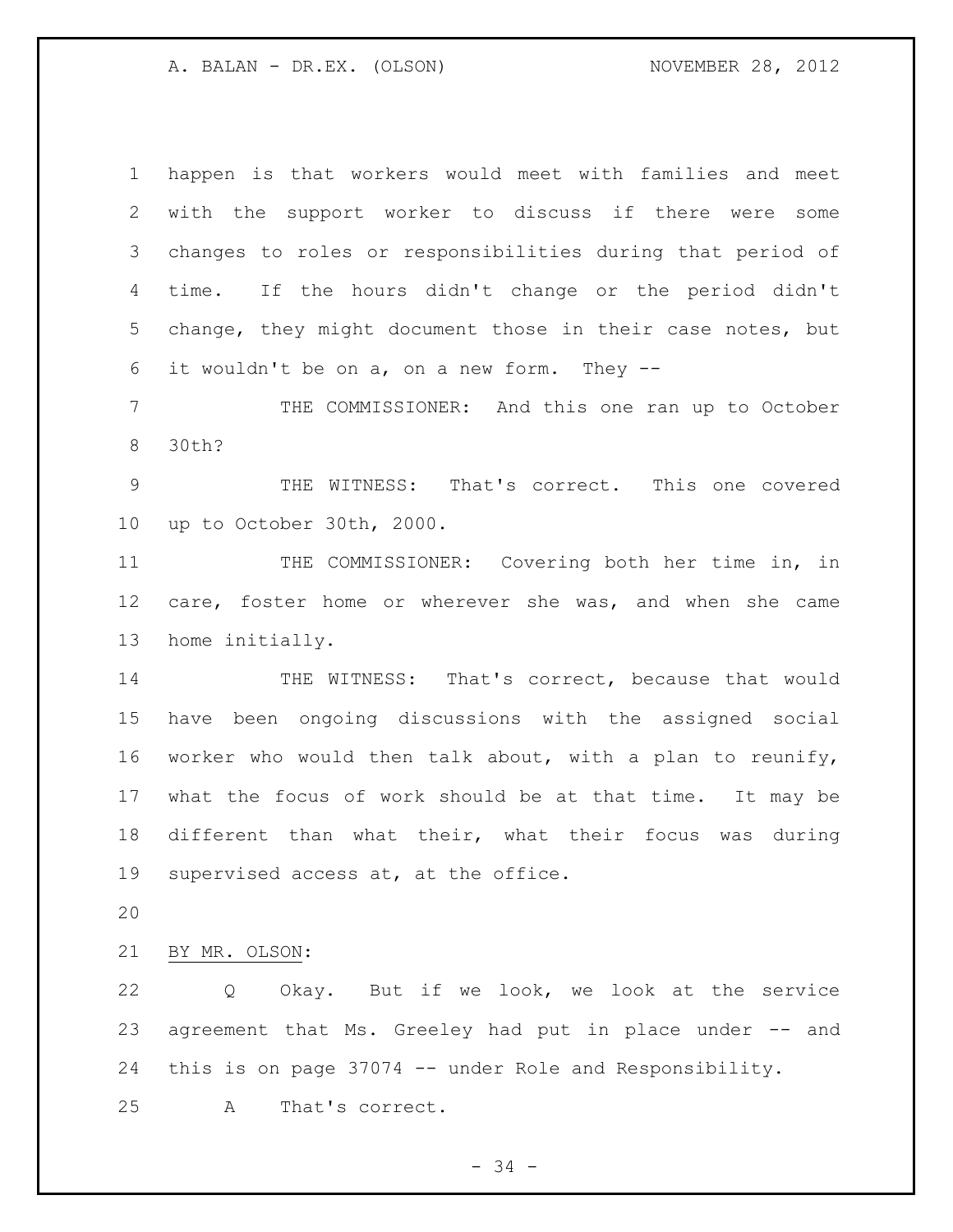A. BALAN - DR.EX. (OLSON) NOVEMBER 28, 2012 Q Does this set out the roles of the support worker and then the social worker? A Yes, it does. Q Okay. So is -- the support worker's roles, as indicated here, would be: "to provide modelling and education regarding appropriate parenting during access visits." 11 Right? A Right. Q So that speaks to access visits. And then it says: "to provide support and teaching to [the] family in the home should **18** [the] child be returned to parents." 21 A That's correct. Q Okay. And then: "to assist with assessing mother's parenting ability by providing

 $- 35 -$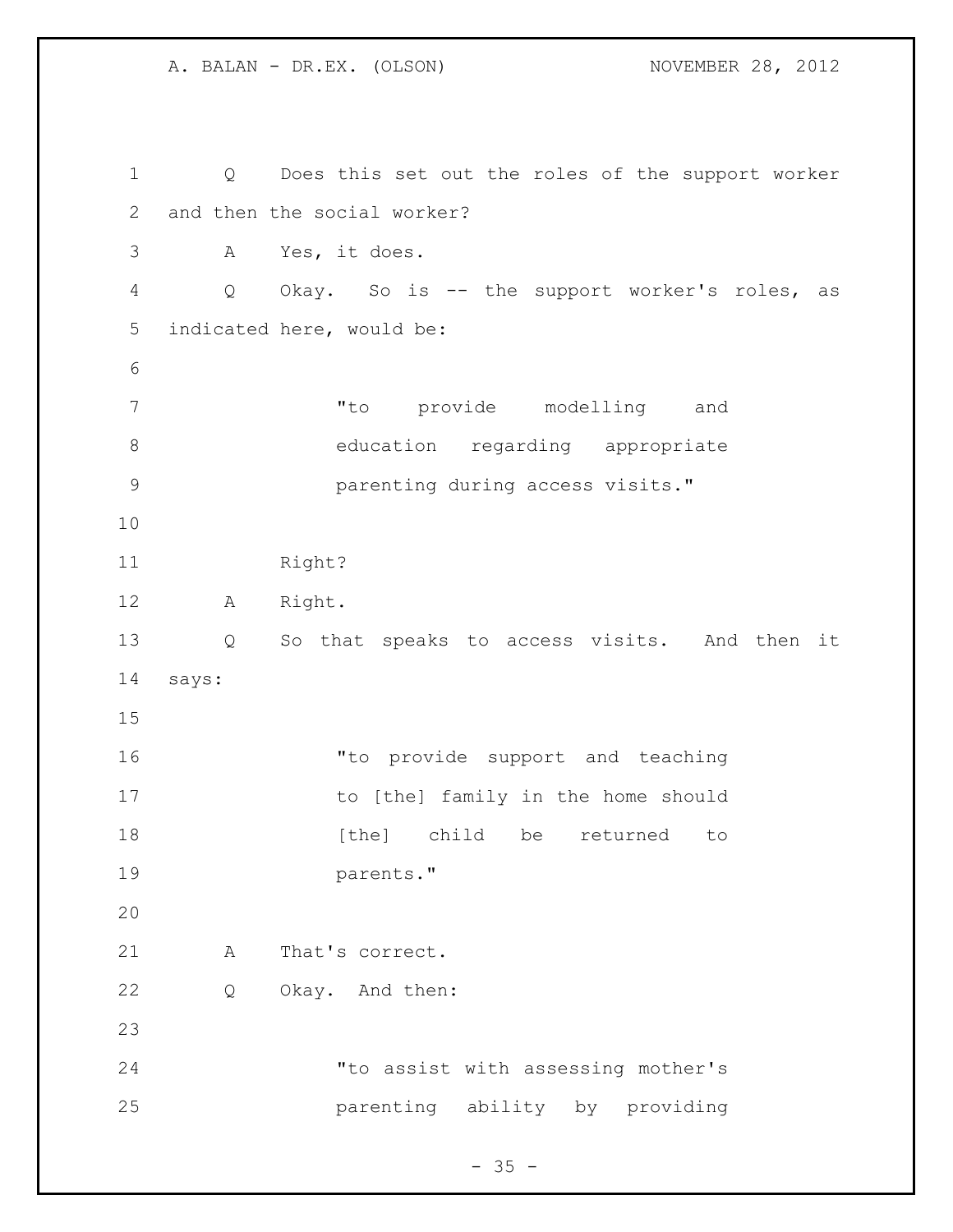information to social worker."

A That's correct.

 Q Okay. But then the social worker's responsibilities are "to assess mother and father's parenting ability" and "to monitor access visits."

A That's correct, that's what it states.

 Q And I think you told me yesterday that the support worker could not be a proxy for the social worker doing their monitoring assessment.

 A That's correct. It's, it's an adjunct service that can provide additional contact with the family but it does not necessarily replace the worker's mandated responsibility.

 Q Okay. And I think you said -- and correct me if I'm wrong, but I think you said in order for the social worker to do the assessment that was required, the social worker actually has to be there and see the parents and meet with them.

 A That would be a key part of informing their assessment, would be to meet with the family, the parents, the child.

 Q And that's because a social worker has a completely different skill set than a family support worker.

 $- 36 -$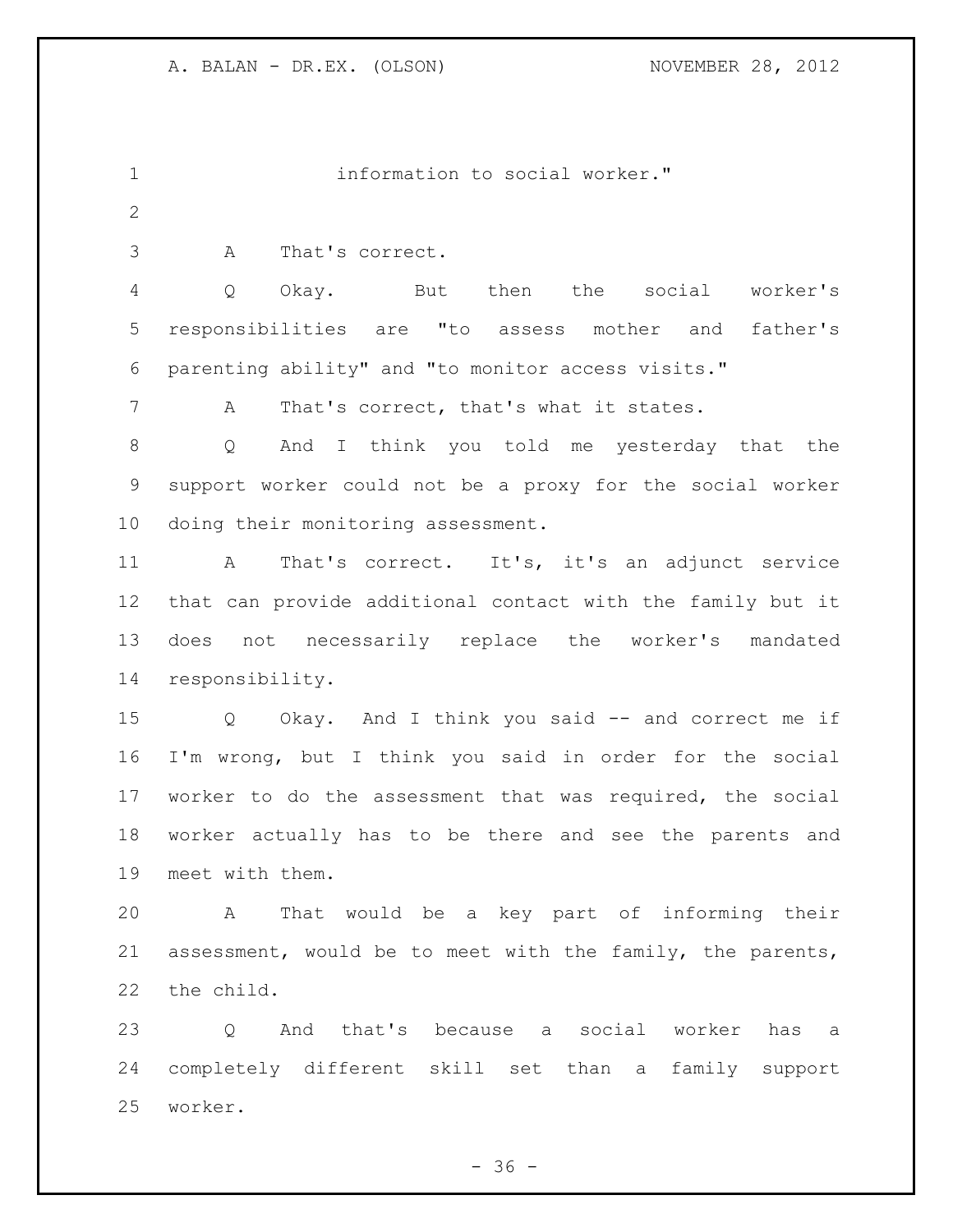A There are different roles and responsibilities attached to the different positions. And within positions, of course, support workers have a variety of different skill sets. So that -- it may have some impact on the skill sets, but more importantly, it's about there are different roles and responsibilities attached to each of those different positions.

8 Q Okay. But the family support worker, of course, isn't trained as a social worker.

 A There are -- there may be some support workers who do have some training in that area, others that do not. It's a variety of different backgrounds.

 Q Is there any required training for a family support worker?

 A That would be something that the agency would have to -- you would have a look at the agency requirements for that particular position as to what required background was necessary.

 Q So as a, as a supervisor in this case, were you aware of what Ms. Belanger's background was?

 A In terms of looking at the, the matching of support workers to the service request and the nature of the service request, there was some reliance within the agency and between service units that based on the identified needs and what the agency's social worker is

- 37 -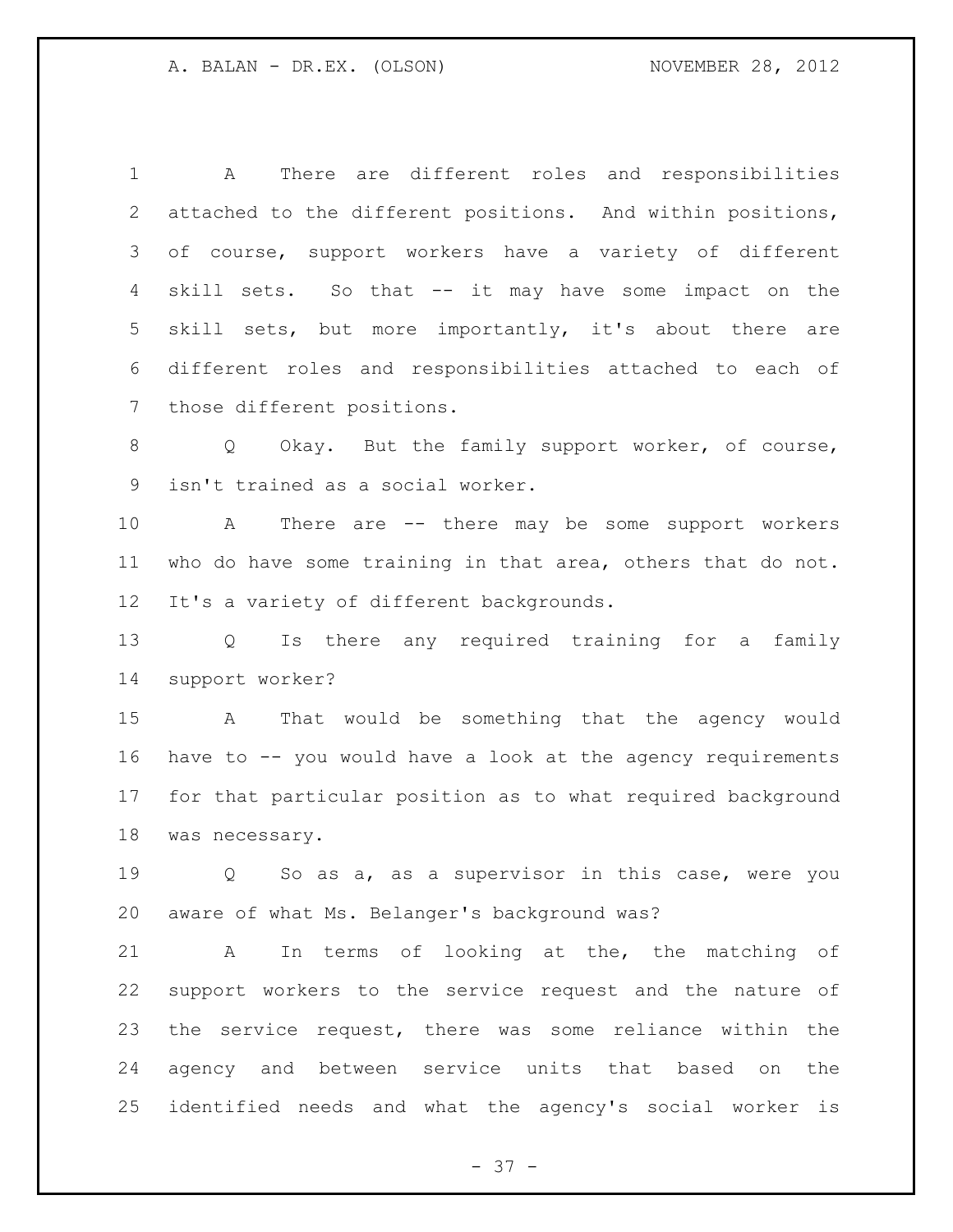requesting on the part of the support worker, that the family support program would then look at matching individuals who have that background, experience, or knowledge.

 So if we were looking at having someone who could supervise visits or who could teach or mentor on parenting, they would be looking to assign a support worker who had that background that would match that service request. So there was a matching that was done when those referrals went over to the family support program, based on their knowledge of their varied staff members.

 Q But you as a supervisor, did you have knowledge of Ms., Ms. Belanger's background?

 A No, I would not at that time have known what her credentials were or what she came into her position with. It would be relying on the family support program in knowing that and making an appropriate matching to our service request.

19 O But it's not something you were aware of.

A No, I would not know her background.

 Q Can you tell me when the last time a social worker would have been in Steve and Samantha's home before Chief -- Ms. Chief-Abigosis first visited? Do you know how long that had been?

A It would have been the last time that Kerri-Lynn

- 38 -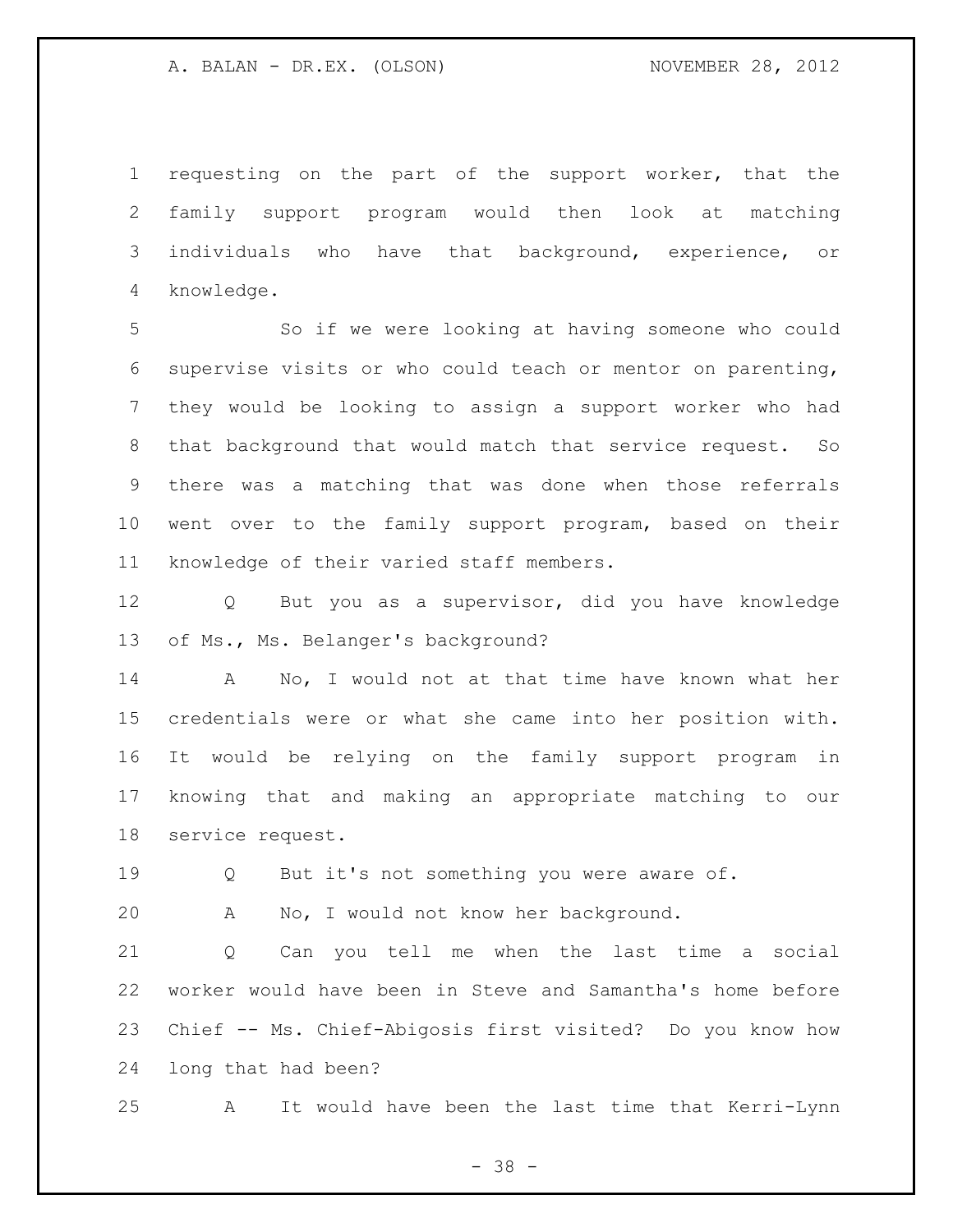had made a home visit.

 Q Okay. And do you know when that was? A I'd have to look back at the notes that have been provided. If you'd like -- Q Certainly. A -- me to, I can. Q Please. A Based on the documents that I have been provided to review prior to coming here today, the last one that I can see in the, in the file where there's a documentation of a home visit is on September 5th, 2000, that I can see in the file. Q So -- 14 A Although I do note telephone conversations after that time. Q Okay. But in, in terms of the social worker doing an assessment, I think you agree that the social worker actually has to go and see the people, right? A That would be one component of doing the assessment, would be to meet in person with the family, to attend the family home. An assessment doesn't occur necessarily in just one meeting. There would be -- it would be a process of gathering information, but that would certainly be an important component of it.

Q When you -- is it a necessary component, you have

- 39 -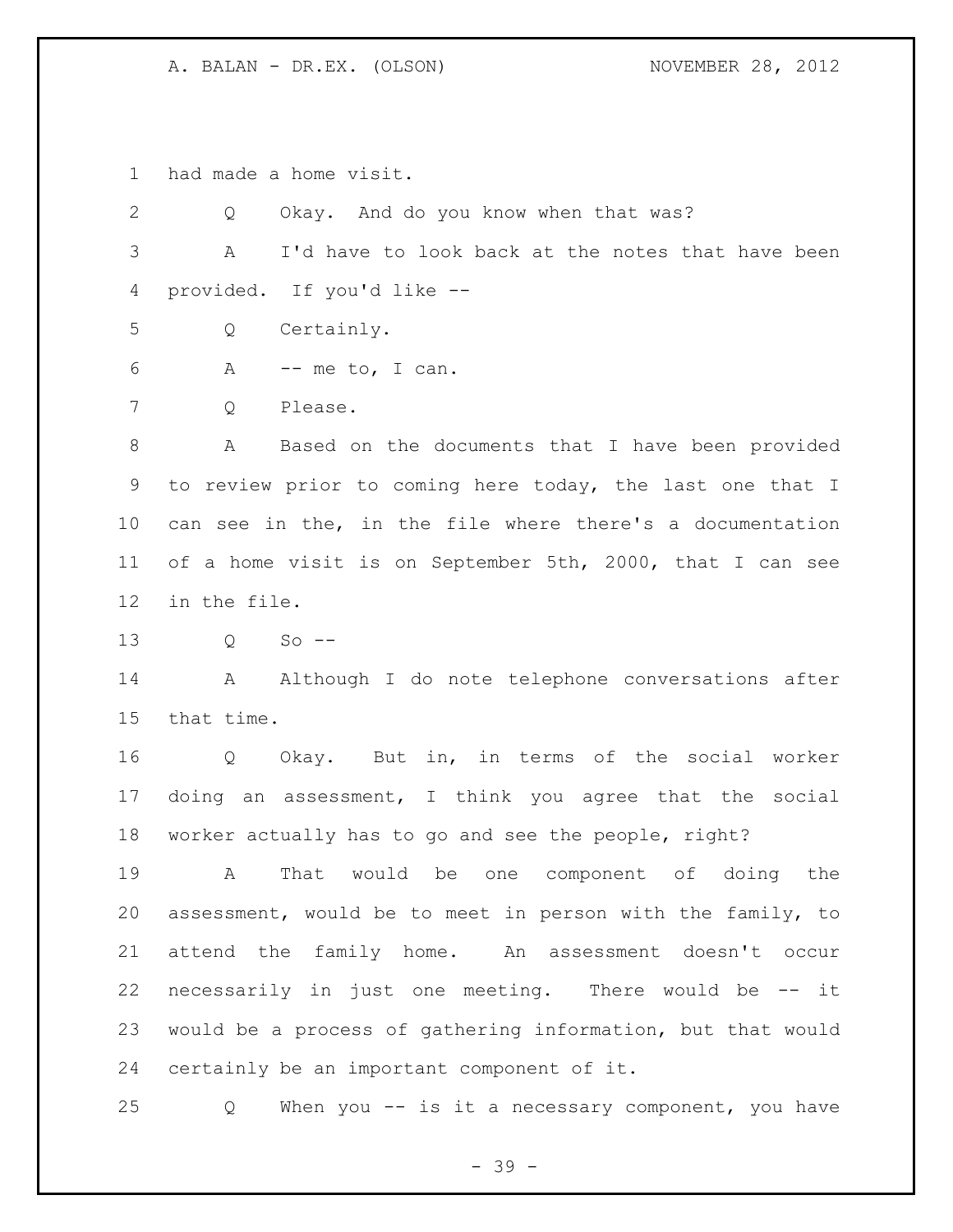to meet --

2 A It would be an expectation --

Q Yeah.

 A -- that that part of the, of the assessment had also occurred, that they had met in person, met at the home, had viewed the home, had seen the child in the home. That would be an expectation.

8 O I understand it would be an expectation but is, is it a necessary part of doing an assessment?

 A I believe the standards would speak to it and that's generally -- those would be the program standards that were in place. Standards have changed over time so it's much more clear now in terms of what requirements there are, but it's my recollection that that would have been expected and part of standard practice, good practice.

 Q But back, back when you were a supervisor, did you have, have a view on as to whether it's necessary to actually see the family to determine whether or not -- to do an assessment?

 A Yes, that would be part of my practice as a supervisor. I would expect the social workers met with the family and attended the home.

23 Q So it would be necessary, then.

A Yes.

Q Okay. And September 5th, that's when Phoenix was

 $- 40 -$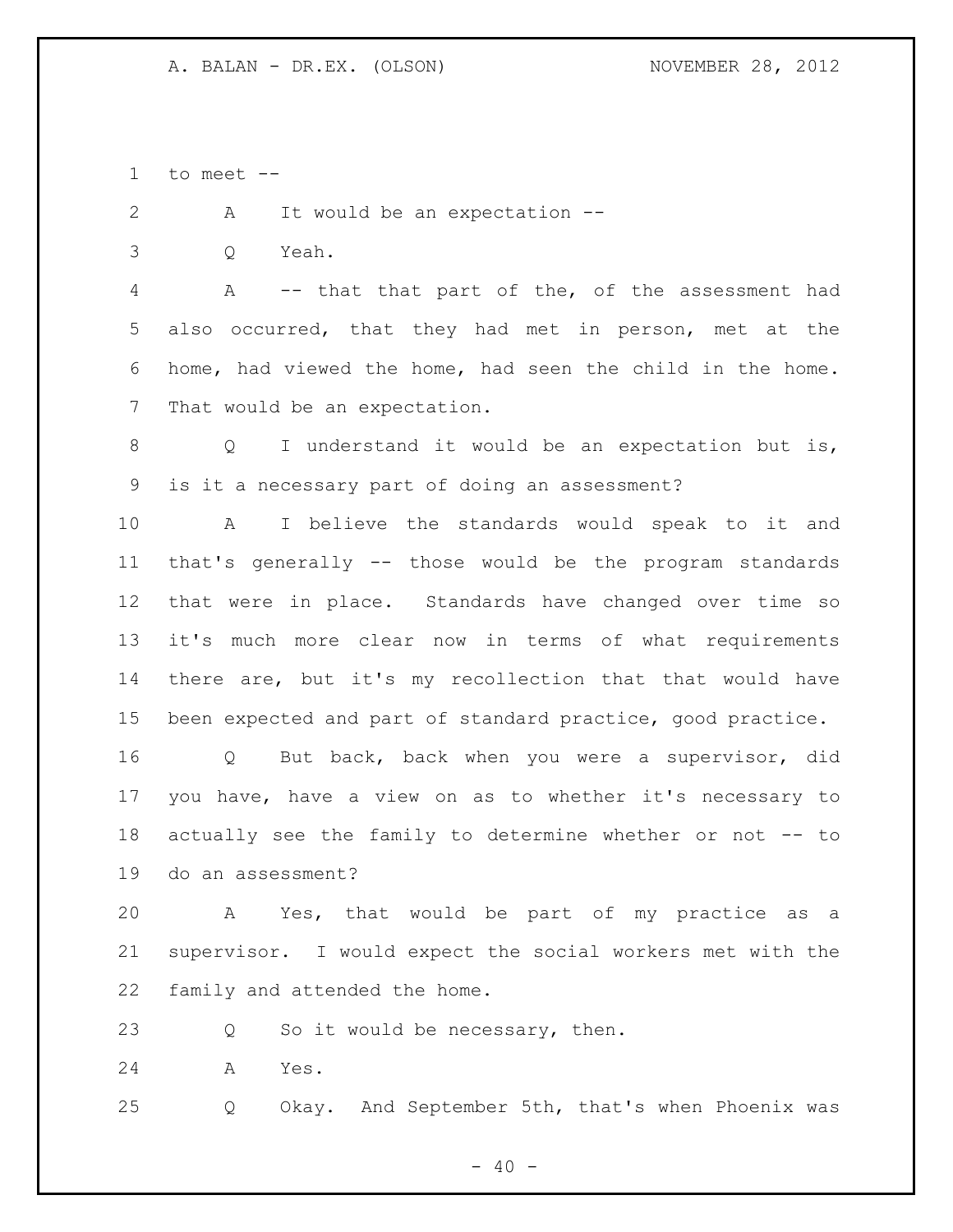returned home?

A That's correct.

 Q Okay. And so from September 5th, 2000, when -- and, and when did the next worker see the family?

 A According to the documents, it's -- it appears that there was not a visit in the home by the assigned social worker after the case had transferred from Kerri- Lynn and, as I mentioned, it appears her visit in the home was September 5th. Delores Chief-Abigosis was assigned on November 14th. I can speak that I did not -- I had no occasion to attend the home between Kerri-Lynn Greeley's leaving, you know, departure and Delores's arrival. And it does appear that the next contact in the home would have been February 5th, 2001.

 Q 2001. So from September 5th, 2000 to February 5th, 2001.

A Pardon me?

 Q So from September 5th, 2000 until February 5th, 2001, there's no recorded contact -- face-to-face contact by a social worker in the home.

 A That would be what the documents show although there would have been the in-home family support worker who was attending the home who was also an agency representative but -- on a biweekly basis up until mid-December. So there was an agency personnel attending the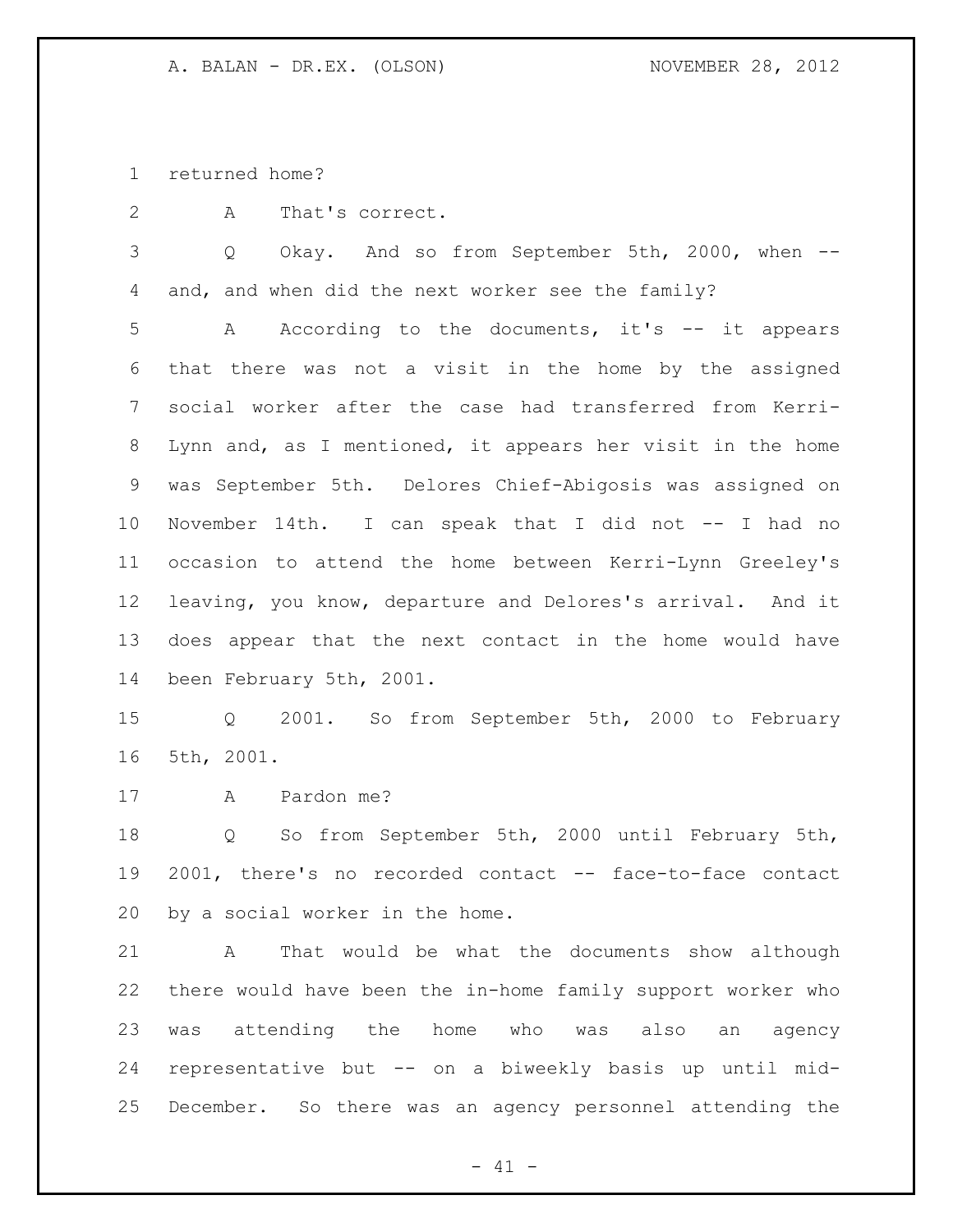home, however, it doesn't appear that it was the assigned social worker.

 Q Not someone who could actually do an assessment as required by the service agreement.

 A That is one component in terms of meeting with the family, viewing the home, viewing the child. The assessment is not comprised entirely of just that component.

Q Right.

 A But in terms of them meeting that component of the assessment, no, that would not have occurred during that time then.

 Q And that was an obligation -- I think you said yesterday, meeting that component, that was an obligation that the agency had to the family?

 A That's correct. The agency was to continue to assess the family.

 Q And the, the scheduled assessment, the regular contact, that certainly wasn't fulfilled by that gap.

 A On the part of the social worker, it appears not to have been, although it was -- the contact was being fulfilled through the in-home support worker and the agreement around their contact.

 Q Right, as the support worker was fulfilling that, that particular part of the service agreement.

 $- 42 -$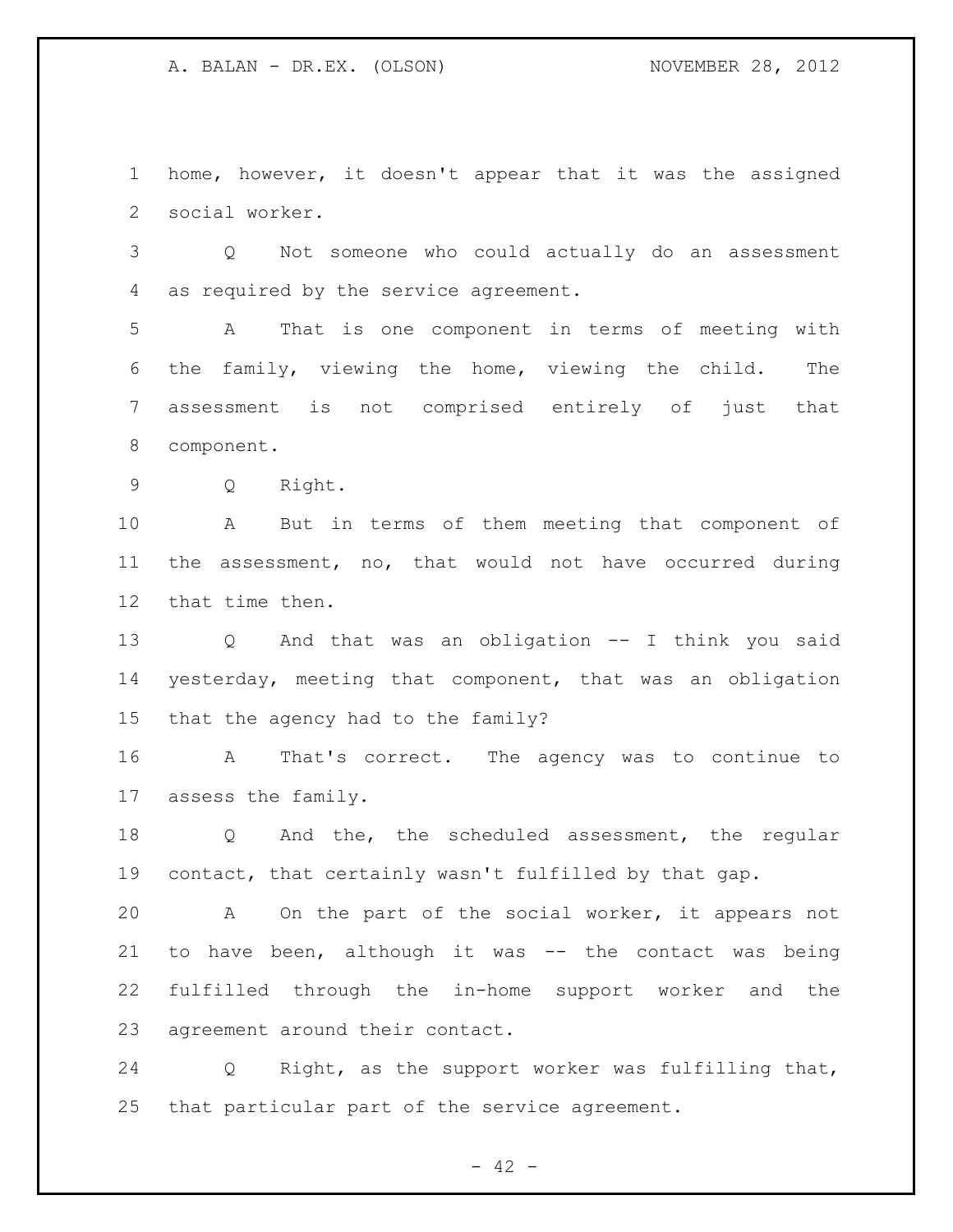1 A Right.

 Q But that was a separate and distinct part than the social worker's part.

A That's right.

 Q Now, as, as supervisor, you would have known the work that Ms. Greeley had done, right?

A That's correct.

 Q And then you would have known when Ms. Chief-Abigosis came on --

A That's correct.

 Q -- and you have been aware that the family hadn't been seen at least until Ms. Chief-Abigosis came on, from September 5th, 2000?

 A From the time that Kerri-Lynn Greeley had left her position and Delores Chief-Abigosis began hers, I would have been aware that I had not attended the home. I would have documented that, had I done that. And that outside of that, my other documentation that I did do, the record of my telephone contact does indicate to me that I did record my contact.

Q Right.

 A So I would have been aware during that period of time that there may not have been an agency social worker attending the home.

Q And you were primarily responsible for the file

- 43 -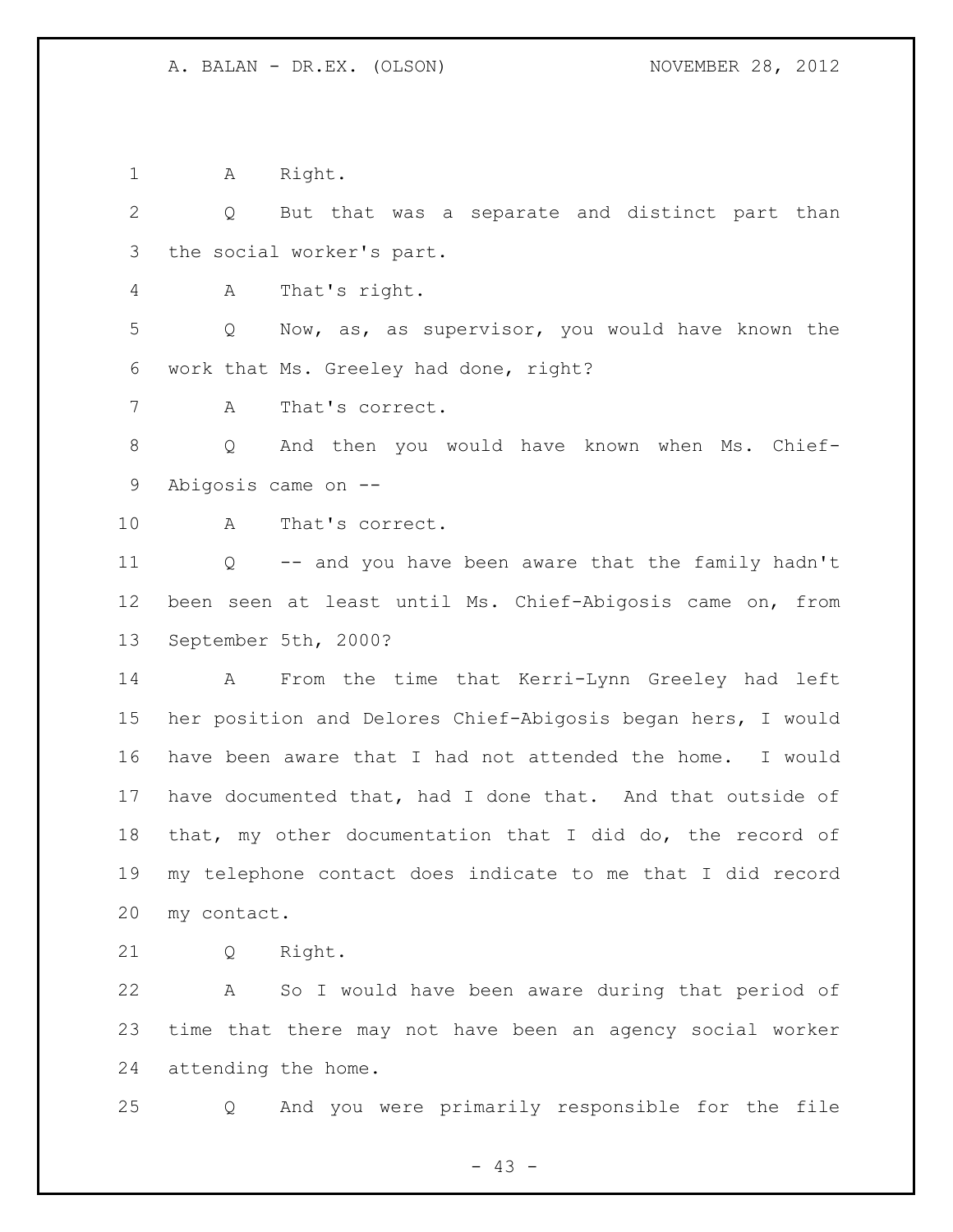from when Ms. Greeley left until the new worker came on.

 A That's correct, to respond to anything that may have come up. Although I wouldn't have provided direct services, my usual practice would have been to have a covering social worker deal with anything that came up under my direction.

 Q But you didn't -- there was no one in place to fulfil the terms of the service agreement at that point.

 A There were, there were other aspects to the service agreement that were being fulfilled. In terms of the contact with the assigned worker -- social worker -- that was not being fulfilled as there was no social worker in that position until November 14th.

 Q But that, that assessment provision by a social worker, that was an integral part of that service agreement?

 A That was an important part of the service agreement.

Q Why didn't you put someone in place?

 A As I indicated yesterday, that in the process of a worker leaving a caseload and in reviewing all of the transfer recordings that would be brought forward, that would be part of my review with the worker who was leaving as to which families were sufficiently resourced and stable that could await a new worker coming on because there was

 $-44 -$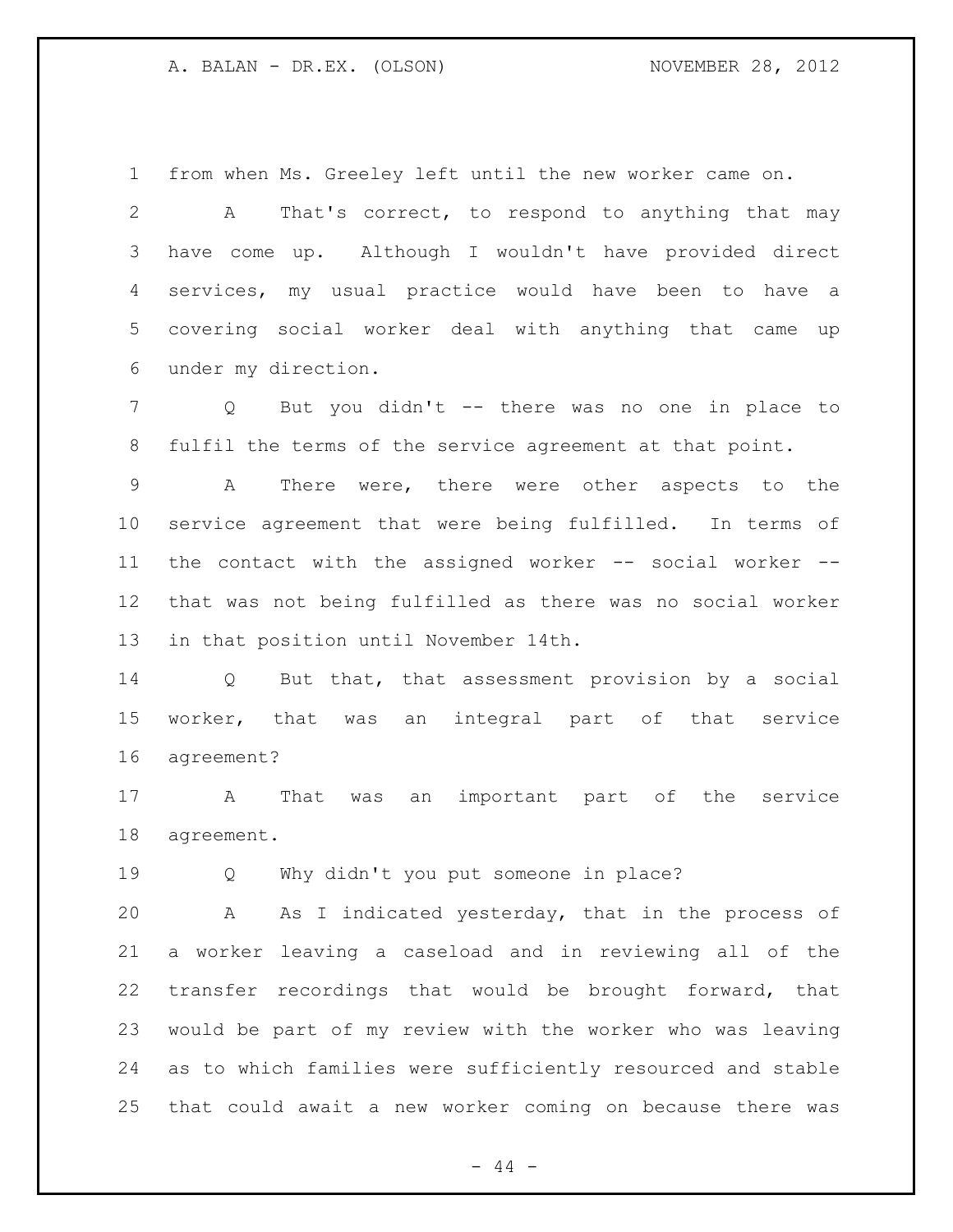monitoring going into the home and there were collaterals engaged, for example, versus others that may not have had those same circumstances and that would require an immediate reassignment.

 So that would have been the process of my review of the cases, and in this case it had been determined that there were sufficient resources going into the home, there were collaterals that were engaged with the family, the family was engaged with the collaterals, they were reported to be stable. So at that point in time based on the information known to me, it was seen that it could await the new worker coming on.

 Q Okay. Had you had some contact with collaterals in that time period from when Ms. Greeley last saw the, the clients? When the service agreement was first entered into to when Phoenix was returned, did you have contact with collaterals from then until the -- Ms. Chief-Abigosis came on as the worker?

 A I wouldn't be able to speak to that other than the notes that have been provided to me. I know that I did take detailed notes on contacts that I did have. I see that I did have one contact with the in-home support worker --

Q Okay.

A -- but I do not have access to my supervisor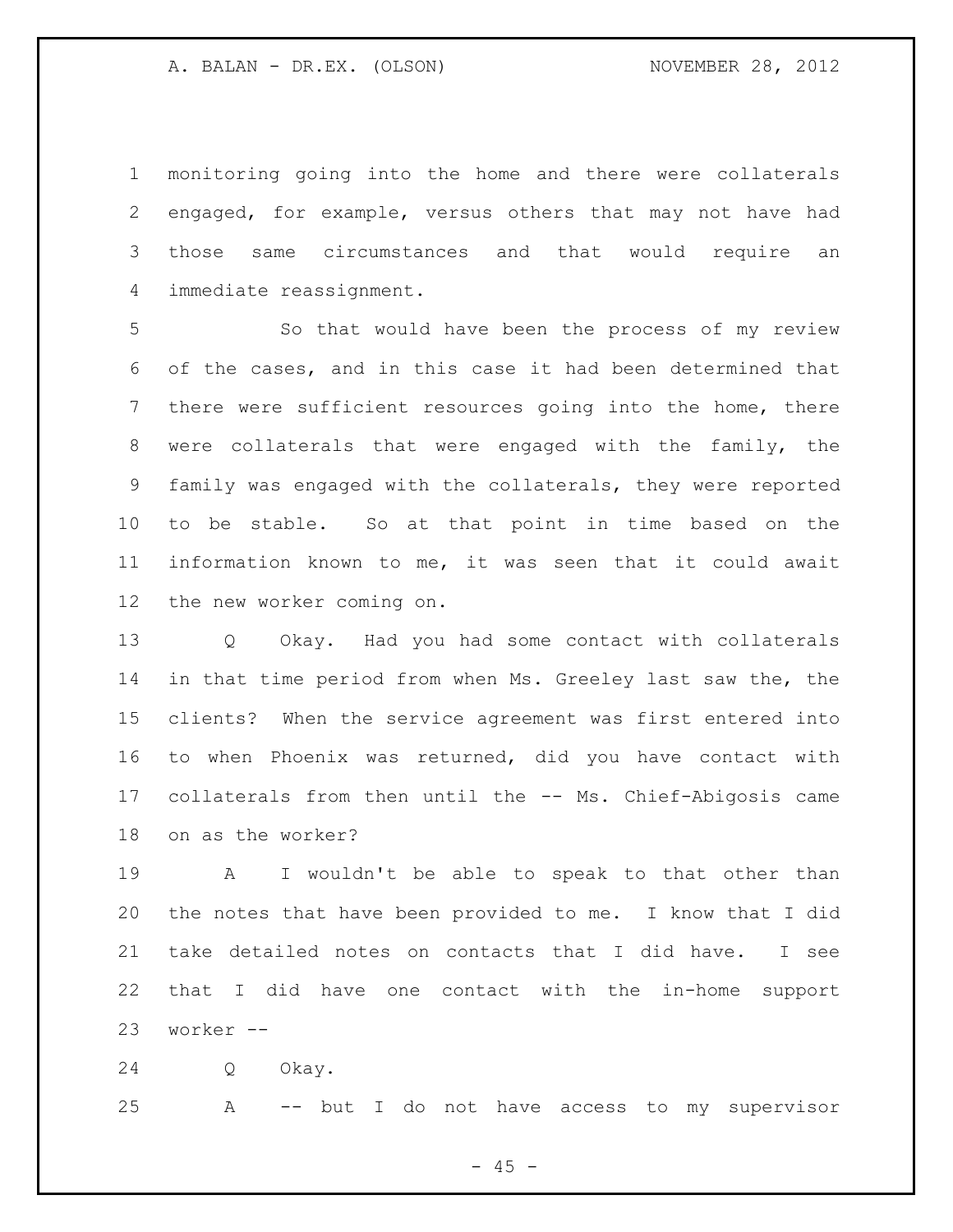notes, so I'm unclear if there were any others.

 Q Okay. So those supervisor notes that we know are, are gone, missing somewhere. A I've been advised that they're not available. Q That -- if, if you had contact, you would expect it to be in the supervisor notes, not in the file? A No, those notes would have been in my supervisor notes. Q Okay. You wouldn't have put them in the file as well? 11 A No, I would not have. 12 Q Why did you put the note with Ms. -- with the support worker in the file? A I don't know how that got into the file. This would have been -- that was what some of my notes look like in my supervision binder. I would have put a copy of the family support service agreement in the file. 18 Q What other sorts of -- would there be other contacts of notes that you would have put in your supervisor file? A There would have been copies of emails that I would have sent to social workers or others, supervisors, et cetera. So sometimes communication was done via email. I would put a copy of those notes in my supervisor files as well for my records so that I -- the supervisor notes were

 $- 46 -$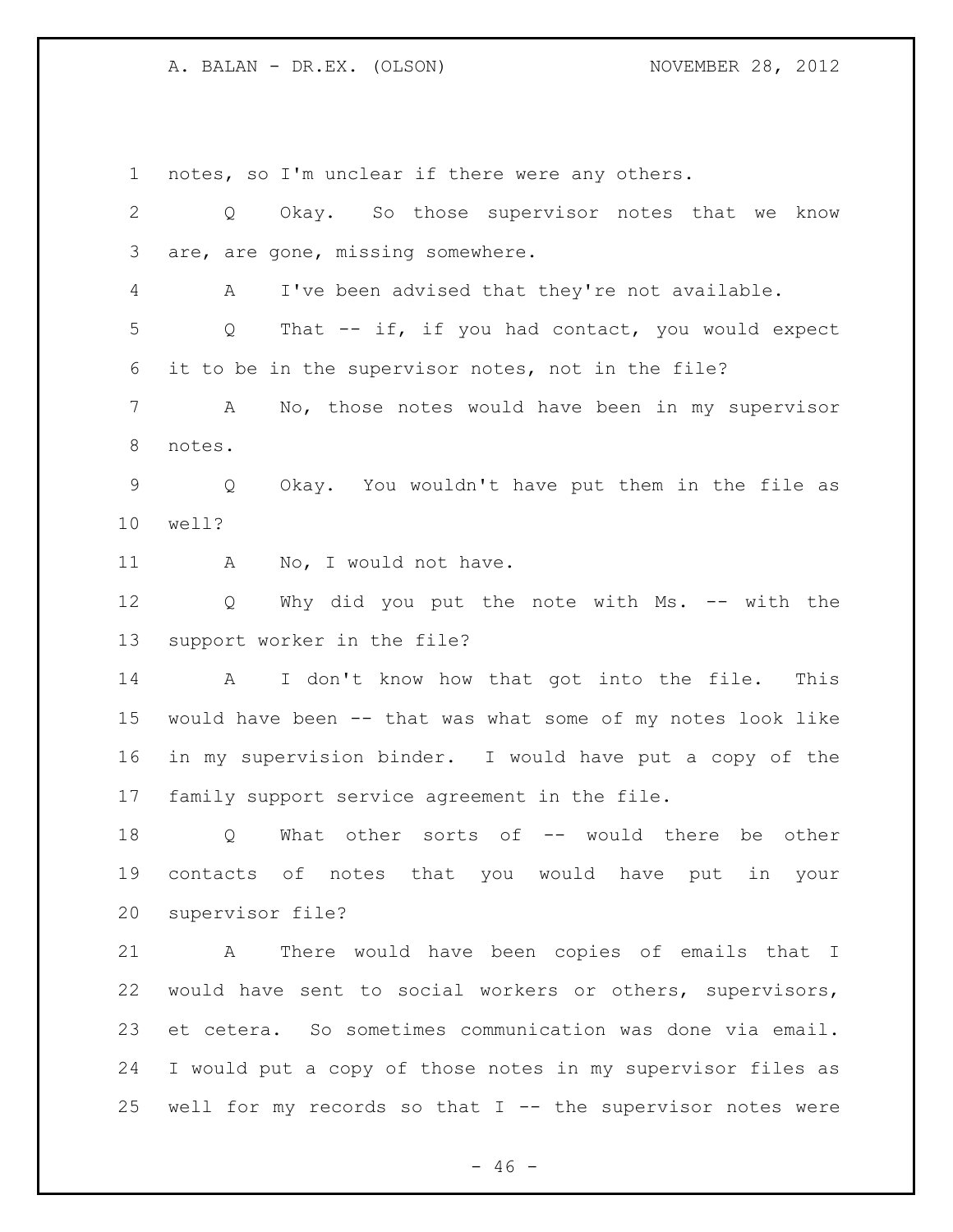records for myself in terms as well of what, of what I'd been doing with contact on the case or supervision on the case, so I would have kept copies of those kinds of emails as well. Q But if it's, if it's -- some of that would be important contact, like with collaterals, for example? A It may be. Q And if, if the file was transferred out of your unit -- for example, the family moves or whatever -- wouldn't it be important to have that record on the file? A Yes, it would be. Q And how would it get on the file if it was in your supervision notes? A It wouldn't. Q Wouldn't, okay. 16 A They were not put onto the file. Q I just -- if you could -- I think you may have said this already, but the gap in time that we talked about before from when Ms. Greeley left until when Ms. Abigosis actually saw the family, did you say that that was not good practice? A I'm sorry, between when Ms. Greeley left in October? Q Right. 25 A And when ...

- 47 -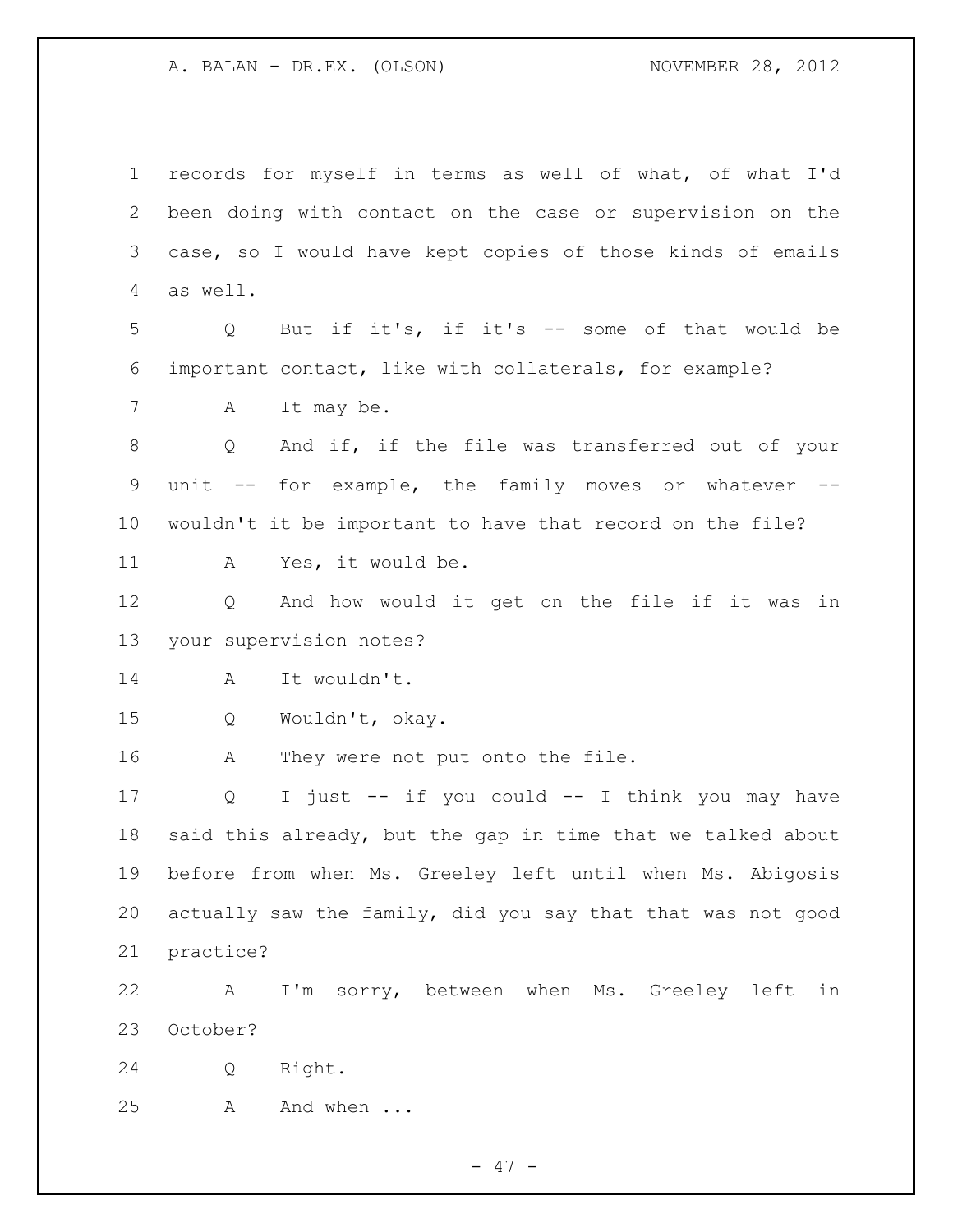Q Ms. Chief-Abigosis actually saw the family on -- A Well --

Q -- February 5th, 2000.

 A That, that period of time of a gap and the lack of contact would not be accepted practice or good practice.

Q Okay.

 THE COMMISSIONER: That's the gap from September 5th to, to February 5th.

 THE WITNESS: I think that he was referring to October, but the last contact was in September in the home by Ms. Greeley.

12 THE COMMISSIONER: Yes.

13 MR. OLSON: Yes.

14 THE WITNESS: But if we go from that period of time to February 5th, then I would agree that was not acceptable practice.

BY MR. OLSON:

 Q Okay. And in terms of the responsibility for that gap -- and I appreciate you weren't the supervisor -- well, you were the supervisor for that whole period.

A That's correct.

 Q Okay. And so were you ultimately responsible for that gap?

A I -- in terms of being a supervisor assigned to a

 $- 48 -$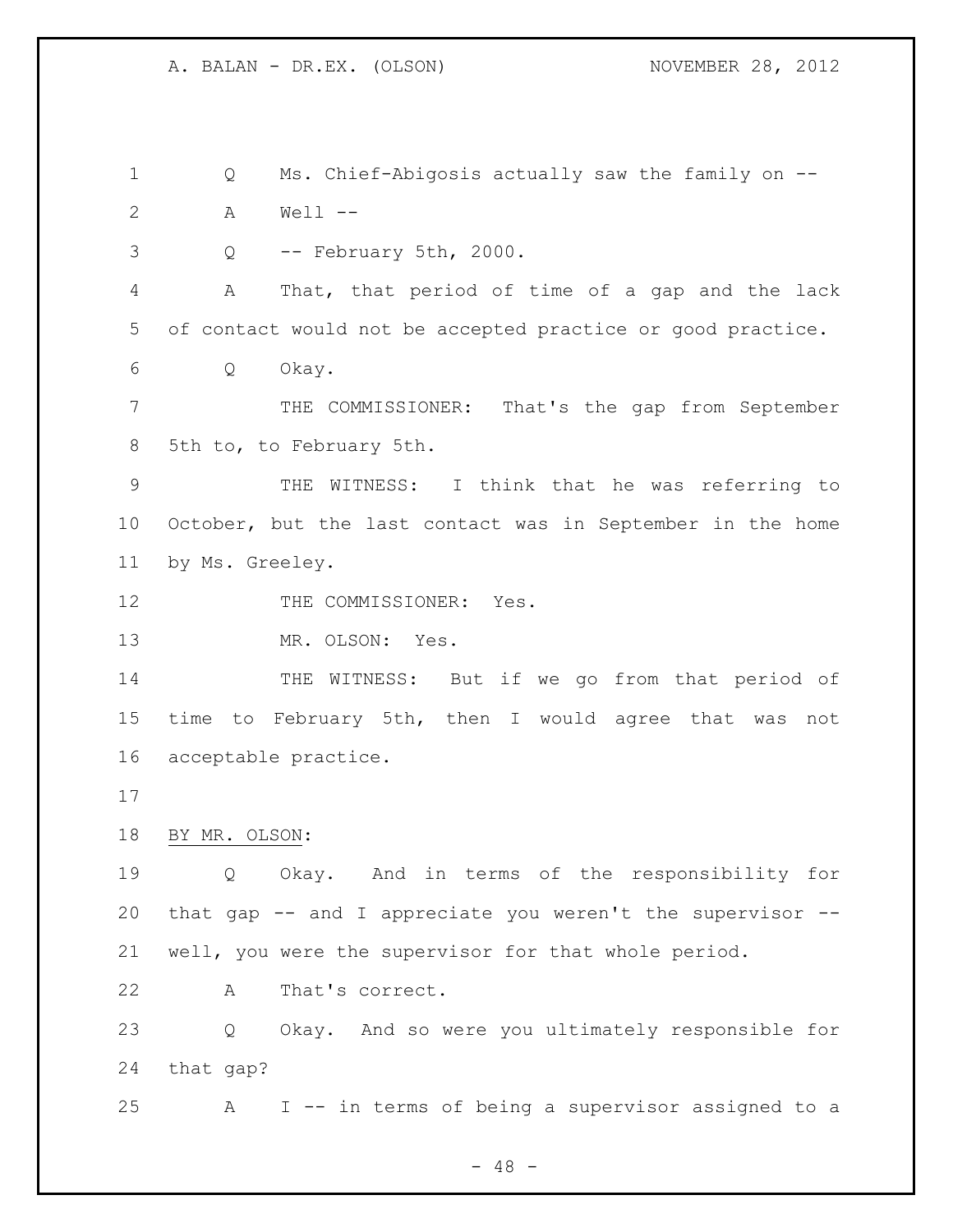team of seven workers, with each carrying between mid- twenties and mid-thirties of caseloads, it's not possible to know what is happening on every case every day. So workers are responsible, and my job as a supervisor is to ensure that they are aware of their responsibilities in terms of expected practice and expected case plans. To some degree supervisors need to trust their social work staff that they are carrying out those activities, and if they're having difficulty in doing so or are needing further direction, to bring that back to a supervisor to get further clarification.

 So my practice would have been in meeting with Delores on November 14th is to review that case with her, to talk with her about what the primary issues or what the initial plan was moving forward. And to -- my expectation would have been that she was now carrying that out and, and that if I don't hear otherwise, my expectation was that she was carrying that out.

 Q Okay. But you, but you actually had, you actually had conduct of this file before Ms. Chief-Abigosis took it on, right?

A I had contact on this file?

 Q You had conduct of the file. It was considered your file up until Ms. Chief-Abigosis took it on.

A I was continuously assigned as supervisor on the

- 49 -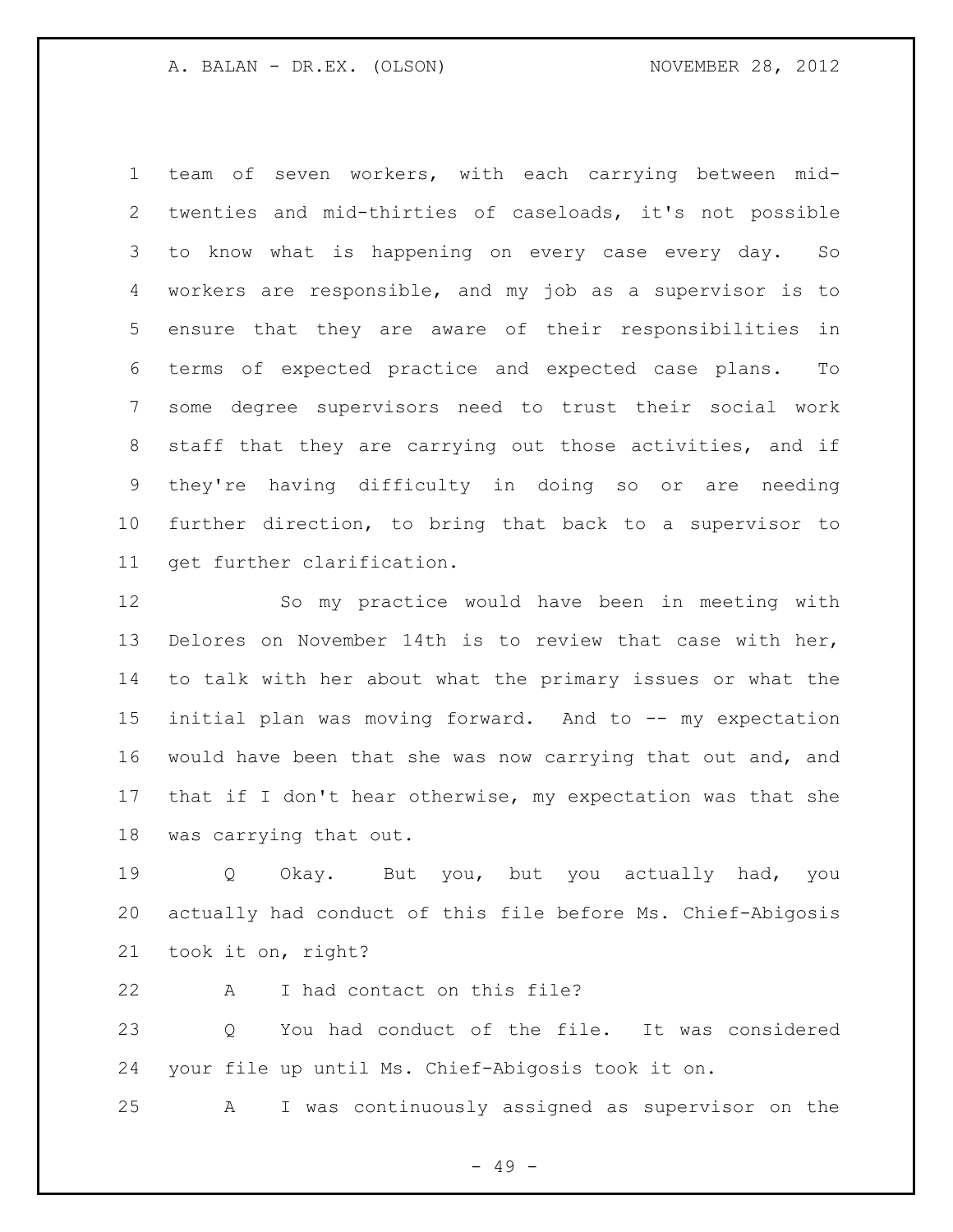file since July.

Q Right.

 A That was my role with this case, and as I had mentioned yesterday, it was the usual practice of the agency that, in the interim, if the file is not being reassigned to another social worker and it's waiting a new worker, it's assigned as worker and supervisor to the assigned supervisor. So within the records, I was assigned as worker-supervisor, I was responsible to ensure that there was a plan in place, but I did not do direct service as a social worker during that period of time.

 Q But during that period of time who is responsible to make sure that the clients were being seen and assessed? A That would have been my role as supervisor to ensure that there was an adequate case plan in place, which in this case I do believe there was. There were collaterals, there was the in-home support worker, and my understanding is they were aware that the prior worker had left, they were aware that they were to contact the supervisor. There is indication that Marie Belanger did contact me with questions around the service contract. So in that regard I would attend to anything that was brought to my attention during that period of time awaiting the new worker.

Q So the, the time period where there was no worker

 $-50 -$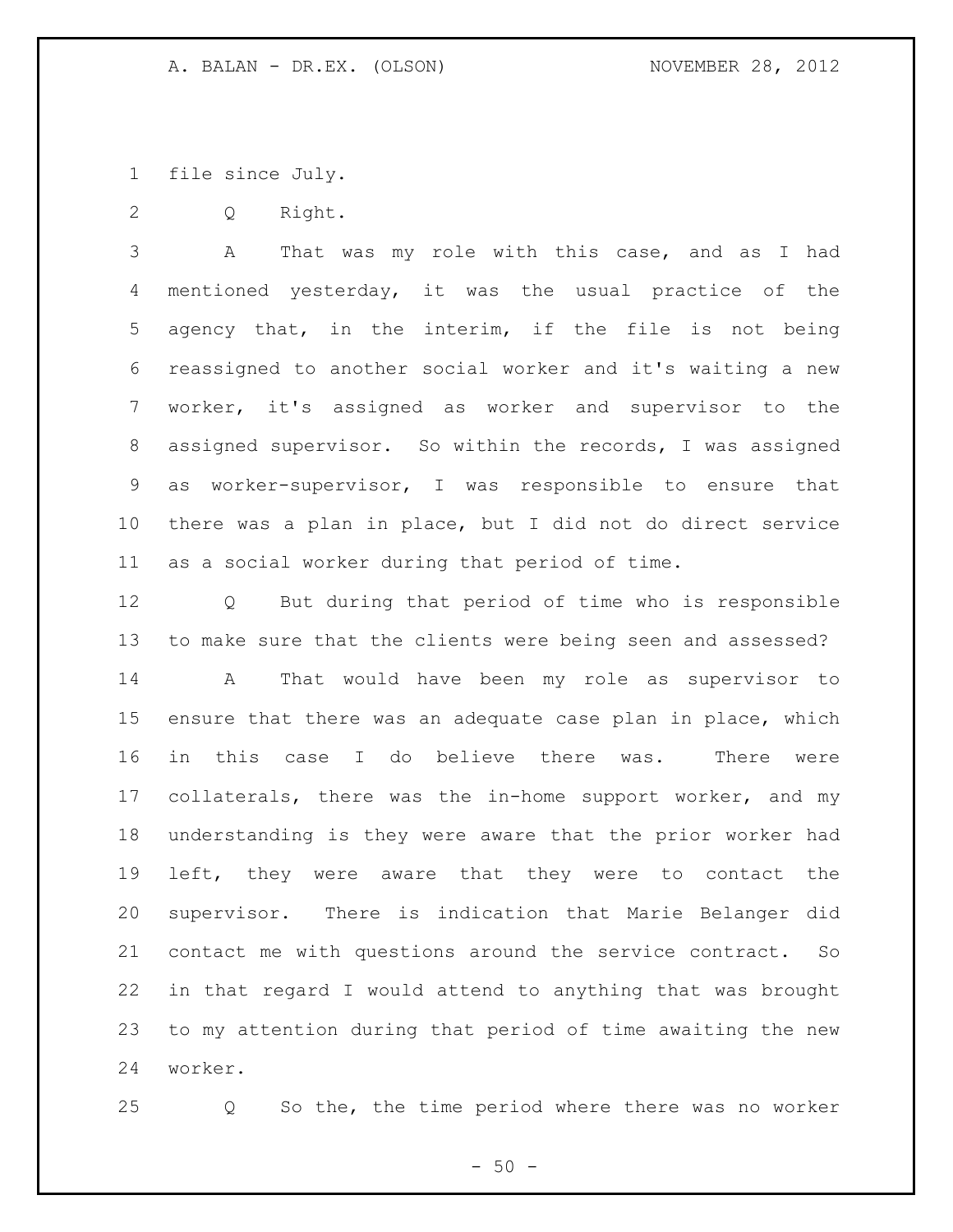and no one's going -- no worker's going out to do the assessment, are you saying you weren't responsible for the lack of seeing the client at that point?

 A There was no expectation that I would be out attending the home as the supervisor. There was an expectation that there was an acceptable plan in place during that time that ensured that the family was being seen and was still engaging and working towards progress on a case, and those were being carried out by other individuals that had been part of the case plan up to that point and carried on beyond that point. So there was several individuals that were involved. So there was -- that was not the expectation, that I would be complying with the ongoing contact with the family in the home.

 Q I know you said there were several individuals involved but so far, I believe -- and you'll maybe clarify it -- the only individual, individual that was involved would have been the family support worker.

 A My understanding is that they were still engaged -- the family was still engaged with other collaterals in the community, that they still had a relationship with Nikki Taylor, that they had contact with the income and assistance department as well around financing, that there were a number of other people that were in, in contact with this family on a regular basis and that if concerns would

 $- 51 -$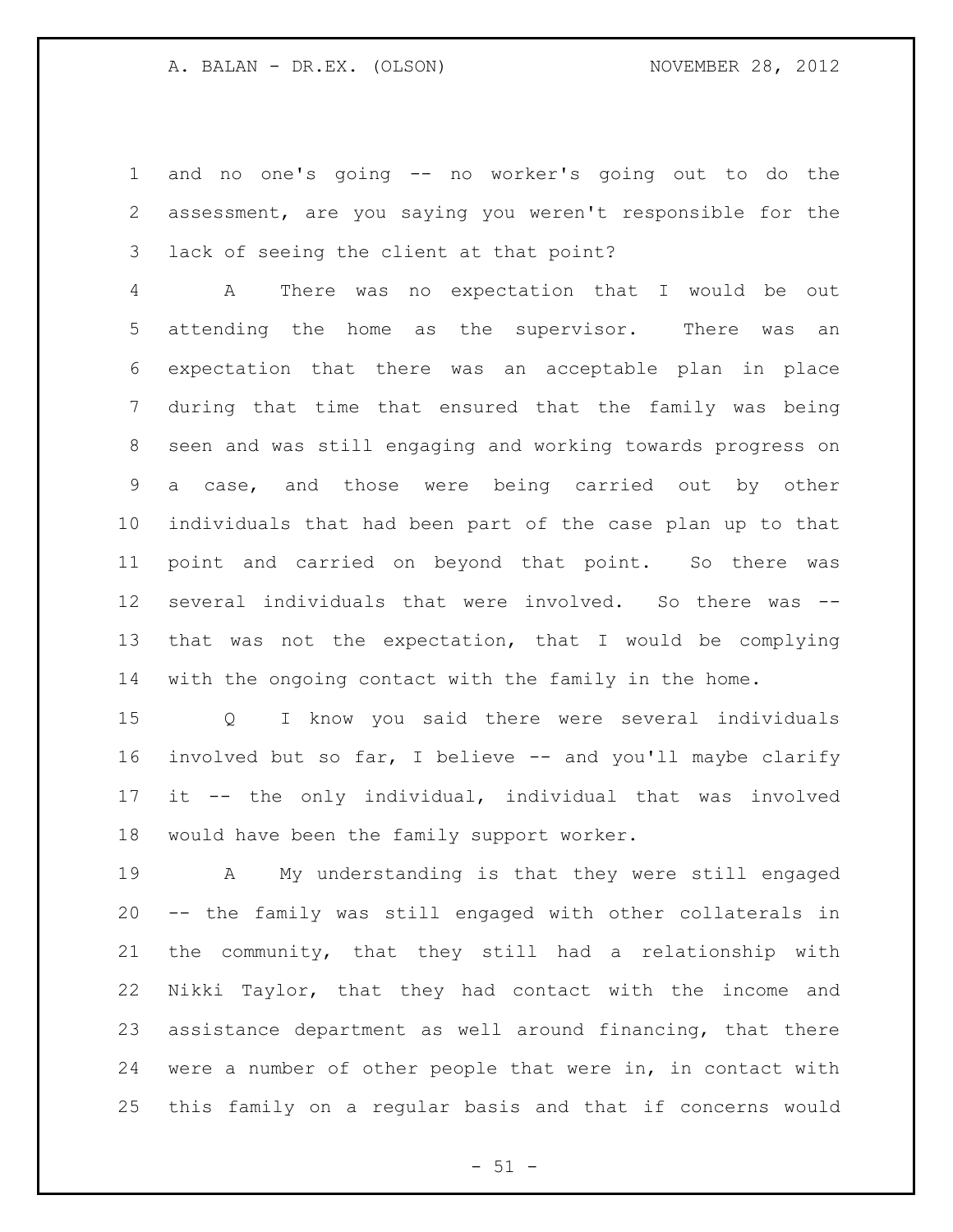arise that they would contact the agency.

 They didn't necessarily even have to contact myself as the supervisor. They could have contacted the agency intake department and it would have been re-routed 5 to my attention. So if there were any concerns, that those would be brought forward, but there were already a number of different people who already working with the family, were continuing to work with the family, so it was stable at that point. Q And that -- was that information based on what Ms. Greeley reported to you? A That would have been information that would have been reported by Ms. Greeley and it would have been reported -- I would have had a direct report from the family support worker who was in the home on October 30th. 16 I had that report from, from her as well. Q But did that report include any information about other collaterals? A That -- the October 30th report was directly from the in-home support worker who was in the home biweekly. Q Right, I know, but you've said that there'd been all these other people in contact. I'm just trying to get to the source of that, that knowledge at that time. A That was knowledge that was provided to me at the point of case transfer and contained within the information

 $-52 -$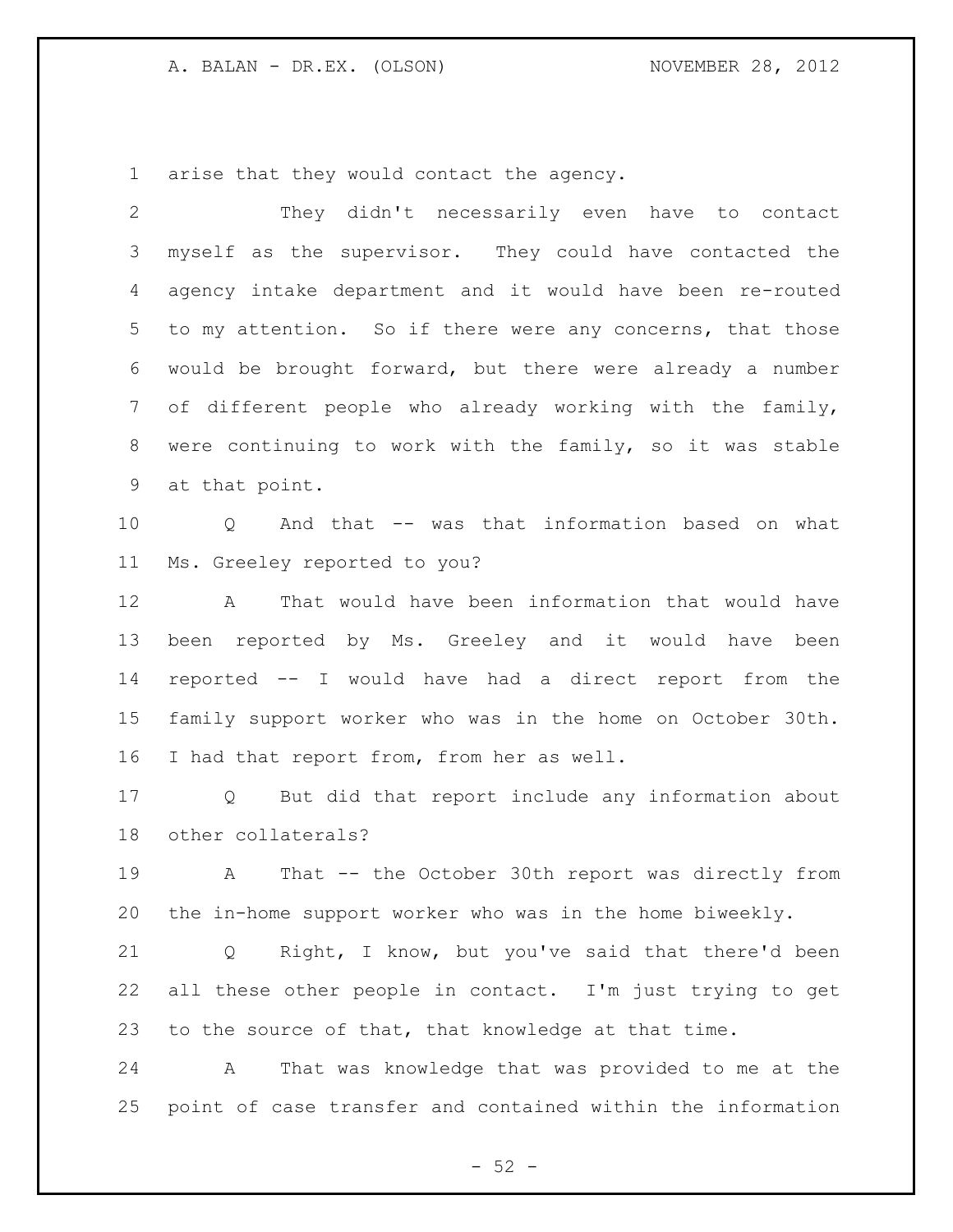from Kerri-Lynn Greeley that these were all individuals -- they're noted in the transfer recording; their involvement is noted there as well. So that would have been all information that informed me as of mid-October.

 Q So as of mid-October until when you became responsible for the file, your -- the information that you have -- the only information you have would have come from whatever Ms. Greeley told you mid-October?

 A The information I had in mid-October would have been based on her transfer recording, which was quite detailed and comprehensive and it outlined all of the information involving our intervention with the family and it would have involved all of our prior discussions. I don't have my supervisor notes and I don't have independent recollection to know what other information had been shared, but I would have definitely had whatever you can see within the transfer summary, which is quite comprehensive as well.

 Q Okay. Things between that period of time might have changed for the family?

 A Between October -- mid-October and mid-November? Q Right.

 A It is possible that they could have changed. Q And you don't know if those supports stayed in place or not, other than the family support worker.

 $- 53 -$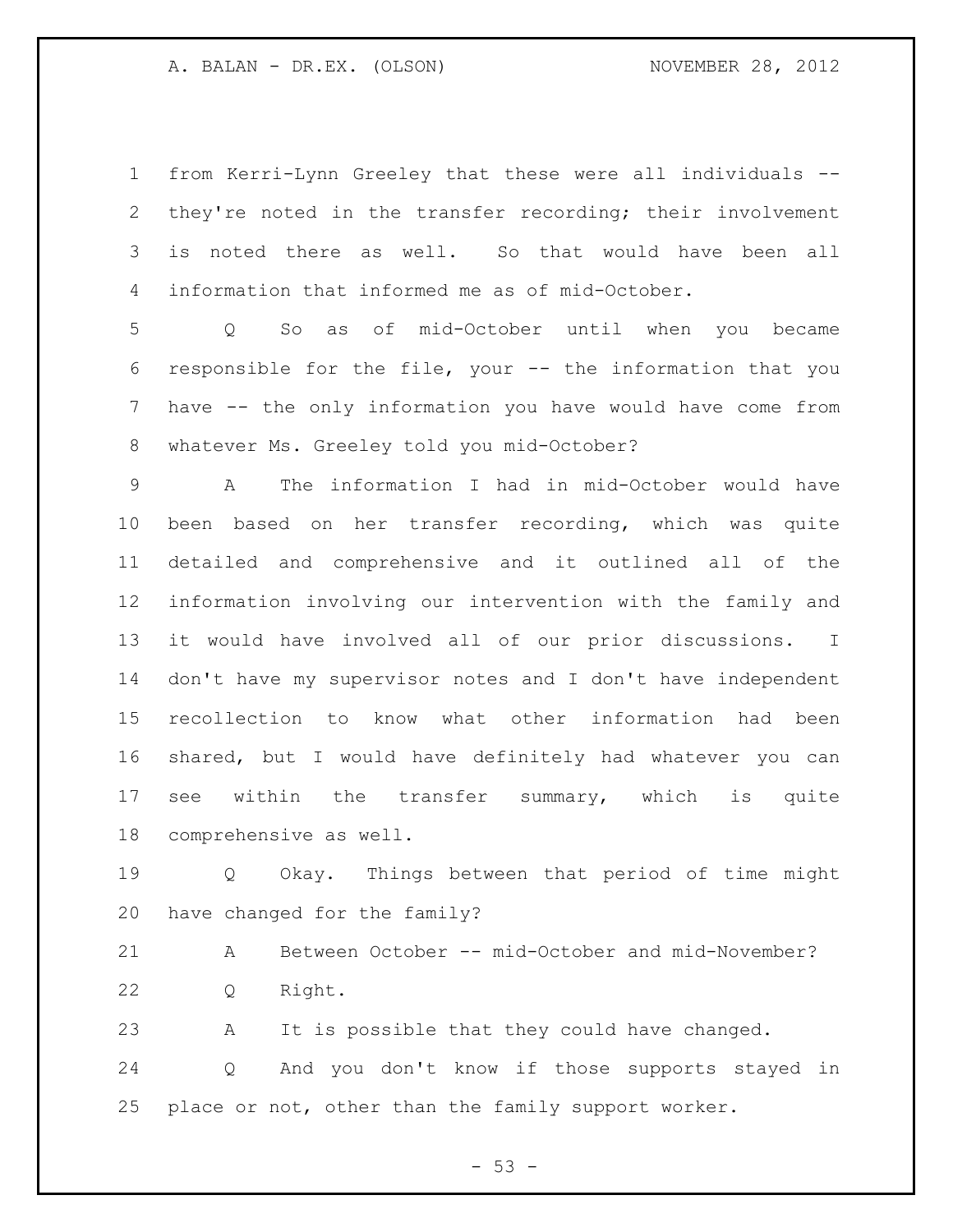A What I do know is that the family support worker stayed in place, but I don't know that the others did.

 Q Okay. Now, you said when you took the file there was a case plan. You, you looked at the case plan to determine if it was reasonable and that was what your, your role essentially was at that point.

 A At the point that the transfer recording was prepared, I would have had prior involvement in the development of that case plan and been very aware of what that case plan was --

Q Okay.

12 A -- having that involvement.

 Q So let's take a look, then. You have some notes 14 that are called  $--$  now, these  $--$  I think these are the only notes we've ever seen like this where they're called supervision notes, and according to Ms. Chief-Abigosis these were your notes, and --

18 A That's correct.

 Q So you know which notes I'm talking about, then. A That's correct.

 Q Okay. And just to take you to them, the notes begin at page 37016. And do you know when -- you'll see that there is a date on these notes at page ... The top of page 37022, so that's several pages in. Says, Supervision, February 5, 2001.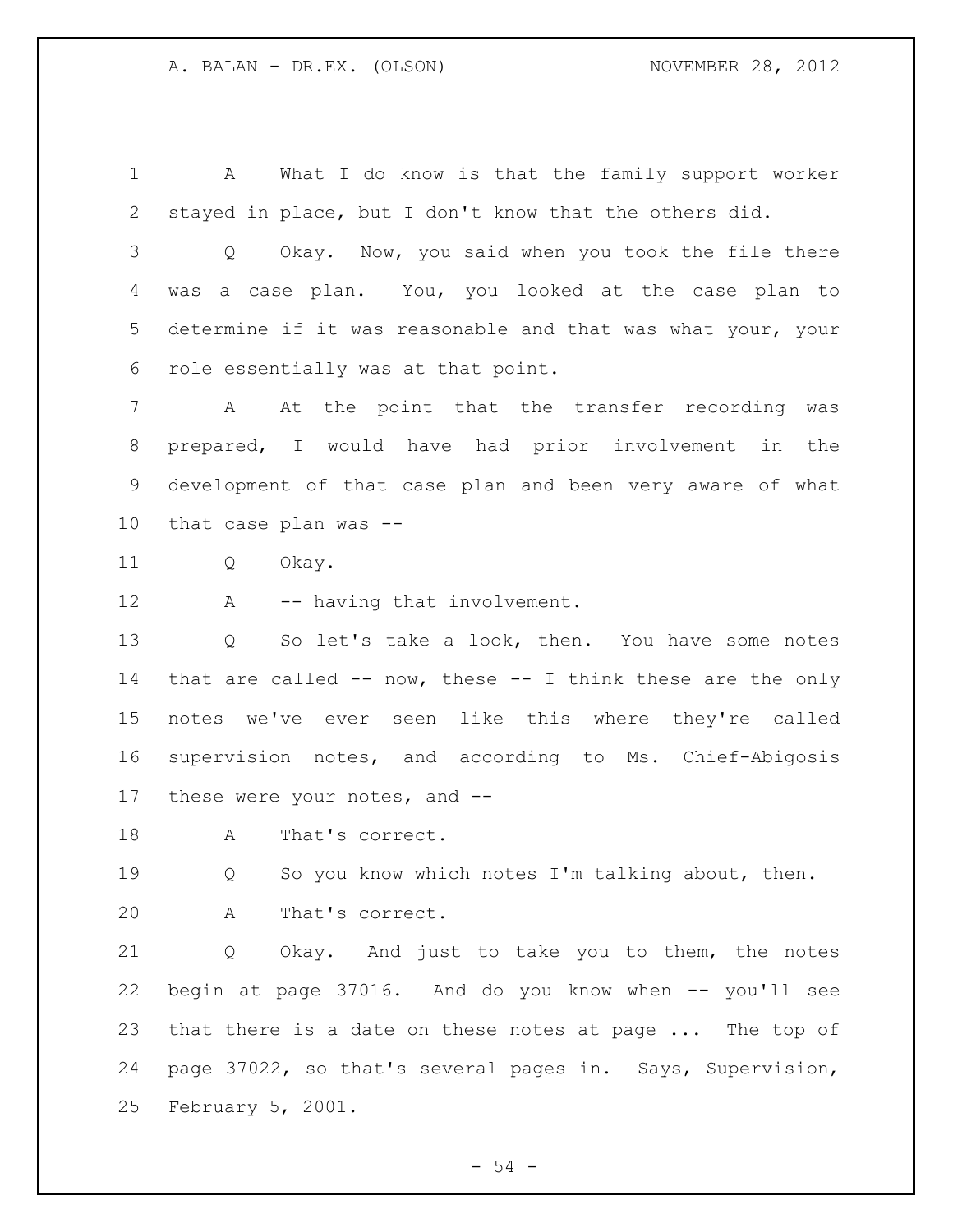THE COMMISSIONER: Just a minute. Go to the first page; I want to see what the heading is on this document. MR. OLSON: Sure. The first page is 37016. THE COMMISSIONER: Where's the description of what this is? MR. OLSON: If you look at the bottom of the page, Mr. Commissioner, there's -- in some very small type it says Kematch, Samantha, Supervision? 10 THE COMMISSIONER: Yes. MR. OLSON: And then it's got Kematch file number, I believe, and Ms. Chief-Abigosis told us yesterday that these were notes that this witness took during or after supervision with her. 15 THE COMMISSIONER: All right. BY MR. OLSON: Q And, and I've just described that, Ms. Balan; is that accurate? A I'm just trying to reference which page you're looking at as the starting page. Q 37016. A Thank you, I found that. Q Okay. Is that the starting page? I, I notice that these are undated up until page

 $- 55 -$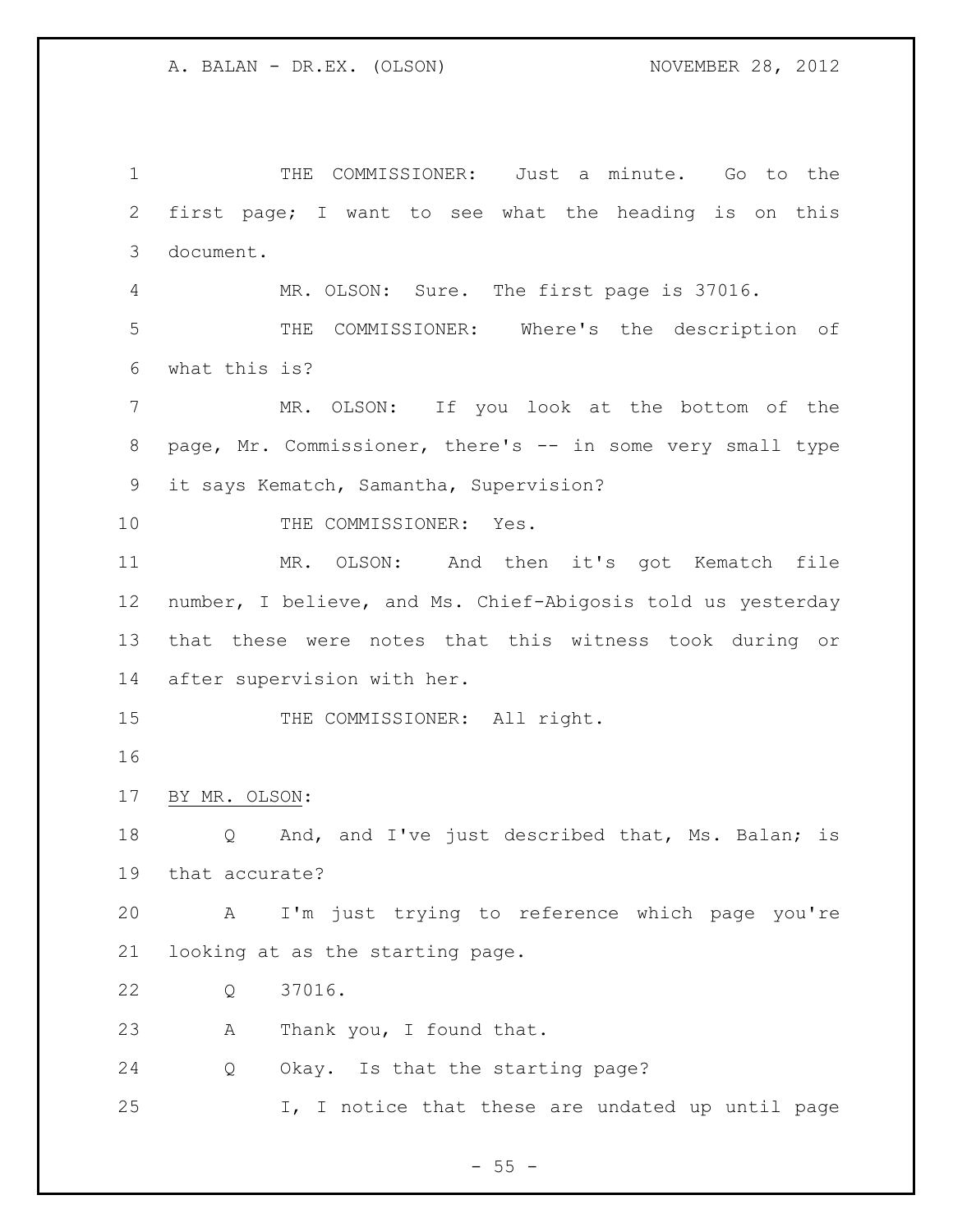37022.

 A That would appear to be the starting of these notes.

 Q Okay. And then the date, is it -- were these all created February 5th, 2001?

A No.

7 Q When were they created?

 A I can maybe perhaps provide some information as to how I structured my supervision notes so that it can hopefully make a little bit more sense in terms of what they look like. In terms of the supervision notes on this case, what it appears that I did -- and I have done this on many occasions -- is that when a case is transferred to a new worker, the best type of recording that's available to a supervisor is a transfer recording that's provided by the worker. It has a good summary of all of the agency information within one document, rather than trying to reference a number of different documents.

 So at times what I would do for my own benefit is that if there was a very good transfer recording that was available to me as a supervisor, I would pull that over into my supervisor's notes so that I had ready access to that document if I ever wanted to refer back to.

 So the structure of the supervision note shows that, that I had pulled out some information that was

 $-56 -$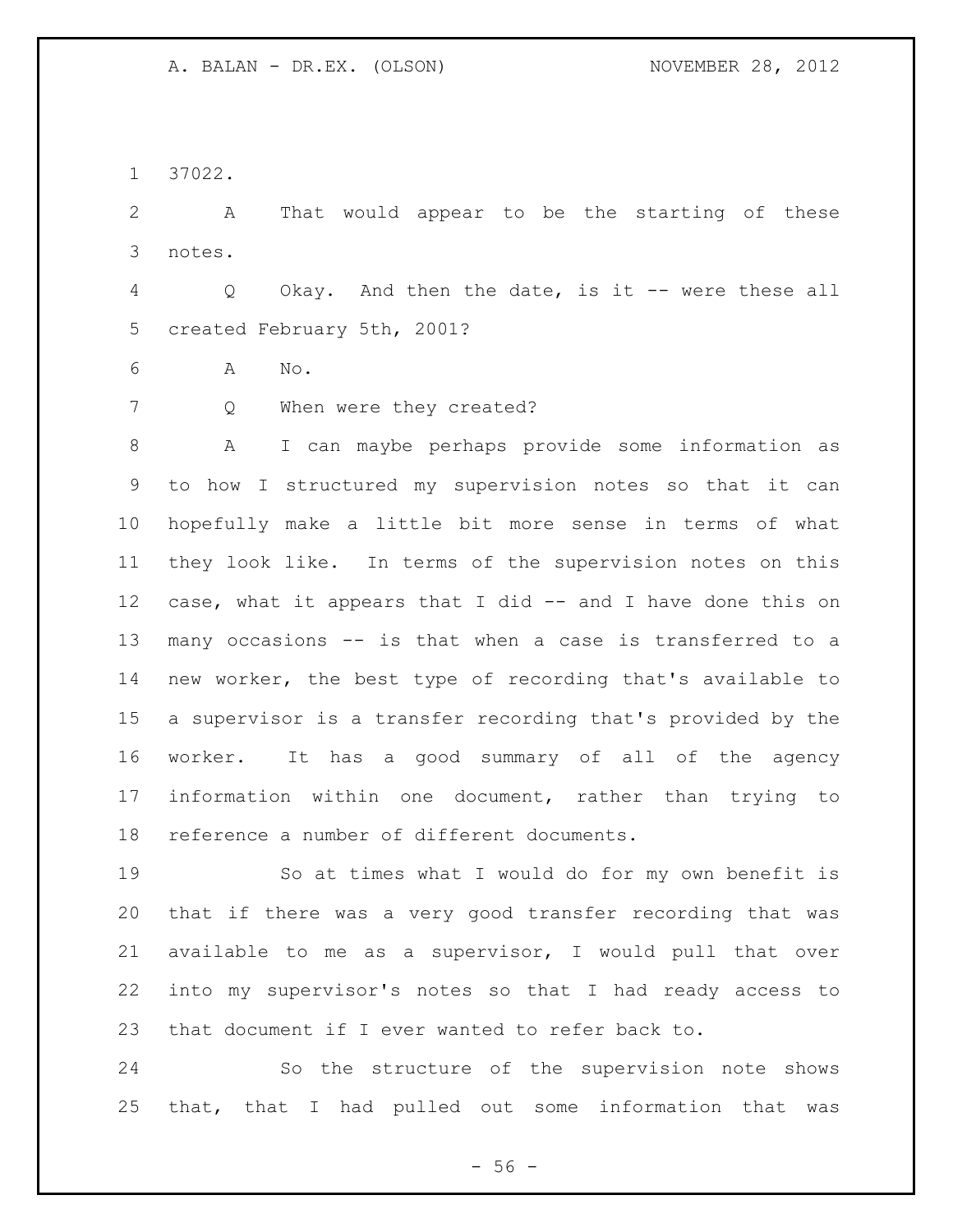| 1           | actually contained in Ms. Greeley's transfer recording and  |
|-------------|-------------------------------------------------------------|
|             |                                                             |
| 2           | had added that into my supervision notes because I felt it  |
| 3           | was an important document and important information to have |
| 4           | there. So that would remain in my supervision notes for as  |
| 5           | long as I would have the file open to me. At some point     |
| 6           | within my notes and within my binder of notes there would   |
| 7           | be that transfer information there at some point.           |
| 8           | Okay.<br>Q                                                  |
| $\mathsf 9$ | Α<br>So that was done usually at a one time point in,       |
| 10          | in time.                                                    |
| 11          | Okay. So for this -- these notes here, then --<br>Q         |
| 12          | and I thank you for that; that was something I was going to |
| 13          | ask you to confirm. It looks like up to about page --       |
| 14          | around 37021 --                                             |
| 15          | Right.<br>A                                                 |
| 16          | -- that looks basically like a cut and paste from<br>Q      |
| 17          | Ms. Greeley's transfer summary into these notes.            |
| 18          | That would be the best way to describe that.<br>Α           |
| 19          | Q Okay. And, and so would you have done that when           |
| 20          | you start your supervision notes? Is that the first thing   |
| 21          | you do is cut and paste and then you start your notes that  |
| 22          | way?                                                        |
| 23          | A No, it would depend on the nature of the                  |
| 24          | involvement. So during the course of involvement, if a      |
| 25          | worker left during that period of time, I may go in and     |

- 57 -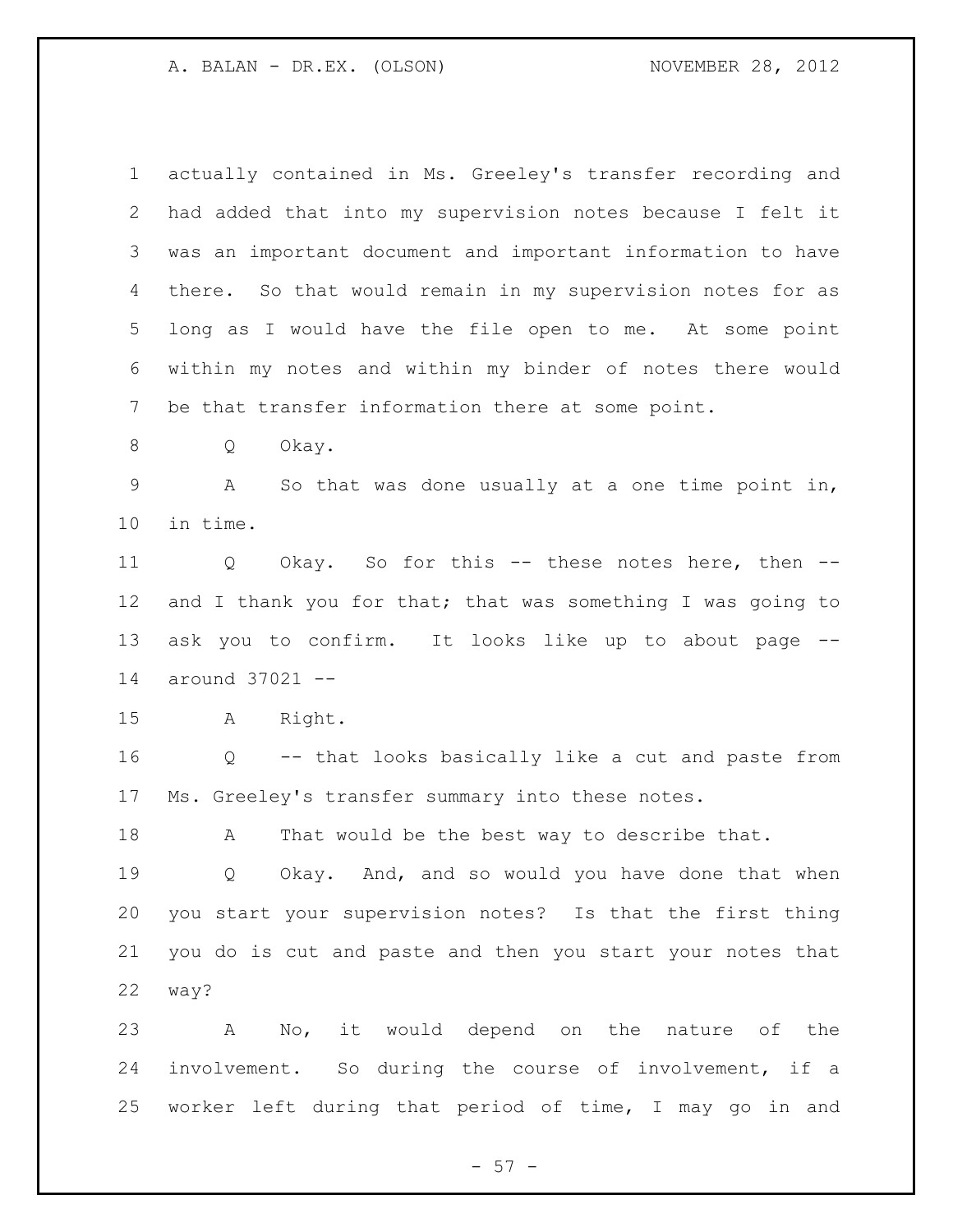then insert that transfer recording in my notes. But if a worker hasn't left, then my notes would not necessarily have the same information. It would have -- it would be a continuation of the prior supervisor's notes.

 So as I indicated, there would have been notes on this case left by the prior supervisor and that I would reference, and I would have likely continued on documenting my notes as a continuation. But at the point that the transfer occurred, I felt it was important for my own information to have that information available to me and/or covering supervisors so that it wasn't -- was easy to access out of the supervisory note. So they don't always look like this, only in cases where there was a transfer or a closing at some point.

Q Okay.

16 THE COMMISSIONER: And, and this note covers what period in time?

 THE WITNESS: The, the history of involvement would have been a cut and paste from the transfer summary. There might have been other notes on my contacts with Ms. Greeley before this point in time. It would have been in my supervision notes some time around the case transfer period.

 THE COMMISSIONER: And this document was completed prior to the next social worker coming on board?

 $- 58 -$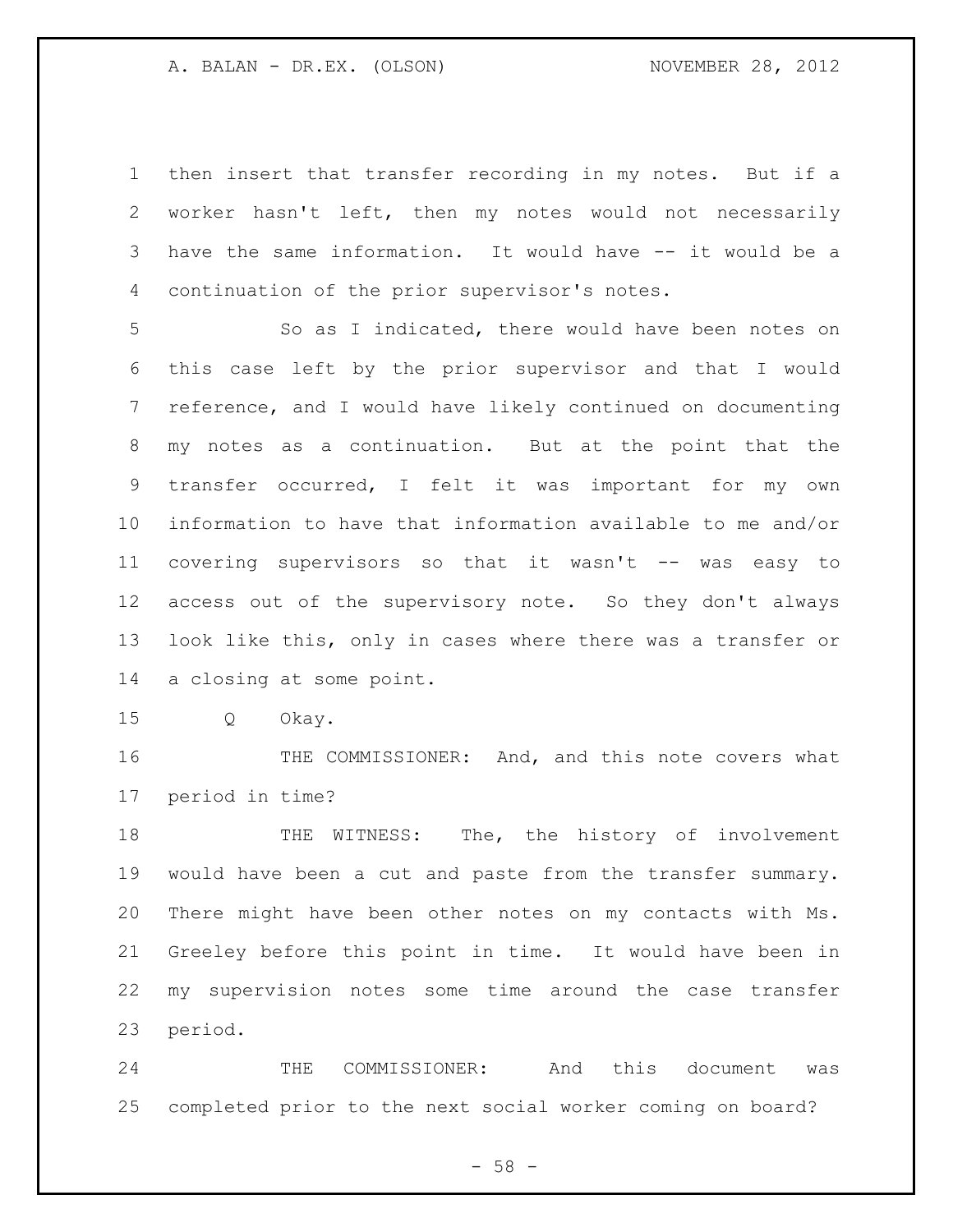THE WITNESS: Yeah, it would have been completed in October 2nd, I believe, 2000, by the worker. I would have inserted that into my -- copied it into my notes some time after that date, and then where the -- where it became important would be looking at the case plan that was discussed. And usually I did date my case plans so that I knew which supervisory meeting I had developed what case plan with the worker. THE COMMISSIONER: So this, this set of notes took you up to what date, approximately? 11 THE WITNESS: Well, there --12 THE COMMISSIONER: Or, or was this the whole time you were in the supervisory role? 14 THE WITNESS: This particular note? 15 THE COMMISSIONER: Yes. THE WITNESS: These notes would have been a continuation of the entire time that I was in the supervisory position. It might have looked different prior to this document because I wouldn't have had this transfer summary at that time, so they would have been -- there would have been other notes in my supervisory notes. THE COMMISSIONER: They're the ones we no longer

have.

 THE WITNESS: That's correct. And then with regards to this document having this information, I felt it

- 59 -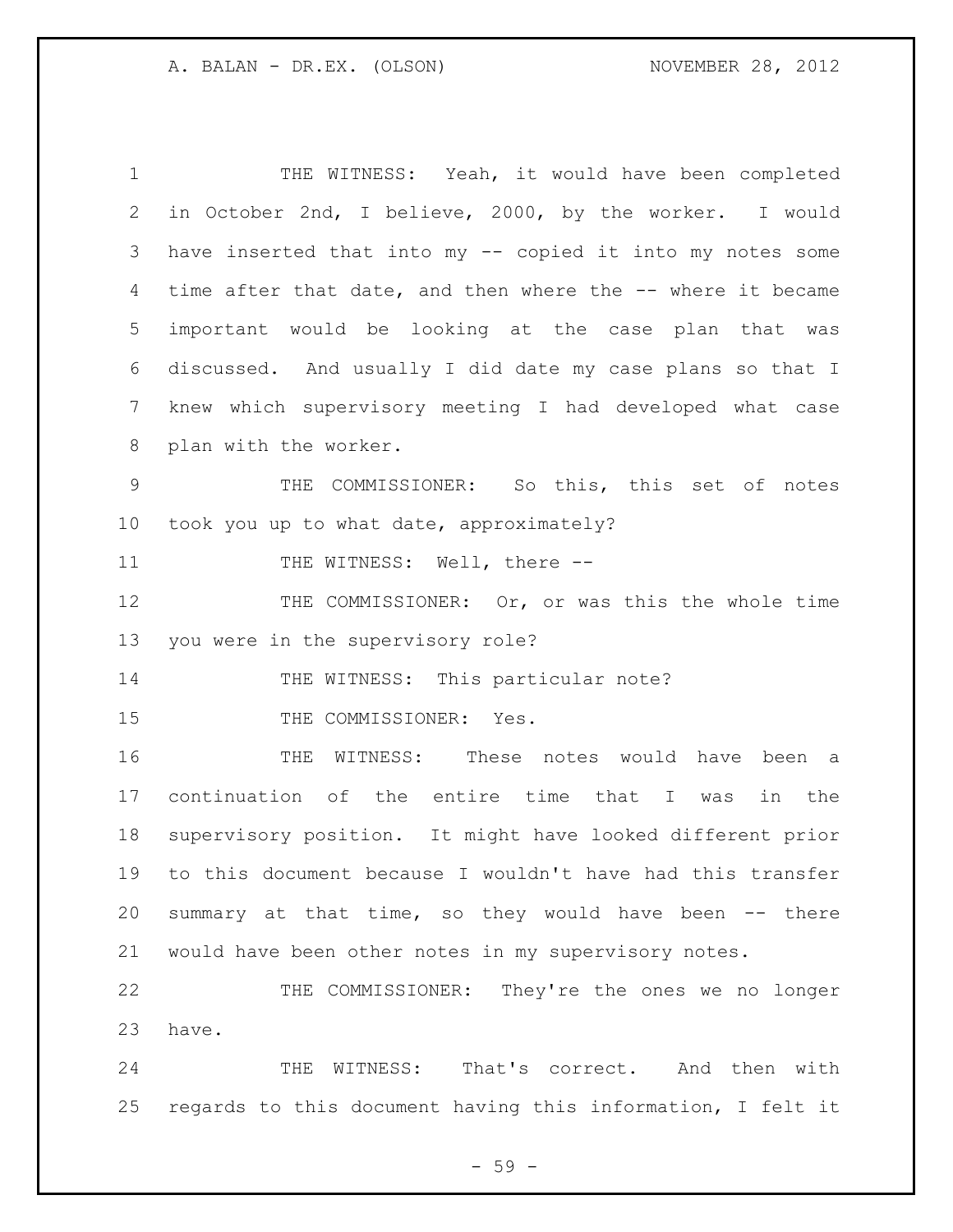was important to add to my notes because it was a really good summary either for myself or for a covering supervisor so I would have cut and pasted it into my own notes. So this would have appeared in my notes around middle of October. THE COMMISSIONER: Thank you. BY MR. OLSON: Q And so this is just one small part of your notes, then. 11 A That's correct. Q Okay. And if we had your original notes, there would be a number of other notes related to this particular case? A That would be what I would expect to be there. Q Okay. And those would not just only be your 17 notes, but the notes of the worker before you, the supervisor before you. A That's correct. If it had been open prior, there would have been other notes from the -- Q Okay. A -- from the previous supervisor. Q And just so it's clear, the supervisor before you would have been Lorna Hanson? A That's correct.

 $- 60 -$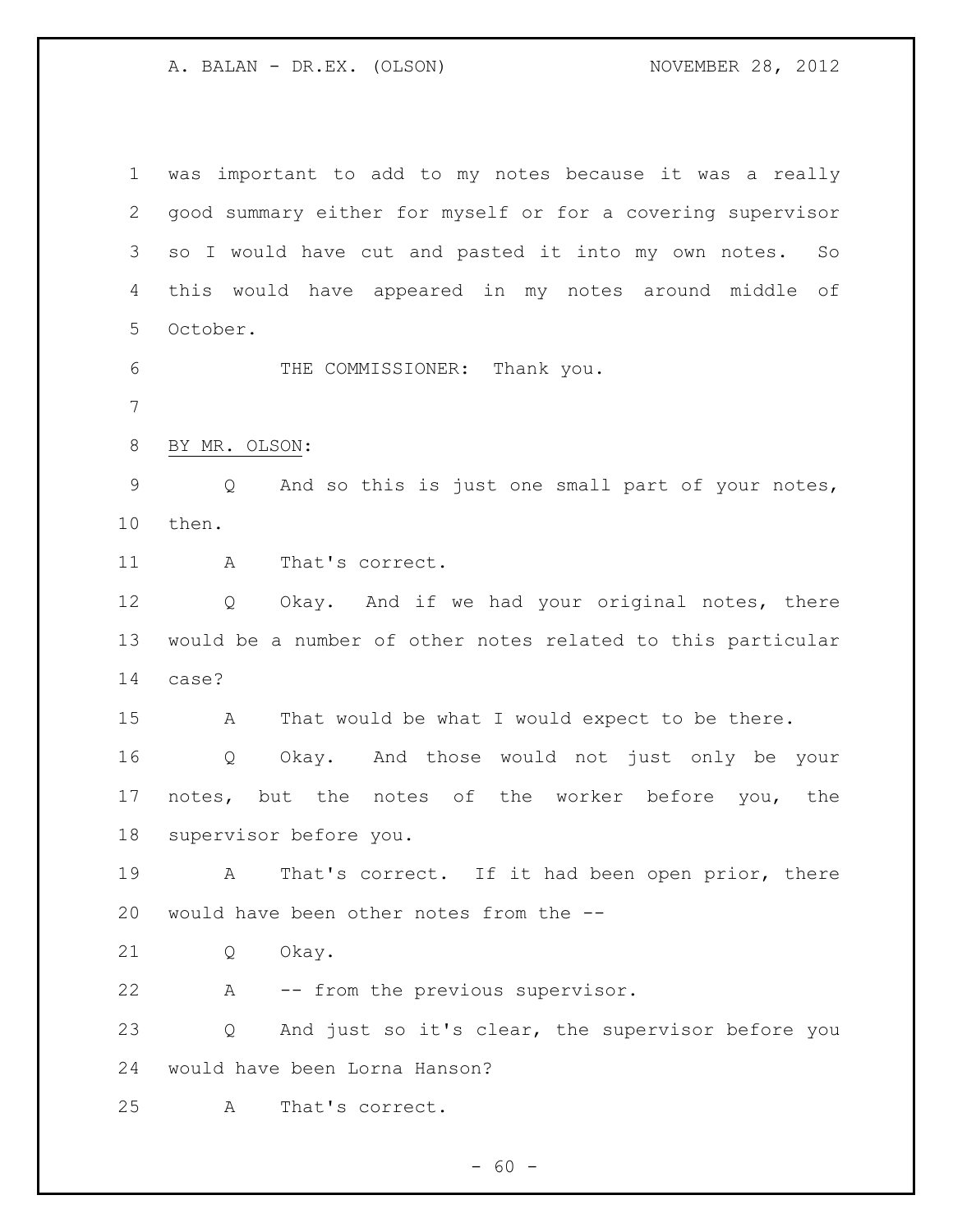Q Okay. And we haven't heard from her yet, so we'll confirm that with her. But these notes that we're looking at now, just so I understand, the first five or -- five and a half pages, those are simply Ms. Greeley's transfer summary when she stopped working in your unit, copied and then pasted into your notes.

A That's correct.

 Q Okay. And so none of this information in those first five pages is really representing anything you did on the file other than cut and paste the notes.

 A It only represents that I thought it was important and that I should have ready access to this information.

 Q Okay. And you said, I think, because it was a particularly good transfer summary, so helpful to you.

 A Yeah. And, and in most cases, transfer summaries had, had sufficient information that were very good records of agency involvement.

 Q It's important because it gives you a background of the case for when you meet with the worker to talk about the case, then?

 A It helps me refresh my memory as to significant information in the history of involvement, so it's a ready document to refer back to. Sometimes cases may be open for extended periods of time where you may want to look back on

 $- 61 -$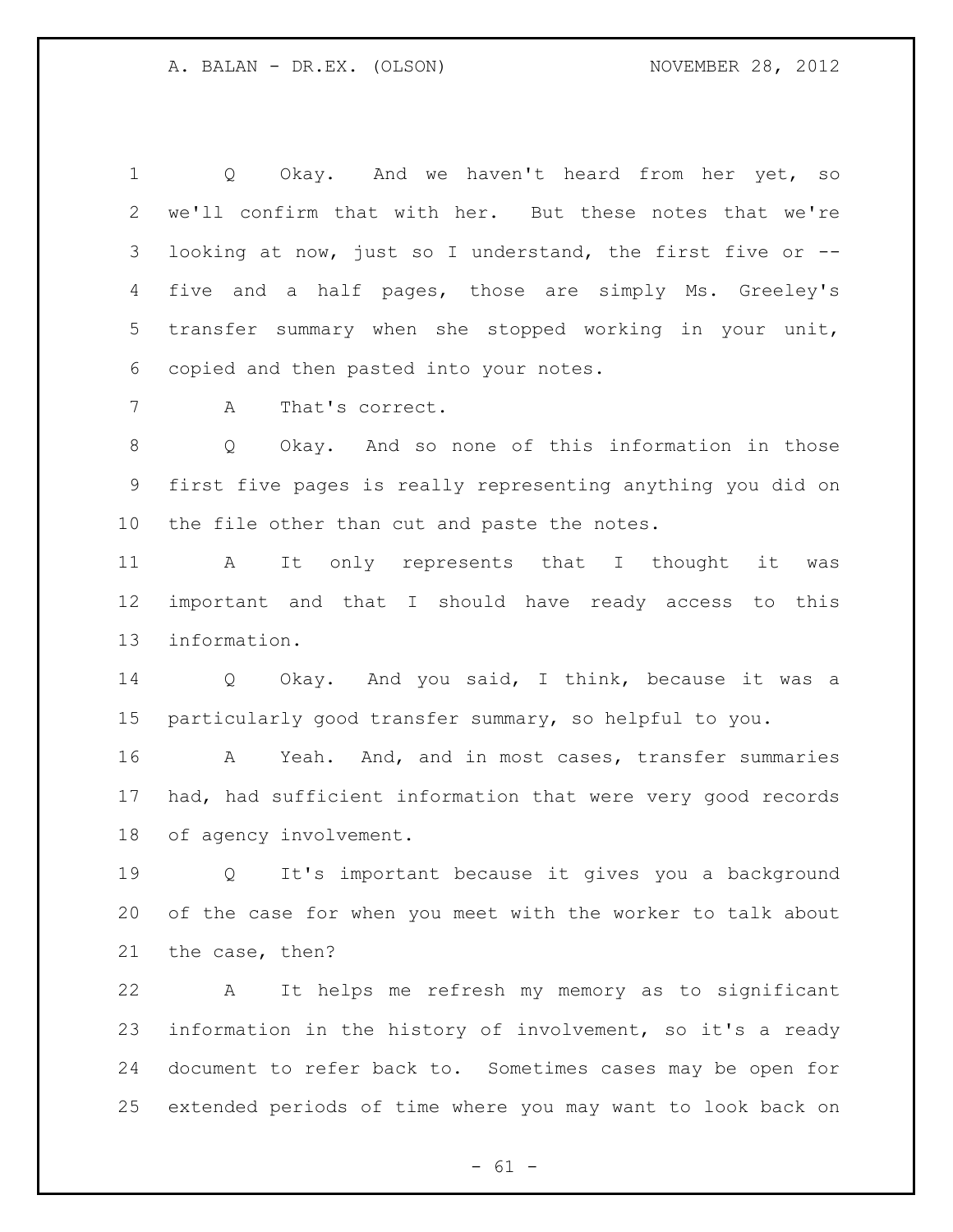some of that. Also, due to the number of cases, it is important to have information to refresh you to the specifics of the case. Q Okay. And so would you have spent some time with these first five pages before the supervision session? A I would have been familiar with it having just read the transfer recording, having met with Kerri-Lynn Greeley in preparation of her leaving. So this information likely would have been fairly fresh in my, my recall, in my memory -- Q Okay. 12 A -- when I was meeting with Delores. 13 Q Okay. And so -- and then -- now, you said, I think yesterday, you had -- you recalled two supervision sessions with Chief-Abigosis, one in December and then one

in February?

 A When I reviewed the documentation, I did see that there were two supervisory contacts or notes that for some reason had made their way into the case file and one of those I believe was on November 14th, 2000. It appears that I met with her on that date to review the file.

Q Okay, just --

23 A Or to review the case, I should say.

24 THE COMMISSIONER: That's the day the file was assigned to her.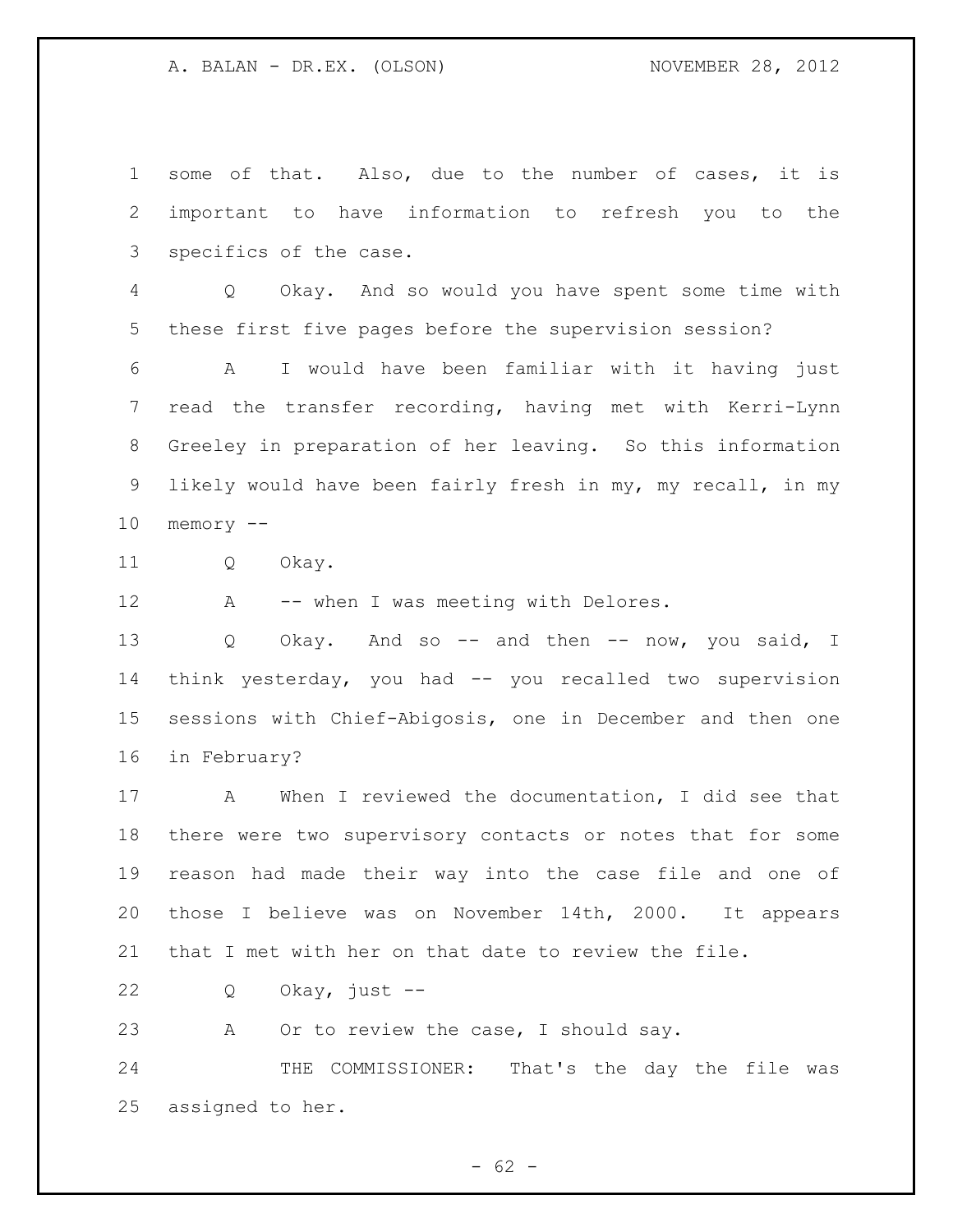1 THE WITNESS: That's what it appears to be. It also does document that I spoke with her about the case on that date. And then I did see another note that was dated, I believe, February 5th, 2001, that would also be appearing out of my supervisory binder or notes. BY MR. OLSON: Q Okay. And so then if you look at page 37021 -- you have that in front of you? A Yes. Q This says case plan -- you see the heading the middle of the page, "Case Plan (Upon transfer to Delores effective November 14, 2000)"? A That's correct. Q Would that represent the first meeting you had with her when the case was assigned? A Right, that would represent that essentially I had talked with her about this case, had gone through specifically the area about where the case plan was at that particular time. It would have been the expectation that she review her entire physical file in addition to just having the information about the case plan. But that certainly was what's reflected in these notes, is that I, I did review that that's where the case plan was at this, at this time.

 $- 63 -$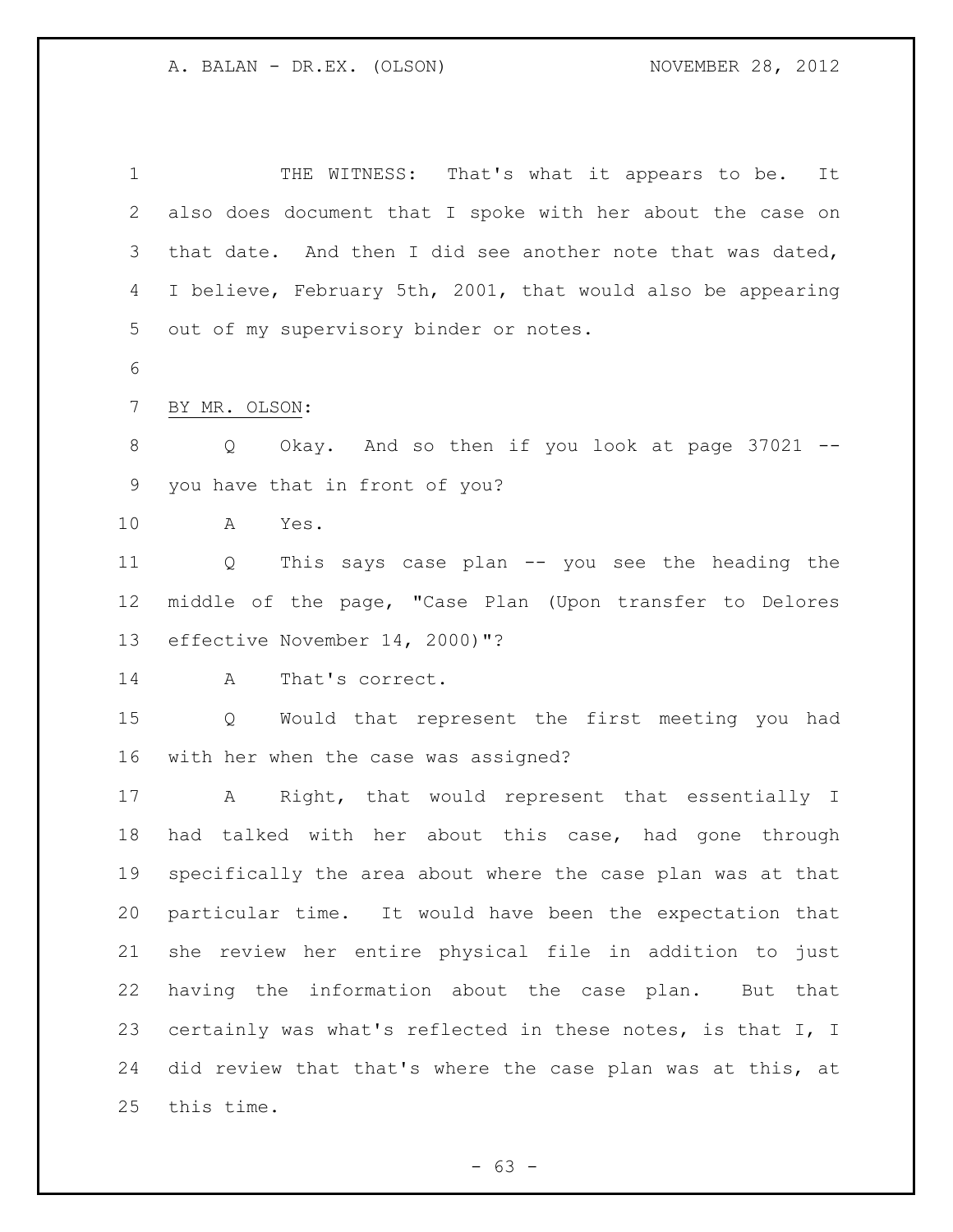Q Okay. So you would have reviewed that with her, and that would have also been the case plan you reviewed from Ms. Greeley when she transferred the file.

 A That's, that's correct. And that the case plan has remained the same, essentially, since the transfer summary. It still is in that same place at the point that, that Delores has been assigned.

 Q Okay. I do want to take a look at that, but before I do that I just want you to turn -- if we could turn to the next page, 37022. Now, the top here -- and this is what I'm hoping you can clarify -- it says, "Supervision - February 5, 2001"?

 A Right. That would be the date that it occurred. Q Okay. And are these, are these consecutive pages? In other words, page 37021, the events, the meeting that happened on November 14th, 2000; the next meeting you had with Delores about this case and supervision was February 5, 2001?

 A That's unclear. There may be other notes that were present. These are two notes that typically would not have ended up on the family file.

Q Okay.

 A But appears to be where they were located within the case file.

Q Do you have any idea as to why these notes in

- 64 -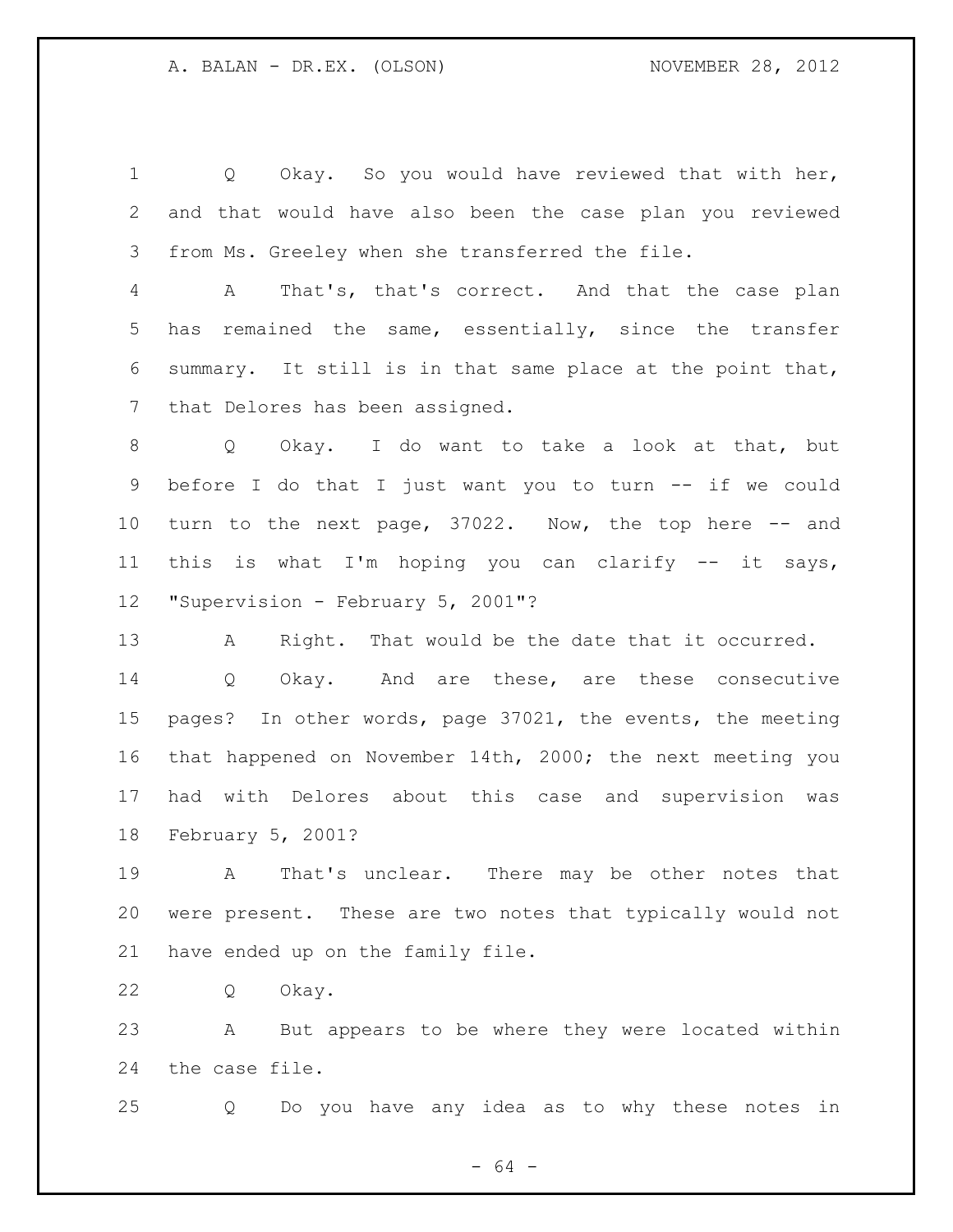particular are on the case file and the other notes are not?

 A I don't have any idea in particular. I do know that at times I would provide copies of my notes to workers, particularly if there was a fair amount of information or, or case plans, that type of thing, if they wished to review that themselves so that they could have the concrete information that we discussed. So it is possible that I had given her a copy of my note, that ended up in forming or becoming part of the file.

 Q Okay. And that's just a guess on your part, your best, best guess.

13 A I know that my practice at the time was dependent on what was being discussed, how complicated or complex it was, how specific it was, that workers would either ask for 16 a copy of my note or they may -- or I may provide one, and it was just as some additional resource information. Workers at times also were expected to make their own notes from supervision in their case notes, and I think we have seen some evidence of that in Kerri-Lynn Greeley's case note taking where she has actually documented, from her perspective, the supervision that she had. I would have 23 other notes within my notes regarding those same events, but those have not been made available.

Q Do you know if, if there was more supervision

 $- 65 -$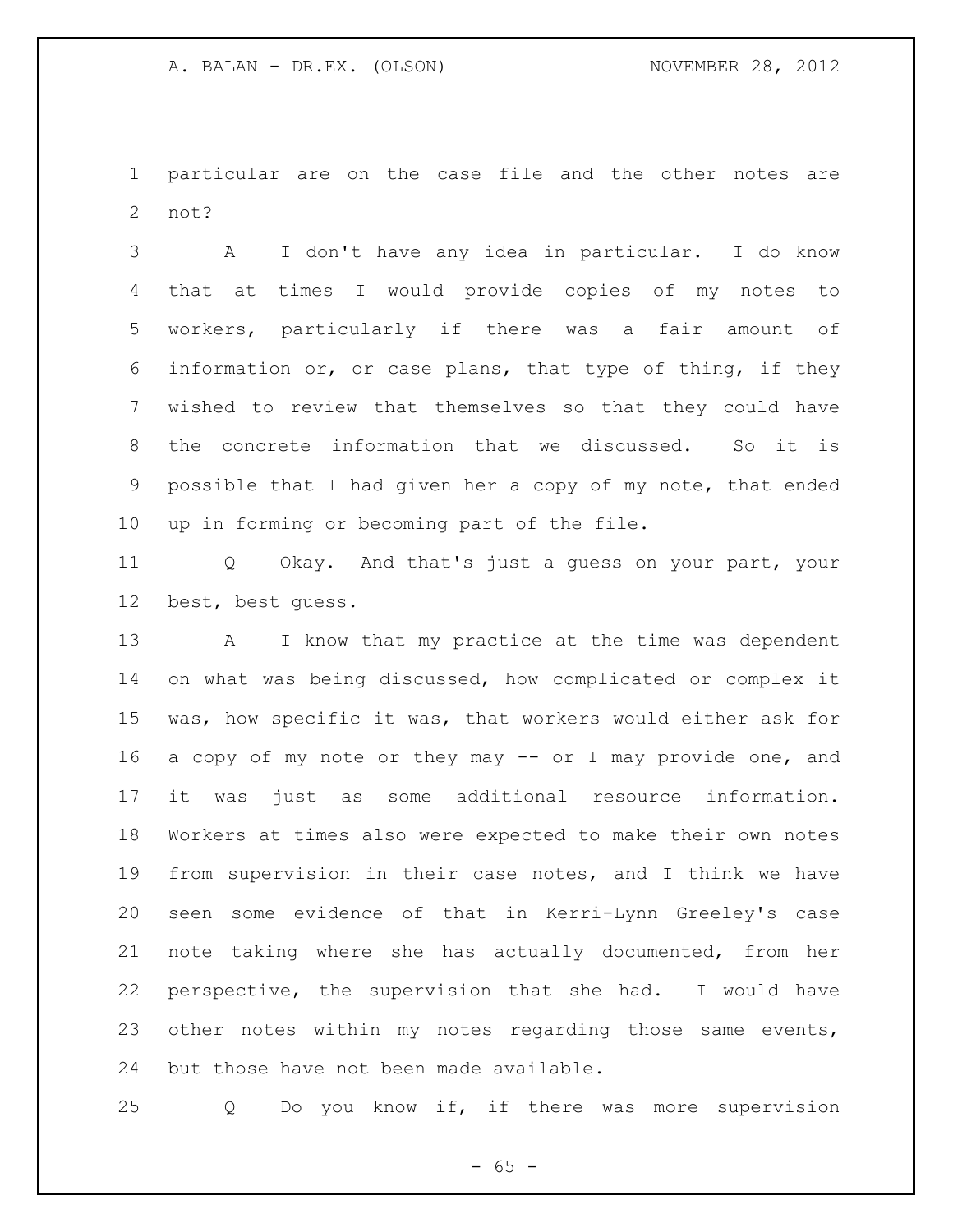with Ms. Chief-Abigosis on this file than what's recorded here, these two, February -- no, sorry, November 14th, 2000 and February 5th, 2001?

 A I would not know that without being able to check my notes.

 Q So it's possible that those were the only two times that you had this case brought up in supervision with Ms. Chief-Abigosis.

9 A That could be possible.

 Q And you've reviewed Ms. Chief-Abigosis's notes and you've reviewed your own notes. Did you see any other indication of supervision sessions where this case was discussed?

 A I did not see anything within the file that would indicate that there was formal supervision that occurred where notes would have been taken.

 Q Okay. Just in terms of the case plan -- if you go back to 37021, this appears to be a reproduction of Ms. Greeley's case plan when she transferred out. Is that -- do you agree with that?

 A The case plan at that time was based on the six points of the service agreement that was put into place.

Q Okay. And so it says:

"Given the family's gains and

 $- 66 -$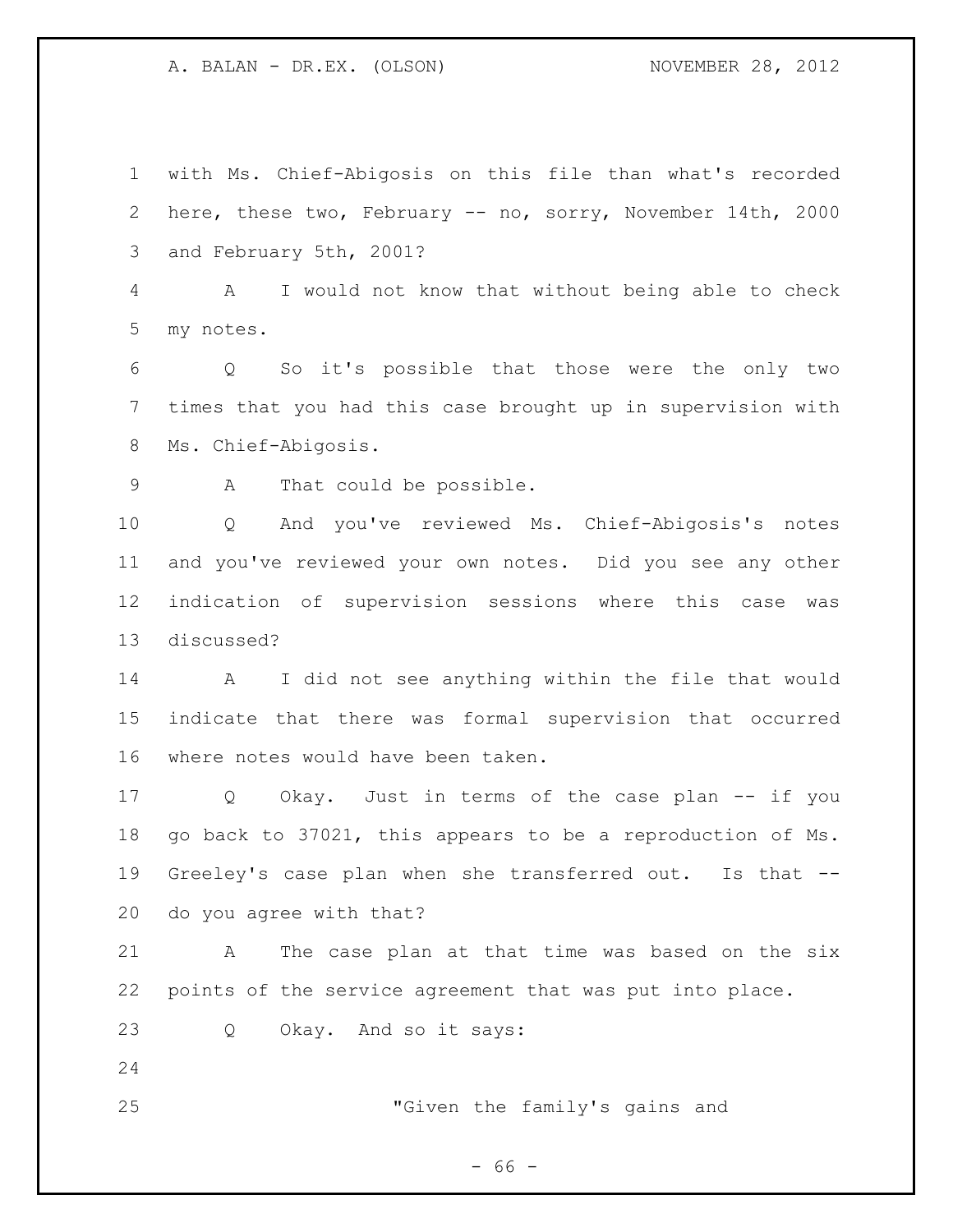| $\mathbf 1$   | personal improvements are still                            |
|---------------|------------------------------------------------------------|
| 2             | fairly new, the parents are                                |
| 3             | required to follow all of the                              |
| 4             | conditions outlined in the service                         |
| 5             | agreement they signed on September                         |
| 6             | 5, 2000, it is to be reviewed in                           |
| 7             | six months. The following is a                             |
| 8             | list of those conditions."                                 |
| $\mathcal{G}$ |                                                            |
| 10            | And then we've been through all of these.                  |
| 11            | In terms of meeting with Dr. Altman, were you              |
| 12            | aware that that had already been done?                     |
| 13            | Yes, I would have been aware from reading the<br>A         |
| 14            | October transfer recording as well as from speaking about  |
| 15            | that with Kerri-Lynn directly.                             |
| 16            | And there's no indication in the case plan itself<br>Q     |
| 17            | that that part of the case plan had changed, is there?     |
| 18            | No, this is just simply a review of what were,<br>A        |
| 19            | were all of the conditions that were outlined within the   |
| 20            | service agreement. It didn't indicate any progress report  |
| 21            | on each of the items separately.                           |
| 22            | And you were satisfied, you said, that there was<br>Q      |
| 23            | a good case plan in place when you had conduct of the file |
| 24            | after Ms. Greeley left.                                    |
| 25            | Yes, I was satisfied that it was an appropriate<br>A       |
|               |                                                            |

- 67 -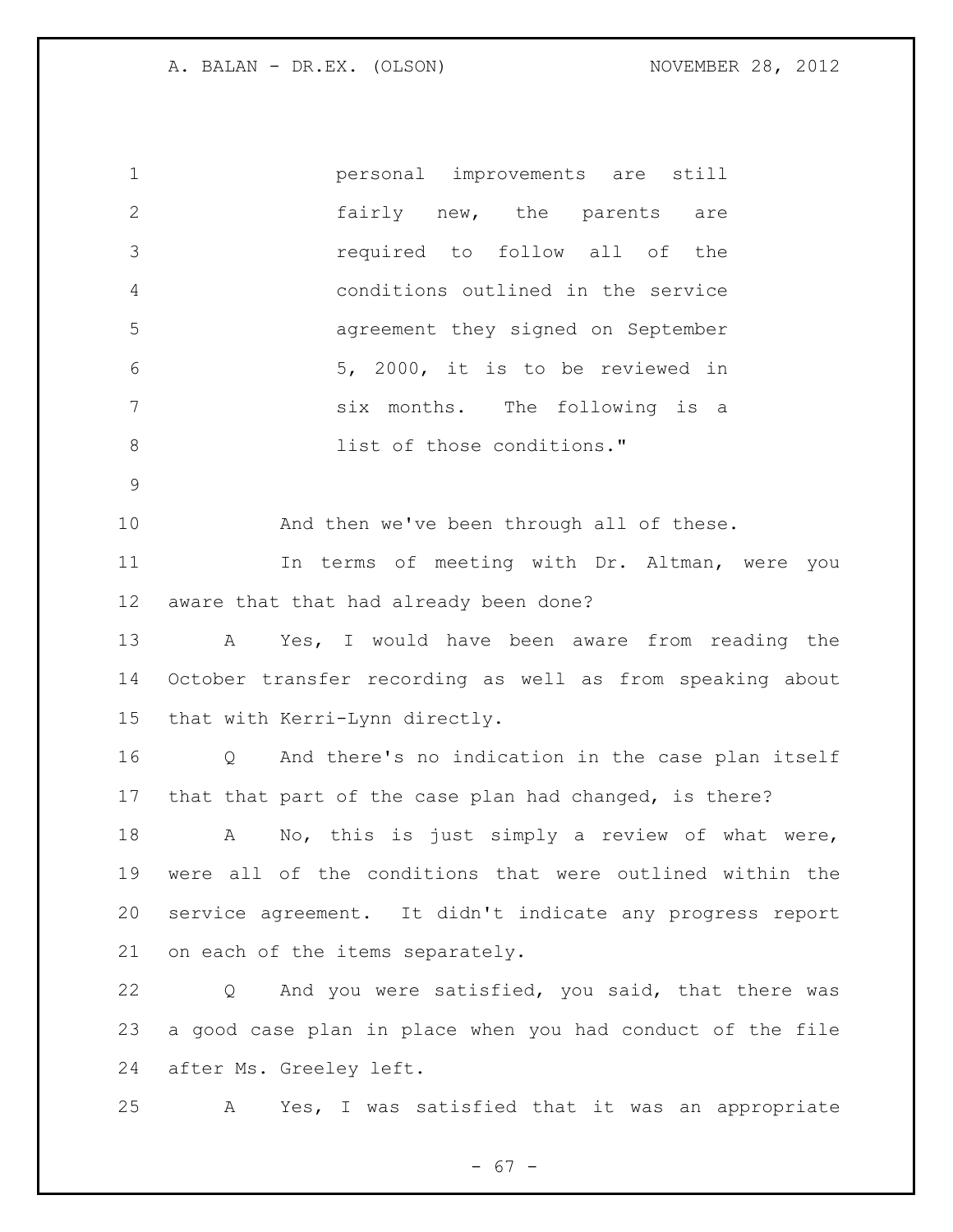plan in place.

| $\mathbf{2}$ | Okay. And in terms of that case plan actually<br>Q          |
|--------------|-------------------------------------------------------------|
| 3            | being carried out, do -- was Ms. -- the last time that Ms.  |
| 4            | Greeley had any contact -- direct contact with the family   |
| 5            | would have been September 5th when the case plan was first  |
| 6            | -- when the plan was first signed.                          |
| 7            | That's correct.<br>A                                        |
| 8            | Q Had anything been done to carry out that case             |
| $\mathsf 9$  | plan between then and before you assigned Ms. Chief-        |
| 10           | Abigosis with the case?                                     |
| 11           | A Well, certainly the assessment with Dr. -- or             |
| 12           | consultation with Dr. Altman did occur after September 5th, |
| 13           | on September 13th, I believe, 2000.                         |
| 14           | Okay, so that --<br>Q                                       |
| 15           | $So$ --<br>A                                                |
| 16           | That had been satisfied.<br>Q                               |
| 17           | So that had been satisfied --<br>A                          |
| 18           | MR. MCKINNON: Mr. Commissioner, I just wanted to            |
| 19           | stand on one point. I think Mr. Olson may have misspoken    |
| 20           | himself; I'm not a hundred percent sure. But the witness    |
| 21           | earlier said there had been no visits by the case worker in |
| 22           | the family home since September 5th. I don't think she'd    |
| 23           | said there'd been no contact since September 5th. I just    |
| 24           | wanted to correct that.                                     |
| 25           | MR. OLSON: Yeah, that -- and that's -- sorry if             |

- 68 -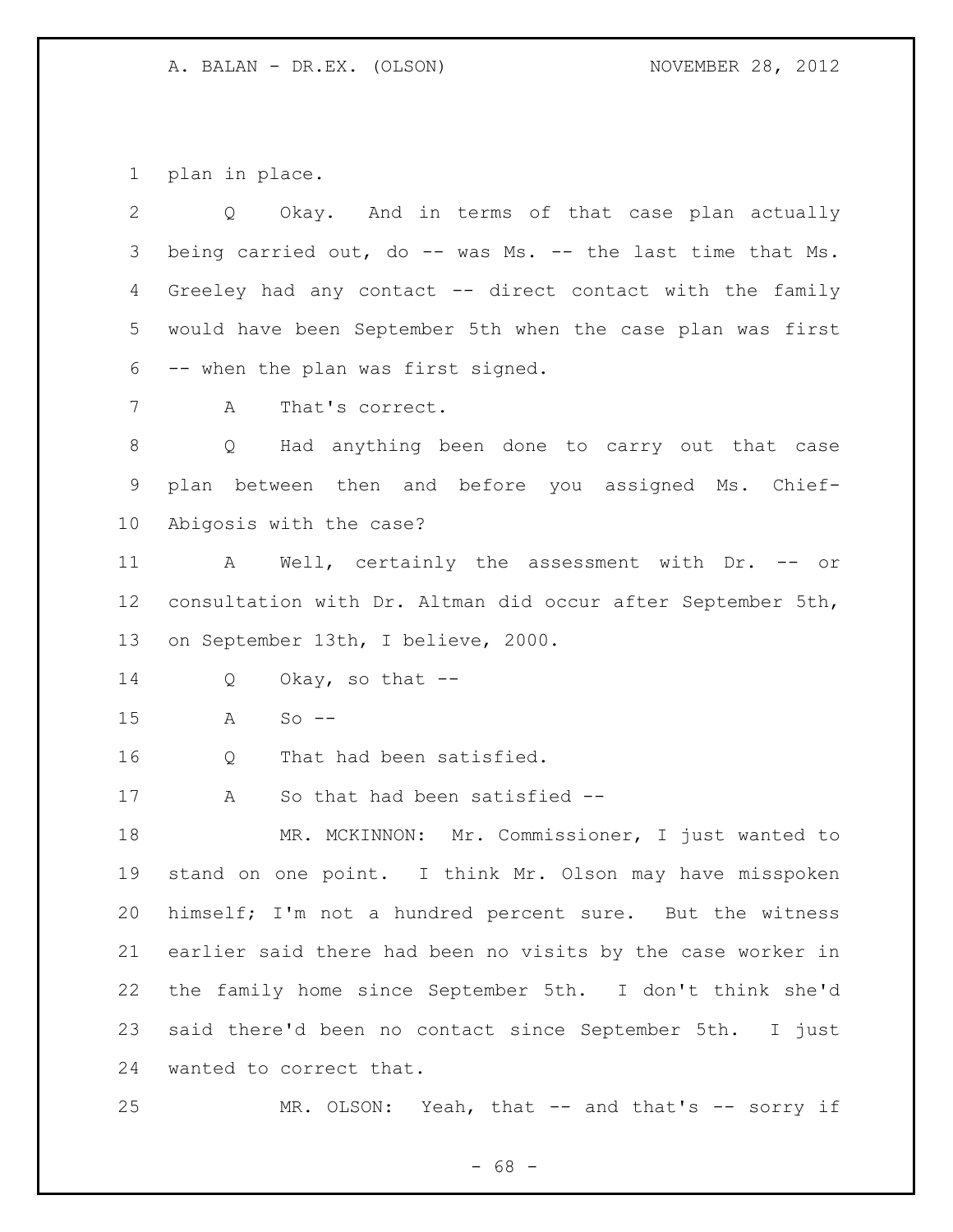I misspoke. That's what I meant, no, no actual contact. 2 THE COMMISSIONER: No --3 MR. MCKINNON: No, that, that's -- MR. OLSON: Sorry -- 5 MR. MCKINNON: -- the point I raise -- MR. OLSON: -- no face-to-face contact. MR. MCKINNON: There was no face-to-face contact but there may have been telephone contact, including the meeting with Dr. Altman -- 10 MR. OLSON: Altman, in the office. MR. MCKINNON: -- where there was evidence that they were together. 13 MR. OLSON: On the 13th. 14 THE WITNESS: I, I believe that I was responding to -- my understanding of the question was whether or not the assigned, the assigned social worker had seen the parents in, in the home or had attended the home between that period, and that had been my understanding, that September 5th, 2000 was the last time that Kerri-Lynn Greeley was in the home and that it did not appear that Delores Chief-Abigosis -- or that there was any other contact until February 5th, 2001. So that, that had been what I was trying to indicate in response -- MR. OLSON: Right.

25 THE WITNESS: -- to that type of question.

- 69 -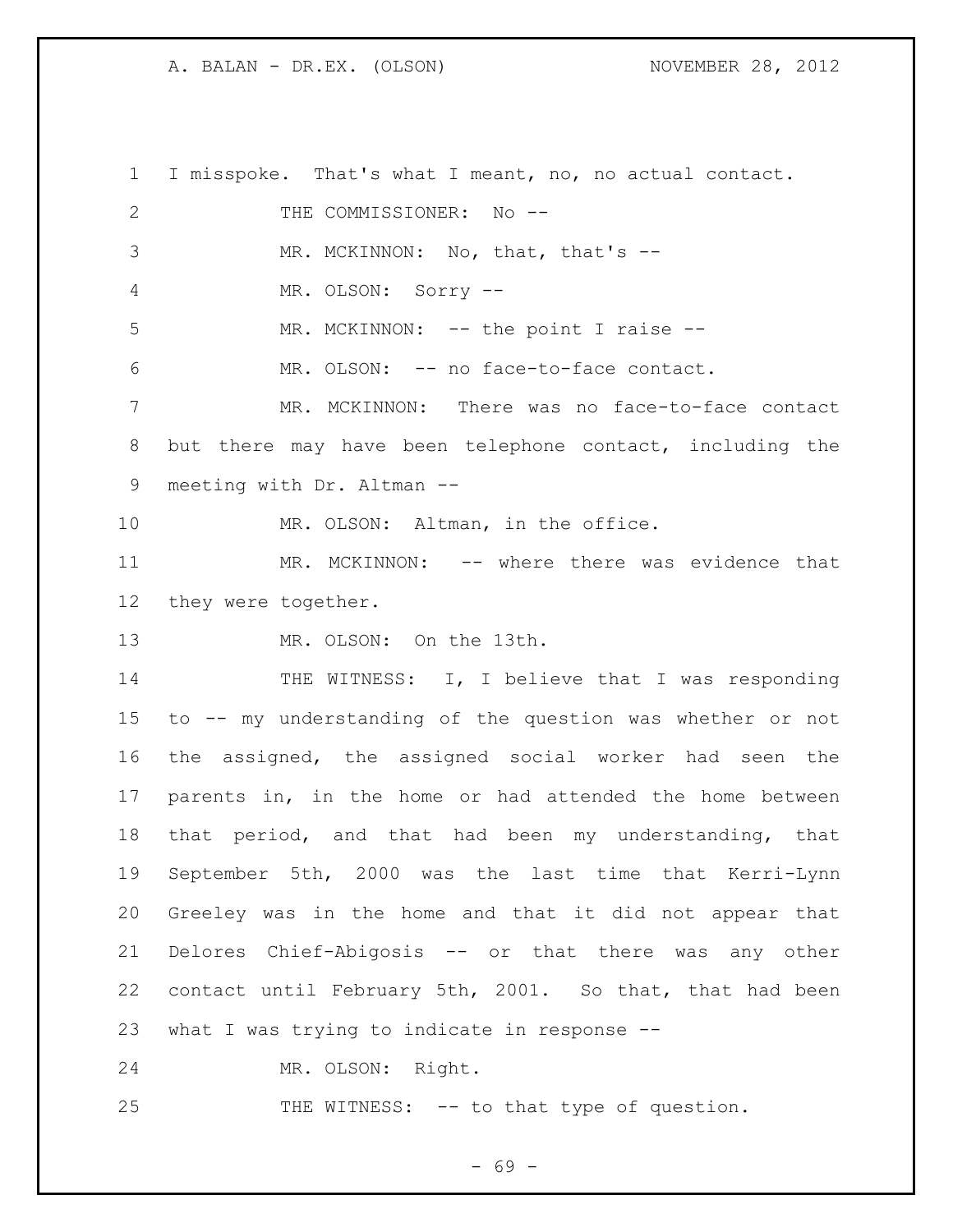```
2 BY MR. OLSON:
```
 Q And just so it's clear, there was some face-to-4 face contact, I think it was on the 13th of September, when Samantha Kematch and Steve Sinclair and Phoenix attended at the office to be assessed by -- or Samantha Kematch was assessed for her depression with Dr. Altman. 8 A That's correct, she was present for that. Q Or a concern of depression. A Right. 11 THE COMMISSIONER: Now, are you at a -- you going to be through soon or -- 13 MR. OLSON: I think it would be a good -- maybe it's a good time to break before I go through these parts of the service agreement. 16 THE COMMISSIONER: All right. We'll take a 15- minute mid-morning break now. 18 You can leave the stand, Witness. (BRIEF RECESS) BY MR. OLSON: Q Just looking at the case plan on 37021, we were going through -- I was going through -- I was going to go through each point and see what, what the status was. So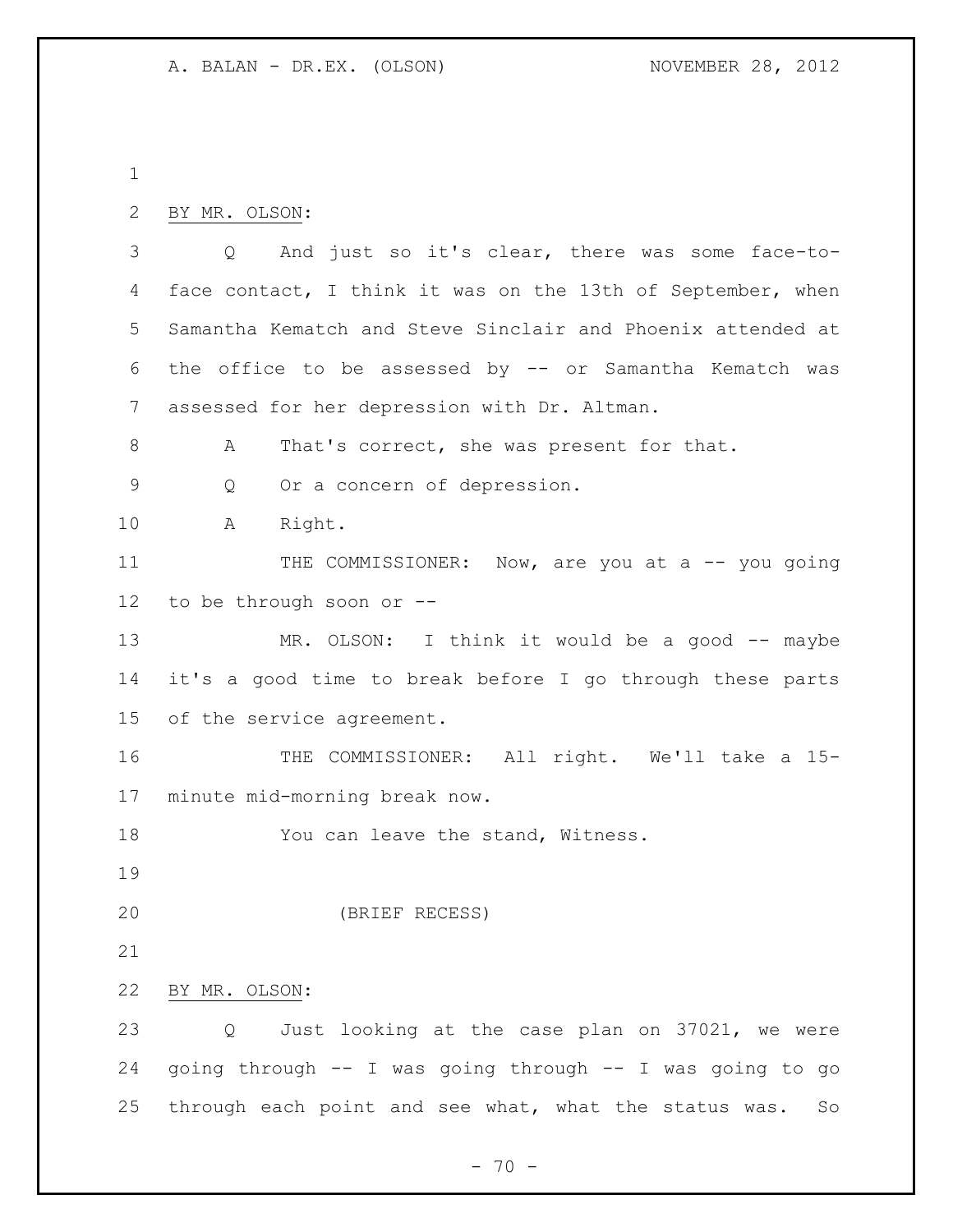we talked about Dr. Altman. That had been completed.

A That's correct.

 Q And you, you -- were you aware of what had happened with that -- with what the outcome of that assessment was?

A Yes, I would have been aware.

 Q Okay. And did that satisfy whatever requirement there was to have that assessment done? Was that satisfactory to you?

10 A It would appear to have been satisfactory.

 Q Okay. And did it answer in your mind why Samantha Kematch had a flat affect?

 A Yes, I believe that Dr. Altman spoke to that being part of her, possibly, communication style and her history.

Q And that was, that was sufficient.

17 A That was sufficient at that time.

 Q Okay. The second point we've talked about, that was:

 "Samantha and Steve will work cooperatively with the Agency and home support worker and will meet with her at least two times weekly."

 $- 71 -$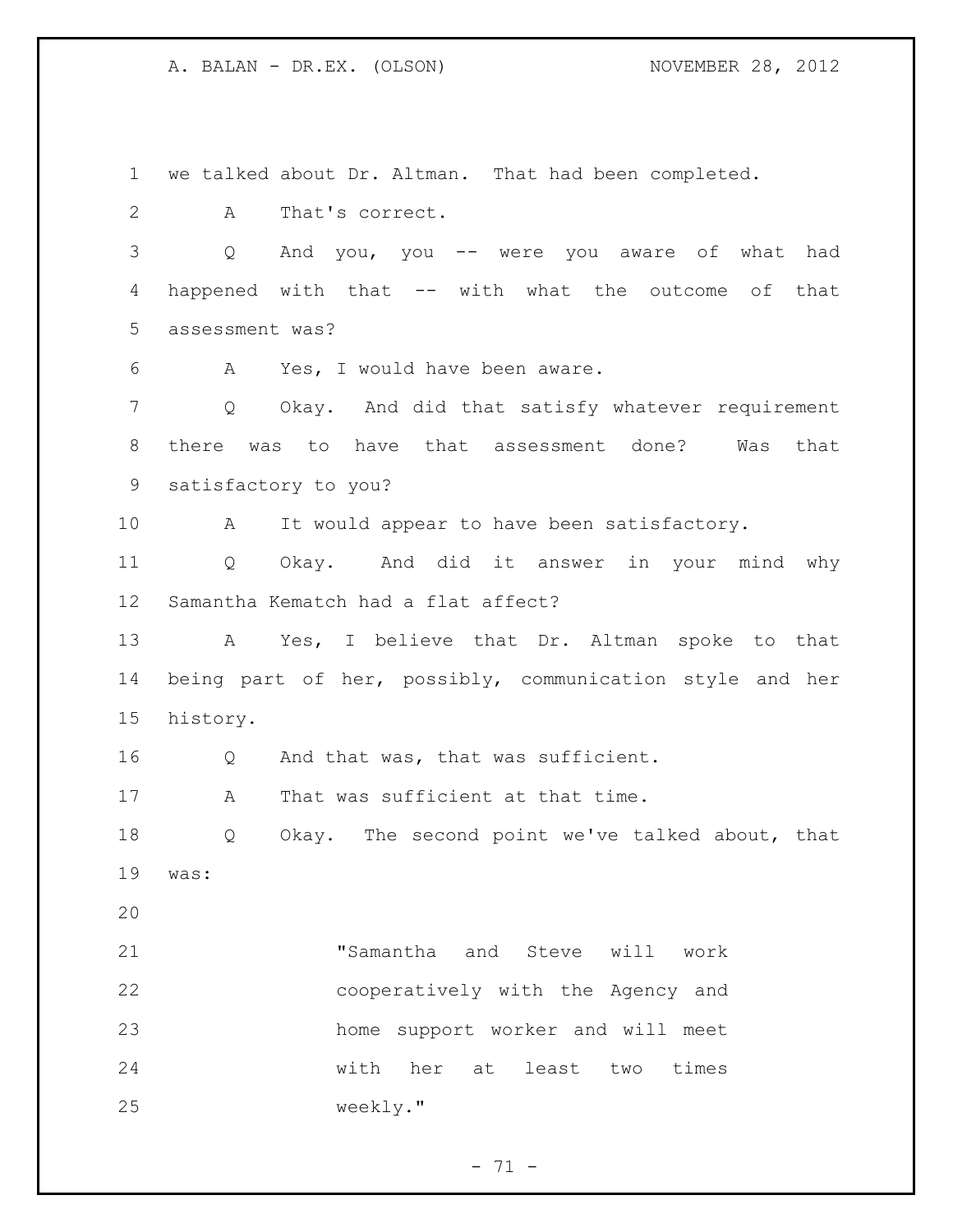A That's correct. Q And that was -- the status of that when you transferred the file to Chief-Abigosis? A That was ongoing, that the in-home support worker continued to meet biweekly and the family was engaging. Q Okay. And, and the, the report from the in-home support worker was that it was -- it seemed positive and she'd like to continue if possible? A That's correct. Q Okay. And then we have: "Samantha and Steve will work cooperatively with the Agency 15 Family Services Worker; this includes meeting with the worker on a regular basis and allows the 18 worker access to the family home. Samantha and Steve will also cooperate with the Agency worker regarding further exploration of issues related to substance abuse and family violence." That seems to be, really, two conditions in, in

 $- 72 -$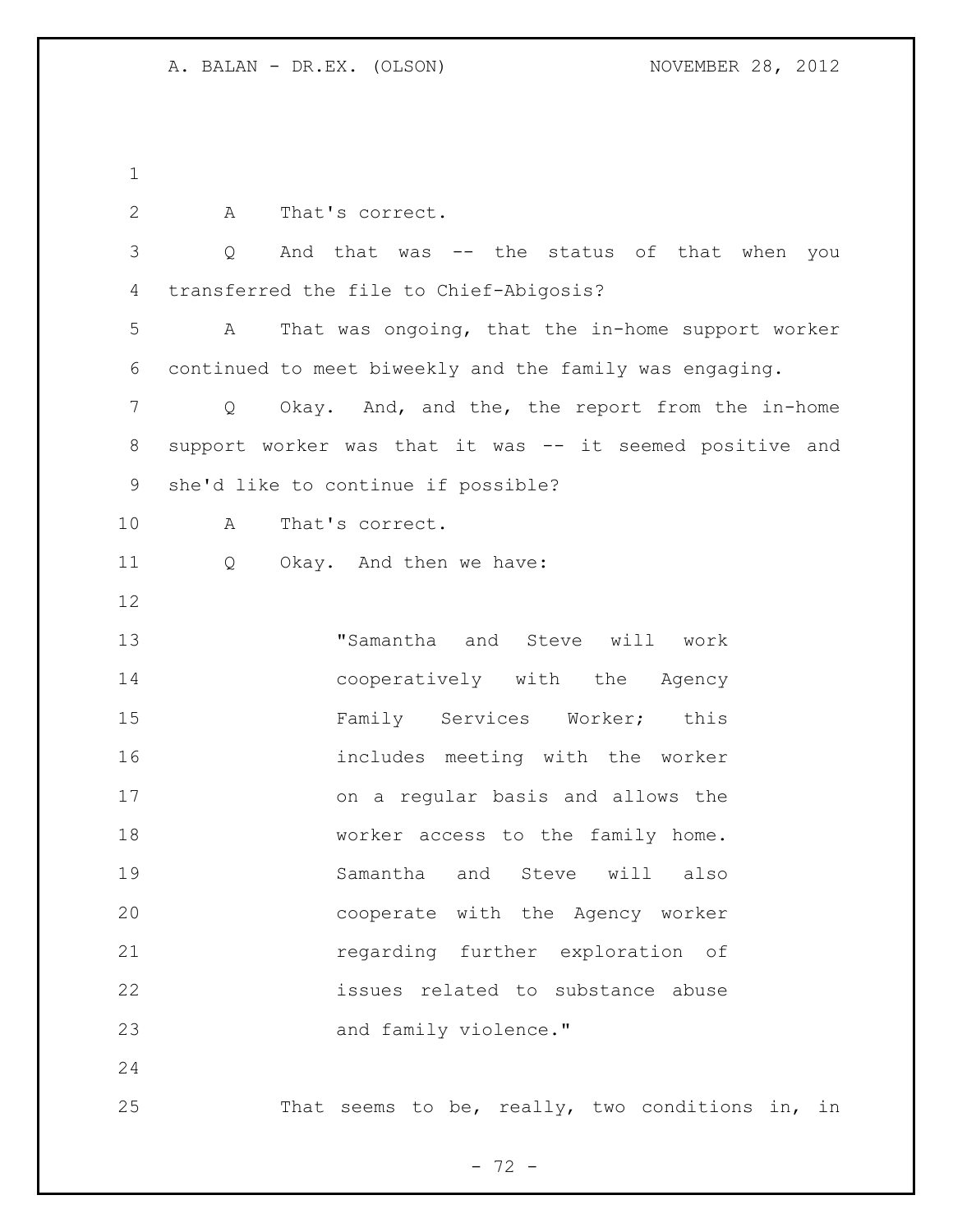one paragraph.

 A That would be what it looks like. Q Okay. And so the, the condition with respect to the worker meeting with the family and Samantha and Steve cooperating with that worker, was that -- where was that at? A That would have been hold pending the new worker coming on, and would be expected to carry forward with the new worker being assigned. Q Okay. And we've spent some time going through that, and the only time the worker had gone to the home of Samantha and Steve was on the date this agreement was signed, by this point. MR. MCKINNON: Mr. Commissioner, my concern is we, we have gone through that, and I would say we've gone through it three or four times and I just don't see the point in asking that question again. 18 THE COMMISSIONER: Yes, I think that's right. What you're trying to do now is to run down one to six, but I think areas that we've covered, there's probably no need to reinforce. MR. OLSON: That's fine. MR. MCKINNON: Thank you. BY MR. OLSON:

- 73 -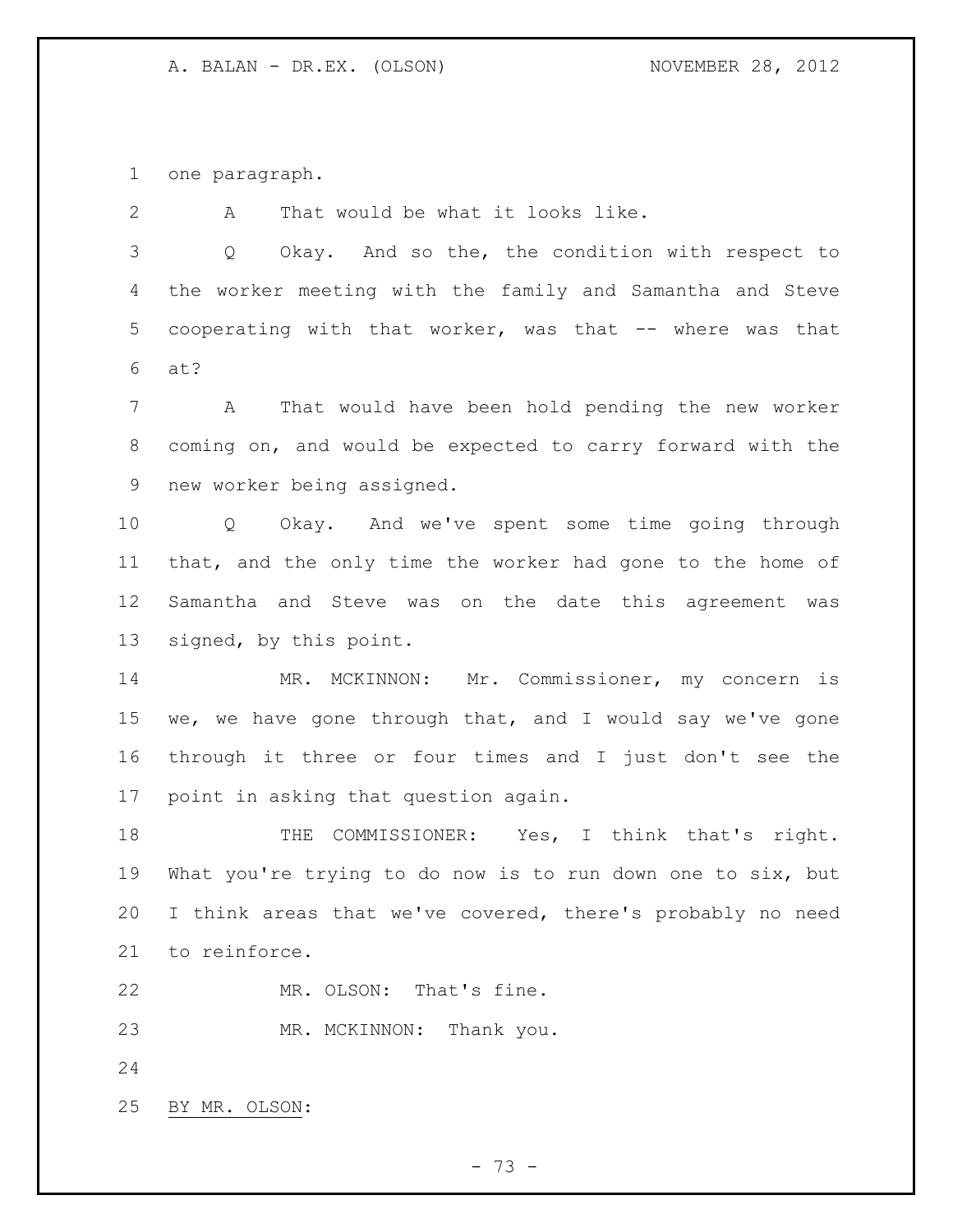Q We've also then covered the point about the family violence issues. A That's correct. I had mentioned the telephone call that was the first attempt, but that would have continued on to be explored. Q So at this point that was ongoing. Now, the next condition I'm, I'm curious about and I don't think we talked about it yesterday. "Samantha and Steve will attend 11 and participate in a parenting class that focuses on issues **related** to child development." That, that's a condition you discussed with Ms. Greeley before putting it into the service agreement? 17 A That's correct. Q Okay. And when, when that happened, wasn't it the case that there was already indication that Samantha and Steve had completed a parenting program even before the service agreement? A I would have to look at the documents. I do know that there was programming that they had gone into and participated in. During the course of the service agreement we would include not only ones that were still to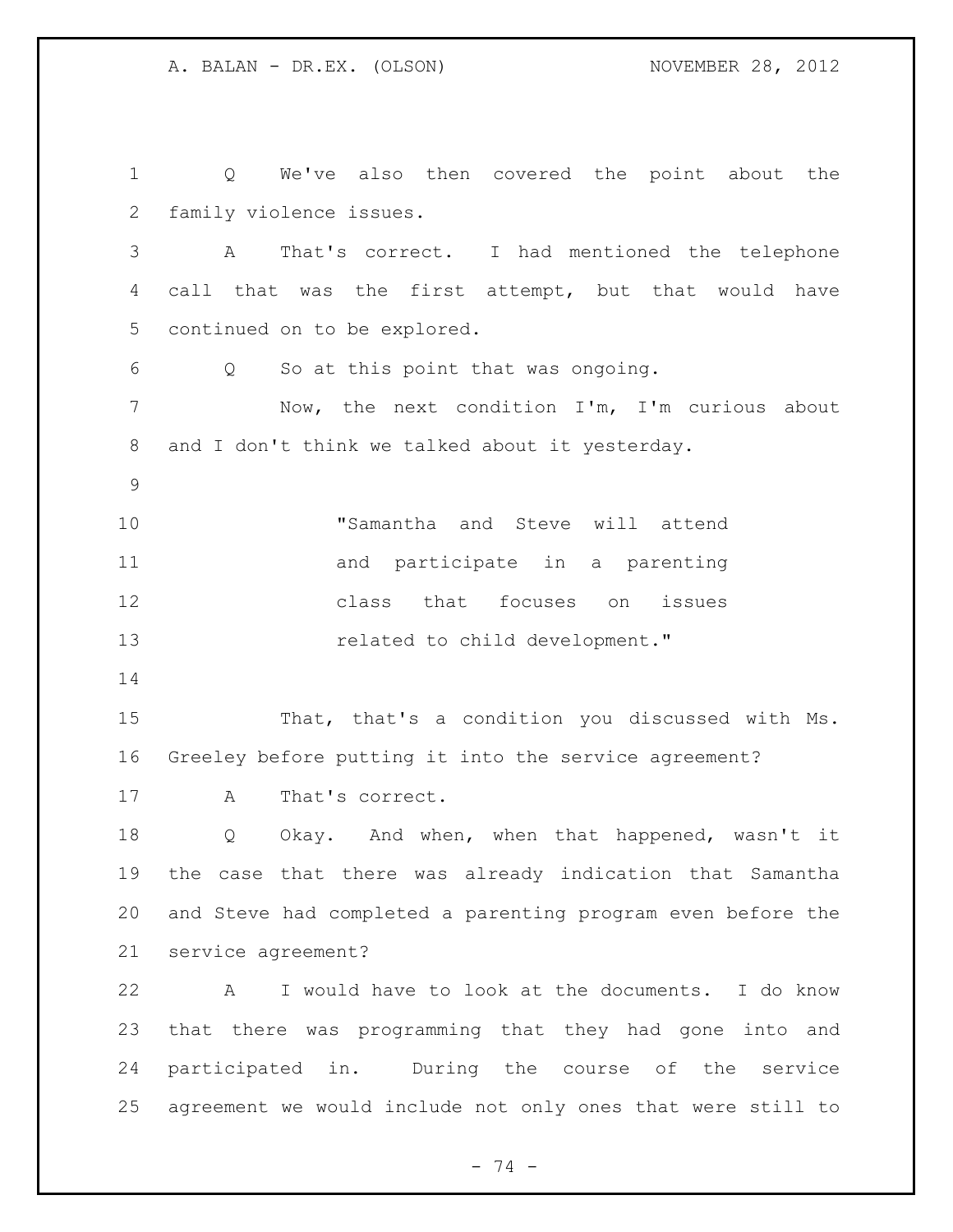| $\mathbf 1$     | be completed, but also expectations that they may have            |
|-----------------|-------------------------------------------------------------------|
| $\mathbf{2}$    | already started with or engaged in as part of that service        |
| 3               | agreement. So it was meant to be a comprehensive agreement        |
| 4               | that covered all areas. So I would have to look at the            |
| 5               | documents to determine, in fact, which ones had been              |
| 6               | completed prior to, at the time of, or shortly after, or          |
| $7\phantom{.0}$ | ongoing. But it would have been an expectation to deal            |
| 8               | with the identified concerns that the parenting program be        |
| 9               | taken.                                                            |
| 10              | Well, if you look at just -- in the same document<br>$\mathsf{Q}$ |
| 11              | under the, the -- when you cut and paste Ms. Greeley's            |
| 12              | transfer summary, page 37019, see the paragraph beginning,        |
| 13              | "Through May to August"?                                          |
| 14              | A<br>Yes.                                                         |
| 15              | $S_{\circ}$ :<br>Q                                                |
| 16              |                                                                   |
| 17              | "Through May to August the                                        |
| 18              | couple continued to visits with                                   |
| 19              | Phoenix on a weekly basis                                         |
| 20              | 10:30 am to 12:30 It was also                                     |
| 21              | learned from Nikki Taylor that                                    |
| 22              | they continued to attend the Boys                                 |
| 23              | Girls Club's<br>and<br>summer                                     |
| 24              | programming, they participated in                                 |
| 25              | focused<br>program<br>job<br>on<br>a                              |

- 75 -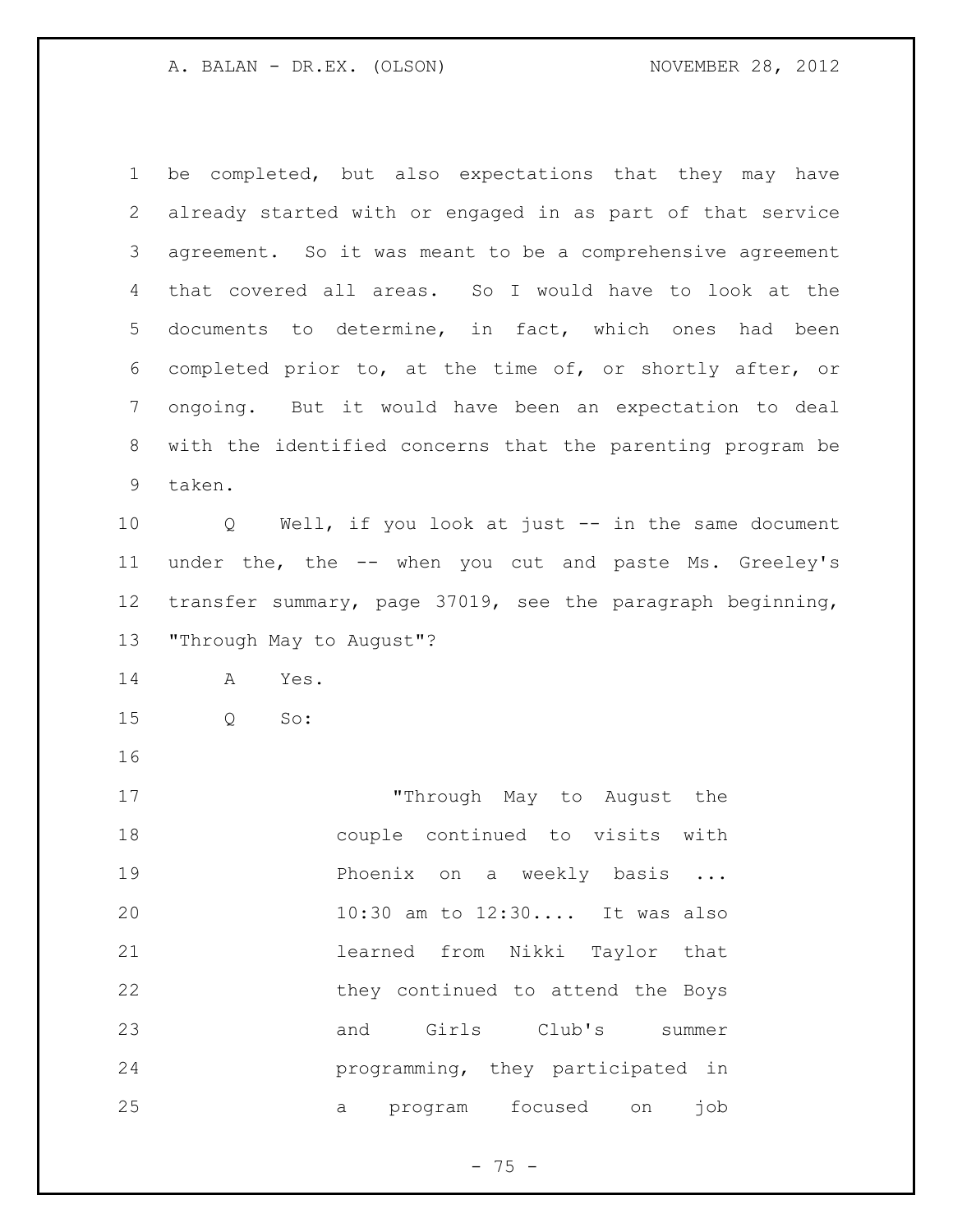1 training." Sorry, that's the wrong reference. Here it is, sorry. Same page, at the top where it says, "By mid May." So that's: "By mid May 2000" -- A Yes. Q **...** the couple had started a **parenting** support group at the 13 Andrew Street Center, they attended every week for eight weeks and completed the program." A Yes, that's what it does say. Q Okay. And so I just want, want you to clarify, if you can, the, the program that they completed prior to entering into the service agreement on September 5th -- A Right. Q -- was that, I take it, because it was still -- it was a new condition in the service agreement, so I take it whatever they did before was not part of the service agreement?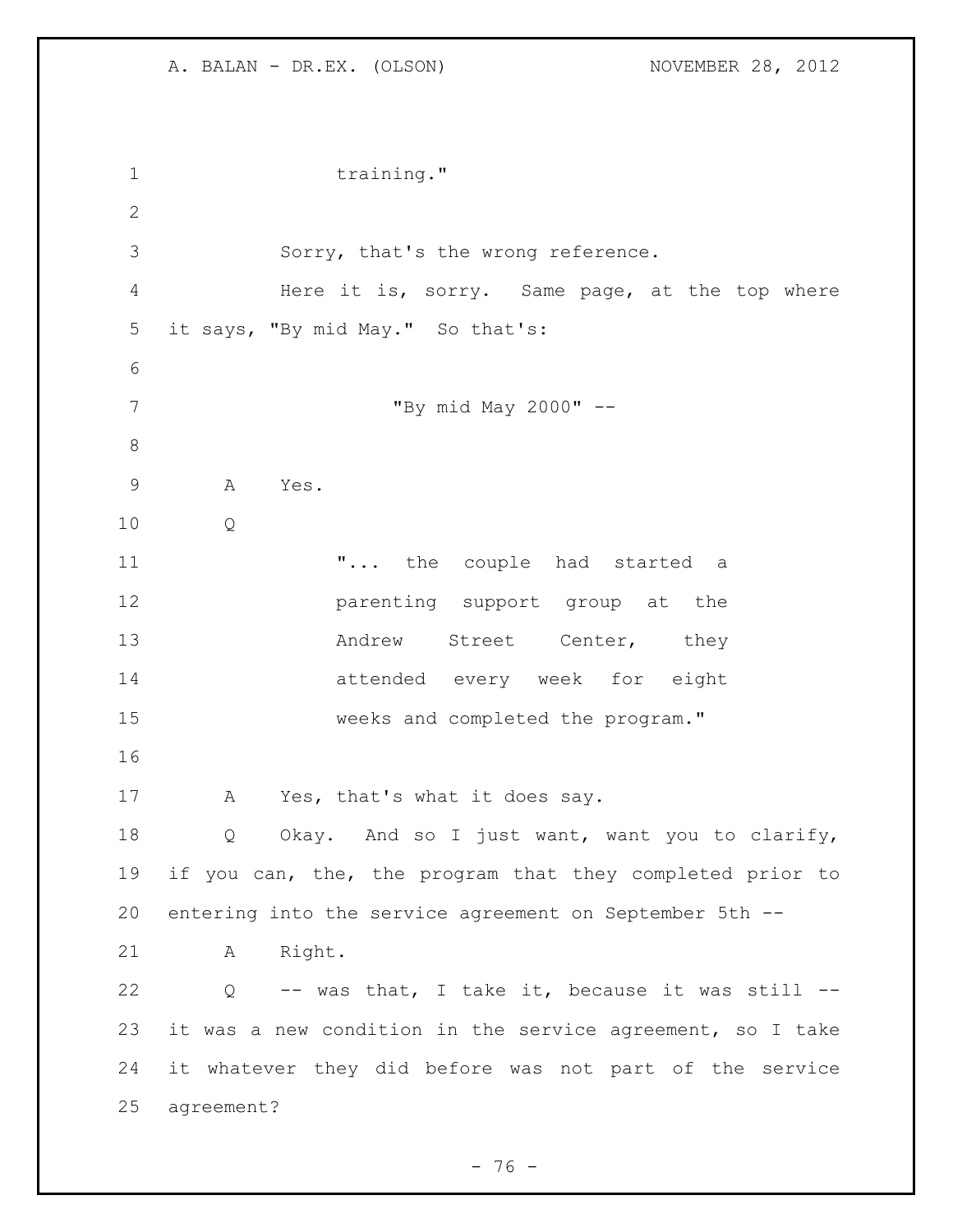A No, it would have still be recognized within that service agreement that in order to address the identified concerns leading to Phoenix coming into care, there would have been certain agency expectations that the parents would have to complete. We would have still included that into the service agreement. We would have considered the past parenting program that they had taken as meeting that condition. However, there's no -- there could be an indication that further parenting education was required, so because it's in a service agreement doesn't mean it was outstanding or needed to be completed. At times we did include expectations that would be required that may have already been included, and then that would have been seen as been completed if that was the case.

 Q So even though -- I'm not sure I understand. Even though it says they had completed the program prior to even signing the service agreement, it was still made a condition of the service agreement?

 A Yes, it could have been. It could have been either based on the, on the fact that that was an identified concern that needed to be addressed in the overall case plan of dealing with the identified issues, and as such, if that was the case, it might have been deemed to have already been completed. It also could have indicated that further parenting programs were needed. I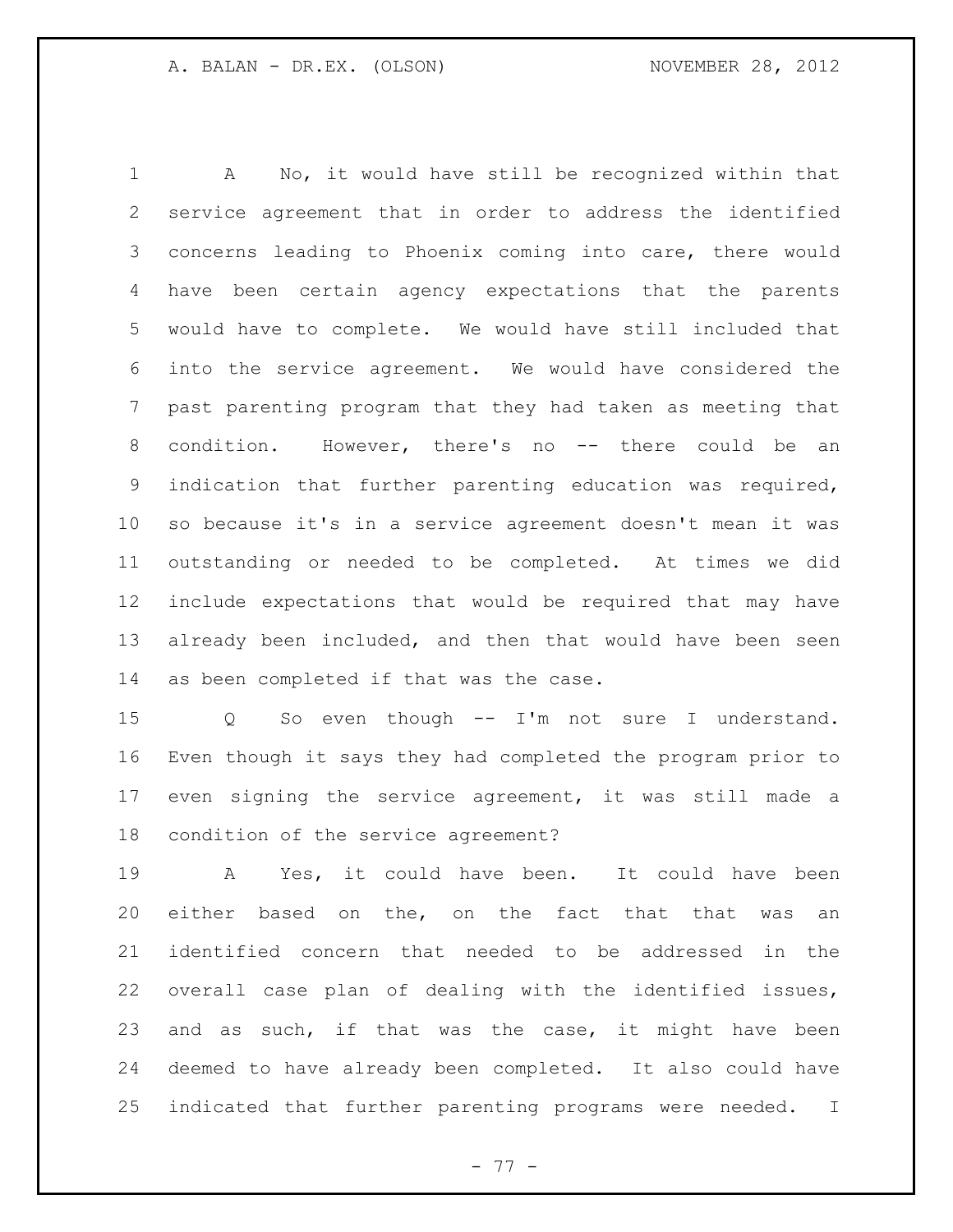can't determine that from this case note or from an independent recollection. So it can be done for either reason.

 Q So does anything in the file, from what you reviewed, tell you whether or not that condition had been satisfied by the time Ms. Chief-Abigosis took over the file?

 A In terms of the information that I can recall in reviewing, I don't see that that was still required at the time that Delores Chief-Abigosis took the file. It may have been already completed prior to the child being returned home.

 THE COMMISSIONER: Well, what does the preamble to the agreement say as to what the document is intended to be?

 MR. OLSON: Well, if we want to take a look at the agreement ...

 THE COMMISSIONER: There must be a preamble to it.

MR. OLSON: Yes, at page 37115.

 "The above named child was placed in the care of Winnipeg Child and Family Services for a period of four months to allow the

- 78 -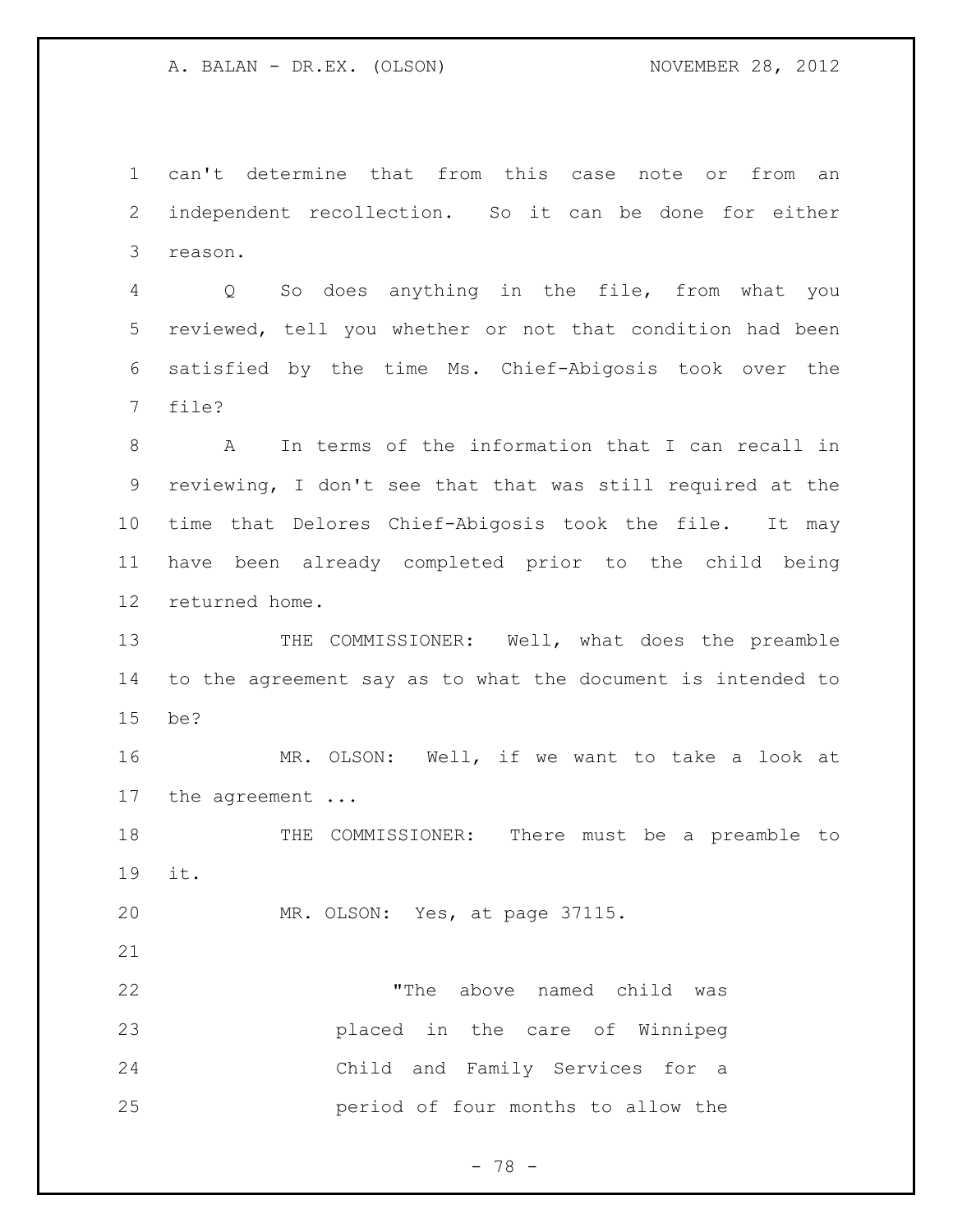| $\mathbf{1}$ | family time to address the issues                          |
|--------------|------------------------------------------------------------|
| $\mathbf{2}$ | that lead to the apprehension of                           |
| 3            | the child. The parents have begun                          |
| 4            | to address those issues and the                            |
| 5            | plan is to return the child to the                         |
| 6            | care of her parents on September                           |
| 7            | $5, 2000.$ "                                               |
| 8            |                                                            |
| 9            | And it says:                                               |
| 10           |                                                            |
| 11           | "Over the next six months the                              |
| 12           | parents and the Agency will                                |
| 13           | continue to address the issues of                          |
| 14           | concern by following the                                   |
| 15           | conditions outlined in this                                |
| 16           | agreement. The Agency and the                              |
| 17           | parents agree to the following                             |
| 18           | conditions as part of this Service                         |
| 19           | Agreement."                                                |
| 20           |                                                            |
| 21           | COMMISSIONER: And you're saying that, that<br>THE          |
| 22           | some of these conditions might have already been fulfilled |
| 23           | and this didn't imply that they were to take place         |
| 24           | following the signature of the agreement.                  |
|              |                                                            |

THE WITNESS: That's correct. It would be the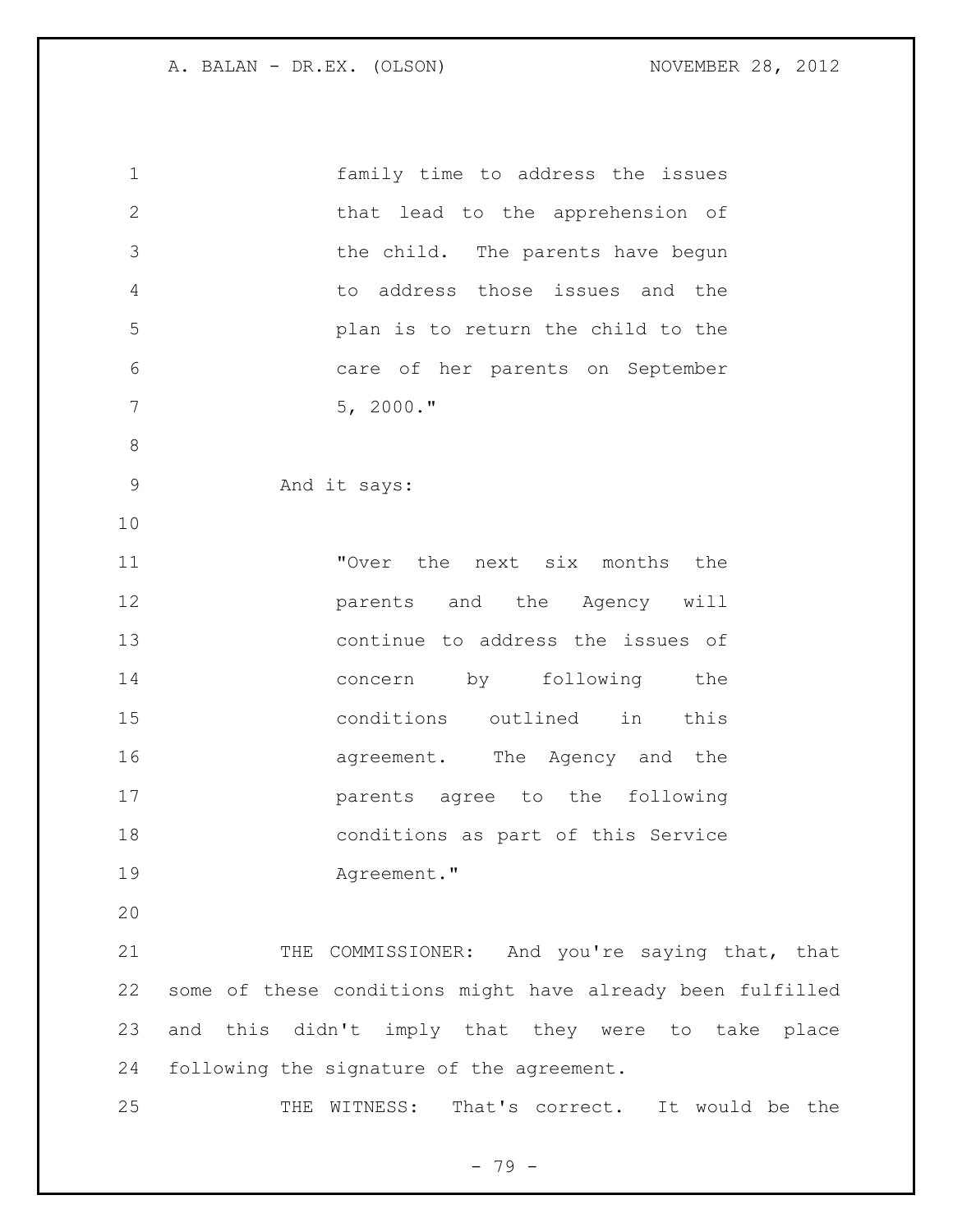overall issues that were related to needing to be addressed in order to satisfy that the concerns that were -- the, the reasons for the child coming into care had been satisfied. So some of them may be in progress at the time the service agreement was started, some of them may have been recently completed, and some may still be outstanding. 7 THE COMMISSIONER: Thank you. 8 THE WITNESS: But as an entire picture, it should cover all of the areas. BY MR. OLSON: Q Okay. The, the condition itself says -- number four -- and this might help you. It says: "Samantha and Steve will attend and participate in a parenting class that focuses on issues related to child development." To me, that seems fairly specific. Is that, is that something different than what it indicates they may have taken? A It may. I, I can't speak to that. Q Do you know one way or the other whether that

 $- 80 -$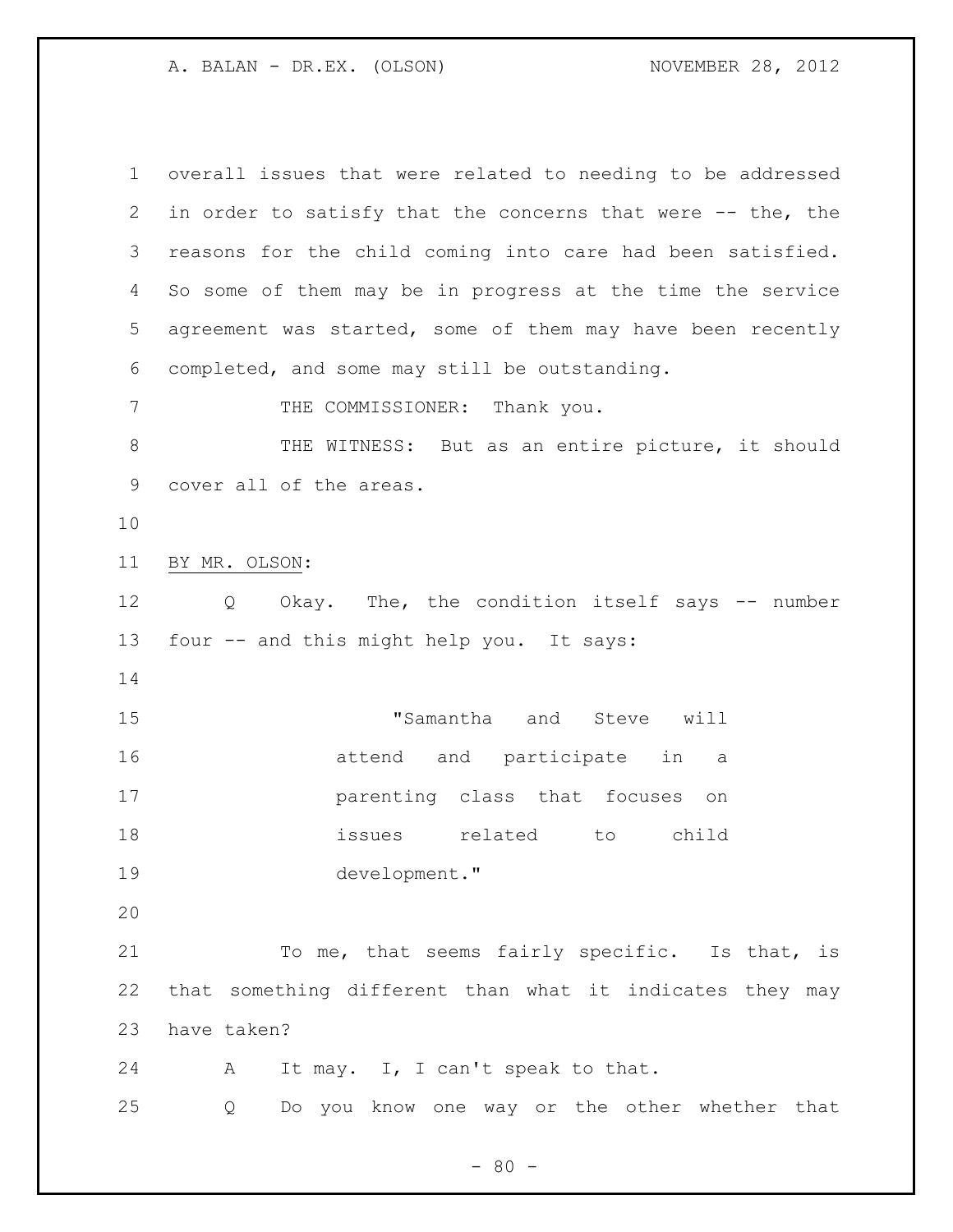condition had been satisfied by this time? A I, I would not be able to recall that just looking at these documents alone. Q The next condition: "Samantha and Steve will work cooperatively with the public health nurse as a method of gaining information regarding general health issues of [a small child]." Do you know where that was at? 14 A I'm not clear on where that was at, at this time. It may have been still outstanding in September. Q Okay. Then: 18 The Agency ... will assist **19** [the couple] with identifying a pediatrician to use for Phoenix's *routine medical issues.*" A I believe that one was still outstanding. Q Okay. During the time you were supervisor, do you know if that was ever, ever satisfied?

 $- 81 -$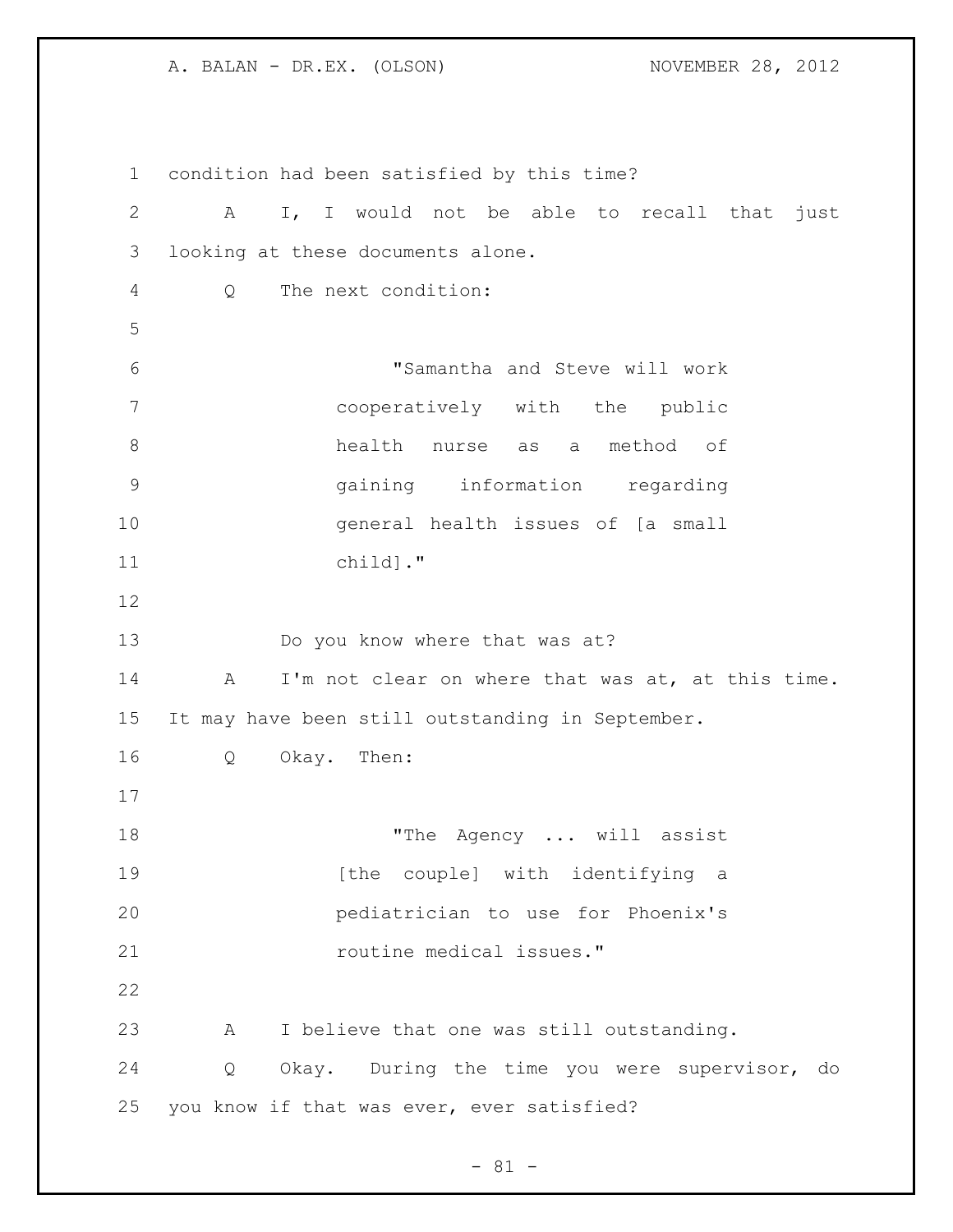1 A Not while -- I'm not sure that that occurred during the time that I was still assigned as the supervisor. I do know that I reviewed some documentation that would have occurred shortly after my period of time, that does provide information that that condition was being satisfied. Q Okay. Can you, can you tell me which document that would be? A Certainly. I can take a look for that. I'm unable to locate it in a quick manner right now. I do recall that there was some involvement with Delores Chief-Abigosis around June, late June, early July of 2001, where -- and I don't recall the actual document but I do recall seeing that, where there was some discussion that, that Steven Sinclair was utilizing Hope Centre for medical care and Dr. -- I believe it was Lipnowski was involved. So -- THE COMMISSIONER: Well, that document was on the screen yesterday. THE WITNESS: It was, and I can't recall what document that was, but that's -- BY MR. OLSON: Q That's -- A -- the document --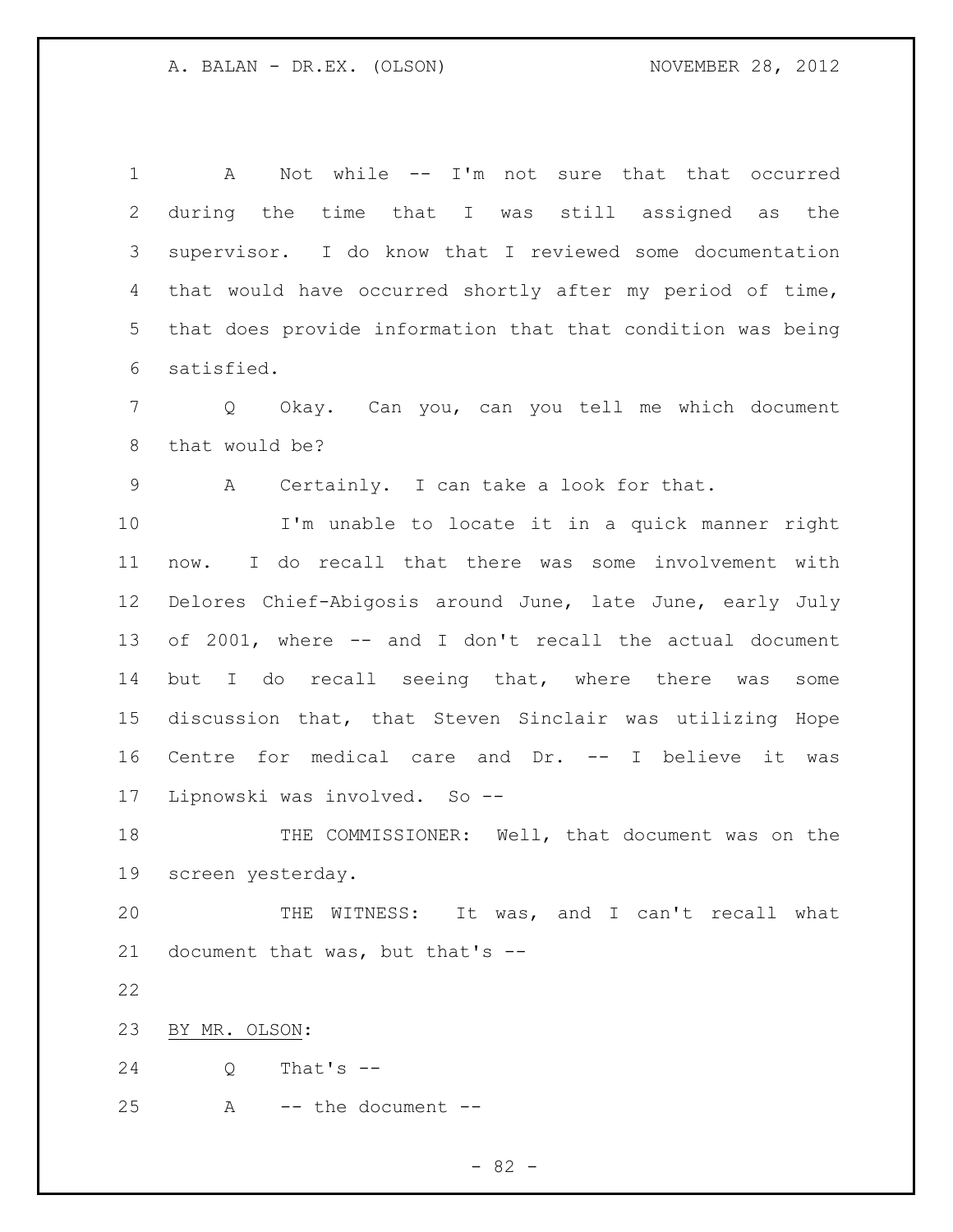Q That's what you're referring to? A That would be what I'm referring to, is that at that time -- Q If we could put -- I believe that's in 37004. We'll put that on the screen. If you look on the screen in front of you, you'll see that about midway -- the, the middle paragraph on the page says: "Steve stated that he takes the children to 601 Aikins if there is a need for medical attention and that Dr. Lipnowski sees or he would call Envoy for assistance ..." Who is -- Dr. Lipnowski, is, is he a pediatrician or she a pediatrician? A I believe so. Q And so this, this note appears in the closing summary prepared by Ms. Chief-Abigosis. Is that -- A That's correct. Q Okay. Do you know when, when that would have been created, when this particular note was created? A According to the page that precedes it, it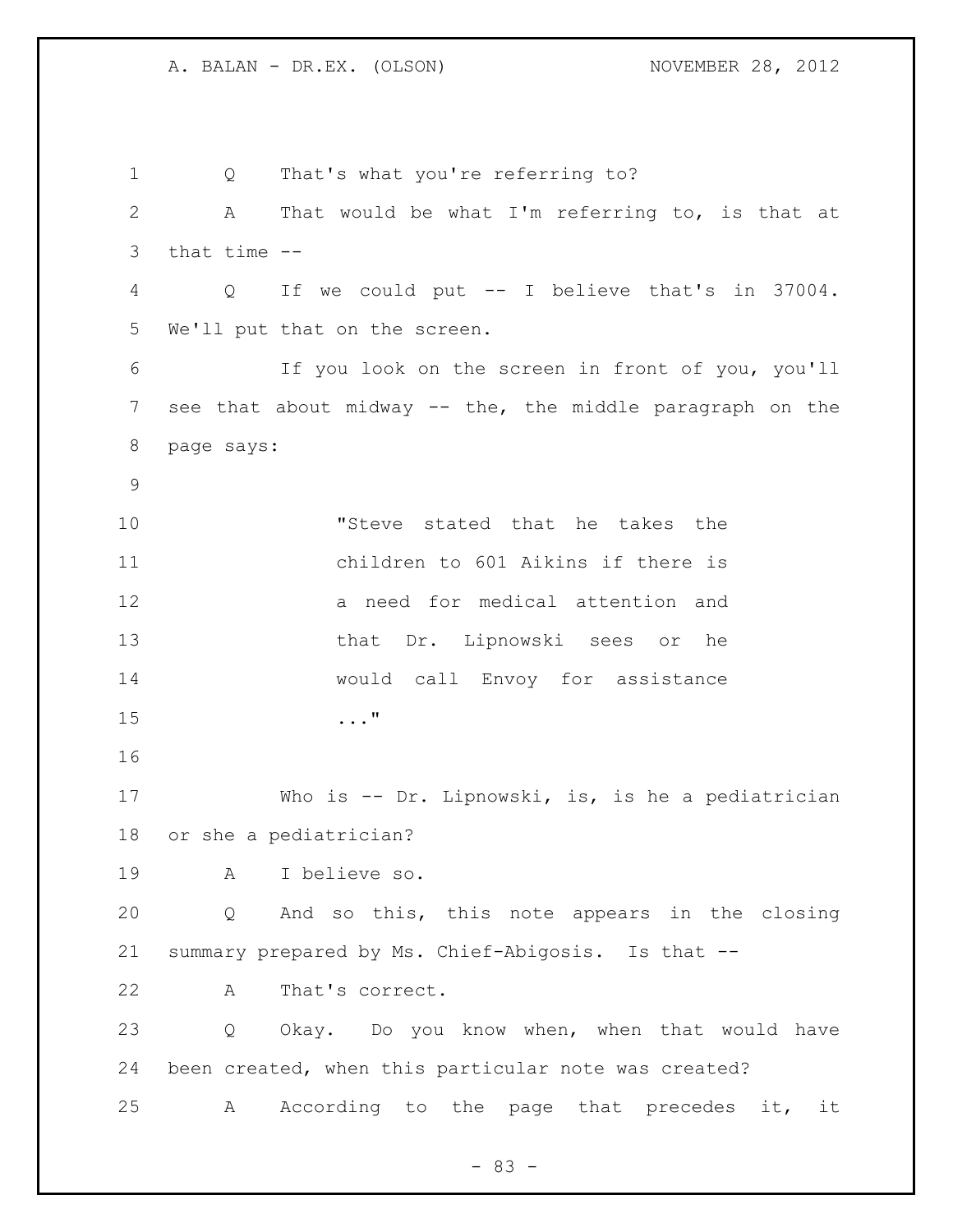appears that this note would have been dated July 6, 2001, which would have been after my period of involvement. THE COMMISSIONER: When did your period of involvement cease? THE WITNESS: My understanding is that Lorna Hanson returned to her supervisory position as of June 1st, 2001. BY MR. OLSON: Q So this was after you were -- this is after you were no longer the supervisor. 12 A That would be correct. Q So then during your time, that condition had still been outstanding as far as you knew. A That would be an accurate statement. Q Okay. Now, just going back to the page with the case plan, that's 37021. Bottom of the page, it says: 19 The state of the "It is not yet known what the outcome of the court case regarding" -- And this is Samantha's first child. -- "was. This could be further

- 84 -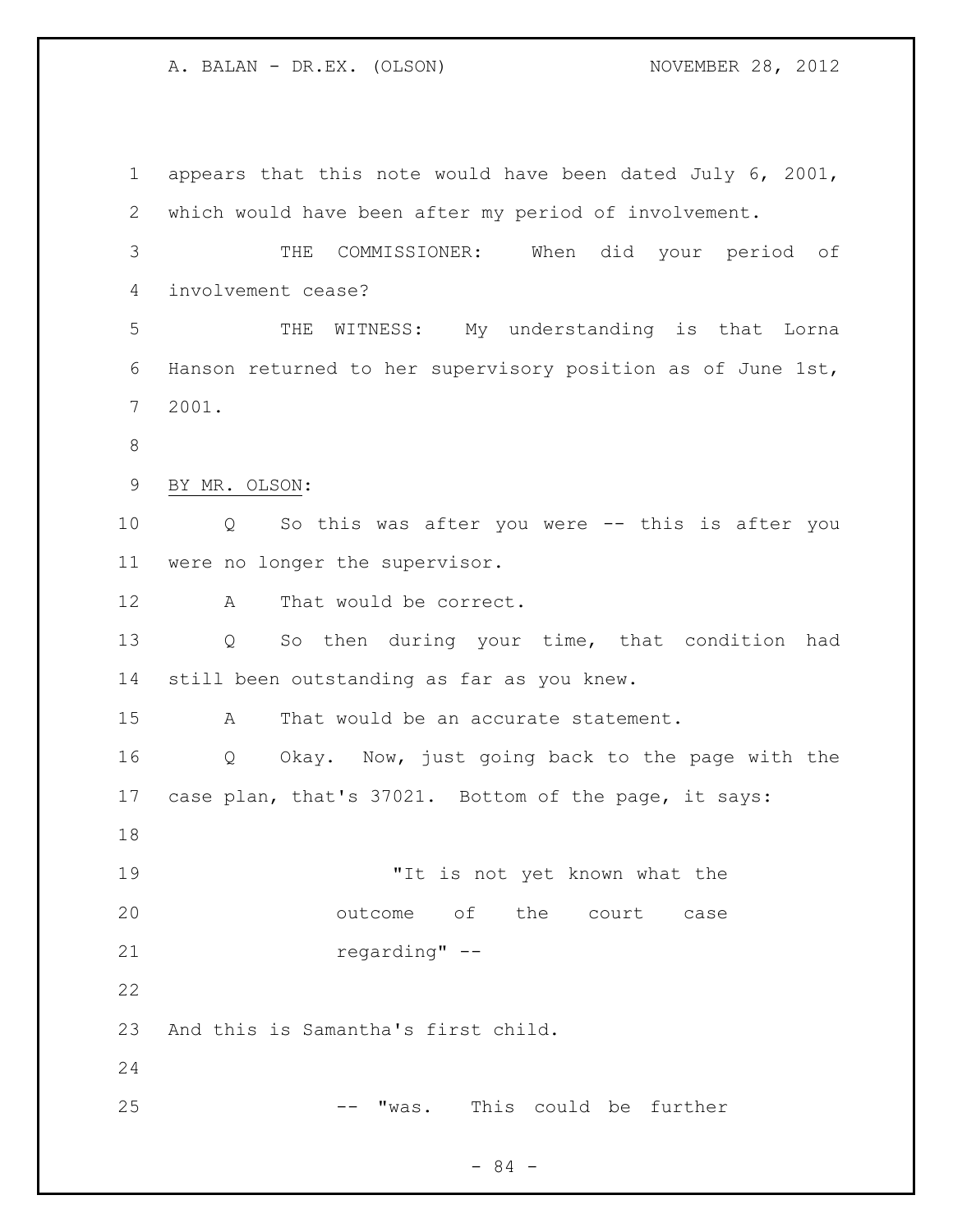explored with Samantha and/or Cree nation CFS. Samantha has not expressed any interest to this worker in wanting to pursue having him returned to her care." Did you know what the status of, of that was at the time? A I believe I recall from reviewing the information that the agency was going forward with a permanent order on the oldest child, but we were unaware at the point of Kerri-Lynn Greeley's leaving the agency as to the actual status of the court proceedings. Q I'm having a bit of trouble hearing you. A Oh, sorry. Q If you could pull the mic a bit forward? Thank you. So that's referring to the first child becoming a permanent ward. A That would be correct. Q So you went over that case plan and the file history with Ms. Chief-Abigosis when you assigned the file to her? A I would have gone over some of the history of involvement and the case plan in particular, and my likely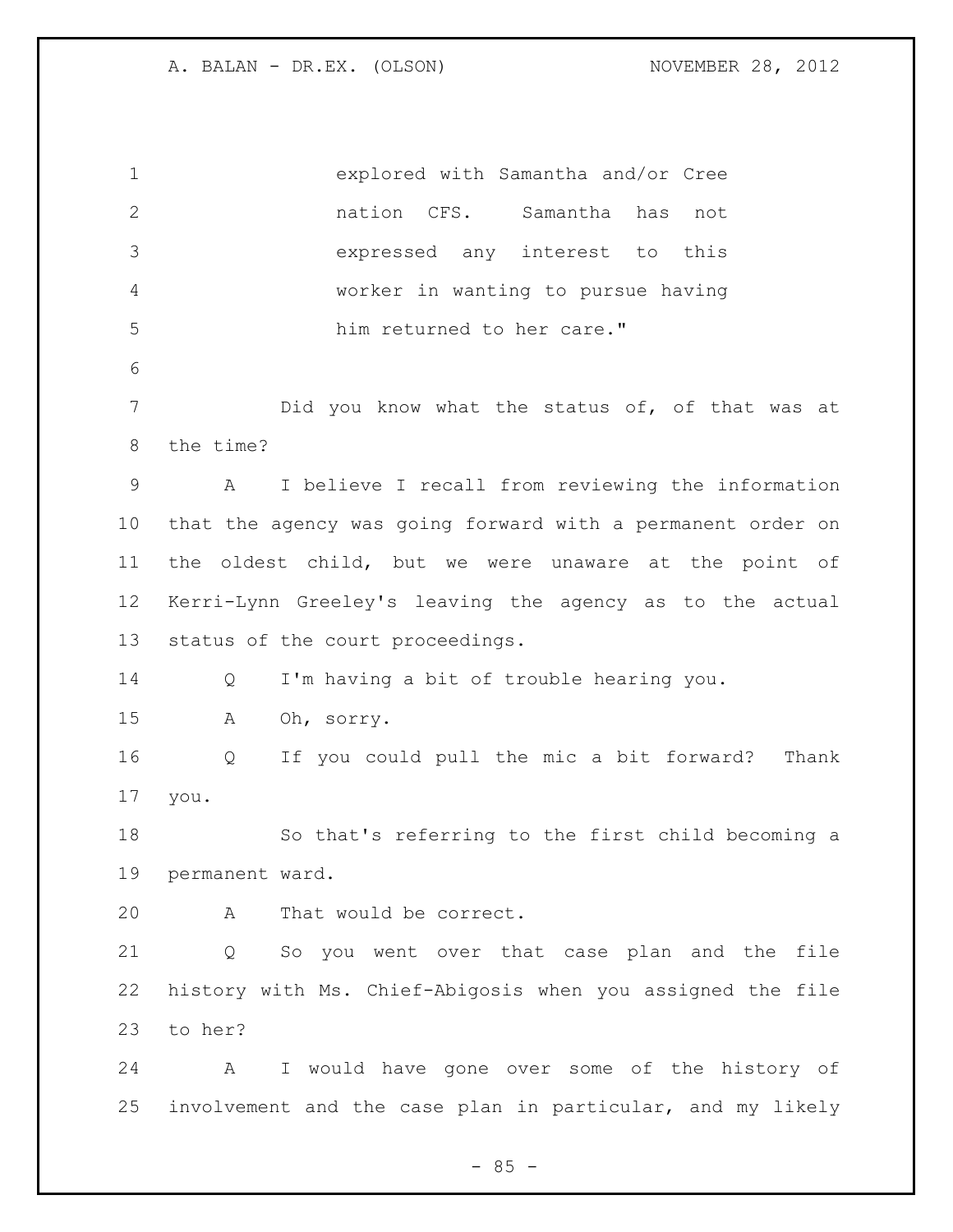practice would have been to have her review the entire physical file that she would have access to.

 Q Okay. And she took over Ms. Greeley's caseload except for maybe a few cases. I think you told us that yesterday?

 A It appears that Ms. Greeley left with 26 cases and Delores started with 22.

 Q Right. Now, in terms of the complexity of the cases that were assigned to Ms. Chief-Abigosis, was this a more complex case or, or just sort of a standard case?

 A This would be not considered a complex case at the time. It would be something that the agency would typically encounter with young parents.

Q So it wasn't an unusual case?

 A It wouldn't have at that time appeared to be unusual.

 Q Okay. And when we -- we've looked before and I, I'll just highlight -- I don't want to go over it again, but we looked at Samantha Kematch's background and the apprehension of the first child and, and we looked at Steve Sinclair's background and being -- they're both being permanent wards. Was that sort of the typical -- I don't want to say typical, but was that a typical situation for families?

A It's not uncommon for individuals involved with

- 86 -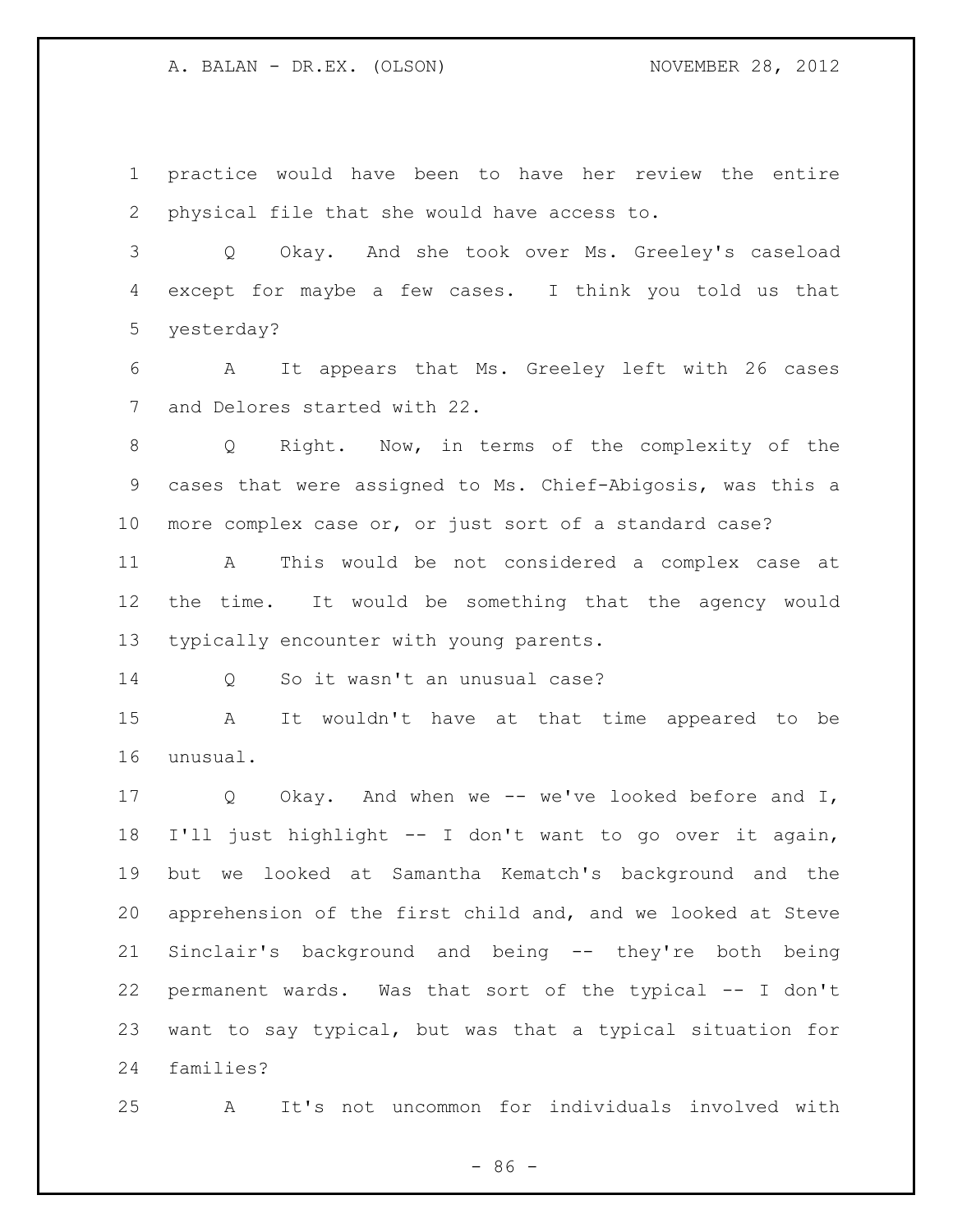the child welfare agency to have had a history of involvement as children. There is an intergenerational aspect to child, child welfare involvement.

 Q Now, turning to the next page of the supervision notes, 37022. Now, you said there may or may not have been any other supervision for this particular case prior to February 5th, 2001?

8 A That's correct.

 Q Okay. Now, these, these notes, would they have been typed by you while you were meeting with Ms. Chief- Abigosis on February 1, or would they have been done at a later time?

 A They may have been typed at the time or they 14 might have been typed shortly thereafter.

 Q And when they were typed, would you give them to Ms. Chief-Abigosis for her review?

 A No, typically they were put into my supervision binder as a recollection for myself, unless a worker asked for a copy or I felt that they -- a copy would be beneficial because of the information shared. Then I would provide a copy.

 Q Okay. And you said before that's maybe how they got into the file.

 A That may be how they got into the file. Q And under the heading Recent Involvement, what is

- 87 -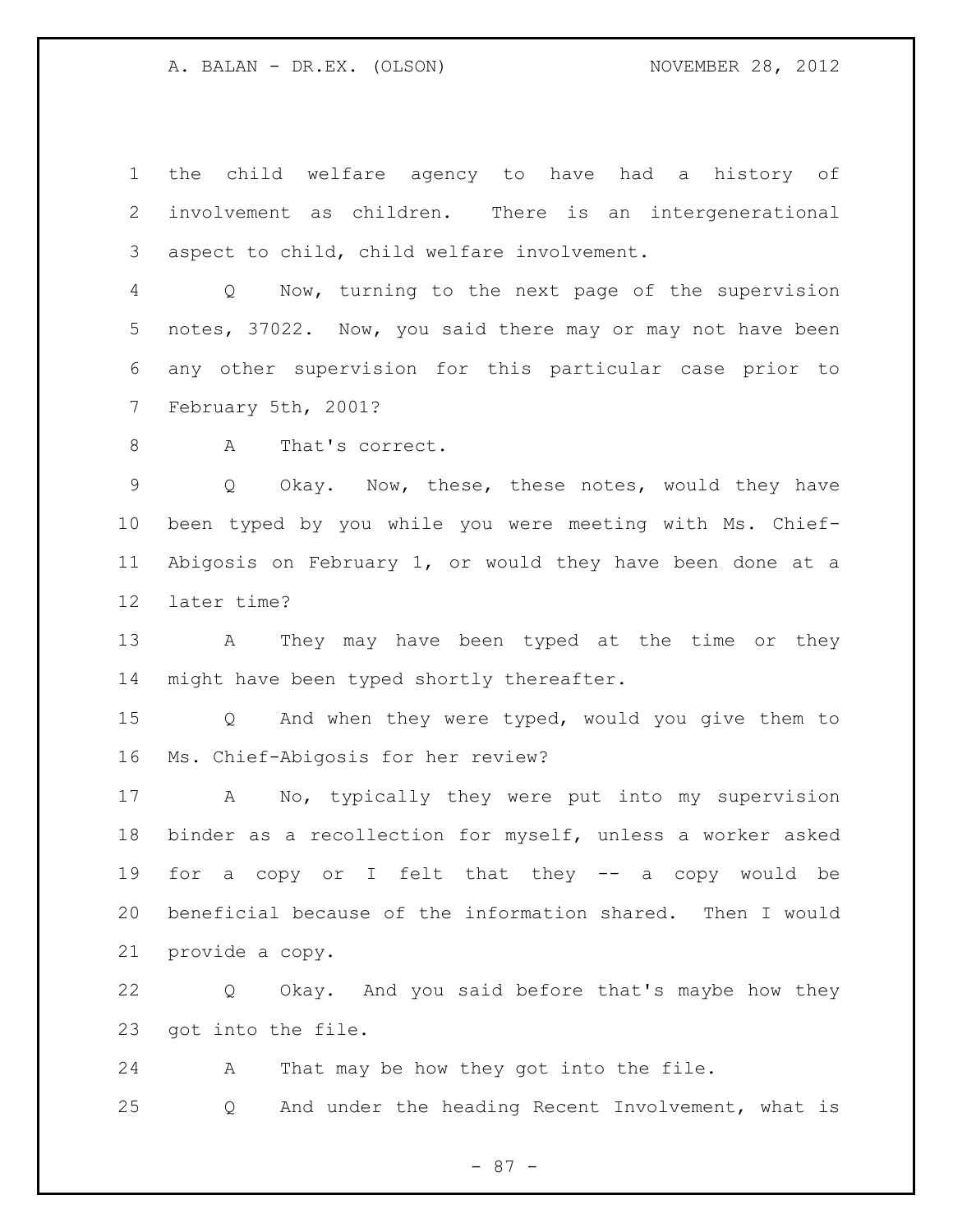recorded there?

| $\mathbf{2}$   | That would have been my update that was provided<br>A   |
|----------------|---------------------------------------------------------|
| 3              | to me by Delores in terms of what had happened over the |
| 4              | course of that time since she had been assigned.        |
| 5              | Okay. So this is meant to fill you in<br>Q<br>as        |
| 6              | supervisor on what she had done on the case in terms of |
| $7\phantom{.}$ | furthering the case plan?                               |
| $8\,$          | Right. It would have been my gathering an update<br>Α   |
| $\mathsf 9$    | on what's happened with the case.                       |
| 10             | Okay. So if we look through this it says:<br>Q          |
| 11             |                                                         |
| 12             | "December I1, 2000<br>an                                |
| 13             | information package on the Kematch                      |
| 14             | family was faxed to Germaine Brass                      |
| 15             | - social worker for Cree Nation                         |
| 16             | CFS. I.e. Case summary etc.                             |
| 17             | Family Support Worker Marion                            |
| 18             | Belanger called the agency stating                      |
| 19             | that she feels that the couple is                       |
| 20             | doing quite well for young                              |
| 21             | parents. The Family Support                             |
| 22             | Agreement expired: November 30,                         |
| 23             | 2000. Ms. Belanger stated that                          |
| 24             | the family has done quite well and                      |
| 25             | if<br>the contract is renewed<br>she                    |

- 88 -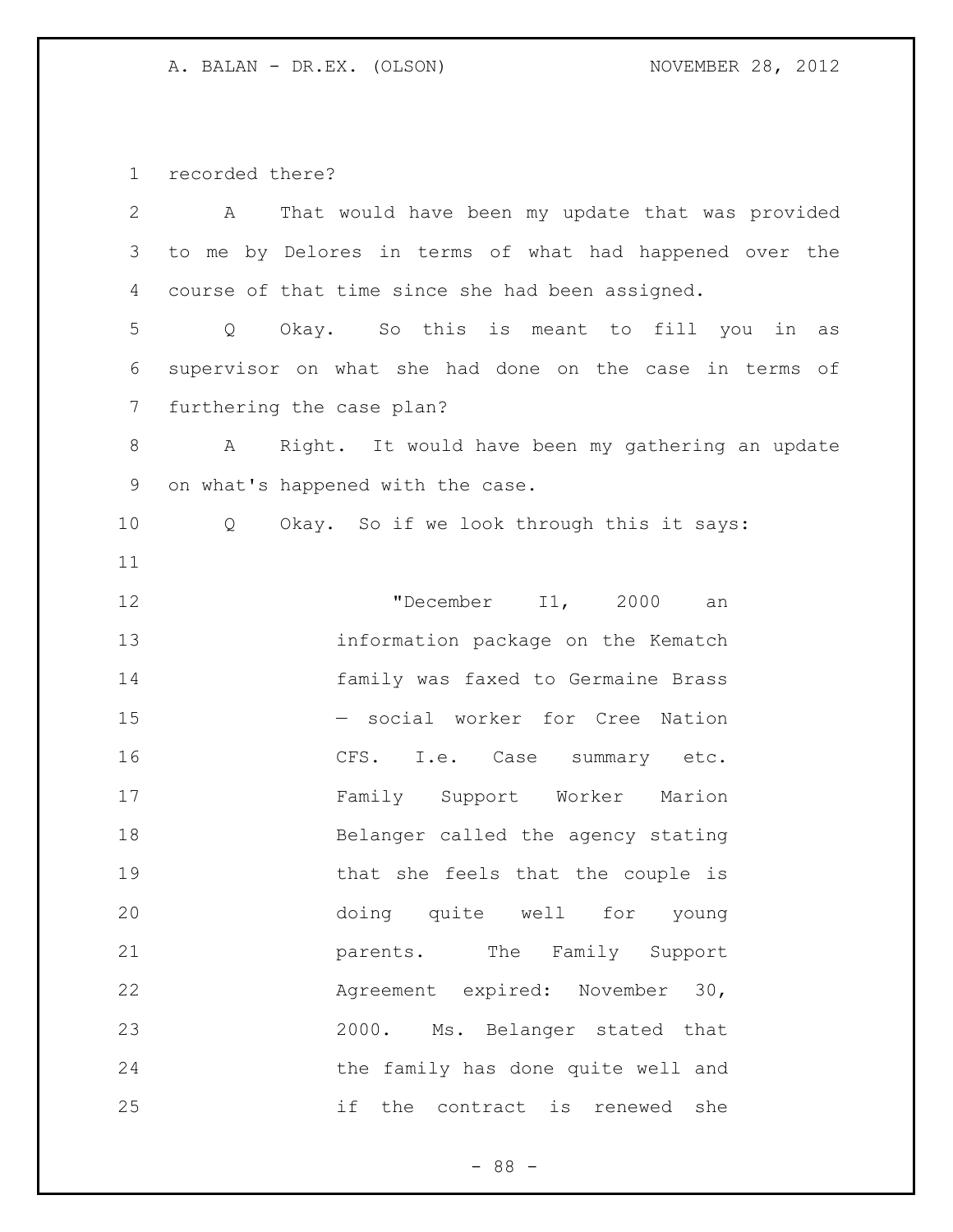would like to be recommended for 2 the position. Marie stopped working with the family at the end of November 2000." So that's the information that Ms. Chief-Abigosis would have imparted to you orally during the meeting. 8 A That would be correct. Q Okay. Was there any discussion then about whether or not the family support worker should be continued? A That would be a part of our ongoing discussion. These are not linear in terms of the discussion that happened in the supervision itself, so while it may look linear in this case, we might have been talking about a number of things and identifying what needed to happen, what information was known to us or known to the worker so 18 that we could move forward with the case plan. So ... Q Okay. A It looks linear but it's actually difficult to describe as a linear process. Q Okay. You've -- do you have any recollection of whether or not you discussed keeping the family support worker in the home at this point? Sounds like the contract had already ended by the time this is written.

- 89 -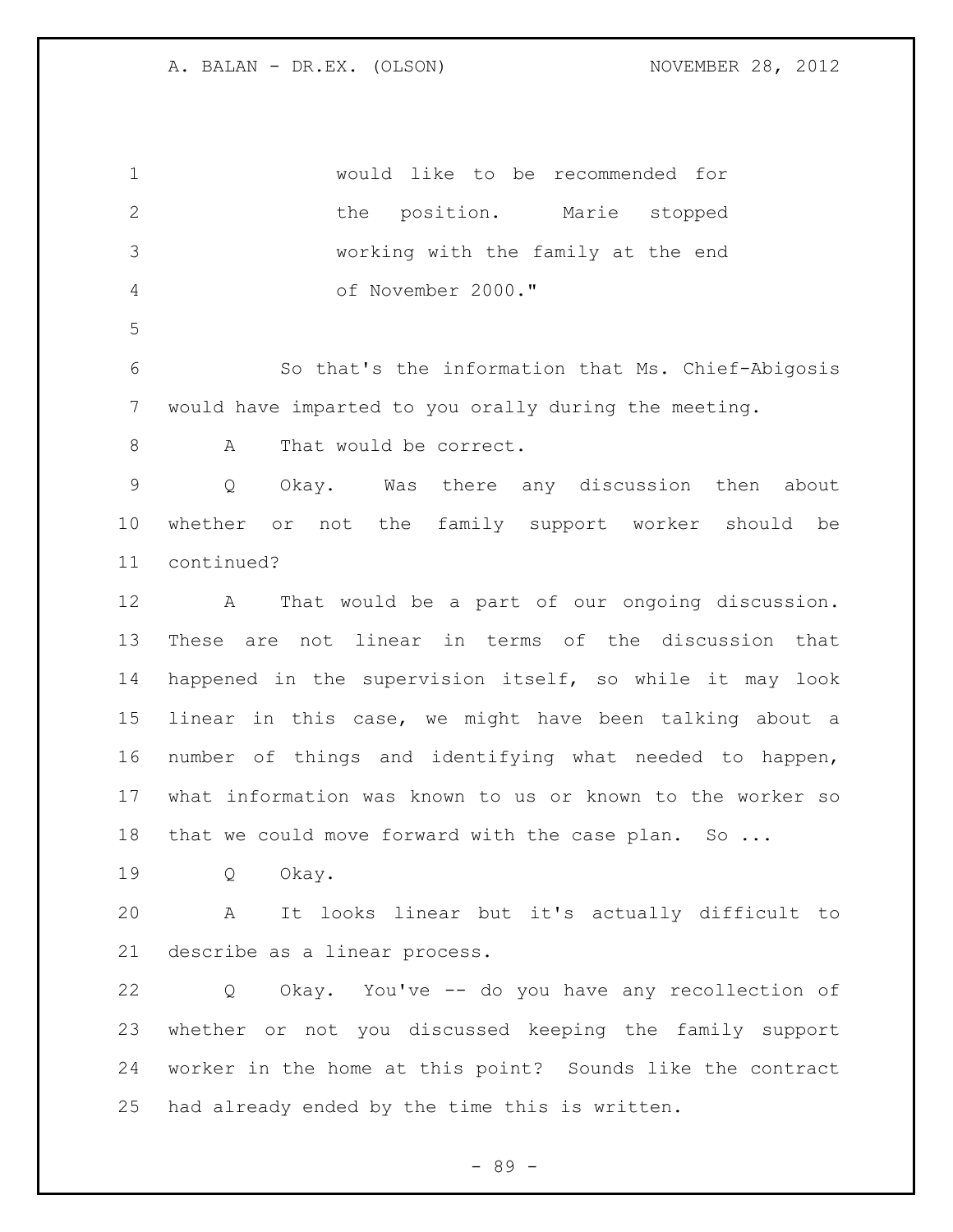A It appears that the contract may have expired during this time. In reviewing this file, it appears that I was trying to gather information from the worker as to what they had or had not done and what information they knew or did not know.

 Q Okay. But the specific question is, are you able to recall whether or not you discussed with her the idea of keeping the family support worker in the home?

A I, I can't recall independently.

 Q Okay. Is -- how about with, with the help of a note or reference you made?

 A In looking at this note and in looking at what my practice would have been, it appears that I was canvassing her to find out what she had done on the, on the file since she had been assigned. And in relation to the prior case plan that had been identified, I was looking specifically to what information did she know and what would she be able -- what, what was she able to communicate to me in terms of progress towards addressing all of the items in the service agreement.

 Family support -- I would have been canvassing her for information around family support, what was happening with the family support. And if at the time that I felt that there needed to be a review of that, I would have discussed that with her as well. So I -- if based on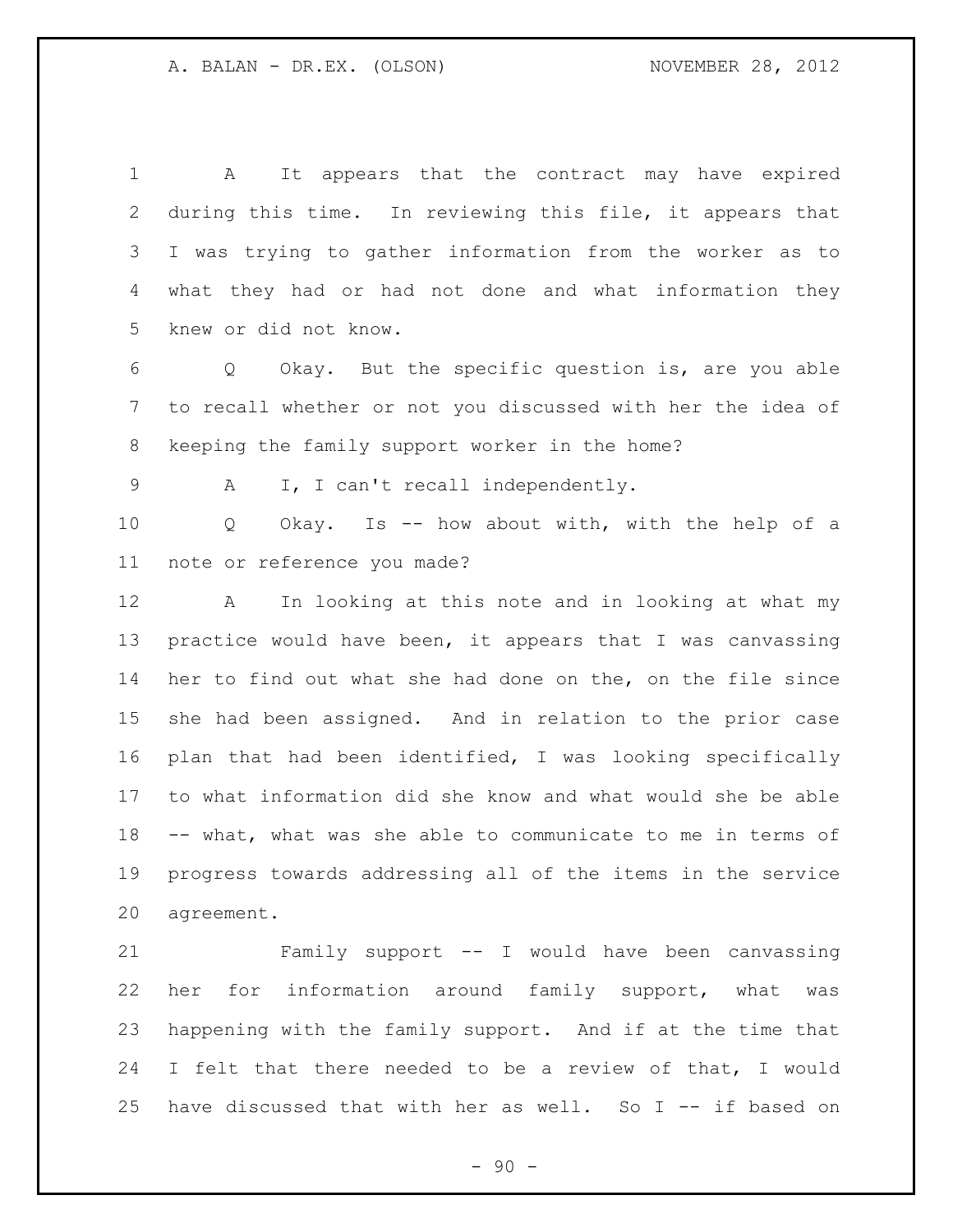the information that we were communicating was related to the family support worker, I would imagine I would have discussed that with her as well.

 THE COMMISSIONER: And then would it be a logical conclusion that you decided that further family support was not required?

 THE WITNESS: Well, based on my review of the information that I've been provided to date and review of the notes that I have, my impression of this contact is that Ms. Chief-Abigosis did not have sufficient information about the family, about the service plan, about the prior progress to date, and with contact with the family, and that I was instructing her to immediately begin collecting that information so that she could then provide an assessment with me on that. So while I was acknowledging that family support appears to have lapsed, that certain things -- where were things at with that, what kind of activity did you have, my main concern would have been, from what it appears, is the lack of contact.

 THE COMMISSIONER: But do you know -- I take it there was never a decision to extend the, the family social worker's -- family service worker's contract beyond that.

 THE WITNESS: The decision had been a one-month extension to November 30th --

THE COMMISSIONER: Yes.

 $-91 -$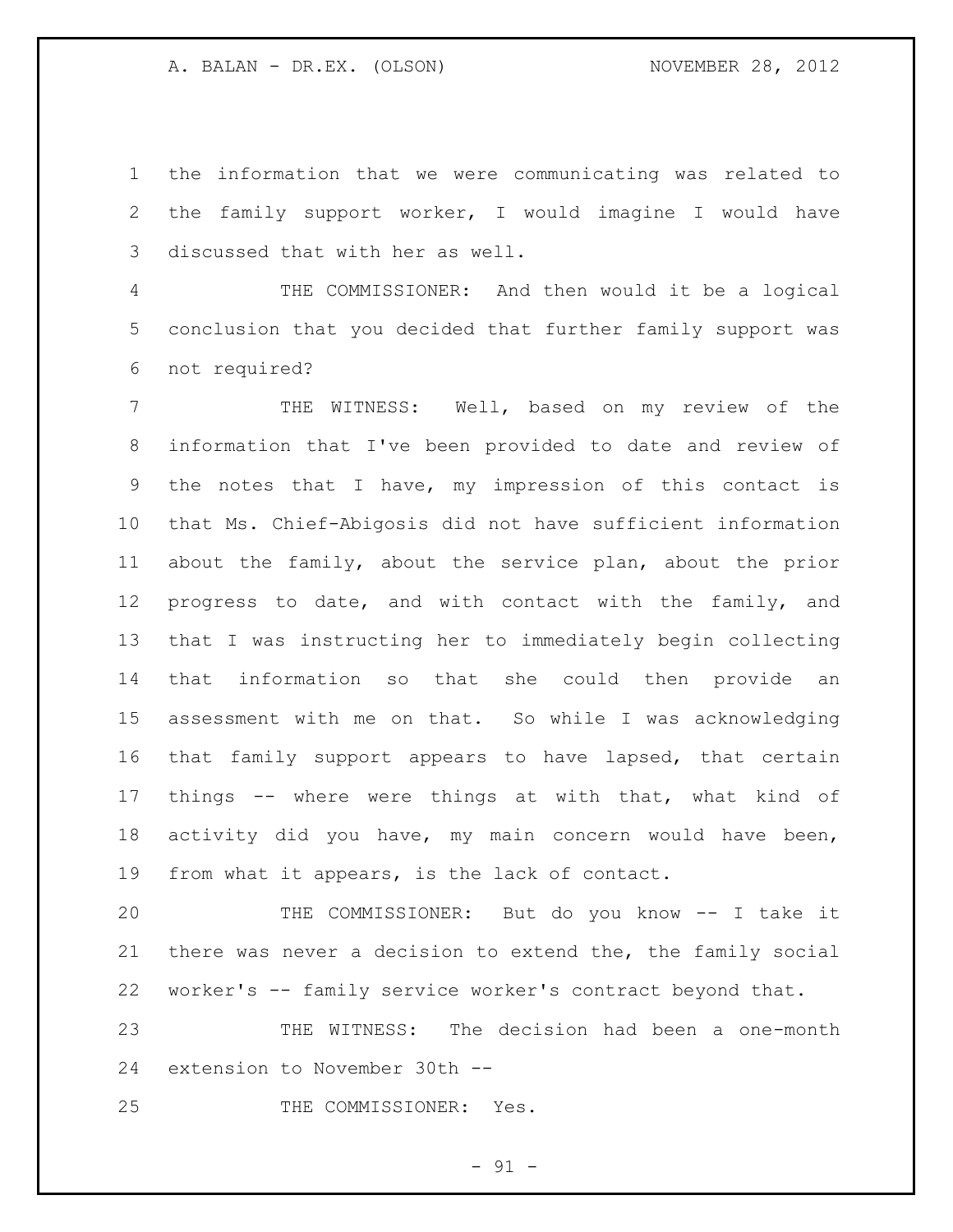1 THE WITNESS: -- which I had approved, which was to have been reviewed. It appears to have just simply lapsed and the support worker ended without a conscious decision being made to end that involvement. That does appear to be what happened. THE COMMISSIONER: Thanks, Witness. BY MR. OLSON: Q The, the reference to the information package sent to Cree Nation, just want to take you to a letter; it's at page 37024. This is still from CD1795. This is dated December 11, 2000 and this is -- appears to be a letter signed by you and Ms. Chief-Abigosis enclosing a case summary for the file? A That's correct. Q Now, is that what is referenced in the recent involvement? 18 A That's correct, that, that would be the December reference that was included in the supervision update. Q Okay. And so did you have any direct contact with Ms. Brass? A I didn't see any noted. Q Do you have any recollection of speaking with her? A No, I don't.

 $-92 -$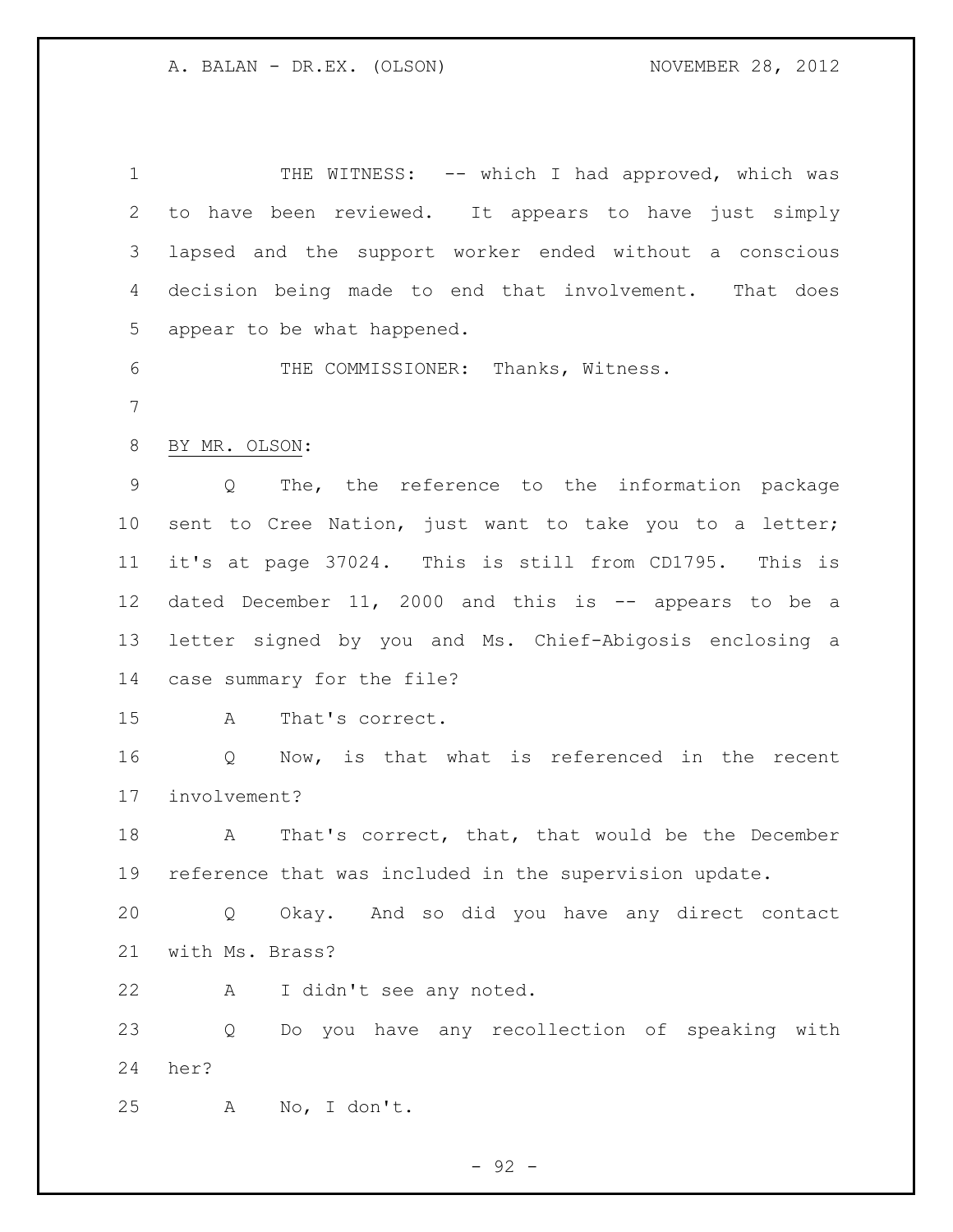Q Do you have any recollection of receiving anything from her that you haven't seen in the file?

 A In terms of the December 11th communication? Q Just, just generally.

 A I can't speak specifically to that, that I have recollection.

 Q No recollection. And the purpose of the information that you were sending over to Cree Nation, what was that?

 A My understanding from reviewing the information is that they were looking for information from our -- the Winnipeg Child and Family Services agency on our involvement with the family, that they had made a request. I did see a note that there had been some telephone contact between Ms. Brass and Delores Chief-Abigosis, and that we had agreed to provide certain information. And that would be what this letter is indicating, is that we sent that information to that agency.

 Q Do you, do you know what sort of contact Ms. Chief-Abigosis had with Ms. Brass?

 A I'm only aware of the notes that -- there were some notes indicating that there was telephone contact between Ms. Abigosis and, and Ms. Brass.

 Q And if we could just briefly go to 37009, these are the notes that Ms. Chief-Abigosis identified as her

- 93 -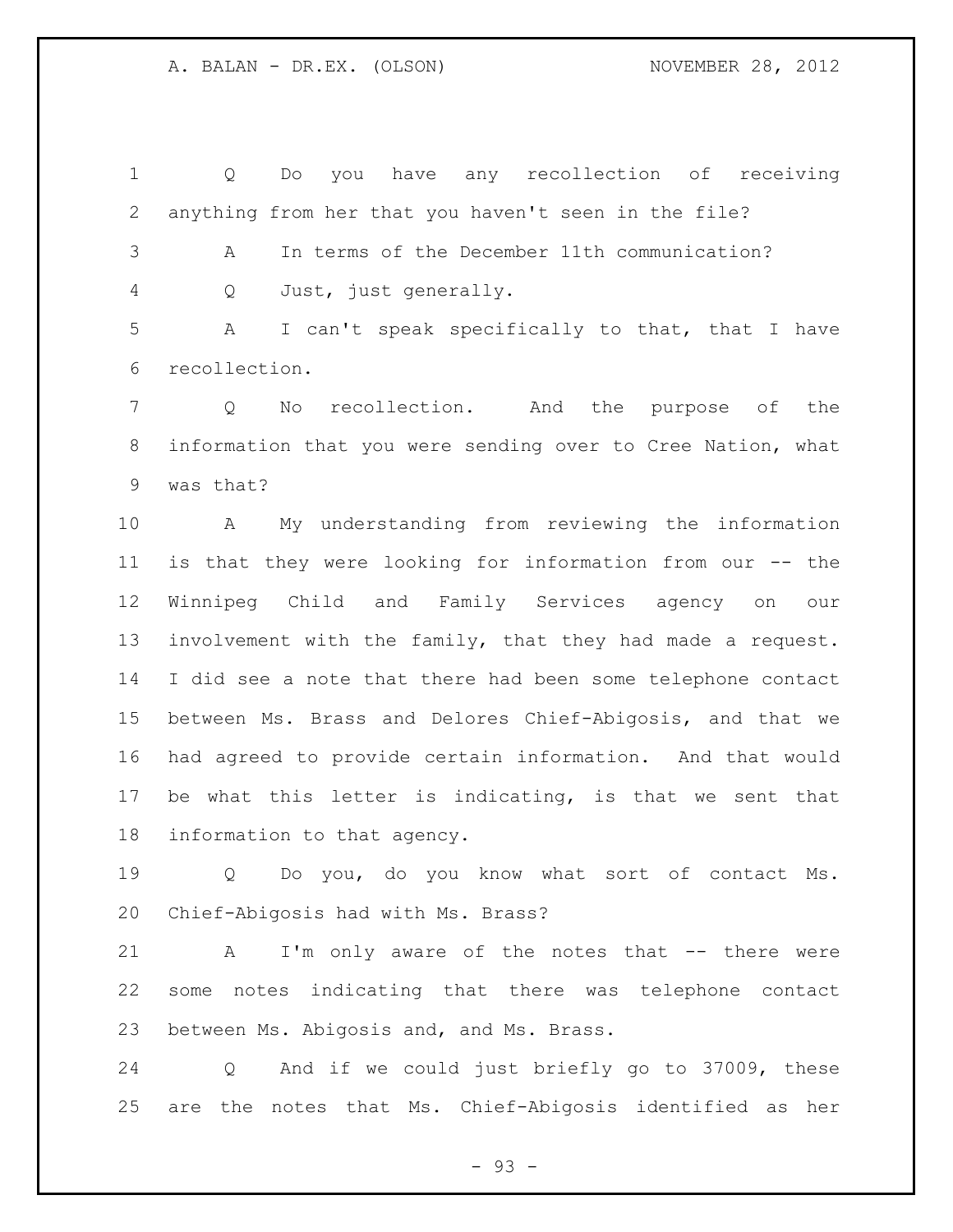case, case file recordings. And there's a reference to a November 16, 2000 phone call from Germaine Brass at Cree Nation.

A That's correct.

 Q And then there's another indication there was a message from Ms. Brass the next day. Are those the notes that you're referring to?

 A Those would be the notes that I'm referring to. Q Okay. And is that the full extent of the notes, that you're aware of?

A Yes, I didn't see any other notes.

 Q Okay. And in terms of the actual discussion or communication that Ms. Chief-Abigosis had with Ms. Brass, this is, this is all you're aware of?

A That's correct.

 Q Okay. Now, going back to page 37022, second paragraph, still under Recent Involvement, says:

 "Field to Ms. Kematch home on February 1, 2001, there was no answer at the residence on 740B Magnus Avenue, left card to call. It is not known at this time if Samantha [has] followed-up with Dr. Altman re: emotional stability

- 94 -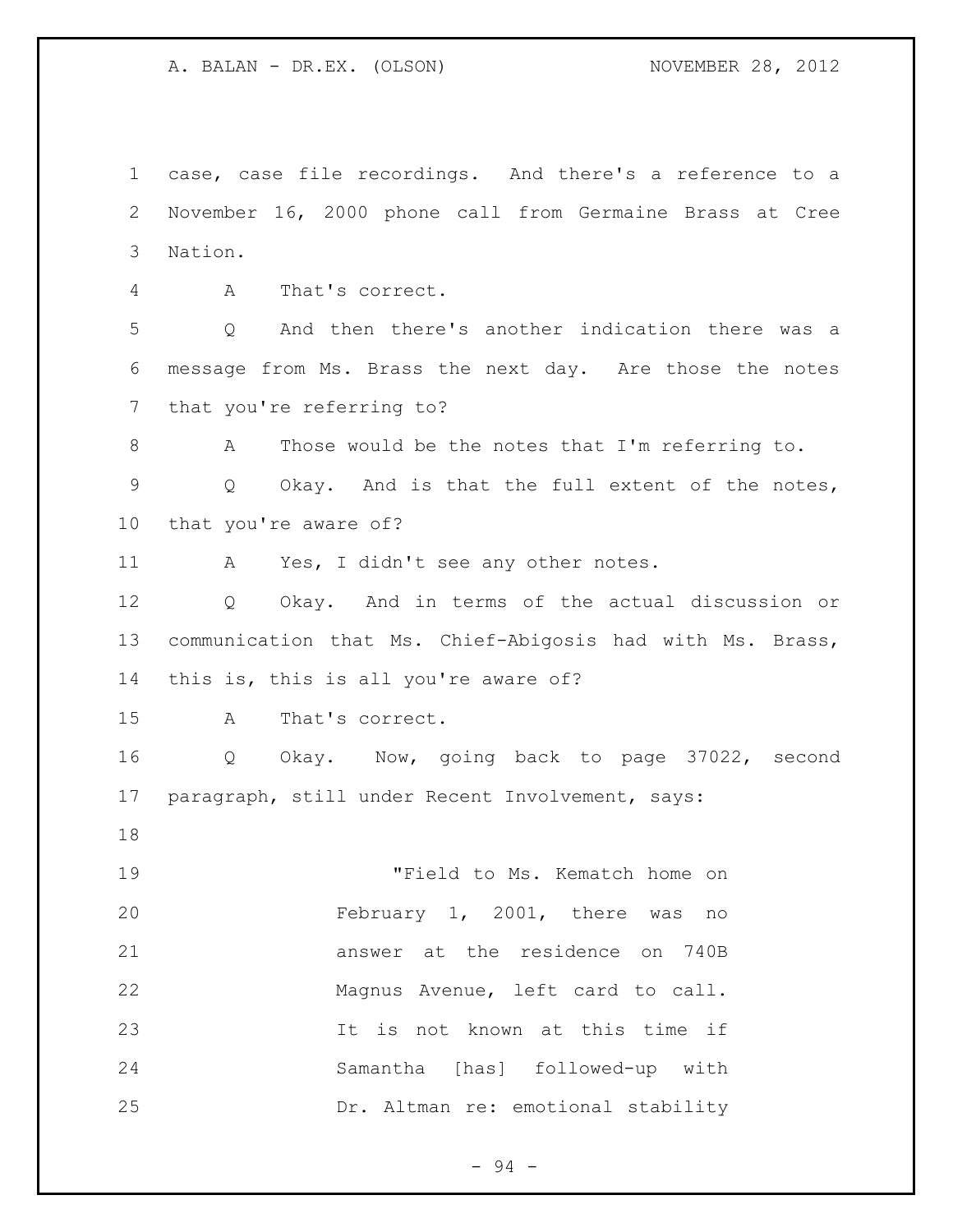or if Samantha and Steven completed an appropriate parenting program. It is clear that they did work [cooperatively] with the in-home support worker and, according to the support worker — **the parents did work with the b** [public health nurse]. It remains to be confirmed with [the public health nurse] nature and extent of involvement and if Public Health **[nurse]** will continue to be involved, also need to clarify if parents have identified a pediatrician for Phoenix." So a few things on that. And I understand these were the notes that you wrote based on your conversation with Ms. Chief-Abigosis? A Yes. Q Okay. And so the reference to not knowing whether or not Samantha followed up with Dr. Altman -- A Right. 24 Q -- do you know, do you know why that would -- why that was here?

 $- 95 -$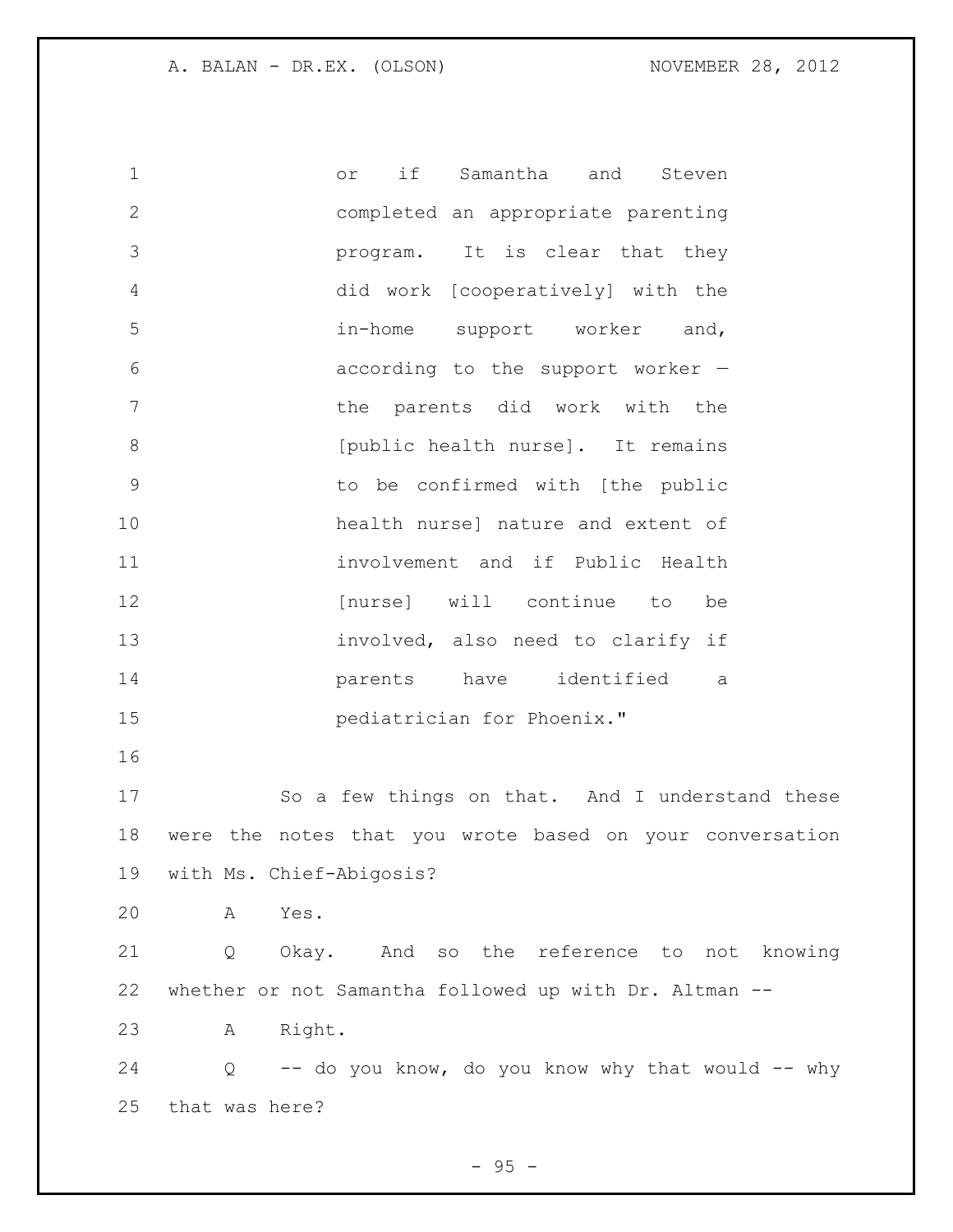1 A I don't know why that was there but I, I could make some surmises, is that it may have been an oversight on my part as a supervisor and not having checked back on my own notes to see that that had been completed. Q Okay. A It may have been that when I went through the conditions that the worker was not able to confirm that for me from her own understanding of the case, but it is clear 9 that it may have been clarified after that point that, indeed, that had already been met because it's very well documented. Q Very well documented in -- A Yes. 14 Q -- Ms. Greeley's summary -- A Right. Q -- as well as in the file itself. A That's right. Q So if you read through the file, that's something to note. A Right. So in reviewing those conditions at the time in the case plan, then the worker may not have been able to answer that question, I may not have looked back at my notes, and so that would have been something that we needed to clarify. Q Okay. Now, what about the recording that, that

- 96 -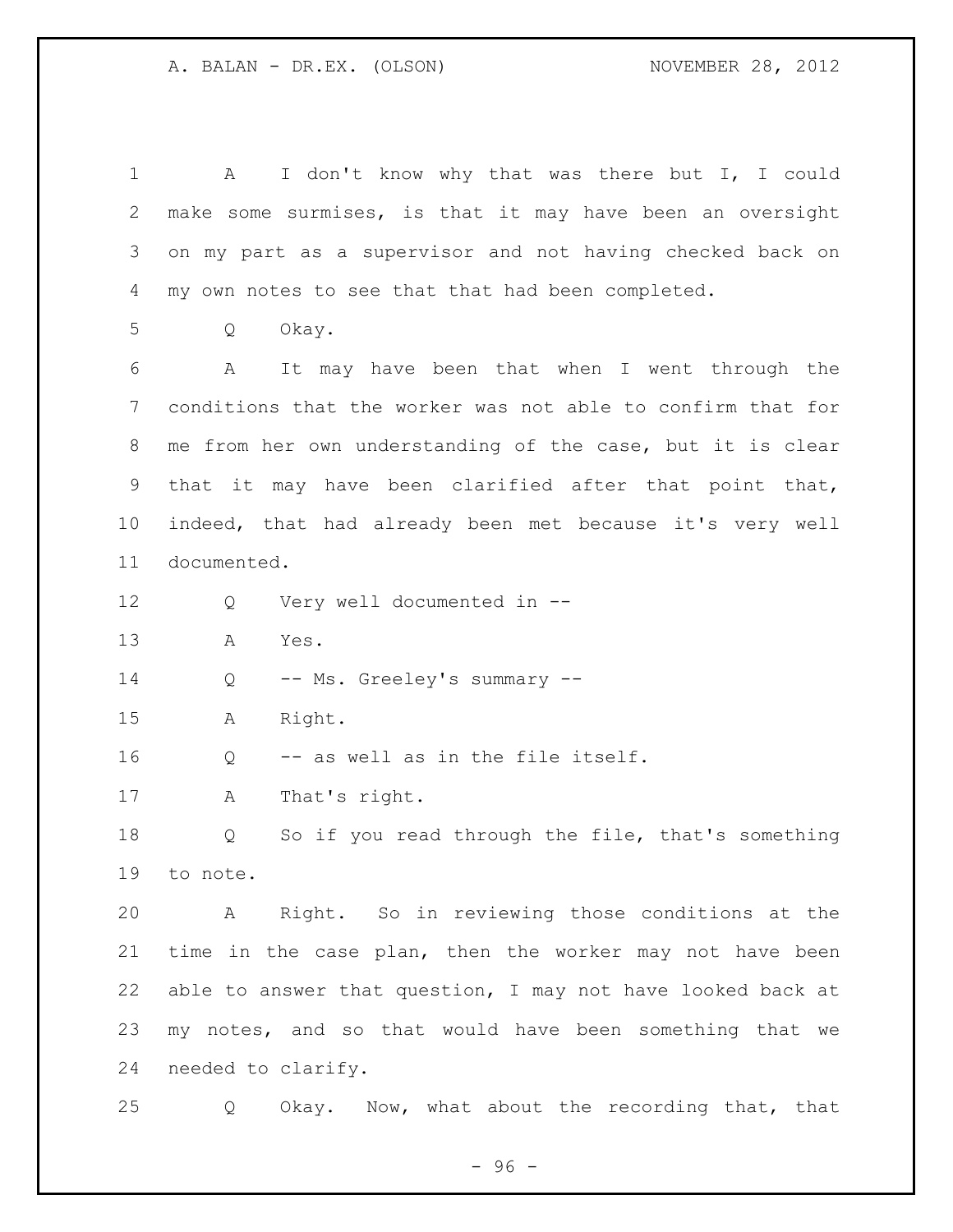there, there was a field to the home February 1st, 2001? Did that strike you as, as being the first attempt since Ms. Chief-Abigosis was assigned the file, November?

 A I don't know whether that was my recollection, that it was the first attempt.

 Q Okay. And then when it talks about the it's unclear if they've completed an appropriate parenting program, I take it you didn't know anything about that at that point, either?

 A Again, it's, it's looking at my conversation with the worker. My impression is that I would have been canvassing for the -- from -- for information from the worker who might not been able to express that. Without my looking back on my own notes to clarify and look to see for that information, I may have been asking the worker to give me an update when I was writing that information.

Q Okay. And then it says:

 "It [was] clear that they did work cooperative with the in-home 21 support worker and ... the parents did work with the [public health nurse]. It remains to be confirmed with [the public health nurse] ..."

 $-97 -$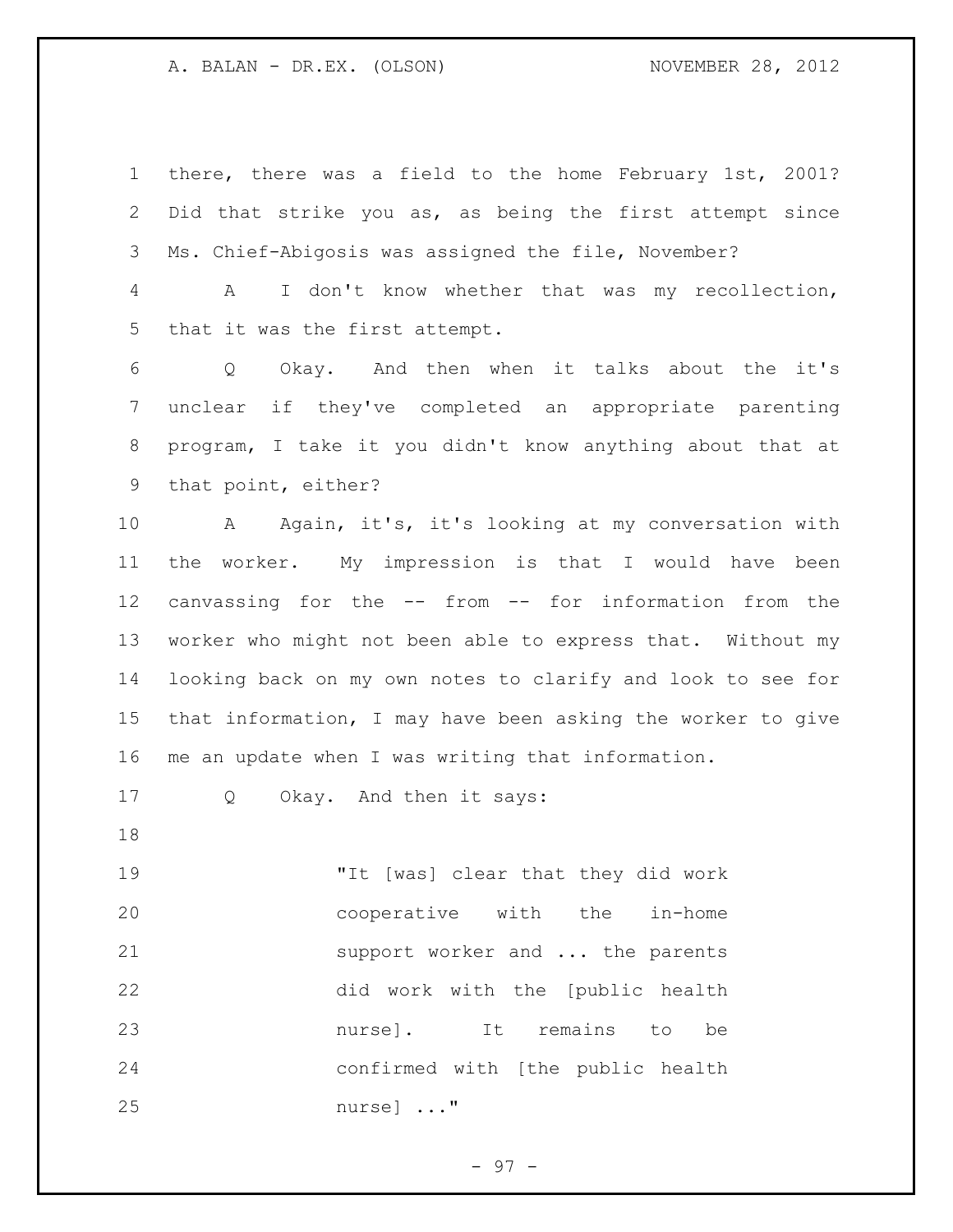| $\mathbf{2}$   | Do you know where that information came from?              |
|----------------|------------------------------------------------------------|
| $\mathcal{S}$  | That would have come from the worker.<br>A                 |
| 4              | From Ms. Chief-Abigosis.<br>Q                              |
| 5              | From Ms. Chief-Abigosis. It appears that I was<br>Α        |
| 6              | writing down what she had informed me in terms of what she |
| $\overline{7}$ | was aware of and what she was not.                         |
| 8              | Okay. So it's your recollection that this<br>Q             |
| 9              | information was coming from the conversation you're having |
| 10             | with her.                                                  |
| 11             | That's right. It's, it's -- where it's under<br>A          |
| 12             | Recent Involvement, it would have been a verbal update.    |
| 13             | $Q \qquad \qquad$<br>I see. And then it says:              |
| 14             |                                                            |
| 15             | "It remains to be confirmed with                           |
| 16             | [public health nurse] nature and                           |
| 17             | extent of involvement "                                    |
| 18             |                                                            |
| 19             | would that be confirmed with the<br>How<br>public          |
| 20             | health nurse? What was your expectation?                   |
| 21             | That the public health nurse be contacted by Ms.<br>A      |
| 22             | Chief-Abigosis and that we would inquire as to their       |
| 23             | involvement and/or request documentation.                  |
| 24             | So that's something you would have<br>she<br>said<br>Q     |
| 25             | should do.                                                 |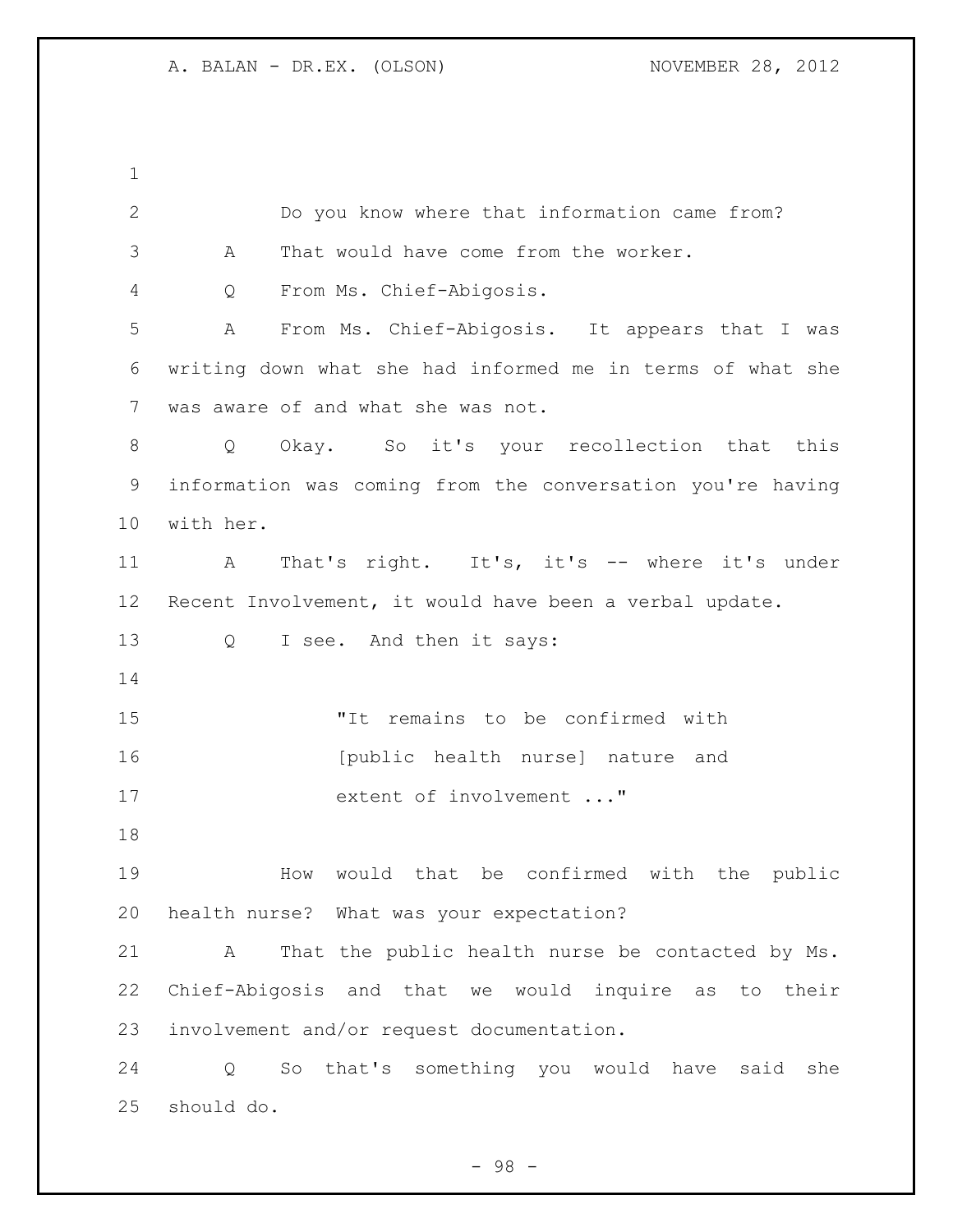1 A That would be correct.

| Okay. And then the last point about "clarify<br>Q               |
|-----------------------------------------------------------------|
| that parents have identified a pediatrician," that's            |
| something else you would have told her to do?                   |
| That's right. To talk with the parents.<br>Α                    |
| And then when you look at the case plan as of<br>Q              |
| February 5, 2001, seems to be a reproduction of the case        |
| plan that was in place as of September 5th, 2000 when           |
| Phoenix was returned?                                           |
| That's correct. It was still very much the same<br>$\mathbf{A}$ |
| case plan.                                                      |
| Q And so looking at that, it seems to me not much               |
| had changed, just from looking at the document. Is that         |
| the case, or had there been significant changes you were        |
| aware of?                                                       |
| A<br>What it looked like was we still didn't have all           |
| of the information as to how they had met the conditions or     |
| whether or not they had made progress, that there was           |
| missing information, and part of that was due to lack of        |
| contact.                                                        |
| Due to lack of contact?<br>Q                                    |
| Α<br>That's correct.                                            |
| Q<br>Okay. Now, you have the heading Short-Term                 |
| Goals. It's on the next page, 37023. What's under this          |
| heading?                                                        |
|                                                                 |

- 99 -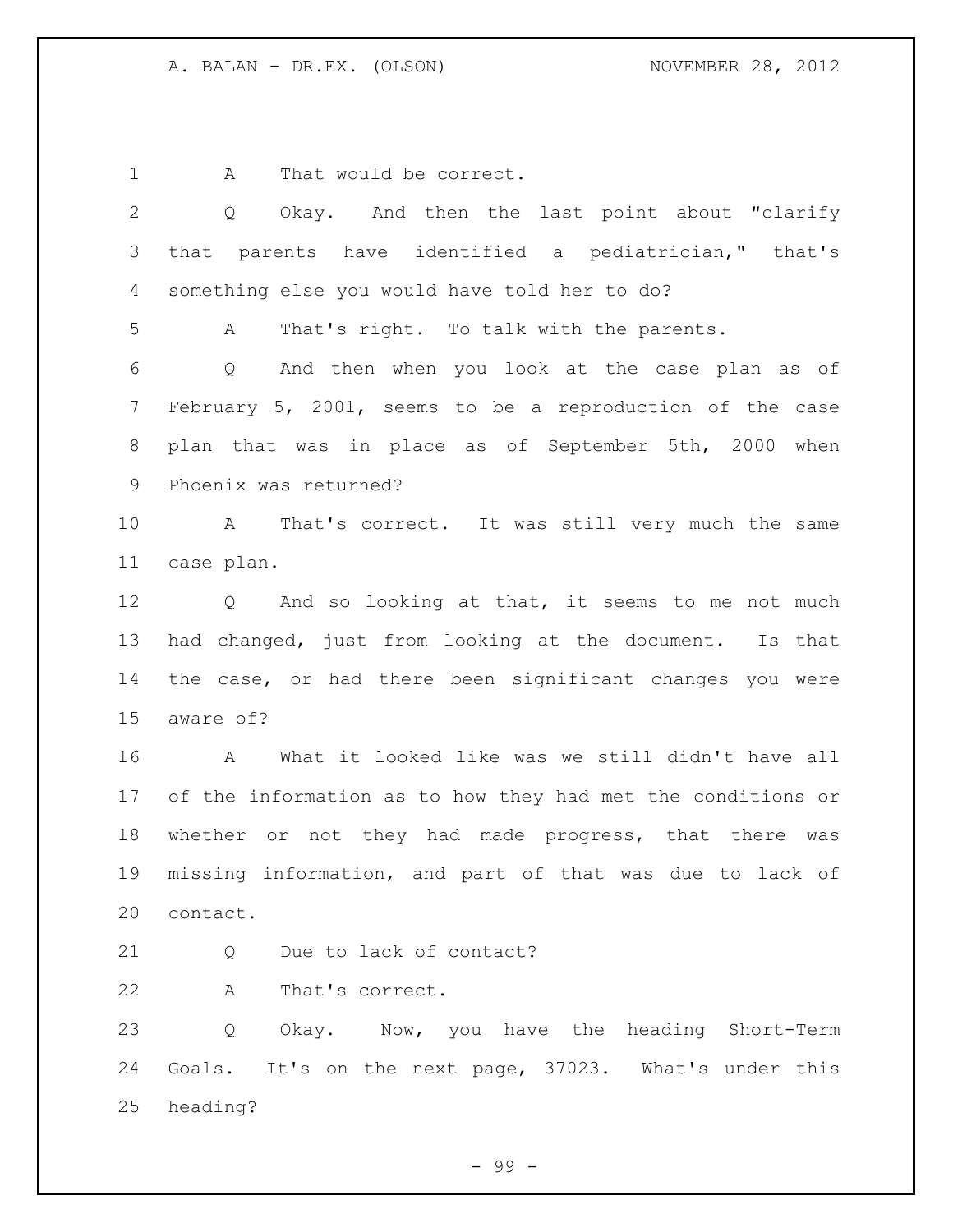1 A What's written is: "Make contact with the family asap [as soon as possible] to gather updates on progress to date re: service contract "Identify child's pediatrician "Determine need for further in-home support services or 11 identify referral to community resources eg. [example] parenting programs." Q So are these, are these goals that were of particular importance at this point in the file? A That would be an accurate representation. These were the priority goals and actions that were to be taken. Q So you saw these things as needing attention at that point. 21 A That's correct. Q Did you, did you discuss with Ms. Chief-Abigosis whether there was any reason she wasn't able to make contact with the family prior to this? A I, I don't have a recollection of that.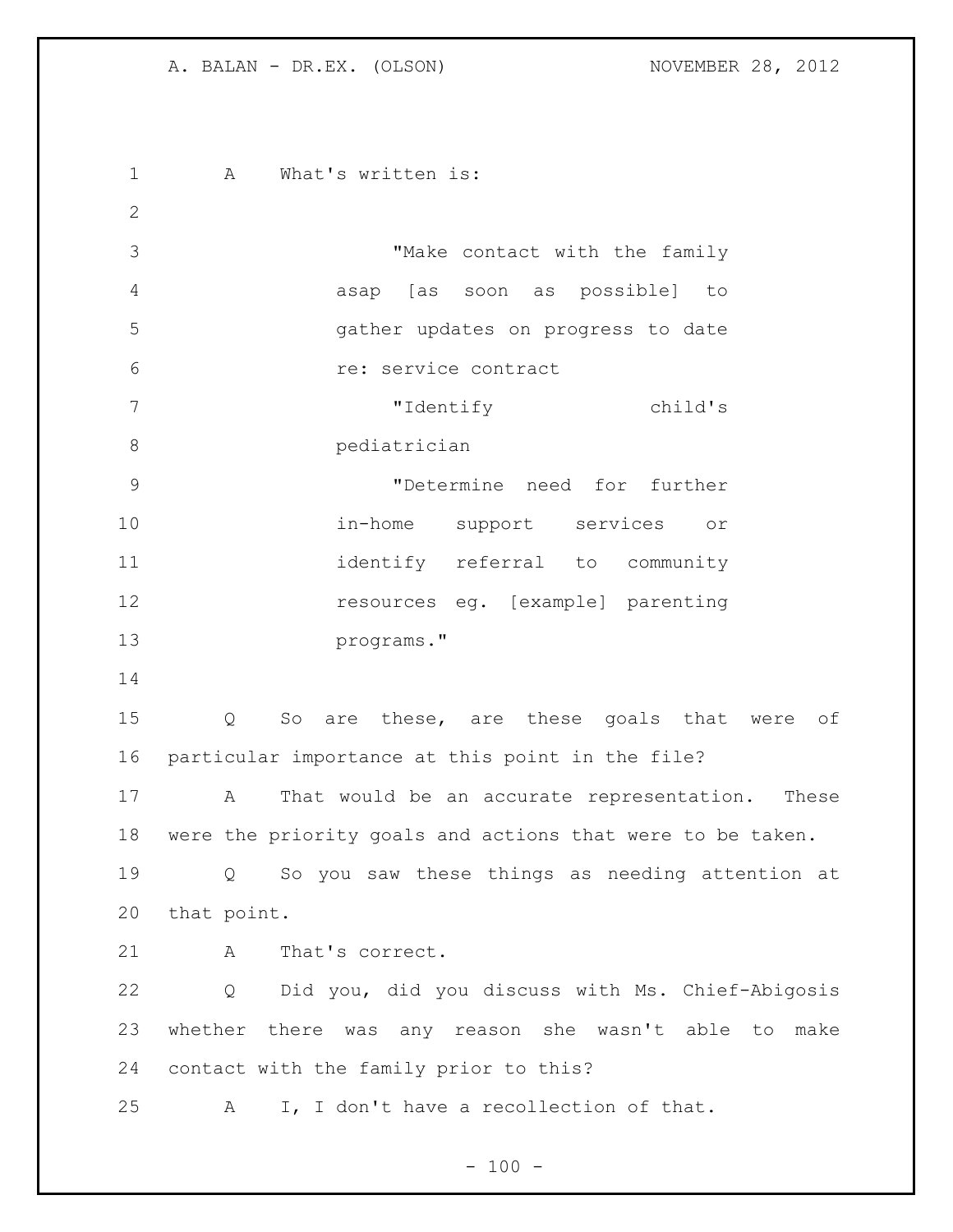Q Do you have -- she indicated yesterday -- and I'm not sure at which point this would have been -- that she was attending university. A I'm not aware of that. Q Okay. Were you ever aware that she was attending university while she was working under your supervision? 7 A No, I'm not aware of that. Q Okay. And was there any other indication that you're aware of in terms of why she wasn't able to get out and see the family? 11 A I, I do recall that she did travel to work, but I don't recall that there was any specific reason given for the lack of contact with the family. Q Okay. And was this, was this an issue on just this case or were there other cases that, that there was an issue of lack of contact with the clients? 17 A I'm not aware of any other cases. Q Okay. And so the last point here: "Determine need for further in-home support services or identify referral to community resources [example] parenting programs"? 

 $- 101 -$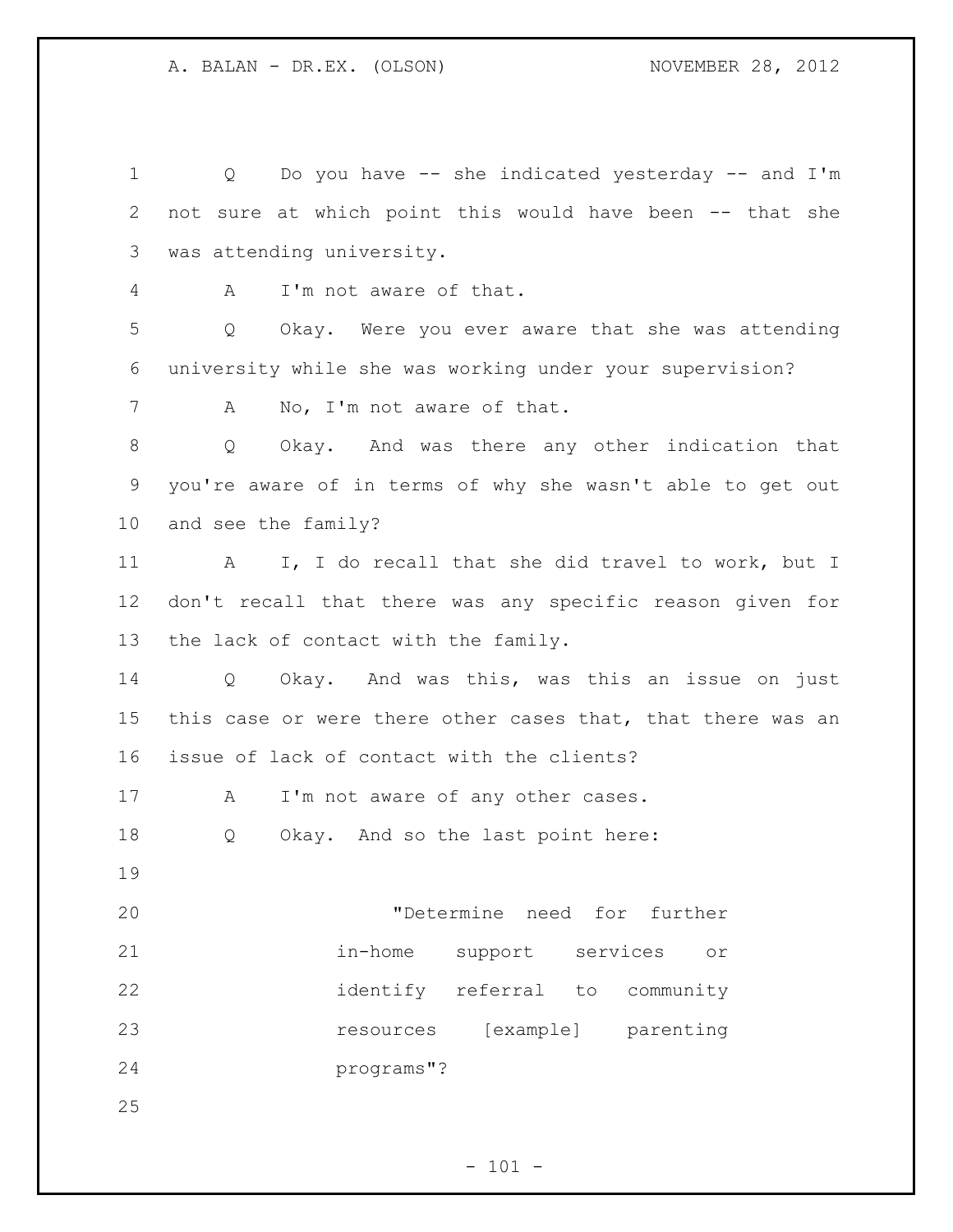A Yes.

2 Q What was that meant to address?

 A From reviewing the note, it would appear that the family support service agreement had lapsed and in-home supports had ceased, so this was to re-evaluate that and determine whether or not there were further needs for in-home supports, or whether there were community resources or other community resources that could be referred to to support the family. It was an onus on trying to support the family and continue stability.

 Q Okay. So it was important, then, from, from your perspective to make sure that the family had the supports they needed to continue functioning.

14 A That's correct.

 Q Okay. And the short-term goals, these -- I'm sorry if I've asked you this before. These are the goals that you identified, as opposed to Ms. Chief-Abigosis identifying?

 A They, they would have been identified by myself in conjunction with Ms. Chief-Abigosis during our supervision.

 Q Okay. Now, based on the supervision session of February 5th, 2001, what did you expect Ms. Chief-Abigosis to do?

A Immediately I had expected her to attempt to

 $- 102 -$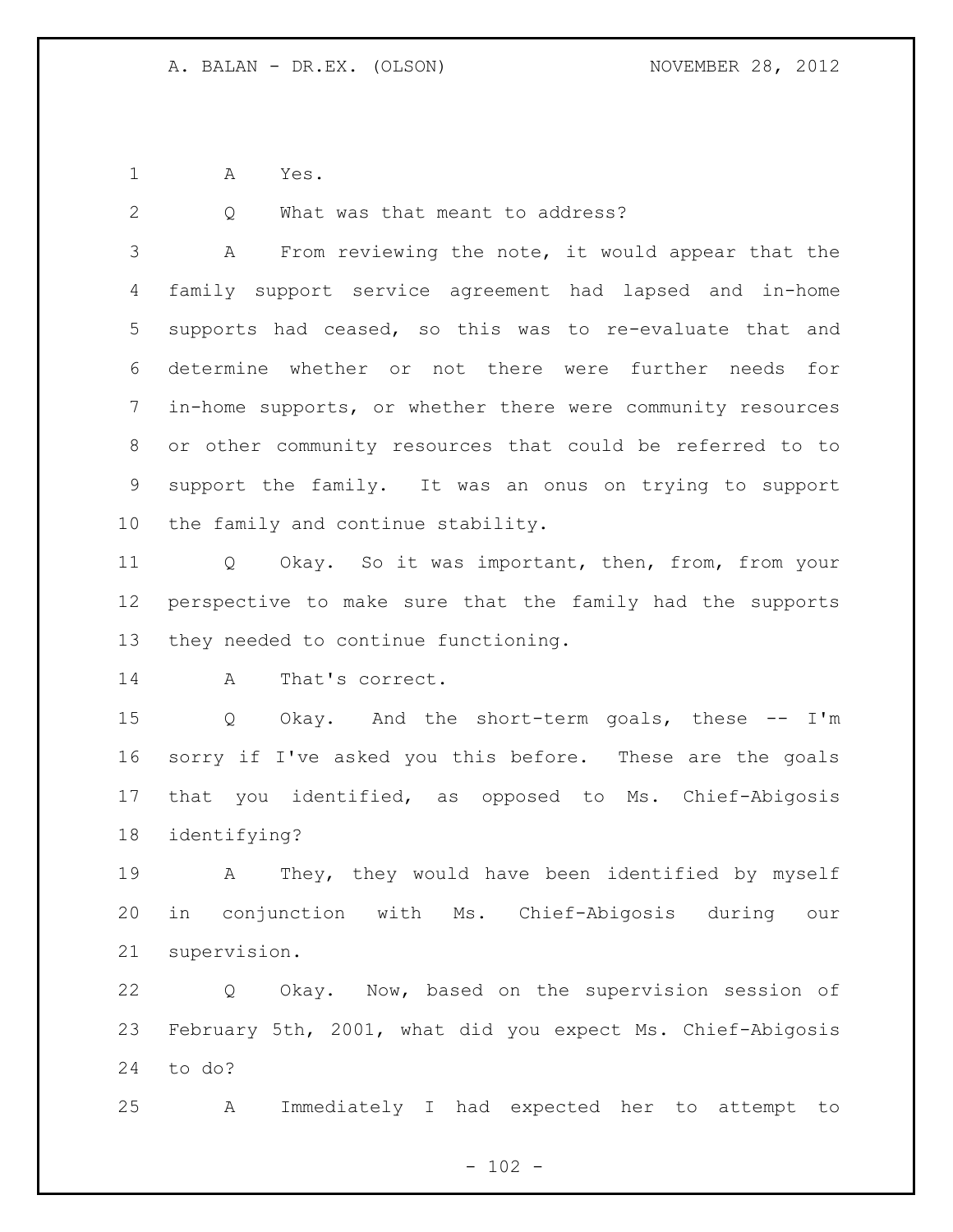establish contact with the family. Q Okay. 3 THE COMMISSIONER: Now, was that -- you said February 5th. Is that the date you had the session with her? THE WITNESS: That's correct. THE COMMISSIONER: What was that on there, then, about February 1st? THE WITNESS: That she had attempted a field to the home but there was, I believe, no one at the home. 11 THE COMMISSIONER: So you --12 THE WITNESS: So it was unsuccessful. THE COMMISSIONER: So you met with her on February 5th -- 15 THE WITNESS: Yes. 16 THE COMMISSIONER: -- and then on February 5th, later in the day, she went to the home; is that correct? 18 THE WITNESS: I'm not sure the date on her note. I, I know that there is a note as to when she established a home visit. THE COMMISSIONER: Well, we were told earlier 22 this morning that there was a, that there was a gap and it, it -- without a visit, and that ran from September the 5th to February the 5th. MR. OLSON: I think that may have been an error.

 $- 103 -$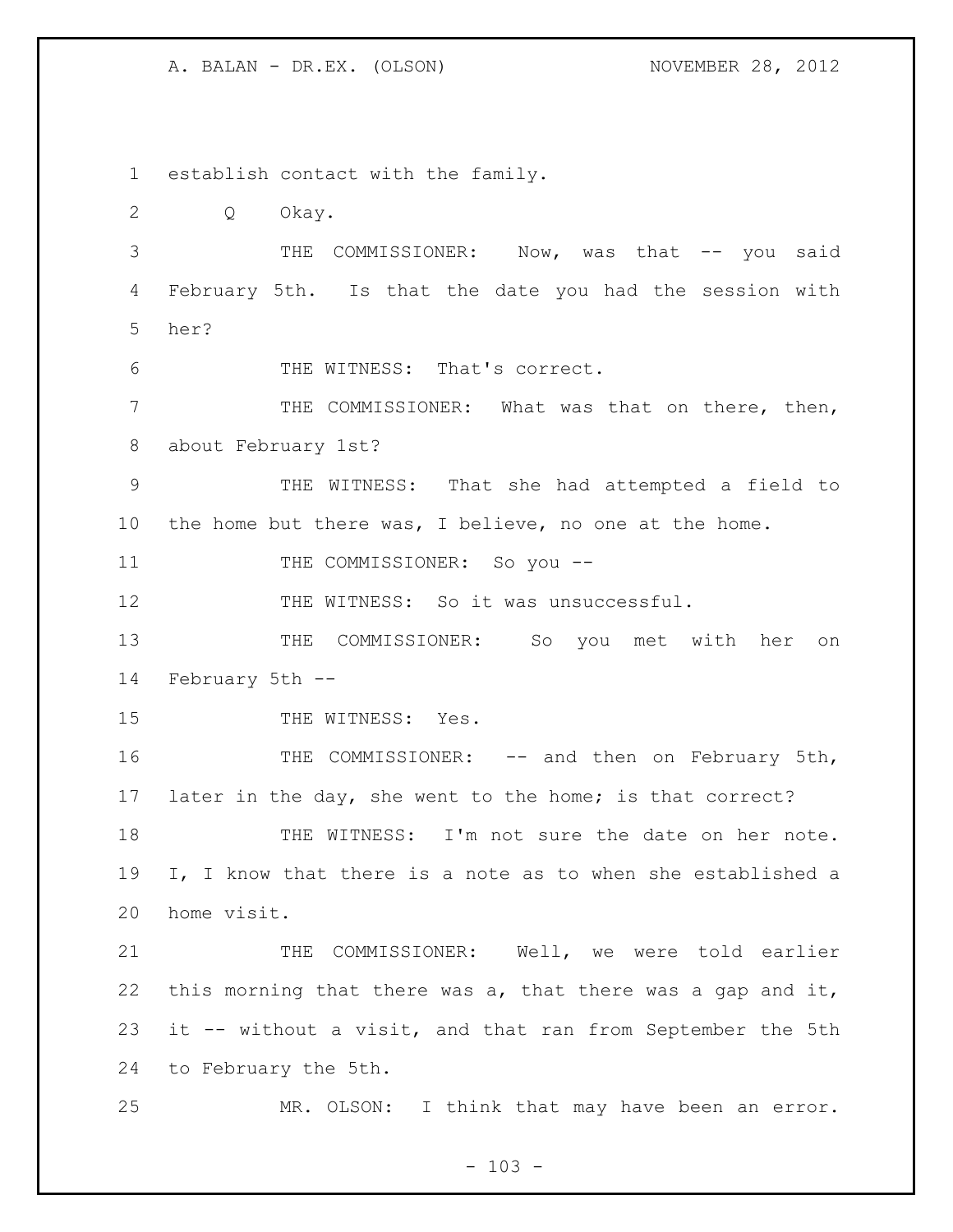A. BALAN - DR.EX. (OLSON) NOVEMBER 28, 2012 If we turn to page 37009, it appears that that was actually February 9th, 2001, that contact was established. BY MR. OLSON: Q Maybe you can confirm that for us. THE COMMISSIONER: Well, we were told this morning it was the 5th. 8 MR. OLSON: Yeah, I think that was an error. MR. MCKINNON: I think the question was the 5th, and I think Mr. Olson was anticipating that was the date of supervision when the worker was told to go to the house and -- 13 THE COMMISSIONER: So --14 MR. MCKINNON: And -- THE COMMISSIONER: Is there consensus the visit was on the 9th? 17 MR. MCKINNON: There was, there was a house visit on the 7th, according to the notes, where no one was home, and then an actual meeting on the 9th. THE COMMISSIONER: Two days later, she agreed on the -- wasn't it on the 7th that she -- they were there but they didn't want to meet till the 9th? MR. OLSON: Yeah, that's what the notes reflect and that's, I think what -- MR. MCKINNON: That's right.

## $- 104 -$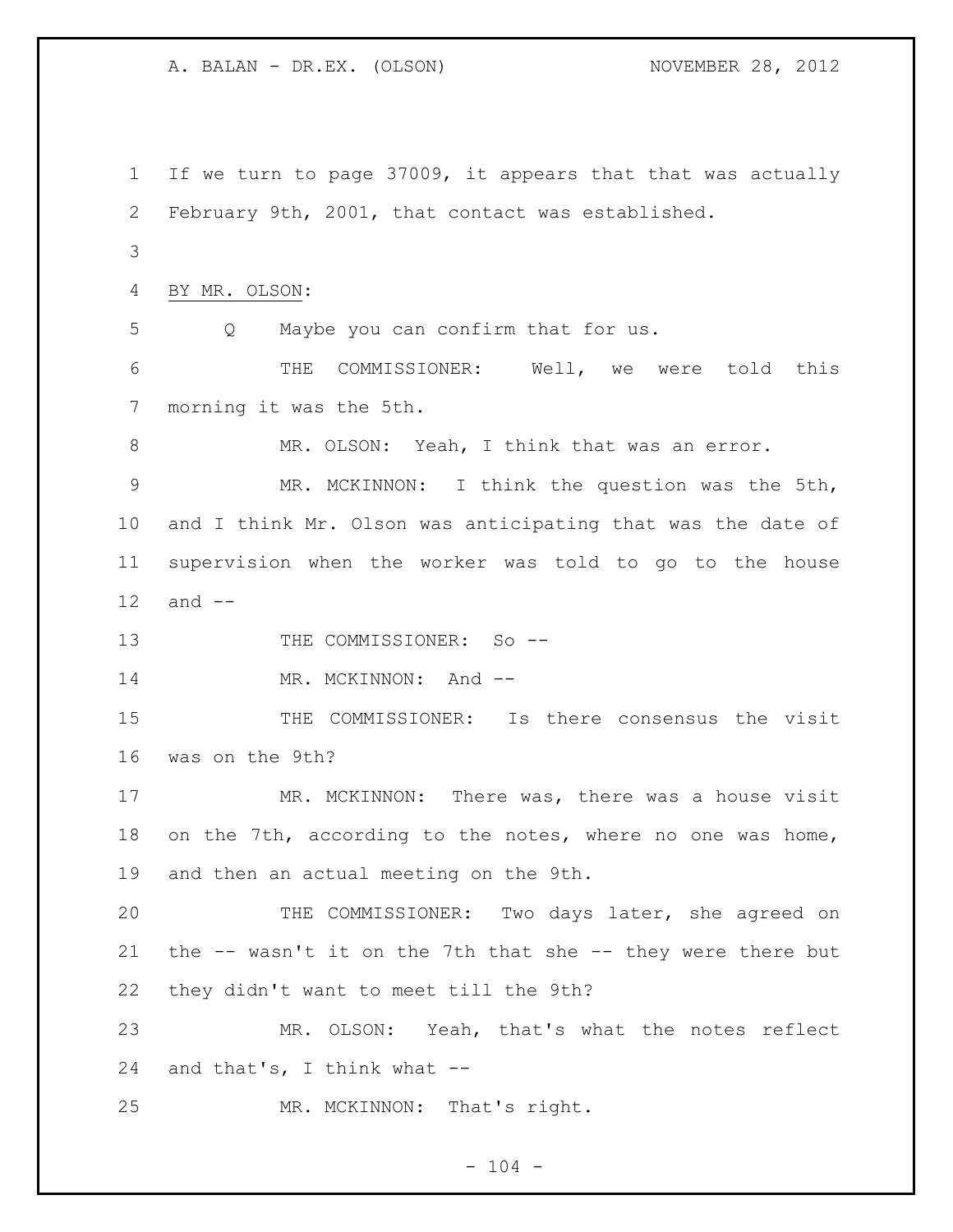1 MR. OLSON: -- Ms. Chief-Abigosis -- MR. MCKINNON: The 7th they were leaving the apartment, that's correct. THE COMMISSIONER: So, so the, the gap, if that's what it was -- of visitation was September the 5th to February the 9th. MR. OLSON: Well, till she actual met with them and -- 9 THE COMMISSIONER: Yes. MR. OLSON: -- entered access -- entered to the -- entered the home. 12 THE COMMISSIONER: But the, but the session you had with her, where you got this information and gave her directions, was on February the 5th. 15 THE WITNESS: That would be correct. 16 THE COMMISSIONER: Yeah. 17 MR. OLSON: Thank you for that. BY MR. OLSON: Q And so shortly after the session, if we look at Ms. Chief-Abigosis's notes, 37009 as we just discussed, she did make some initial contact on the 7th but she wasn't permitted in the home at that time, was asked to come back later, which she did on the 9th. A That's correct.

 $- 105 -$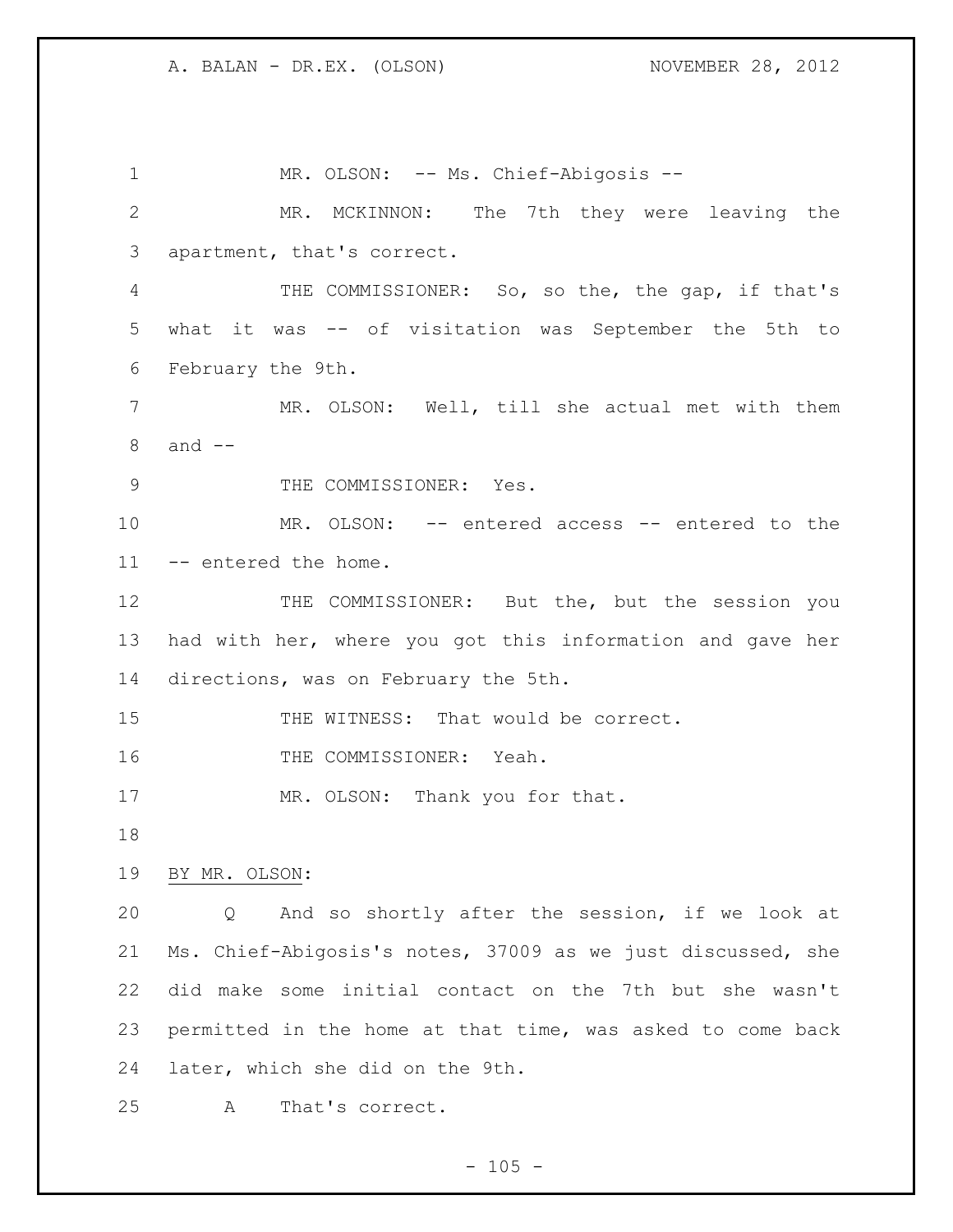and she explained that: Samantha and Steve were home with Phoenix - Samantha was angry, annoyed - during the home visit Steve sat in the back and did not participate although he did answer some general questions about -- 10 that the worker asked. Home was 11 clean, partially furnished. Samantha sat the entire time in front of the TV - while this worker attempted to have a conversation with her - she would 16 16 and and respond aggressively when asked a question. She did offer some information about the parenting program she attended along with Steve and that Marian Belanger was in the home and she felt she did help - they are connected to Boys and Girls Club, Nikki Taylor, Andrew Street and Ma Ma Wi. Samantha stated that her

Q And then at that meeting she met with Samantha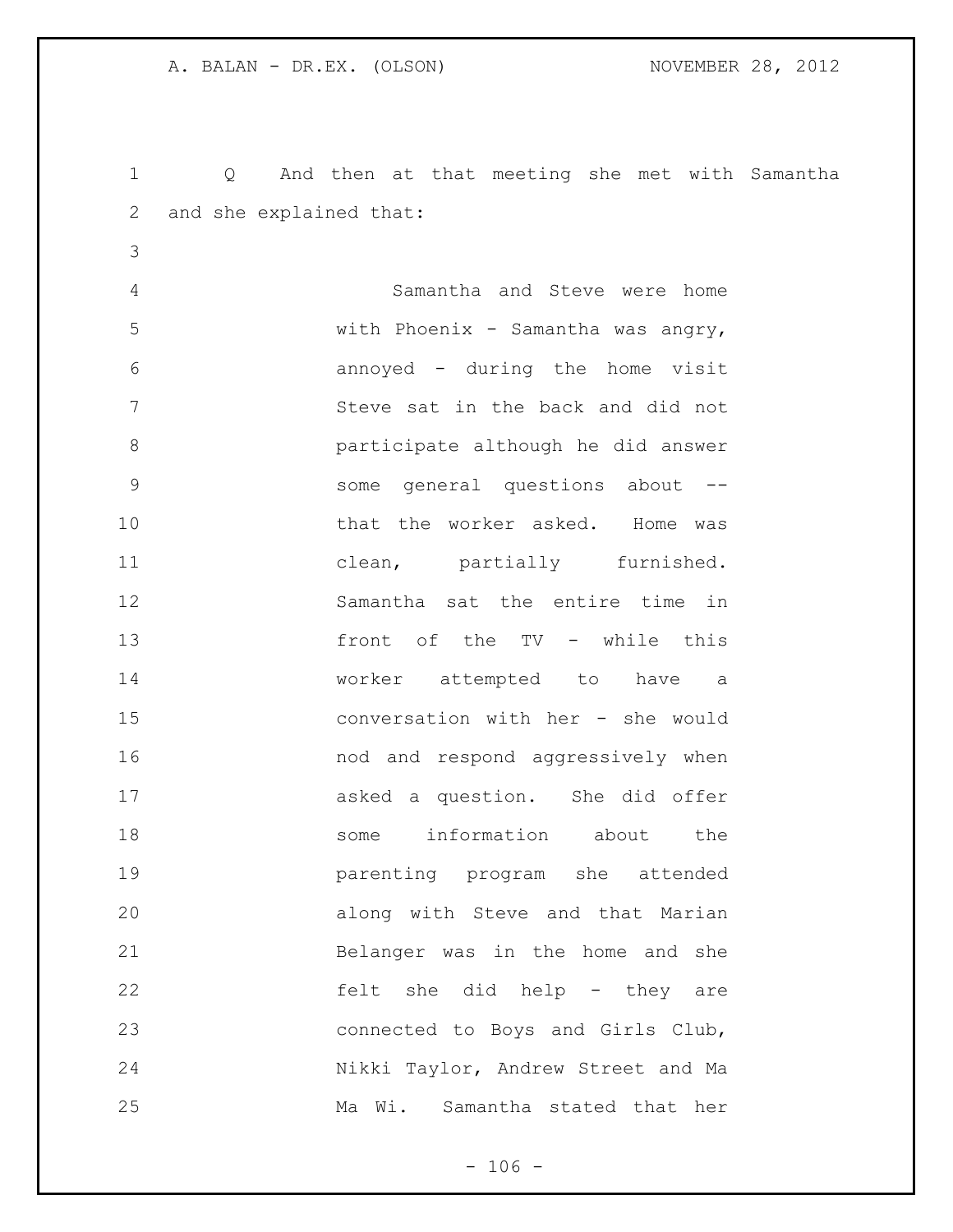child, Phoenix -- her and her child were doing really well. No concerns about the health. Samantha stated she does not know why CFS is still insisting or wanting to be involved and further stated she has done everything 8 that was asked of her - this worker explained that they are **b** young parents and that CFS is available to offer any support if needed.

 Samantha stated that her and 14 Steve were doing well. Samantha stated she did see Dr. Altman for 16 the appointment and that she did have Marion Belanger in her home 18 and felt she worked okay with her. Samantha will be getting a pediatrician to follow Phoenix. When this child (sic) mentioned that Cree Nation was in contact with the Agency about her eldest child - Samantha sharply stated that she doesn't want or need to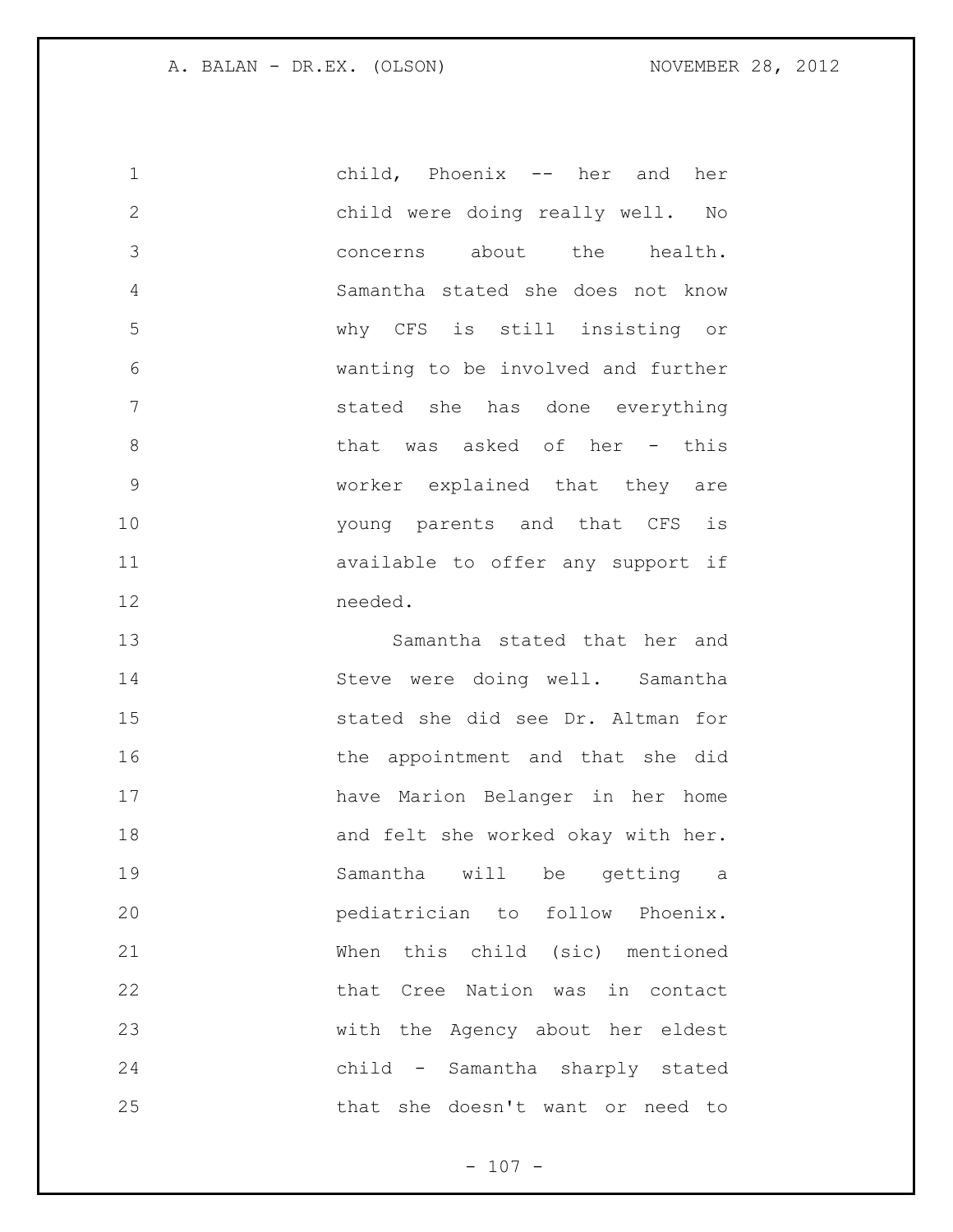have her oldest child -- child's situation involved in this matter because he is a permanent ward of Cree Nation. Just up to that point, did you -- were you aware of that contact? 8 A Of the contact on February 5th? Q Yes -- no, February 9th. A February 9th. I don't know if I was aware of it at that time. I had directed Delores to establish contact; I would have expected that that's what she was working on. 13 Q Okay. And the notes up to that point, do they reflect what you expected of Ms. Chief-Abigosis upon establishing contact? A In terms of this particular note? Q Right. A That she was inquiring into the information that we had discussed in supervision, yes. Q Okay. So she's asked about a pediatrician, she's asked about the parenting program, about the assessment, okay. A It does appear that the supervision, direction, and the information discussed was being followed up by her in this contact.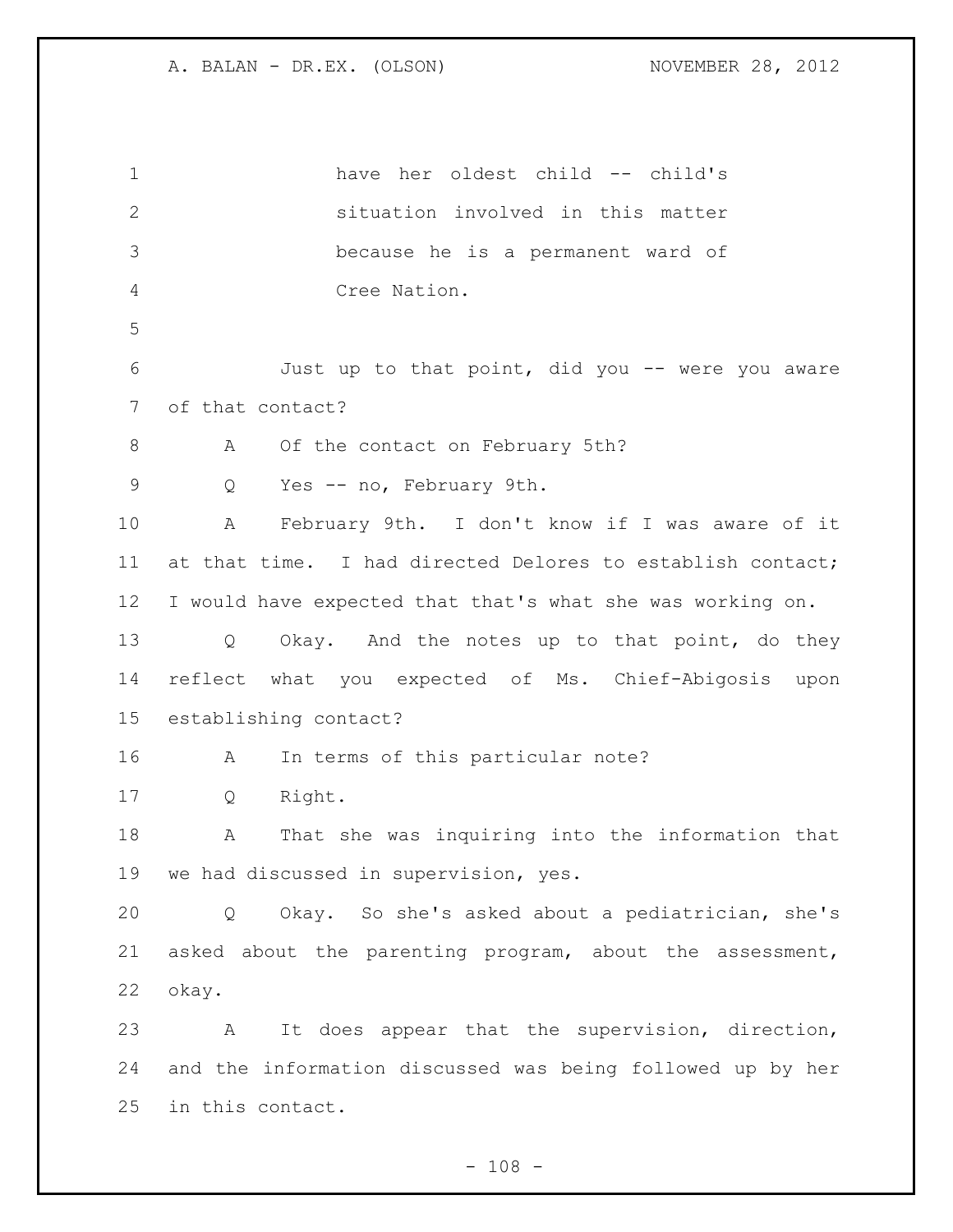1 Q Okay. The note goes on to say: "Overall; it is evident to this worker that Samantha is annoyed and dislikes the involvement of [Winnipeg Child and Family Services]." Now, we heard from Ms. Chief-Abigosis and other workers that that's not unusual, that it's not unusual for clients to respond negatively when CFS visits. Is -- THE COMMISSIONER: Well, then after she'd had this meeting, did she report back to you at some point in time on your regular biweeklies or at some point? 15 THE WITNESS: Well, I would have had continued biweekly supervision with her until June when I left the position. I, I cannot speak to what we talked about specifically in those supervisions due to not having my notes and there being no notes in the case file on the part of the worker, so it's unclear to know what we talked about or when we talked about it outside of the two notes that I found in the case file. BY MR. OLSON: Q Okay. Is there any indication anywhere in the

 $- 109 -$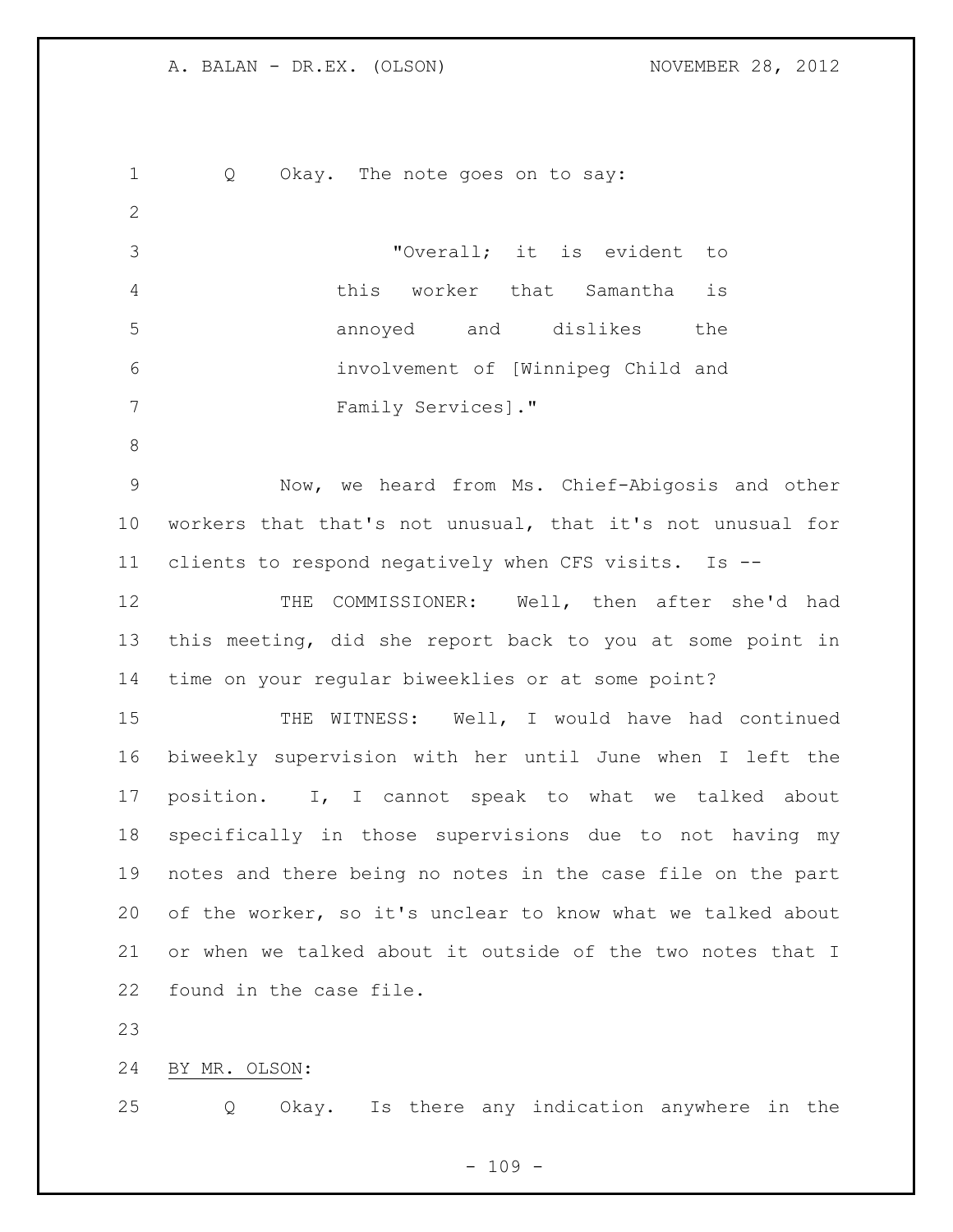file that you, you followed up or became aware of what Samantha -- of what Ms. Chief-Abigosis did with this file after the February 5th supervision? A There's nothing within this case file that would tell me that. Q So you're unable to tell us today whether or not you did any follow-up or had any further discussion with her about this file. A I would be able (sic) to state that with any certainty. It would be, it would be in my supervision notes. Q Okay. So if there was further contact, we would find it there, but we don't have those notes. 14 A That would be correct. Q Okay. And you don't have an independent recollection of further meetings with her? A No, I don't have any independent recollections from that time. 19 0 Okay. When you look at her note -- and this, this note was written while you were still her supervisor. It goes on to say that: Family appeared to be doing well — home was clean - Phoenix was clean and content — Steve

 $- 110 -$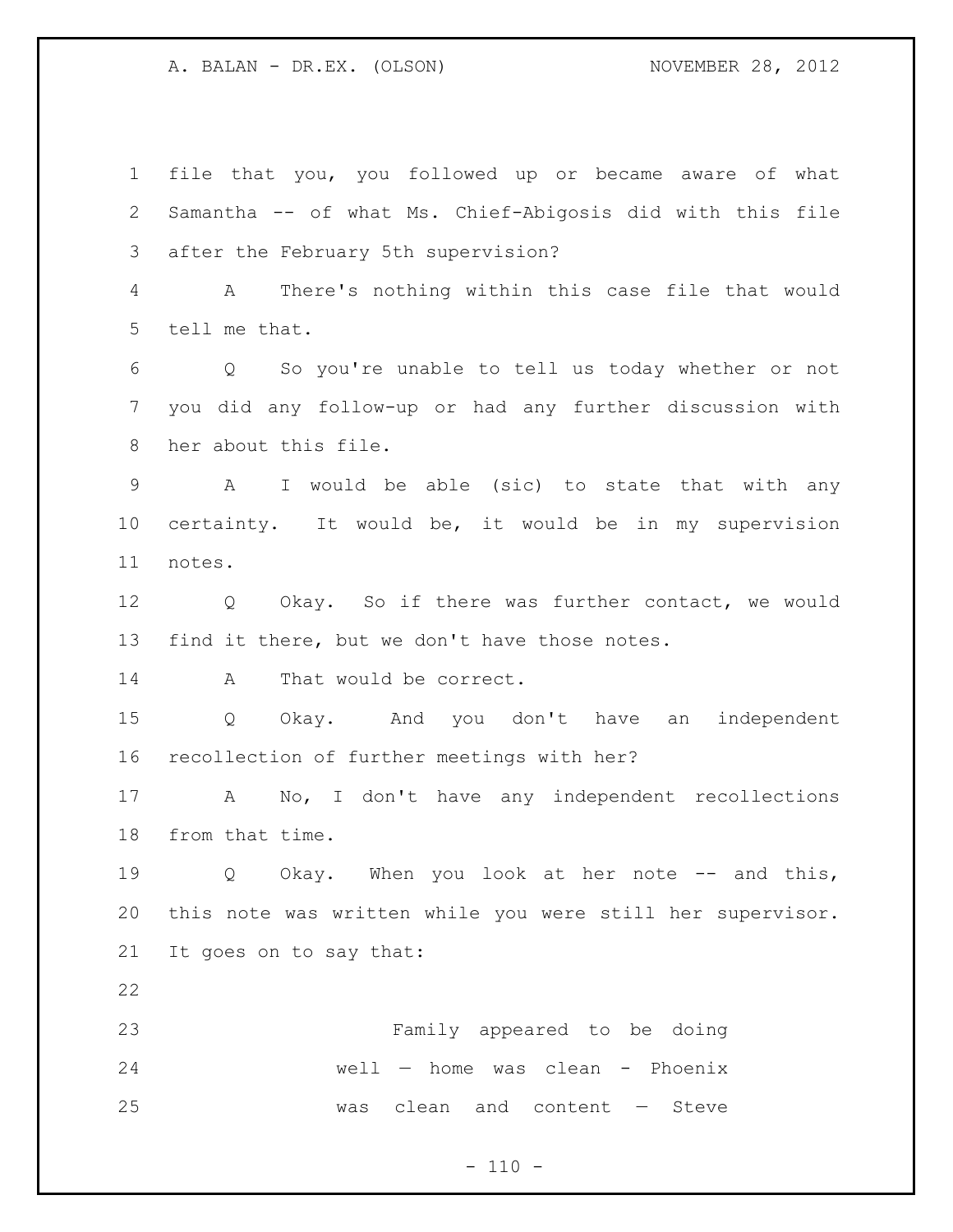1 appeared actively involved, quiet, offered little input. Samantha was agitated, clearly stated her obvious annoyance of the Agency involvement and then stated that if the Agency want to meet with her in the future that we need to 8 send a letter for an appointment and not just drop by. 11 11 If you read that as a supervisor, if you read the note, would that cause you any concern? A In terms of not booking an appointment and just dropping by or -- Q Yeah. A -- the content around the presentations of the parents? Q Both, the presentation of the parents and not wanting CFS just to drop by, in light of the service agreement that had been in place. A Right. Well, certainly the information that's contained in the note regarding the presentation of the parents, how each parent was presenting, and the annoyance or the feeling of not wanting agency involvement, would not be something that was not typical of many mandated families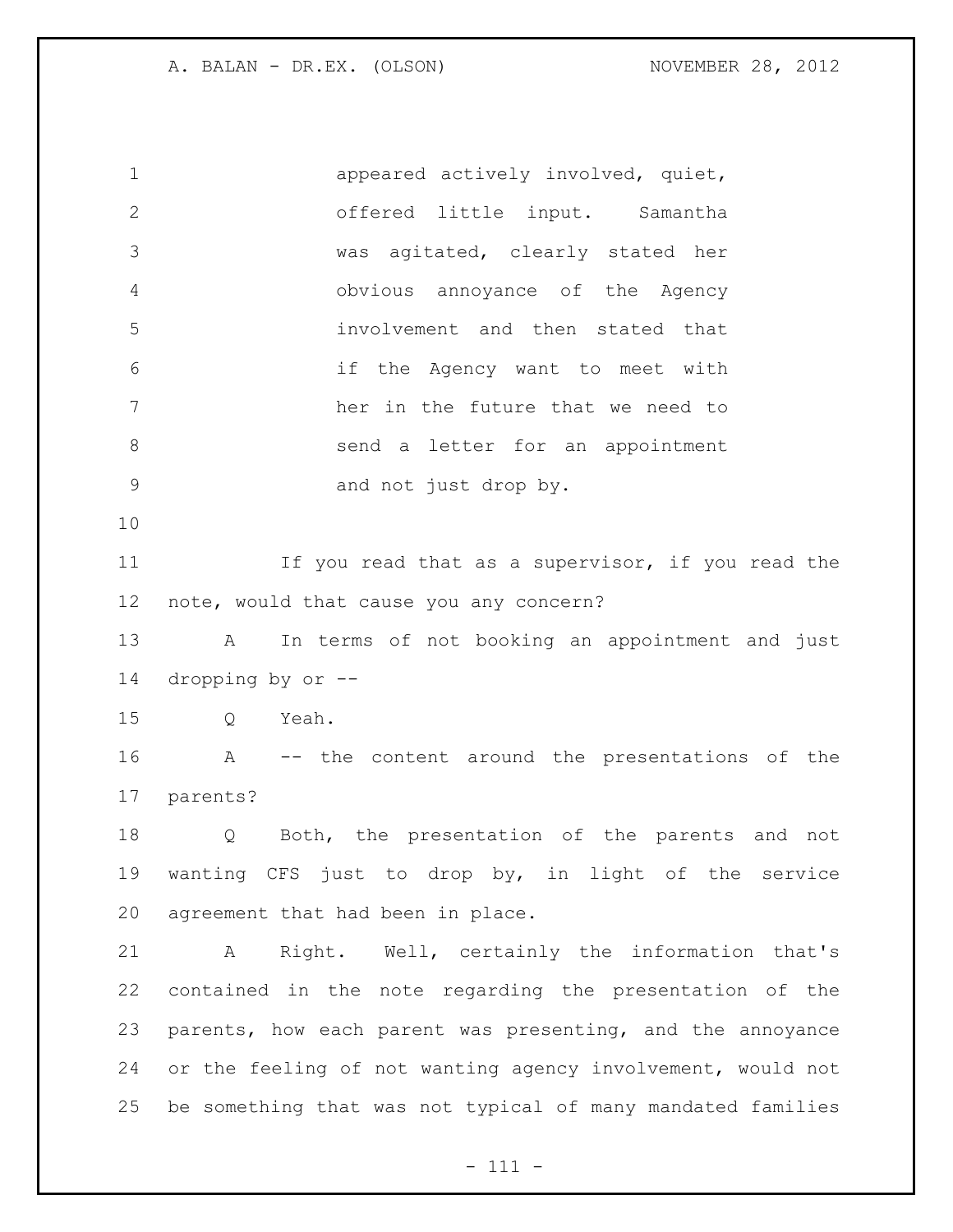with an agency. They're involved with the agency on an involuntary basis, so many times if there's no relationship yet established between a family and the worker, there can be a fair amount of conflict and distance in that relationship which speaks to engagement. So some of those behaviours and the, and the description may be descriptive of the parent but they may also be descriptive of the client-worker relationship and the lack of relationship.

 The discussion around sending a letter and booking an appointment, there is a service agreement that was in place. The agency was mandated to be able to require and have access to the home, so the fact that the client or the parent was requesting that we only do so by appointment, I think Delores did deal with them by saying that, that it's not, it's not your terms, that will only entail that we have a responsibility and that we are entitled to do that. So I do think that Delores did address that issue that it's not on, on, on the parents' terms of when we attend the home, we can attend the home any time that we feel we have a need to.

 Q Right. And, in fact, she goes on to say: "The worker informed her that we do drop by visit especially if a person has no phone and to date

- 112 -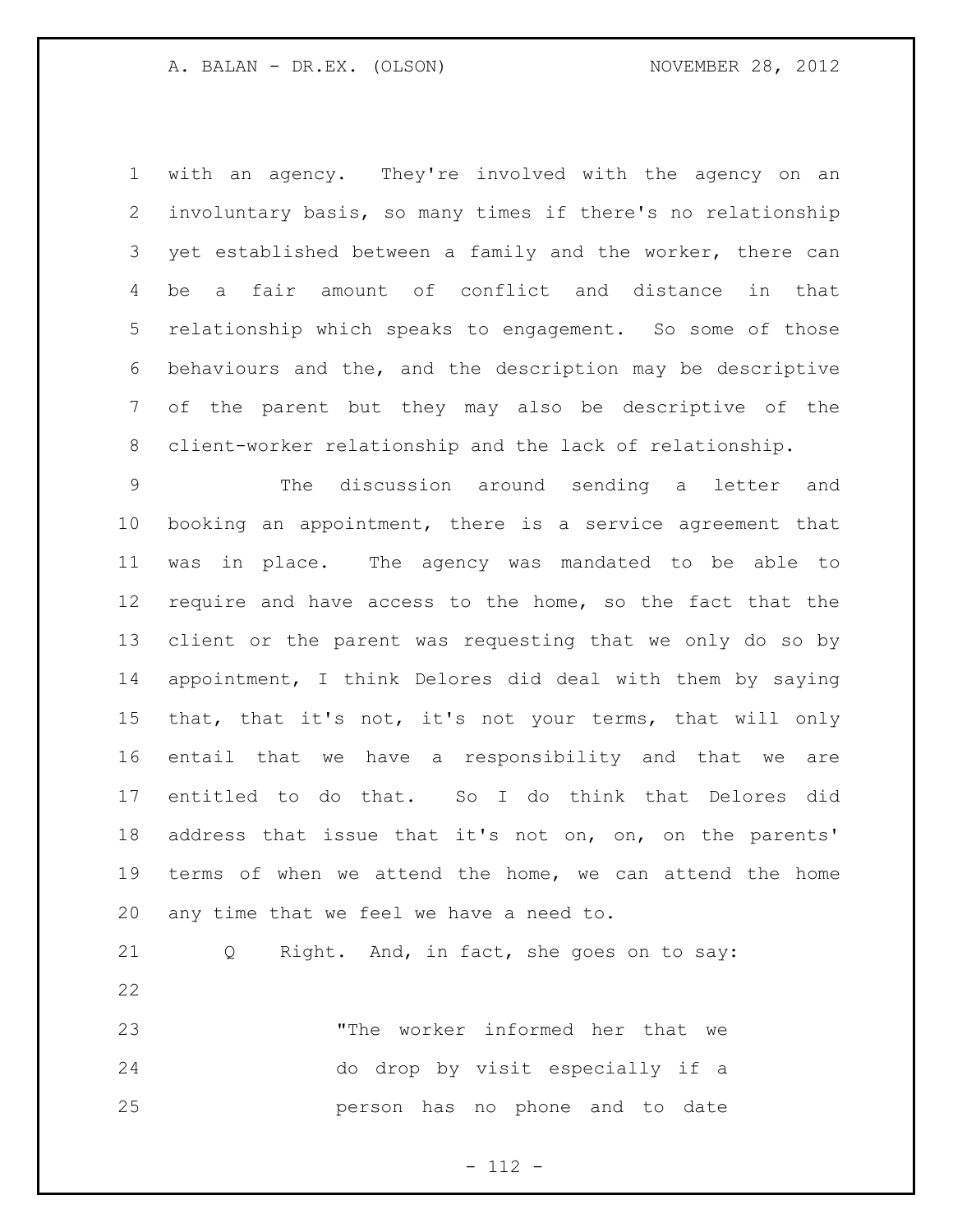... it was very difficult to meet with them." That's the response you're referring to? A Yes. Q Okay. And in this, in this situation, was that response appropriate then? A It would be appropriate in terms of someone saying that they didn't want a worker coming to the home. I would expect workers to address that with them. Q Okay. And then it says: "Plan: Will do drop by visit to monitor situation or as needed." 16 Was that -- the plan outlined there, was that -- the response an appropriate response here? A Well, it indicates to me that the worker was intending to engage in further ongoing contact with the family and that would -- if that was the plan, that would be appropriate. Q Okay. And if you continue on, you'll see the next recorded note is April 30th, 2001. This is after receiving a phone call from the Women's Hospital that Ms. Kematch gave birth to a baby on April 29th. Is that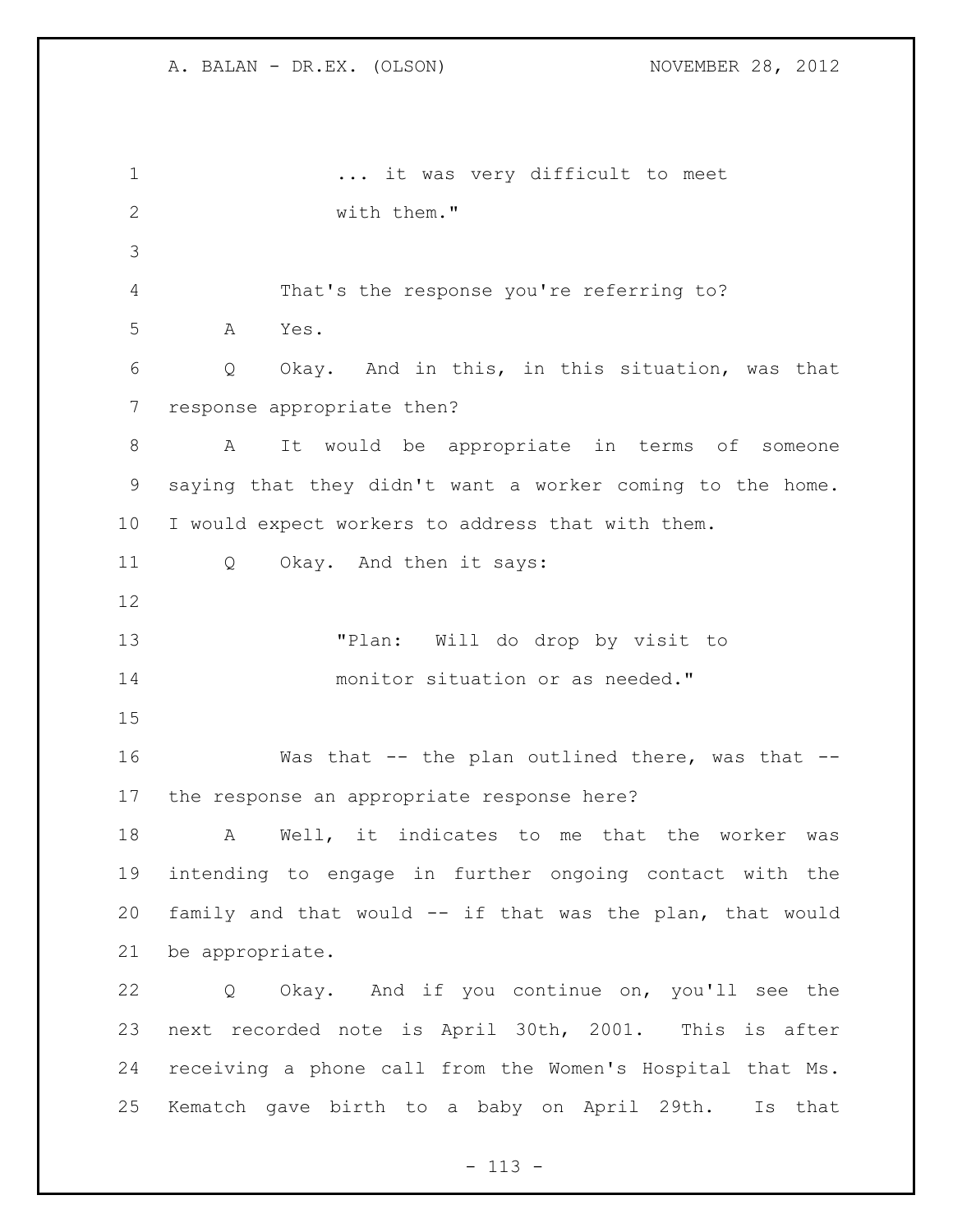something you were aware of?

| $\overline{2}$ | I was aware of the birth of the baby. I have<br>Α         |
|----------------|-----------------------------------------------------------|
| 3              | some independent recollection -- I think I indicated that |
| 4              | yesterday -- about a conversation that I had had with Ms. |
| 5              | Chief-Abigosis around that time but I wouldn't be         |
| 6              | specifically aware of the telephone call.                 |
| 7              | Okay.<br>Q                                                |
| 8              | That's out of this note.<br>Α                             |
| 9              | And that's -- I think you told us yesterday<br>Q          |
| $10 \,$        | that's when you suggested that maybe she wait a few days  |
| 11             | before going out, to give the family some time to become  |
| 12             | established.                                              |
| 13             | That $--$<br>A                                            |
| 14             | That's what you're referring to.<br>Q                     |
| 15             | That's correct.<br>Α                                      |
| 16             | Okay. Now, from the notes themselves it looks<br>Q        |
| 17             | like there's another gap, the time that, that Ms. Chief-  |
| 18             | Abigosis sees the family and then birth of the baby.      |
| 19             | That's correct.<br>Α                                      |
| 20             | Q Okay. Now, we heard from Ms. Chief-Abigosis             |
| 21             | yesterday that it's possible she may have made other      |
| 22             | visits, just not documented them, or her notes didn't get |
| 23             | into the file. Is that something you're aware of?         |
| 24             | I would not have been aware of that.<br>A                 |
| 25             | Okay. Now, if that occurred, if the -- if, if<br>Q        |

- 114 -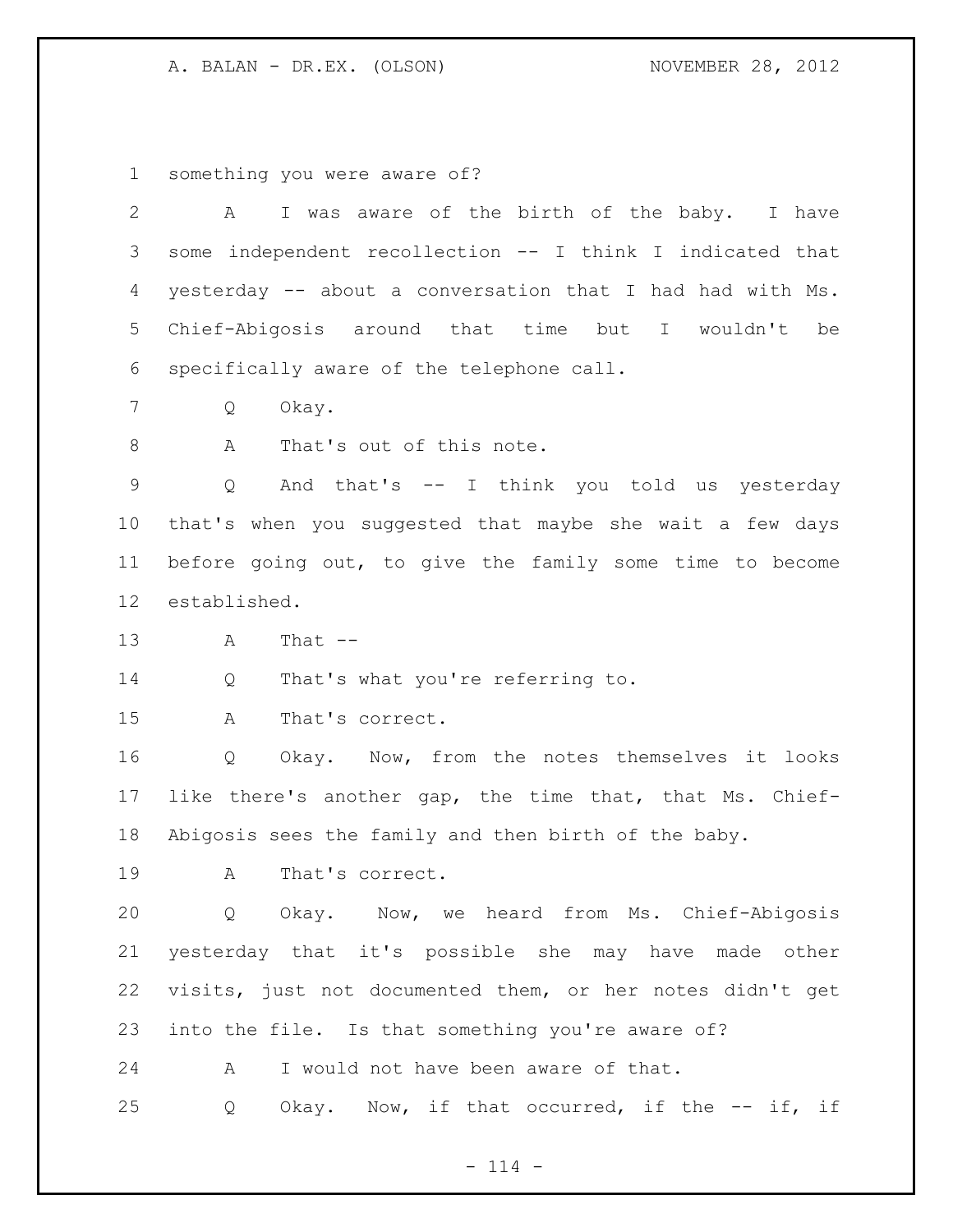she did do those drop by visits but didn't get notes into the file, would that be acceptable?

A No, that wouldn't be acceptable.

 Q Okay. The alternative is if the worker didn't do the visits in that timeframe, didn't stop by, didn't do any monitoring, would that be acceptable?

A No, that wouldn't be acceptable either.

 Q Okay. Now, with the new baby being introduced into the family, would that be -- earlier you said, you know, changes in circumstances require often a new risk assessment.

A That's correct.

 Q And one of the changes would be composition of the family?

 A That may be one of the changes that would require a risk assessment be done.

 Q And as a new baby -- when you have a family like this, is a new baby an additional stressor to the family typically?

A It may be.

 Q Okay. And so in your experience, can that increase the risk?

A In some circumstances, it can.

 Q Okay. In this circumstance, with apparent lack of contact, do you -- well, how would you describe the risk

 $- 115 -$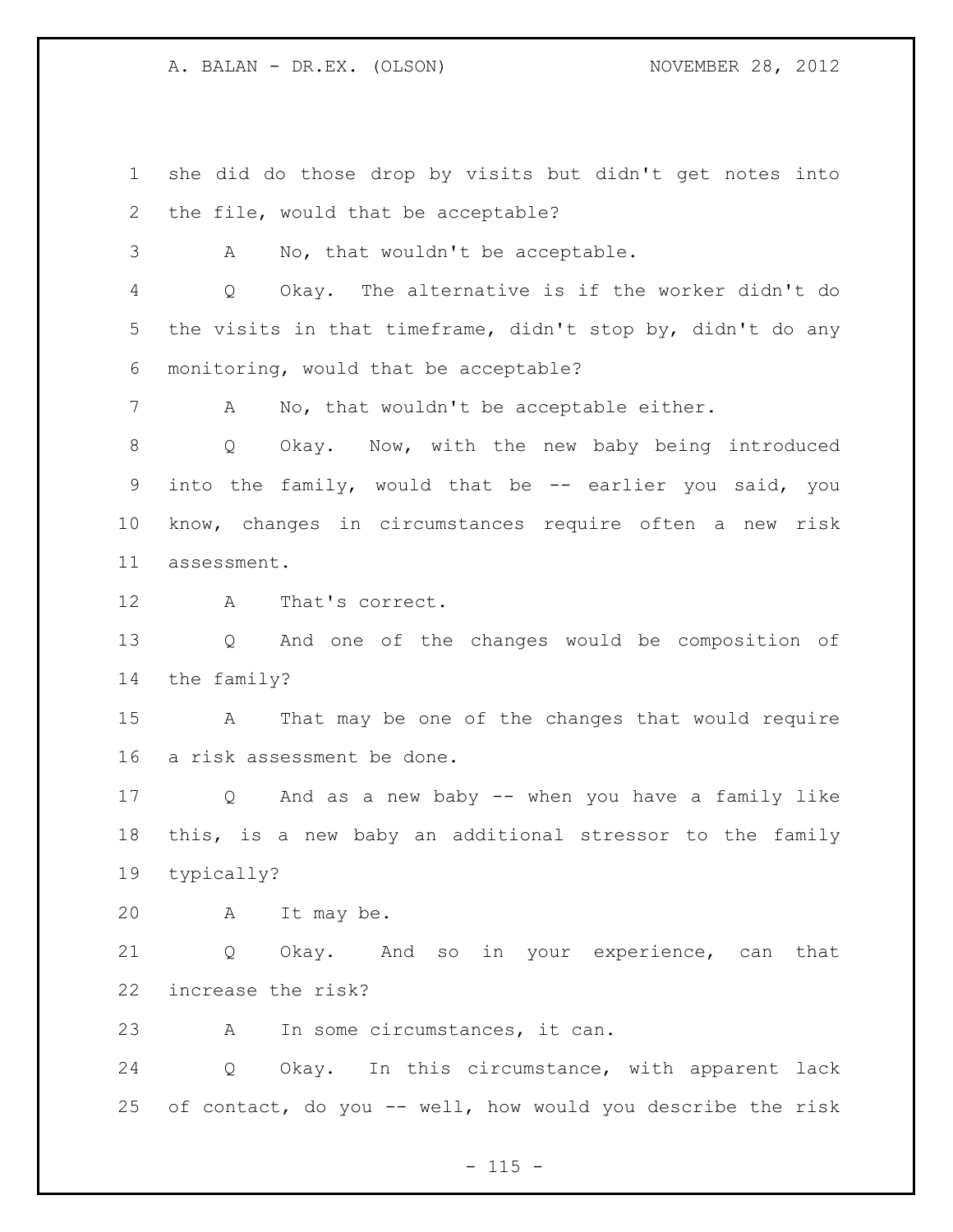at this point?

 A Based on the information that I've reviewed from the documents provided, the, the reports from the hospital at the time were reporting on the parents' interactions with the young child and, and the hospital's assessment of the parents at that time, which -- there were no outward concerns noted. So based on that, it would appear that the parents -- there were no obviously concerning -- there's no obviously concerning information that was being reported to the agency. So at the present time there would not appear to be any immediate concerns, however, it would still warrant some reassessment due to the new, new child being added to the family.

 Q Okay. Would, would -- what -- where would you put the level of risk at this point?

 A It's difficult for me to just say that off of these notes.

18 Q From the notes, you can't tell?

19 A From these notes, I can't tell.

 Q And this would be the information -- as the supervisor, you would have had this information before you?

 A As a supervisor, I would have had some discussion at the time. I would have been relayed information that would have given us an indication based on what we knew at the time, to determine what action was required by the

 $- 116 -$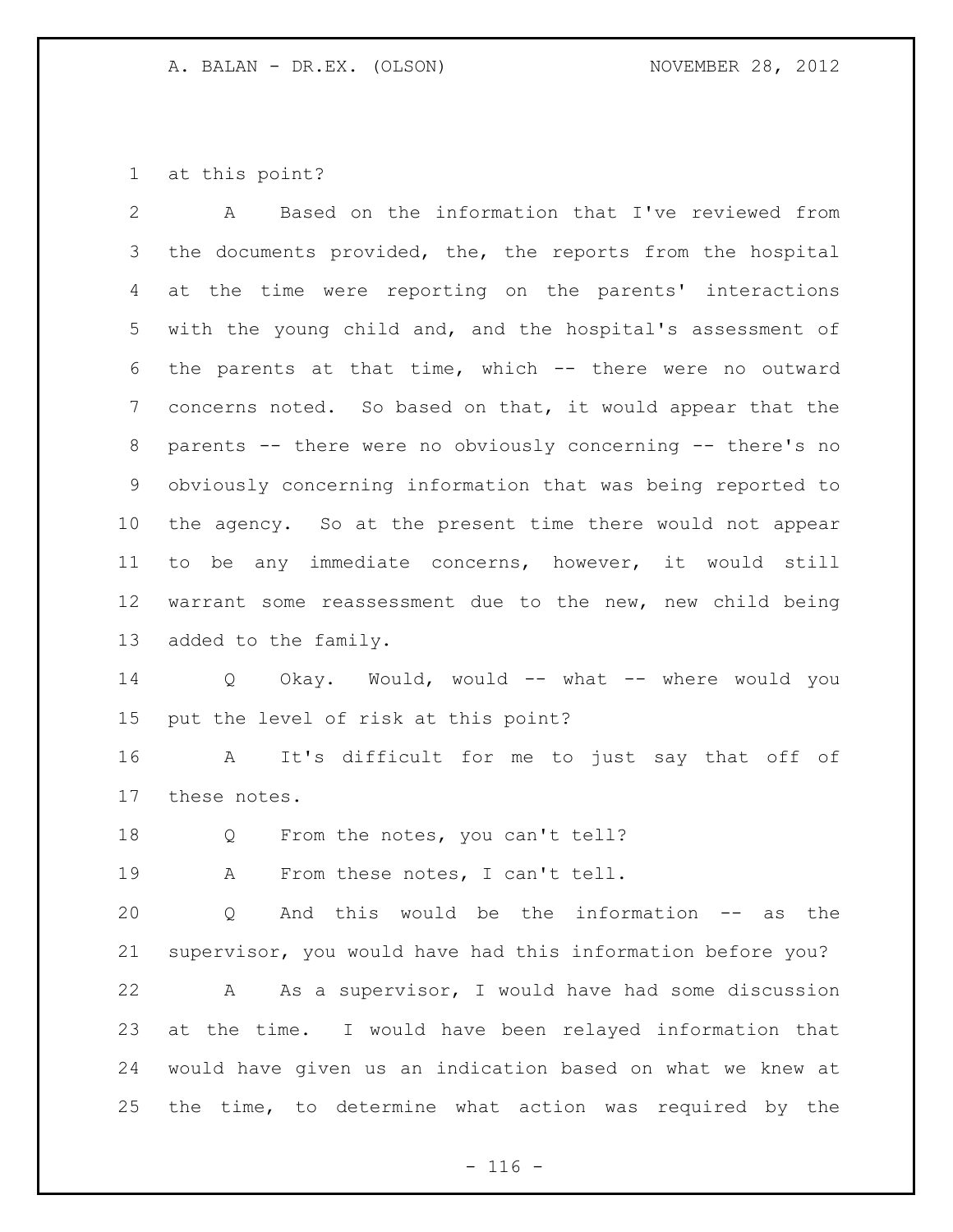agency or follow-up.

 Q Now, you said you do recall a telephone conversation with Ms. Chief-Abigosis at around this time. A That's right. I only recall having a conversation with her about attending the home after their release from hospital. Q You -- I, I don't want to put words in your mouth but I think yesterday you said, when risk assessments are 9 done they should be done when, you know -- in circumstances like this where there's a new, new addition to the family or whatever, new composition. A Risk assessments -- that may be one point where risk assessment may be done. Q Okay. And you said those risk assessments would be done by the worker and the supervisor together? A Yes, typically. Q Okay. At this point, did you do any sort of risk assessment? A It would appear that there was some safety assessment done at this time, because there was information from the hospital that was known, there was information pertaining to the current family that the worker would have had, and there would have been -- there's a difference between a safety assessment and a risk assessment. It would appear that there was some discussion around whether

- 117 -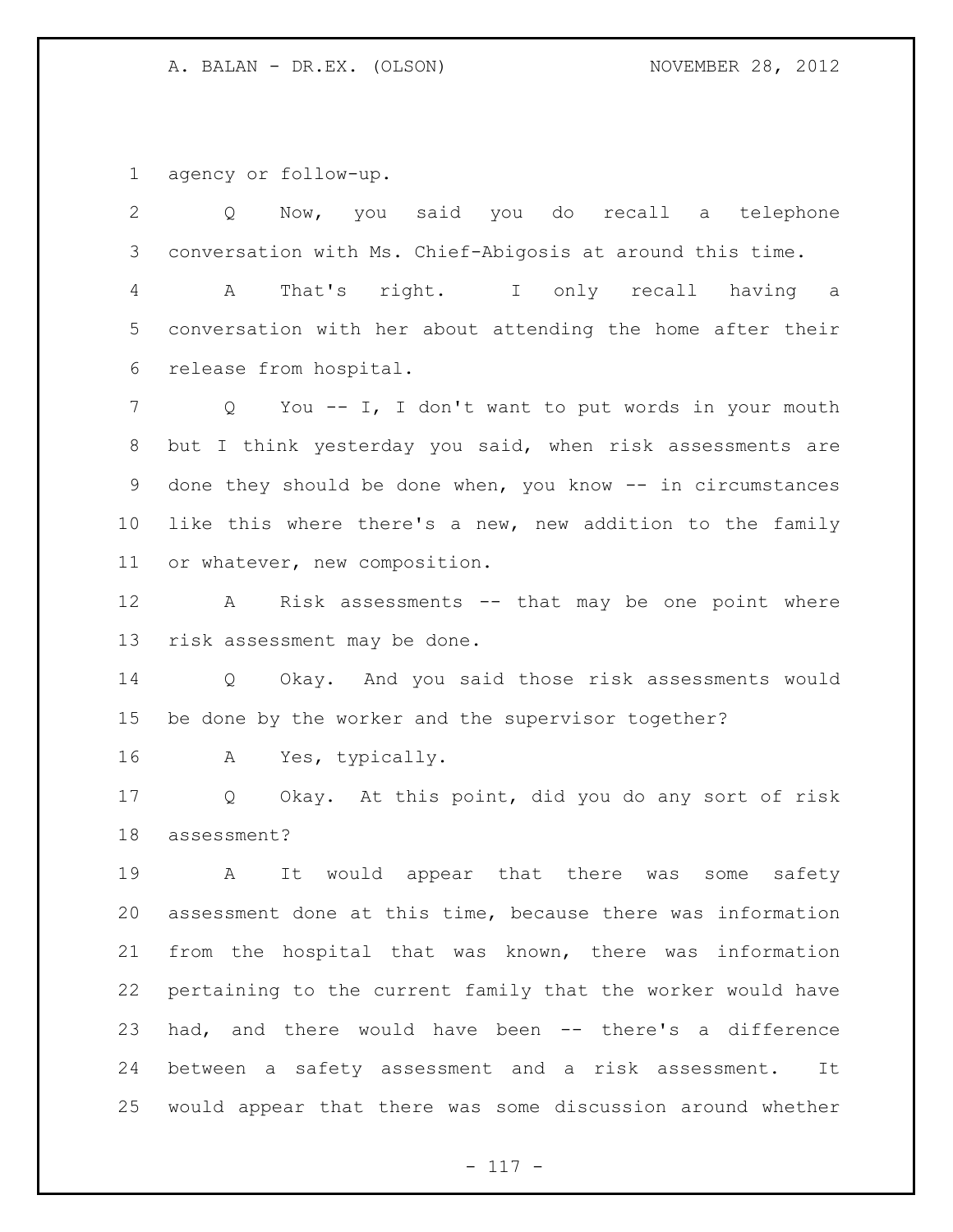or not there were any immediate concerns, so that would be more related to where there any identified safety concerns. It does appear that there would have been something done likely in that area, but it doesn't speak to an ongoing risk assessment that would have followed out of that. It would have been following up with the family to determine -- gathering additional information that might inform that assessment. Q So the period of time between this note, April 30th, 2001, and when the family support worker was not in the home which would have been the end of November, early December, 2000? A I understood that it -- that the support worker might have ended their involvement mid-December -- Q Mid-December. A -- 2000. Q Right. So there wouldn't have been anyone from 18 the agency in the home. There wouldn't be any eyes or, or ears in the home; is that right? A That would be an accurate reflection. Q Okay. And so in terms of knowing what's actually going on in the home, other than the, the one visit that Ms. Chief-Abigosis had in February, would there be anything else that would give the agency an indication as to how things are going or what's happening?

- 118 -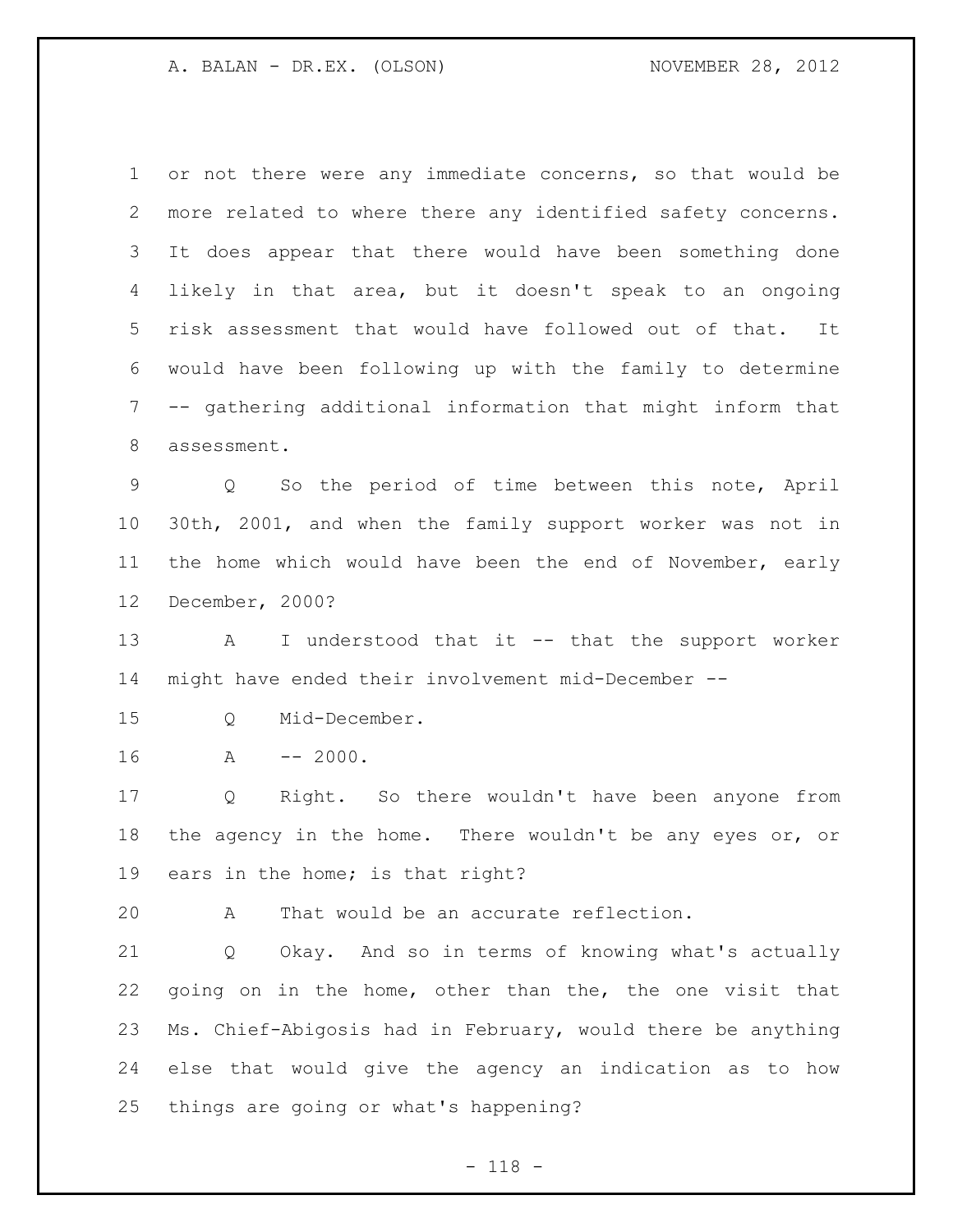A I don't know if there was other information available. There's nothing within the notes that would tell me that, nor do I have any notes of my own that would tell me what other information we had at the time. Q Okay. Would that, would that change the risk assessment that would be done at this point? A Not having information? Q Not having any information. A If there was an absence of information, that would certainly be factored into a risk assessment. That -- Q And does that make the risk higher or lower? A That would make the risk higher, possibly. Q Okay. And the fact that Phoenix is in the home and she's, she's only a very young baby herself, would that make the risk higher or lower? 17 A Age of child, as I mentioned yesterday, is a risk factor. The younger the child, the more vulnerable the child. Q Okay. Now, the fact you, you see recorded here, this is the third time Samantha has hidden her pregnancy from the agency, is that something that would go into an assessment? A Where are you referring to?

Q If you look at the note at the bottom, says:

 $- 119 -$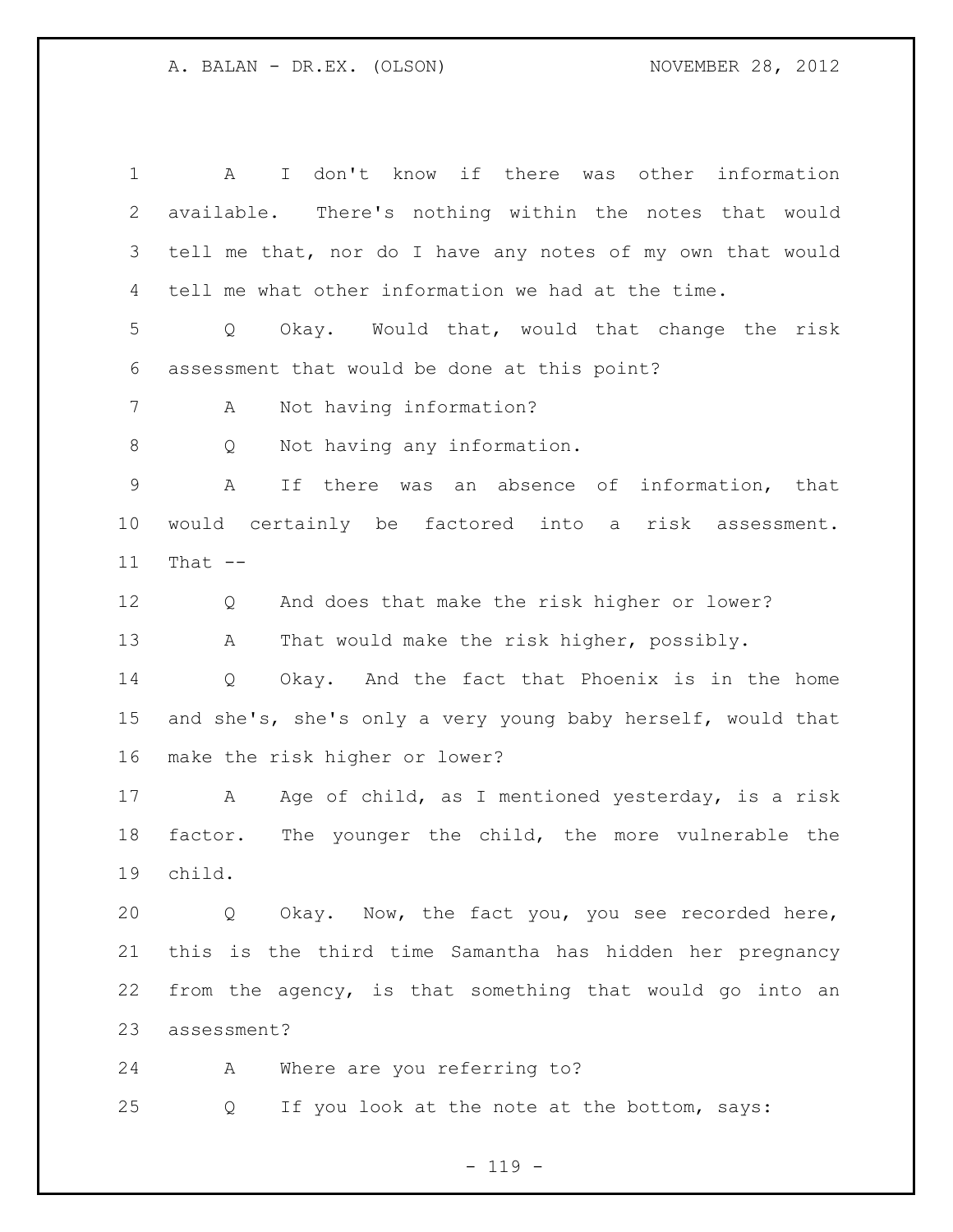"This is Samantha's third child and this is the third time that she had not disclosed to the 5 Agency that she was pregnant." A Yes. Q Is that something that would go into a risk assessment at this point? A Certainly, there was an absence of contact that I think we've established. Now, whether or not it was an active act on the part of the parent to not disclose or whether it was not disclosed just due to the worker not being present, it's difficult to determine. So it's hard to know how that would inform the decision without knowing that context. I may have known that or the worker may have known that at the time but it's not reflected in these notes, just a statement that it wasn't disclosed. Q Okay. So that's a bit of an unknown at that point. A There's some unknown context to that. Q Okay. If you go to the next note it says -- it's May 9th, 2001; you're still supervisor at that point? A That's correct. Q Okay. And it says, "Field to 740B Magnus - no

 $- 120 -$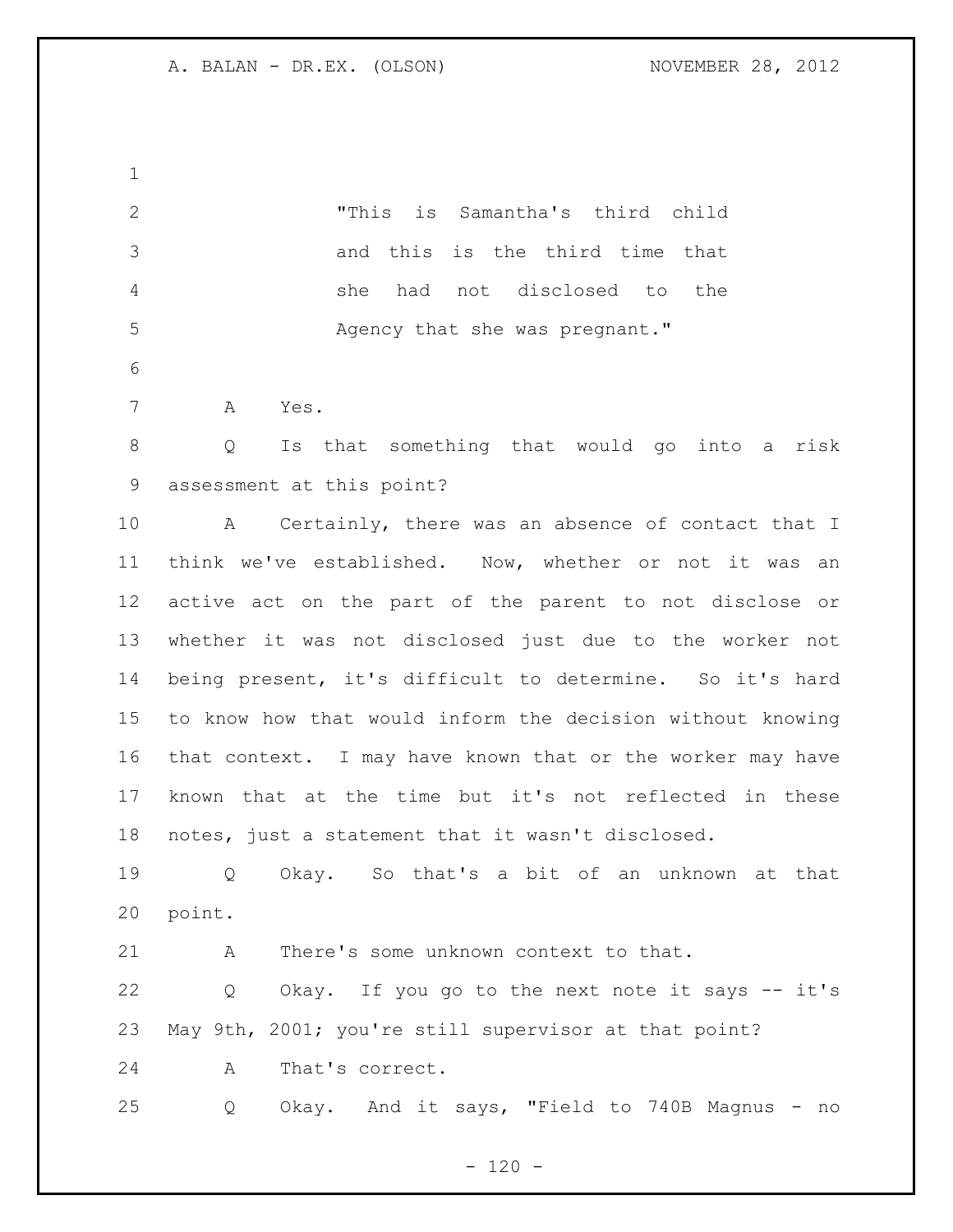one home." Just in terms of the date from the 30th of April to May 9th, you said you told Ms. Chief-Abigosis to wait a few days before going out?

A That's correct.

 Q And is that what you meant by a few days, that timeframe?

 A It would be difficult to ascertain when the exact discharge -- if I have the exact discharge date from the hospital and then from that date to when Ms. Chief-Abigosis went out, including whether those were business workdays versus weekends when we utilized afterhours services. So in looking at the actual amount of time, that would be beneficial to me to be able to determine that.

 My expectation was to allow for the parents to return home, establish back into a routine with the young baby, and then to go out and meet with them while they're not in a transition from the hospital home, to be able to allow that period to happen. So I don't know how many working days that would have been.

 Q Okay. But based on your own professional assessment with what we're working with here, what did you view as a reasonable time?

 A Probably two to three days after coming home, within that period of time. So if that fell within, within the working days, I would see that as reasonable.

- 121 -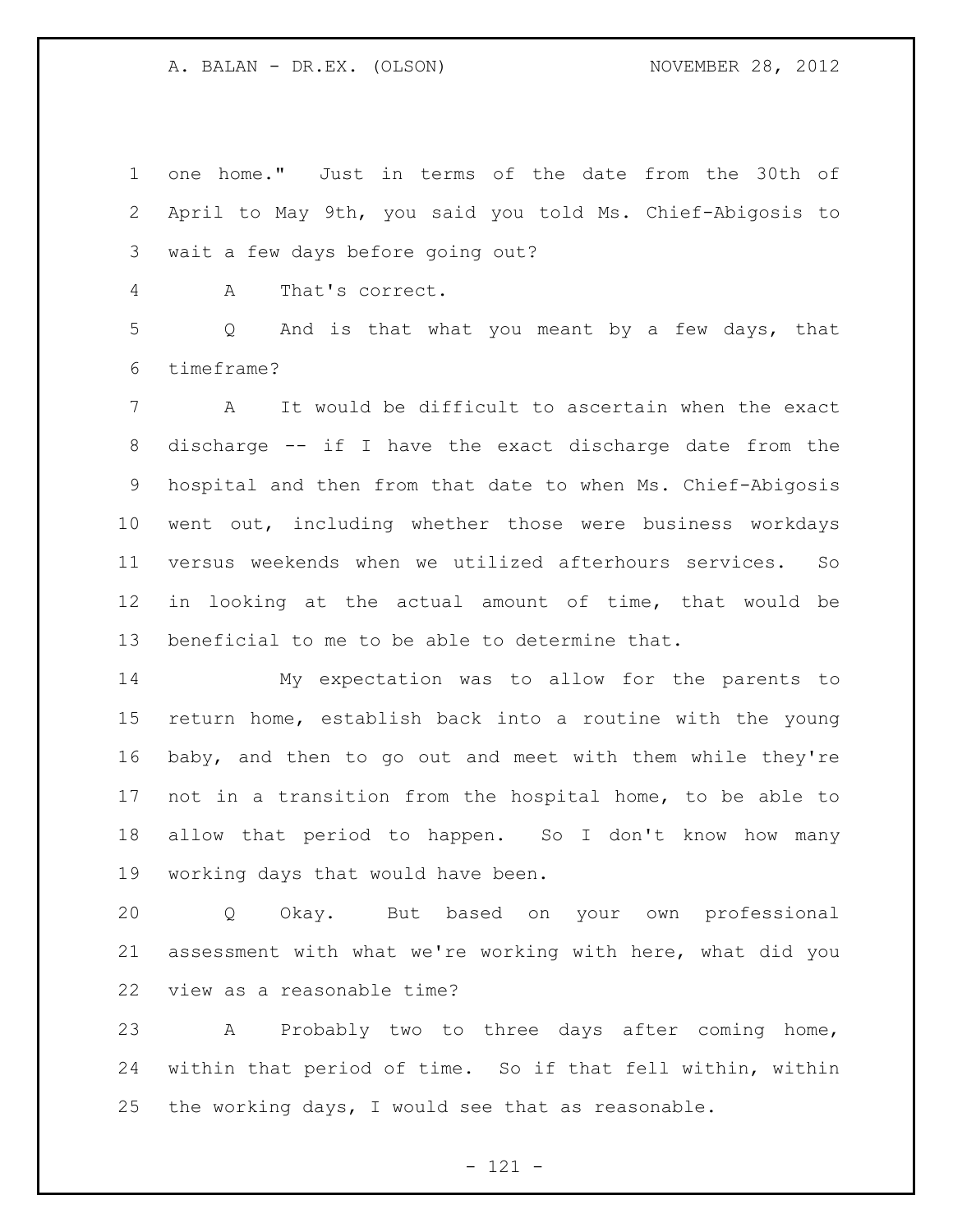Q Now, would it have been imperative to make contact with the family following the birth? A Yes. Q Okay. And contact fairly recently after the baby's born. A That would be correct. Q Okay. If you look at the next note, which goes onto the next page, 37011, you'll see the next note is July 4th, 2001, dealing with concerns? A That's correct. Q Okay. And were you still with the agency at that point? A I would have still been with the agency as of July 2001. I would have been in a permanent supervisory position within the same building, office building, but with a different service unit. Q Okay. So you were no longer Ms. Chief-Abigosis's supervisor. A That's correct. Q Okay. Now -- 21 THE COMMISSIONER: As of July 1? THE WITNESS: As of June -- I believe it was June 1st, 2001 -- 24 THE COMMISSIONER: June 1st. 25 THE WITNESS: -- that that change happened.

- 122 -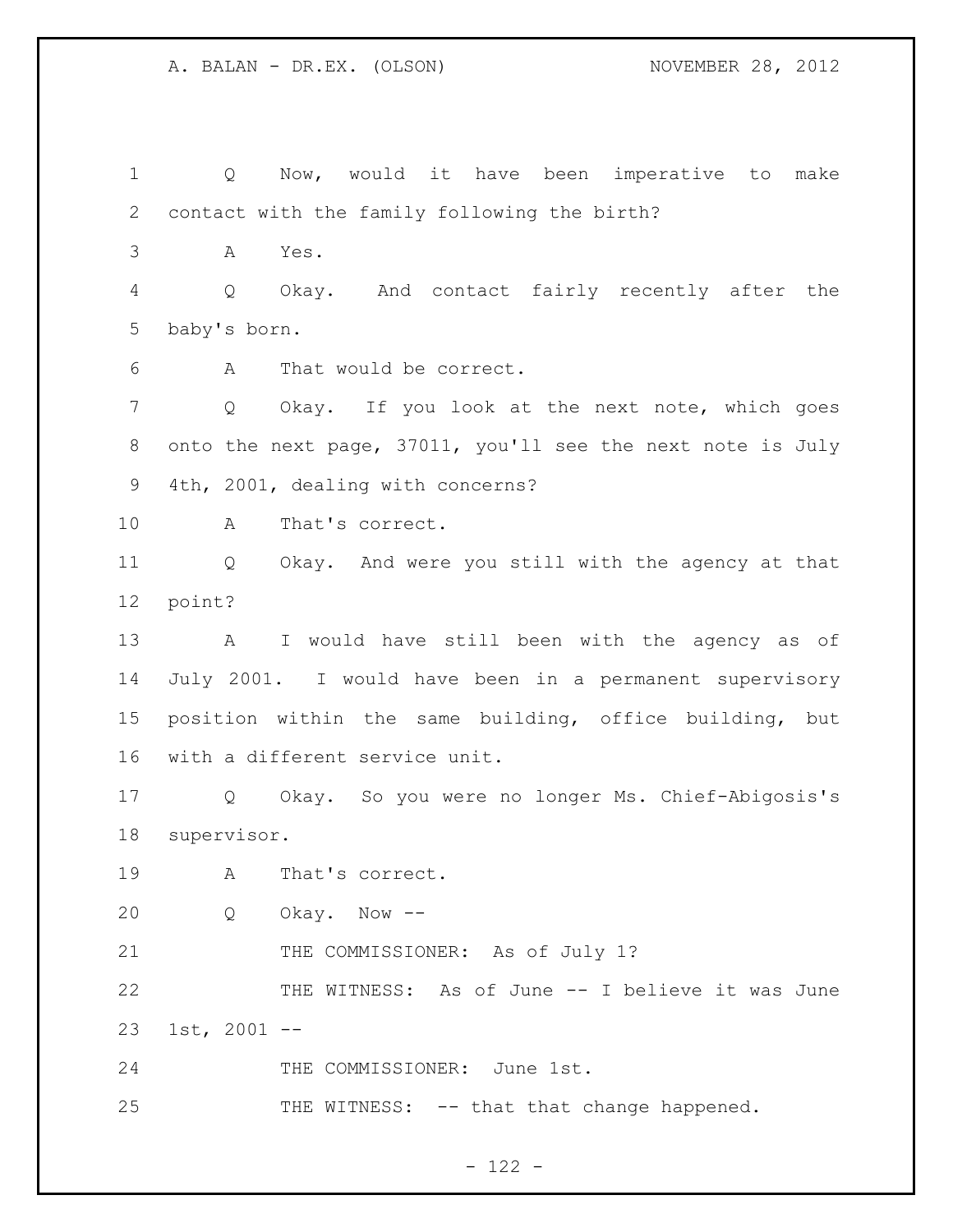BY MR. OLSON: Q Now, there's no evidence of any contact from the birth -- from before the birth, from February 9th until -- I think the first contact you'll see here is the 6th of July. Would that -- does that cause you concern? A Yes, it would. 8 Q Okay. And why is that? A That's a lengthy period of time with no recorded contact. Q Okay. And something fairly significant's happened in that time, that's the birth of a new baby? 13 A That would be correct. Q Okay. And so in terms of the level of risk, you're -- if you're the supervisor looking at that, what -- how do you -- what do you assess it at? A Well, it's difficult to assess risk just on the information that you're providing me based on what these notes indicate but, typically, with young children, we would have a great deal more concern. Also with families dependent on the level of outside collaterals that are aware. So with young children, they're not frequently in school, they may or may not be in daycare; all of those external resources help to provide some safety to those

- 123 -

young children. So depending on the level of community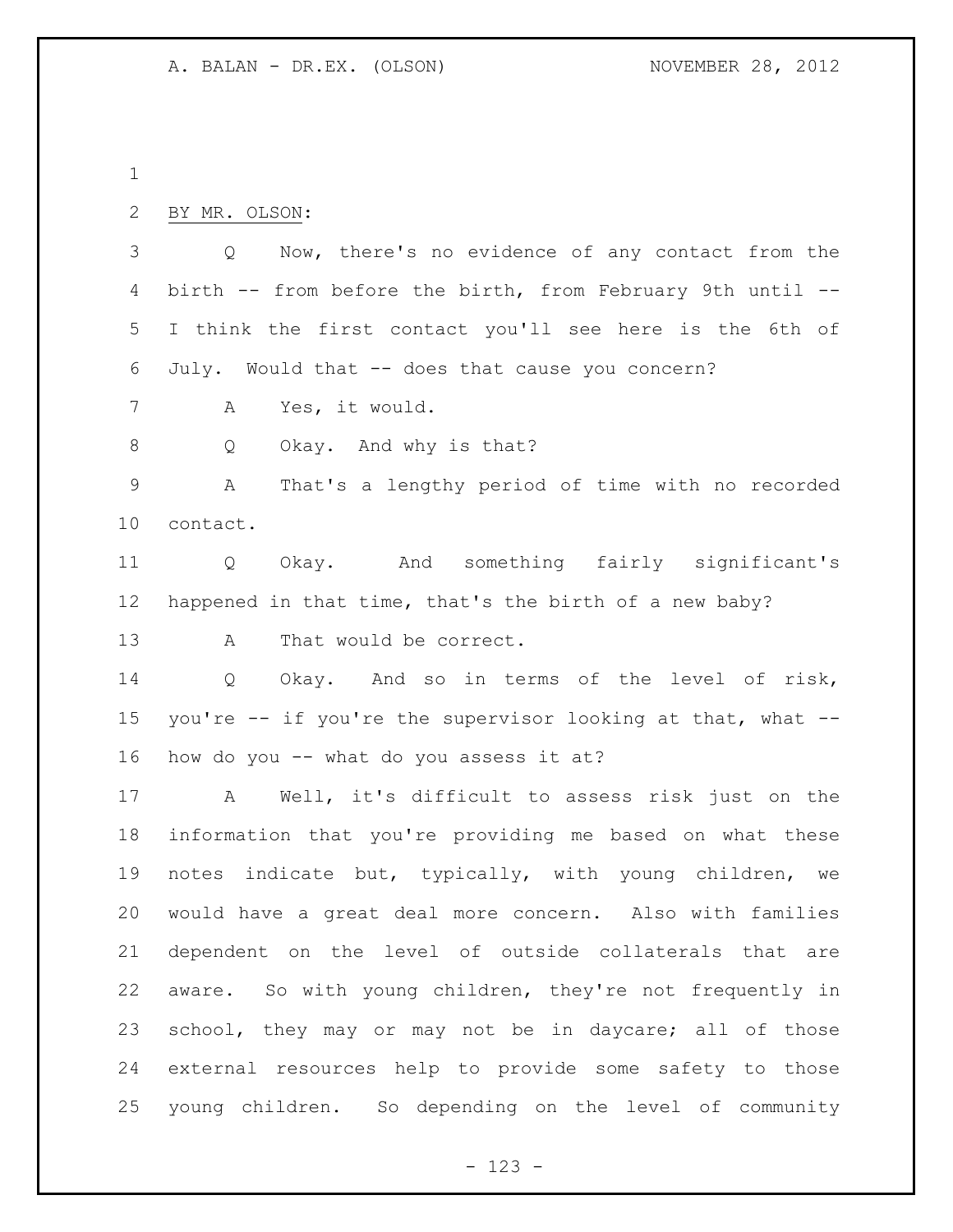visibility, younger children would definitely be of a greater concern for the agency. Q Okay. So those -- and that was -- that would have been the case here? A Yes, these were both very young children. Q Okay. So is it fair to say it would be a pretty high risk assessment at this point? A I, I can't say what the actual risk assessment would be. It would certainly be a family of concern. Q Okay. As supervisor, do you want your worker out there as soon as possible to meet with the family? A I believe that what I had directed was within a few days -- Q Do you know if you did -- A -- of the birth. Q -- any follow-up with Ms. Chief-Abigosis? A I can't speak to that. I don't see any record that the supervision was documented in the worker's notes and I don't have access to my notes so I'm unable to speak to that. Q When you left as the temporary supervisor, did you do any file reviews of the work that you were handling? A I'm sorry, I'm not sure what you mean by a file review. Q Did you look at the worker's files to review

 $- 124 -$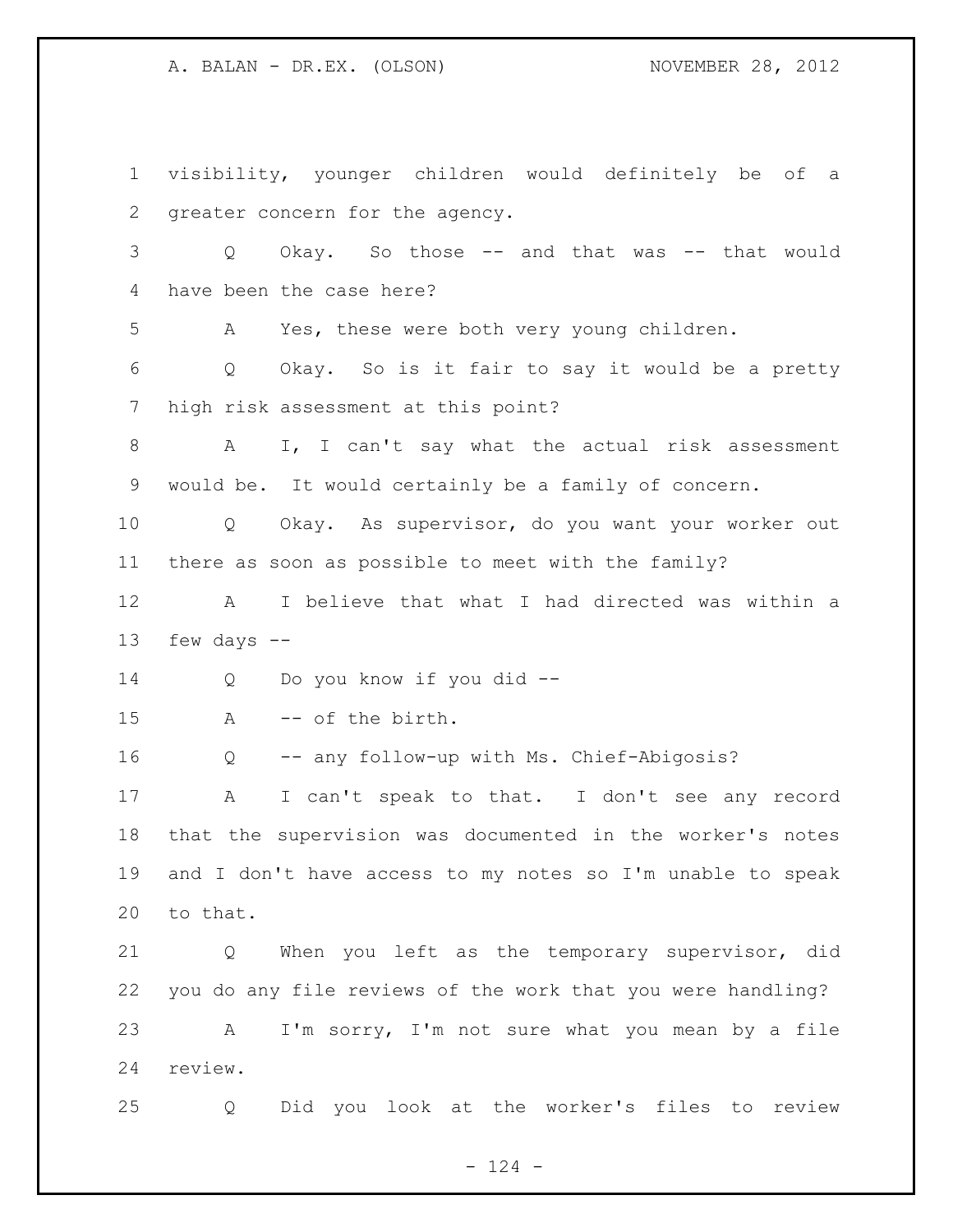where they're at?

 A Prior to my moving into a different position? Q Right.

 A No. Typically what would happen is that all of my supervisory notes would be left behind for the next supervisor so that they could reference the supervisory direction. A lot of the case involvement and case notes were contained on the case files and that would be something the next supervisor would then pick up and meet and discuss with workers, their cases, and they could reference my supervisory notes. But I didn't look back on all files; that would have been several hundred files to look back to review all of those files.

 Q So you just -- it wouldn't be possible for you to do that, then?

 A No, it would not, and it was not expected to do a file review of all the files.

 Q Okay. Your supervisory notes, those would have been key to the next supervisor?

 A That's, that's correct. They would have been left for them and they could reference them.

 Q Okay. If we could turn now to page 37067? This is still from the Kematch file. This appears to be an email from you dated June 29, 2001 to Chief-Abigosis, as well as Cory Donald, re Kematch. Do you, do you recognize

 $- 125 -$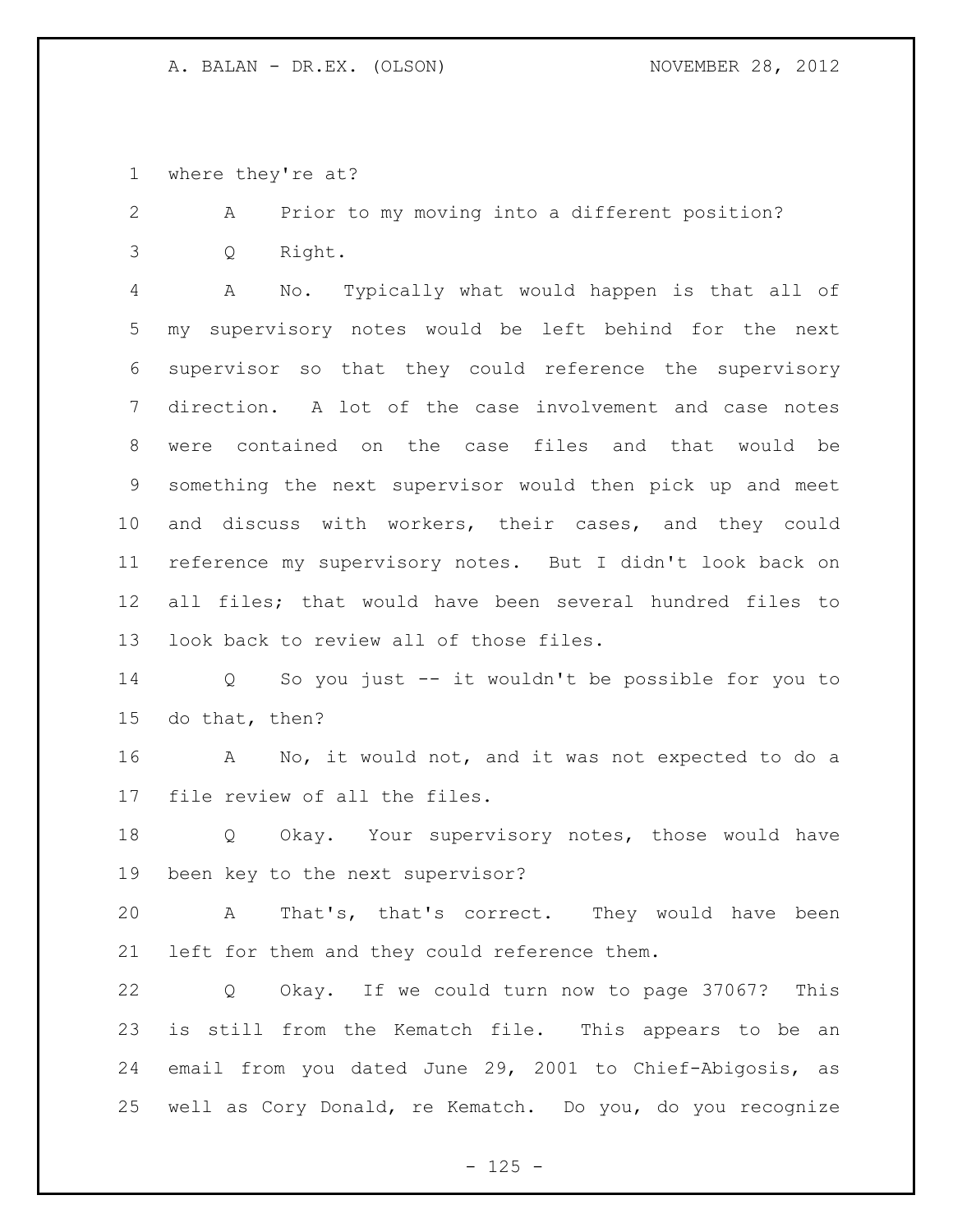this email?

| $\mathbf{2}$ | I've seen this email.<br>A                                 |
|--------------|------------------------------------------------------------|
| 3            | Okay. And it's an email you sent?<br>Q                     |
| 4            | That's correct.<br>Α                                       |
| 5            | Okay. And what was the purpose of the email?<br>Q          |
| 6            | The purpose of the email was to<br>Α<br>send a             |
| 7            | notification to Ms. Chief-Abigosis of a contact that I had |
| 8            | received on one of her cases, and essentially it gives an  |
| 9            | indication of what information I received and what I had   |
| 10           | authorized in terms of some follow-up action.              |
| 11           | Okay. And so the information contained here, it<br>Q       |
| 12           | says:                                                      |
| 13           |                                                            |
| 14           | "[There was] a call from Cher                              |
| 15           | Prince/CRU late this morning.                              |
| 16           | Cher advised that she had received                         |
| 17           | a call from" --                                            |
| 18           |                                                            |
| 19           | Name's redacted.                                           |
| 20           |                                                            |
| 21           | " refused to provide his name.                             |
| 22           | [Source of referral]  concerns                             |
| 23           | about Samantha Kematch's                                   |
| 24           | children."                                                 |
| 25           |                                                            |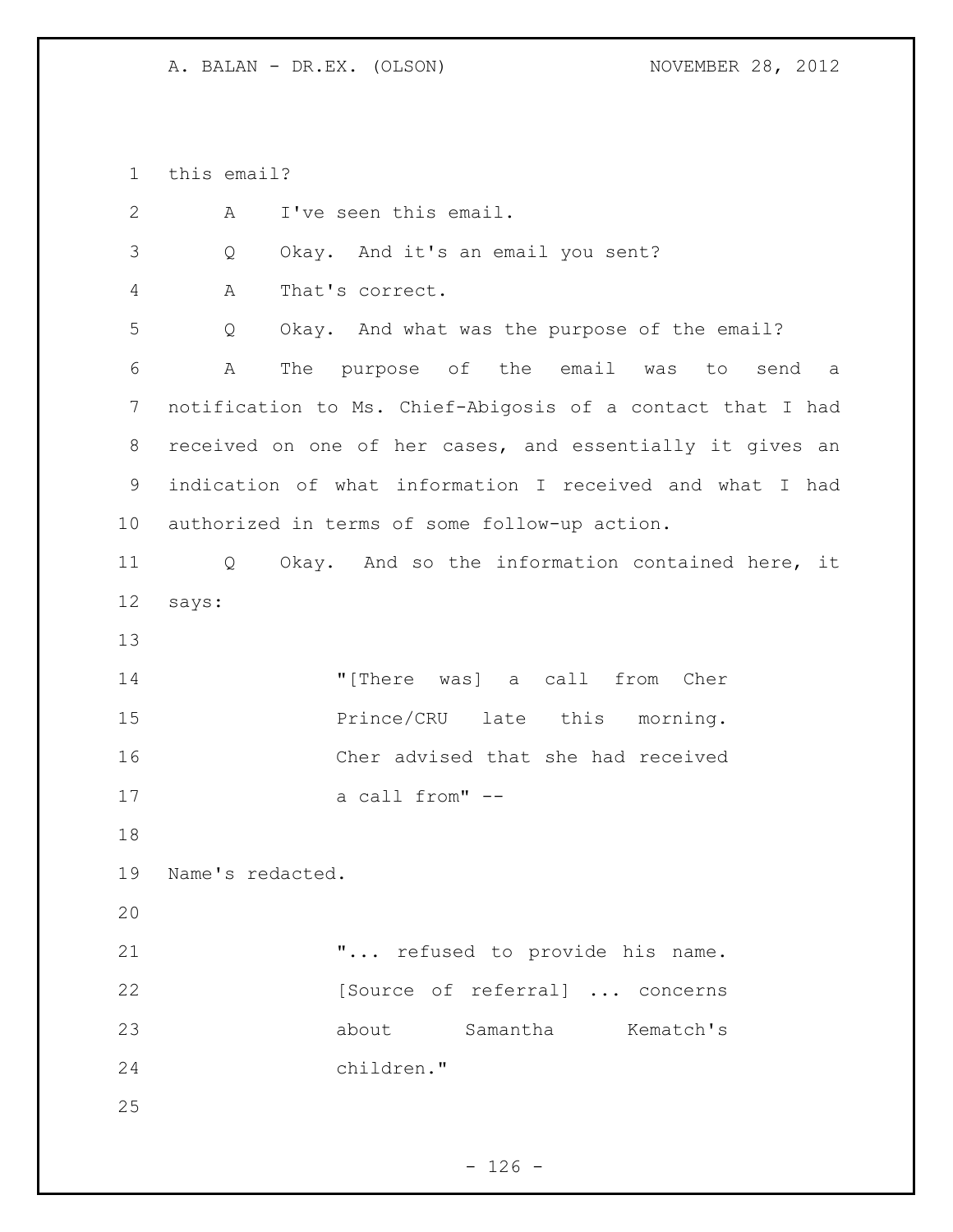Sorry.

 "... reports concerns about Samantha Kematch's children. Stated that on June 15th Samantha and her partner (Steve ...) were in a domestic dispute late in the 8 evening and that Steve kicked Samantha out of the home with the 10 small infant, the 1 year old **11 remained in the home with Steve.**  Steve and Samantha live at 740B Magnus. [Source of referral] is concerned as he has not seen Samantha and the babe in a few days, and alleges that Steve has a drinking problem and on-going 18 conflict with Samantha. **Interpretent** [Referral] feels there needs to be some check on the safety and well- being of the children. "I asked Cory to do a field

 to the home to check on the well- being of the children today. I will have Cory send you an email

- 127 -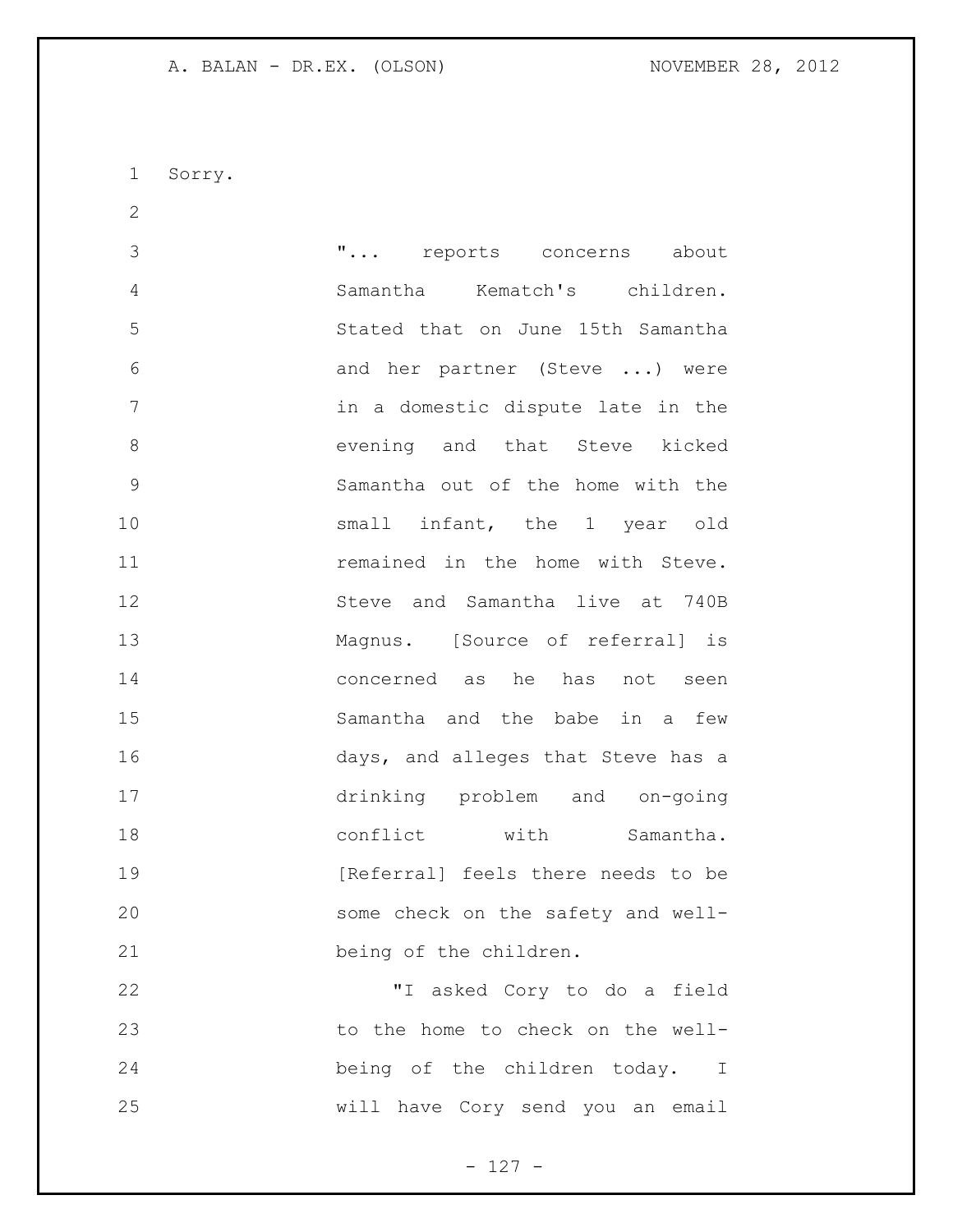with outcome of the field. Thanks, Angie." The information that you received from CRU, was that, was that of concern to you, knowing what you knew about the file? A That information would have been concerning to me on any file. Q Okay. So it doesn't matter the file, this is of concern. 11 A Yes, those are certainly child safety concerns. 12 THE COMMISSIONER: But you, you had been gone for 13 a month  $--$ 14 THE WITNESS: That's right. I was --15 THE COMMISSIONER: -- from your supervisory role. THE WITNESS: I was a supervisor in the same building as that service unit and Ms. Hanson -- Lorna Hanson and myself partnered as supervisors, so if one was away, the other would cover. So both our service units at that time were in the same building. 21 THE COMMISSIONER: Oh. MR. OLSON: Was that the case here, you were -- THE COMMISSIONER: But, but Abigosis was not under -- on your team when you made the move to your other job.

 $- 128 -$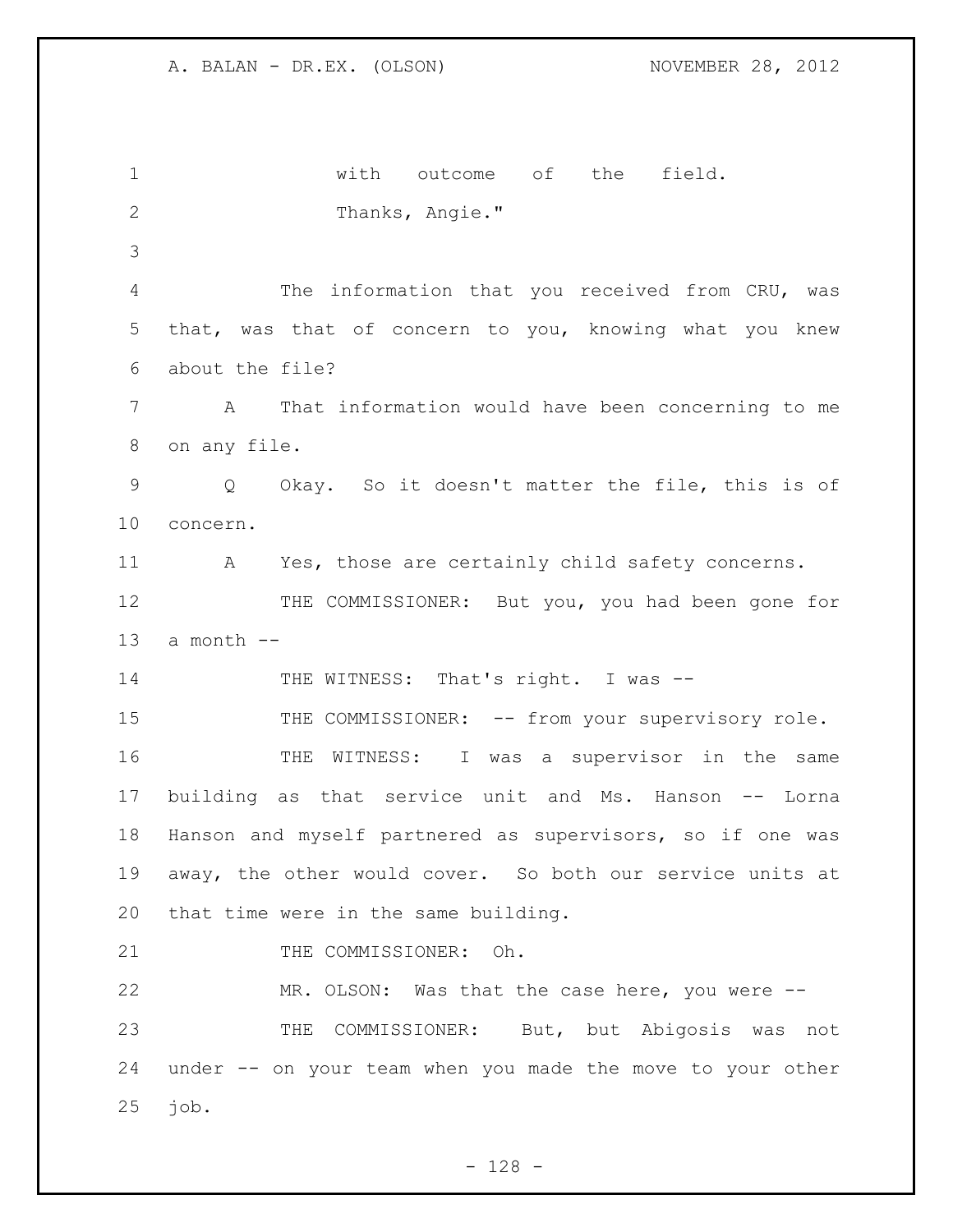THE WITNESS: That's right. She remained on Lorna Hanson's team and I was supervising the other family service unit in that building. THE COMMISSIONER: But you got this email because you were filling in for Hanson in her absence; is that it? THE WITNESS: I may have been filling in for her that day as a covering supervisor. BY MR. OLSON: Q Do you know if that's, in fact, the case? A It may have been that I was filling in as a covering supervisor or it may have been that -- it appears that the individual at the crisis response unit contacted 14 me directly as the former supervisor, and it may have been better practice for me to communicate that directly and, and initiate that. I would assume I would have done that in conjunction with Ms. Hanson if she was present but I'm assuming, based on this, that I took action, which typically I wouldn't do unless the other supervisor was away. Q Okay. And I was going to ask you that. She's not even copied on this email. A No, she's not. Q Would you have made her aware of it somehow?

A I would have likely talked with her verbally or

 $-129 -$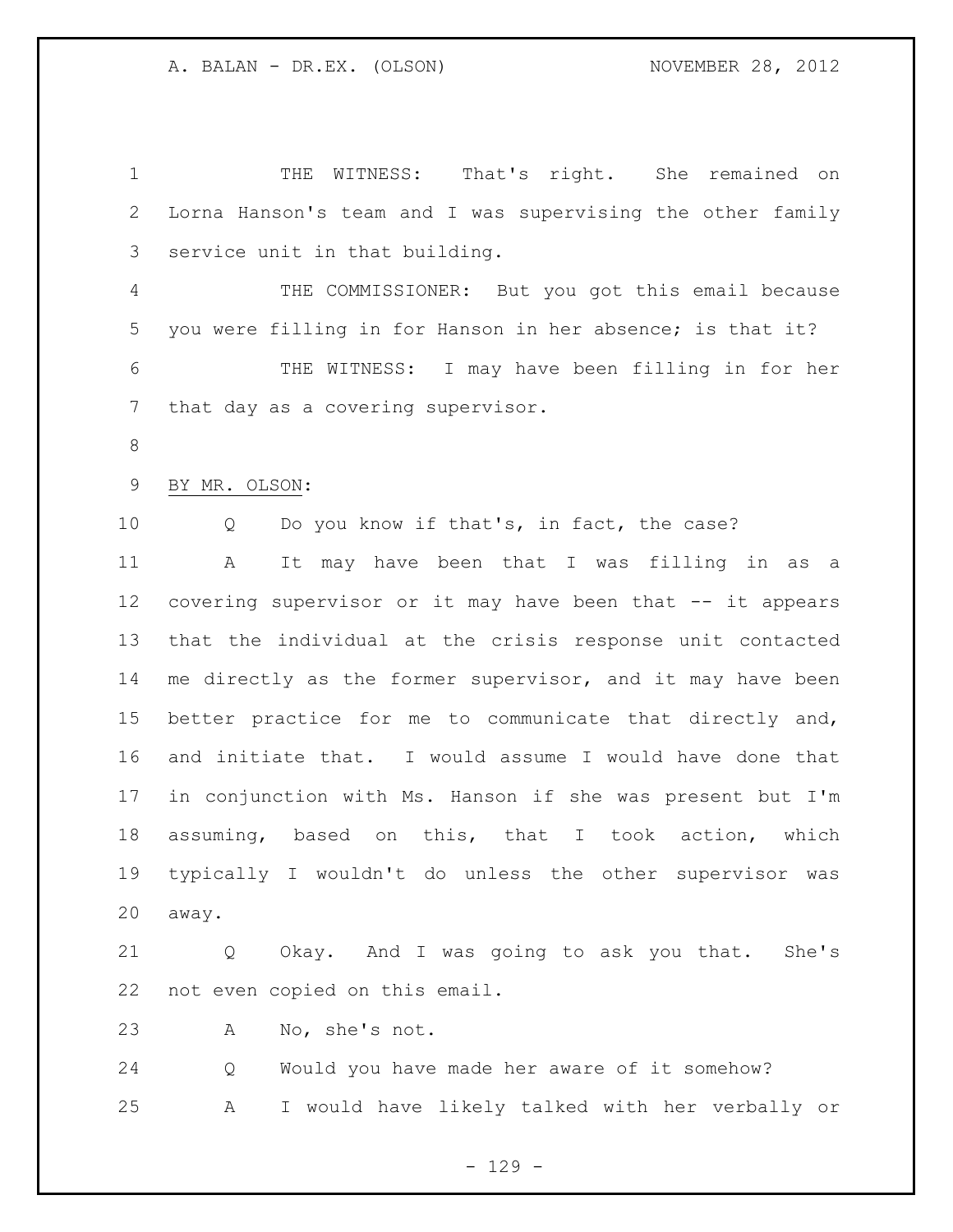asked the workers to provide the reports directly back to, to Lorna so -- whoever was responsible for that.

 Q Okay. Now, why, why did you get Cory Donald to do the field?

 A Well, it would appear -- Cory Donald was another social worker that was on the same service unit as Delores Chief-Abigosis. I don't recall if they were actually formally partnered with each other or if he had just happened to be an available social worker that could attend the home that date. Based on the concerns, my immediate response would be to ensure that we had someone attend to the home that day to check into those concerns. So it could have been due to him being a partner or being available within the same service unit.

 Q And did, did -- was there a reason you didn't actually send Ms. Chief-Abigosis out her -- on her own?

 A I would imagine that she was not present that day.

Q Okay. And do you know --

 A Or, or she may have been out and available -- unavailable.

 Q Did you get a report from Mr. Donald to find out what had happened?

 A The only report I would have expected back was if there were some immediate concerns that would have required

 $- 130 -$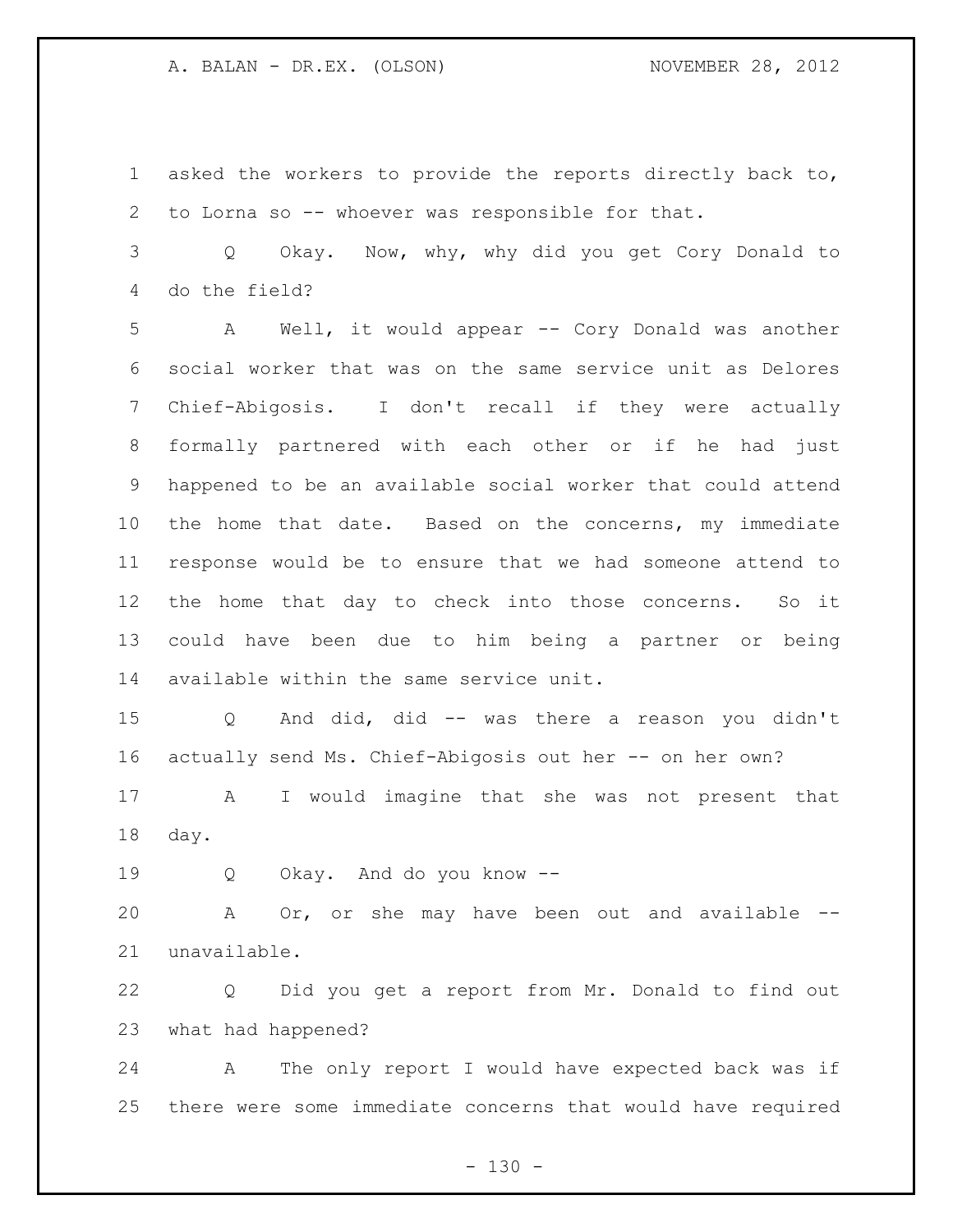a consideration around removal of the children from the home. That was one of the conditions that required supervisory review and approval.

Q Um-hum.

 A If the report was looked into and the concerns were not valid, it's likely the worker would have provided a verbal report but I can't say for certainty that that was what I was asking for. I needed immediately to have them attend the home. My best practice and my practice in those cases is that typically they happen within a day. You send someone out, they check on the home, they come back into the office and you're right away asking them how it went. 13 So I would imagine that I did, but I'm, I'm not clear that it was actually requested to be formally documented to me.

 Q Okay. So you're just basing it on your practice, 16 then, what your -- your answer to me --

17 A That's right. But I, I -- the email does look that I, I did ask for Cory Donald to provide an email written update to Delores Chief-Abigosis.

 Q Are you able to comment on Ms. Chief-Abigosis's job performance while you were her supervisor?

 A I, I'm not aware of any performance reviews that I've done or any performance issues that I can recall.

 Q Okay. And with respect to Ms. Greeley, are you able to comment on her performance?

- 131 -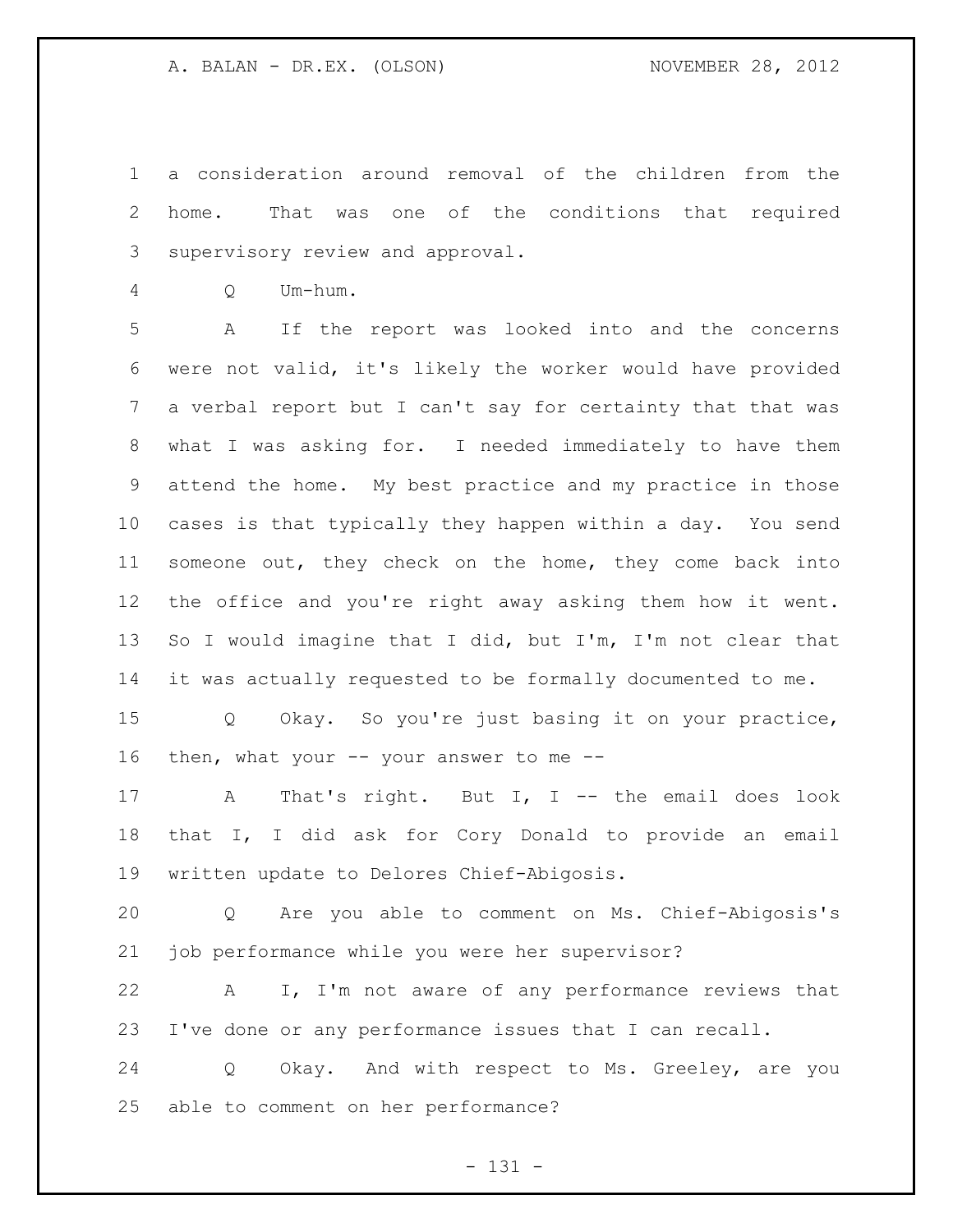A I can't comment in the same way. I've had some opportunity to work with Ms. Greeley that was very positive in nature, that I would have commented on to her. Again, I don't know if I completed a performance review on Ms. Greeley.

 Q Okay. I want to take you now to the, the reports that were prepared after Phoenix's death. The first one would be the Section 4 report and the page reference is 24. Now, prior to your involvement in the inquiry had you seen any of the reports?

 A I was provided by Mr. McKinnon with selections -- select portions of the external reports that pertained to the specific period of time that I would have had involvement. I didn't see the reports in their entirety.

 Q Okay. But prior to the inquiry process did you see any of the reports?

A Oh, no, not --

Q Okay.

19 A -- not prior to this process starting.

 Q And did you have any input into any of the reports?

 A No, I, I was not a part of any of these reports. I was not interviewed or any other participation.

 Q Okay. So nobody asked you for information for, for these reports.

 $- 132 -$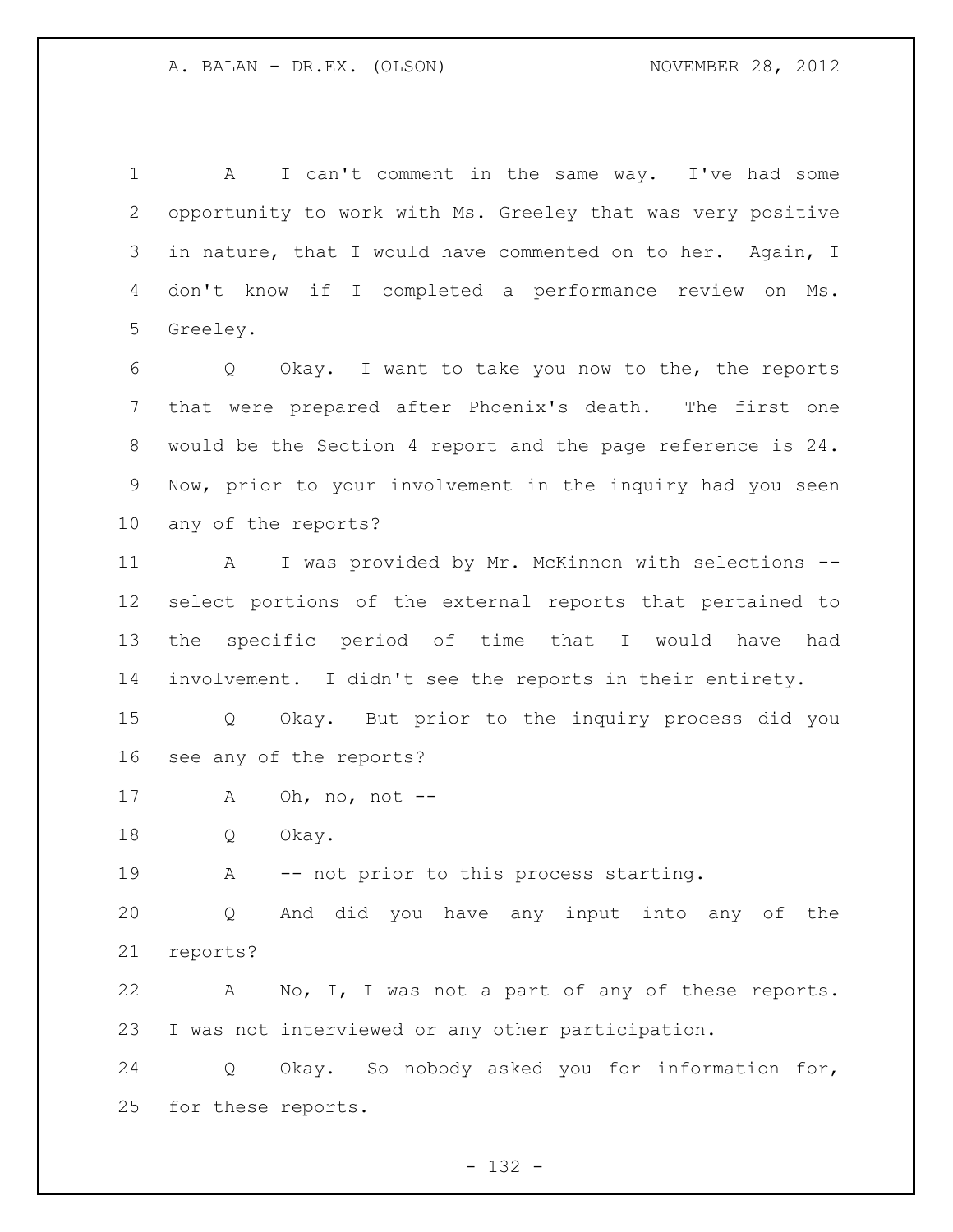A No.

 Q Okay. Your involvement -- and you said you reviewed this previously. And the page we're looking at here, you've reviewed your involvement, that's outlined on this page, at finding 7? THE COMMISSIONER: Which one is this? MR. OLSON: This is the Section 4 report prepared by Koster. THE WITNESS: Yeah, I would have reviewed this section. BY MR. OLSON: Q Okay. The, the finding, in part, is that "the worker who received the case file in November" -- that would have been Ms. Chief-Abigosis, under your supervision -- "did not maintain the necessary contacts...." Do you, do you want to comment on that or anything else contained in that finding? At least to the extent it applies to your period of time as supervisor?

 A To the extent that it applies to the period of time between November 14th, 2000 and June 1st, 2001, I would agree that the necessary contacts were not maintained.

Q Were not maintained?

A That's correct.

 $- 133 -$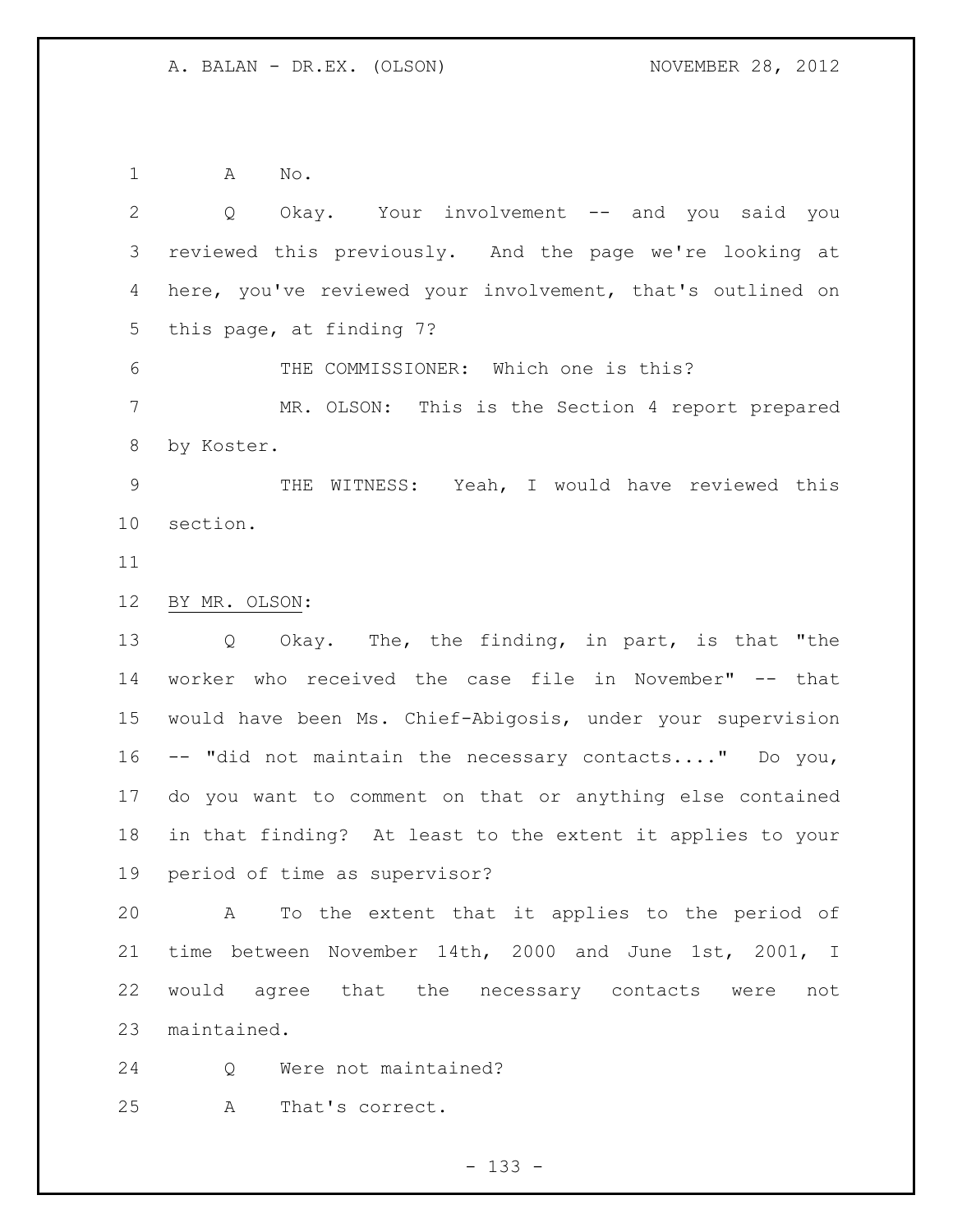Q Okay. So you agree with that finding as it applies to that portion of time. A Based on the file documents that were available 4 at the time that this report was completed, that that would appear to not meet standards. Q Okay. And if we go on, there's a finding that "the case work does not appear to be purposeful or follow a plan." 9 A I'm sorry, where are you -- MR. OLSON: Could scroll to -- 11 THE WITNESS: -- reading that from? 12 MR. OLSON: -- the next page, please? 13 THE COMMISSIONER: Are you -- what number? MR. OLSON: This would be finding number 9. 15 THE COMMISSIONER: Number 9. BY MR. OLSON: Q Says: "[It's] a dangerous approach since it puts the agency in a position of responding to rather than actually preventing possible catastrophes to children in need of its protection."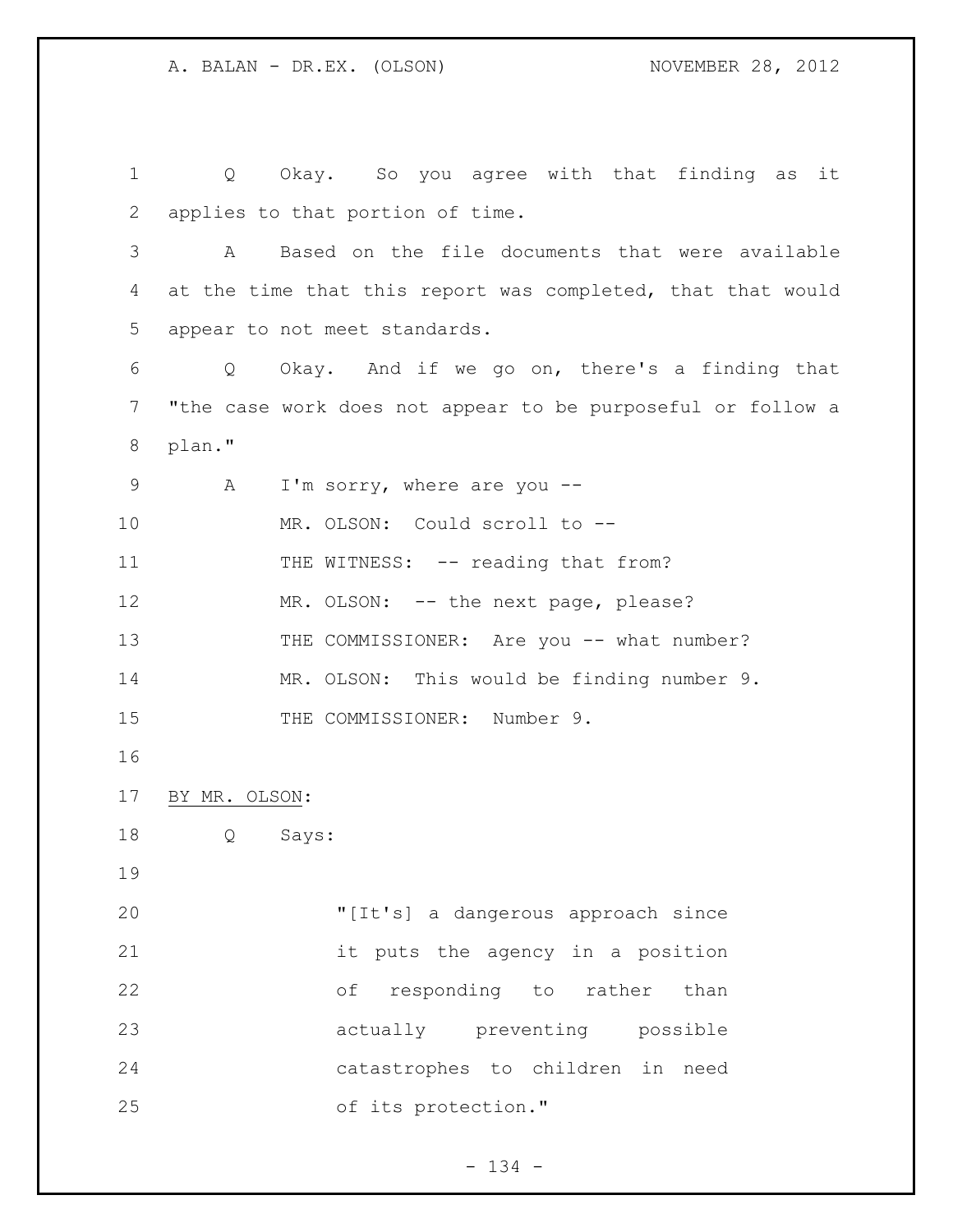A I believe that there was a case plan that was in place -- an appropriate case plan at the time of the September 5th, 2000 reunification. That case plan continued to remain in place as it was based on a service agreement that was still yet to be finally reviewed to confirm that progress had been made and achieved on all of those aspects so that case plan continued to be the plan for the family in those areas and there was the indication in February, on February 5th, that we were still needing information.

12 So to indicate that there was no case plan, I, I do not believe that that would be accurate for that period 14 of time. There was a case plan. It may be more accurate to state that it's unclear that the case plan was actually continuing to be implemented and there was a lack of contact to determine the progress made to date.

 Q Okay. Just where it says "the case work does not appear to be purposeful or ... follow a plan," you said there, there was a case plan, but did the case work itself -- was that -- do you, do you agree or disagree or do you want to comment on whether or not the case work itself was purposeful or followed that plan?

 A It's difficult to comment on the case work due to the lack of notations as to what that consisted of. There

 $- 135 -$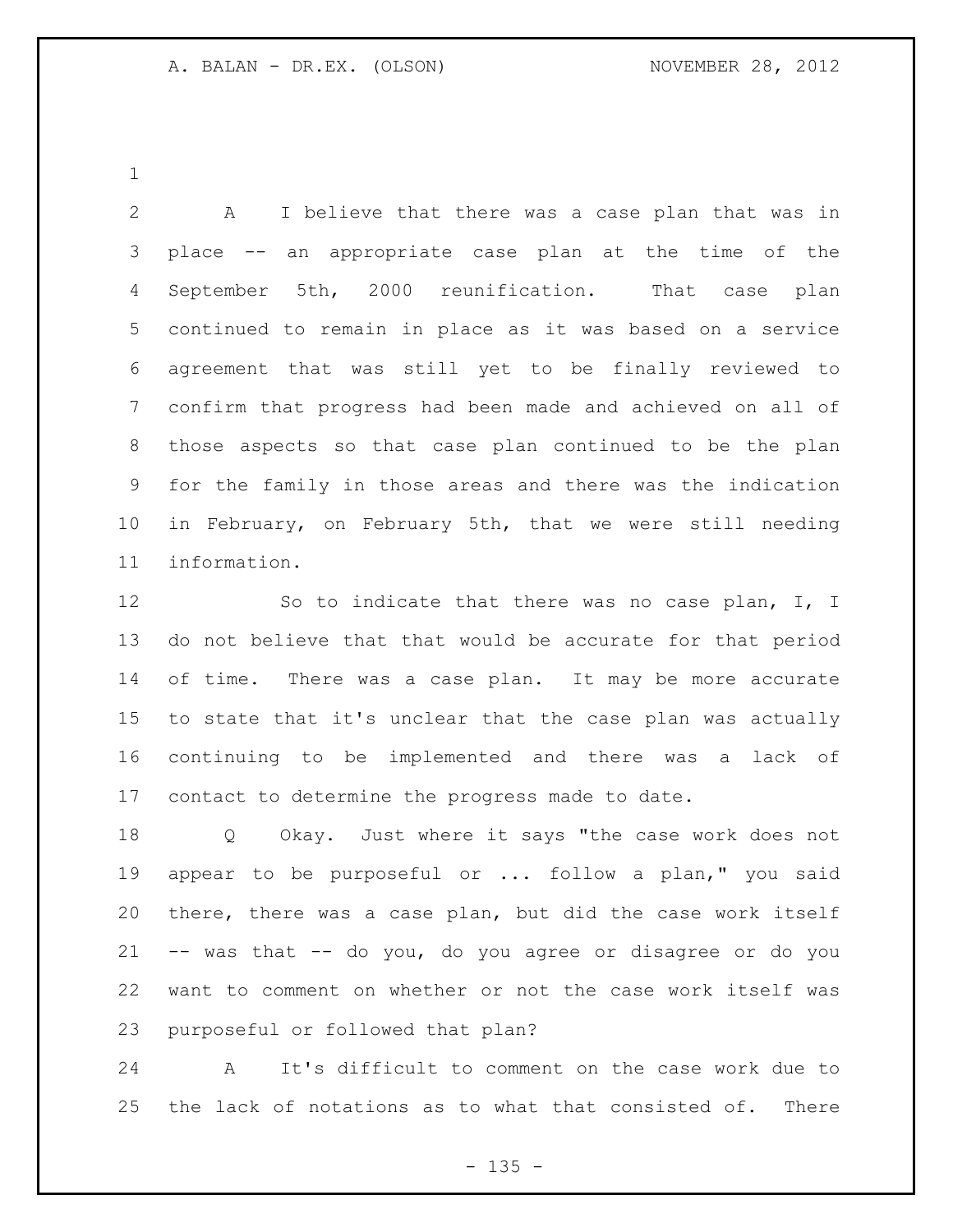| $\mathbf 1$ | was a lack of reporting to indicate the case work. I think  |
|-------------|-------------------------------------------------------------|
| 2           | that we did see with the prior worker there<br>were         |
| 3           | significant case notes, and from reading those notes, I was |
| 4           | able to gather a sense of the case work that was occurring. |
| 5           | In sense of the second worker, there was an absence of case |
| 6           | notes and so it was very difficult to determine the nature  |
| 7           | of the case work that was occurring.                        |
| 8           | Okay. Finding 8 I skipped over. It says:<br>Q               |
| $\mathsf 9$ |                                                             |
| 10          | "There is no recording of the                               |
| 11          | worker actually seeing Phoenix                              |
| 12          | during this case period."                                   |
| 13          |                                                             |
| 14          | THE COMMISSIONER: Where are you now?                        |
| 15          | MR. OLSON: Sorry, that's finding 8, the one                 |
| 16          | right above; I skipped over that.                           |
| 17          | THE COMMISSIONER: You're going back to 8.                   |
| 18          | MR. OLSON: Back to 8.                                       |
| 19          |                                                             |
| 20          | BY MR. OLSON:                                               |
| 21          | Do you agree with that or do you want to comment<br>Q       |
| 22          | on it?                                                      |
| 23          | The notes are very unclear, and in the, the notes<br>Α      |
| 24          | that did appear, while there was comment on Phoenix's       |
| 25          | appearance, it didn't indicate that the child was actually  |

- 136 -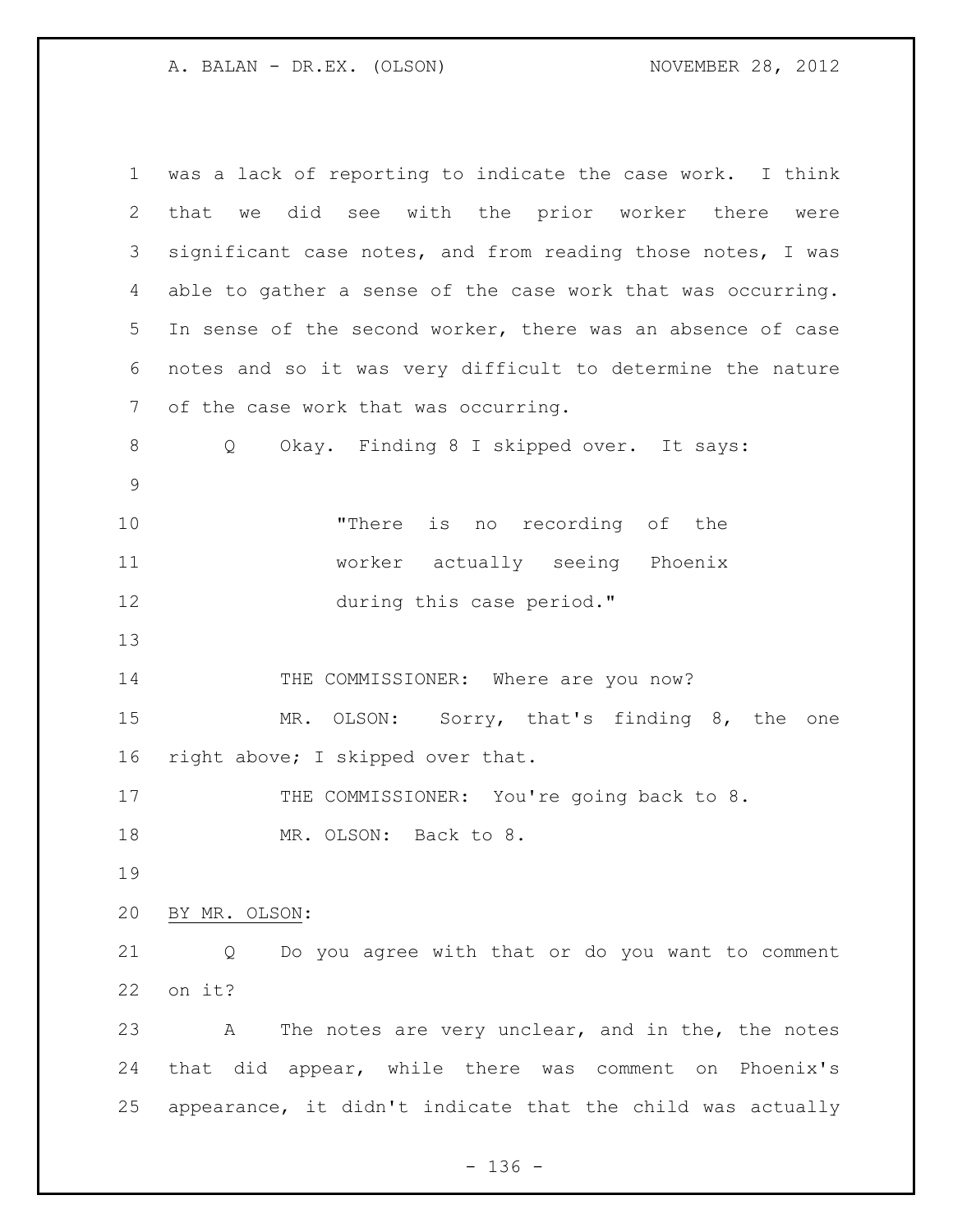| $\mathbf 1$ | seen so it's difficult to dispute or to agree with the        |
|-------------|---------------------------------------------------------------|
| 2           | statement. The notes do indicate a physical description of    |
| 3           | the child so I'm not sure where that came from in the         |
| 4           | notes, on, on the home visit in February.                     |
| 5           | It's hard to tell where that came from.<br>Q                  |
| 6           | $\mathbb{A}$<br>It's hard to tell if she did actually see the |
| 7           | child or not because there was some description of the        |
| 8           | child in that, but I would be unable to say with any          |
| 9           | certainty that she did see the child or she didn't.           |
| 10          | Okay. If we turn to page 27, this finding says:<br>$Q_{-}$    |
| 11          |                                                               |
| 12          | "The case management from November                            |
| 13          | of 2000 until the closing in March                            |
| 14          | of 2002 was substandard.                                      |
| 15          | "There were limited contacts,                                 |
| 16          | risk assessments<br>No<br>and                                 |
| 17          | assessments were completed and                                |
| 18          | there is no indication of sound                               |
| 19          | casework practice."                                           |
| 20          |                                                               |
| 21          | Do you, do you want to comment on that, and the               |
| 22          | paragraph below? Again to the extent that you were            |
| 23          | involved in the file.                                         |
| 24          | Right. I mean, in commenting from November 2000<br>A          |
| 25          | to the end of my involvement at the beginning of June 2001,   |

- 137 -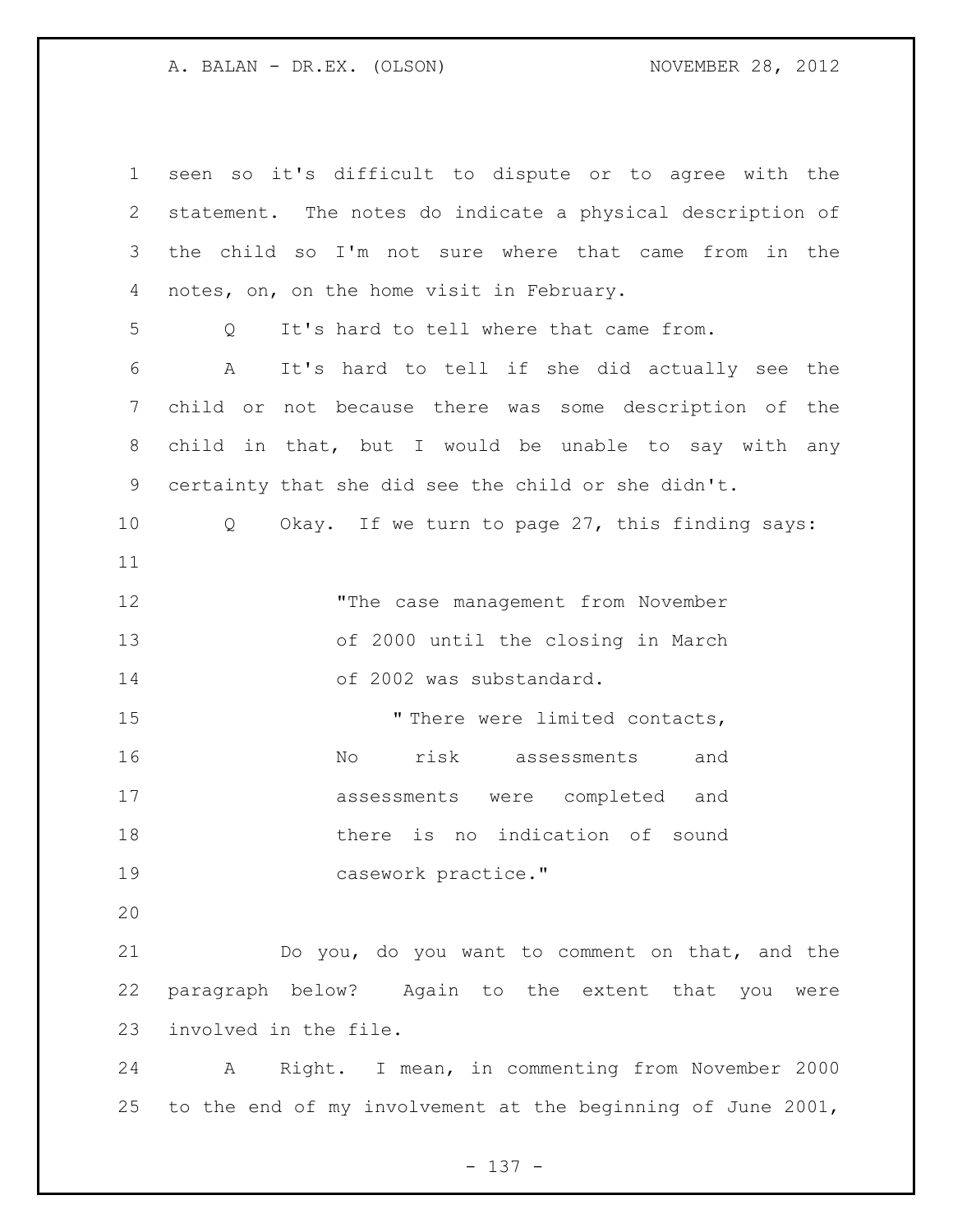I would concur with this, that I didn't see any evidence -- written evidence that there were risk assessments or other assessments on file. There was an absence of contact so it was difficult to make a determination around the nature of the case work that was being completed. Q And part of the responsibility for ensuring those things are done, would that be on you as the supervisor? 8 A Part of it would be on myself. Q We turn now to the Section 10 report by Jan Christianson-Wood, at page 133. This is from commission disclosure 2. 12 THE COMMISSIONER: Now, I'm assuming that when you get through these reports that will complete your examination? MR. OLSON: Yes. THE COMMISSIONER: Well, I think we might as well get that done before lunch and, and extend the lunch hour if we have to. MR. OLSON: Yeah, there, there aren't very many questions left so -- 21 THE COMMISSIONER: All right. MR. OLSON: -- that would be preferable. BY MR. OLSON: Q So page 133 bottom. So this is a new worker

- 138 -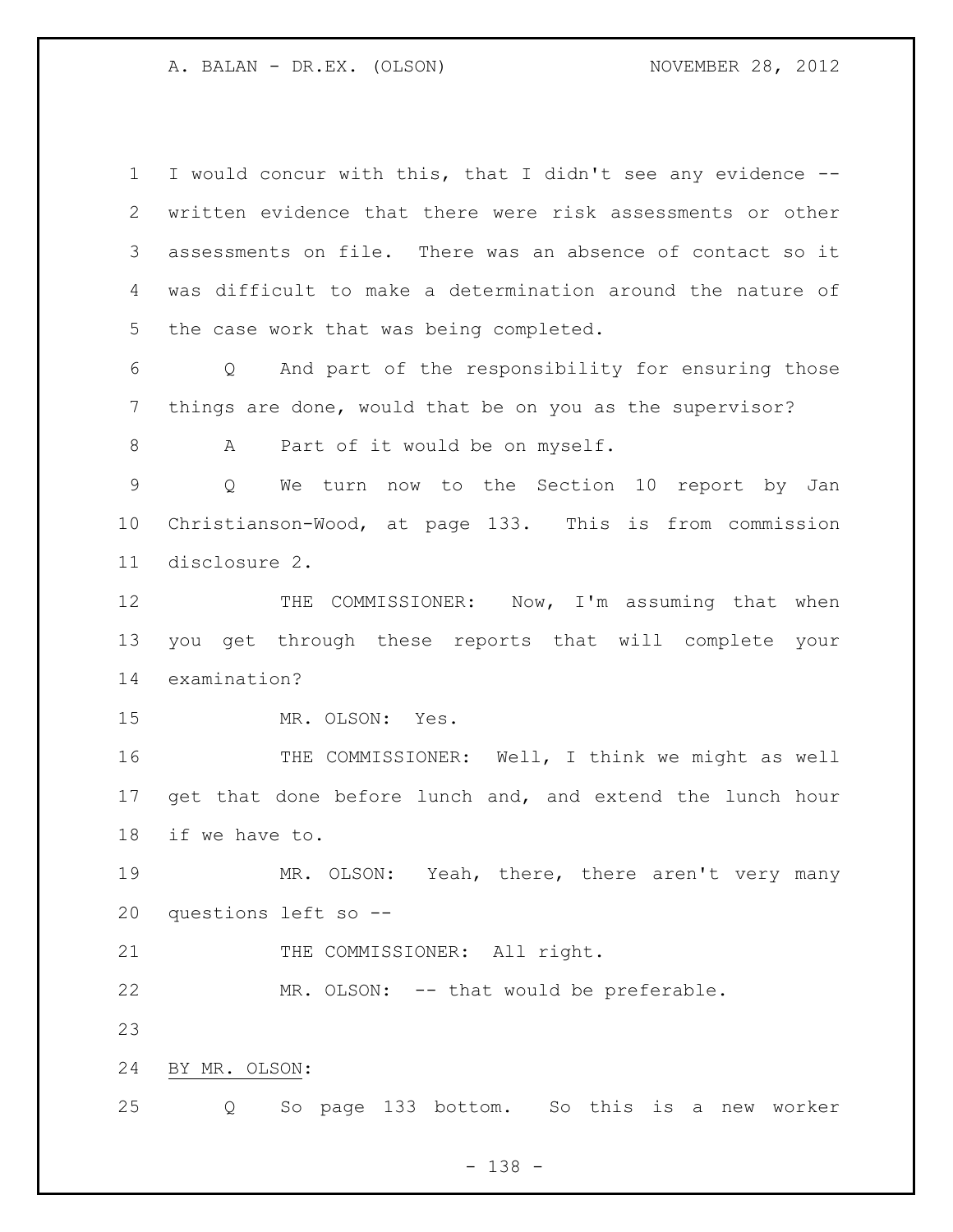assigned in November 2000. THE COMMISSIONER: Do you know what this report is, Witness? THE WITNESS: No, I don't. BY MS. WALSH: 7 Q Oh, you're not -- you haven't seen this report? A I'm just wondering, what is the title of this document? Q This is the Section 10 report, this is the Jan Christianson-Wood report. A Oh, I did see some excerpted sections related to my involvement previously. Q Are these the pages you saw, 133 and 134? A Could you scroll up just a little? They seem -- they appear to be familiar to me. Q Okay. Rather than going -- reading them out to you, maybe I'll just ask. One of the things that were mentioned is that there was -- the writer, the writer questioned why it was not a concern that the family was not seen from October 2000 until February 2001. We've gone, we've gone over that already. Is there anything you want to add to that in terms of commenting? A The only thing I can comment on is that from my

perspective as the supervisor, I would have expected that

- 139 -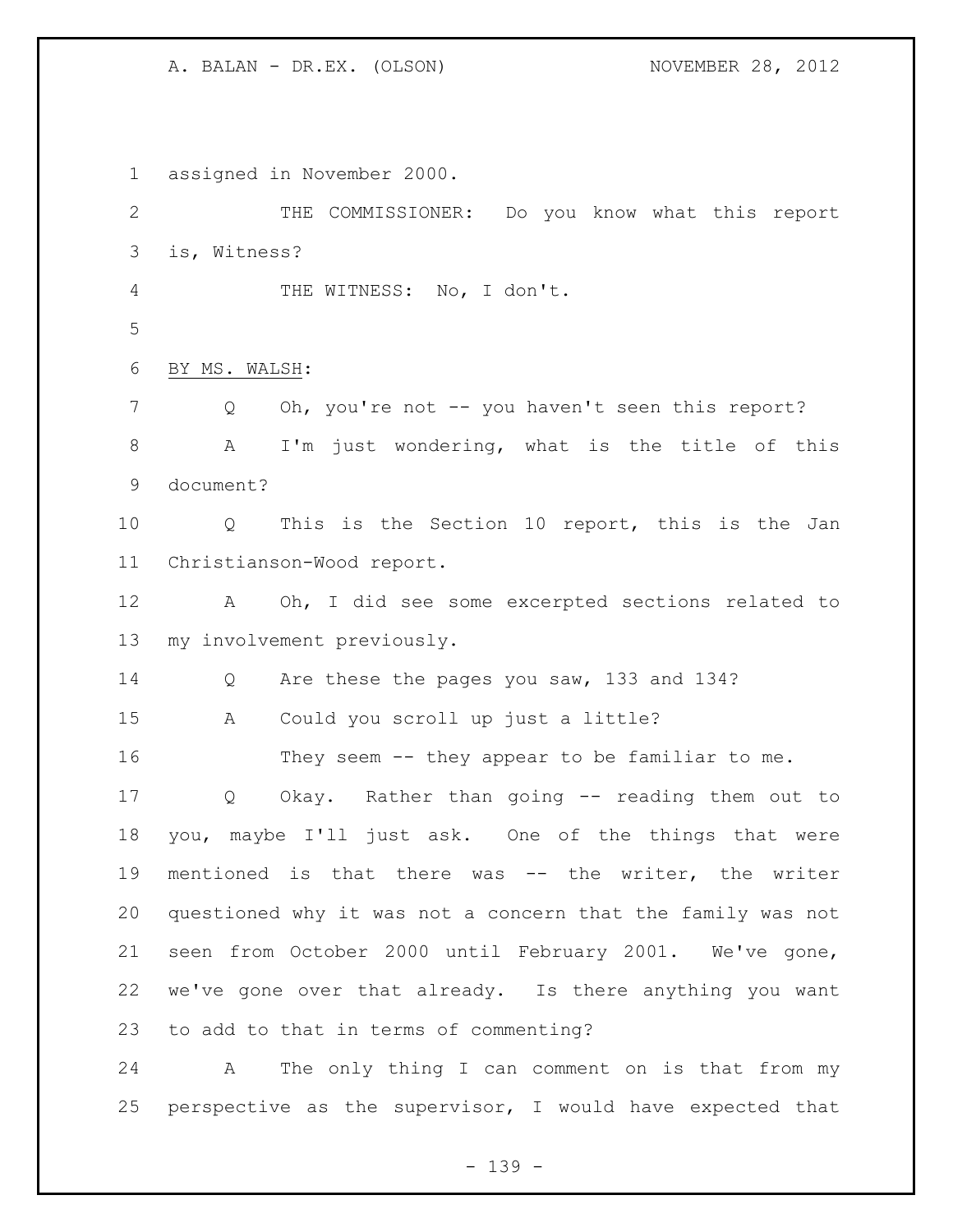the worker was carrying out the case plan and maintaining their contacts unless I heard differently. If I didn't hear that there were concerns or that there were difficulties, I may not have been aware that that was happening. I just wanted to add that piece of information. Q Okay. We could go to the next page, 134, the bottom. It says: "Given the lack of contact 10 between the Agency and the family, 11 the basis for assuming that the parents could safely and successfully parent a second infant was unclear. The continued **lack of contact after [the baby's]**  birth is concerning particularly as the Agency had learned that the **pregnancy was concealed.** The file had remained open during this period." Do you want to comment on that, aside from what we've already discussed today? A I think that, again, one of the things that I'm unclear of from reviewing the files and the documents is to

 $- 140 -$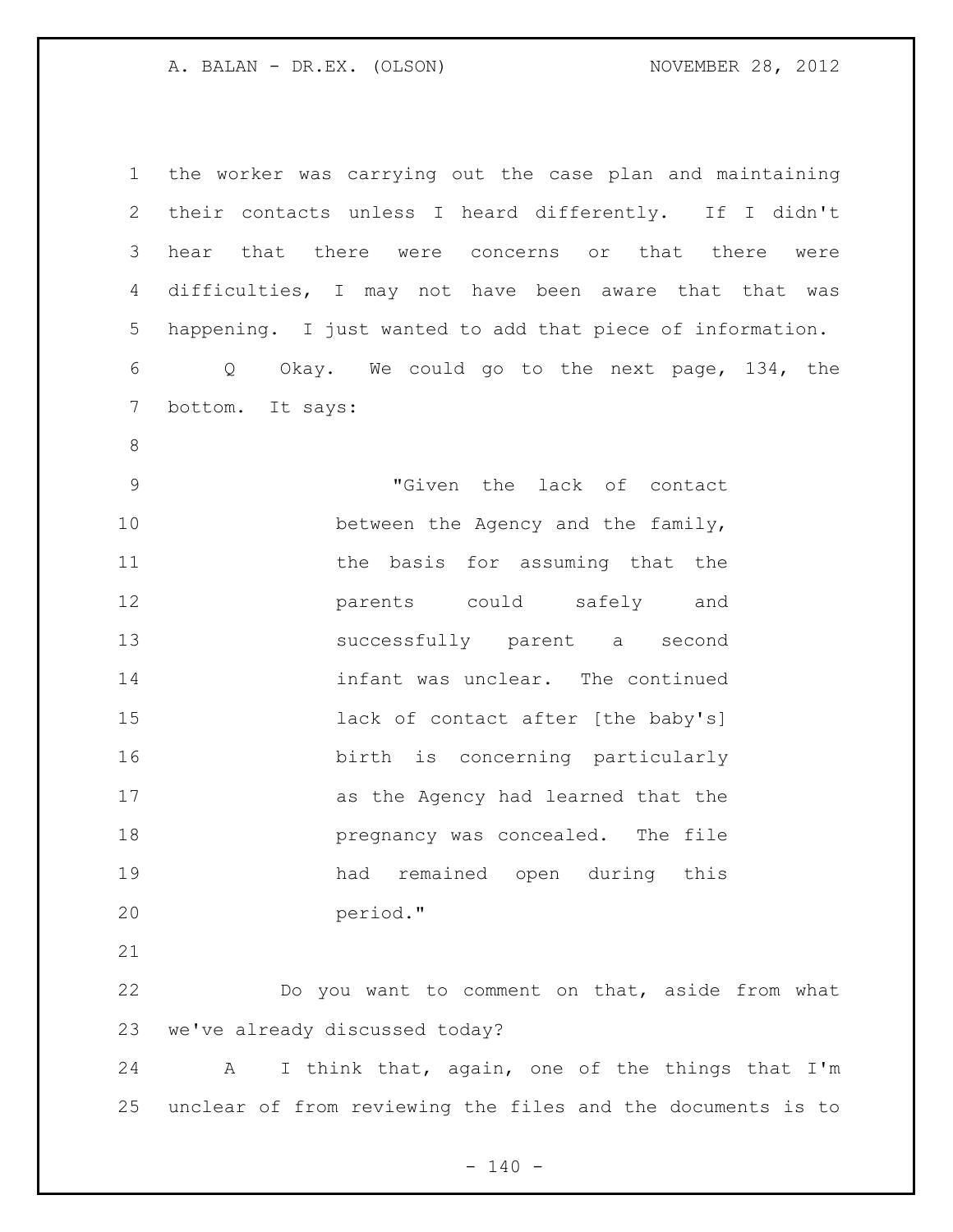what extent that was a concealed pregnancy. It certainly was not a disclosed pregnancy. I'm not clear if there were 3 others that were aware of the pregnancy. It's -- it appears that the worker was not aware of it, and from what I understand, the family support worker who might have ended some time before. But there is some difference between having an undisclosed pregnancy and an actual concealed pregnancy that would certainly impact on one's assessment. So the only thing that I do -- I have a lack of clarity about is whether or not it was actually disclosed or just -- or concealed or not just -- or unknown or not disclosed.

Q Okay. And if we continue on to page 135 --

 THE COMMISSIONER: Just a minute. Before you leave that paragraph, the last sentence is "The file had remained open during this period." Now, when did the case plan terminate?

 THE WITNESS: The case plan was continuously in effect for the duration of the time between November 2000 and -- well, before that time, essentially from September up until -- the last that I can see that case plan was still in effect until February. I can't comment on what changes were made to that case plan on the birth of the child in April. That likely may have resulted in some changes. There's no documentation to that in the case file

- 141 -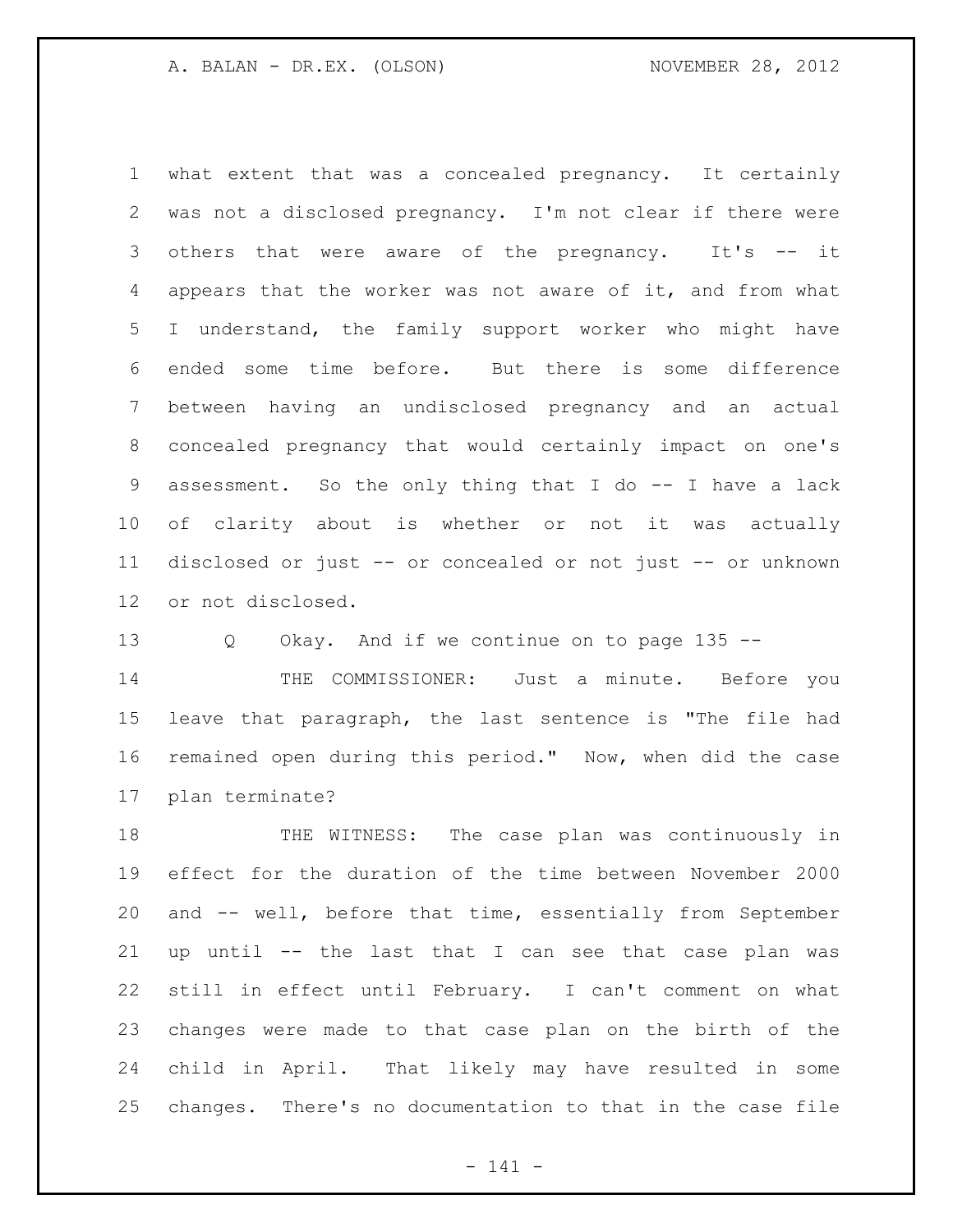A. BALAN - DR.EX. (OLSON) NOVEMBER 28, 2012

1 or in any other notes that had been provided so ... THE COMMISSIONER: Was there any extension to it? THE WITNESS: I would imagine that that case plan would have been reviewed and possibly extended or changed, that as long as there's a family file open, the expectation is that there is a case plan in place that would be in effect with the family that may change over time. THE COMMISSIONER: And when you say a family file open -- and there was a family file open here? 10 THE WITNESS: Yes. 11 THE COMMISSIONER: Under what name? 12 THE WITNESS: It would have been open under Samantha Kematch. 14 THE COMMISSIONER: So as long as that family file 15 was open, then you had a responsibility to  $-$  or the agency had a responsibility to be on top of what was going on in that home. Is that a fair statement? THE WITNESS: That would be a fair statement. 19 THE COMMISSIONER: Thank you. BY MR. OLSON: Q Page 135, the italicized paragraph -- oh, going too far -- where it says: "It was not recorded in the

- 142 -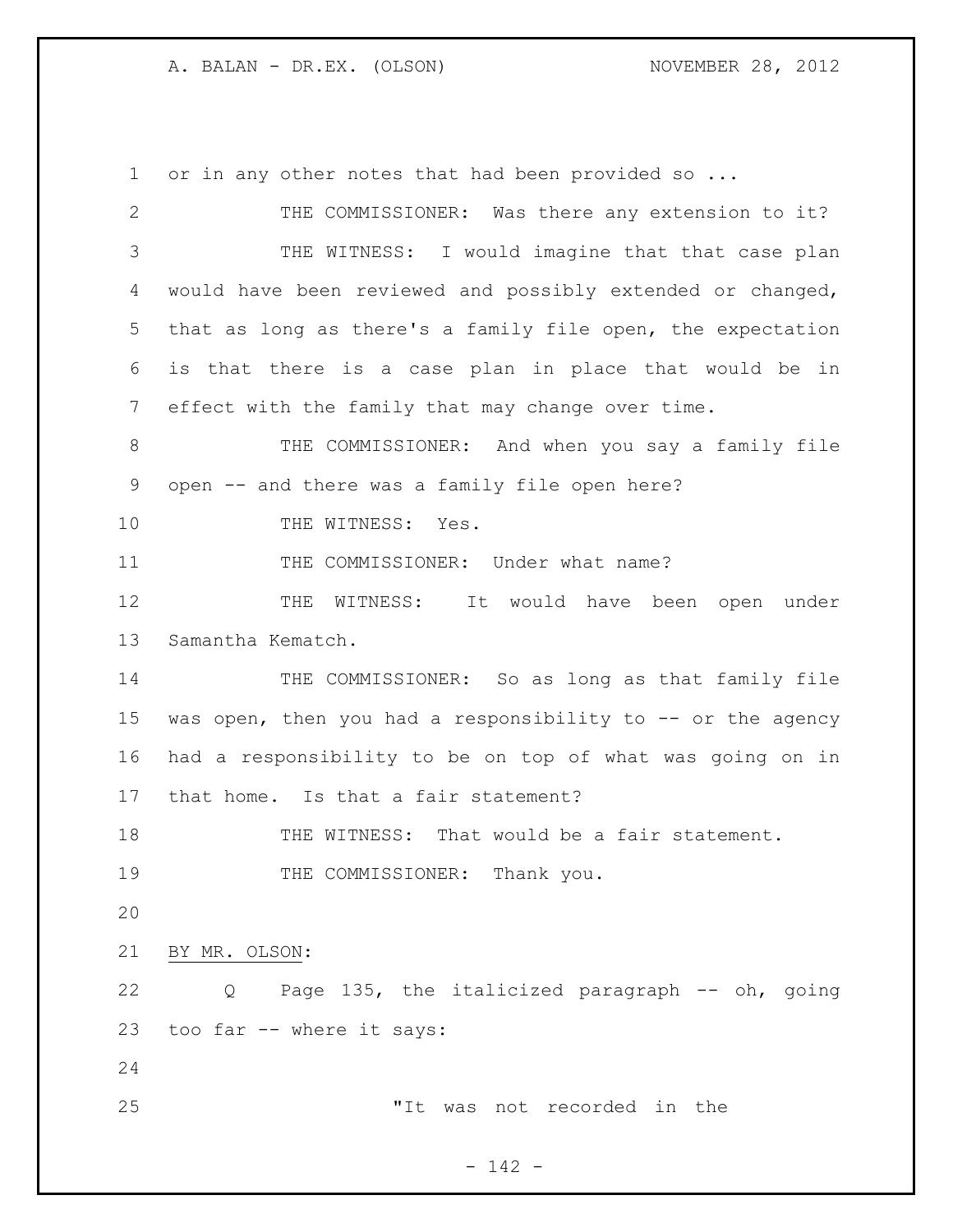| $\mathbf 1$  | file if<br>Ms. Kematch showed any                                     |
|--------------|-----------------------------------------------------------------------|
| $\mathbf{2}$ | interest in Phoenix - was<br>she                                      |
| 3            | uninterested in a toddler<br>who                                      |
| 4            | required more attention than<br>an                                    |
| 5            | infant?"                                                              |
| 6            |                                                                       |
| 7            | Do you have any comments on that?                                     |
| $8\,$        | Could I see the page before that?<br>A                                |
| $\mathsf 9$  | MR. OLSON: Keep going, please.                                        |
| 10           | THE WITNESS: That's fine.                                             |
| 11           | That's all referring to information that occurred                     |
| 12           | after my period of involvement, which would have ended in             |
| 13           | June, early June 2001, so I'm not sure that I would have              |
| 14           | been aware of that information.                                       |
| 15           |                                                                       |
| 16           | BY MR. OLSON:                                                         |
| 17           | Okay. The last report I wanted to take you to is<br>$Q \qquad \qquad$ |
| 18           | the internal case report. This was prepared by Rhonda                 |
| 19           | Warren. If we go to page 38015 -- and this is from                    |
| 20           | commission disclosure 1802 -- the second bullet point there           |
| 21           | says, "There was no recorded contact " Now, we've been                |
| 22           | through that already.                                                 |
| 23           | Α<br>Yes.                                                             |
| 24           | And then the next bullet says:<br>Q                                   |
| 25           |                                                                       |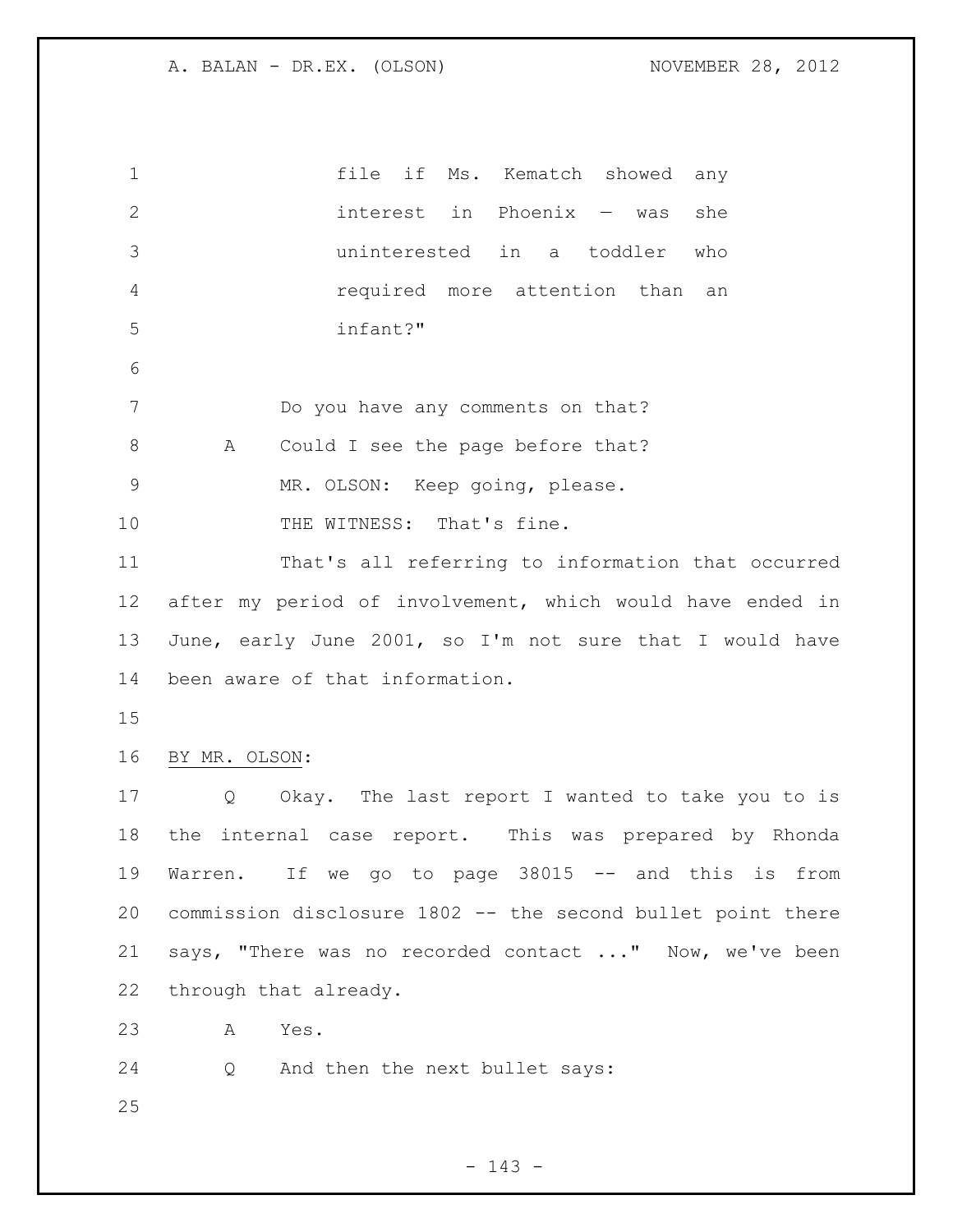| 1              | "There was<br>no direct contact                            |
|----------------|------------------------------------------------------------|
| $\mathbf{2}$   | between February 9, 2001 and July                          |
| 3              | 4, 2001 even though the worker                             |
| $\overline{4}$ | stated in a February 9, 2001                               |
| 5              | meeting 'it is necessary to meet                           |
| 6              | as they are an open file and we                            |
| 7              | need to monitor and assess their                           |
| 8              | family situation'. The Social                              |
| $\mathsf 9$    | Worker clearly stated that the                             |
| 10             | plan would continue to [do] 'drop                          |
| 11             | by visits until we are confident                           |
| 12             | that the risk levels have been                             |
| 13             | minimized and we feel [that] the                           |
| 14             | family has adequate supports to                            |
| 15             | parent.'"                                                  |
| 16             |                                                            |
| 17             | Do you want to comment on that?                            |
| 18             | The February 9th, 2001 meeting would have a<br>Α           |
| 19             | supervision between Delores Chief-Abigosis and myself. I   |
| 20             | think I -- that I had clarified earlier that those were my |
| 21             | notes and also this does not appear to be an accurate or a |
| 22             | similar statement to the supervision notes that I referred |
| 23             | to.                                                        |
| 24             | MR. MCKINNON: Just to assist the witness, the --           |
| 25             | I think the supervision note was the February 5th --       |

 $- 144 -$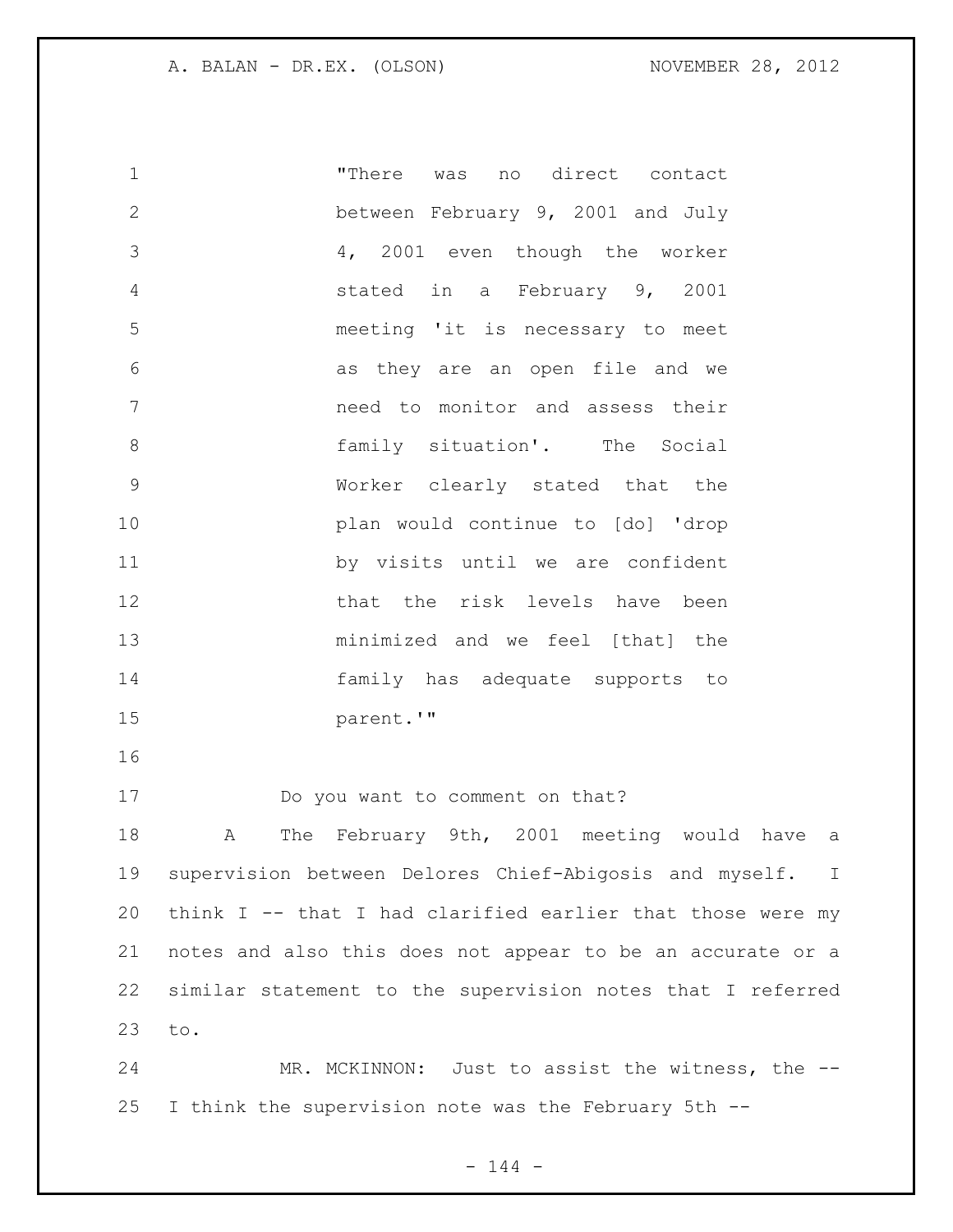1 THE WITNESS: Oh, February 5th, so --2 MR. MCKINNON: -- and the call -- the attendance was the February 9th. THE COMMISSIONER: Yes. THE WITNESS: Oh, okay. So I'm not sure what the February 9th meeting is; could you restate that for me? February 5th is the supervision, February 7th was a attempt to the home -- 9 THE COMMISSIONER: Yes. 10 THE WITNESS: -- and then February 9th was the actual home? 12 THE COMMISSIONER: That's the evidence. 13 THE WITNESS: Okay. So the only thing that I would comment on having seen in the file would have been the plan to continue to do drop-by visits with the family. I'm not sure what you want to comment on beyond that. BY MR. OLSON: Q No, I just wanted -- A I mean, that would seem accurate that the worker did say that and it was the worker who had said that in that meeting with the family in the home. Q I see. A I'm also -- from reading this, it's indicating that they're not seeing any evidence of the direct contact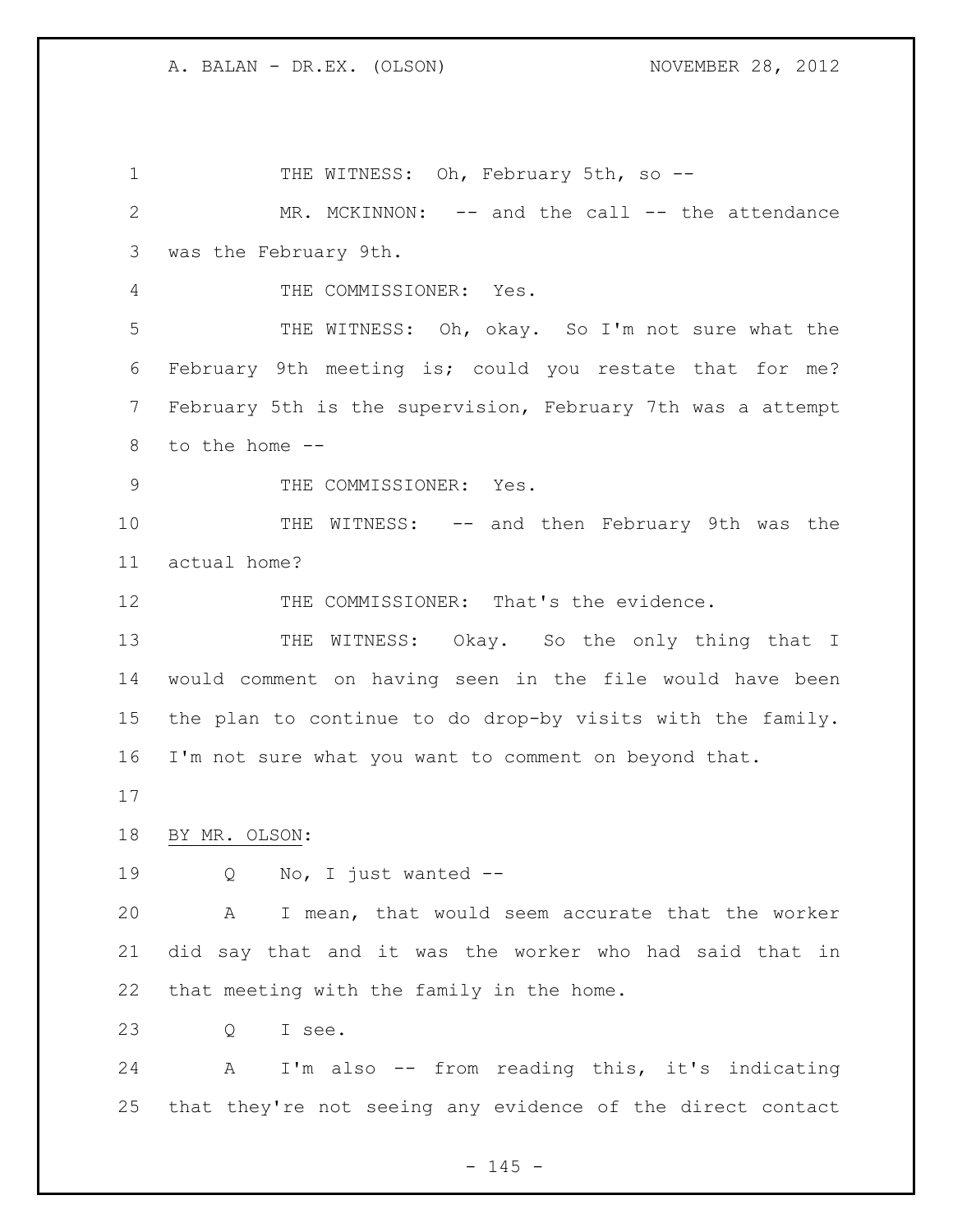A. BALAN - DR.EX. (OLSON) NOVEMBER 28, 2012 A. BALAN - CR-EX. (GINDIN)

between that period of time.

| $\mathbf{2}$ | MR. OLSON: Okay. Those are all my questions.               |
|--------------|------------------------------------------------------------|
| 3            | THE COMMISSIONER: Thank you, Mr. Olson.                    |
| 4            | MR. OLSON: Thank you.                                      |
| 5            | THE COMMISSIONER: Now, it's  I guess you'd                 |
| 6            | probably like to return till -- 2:15 give you sufficient   |
| 7            | time? There'll be a lot of cross-examination, undoubtedly, |
| $8\,$        | so -- I think we've gone overtime. We'll adjourn until     |
| 9            | 2:15 and, Witness, you'll have to return for --            |
| 10           | THE WITNESS: Thank you.                                    |
| 11           | THE COMMISSIONER: -- the afternoon. Thank you.             |
| 12           |                                                            |
| 13           | (LUNCHEON RECESS)                                          |
| 14           |                                                            |
| 15           | THE COMMISSIONER: Mr. Gindin, you're going                 |
| 16           | first?                                                     |
| 17           | MR. GINDIN: That's correct. Mr. Commissioner?              |
| 18           | THE COMMISSIONER: Please proceed.                          |
| 19           |                                                            |
| 20           | CROSS-EXAMINATION BY MR. GINDIN:                           |
| 21           | My name is Jeff Gindin. I appear for Kim Edwards<br>Q      |
| 22           | and Steve Sinclair. Good afternoon. I have some questions  |
| 23           | for you.                                                   |
| 24           | We've been hearing a lot of discussion about               |
| 25           | notes. The supervisor's notes that you made, can you tell  |

 $- 146 -$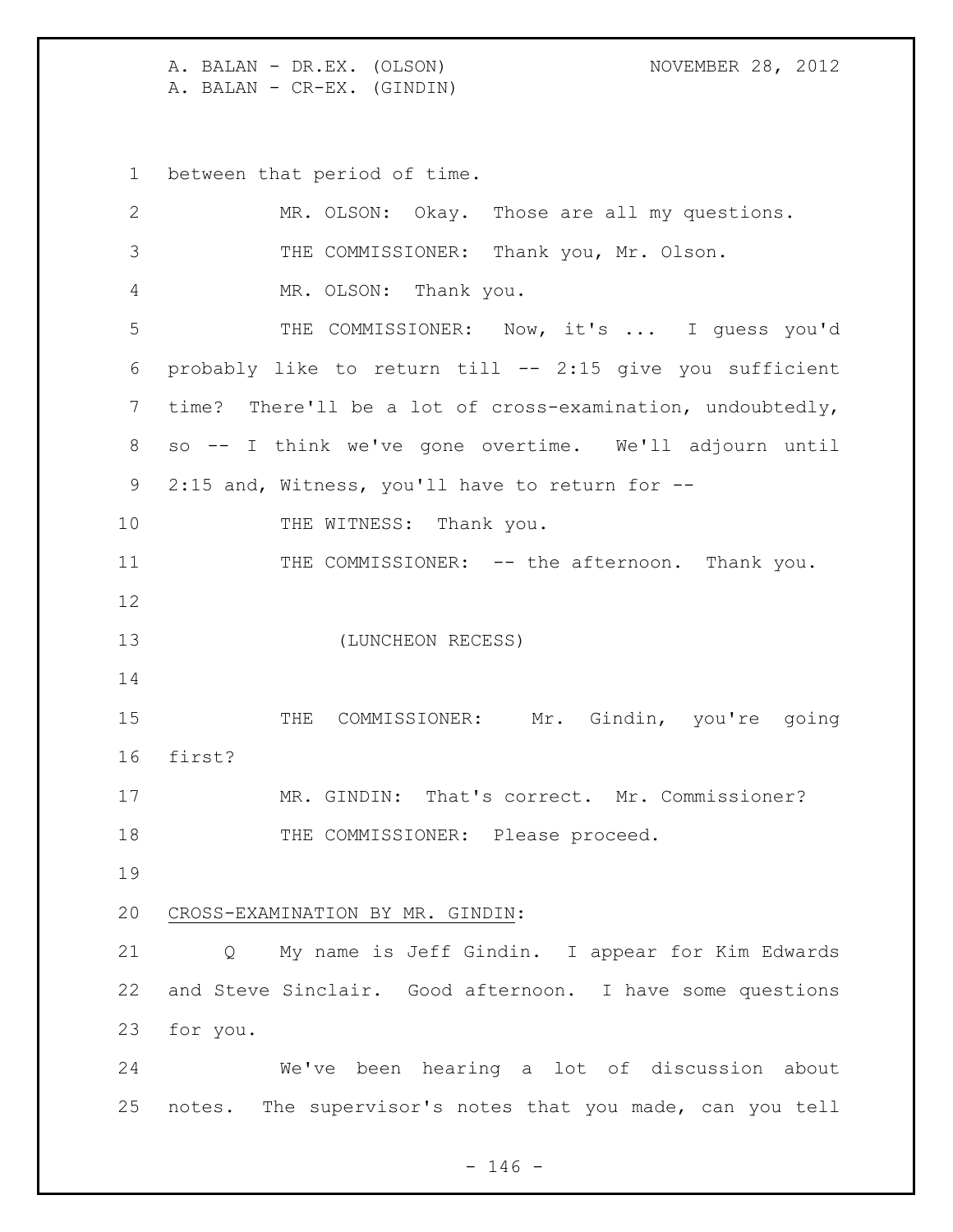us what happened to them?

| $\mathbf{2}$    | I can say what happened to them at the point that<br>А             |
|-----------------|--------------------------------------------------------------------|
| 3               | I left, which was they were left in a bookcase in the              |
| 4               | supervisory office for the next supervisor. Beyond that --         |
| 5               | I'm just having a little trouble hearing you;<br>$Q \qquad \qquad$ |
| 6               | maybe you could --                                                 |
| 7               | Oh, sorry.<br>A                                                    |
| 8               | -- move the mic a little closer, perhaps.<br>Q                     |
| $\overline{9}$  | At, at the point that I left that position and<br>A                |
| 10 <sub>o</sub> | moved to a new position, what I can say with certainty is          |
| 11              | that they were left in $a$ , in a binder $-$ in a set of           |
| 12              | binders on a bookcase in that supervisory office for the           |
| 13              | next supervisor. Beyond that, I don't know what happened           |
| 14              | with the notes.                                                    |
| 15              | And who would be the next supervisor after you?<br>Q               |
| 16              | The supervisor would have been Lorna Hanson, who<br>A              |
| 17              | returned from her maternity leave.                                 |
| 18              | Was there any policy with respect to what you do<br>Q              |
| 19              | with your supervisor's notes?                                      |
| 20              | A I'm not sure that there was a written policy, per                |
| 21              | se. There was some practices that were engaged in, in that         |
| 22              | the supervisory notes would be put in binders and that they        |
| 23              | would be left -- if the case remained open, they would be          |
| 24              | left for the next supervisor to carry on. When a case              |
| 25              | closed, then those would be kept by the supervisor until           |

- 147 -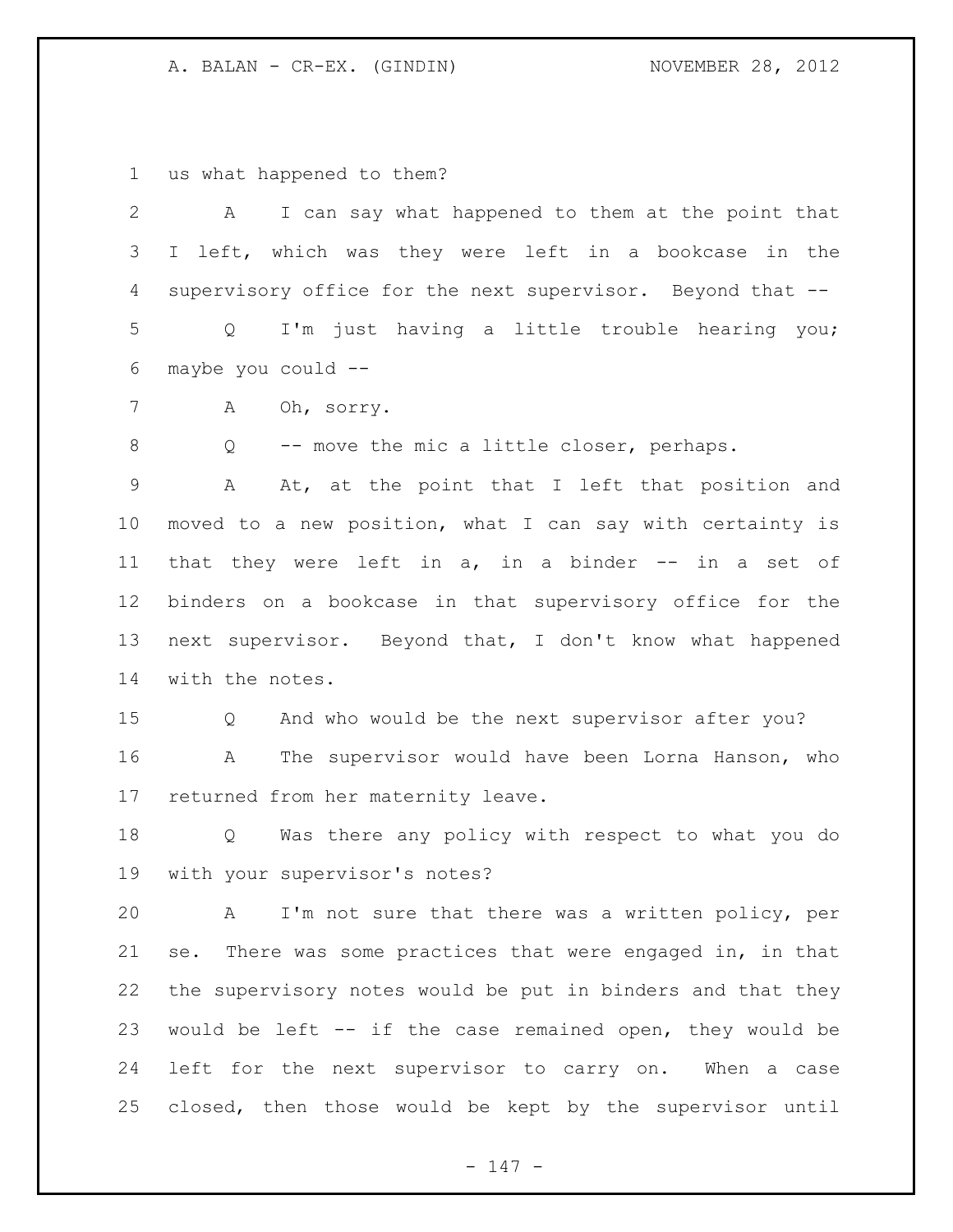they were ready for archiving.

2 Q Those notes would be important to us -- and to you -- to see. A Yes. Q Right? So it certainly wasn't the policy, was it, to destroy those notes? A No, it would not. It would go according to government record destruction policies. Q Um-hum. So -- but as far as your responsibility went, you kept the notes and you put them in a certain place, thinking that the next supervisor would have a look at them or read them and they would be kept. A Yes. Q Right? And you really can't explain where they went or how they went missing. A No, I can't. Q Okay. You were talking about the training that you received, and I think you said that you had some training in British Columbia. A That's correct. Q You recall that? And you told us that it was a little more comprehensive than the training you received here. A That was my experience. Q Do you recall what it was about that training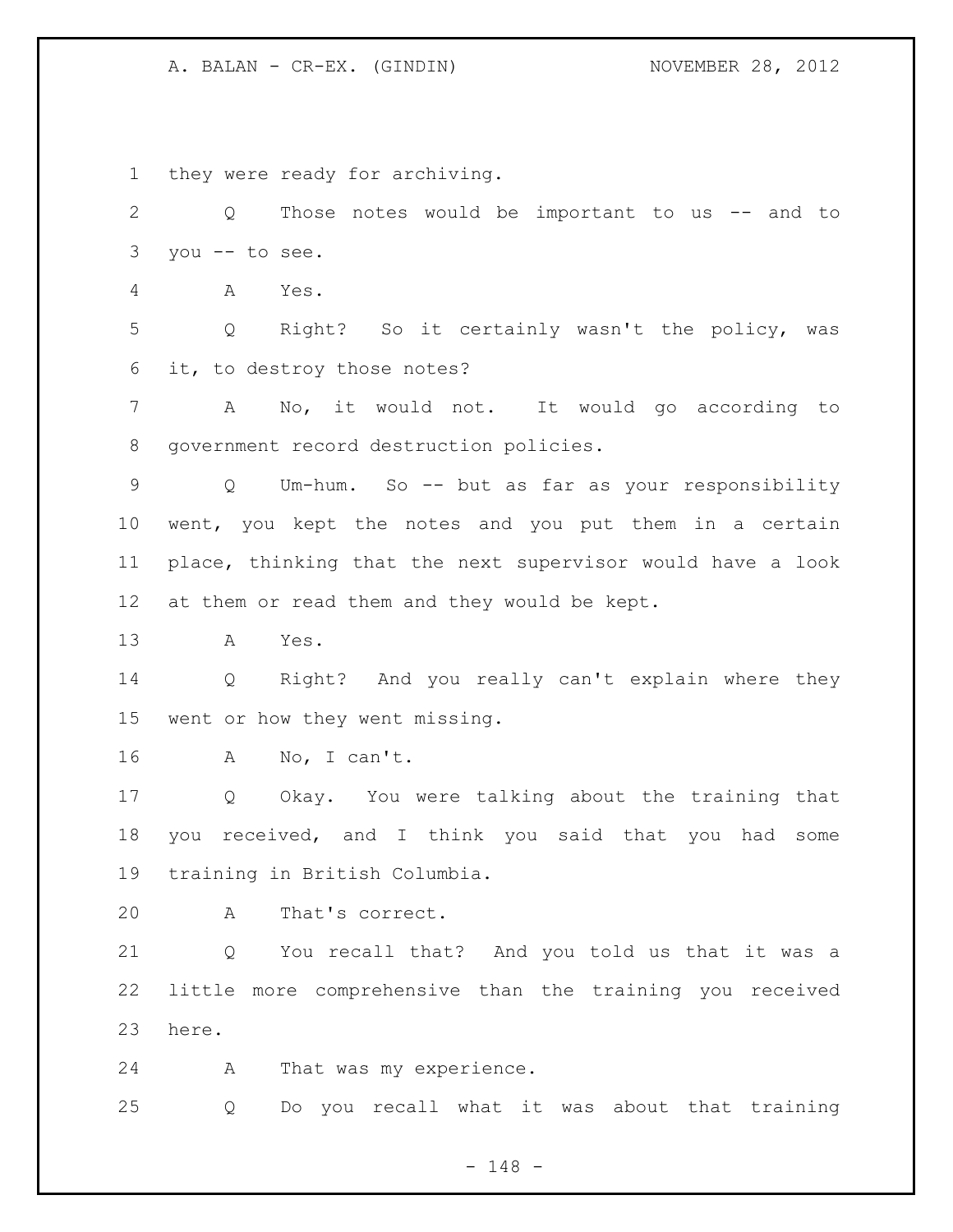that was lacking here?

 A The training in British Columbia was different in the sense that it included both a curriculum or course work component, followed by a period of time in the field. So each component they had corresponded to time spent in the field for a week or two after that component related to the component they had. During the training program you attended the curriculum and you were in the field observing workers throughout that training period prior to assuming a caseload. So a 16-week period of time to go through legislations, the tools that the agency utilized or the ministry utilized, was far more extensive than the four modules that were being offered at the time through Winnipeg Child and Family.

 Q Did you ever suggest, perhaps, that they adopt something like that here?

 A That would not have been one of my roles in terms 18 of suggesting. I may have commented on -- to my colleagues about the training but I didn't have a role in suggesting that as a accepted competency-based approach.

 Q Do you think it would have been a good idea for us here to adopt that similar type of training that you underwent in B.C.?

 A What I can say is I found it to be very helpful in broadening of my knowledge and experience and that,

- 149 -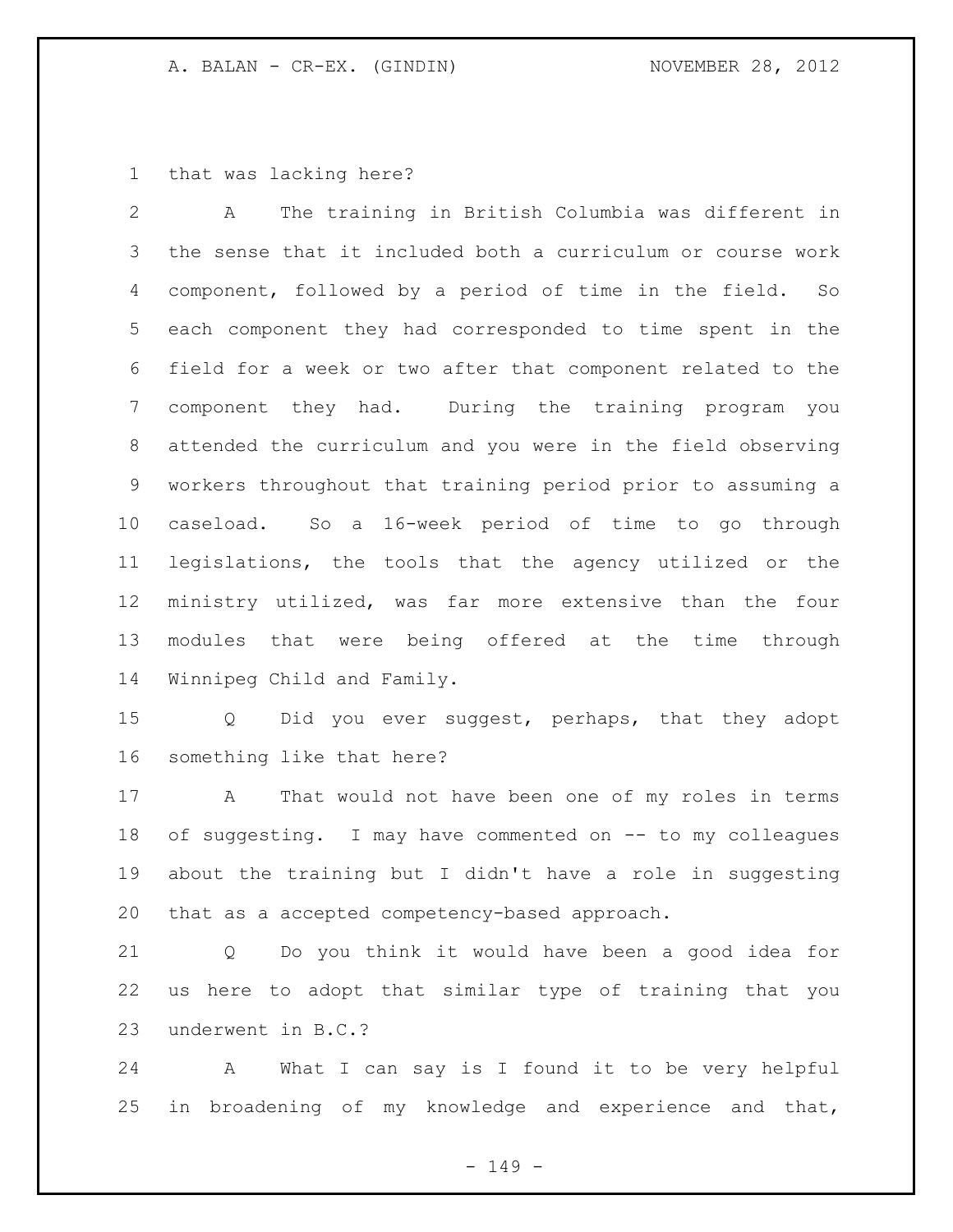certainly, I found that it was more comprehensive than what we had offered here.

 Q And there's nothing to prevent you from making a suggestion like that.

A No, I, I could have made that suggestion.

 Q You were talking about the specific training you received as a supervisor -- do you recall that -- and I think you said that you really didn't have any to start with, but along the way, perhaps after a year or so, you did receive some training.

11 A That's correct.

 Q What sort of training did you receive when you did receive it?

14 A Again it was a module-based training, the competency-based training for supervisors. So it had -- if I recall from 2001, it had about four different components covering different areas of competency that they felt were required knowledge for supervisors.

 Q Is there any reason you can think of that that training shouldn't be done before you start as a supervisor?

 A No, I don't have any reason for that. Q With respect to the standards, I think you said that -- when asked about them, that you knew where they were or where they were kept, right?

 $- 150 -$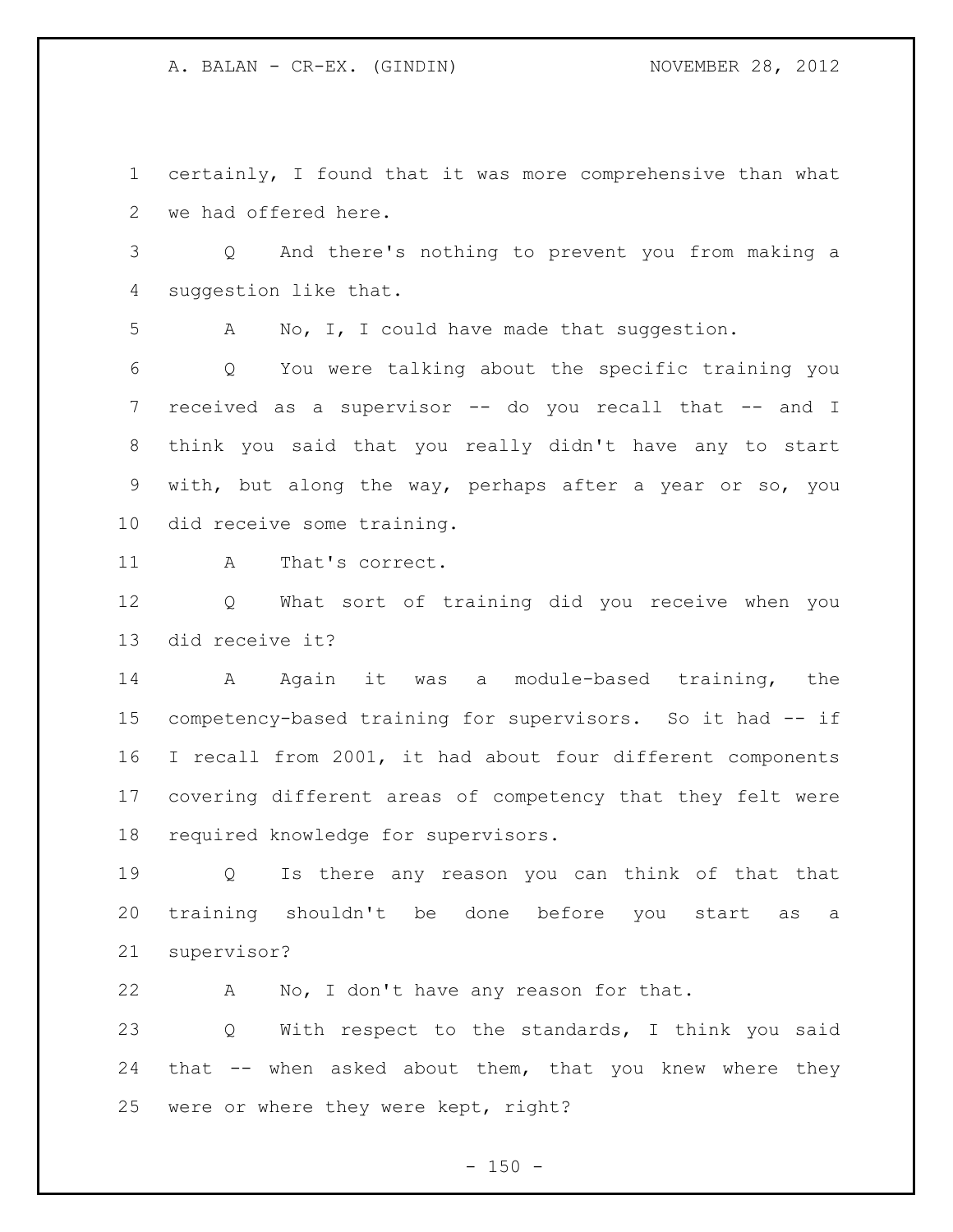A That's correct.

2 Q Does that mean that you read them all?

 A Standards are something that you would refer back to and become familiar with, so over time as you were doing the work, you would recall whether there were standards applicable to that work. They were not meant as a memorization. They were meant as a reference and a, and a tool to be used by both workers and supervisors. So knowing where they were and likely what might be applicable in terms of standards or to check if there are standards on, on that particular area, that's what they, what they were used -- in terms of the binder, it was used for.

 Q Knowing where they were is different than reading them.

A It is different than reading them.

 Q Was it your practice to make sure that the social workers working for you would read them and familiarize themselves with those standards at the beginning of their tasks, rather than waiting for the day they might need to refer to them?

 A Yes, there would be expectation that they were familiar with the standards, have read the standards, especially as those were applicable to the type of work that they were specifically doing.

Q That was the expectation, right?

- 151 -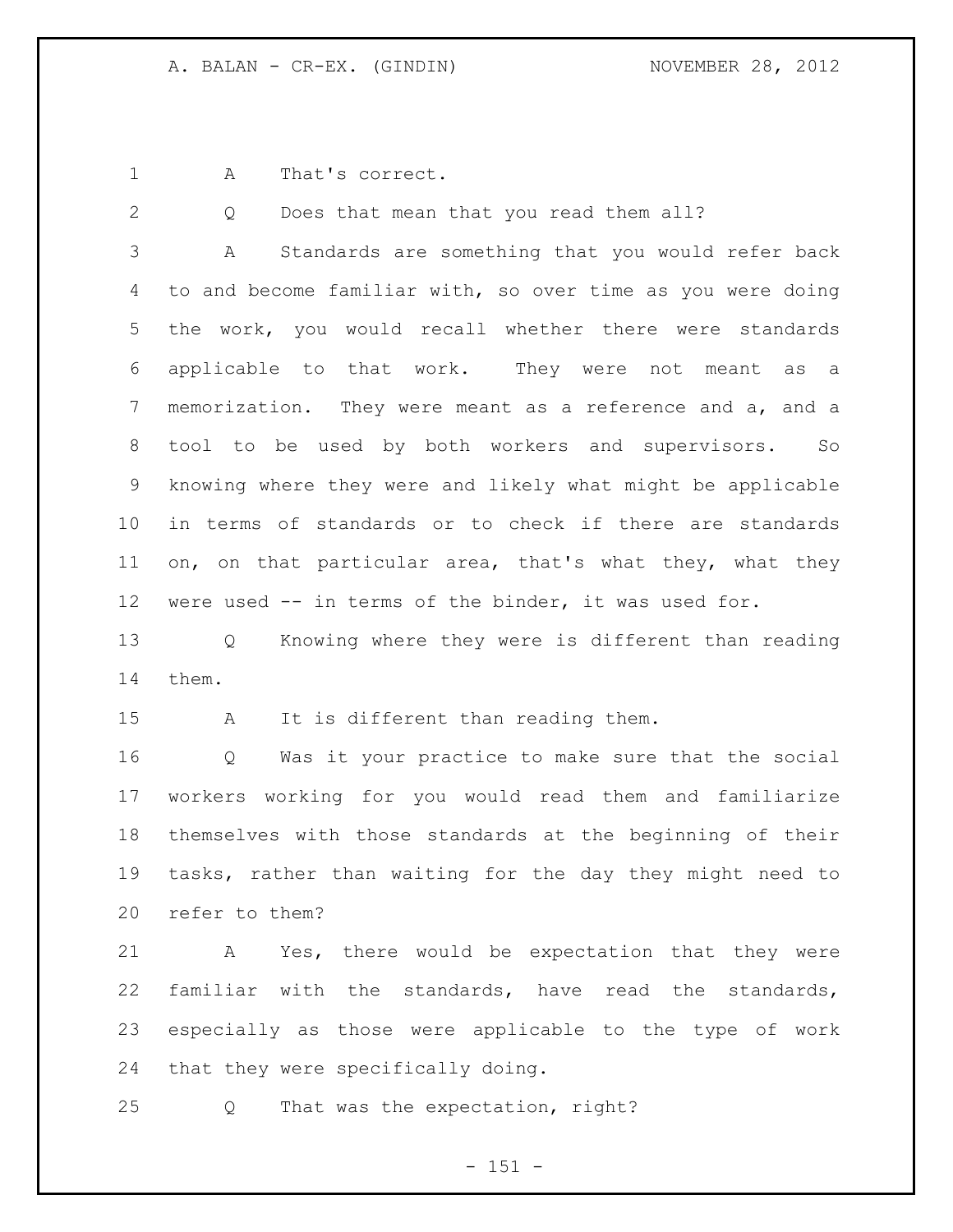1 A Right.

2 Q And as a supervisor -- we talked about performance reviews, right? A Yes. Q That, that was part of your job. A Yes. 7 Q And the reason, I take it, for that is to make sure people are doing everything in the best possible way. Correct? A That would be one reason. Q And if they're not, if you notice that somebody isn't quite up to par, you point that out, right? 13 A That may be part of a performance review. Q Yeah. That's one part of performance. A Right. Q But, for example, if you felt that based on your observations and readings that someone isn't taking proper notes or not enough notes, that's something that you would point out, wouldn't, wouldn't you? A Yes, that would be something that would be addressed and would not necessarily await a formal performance review on an annual basis. Those would be areas that you would be addressing on an ongoing basis. Q But part of your job, I presume, would be to try to improve the things that people were doing if you, if you

 $- 152 -$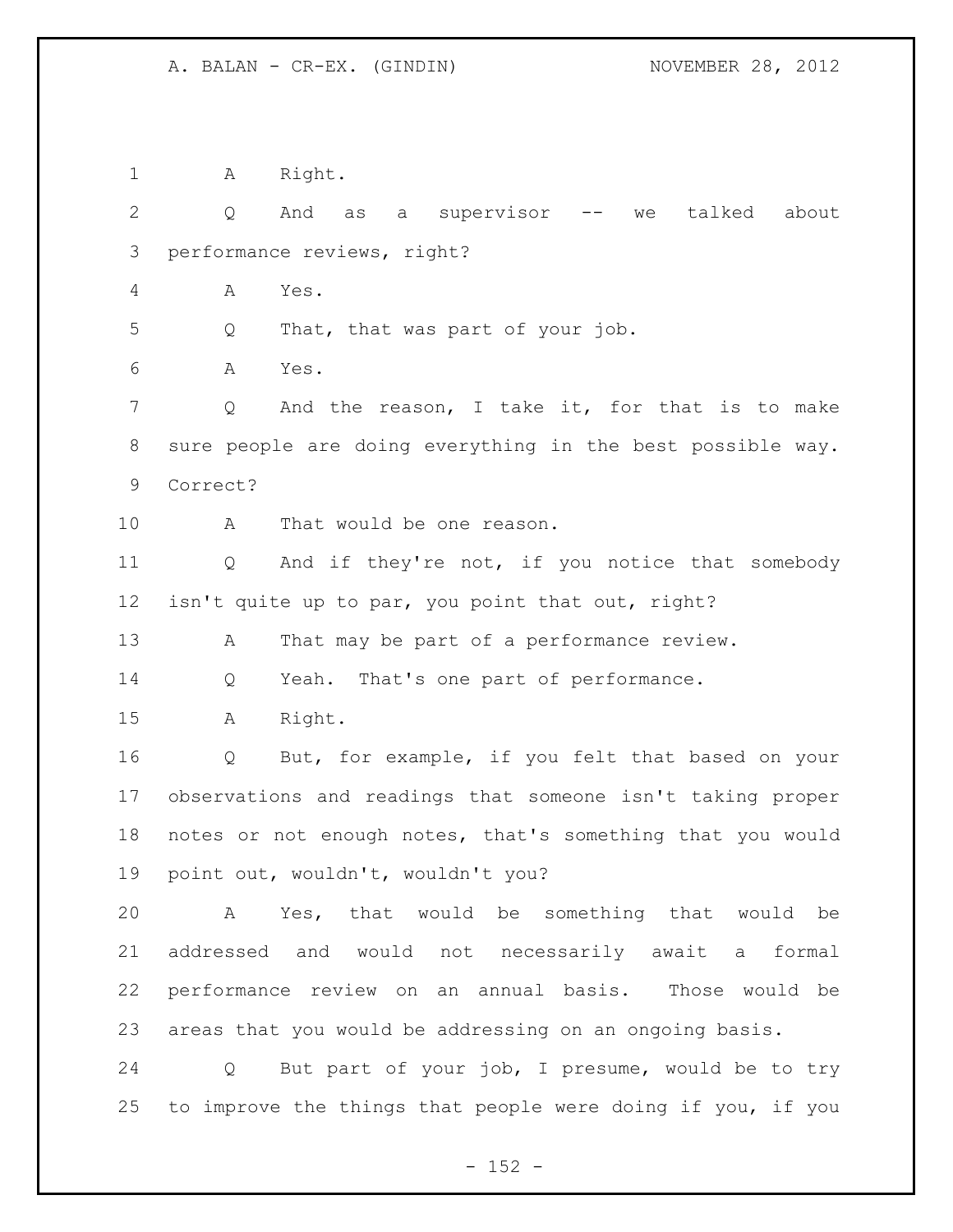didn't agree with them.

A That'd be --

Q Right?

 A That'd be correct, to provide information and support them in being able to complete their job requirements.

 Q And if you felt that one of the social workers wasn't contacting a family as much as they should, you'd point that out, would you not?

10 A If I was aware of it, yes, I would.

 Q And really, as a supervisor, I suppose you should be aware of things that are going on with a file. Especially if you're having meetings from time to time.

 A Yes, with biweekly supervision, that's one way in which to be informed about what's happening with, with different work on -- with different families.

 Q We talked about the period of time between Kerri- Lynn Greeley completing her task and then Delores Chief- Abigosis actually beginning. There was that period of time of about a month, I think, or perhaps longer between October and November 14th when Delores Chief-Abigosis took over?

A Yes, there was about a month.

 Q Yeah. And during that period of time, as the supervisor, you would have the sole responsibility over

 $- 153 -$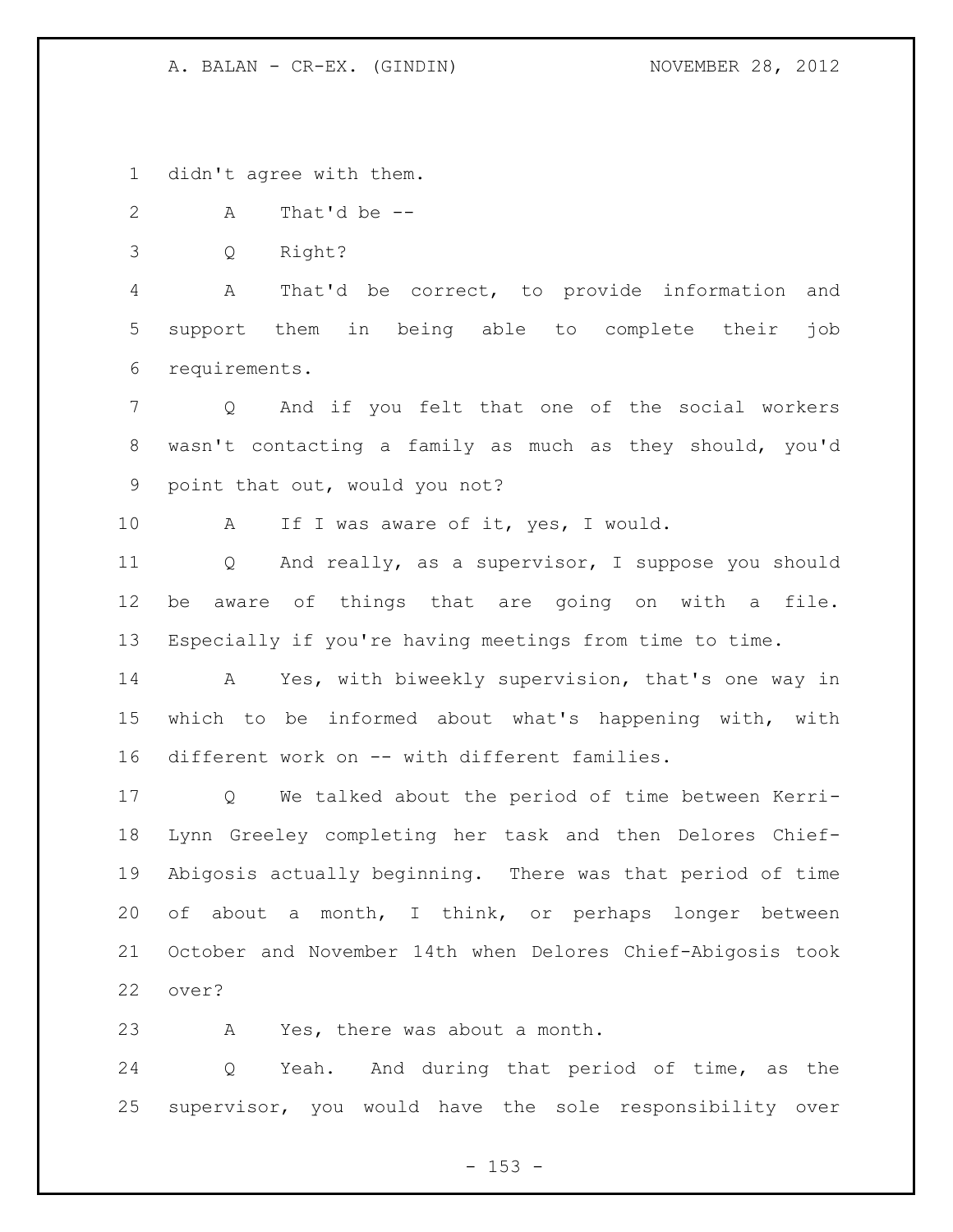that matter at that time. A Yes, I would have been assigned as both worker and supervisor. Q You told us that on occasion you did go on field trips yourself, correct? A Yes, that's, that's correct. 7 Q And if you did, you'd certainly make a note of it, right? A That's correct. Q Whether or not the family was home, you'd make a note of the fact that you made the effort? A That's correct. Q Right? That's the way people are trained and taught, correct? A That's correct. Q Um-hum. On this particular case when you have a period of time between workers, why wouldn't you go out and make a field trip on your own or ask someone else to? A In this circumstance, there was a plan already in place around other people who were involved with the family including agency representation as -- in the form of the family support worker. So there were people that were attached to the family and working with the family with respect to the identified case plan. So in that instance, there was no immediate need identified for something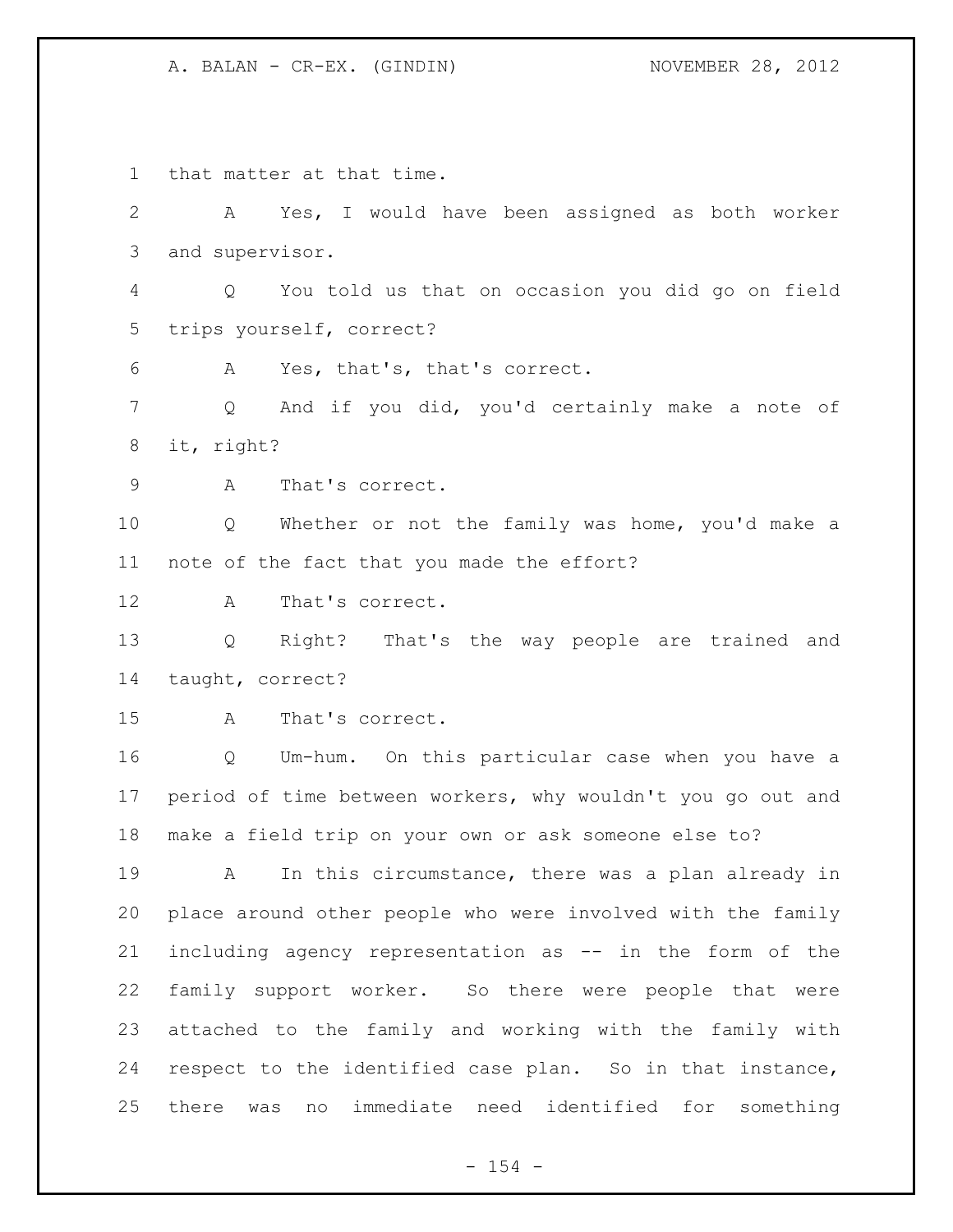further.

| $\overline{2}$  | If there had been a need identified, then it                |
|-----------------|-------------------------------------------------------------|
| 3               | would have been my role as the assigned supervisor and      |
| 4               | then have that addressed, and the typical<br>worker to      |
| 5               | practice would be to have another social worker from the    |
| 6               | service unit go out and do the direct service work under my |
| $7\phantom{.0}$ | direction. So the reason that I didn't initiate any         |
| 8               | contact was that there was an acceptable plan and involved  |
| 9               | collaterals that were carrying through on the identified    |
| 10 <sub>o</sub> | case plan in the interim.                                   |
| 11              | And those people didn't include a social worker,<br>Q       |
| $12 \,$         | though.                                                     |
| 13              | That did not include an assigned social worker<br>A         |
| 14              | that was attending the home.                                |
| 15              | So you could have made that trip,<br>nothing<br>Q           |
| 16              | prevented you from doing it if you chose to, right?         |
| 17              | Certainly, I could have.<br>A                               |
| 18              | Or you could have sent someone else?<br>Q                   |
| 19              | I could have.<br>Α                                          |
| 20              | Now, we've heard a lot about the fact that<br>Q             |
| 21              | efforts are made sometimes to go to a home and no one's     |
| 22              | home, or sometimes phone calls are made and they're not     |
| 23              | answered. Did you have any thought to trying these things   |
| 24              | in the evenings or the weekends when people are more likely |
| 25              | to be home?                                                 |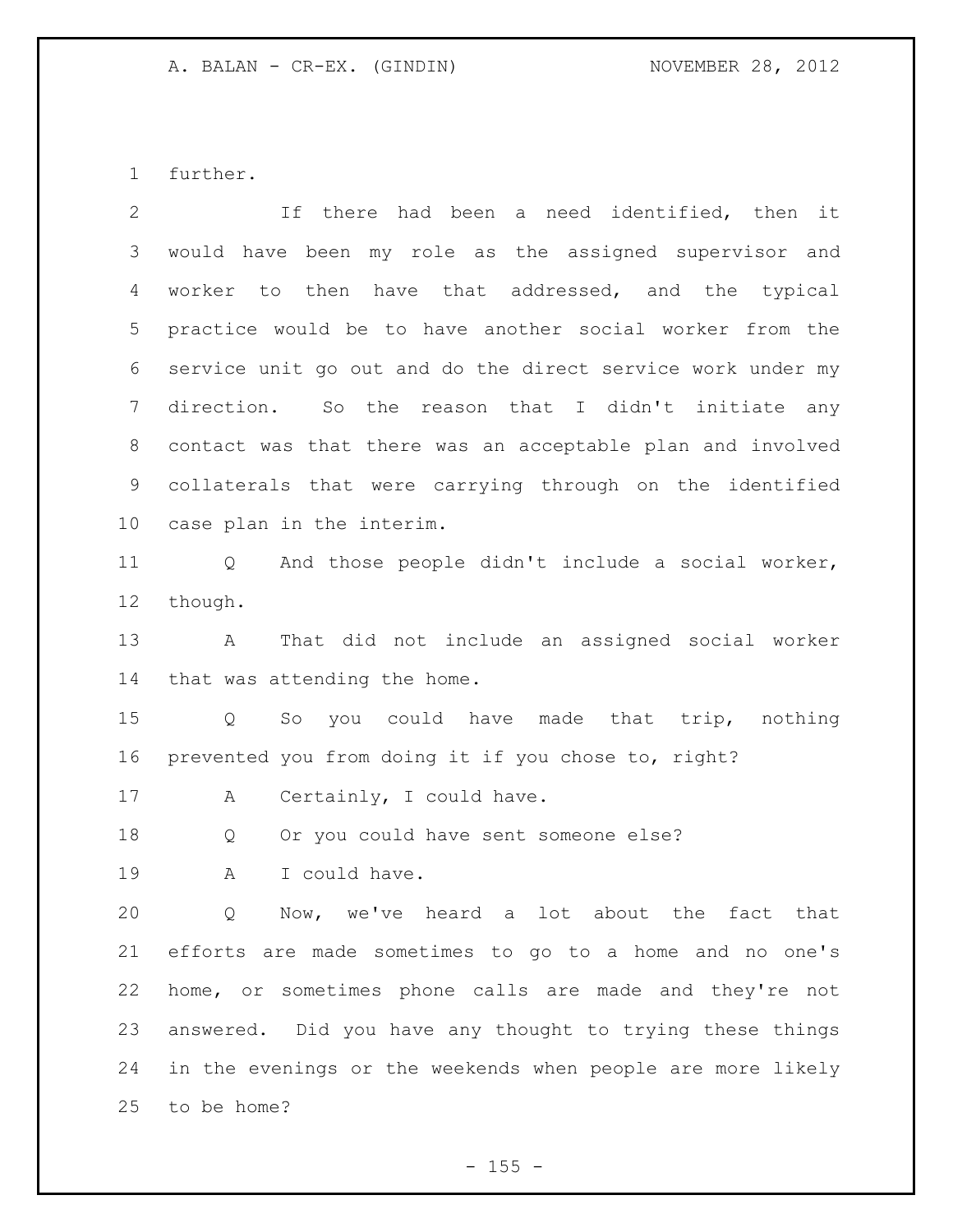A Certainly, that, that does occur within child welfare, either by the assigned worker in, in the afterhours, if that's available to them, or there are oftentimes requests made of the afterhour services to attend the home and have social workers go out in the evenings or on weekends. So that's certainly things that are available to the agency and that can be utilized. Q And if a number of efforts are made and they're unsuccessful, there's always that option, asking for

make contact then.

A Yes, that would be an option.

 Q There doesn't appear to be anywhere in this file where that was attempted or done.

someone to go out at a later hour or on a weekend, try to

 A Not that I could see from the documents provided. Q Now, when you made the decision to assign the file to Delores Chief-Abigosis, do you recall that --

A Yes.

 Q -- making that decision? Do you recall when that was made? I know she began November 14th, 2000; we know that. But was the decision made several weeks earlier or just before, or how did that come to be?

 A The decision would have, would have occurred as part of a process of the prior worker preparing the transfer recordings and reviewing the cases, at which time

 $- 156 -$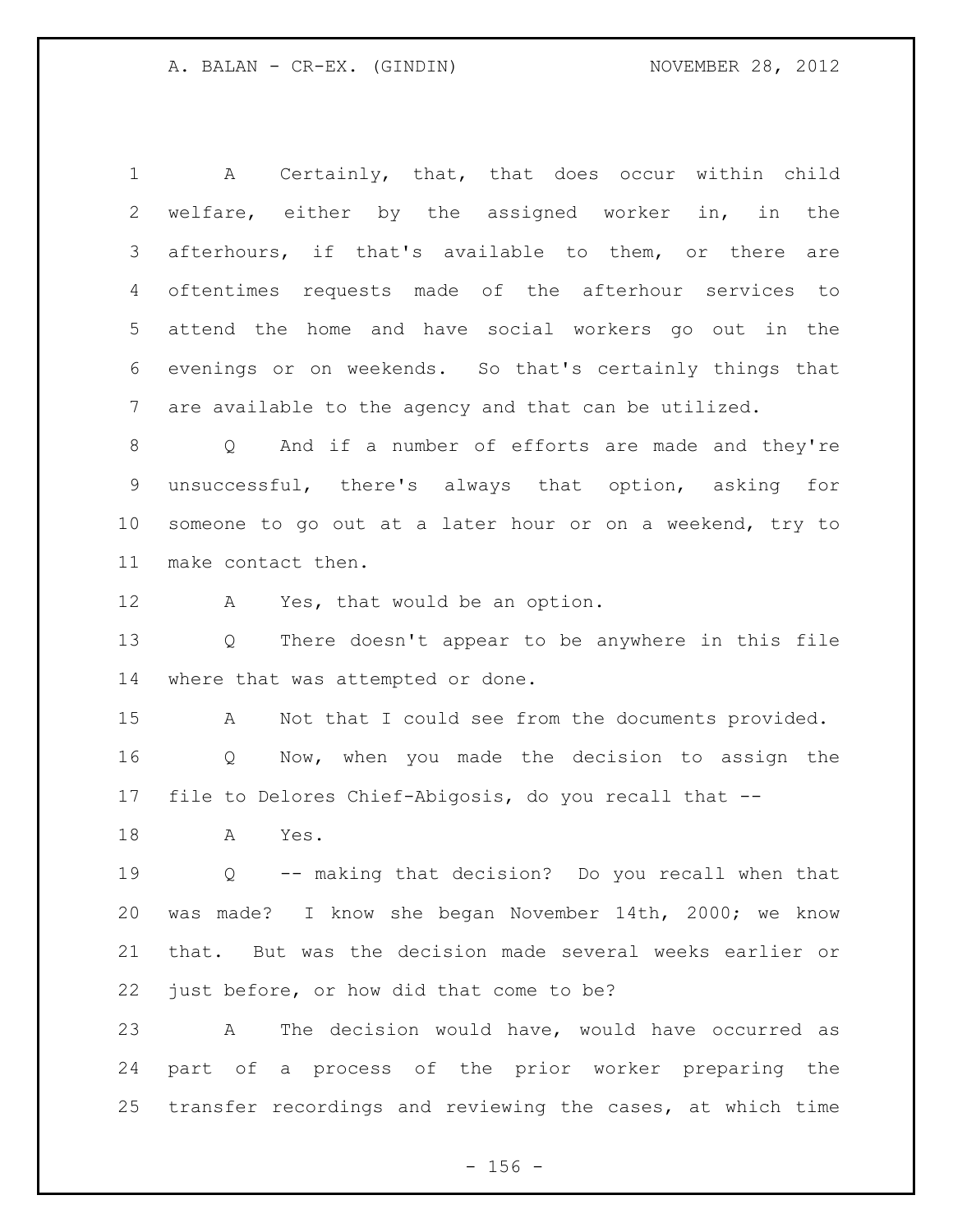the cases on that worker's case load would be reviewed to determine which cases would move forward to the new worker, which ones needed an immediate reassignment and could not wait, and so that would have occurred over a period of time. It may not have all occurred on a particular date as those would come in over a period of time.

 Q Did you conclude that this file did not require an immediate reassignment?

 A This file was -- appears from the documentation and the actions that occurred was that it was currently in an period of stability with involved collaterals, that others -- that there were people that were attending, that it could wait for the assigned social worker to come into place.

 Q We heard evidence that the last time someone had seen Phoenix was September 5th. Remember that?

A That's correct.

 Q Okay. So now we're into almost mid-November and there's been no face-to-face contact with Phoenix, correct?

 A Could I just clarify something? I believe that the last home visit was on September 5th when Phoenix was reunified. I believe --

Q Right.

 A -- that there was a contact in person on September 13th --

 $- 157 -$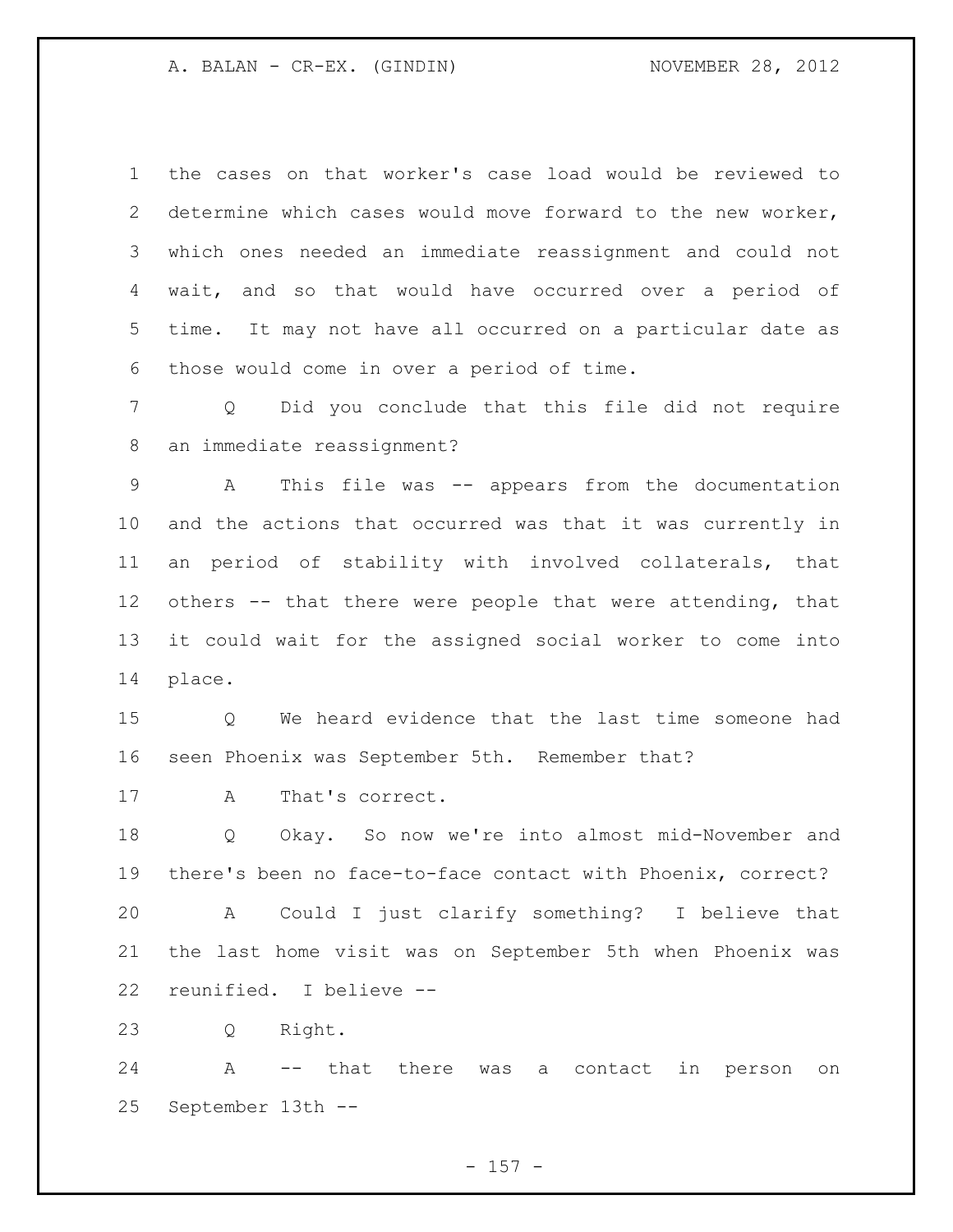Q Oh, you're right. You're right. A -- with Dr. Altman, so I just wanted to correct that. Q That was when the psychological assessment was being conducted. A That's correct. Q And you'll recall that that psychological assessment was requested many, many months before. A Yes. Q And the child was placed back home with the family even though that assessment hadn't been completed 12 and the appointment hadn't been had yet, right? A That's correct. Q Any idea why it would take so many months to arrange that assessment? We hear from the evidence that it was three, four months earlier that it was discussed that that's something we needed, yet it took so long for that to take place. Any, any idea why? A My understanding from reviewing the documentation was that there were some difficulties in, in accessing a referral to a psychiatrist and that there had been a number of different options that have been explored over that period of time leading up to the decision to utilize Dr. Altman for a consultation so it could be done in a timely manner.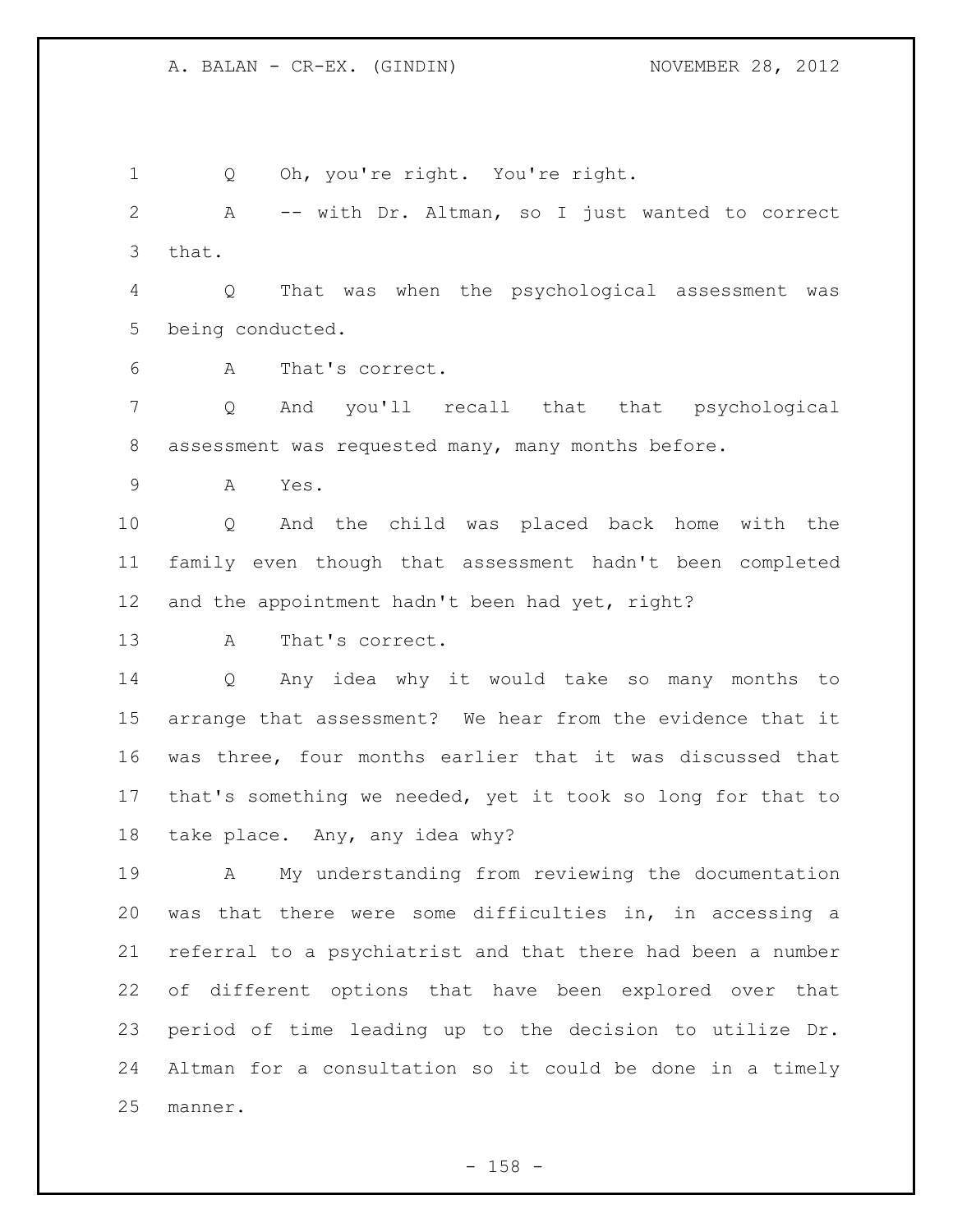Q So, so then from September 13th to November 14th 2 when Ms. Abigosis was assigned, there was no -- there's no evidence of any face-to-face contact with Phoenix and that's a couple of months right there, right? A Between September 13th -- Q Thirteenth and -- 7 A -- and November 14? 8 Q Yeah. That's two months. A Right. There would have been contact only by the -- in terms of agency staff members, only by -- it would have been in-person contact by the in-home support worker twice weekly. Q Yeah. She's not a social worker, right? A She's not a social worker but she is a representative of the agency and an employee of the agency. Q Okay. But that's all there was. 17 A That would be what there was. Q Now, when you're deciding who to assign a file to, like in this case when you decided to assign it to Delores Chief-Abigosis, do you consider the person's experience? A Typically when a caseload is being vacated, it primarily transfers over to the new worker unless there are specific cases that are identified as being extremely complex or not able to wait for a worker to come on. A new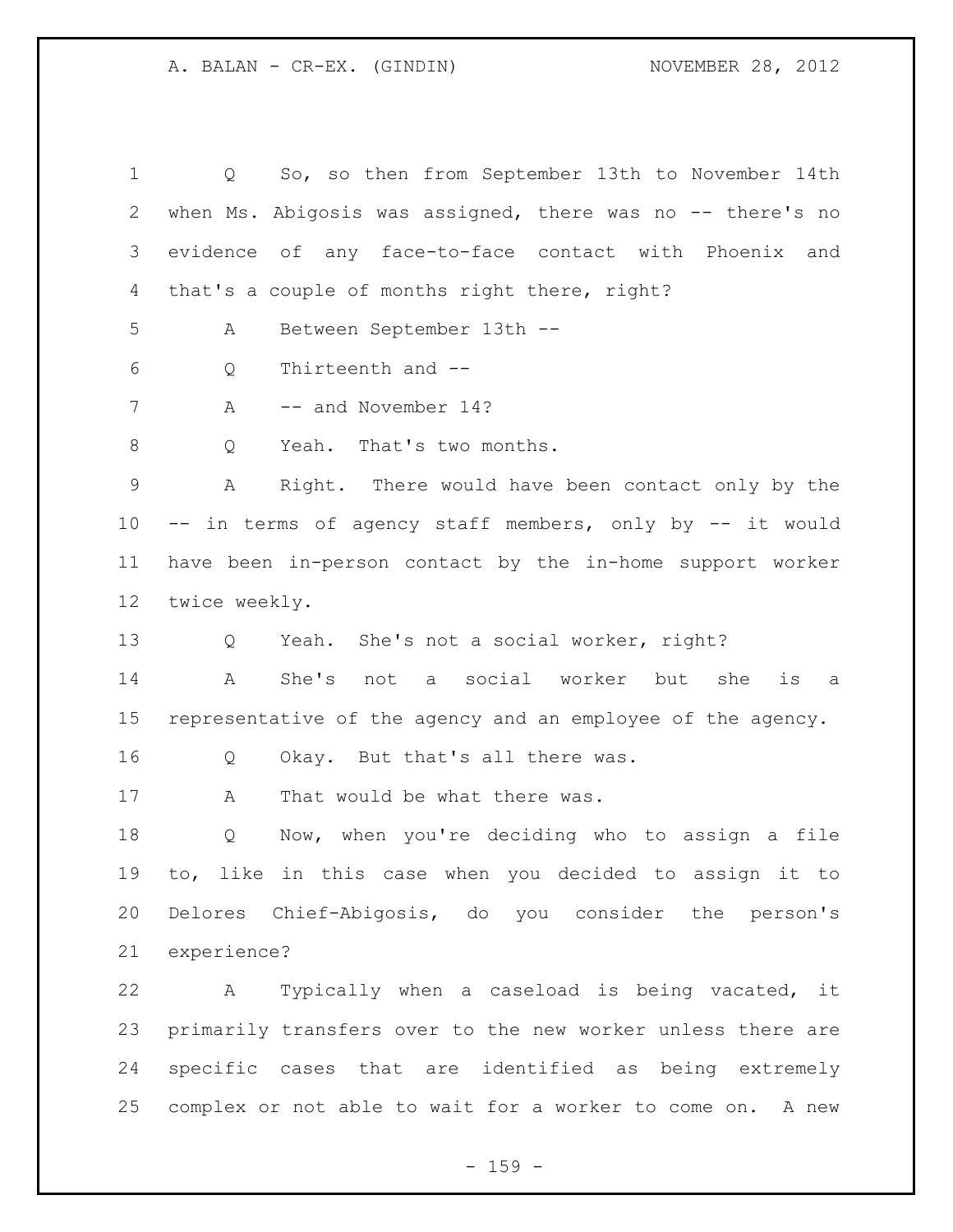| $\mathbf 1$ | worker typically comes into a caseload that was formerly              |
|-------------|-----------------------------------------------------------------------|
| 2           | vacated. So it can be reviewed in terms of matching if                |
| 3           | there's some -- anything that's identified later, but the             |
| 4           | usual process is one worker leaves, another worker comes on           |
| 5           | and pretty much assumes that caseload.                                |
| 6           | I'm asking about this particular worker, Delores<br>$Q \qquad \qquad$ |
| 7           | Chief-Abigosis, how it was decided that she would be the              |
| 8           | one to take over that file?                                           |
| 9           | Essentially, that was the caseload that was being<br>A                |
| 10          | vacated by Kerri-Lynn Greeley and so that would be the                |
| 11          | caseload that she would assume. And that was one of the               |
| 12          | cases on the caseload that was not -- that was identified             |
| 13          | that would transfer. That's how it --                                 |
| 14          | Was she, was she the only social worker that<br>Q                     |
| 15          | could possibly have taken over that file?                             |
| 16          | There was $--$<br>А                                                   |
| 17          | I'm asking why it was her particularly.<br>Q                          |
| 18          | It was Delores Chief-Abigosis who was moving into<br>A                |
| 19          | a new position and into a, into a position that was vacated           |
| 20          | by a prior social worker.                                             |
| 21          | All right. So she was, she was new and she was<br>Q                   |
| 22          | just starting out, right?                                             |
| 23          | She was new to the agency, yes.<br>А                                  |
| 24          | New to the agency, all right. And, and when the<br>Q                  |
| 25          | file goes to a particular person, wouldn't you want to know           |

- 160 -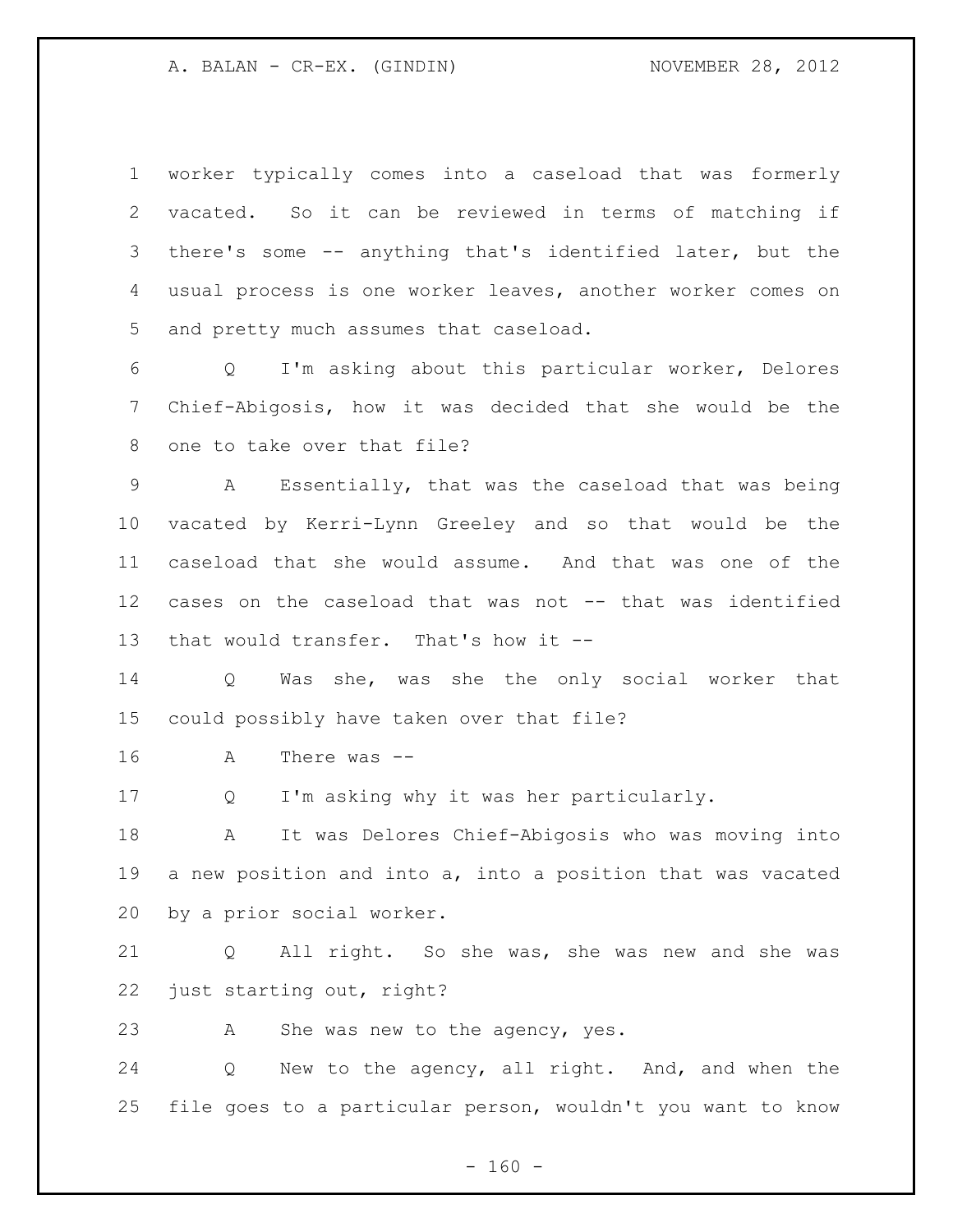something about them and their experience?

| $\overline{2}$ | Well, there would have been some information<br>A           |
|----------------|-------------------------------------------------------------|
| 3              | available as part of her hiring process in terms of her     |
| 4              | meeting the requirements of the agency to be hired into     |
| 5              | that position, but essentially that would be part of        |
| 6              | orienting to the, to the work of the unit and it could      |
| 7              | always be reviewed at any time. But typically that was the  |
| $\,8\,$        | process of workers moving into caseloads that were left     |
| 9              | vacated.                                                    |
| 10             | And that assignment, I take it, could be reviewed<br>Q      |
| 11             | at any time along the way.                                  |
| 12             | A<br>Any $--$                                               |
| 13             | And the, and the file could be reassigned.<br>Q             |
| 14             | Any case could at any time be reviewed<br>A<br>and          |
| 15             | reassigned.                                                 |
| 16             | That wasn't done here, right?<br>Q                          |
| 17             | In this case, it was not done<br>A                          |
| 18             | Now, we've heard a lot of evidence about the<br>Q           |
| 19             | difficulties social workers encounter in priorizing what    |
| 20             | they need to do and having lots of cases and that kind of   |
| 21             | thing. So wouldn't you want to know, for example, that      |
| 22             | Delores Chief-Abigosis was commuting from Brokenhead        |
| 23             | reserve every single day, back and forth, which takes time? |
| 24             | Did you know that?                                          |
| 25             | I -- it's unclear to me from that period of time<br>A       |

- 161 -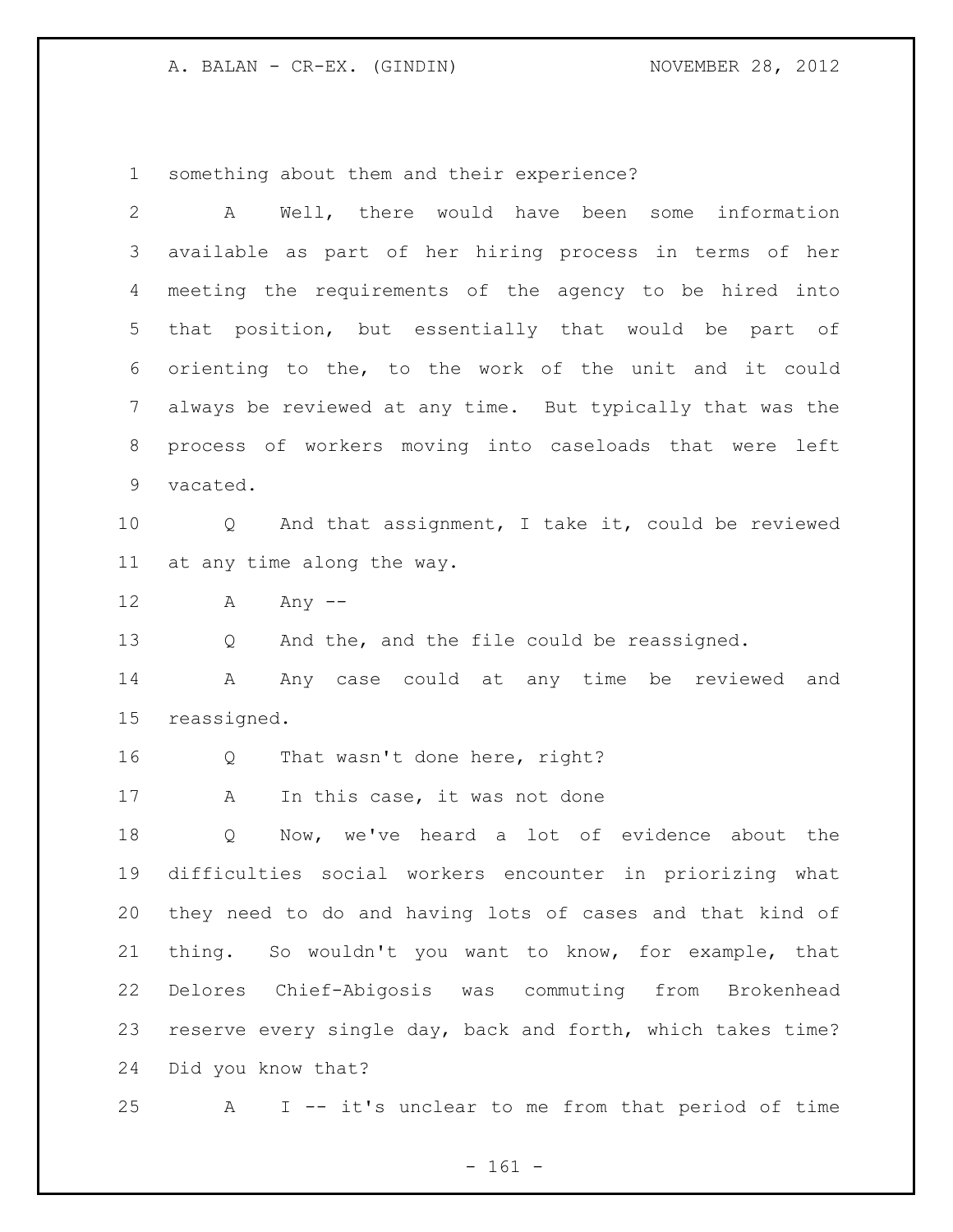what I would have known. And, and at the time, based on conversations, I would -- my expectation is, as part of a new worker joining a service unit, part of my discussions would be to get to know the worker, what their, what their background is, to explore what their skill sets and their strengths are, and any other situations that were going on at the time that may be impacting. I cannot, I cannot recall from that time what those discussions were and what I knew at that time 11 years ago. Q But it sounds like it's something you would discuss. A It sounds like those would be areas that I would be -- Q You'd want to know where the person -- A -- certainly discussing and exploring. Q -- lived, where they had to come in from, how much time they had, things like that? A Yes. Q It sounds also like you didn't know she was at the University of Manitoba as a full-time student. That sounds like it's something you'd want to know? A I don't have any recollection of that. Q Well, had you known that, would that have changed your position? A Had I known she was attending school full-time at

 $- 162 -$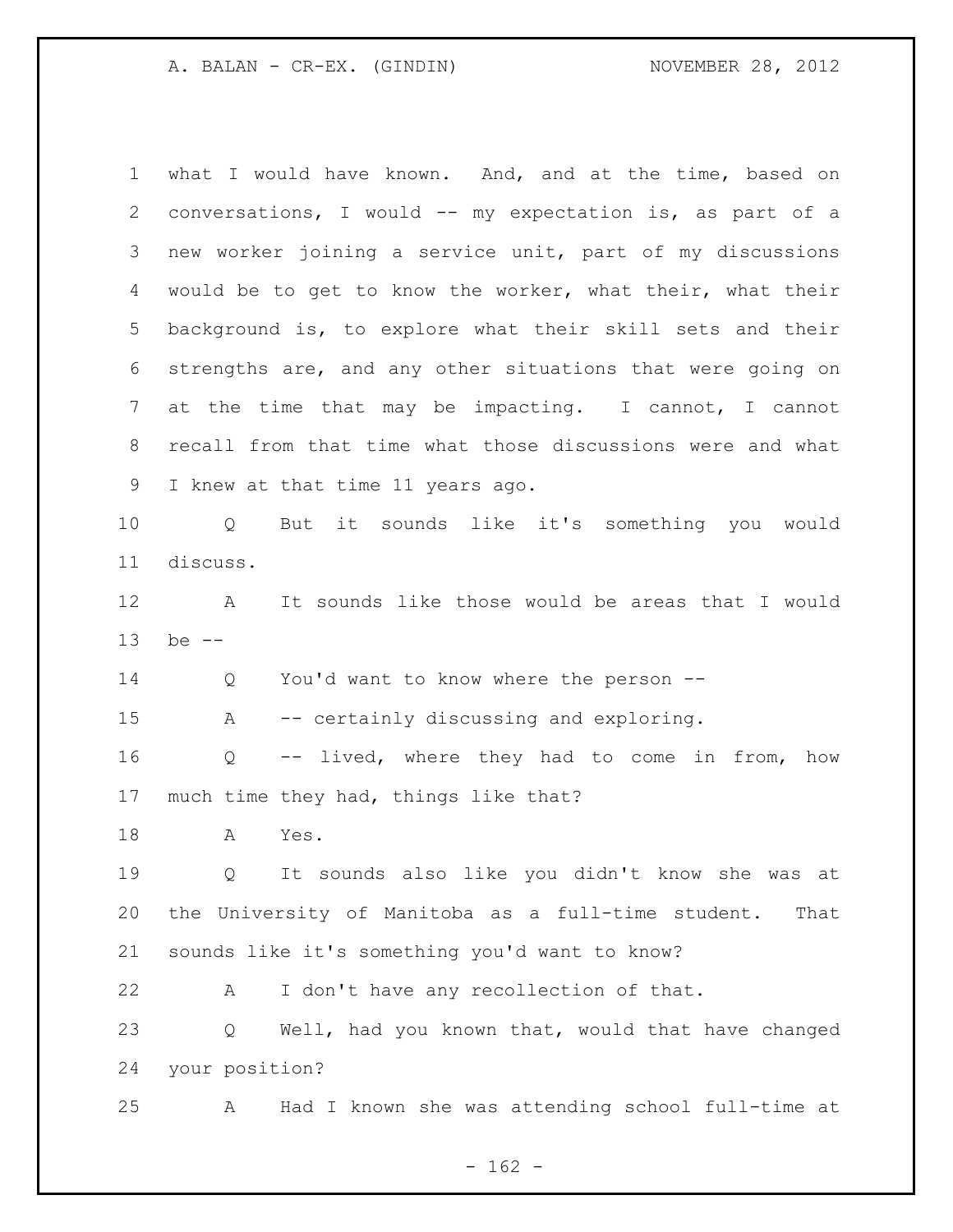the same time as working --

Q Yes.

 A -- full-time? Yes, that would be something that I would be interested in.

 Q You wouldn't expect, for example, a social worker working under you having some other job, for example. That wouldn't be something you'd like to see.

 A Well, social workers have been known to have some other activities, whether it's educational or, or other employment or other responsibilities. That would be something that you would need to look at in terms of the amount of time and if, if that was impacting in any way on their performance. So it wouldn't be unusual that someone may have other activities or education or work that they were doing, but that would have to be looked at individually as to what that looked like.

 Q I asked her about, for example, why she wouldn't have, perhaps, tried to make contact in the evening or the weekends on occasion. Obviously, being a full-time student would impact on that ability, right?

 A If that's what she has said, I would -- I can't speak to that.

Q Okay.

24 A That would have been ...

Q Had you known that, it might have affected your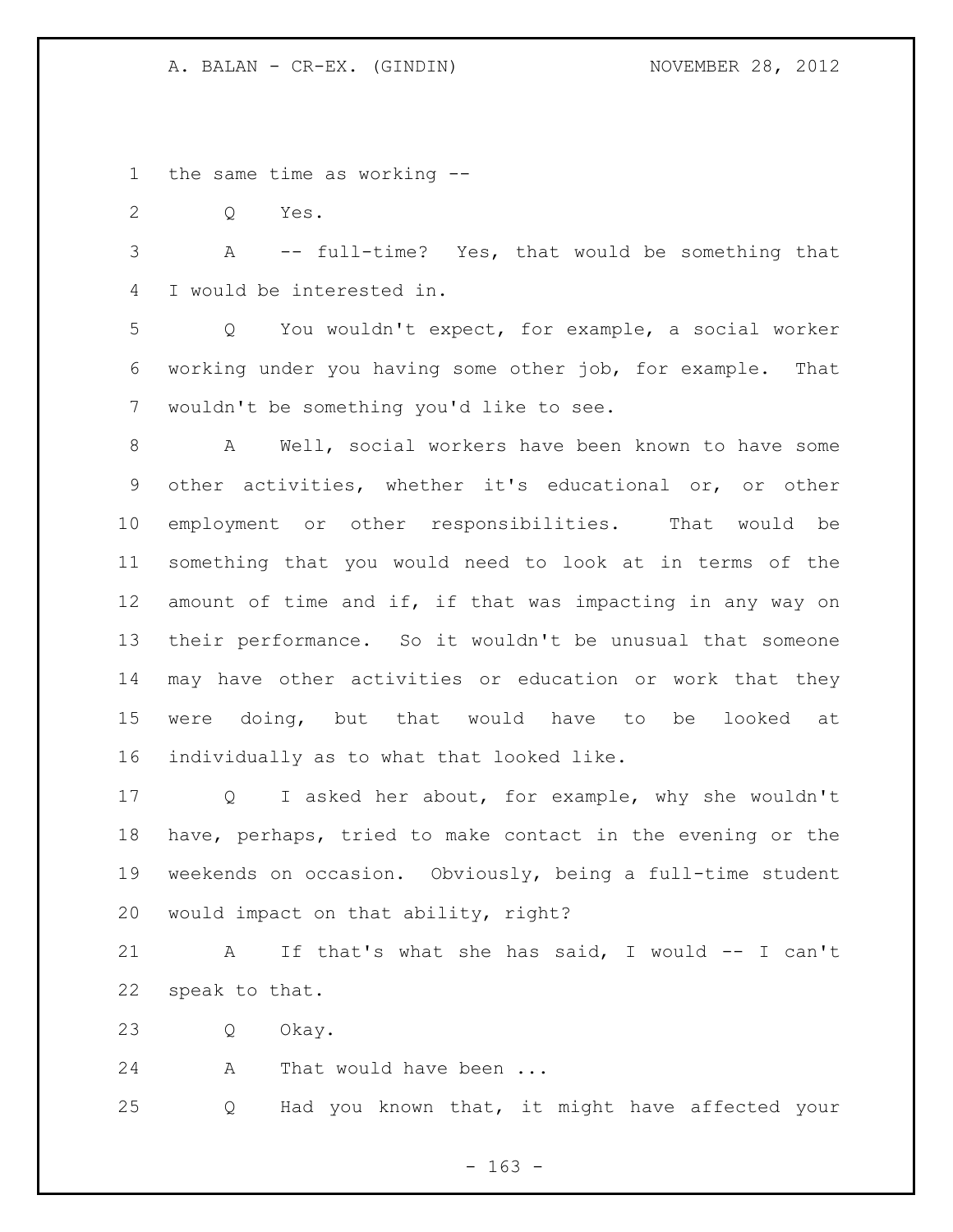decision. A Had I known that, I would have certainly wanted to take a look at that and consider it. Q You expected that the social workers working for you would take proper notes of everything they did, clearly, right? A That would be a reasonable expectation. Q And because of all the reasons that you might have to refer to those notes. Lots of reasons, correct? A Yes, there are a lot of reasons and those are intended to capture important information -- 12 O Yeah. 13 A -- and record it. Q You, for example, have no independent recollection of many things and have to rely on notes. A That's correct. 17 Q The same for them, correct? 18 A That's correct, too. Q And, of course, these notes would make their way into a file that other people need to read, which helps them decide what they're going to do next, right? A That's correct. It forms -- Q So they're very, they're very, very important. A Yes. Q And you're also reviewing the conduct of social

- 164 -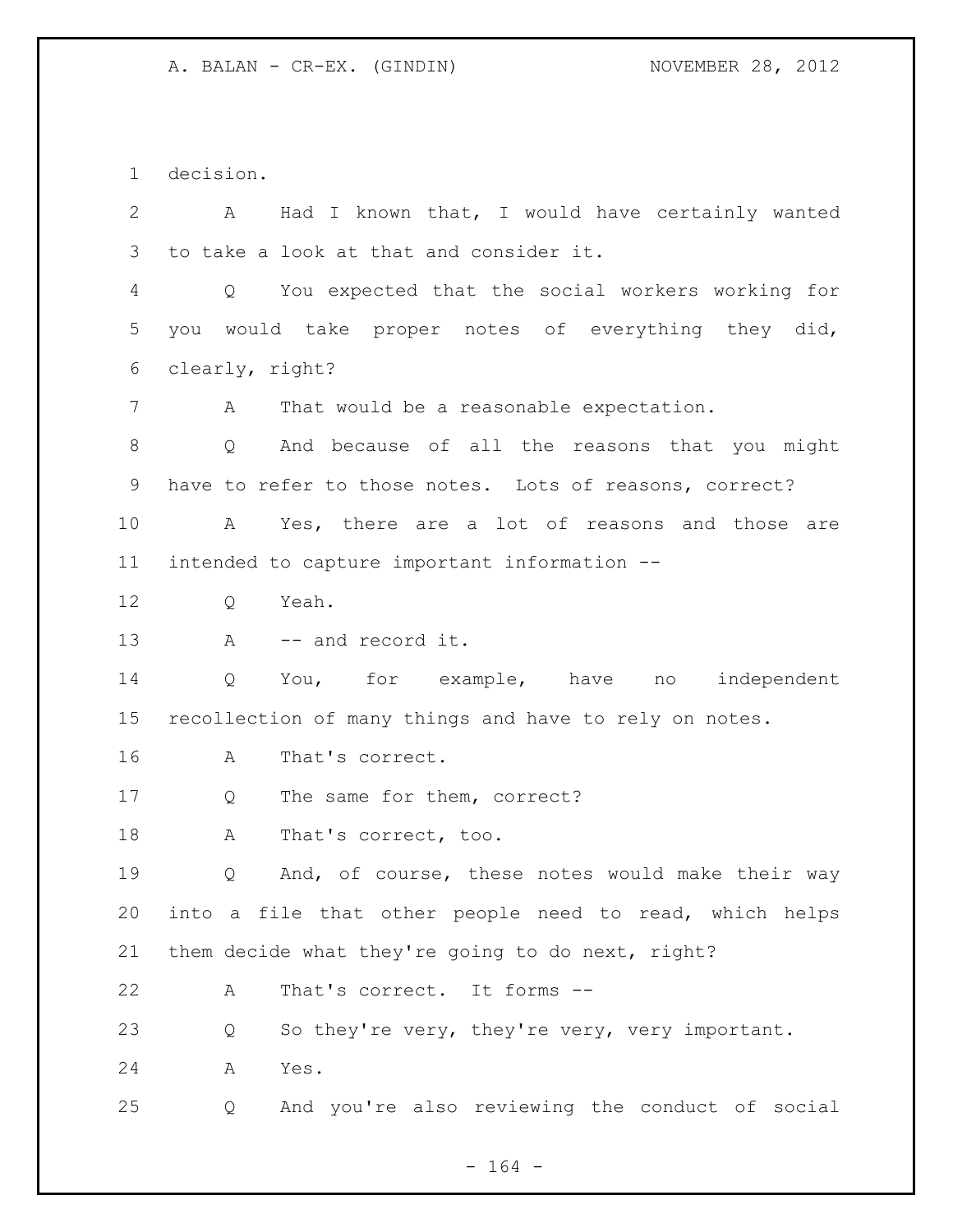workers, essentially. When you're looking at what they did, something might occur to you that they could have done better, based on the notes, right?

A That may happen, yes.

 Q And so it would be important for people to make a note of actual visits with a family, but also attempts to locate a family as well.

A Yes --

Q Right?

A -- that would be important as well.

 Q We were also discussing risk assessment this morning. If a social worker comes across a circumstance that leads to their assessment that the risk has gone -- gotten higher than perhaps it was before, for some reason, is there something they're supposed to do about that?

 A I would expect that they would bring it to their supervisor, or if their supervisor was not available, to a covering supervisor to discuss.

 Q Is there a form they should be filling out or anything like that that you know of?

 A Back in 2000 or 2001, there wasn't a standardized form in place for that purpose but --

23 O Is there one now?

 A There is some recent movement towards having standardized tools implemented within the system.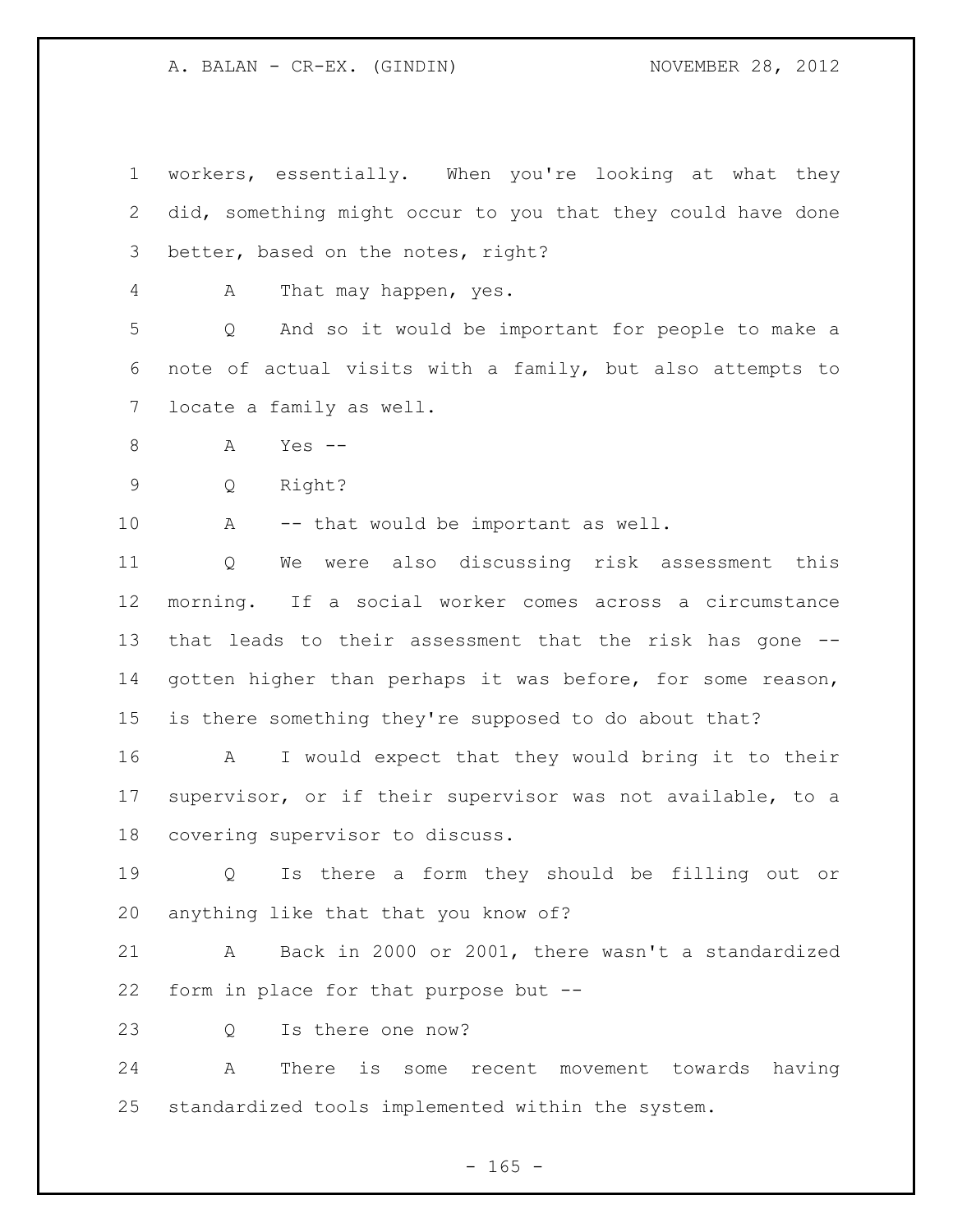Q You're saying there's recent movement towards that.

 A Yes, there's structured decision-making that has been brought forward.

 Q And if, indeed, you were advised that now circumstances have changed and the risk is actually higher than it was, I take it the obvious response is to make sure that there's some face-to-face contact to check it out.

 A Dependent upon what that information was, there might be a variety of different actions that were required or there may be further information that someone would need to gather to get a fuller picture. Contact with the family may be one of those.

 Q Yeah. But it's an indication that something should be considered.

A That's right.

 Q We've heard a lot of witnesses tell us that certain things about these files are -- and this file are routine. You've used that phrase yourself. The fact that something may be routine doesn't mean it's not complex, right?

 A That's correct. Routine could be something that's done frequently.

 Q And when you say routine, what you mean is routine to you and social workers based on other things

 $- 166 -$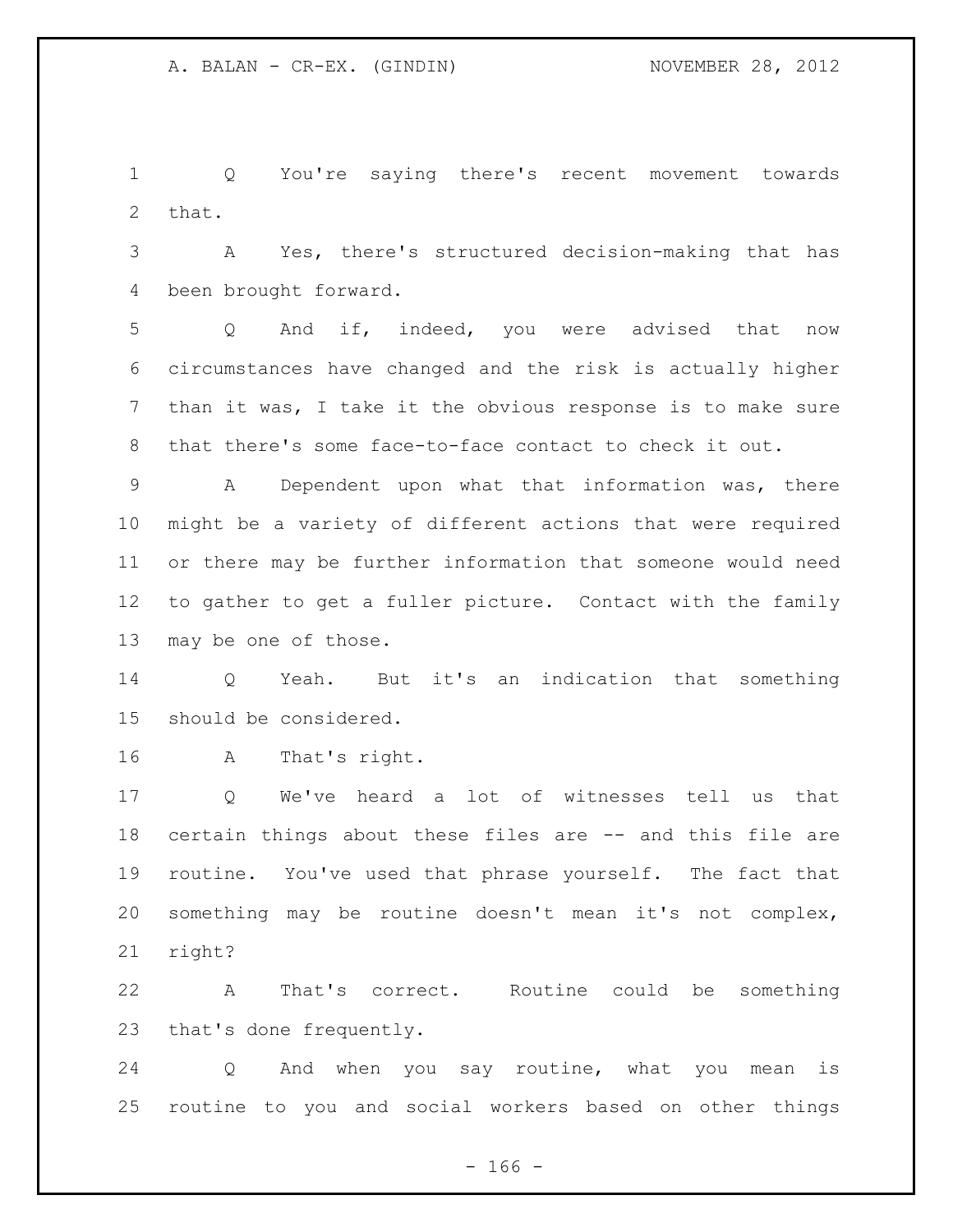they see, right?

A Within the field of --

Q Yeah.

A -- child welfare, it may be described as routine.

 Q Certainly, the family of the child in question might not think it was routine at all, what was going on, but to a social worker you're comparing it with other files that you have, other problems that you see, right?

A Yes.

 Q Okay. And the fact that the kinds of things we've been hearing about are considered routine is really a very sad statement of some very deep societal issues, isn't it?

A Yes.

 Q Now, you were asked a few times about the work of Ms. Abigosis, for example, and the fact that there wasn't as much contact as there should have been and a couple of other issues as well. Isn't it true that you as the supervisor has to take ultimate responsibility for that?

 A I believe that as the assigned supervisor I have responsibility to oversee the work of workers --

Q Right.

A -- to the best of my ability.

Q Yeah.

A And that ability to oversee is dependent upon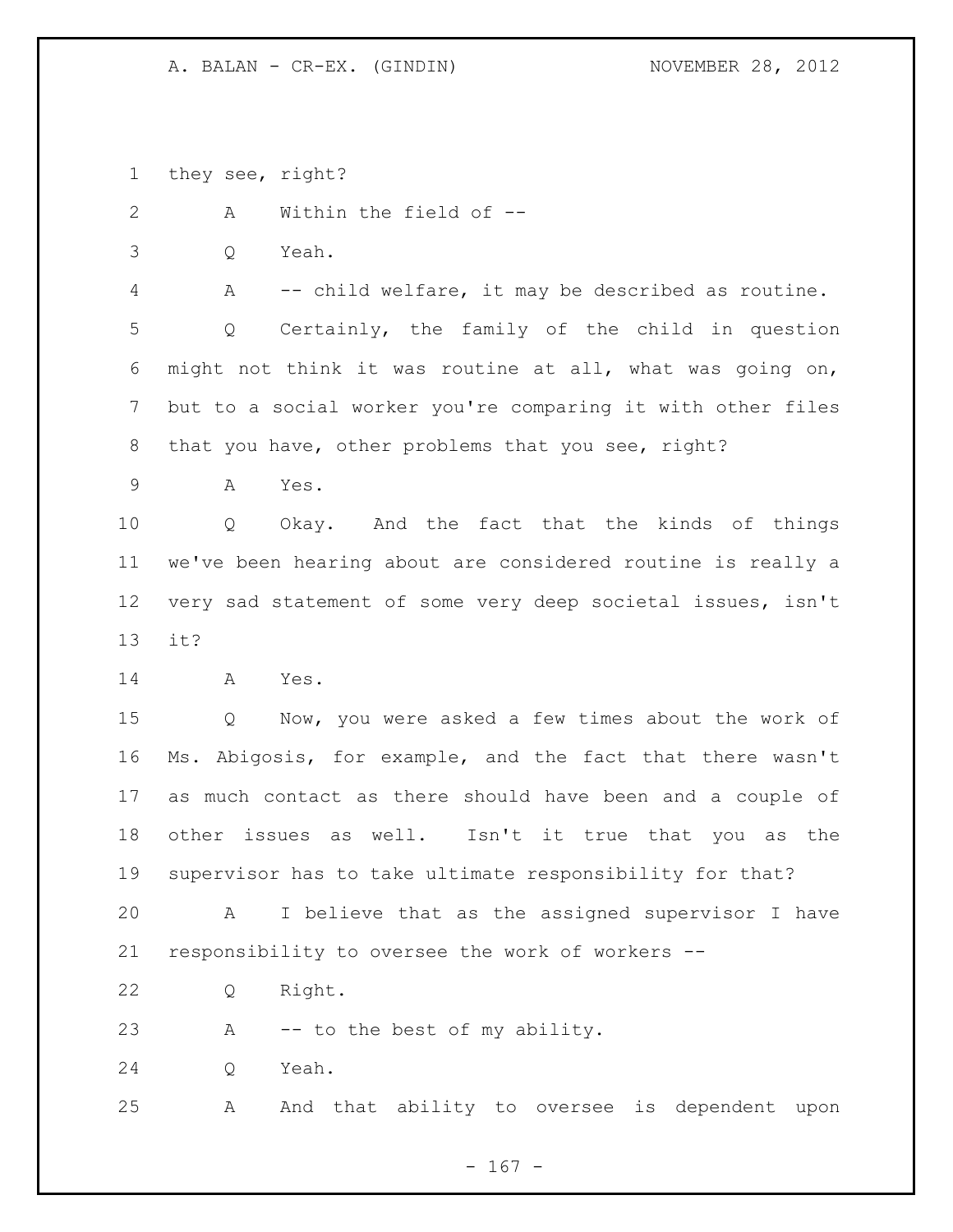having access to certain information or being aware of certain information. So in terms of the responsibility, yes, but it's hard to address issues if you're not aware of it. So --

 Q Right. And if you're not aware of certain things, then it may be that, that you should be for one reason or another. Either the social worker should be coming to you or you should be going to the social worker, but for whatever reason, doesn't the ultimate responsibility lie with the supervisor?

 A I think that there's certainly a shared responsibility that would go throughout the organization. It's not just one individual that is responsible. Social workers have certain responsibilities within the scope of their work. They are responsible to their supervisors. Supervisors, in turn, are responsible to their social workers, and in turn to their superiors and so on. So the work that is done within child welfare isn't done in isolation.

 Q Right. But you, you are, you are their mentor, correct? Social workers work under you; you're to be their mentor. Isn't that part of your job?

 A Part of my job would be in mentoring staff. I'm not sure that it necessarily means that or implies that you're their mentor. You're expected to provide them with

- 168 -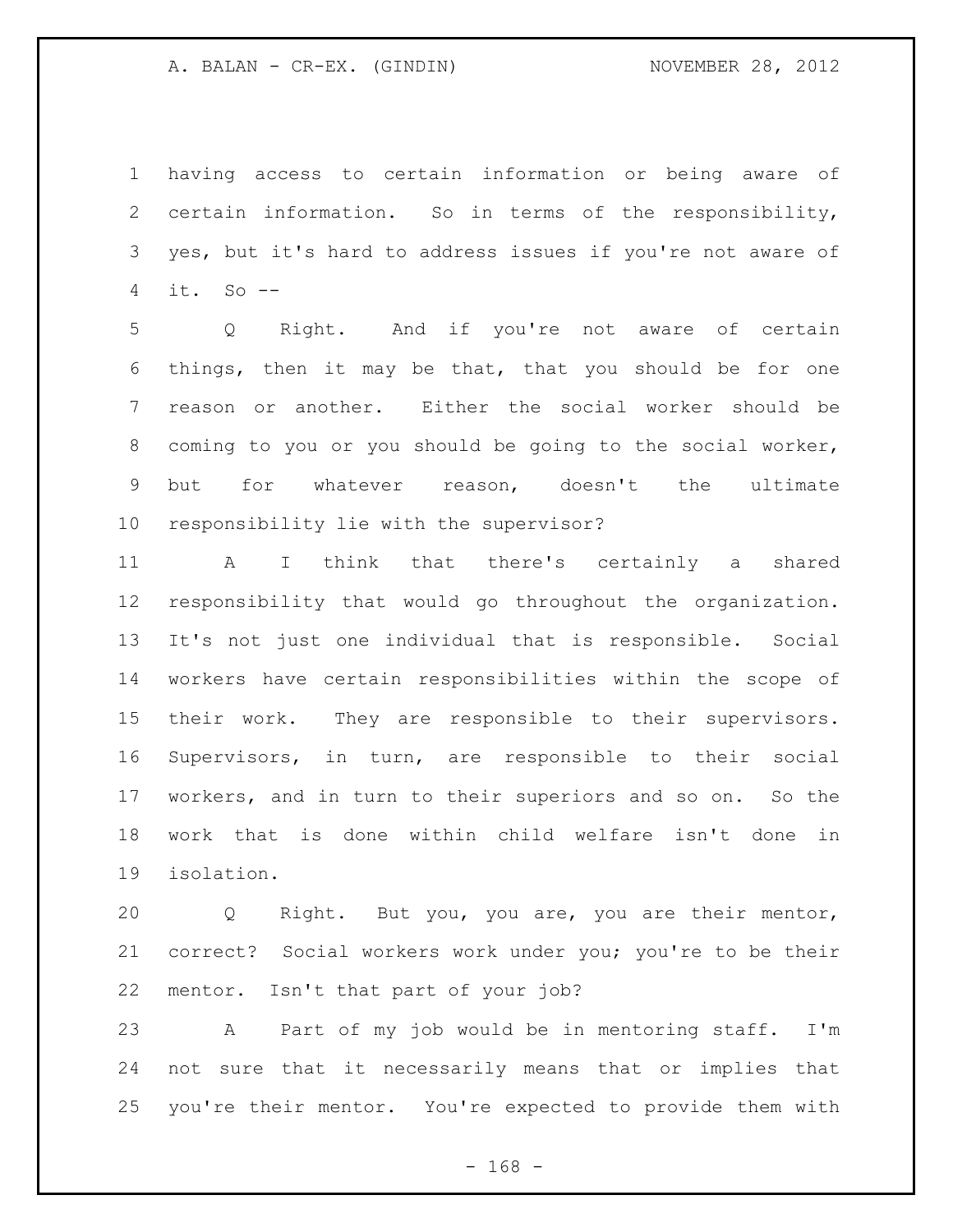information, with direction, with support, and to mentor and to ensure that there is mentoring happening. Q You're expected to give them advice, right?

4 A As appropriate, yes.

 Q You're expected to review the performance -- their performance?

A Yes.

Q Right.

9 A There are expectations.

 Q You're expected to have meetings with them from time to time to review the work on a particular file?

A Yes.

 Q Right? If there's a change in a relationship that you observe on a file, someone has a new partner or something of that nature, that's something that should be obviously checked out, who that other person is, right?

 A Yes, if there's an open involvement with the family, that would need to be looked at.

 Q Um-hum. And by the way, when you were supervising Delores Chief-Abigosis, at that time how long 21 had you been in your -- social work. How long had you been involved in the system by that point?

 A Within Child and Family Services, I began in Child and Family Services in January 1996.

Q Okay.

 $- 169 -$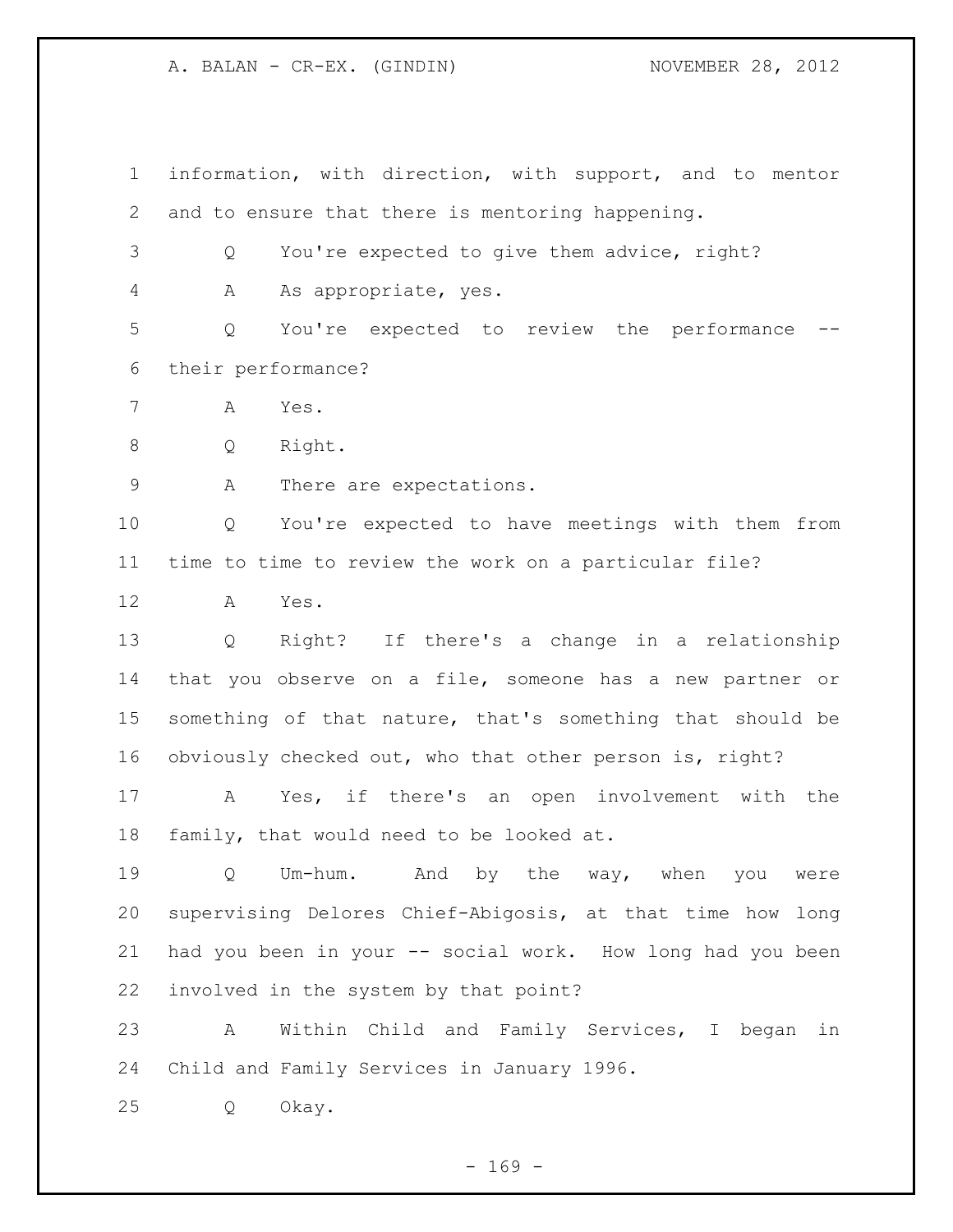A That would have been approximately four and a half years.

- Q Okay.
- A Almost five years.

 Q One of the things you mentioned as well was that you would review the notes of the previous supervisor. And I think you mentioned that you would want to review Lorna Hanson's notes. Remember that?

A That would be part of my practice.

10 Q Do you know where those are?

A No, I don't.

12 Q Have you ever seen them?

13 A I, I haven't seen them since this inquiry has started.

 Q So again, you don't know whatever happened to those notes either.

17 A No, I, I have no idea.

 Q I want to talk to you about the psychological assessment that we see from the file was suggested early on with respect to Samantha. And we now know that September the 13th of 2000 there was, in fact, an interview with Dr. Altman, correct?

A There was a consultation, yes.

 Q My understanding is, and the evidence suggests, that Dr. Altman was having a look at whether she was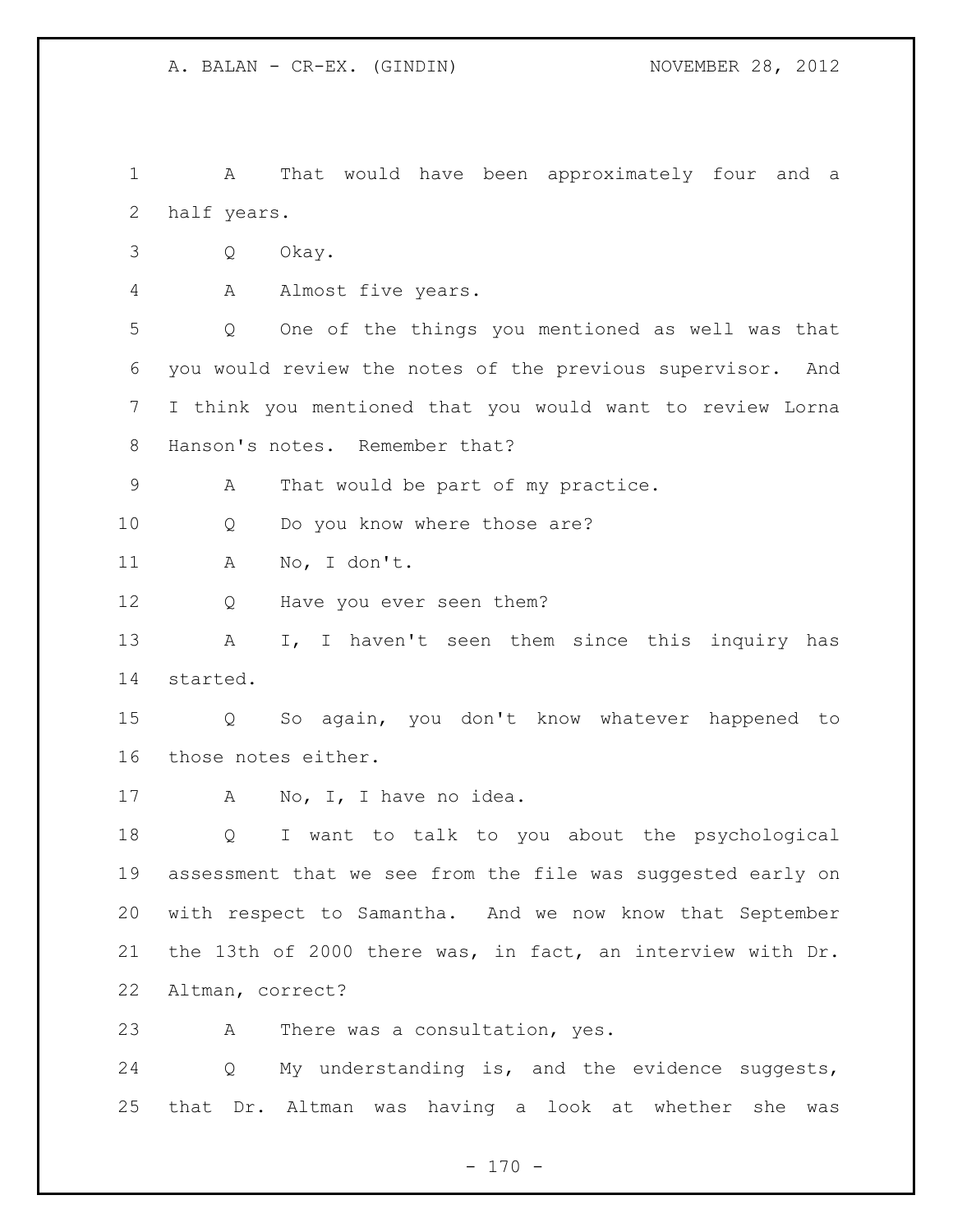depressed.

 A That's correct. There was questions regarding her presentation.

 Q Right. And you had told us earlier that -- and I think everybody knows this -- that depression is something that could be treated.

A That's correct.

 Q Right? Dr. Altman told us that he concluded that the ambivalence towards her child that was concerning to everyone was not because of depression. You're familiar with that finding?

 A I could look back at the document notes, but I believe that he concluded she was not depressed.

 Q Right. In fact, I asked him if the ambivalence towards her child wasn't because of depression, that it should be more of a concern because it wasn't something that was treatable. What's your opinion on that?

 A I would have to have more of an understanding of the context of the discussion that you, you had in order to form an opinion on that. Just simply whether or not ambivalence is depression or related to other items, I would need to know what other items you discussed in order to be able to form an educated opinion around that.

 Q Well, I think you read the notes of Dr. Altman and Kerri-Lynn Greeley's notes of their discussion, and

- 171 -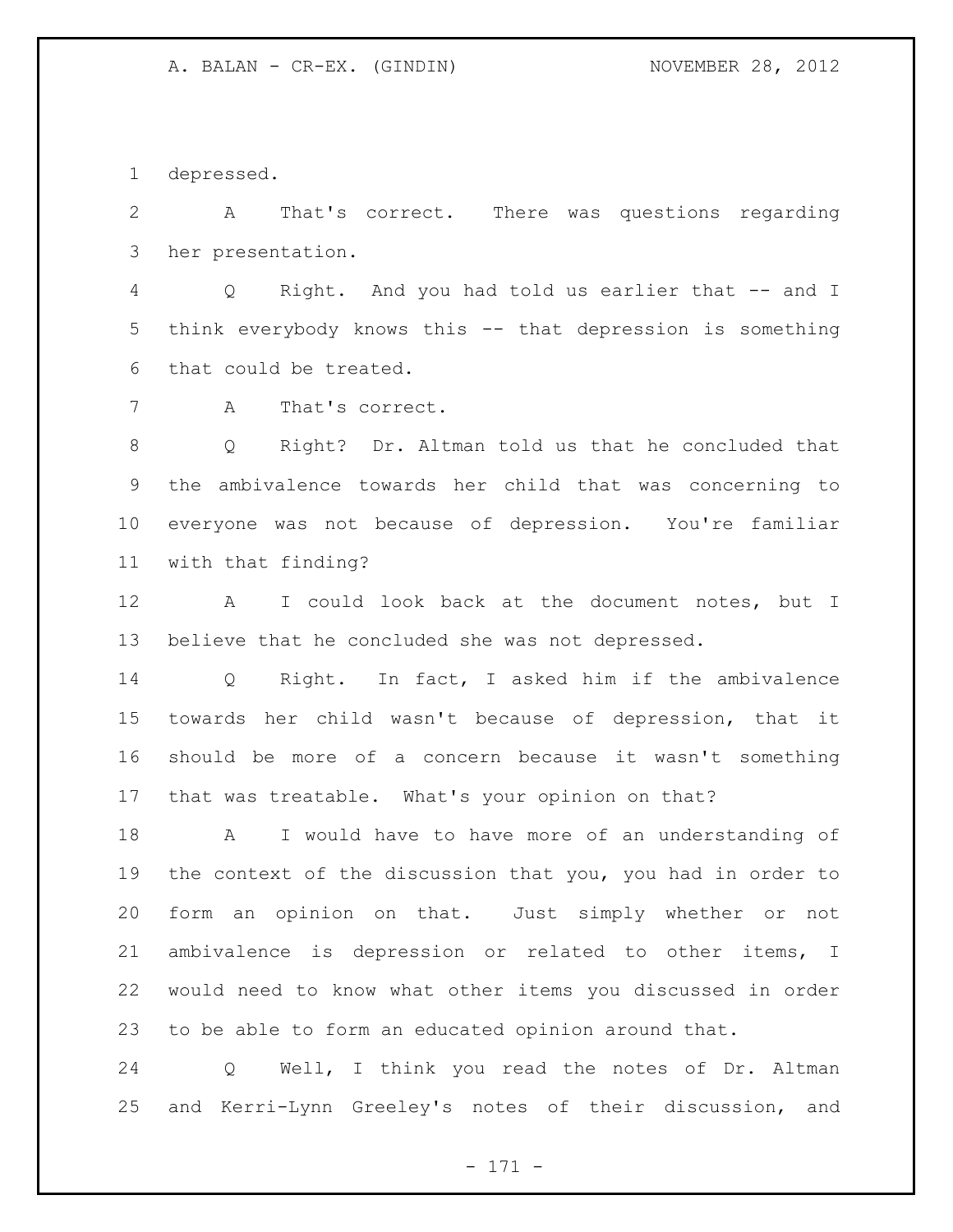it's pretty clear that he concluded that she wasn't suffering from depression. We have that in the notes.

- A Yes, I --
- Q Right?

 A -- believe that that was what we had commented on.

 Q Do you think in those circumstances there should be a parental capacity assessment since we've -- since a doctor has concluded that the cause is not depression, the cause of the ambivalence that she showed towards her child?

 A Depending upon what other information was available at the time. What had been indicated from the point of the intake transfer summary was that there had been concern particularly about her affect and her presentation which was one, one reason for the referral around psychiatric assessment or psychological assessment. The other question was quite separate, around parenting capacity.

 There were other ways in which the social worker who was assigned was gathering ongoing information that would inform their, their assessment of parenting capacity and parenting motivation, and that was through the use of the in-home support worker, it was through their attendance at visits, it was through their attendance at community programming.

- 172 -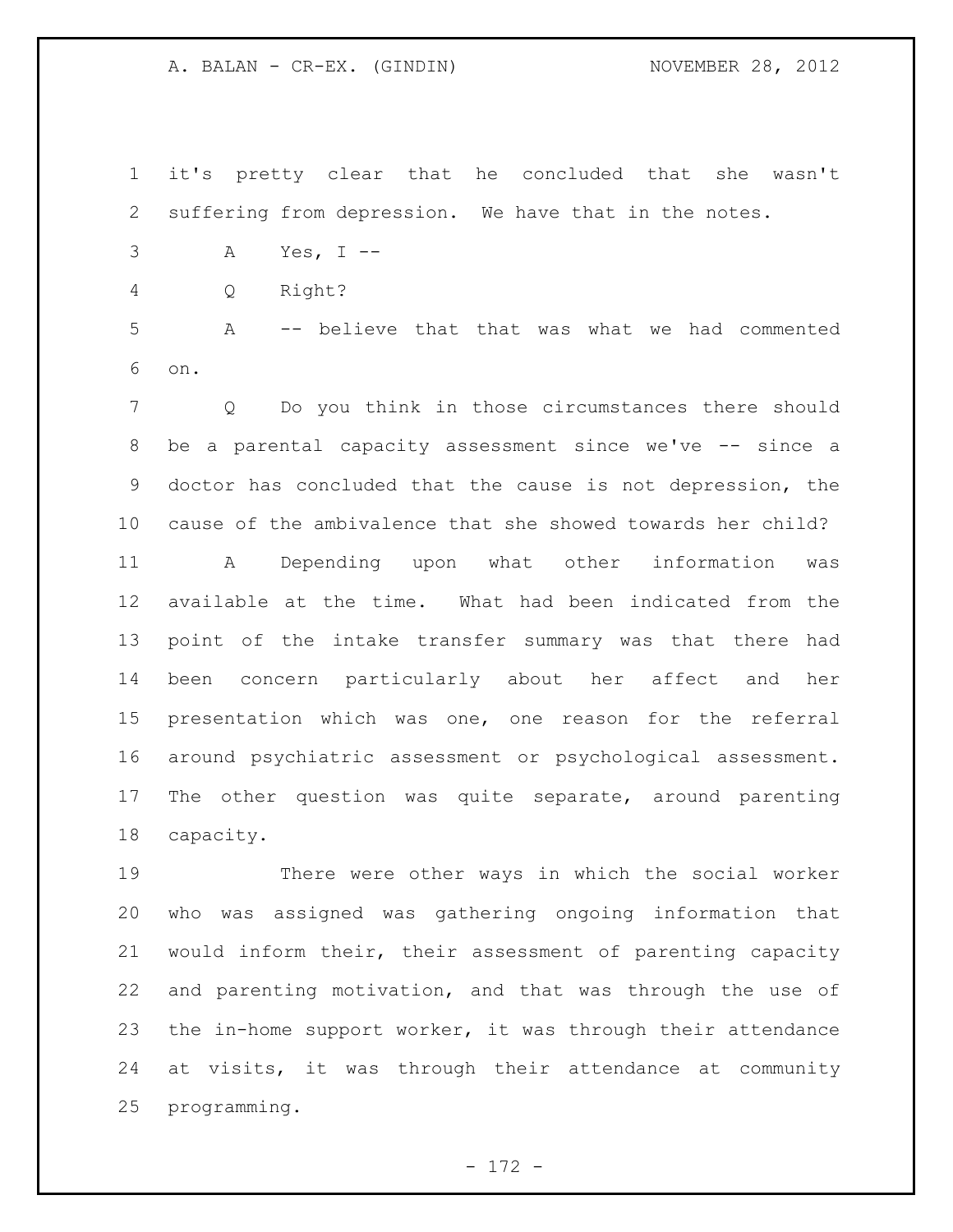So there were other ways in which assessment of parenting capacity was already ongoing and that alone -- trying to find some explanation or further information around the affect and how it was presenting was related to the specific questions that had been evident around is this person experiencing depression. So they were -- while they are related to each other, they are also separate. Q Yeah. They are clearly connected, though. A There is an interrelation. Q You said that -- you told us that a parental capacity assessment is comprehensive but costly. Remember that? Remember saying that? A I'm hoping that you can refresh me in, in the context that that was raised earlier. Q It was in the same context that we're now discussing, the issue of a parental capacity assessment being done. You indicated that you had a list of certain people that -- doctors and that kind of thing that you could look to, but that this type of assessment was comprehensive and costly. A There were formal parent capacity assessments

 that could be referred to off the list of approved service 23 providers which were much more comprehensive and, yes, I would agree they, they were more costly.

Q That wasn't done here.

- 173 -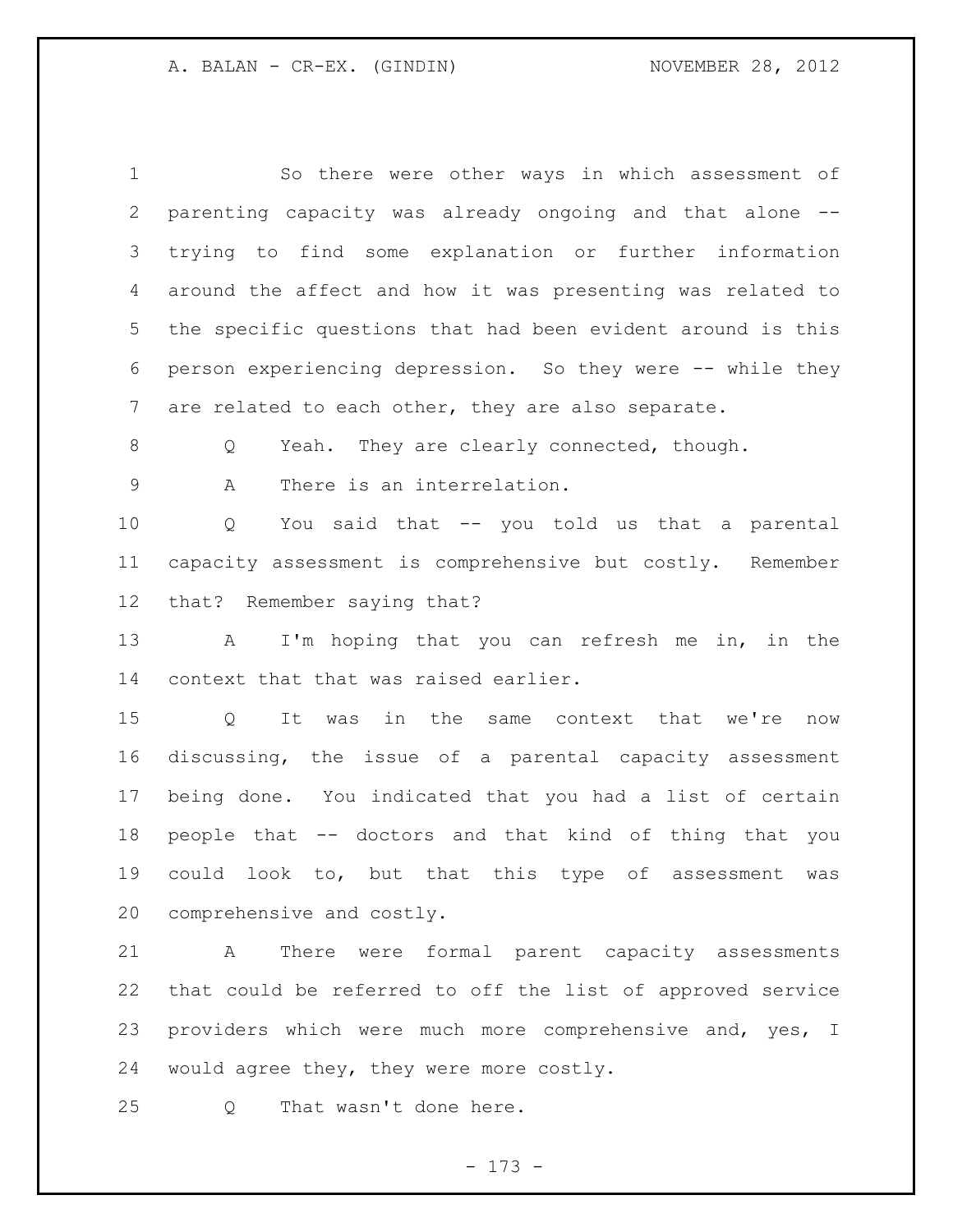1 A That wasn't done in this case. MR. GINDIN: If we can just get up page 37297 for a moment? BY MR. GINDIN: Q Now, these are the notes of Ms. Greeley. You recall? A Yes, I do. Q And towards the bottom there's a comment there that there isn't sufficient information. You see where I'm referring to? A No, I'm not sure. Q Well, you see the word "risk" about halfway down the page, after the number 6. See that on the page? A Yes. Q Okay. Now, part of that sentence goes on to say that there's insufficient information. Two issues are around -- I'm trying to read this writing -- insufficient information. And I think you mentioned earlier that that was one of your concerns, that there seemed to be insufficient information being presented here. Do you recall that? THE COMMISSIONER: You take your time to read as much as you want to. Oh, you have it in front of you? 25 THE WITNESS: Yes, I have it in front of me,

- 174 -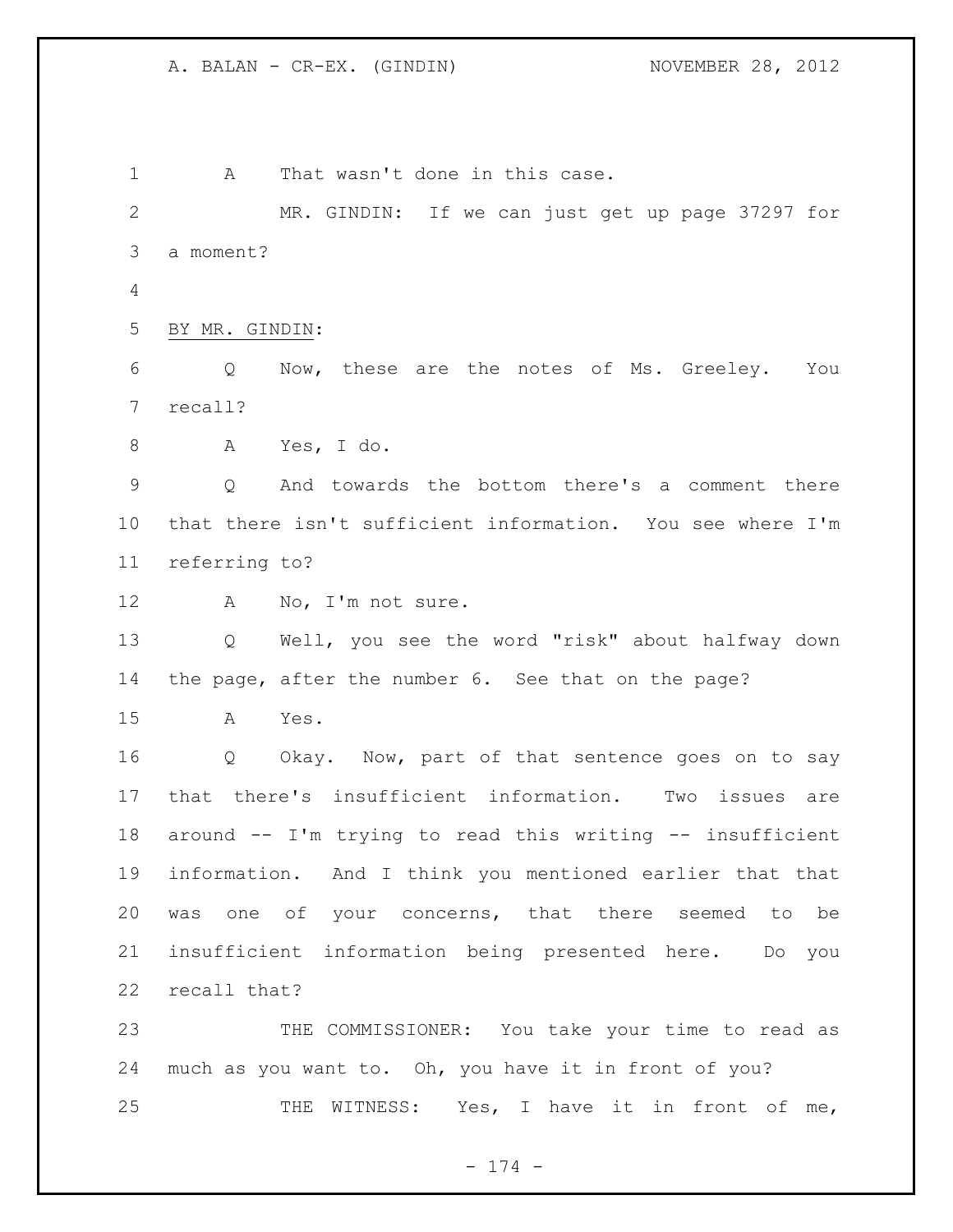thank you. Actually, as I'm reading this note, what appears to me is that in the process of discussing this and going through a framework of assessing sort of the risk factors, that statement, if you read it through --

BY MR. GINDIN:

Q Um-hum.

 A -- further, it says other two, other two issues are around insufficient information, and then it lists the two issues as "substance abuse - when used - what" -- and I'm not sure what that final word is, is indicating -- and then "family violence piece - find out [information] on this beforehand." And I do believe that we had spoken earlier that those were two issues during the process of us looking at the possibility of reunification that we wanted to gather further information on as we didn't have sufficient information at that time in that meeting.

 Q Okay. So would it be your instruction that more needs to be done?

 A Certainly, that had been the indication around questions regarding any alcohol use or, or domestic violence, that those were two issues that I -- that we had indicated that the worker was to explore further. They were identified in the service agreement. I think I did comment that there was a communication by Kerri-Lynn

- 175 -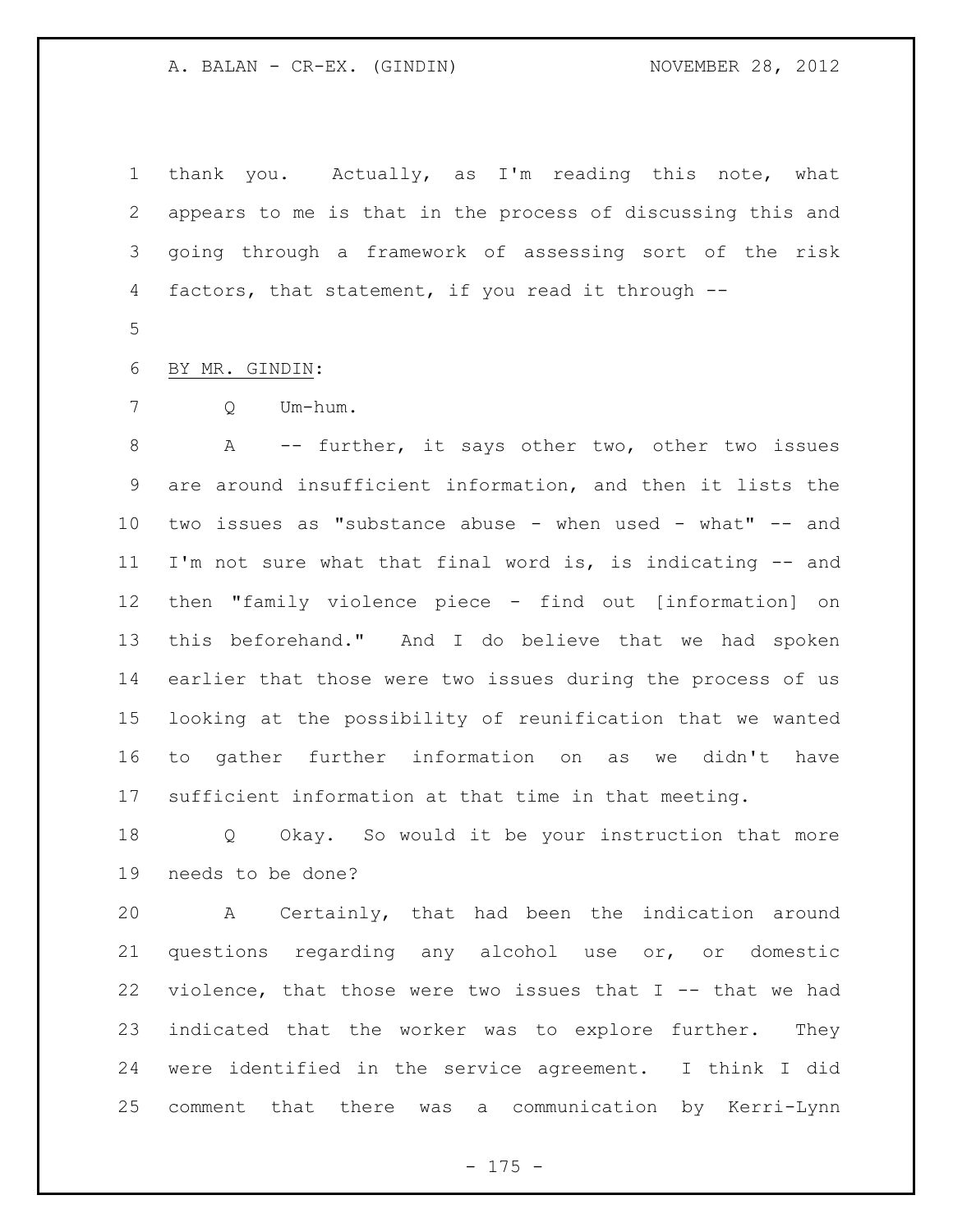Greeley on September 5th specifically about those two areas, but that was an ongoing case. So the insufficient information, in looking at this, appears related to those two areas.

 Q Now, if we can just have a look at the actual service agreement, I think it's 37115, I believe. Now, I'm referring you particularly to point 3, which talks about meeting with the worker on a regular basis. Correct?

A That's correct.

 Q And we talked about what you took "regular" to mean. You weren't sure what the standards dictated at that time.

A Right.

Q Right?

 A It would have been according to what the standards would have indicated at that time.

 Q It certainly wouldn't mean every three months, would it?

A Pardon me?

Q It wouldn't mean every three months.

A No.

22 Q That we can be sure of.

A I'm sure that it wouldn't.

 Q It's very likely to mean weekly, perhaps biweekly. Right?

- 176 -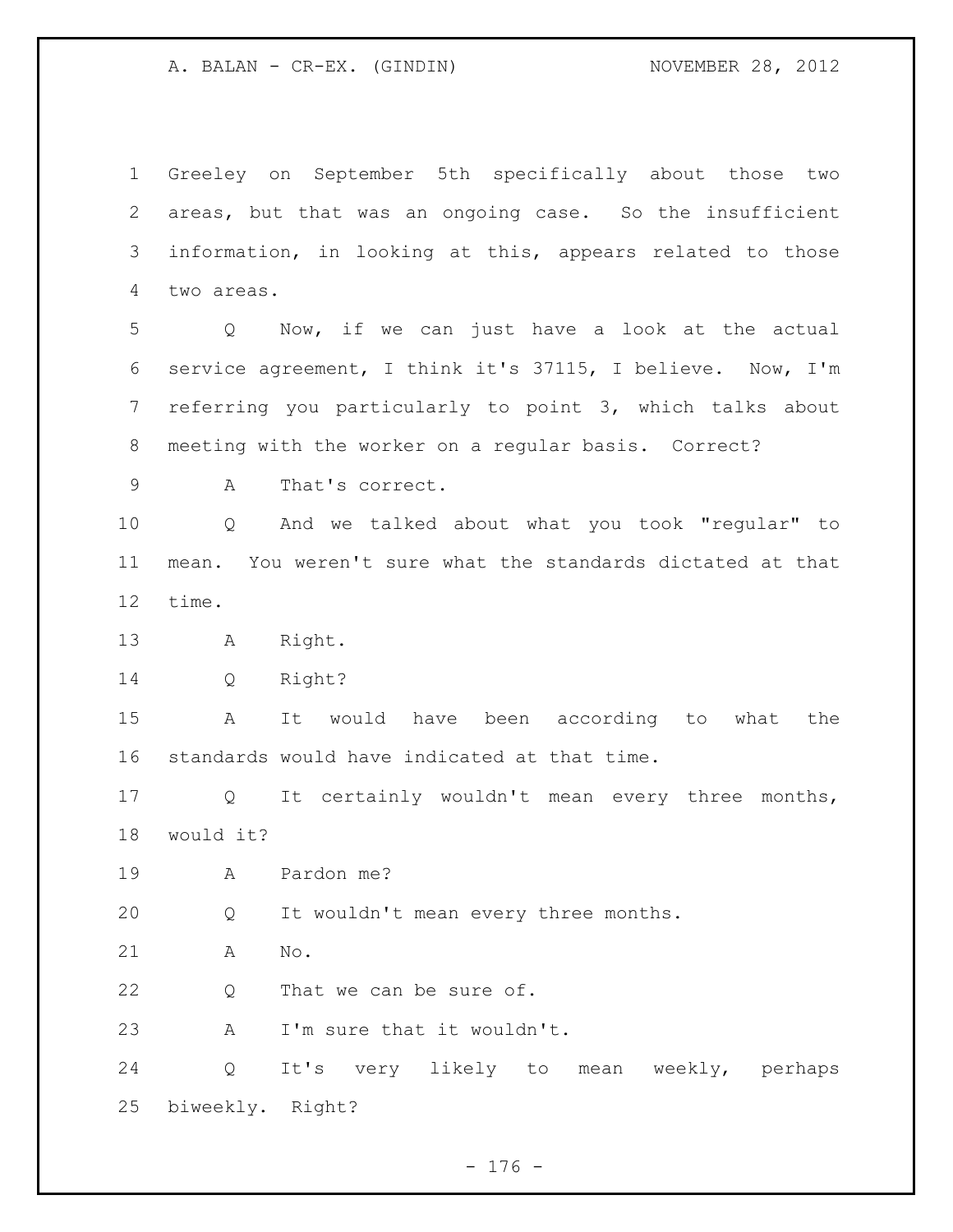A That would be more, more in keeping with standards.

 Q And often when, when you want to go out and see a family, there's an advantage to it being unannounced, correct?

A There may be some advantages to that.

7 Q Difficulty is they may not be there --

8 A That's correct.

Q -- if there's no appointment, right?

A That's right.

 Q But the whole purpose of this particular point in the service agreement, agreement was to make sure that there was significant contact between the worker and the couple.

 A This was to ensure that there had already been a past experience of the couple engaging with the assigned social worker in ongoing meetings and that that was to continue in the future.

 Q And if there were difficulties in seeing a particular family, the next thing to consider is collaterals. Try to make contact with them, right?

 A Right. There could be some other, some other ways of dealing with that, such as contacting collaterals or utilizing collaterals to assist you in contacting the family or initiating that engagement.

- 177 -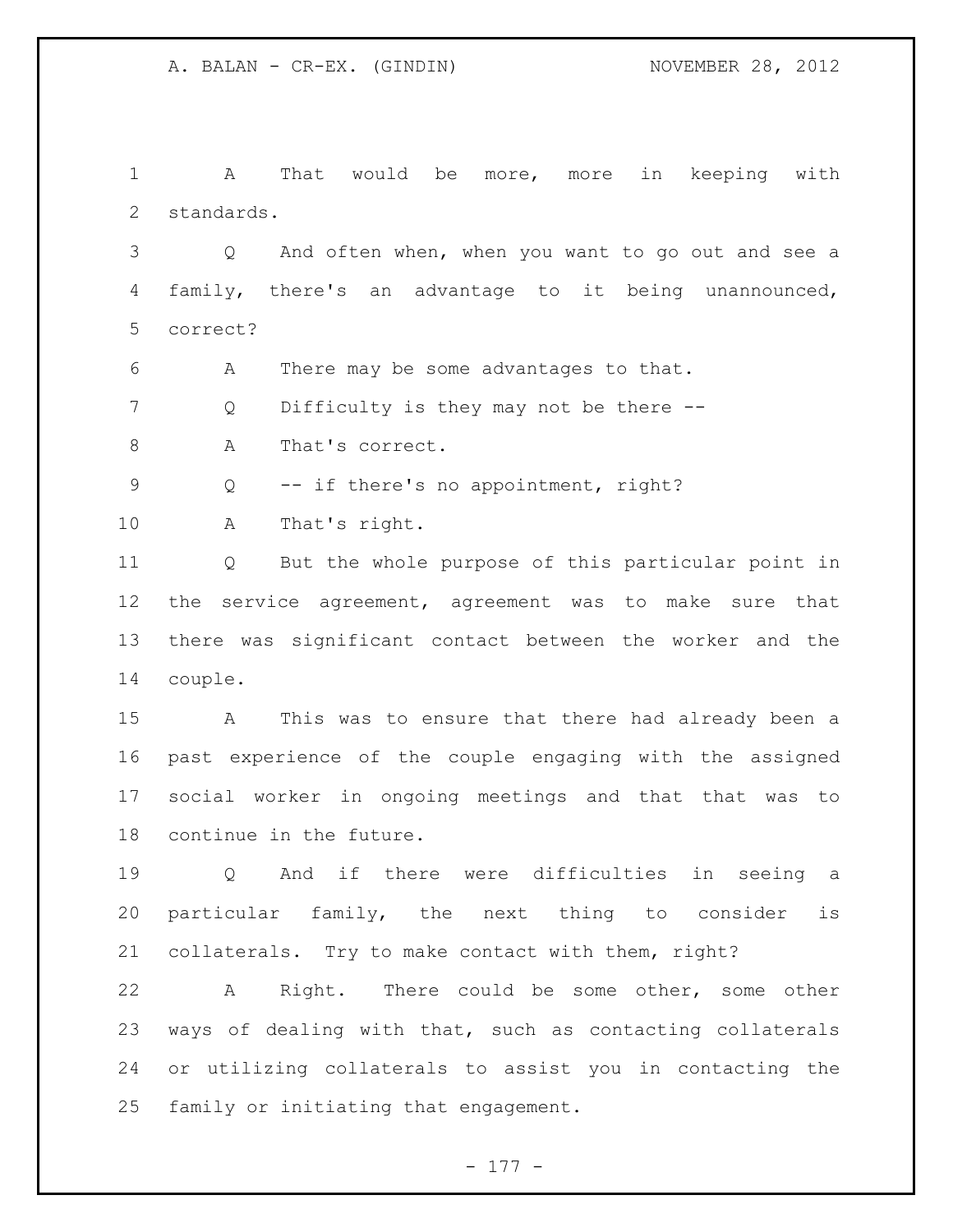Q Now, you told us that Ms. Greeley left October the 14th, right, of 2000? Left the position?

 A My understanding is I believe that that was the date that was provided to me as to when she started her new position.

 Q Okay. And I think you said something about the usual practice is that somebody leaving contacts all the collaterals to let them know?

 A As part of preparing to transfer your caseload and leave your position, in addition to doing the required written documentation, there would be a closing process for that worker that would be expected with all of the families and children that they're involved with, and part of that would be to let families know that they are leaving the agency, to let collaterals know that they are leaving, and to talk with everyone involved as to what will happen in the interim.

18 Q Do you know whether that happened?

A My expectation is that it did.

Q But you can't say.

 A The only thing that would give me reason to believe that it did was that the family support worker did contact me directly when the support agreement was about to expire, to let me know that it was expiring. That's the only thing that would give me any indication that that had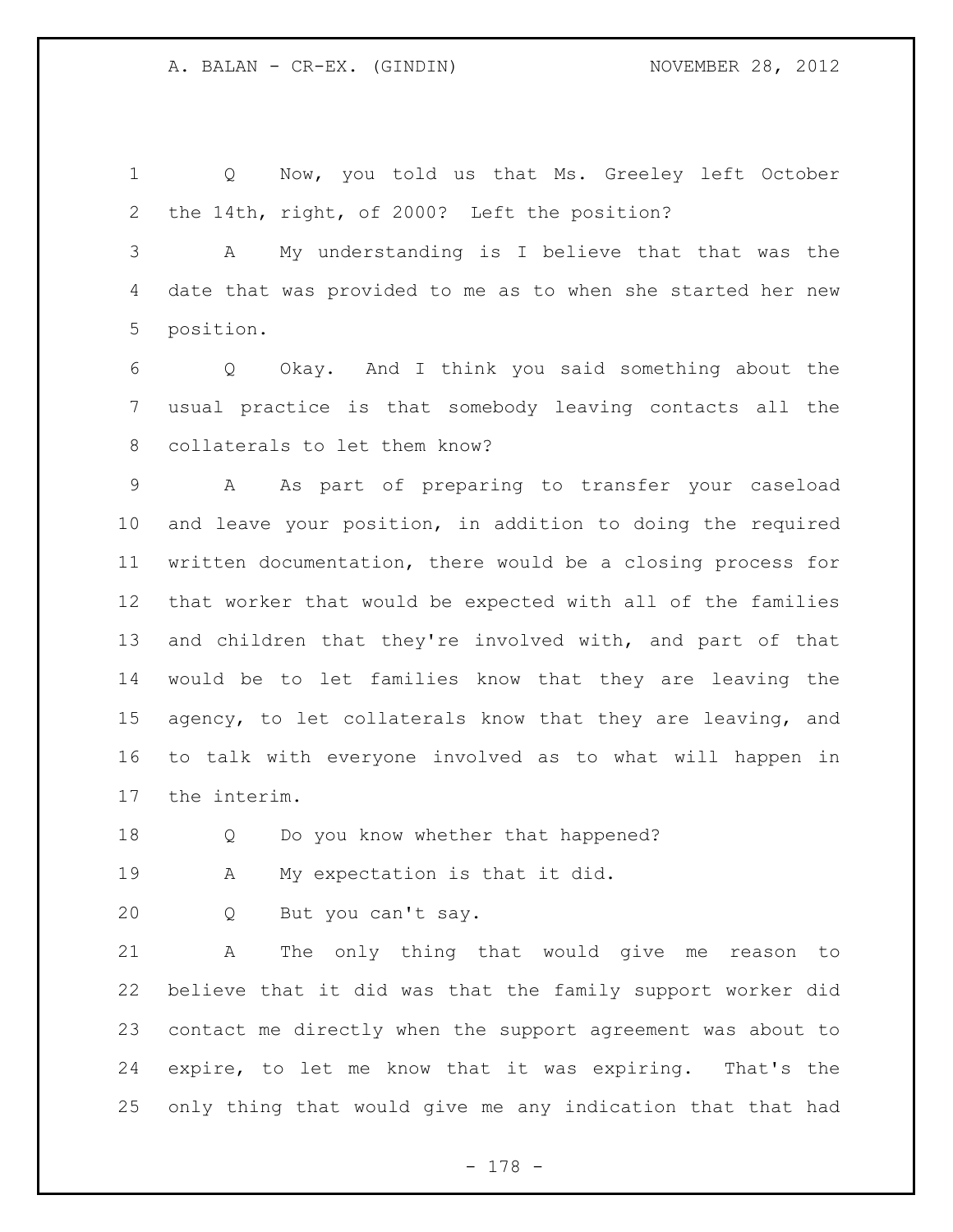clearly been communicated. Q That's the only one you heard from. A No, but I would have expected that that process had occurred. THE COMMISSIONER: Who did you hear from? THE WITNESS: The family support worker, Marie Belanger. 8 THE COMMISSIONER: Thank you. BY MR. GINDIN: Q Now, you've told us that the only evidence you could find that you reviewed the case plan with Delores Chief-Abigosis was November the 14th, 2000, remember that? You recall your evidence on that? A I did review the case plan with her on November 14th -- Q Right. 18 A -- in the supervision note. Q And then you -- and then the only other time was February the 5th, correct? A That's the only two documented times that I am 22 able to speak to.  $I$  -- there are no documents that have been provided to me that would indicate otherwise. I don't have my notes. Q So if we go by the notes we have and since you

- 179 -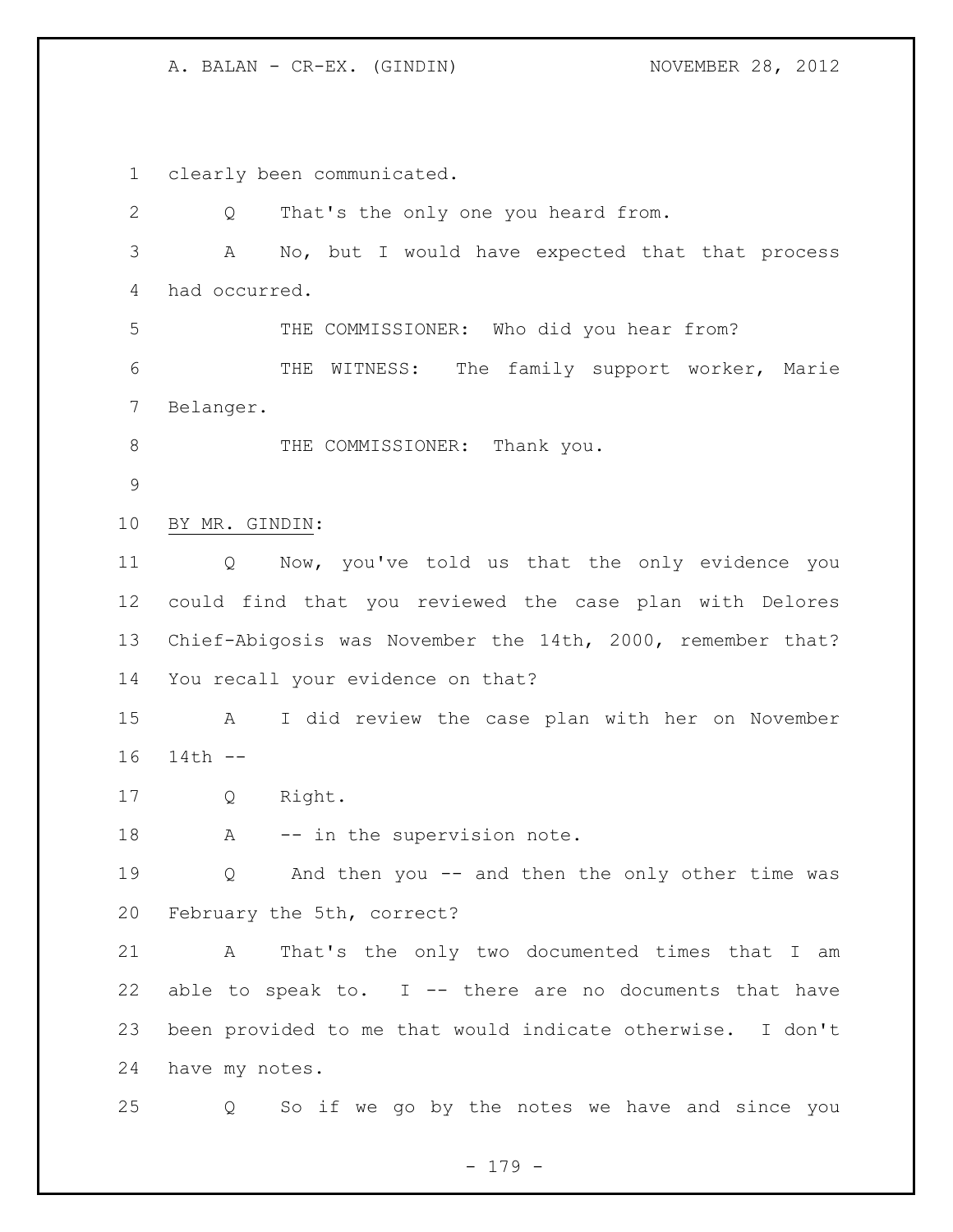have no other recollection, it's November the 14th, 2000 and then February the 5th, 2001. Correct? A Those are the two notes that were found in the case file. That doesn't indicate whether or not during my other biweekly supervisions with her there was discussion or whether there was any consultation on an as-needed basis. Q Do you have notes of those meetings? A Of the other biweekly supervision meetings? Q No. You don't, you don't have notes. A Those notes have not been able to be located. Q So the only thing you can tell us for sure is you met with her November 14th, 2000 and February the 5th, 2001. Correct? A That's what I can say for sure based on the documents -- Q Right. 18 A -- that were located. Q And that's all we have to go on right now. Right? A Those are the only documents -- Q Right. A -- that have been produced. Q So November the 14th would be the very day she began on the file, correct?

 $- 180 -$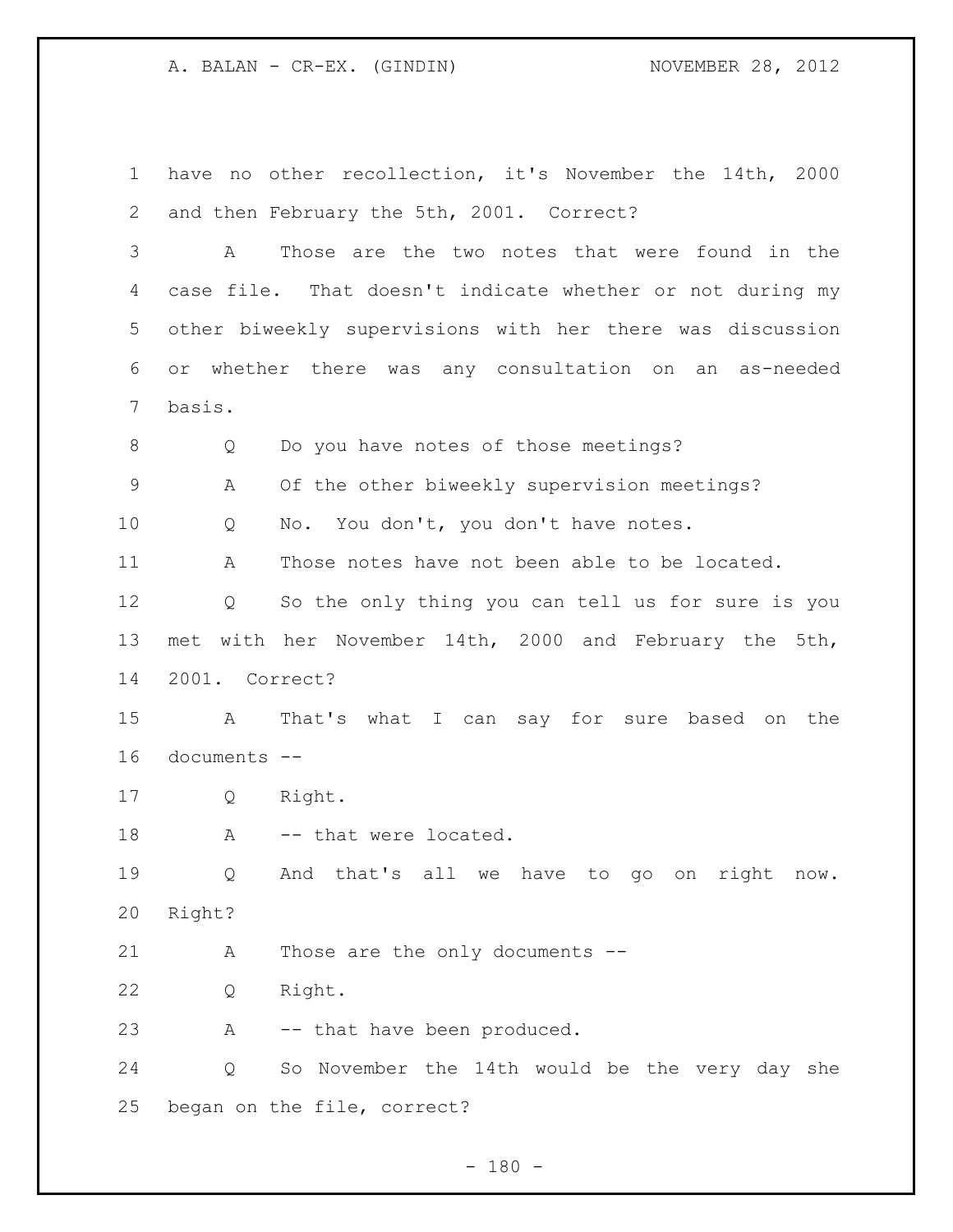1 A That would appear to be the case. Q And February the 5th would be two and a half months later, roughly. Right? A That, that would be correct. Q Okay. THE COMMISSIONER: But you held your biweeklies with her? 8 THE WITNESS: Yes, I would have had biweekly supervision with her and that would have been documented in my supervision notes. 11 THE COMMISSIONER: Which you don't have. 12 THE WITNESS: Which I have not been provided with. BY MR. GINDIN: Q And when you, when you met those other times, it may have been about other files. 18 A It may have been about other files; it may have been also about this file. It would have been documented in those notes. I would have used those biweekly supervisions to review the various different cases that she had open to her, any that she had brought forward for supervision, and I did try to ensure that at least on a quarterly basis every case was reviewed. Q But you can't say for sure today what was

- 181 -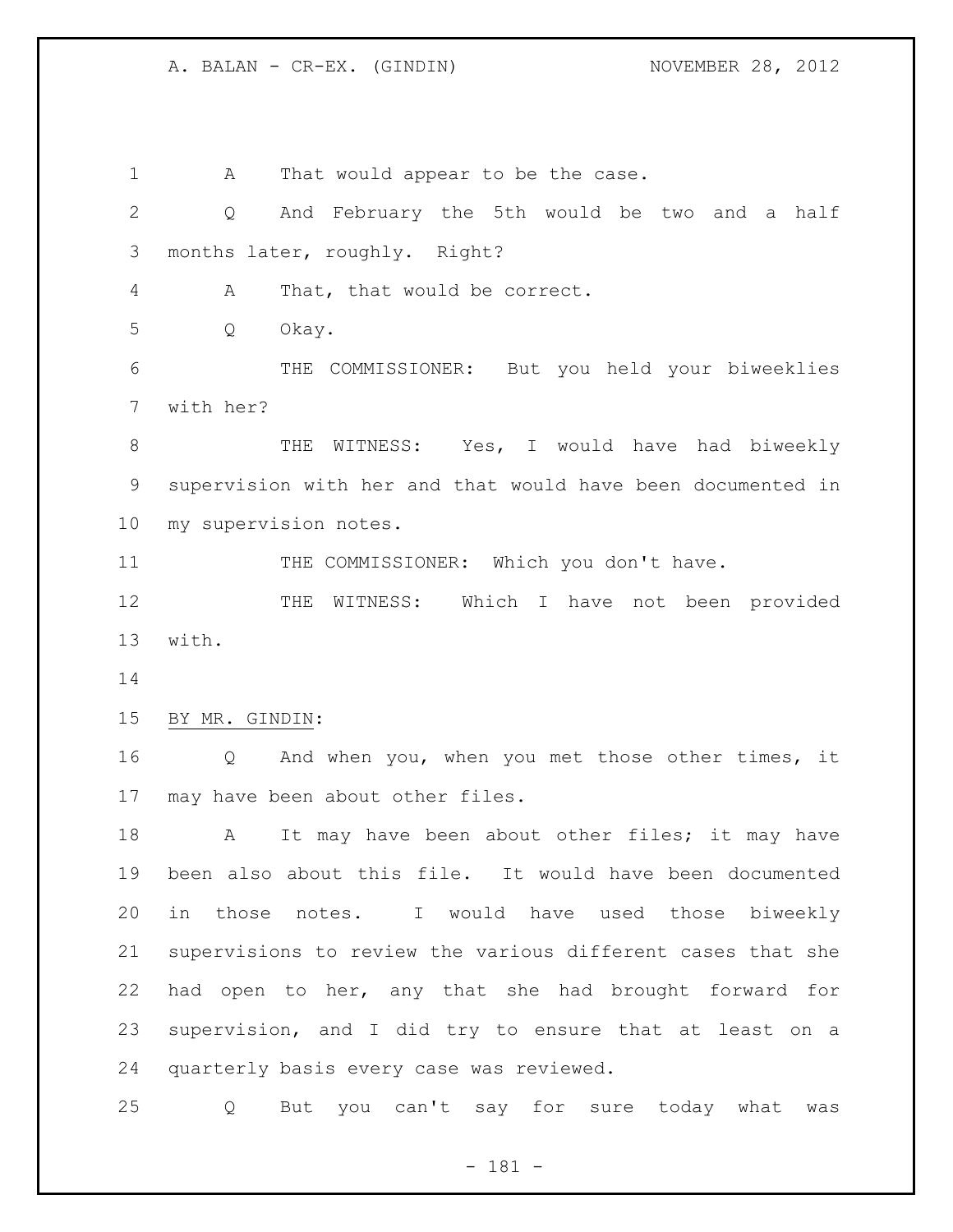discussed at those other meetings. A I can't say that without access to the notes or seeing the notes. Q Now, you, you mentioned that these two notes, the note of November the 14th, 2000 showing that you had a meeting with her, and February the 5th, 2001, those two notes somehow made their way into this file. Right? 8 A That's correct. Q Which is not the normal practice. A No, they're not, not normally kept in the file, but at times workers would be provided the supervision note to refer to. 13 Q So you would agree with me those are -- it's unusual to have these kinds of notes in the file. A Yes. Q Why is that? Why wouldn't they be in the file? A I don't know where that decision came from, but supervisor -- there was no requirement nor was it a practice to place supervisory notes on the case file. Q Sounds like a good idea, doesn't it? A It -- Q Put your notes on the file so we can all see them, we all have them now. A Yes, if it's case related it would be helpful information to have on the case file.

# - 182 -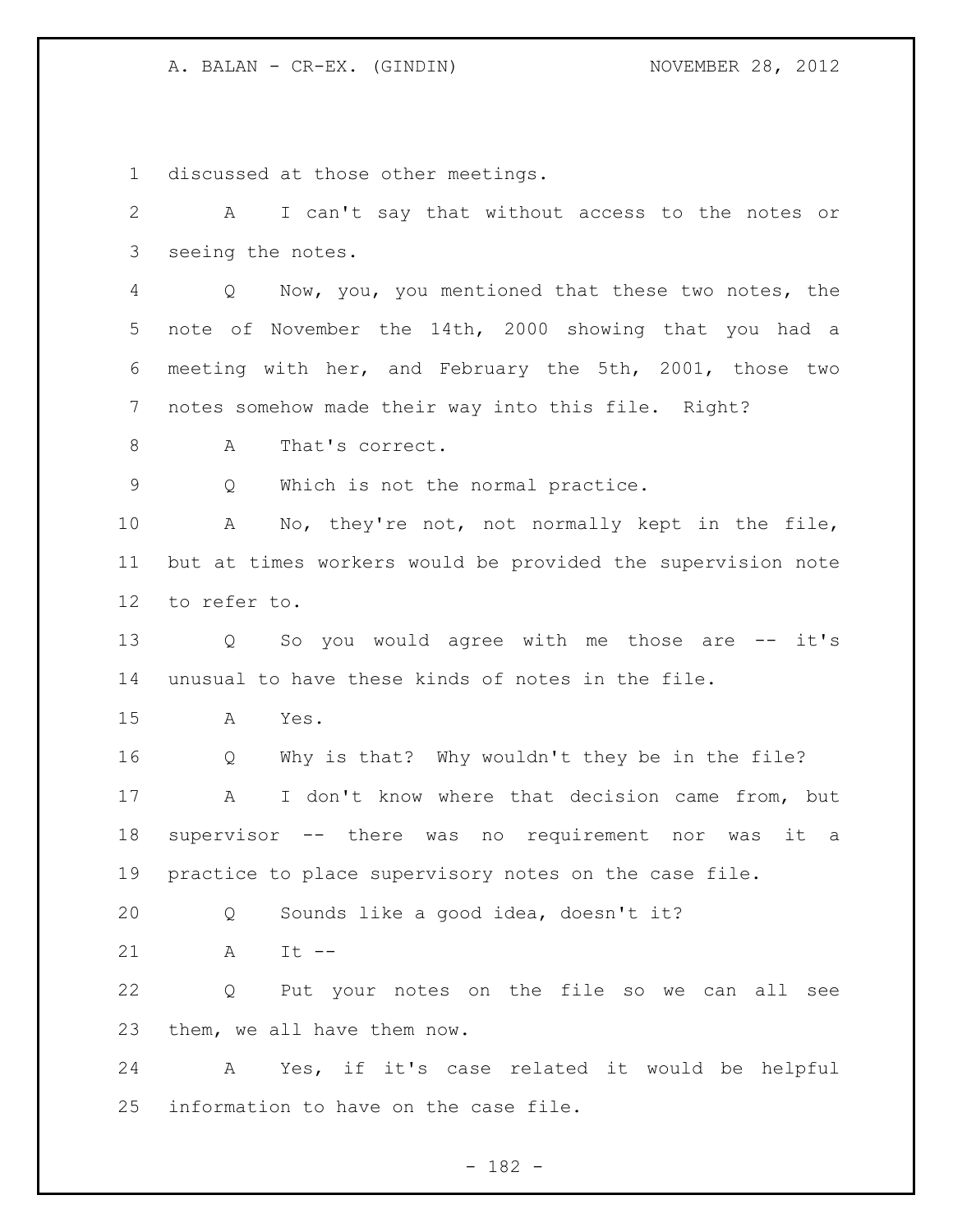Q Okay. Can you explain how only these two notes made their way to the file and no others concerning this -- MR. MCKINNON: Mr., Mr. Commissioner, I think this question was asked at least twice by my friend, Mr. Olson. It's now been asked twice by Mr. Gindin, and it's been answered every time to the best of this witness's ability. She doesn't know why her notes are missing and she doesn't know why these two pages are not. She has speculated as to possibilities. I just don't think we can go over this again. I'm objecting to the question.

 THE COMMISSIONER: I'll let Mr. Gindin make a final question on the issue, just on that point. You can carry on, of course.

# BY MR. GINDIN:

 Q I'm just suggesting to you that it seems like a good idea to have included all of the notes on the case file because they're important. They're significant, right?

 A Yes, I would agree that supervisory notes are very important, and if they're case related that it, it would be helpful information to have to complete the record.

 Q Do you know whether that has ever been changed, that policy? Do we do it the same way now? Or not?

- 183 -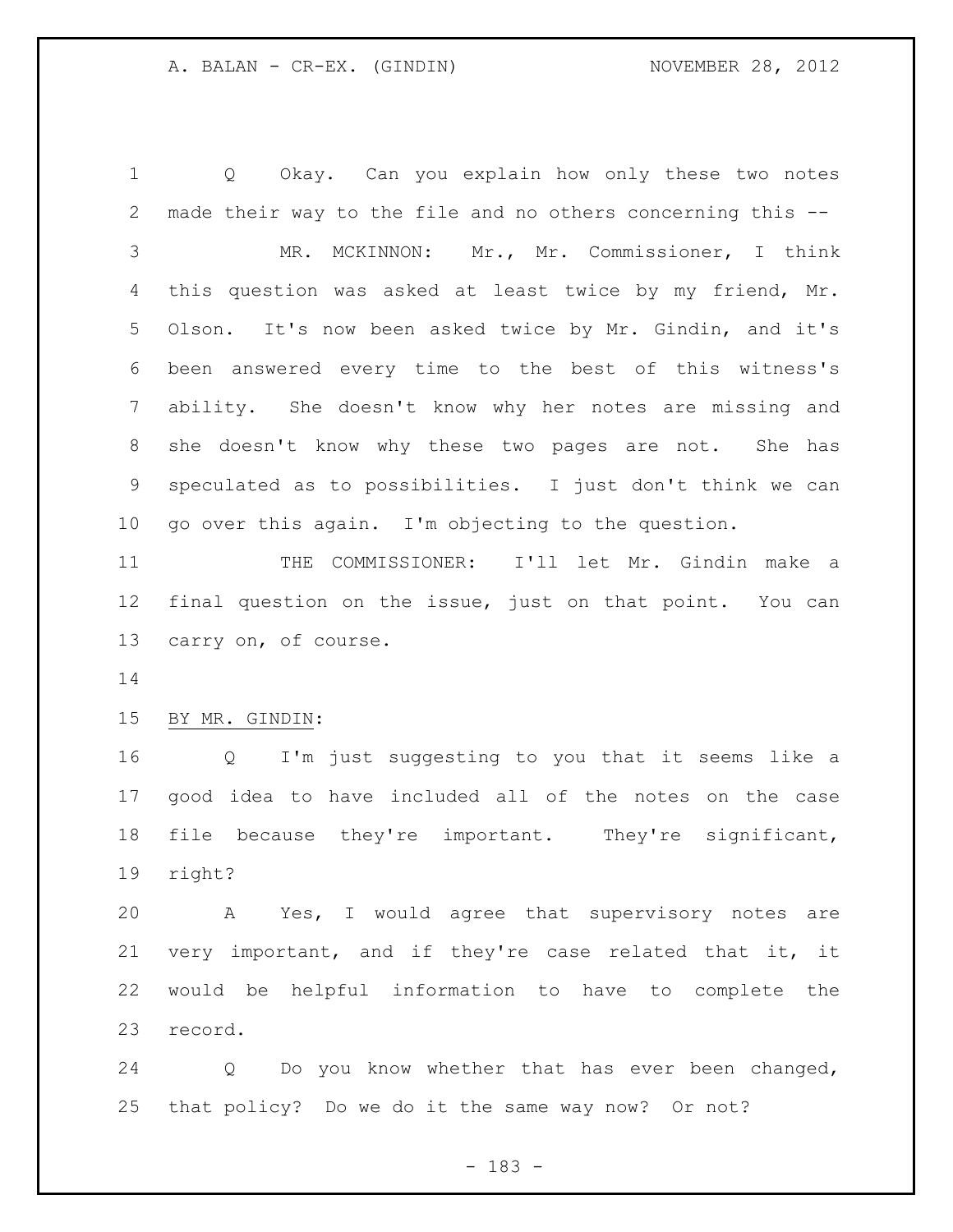A My understanding -- and you'd have to speak more directly with agency, I guess, staff members that can speak to that, but I, I don't think that the supervisory notes are kept as part of the file itself. Q So you think that's still the case today. A As far as I'm aware. Q You've also told us that one of your conclusions or concerns, upon reflection, at least, was that there wasn't enough contact during Delores Chief-Abigosis's involvement with the file, right? A Yes, upon reviewing the documents, that would be concerning to me. Q Do you recall ever giving her that opinion, telling her that along the way? A I know that -- from the documents I reviewed that that did come up in the supervision I had with her on February 5th, where there was clear direction given. I can't speak to what may have happened between that or any conversations I may have had or notes that I may have taken between that, but it's clear that as of that date, I was aware and was directing to have contact. Q And it appears that she went and made contact

A That's what it appears that she did.

within a few days.

Q And it also appears that there's no similar

- 184 -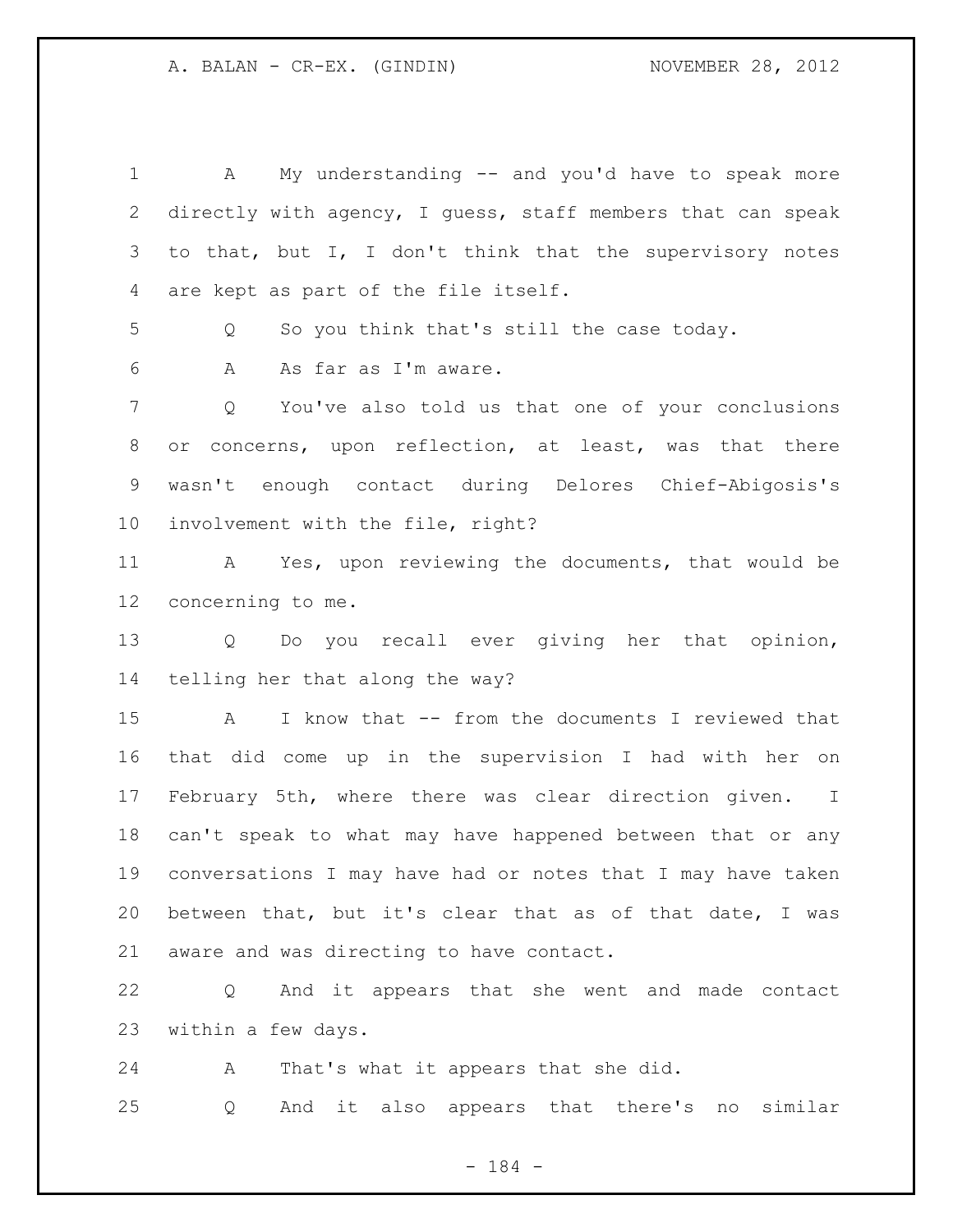meeting or notes or any sort of discussion during the month previous or the month before that, right? At least we don't know. A There were no notes in the records produced that would have spoken to that. MR. GINDIN: I wonder if we can have a recess at this point and I'll just make sure -- go over my notes and see if I have anything else. THE COMMISSIONER: If you think it'll help you shorten up, the answer's yes. MR. GINDIN: I think I'm almost concluded but -- 12 THE COMMISSIONER: All right. 13 MR. GINDIN: -- I just want to be sure. THE COMMISSIONER: We have to take time at some point, so we'll take a 15-minute break now. (BRIEF RECESS) MR. GINDIN: I just have one or two more questions. BY MR. GINDIN: Q You recall telling us about an email that you got June 29th, '01, and as a result of that email, you arranged for someone to go to the home.

 $- 185 -$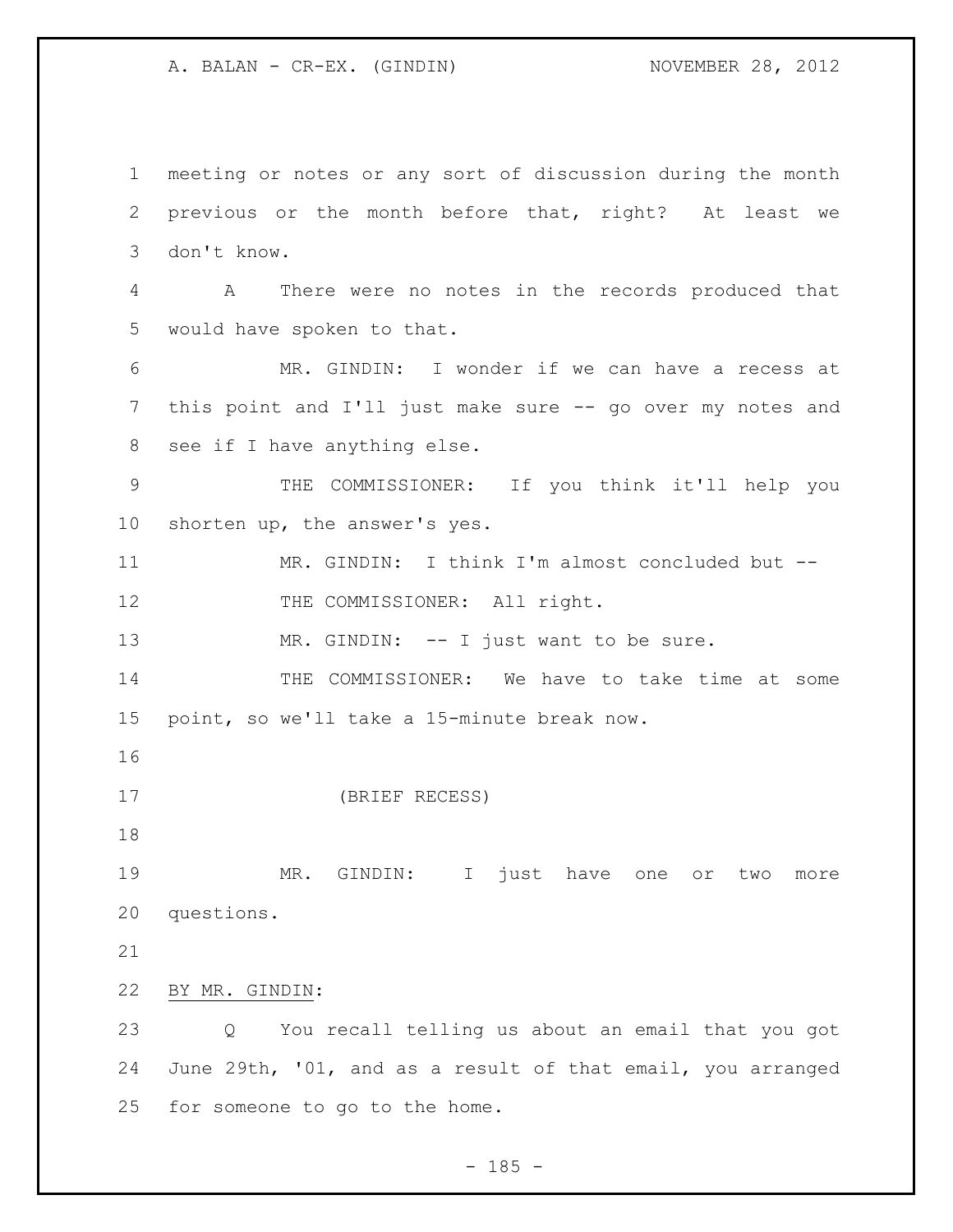1 A That's an email that I had sent, yes. Q Yeah. And then you set up a field to the home, correct? A I had a worker attend to the home to respond. Q You might have answered this before, but you sent out someone by the name of Cory Donald. I think that was your evidence? A Yes. Q Now, Delores Chief-Abigosis had been involved in this file for a few months by that point. I'm just curious as to why she wouldn't have been the one to go out, or do you know? A Based on the information, it would appear that she was not available. The concerns came in. They were concerns that warranted an immediate field to the home. As such, I, I had another social worker -- I wasn't sure if that was her partner or just an available social worker

 within the service unit who could go out and do the field immediately. So it would be my understanding that she was not available at that time.

 Q And where does that come from? Are there notes about that?

 A No, that -- typically if concerns had come in on an assigned worker's case, I would have the assigned worker go out as they're familiar with the family. The only time

- 186 -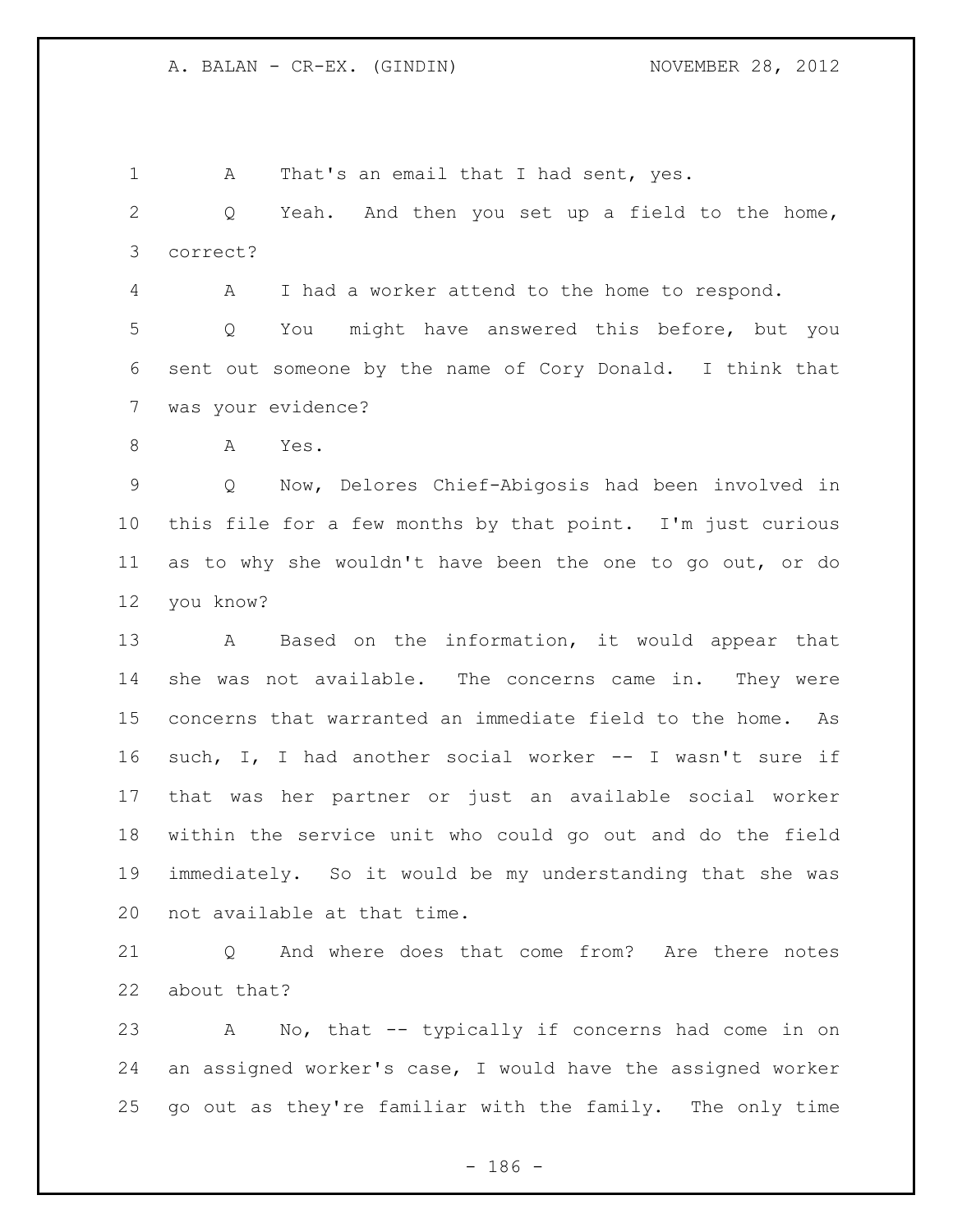A. BALAN - CR-EX. (GINDIN) NOVEMBER 28, 2012 A. BALAN - CR-EX. (RAY)

 that I would have someone go out instead of assigned the social worker was if they were not available to go out. Q Or if you wanted someone else to do it instead. A Typically it would be the worker that was assigned. They know the family; they know the history. MR. GINDIN: Those are all my questions, thank you. THE COMMISSIONER: Thank you, Mr. Gindin. All right, who's next? Mr. Ray? MR. RAY: Yes, Mr. Commissioner. CROSS-EXAMINATION BY MR. RAY: Q Good afternoon, Ms. Balan. My name's Trevor Ray. I represent a number of the social workers as well as the Manitoba Government Employees Union. I just have a few questions for you, and I'd just like to ask you first about caseloads. I think your evidence was that 30 to 35 cases would be considered by you to be a heavy caseload. Is that correct? A That's correct. 21 O And I understand from other social workers that there is a distinction between caseload and workload, and

 my understanding is that caseload does -- a reasonable caseload does not necessarily reflect a reasonable workload, and that workload can be high even though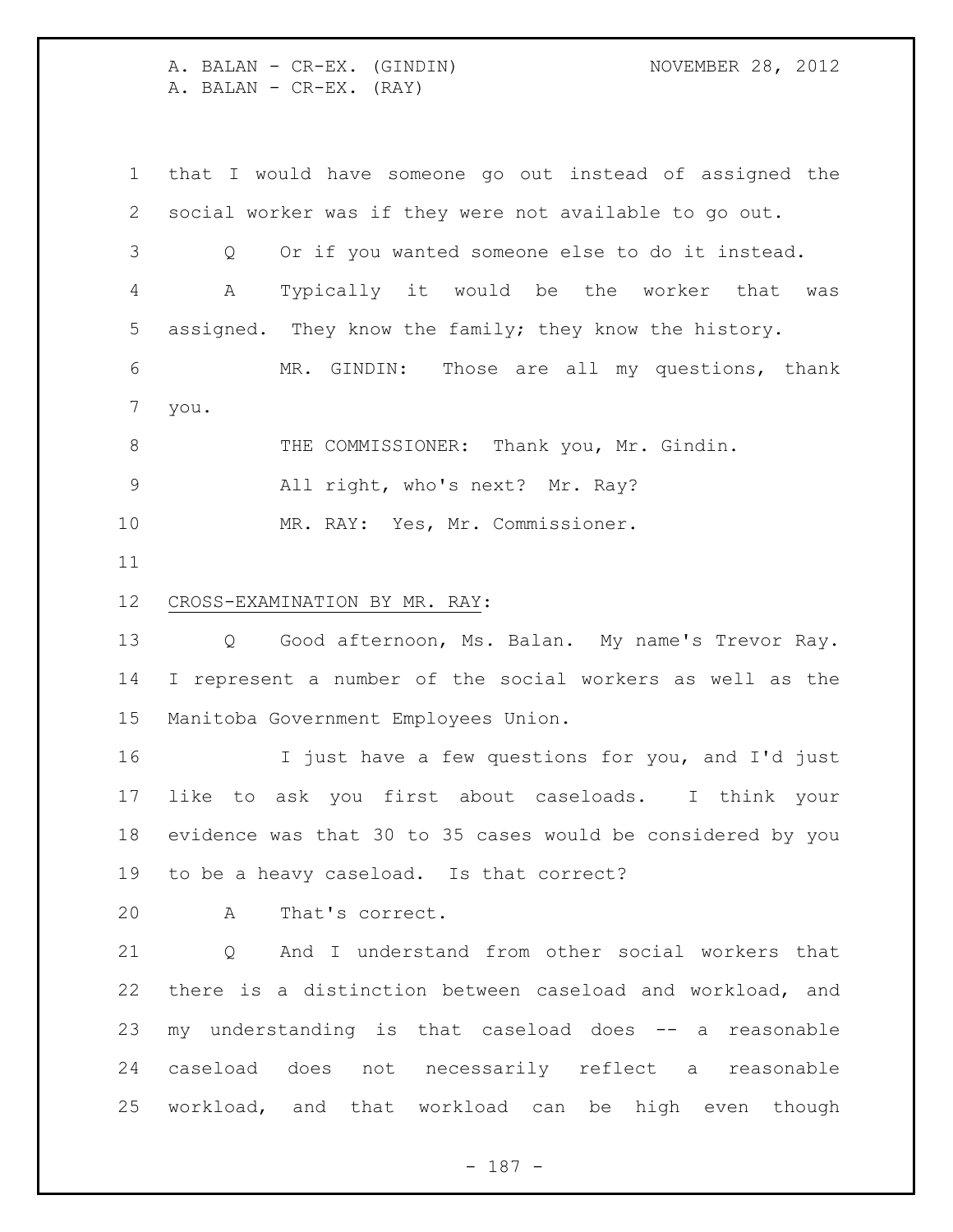caseloads are, are in the twenties; is that correct?

A That's correct.

 Q And would you agree with me that a person with a high caseload would be required to prioritize files based on urgency, to a certain degree?

A Yes, that would be an expectation.

 Q Are you aware of -- I won't -- there's no need to bring them up, but I'll just ask you, are you aware of the -- some of the findings in the Section 4 report as it related to high caseloads and the ability -- inability of social workers to perform certain functions on this file during critical periods of time?

 A I was only provided with a select section of that report as it pertained to a few findings related to my period of involvement. I wasn't provided with the entire report.

 Q Okay. Now, you've explained to Mr. Gindin and to us that there is a distinction between a formal parental capacity assessment done by a psychiatrist or a psychologist and the psychological assessment that was performed by Dr. Altman. I note that you noted concerns. I believe they were expressed in the notes of Ms. Greeley, but I think you indicated in your evidence that you had shared Ms. Greeley's concerns about the need to have that psych assessment before you returned Phoenix to, to her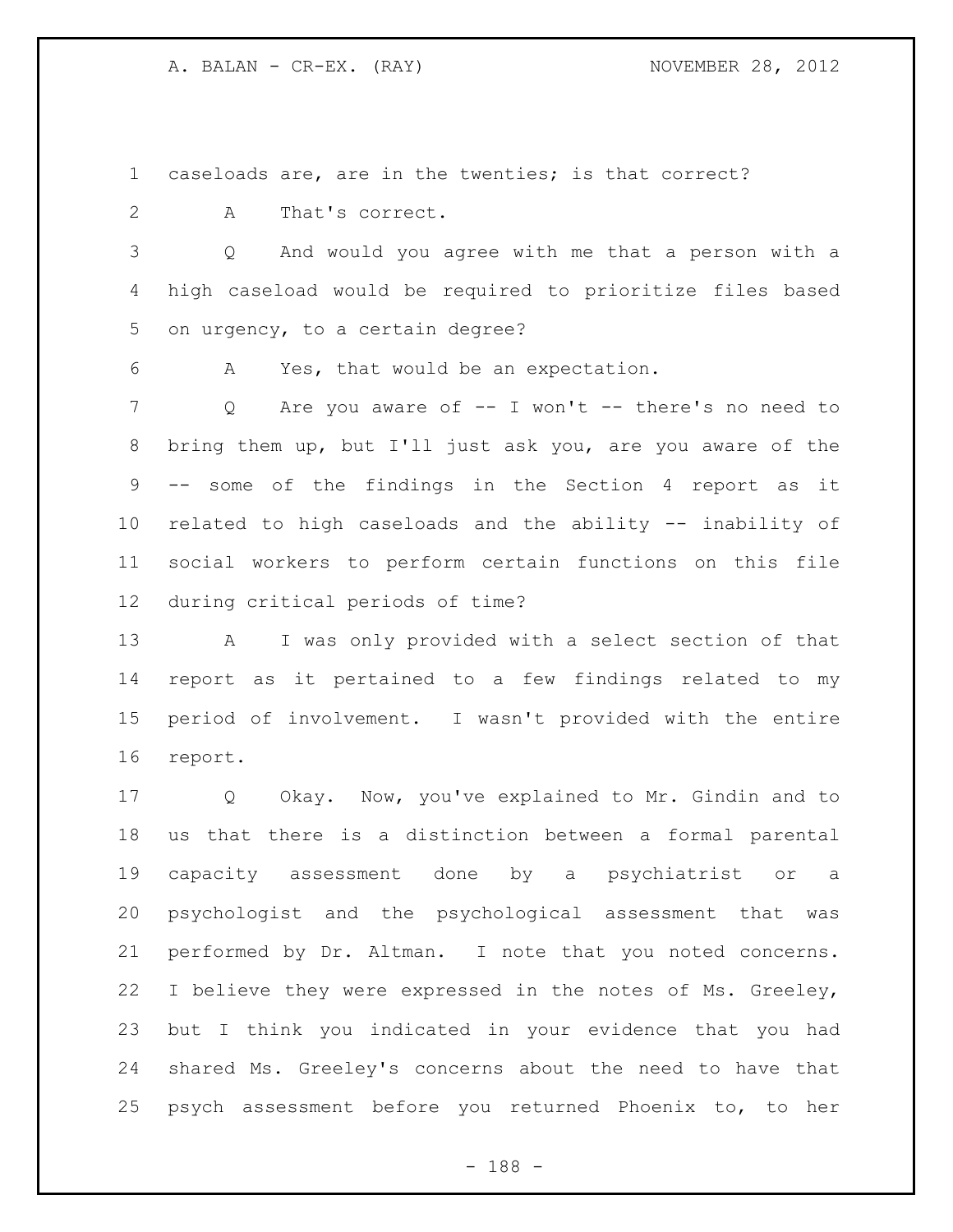parents. Is that correct?

 A The hope had been to have it completed before that.

 Q Okay. And I assume that if you felt it was necessary, in your role as supervisor, to, to conduct a more thorough psychological -- or, or parental capacity assessment through use of a psychiatrist or psychologist, that you would have noted that on the file or Ms. Greeley would have noted that.

A Yes, we would have.

 Q And can we assume from that that, at that point in time, given the gains being made by the family, given they seemed to be working cooperatively with the agency, given that a home support worker was in place, given that they appeared to be willing to take the parenting courses, those types of things, can we assume from that that you felt that it was not necessary to, to have a formal psychiatric parental capacity conducted at that time?

19 THE COMMISSIONER: Are you, are you talking about the time of it being done or the existence of the other kind of report?

 MR. RAY: I'm, I'm just -- I guess my point is, Mr. Commissioner --

 THE COMMISSIONER: I, I get confused when you talk about --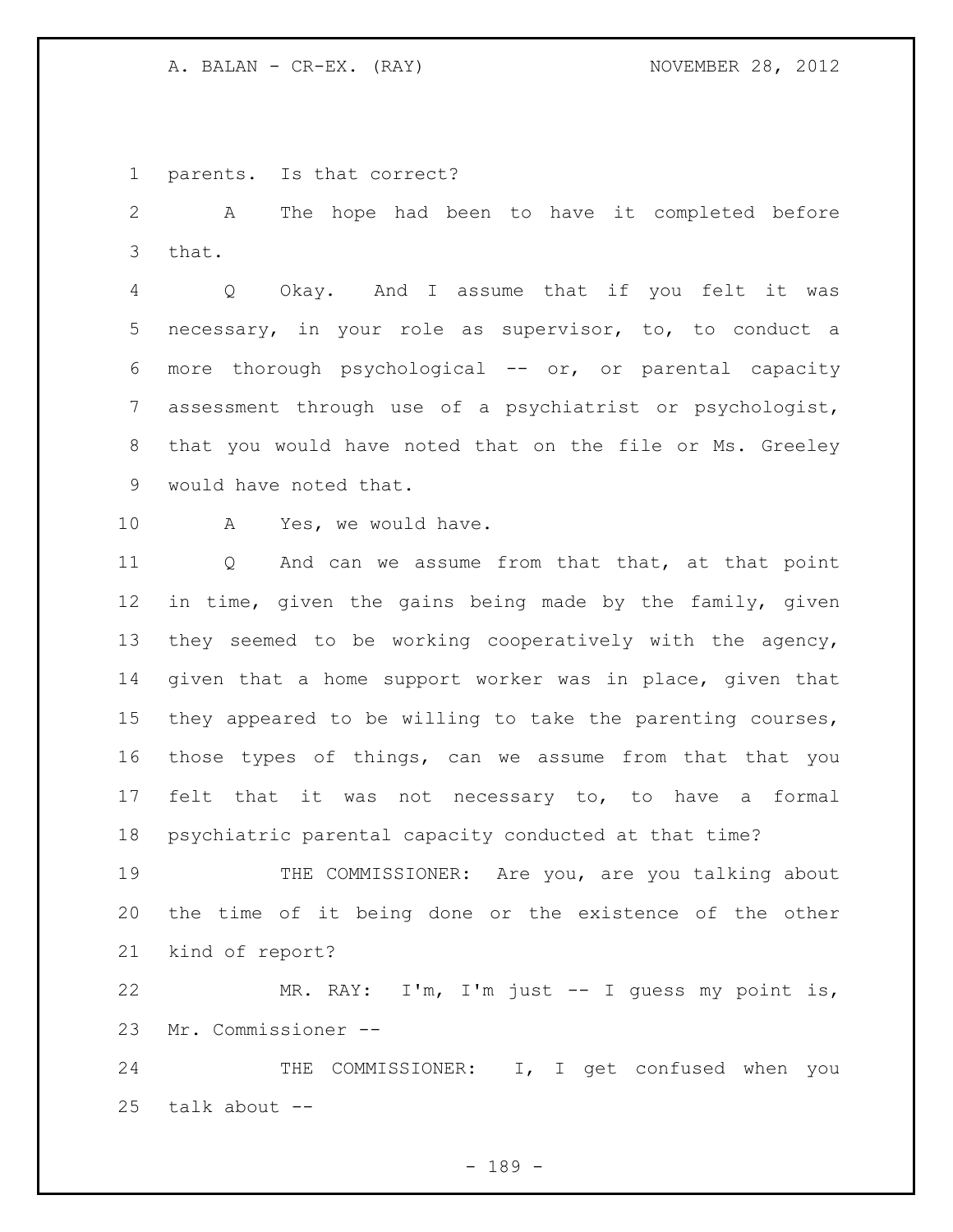MR. RAY: I'm sorry, perhaps I can rephrase it. BY MR. RAY: Q You noted the need -- or you noted concerns that you would want a psychiatric assessment conducted by Altman, right? I assume that if you wanted a formal capacity assessment conducted, you would have also noted that for the file and you would have -- A That's correct. Q And you would have noted concerns about returning the child if you felt that was necessary, before returning the child. A Yes. 14 Q And can we assume, then, from the fact that it wasn't noted that you didn't have those concerns? A If it was not noted that a more formal parent capacity assessment was required, then that was not something that we were considering requiring before the return of the child. Q You mentioned that Ms. Greeley had at the time she was leaving the agency, I think you said 26 files if, if I recall correctly, and then when Ms. Abigosis took this particular file over at the time in mid-November, she would have accepted a caseload approximately in the mid-twenties. Is that about right?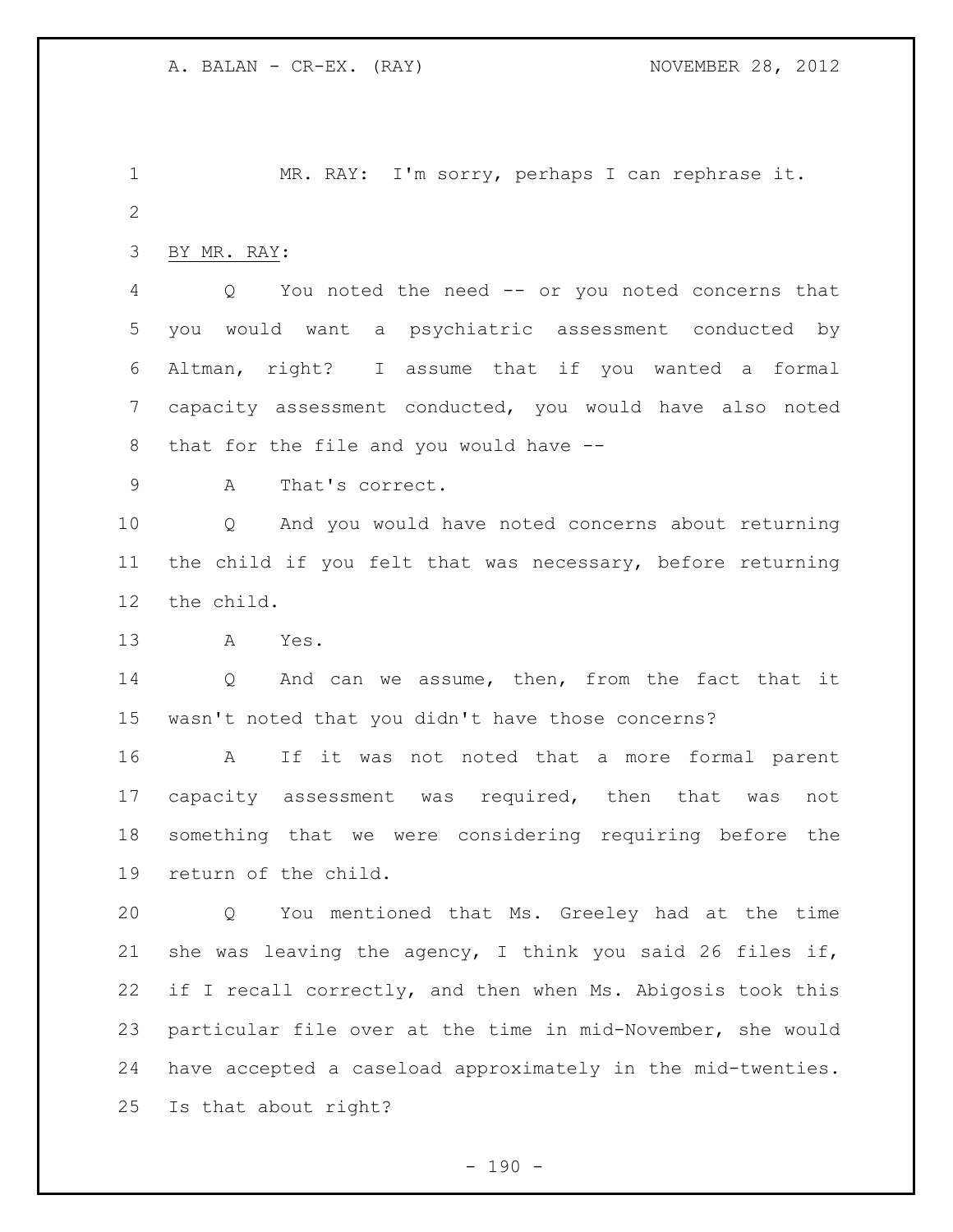A I believe that the document that was presented showed 26 cases at the time that Ms. Greeley left and 22 cases at about the time that Ms. Chief-Abigosis started. Q And can we take it from that that Ms. Abigosis would have inherited the majority of Ms. Greeley's

casework?

7 A That would be likely accurate.

 Q And we heard you say that for the period of time between Ms. Greeley leaving and Ms. Abigosis starting, that you would have had to been the supervisor for all of those files, correct?

 A I would have been assigned as worker-supervisor in the interim period.

 Q And, and there was some suggestion that you should have gone out, perhaps, if, if it was necessary, and conducted fields or perhaps observations of the family in the home because you were kind of a quasi-social worker at the time. Is that your understanding?

 A That has been what was suggested, although that wasn't the practice at the time.

 Q Alternatively, it was suggested to you that you, you should have or could have had a social worker sent out to do those tasks if you felt it was necessary, correct?

 A Yes, if it was necessary, I could do that. Q Okay. And my understanding on your evidence was

- 191 -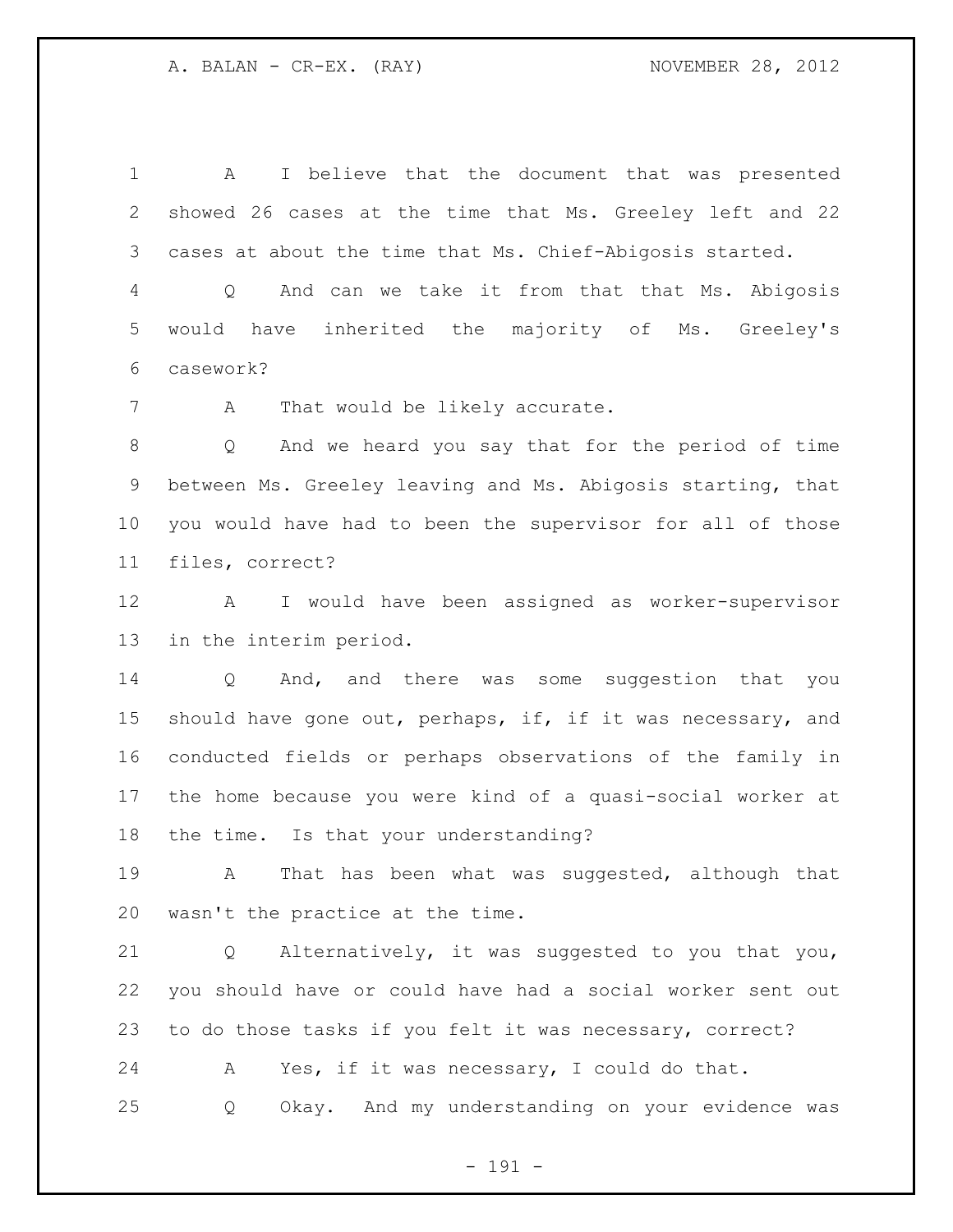at the time that you would have been the supervisor slash social worker of Ms. -- of this particular file -- I guess Ms. Kematch protection file -- that you felt things were stable, the family appeared to be working with, with the supports, there was a home support worker in the home, and that given all those things, your view was that as a supervisor it wasn't necessary to go out and do those visits in that period of approximately four weeks.

 A That's correct. It was described as the parents were doing well, were engaged, and, and there was agency personnel in that home twice per week.

 Q And you'd agree with me that if you would be performing a role as a social worker with roughly 25 or so files that you would have inherited from Ms. Greeley, that it would be very difficult for you to go out and conduct assessments on all 25 of those files, as was suggested to you by counsel, and in addition to that, be conducting supervisory duties of the other six or so social workers 19 that you're responsible for supervising.

A Yes, that would be very difficult.

 Q And Ms. -- so your evidence is essentially that at the time that you had the Kematch protection file the file was stable. So when Ms. Chief-Abigosis took over the file, that's essentially what she was walking into, correct?

- 192 -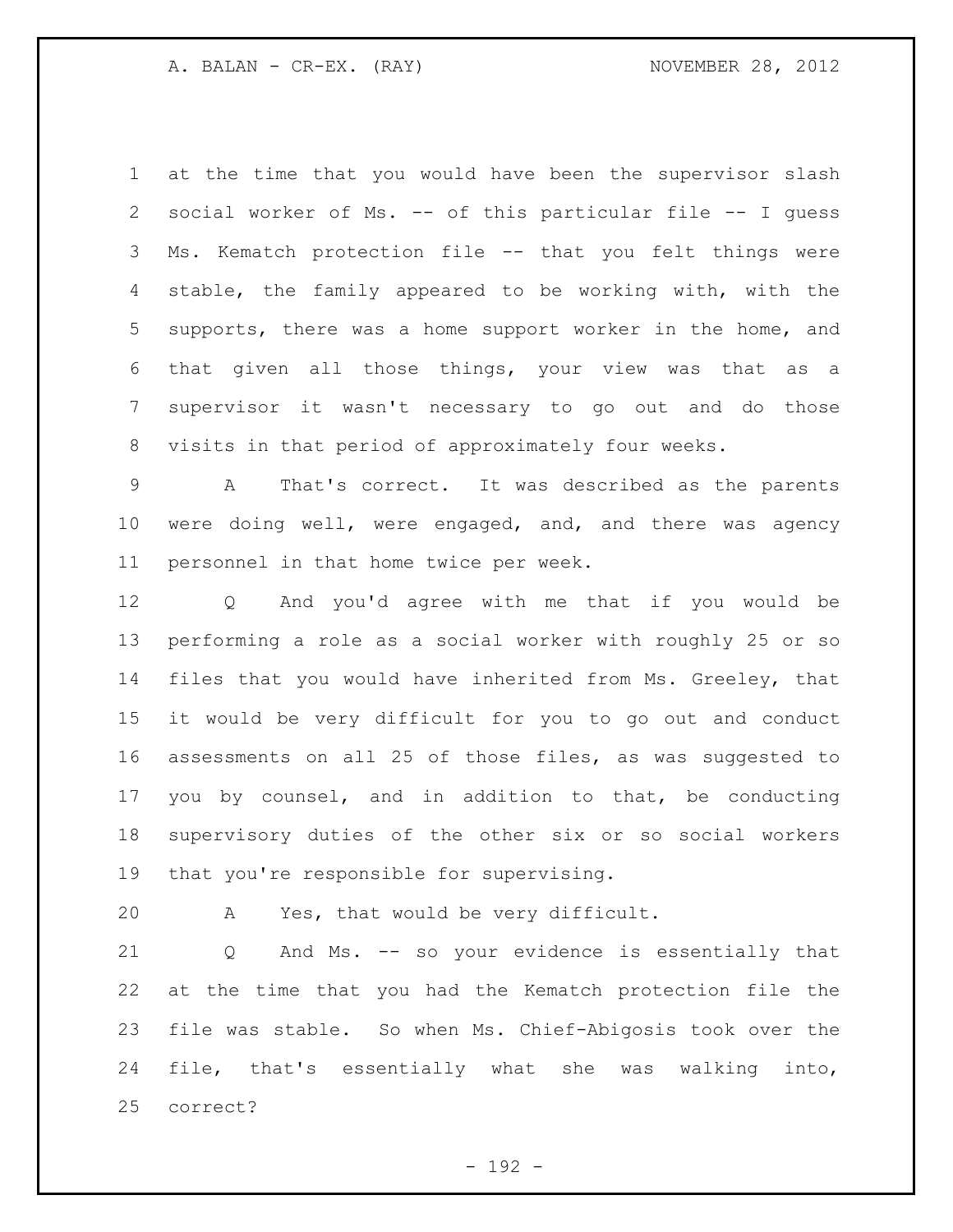A Into a stable situation or what had been described as stable, yes.

 Q And that would explain that -- the reason that Ms. Abigosis perhaps might not immediately field out on this particular file, correct?

A That may be one of the factors she considered.

 Q Now, Mr. Gindin suggested to you that there was no contact during the, during the period of time from the time Phoenix was returned to her parents to when Ms. Delores -- Ms. Chief-Abigosis saw this particular family roughly in the beginning of February. And I think you clarified that and you said, well, there was no contact from the social worker and that there was a visit in mid- September by Ms. Greeley when they saw the family with Dr. Altman. But it's also true that the support worker is an employee of the agency, correct?

A That's correct.

 Q And that support worker was in the home roughly twice per week -- or was expected to be in the home twice per week and assisting this family, correct?

A That's correct, too.

 Q And Mr. Olson said to you that you'd agree that a social -- support worker is not expected to be a proxy to the family services worker, and I think you agreed with him.

- 193 -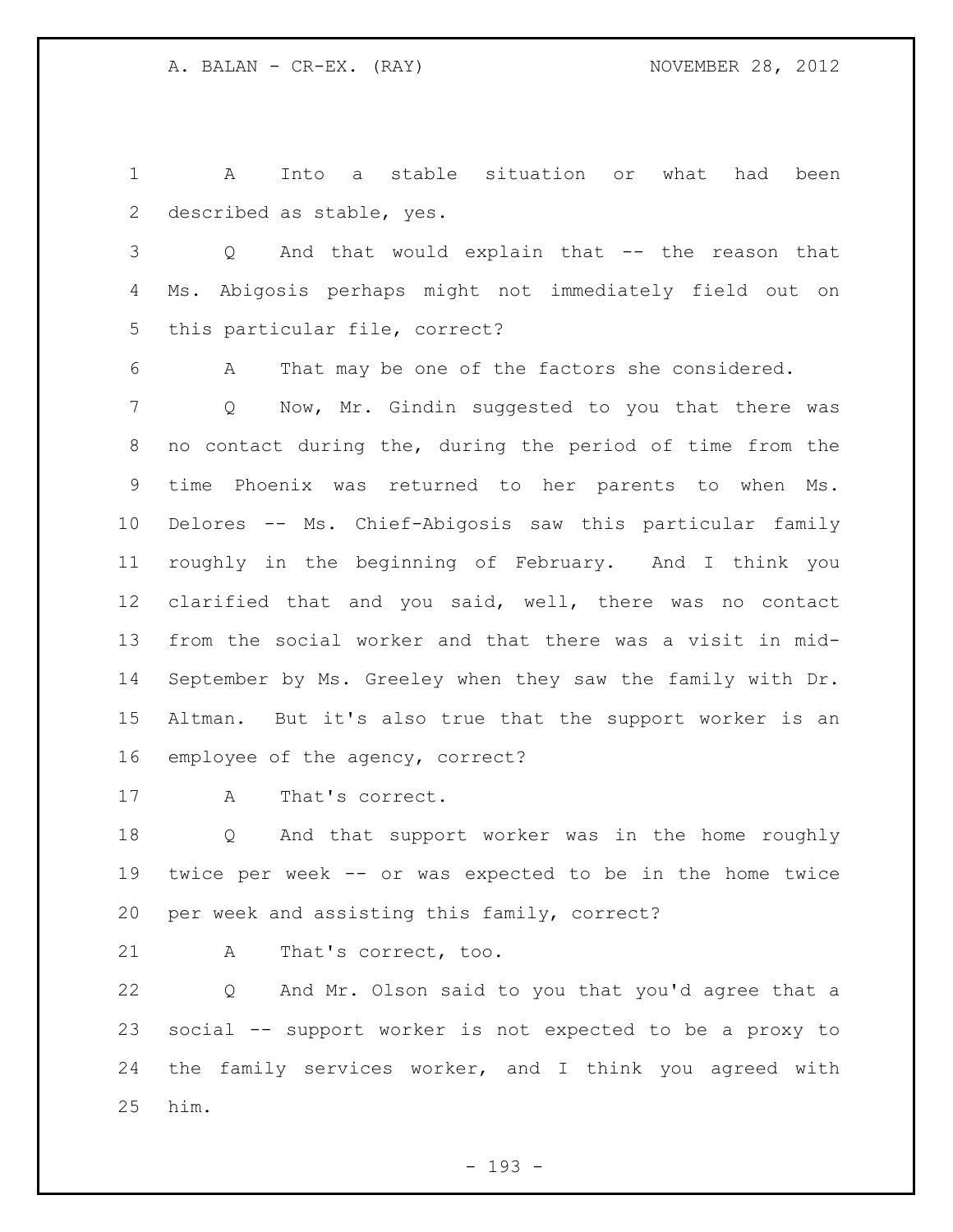A That's right. Q But you would agree that a support worker would have necessary training to observe things like the presence 4 of alcohol in the home. They're able to see that evidence, correct? A Yes, they would. Q They would be able to see and detect evidence of intoxication if the parent or, or parents were intoxicated upon a visit? A Yes, it would be expected they could. Q They would be able to see bruising or marks on the face of either parent if there was domestic violence that presented that? A Yes. Q They would be in a position to perhaps assist with changing diapers of a child or bathing the child, and in which case they would see the child and would be able to see evidence of bruising or other serious neglect if that was the case, correct? A We would expect that. Q And all of those things a support worker -- if

 they did, indeed, see those things, the support worker would be expected to report those things to Child and Family Services or the family services worker, correct?

A Yes, that was expected.

- 194 -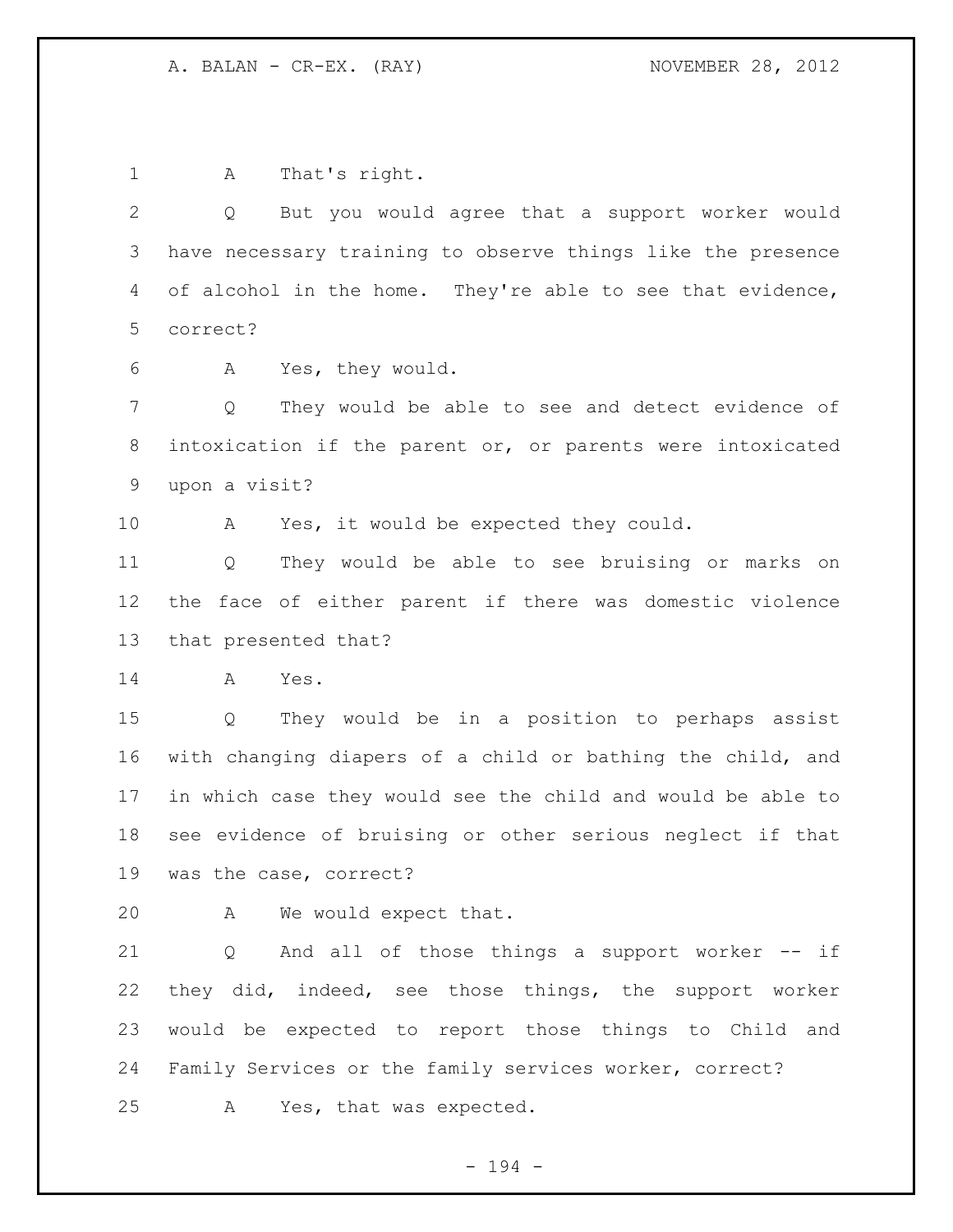Q And we heard Ms. Belanger testify and we also heard Nikki Taylor testify, and Nikki Taylor also has background as a support worker. We heard both of them testify that they didn't see any of that during that time period. Were you aware of the fact that no concerns were being reported at the time period that you would have had supervisory responsibility of this file?

 A I was aware of that in October when the support worker, Marie Belanger, phoned me around the family support service agreement. She again reiterated that at that time -- I, I don't have any indication that I heard anything to dispute that beyond that point.

13 O Now, we know from your evidence that approximately June 29th you received information that you received a referral. Sorry, I, I don't have the document mentioned. It was an email that you gave to Ms. Abigosis 17 and it referred to a concern that you had -- it had been brought to your attention about this particular family, correct?

A That's correct.

 Q Do you recall that? And you were no longer the supervisor of Ms. Abigosis at the time; is that correct?

A That's correct.

 Q And you no longer were -- had any supervisory responsibility for this file at the time; is that correct?

- 195 -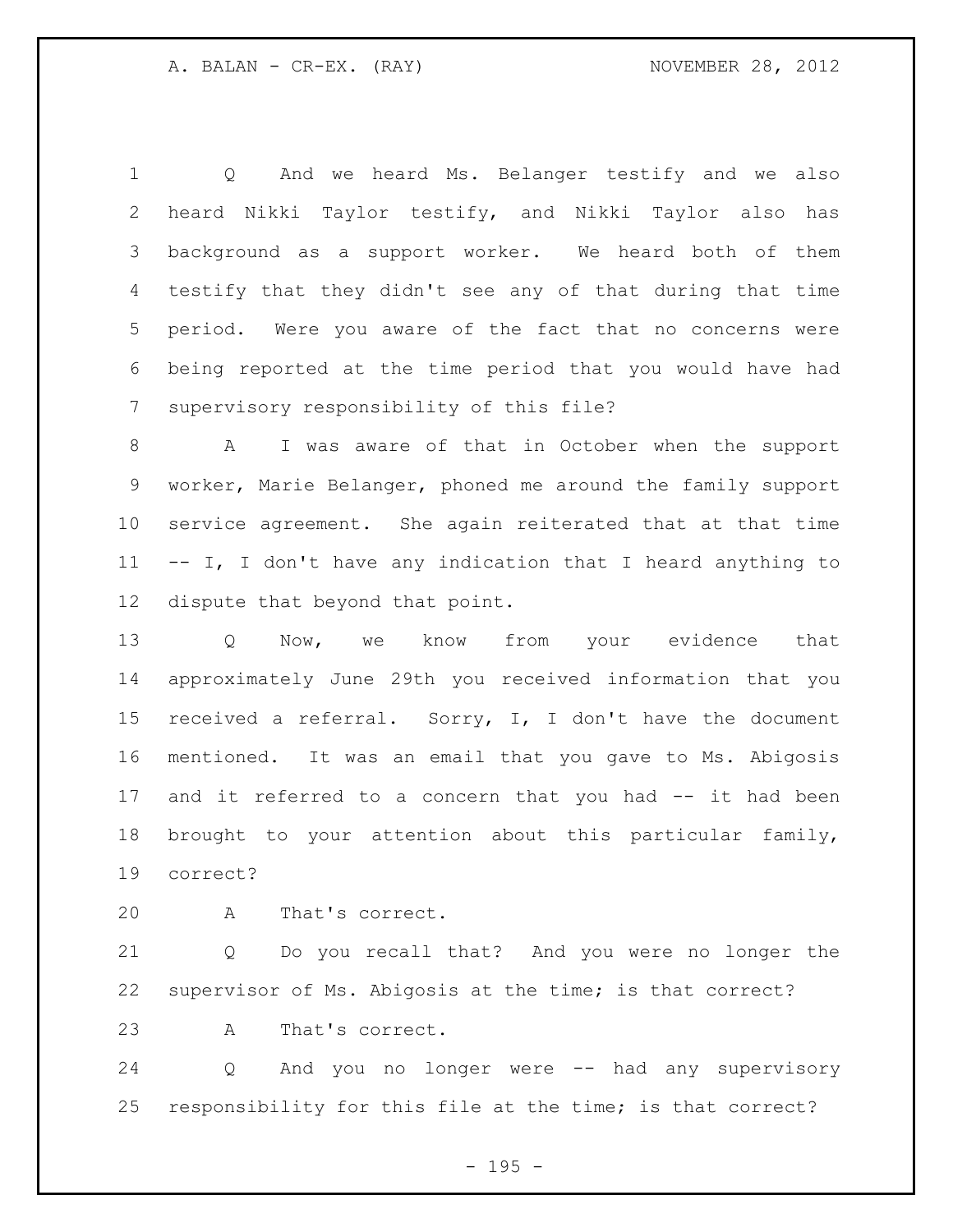1 A That would be correct.

 Q Okay. But even though those things are true, you still took the time to send an email advising Ms. Abigosis of those concerns at the time, correct? A That's correct. Q And you also took the time to send Cory Donald out on an immediate field to make sure that those concerns were addressed, correct? A Yes. Q So then if, if you had any concerns about -- or any concerns that came to light during the time you had -- actually had -- were the supervisor for this file, I assume that you would have brought those to the attention of Ms. Chief-Abigosis, correct? A I would have. Q And you would have noted them in your supervision notes? A Yes. It would either be through an email such as this one if it was done by email, or it would have been noted otherwise.

 Q Okay. And you would have expected Ms. Abigosis to go out and give them immediate attention if those were noted.

A Yes, that would be my expectation.

MR. RAY: Mr. Commissioner, I just have a

- 196 -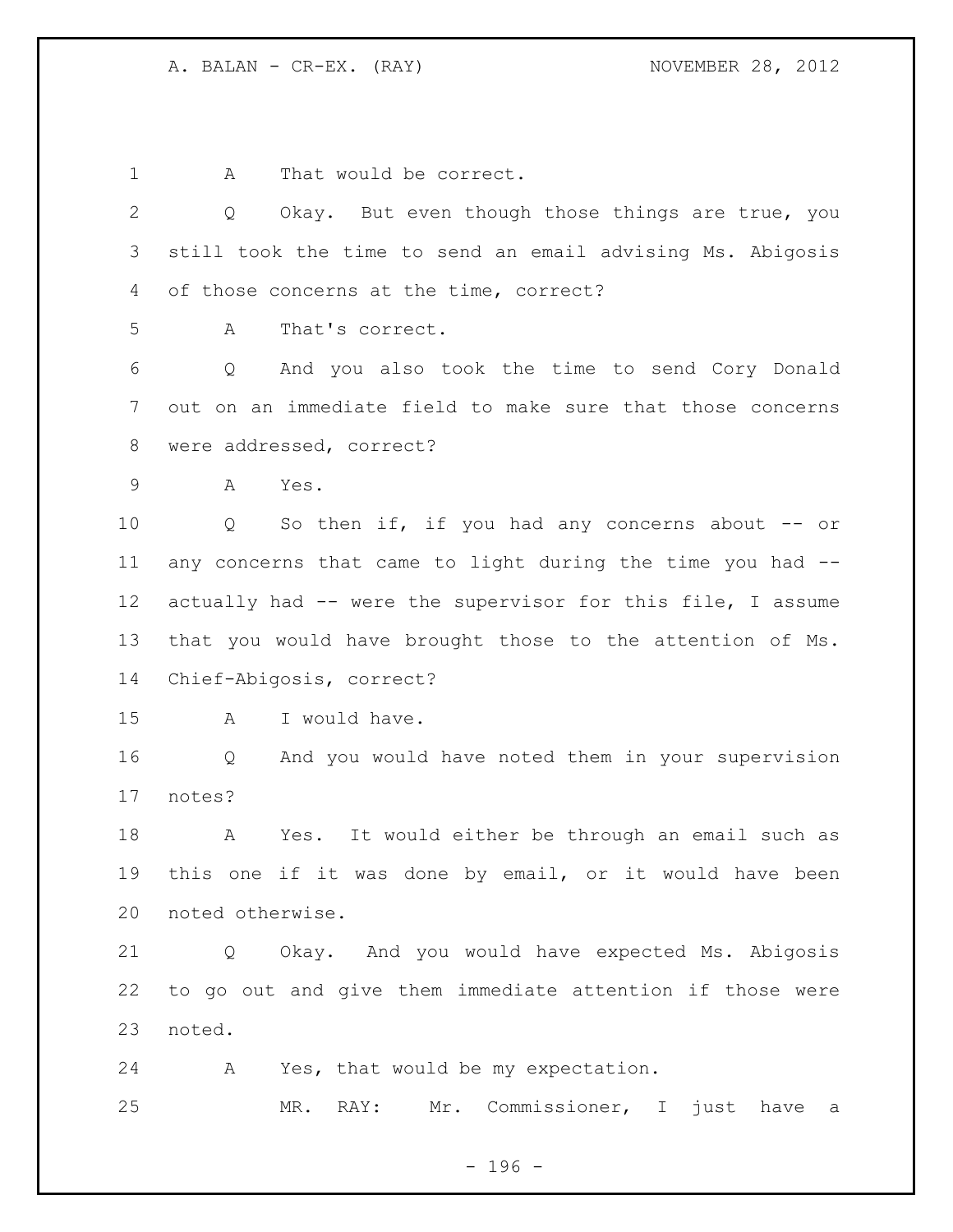moment -- 2 THE COMMISSIONER: Yes. MR. RAY: -- I think ... THE COMMISSIONER: Yes, certainly. BY MR. RAY: Q Mr. Olson suggested to you that Ms. Greeley's notes failed to -- in the notes as it relates to her monitoring the supervised visits that occurred, okay, she -- Mr. Olson put some points to you that there was nothing in the notes to indicate that the parents had made gains as it related to parental capacity or parental motivation, okay? Do you recall him putting that to you? A Yes. Q Okay. Now, you'd agree with me that Ms. Greeley was a very experienced social worker? A Yes, she was experienced. Q Are you aware that there have been three reports conducted for the time period from when Ms. Greeley had the, had the file to the time she left the file, and that all of those report writers did not question at all the, the actions taken by Ms. Greeley to return Phoenix to the parents? A Yes. Q And, and your supervision of that?

- 197 -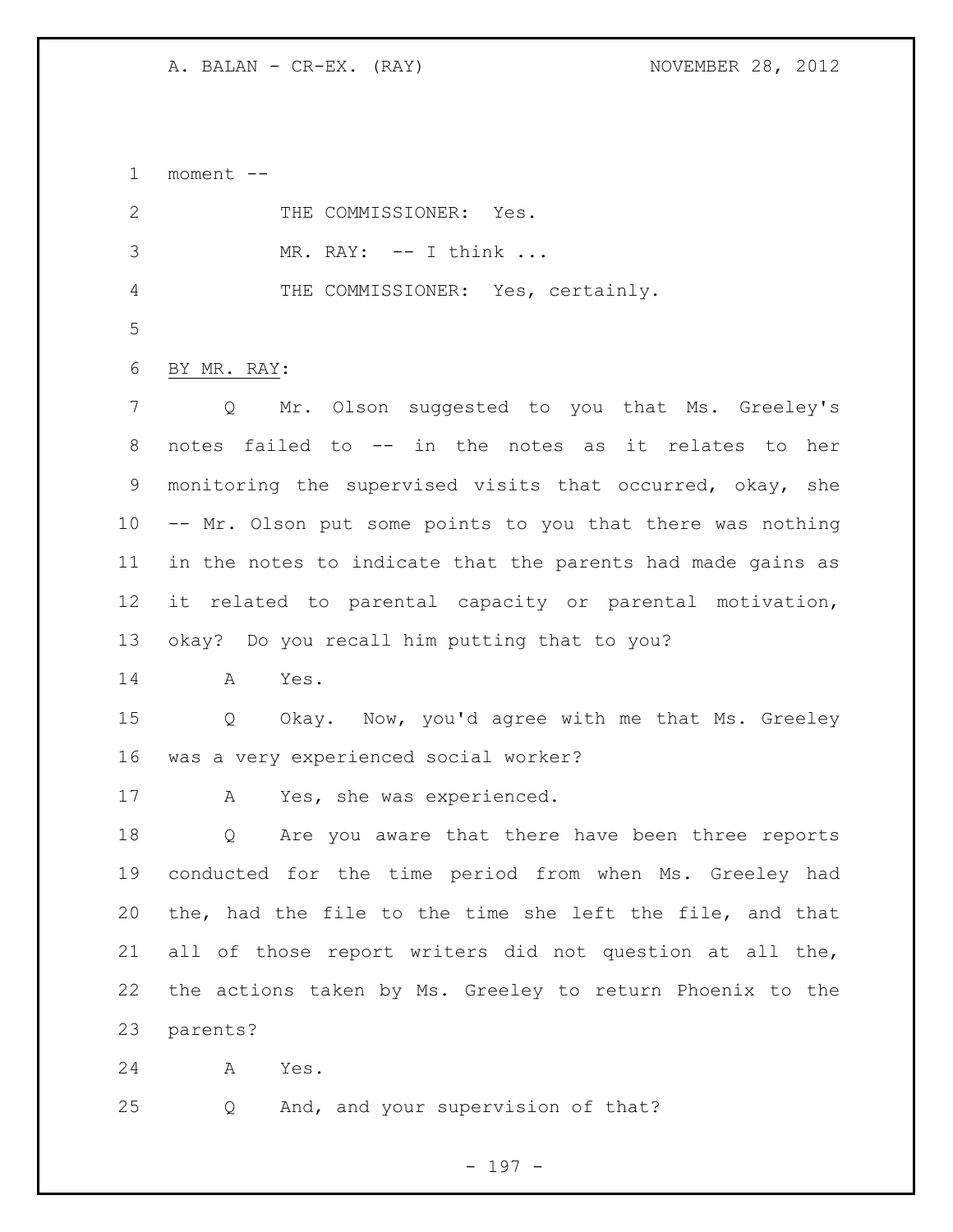1 A Yes, I'm aware. Q Would it be fair to say that you'd expect Ms. Greeley to note if there were no gains being made by the parents respecting parental capacity or motivation? A Yes, I would have expected that. Q Do you recall if any of those things were noted by Ms. Greeley? 8 A Not that I recall seeing. Q Does that suggest to you that there were no concerns? A It suggests to me that the parents were making progress and were engaging. There were certainly areas noted where there was still further work to do and she was clear in noting those as well. Q There's been some discussion about the, the 16 decision not to renew the, the contract of the family support worker, and I think you said that that would be up to Ms. Chief-Abigosis. I assume that would be up to her, perhaps, to advise you of a situation as she saw it and then the two of you would make a decision as to whether or not it would be necessary to renew that contract. Would that be correct? A Yes, it would be done through discussion with the

supervisor.

Q And, and the supervisor's required to sign off on

- 198 -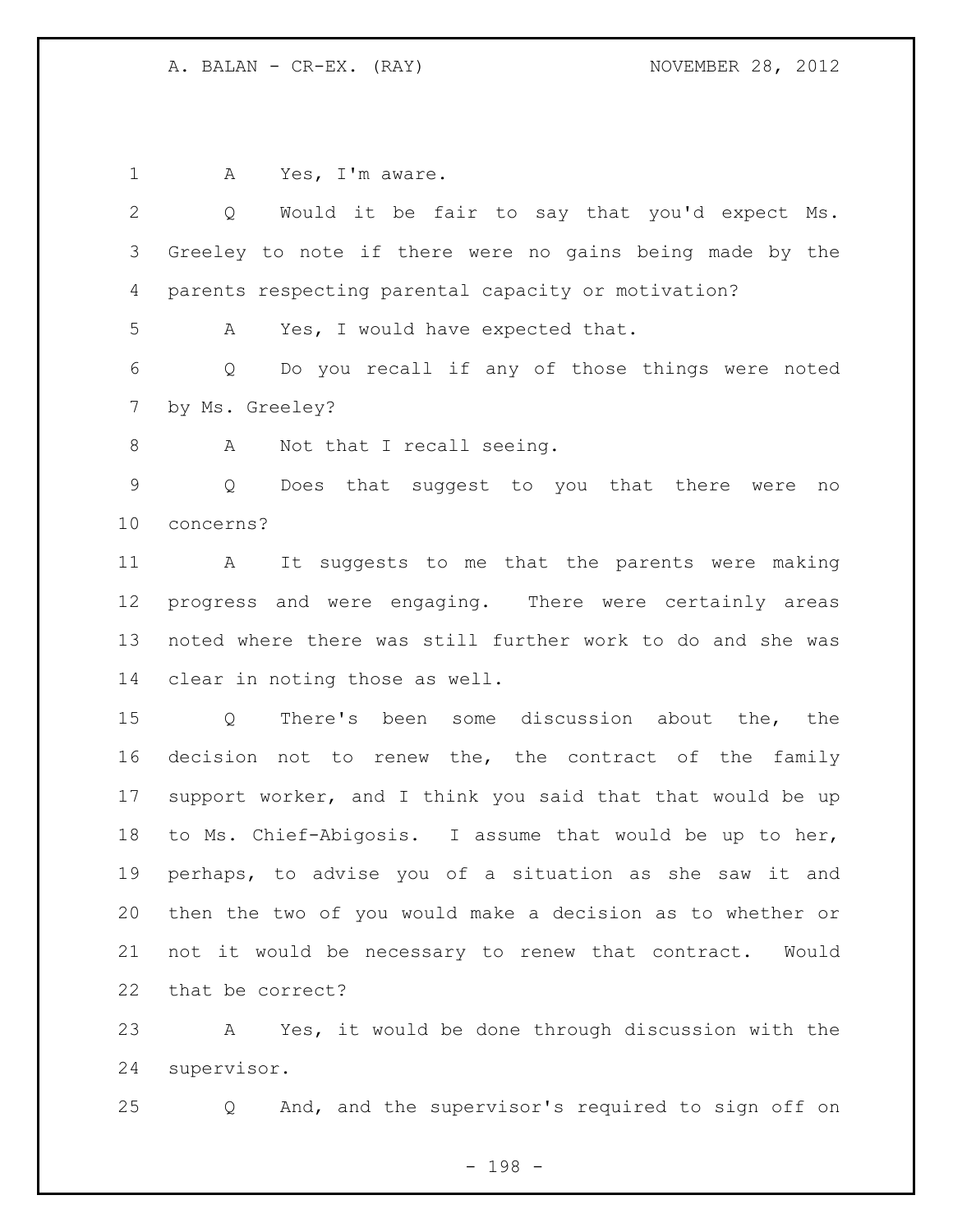the decision to, to have that contract, correct?

 A Yes. In order to either do a new request, a renewal of an ongoing agreement, or if an agreement was being terminated before the expiry date, those all would require supervisor signatures. Q And would you agree with me that support workers are, for lack of a better term, a resource that is not finite for the, for the department? A The -- Q That they're -- they -- that they would be a resource that would be in demand. A I'm not sure that I'm understanding the question in terms of finite. Q Let me rephrase. Are you aware as to whether or not there was waitlists to receive the services of a support worker? A Not that I'm aware of that support worker requests would be prioritized based on need and urgency. There may be waits related to situations that were seen as non -- as not as critical or urgent, but all would get processed. Q Okay. So -- A There, there was a prioritization that may happen.

Q And would you agree with me that the

- 199 -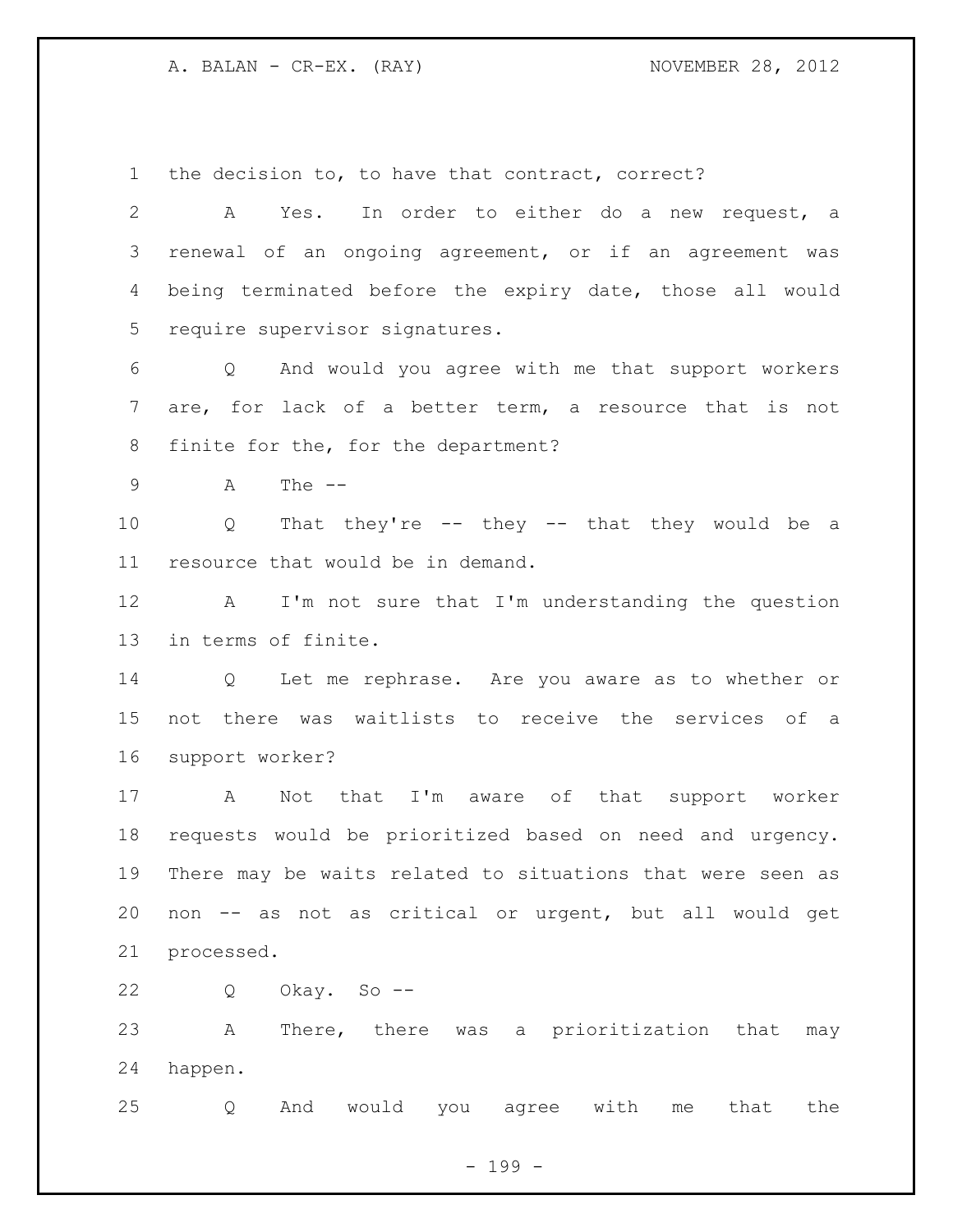prioritization that would -- a support worker would go to the families that were in most need of that service?

 A That would be the, the hope and the best use of agency resources.

 Q And at the time or at various periods of time when this file was assessed, would you agree with me that this family seemed to be addressing concerns with -- for example, by taking parenting courses, by having external resources, they had had the family support worker in the home for roughly September, October, November, and half of December, the reports were that they were doing well, that they seemed to be addressing the parenting and parental motivation. Would you agree with me that as it relates to need -- and I, I don't want to suggest for the moment that it wouldn't have been beneficial to have a support worker, but would you agree with me that there were other families perhaps that might benefit greater from the need -- from a support worker and that that may have impacted the decision not to renew?

 A I mean, there -- that may all -- that may be the case, generally speaking. It wouldn't necessarily prevent the re-establishment of services based on an assessment that the services were required. They could certainly be re-implemented, but if services are no longer being seen to meet the need and other families are in need, then

 $-200 -$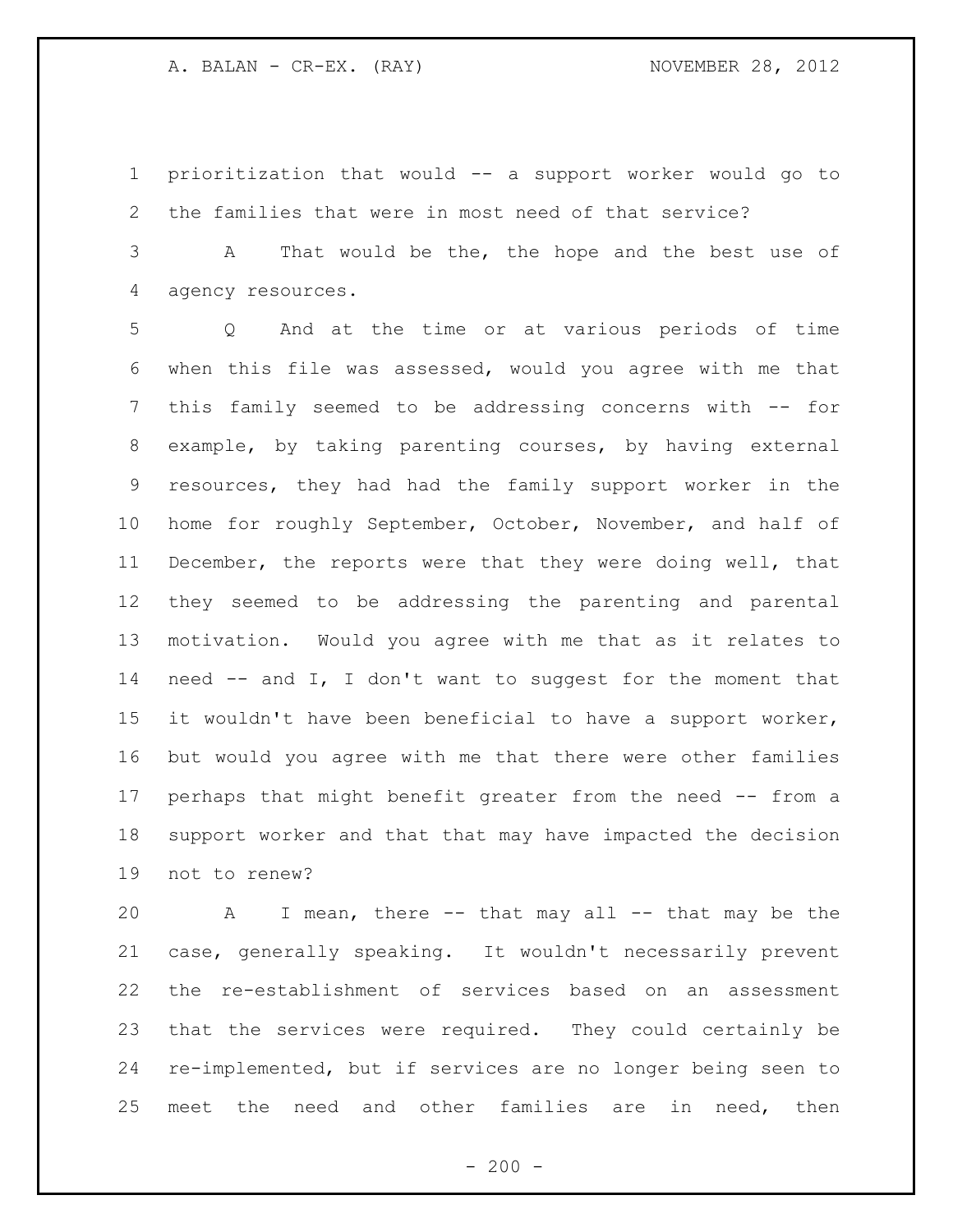certainly the decision may be to re-direct resources. MR. RAY: Thank you, Ms. Balan. Those are my questions. 4 THE COMMISSIONER: Thank you, Mr. Ray. MR. RAY: Thank you, Mr. Commissioner. THE COMMISSIONER: Mr. Saxberg. MR. SAXBERG: Thank you, Mr. Commissioner. CROSS-EXAMINATION BY MR. SAXBERG: Q Good afternoon, Ms. Balan. I just have a couple questions for you. You indicated that you -- 12 THE COMMISSIONER: Perhaps you should acquaint the witness with who you're acting for. 14 MR. SAXBERG: Sorry, I apologize for that. BY MR. SAXBERG: Q I'm acting for ANCR and three of the authorities. My name's Chris Saxberg. You -- after your time working on the Phoenix 20 Sinclair file, you moved on to -- eventually to a new position at the Office of the Children's Advocate of Manitoba, correct? A Yes. Q And there, part of your function -- one of your functions or your -- of your jobs was to do child death

 $- 201 -$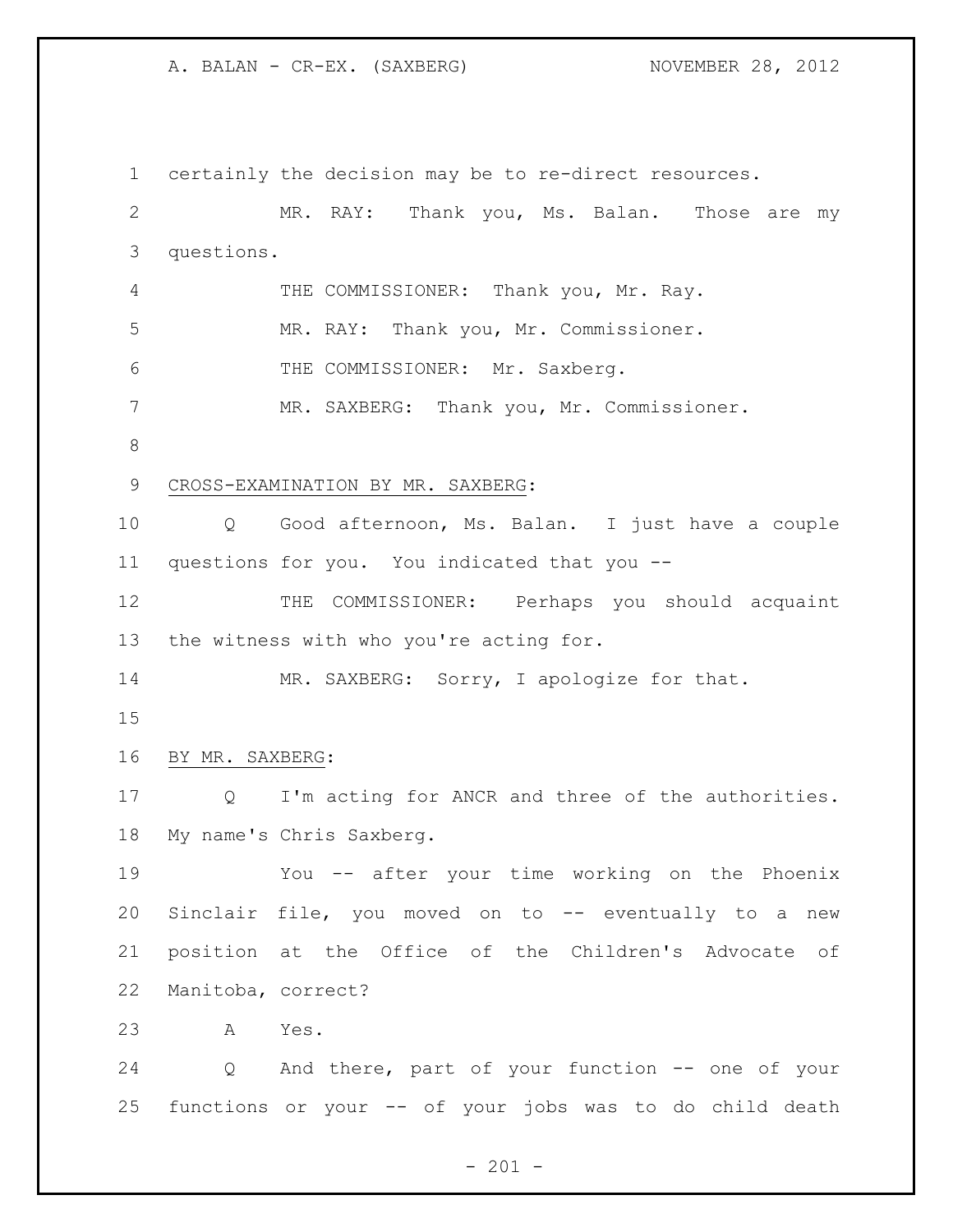reviews.

 A Yes. That was part of my initial employment at the office. Q And how long did you do that for? A For almost one year. Q Okay. And just order of magnitude-wise, how many reviews did you do? 8 A I'm sorry, I'm not sure that I can comment on my work at the Office of the Children's Advocate in the, in the context of this discussion as to my supervisory responsibility. I'm somewhat confused how those would be related. Q Well, just give me the benefit of the doubt and, and  $-$ 15 THE COMMISSIONER: Well, let's hear Mr. McKinnon on this. 17 MR. MCKINNON: The, the concern I have is that I assured this witness that she wouldn't be examined in her capacity as a representative of the Children's Advocate. They have other counsel and she may need advice from other counsel as to what she's at liberty to discuss in terms of her new position as an employee of the Children's Advocate. 23 So I saw nothing in the will-say -- and I know Ms. Walsh and, and, and Mr. Olson have been very careful if they're questioning witnesses in different capacities, to let us

 $- 202 -$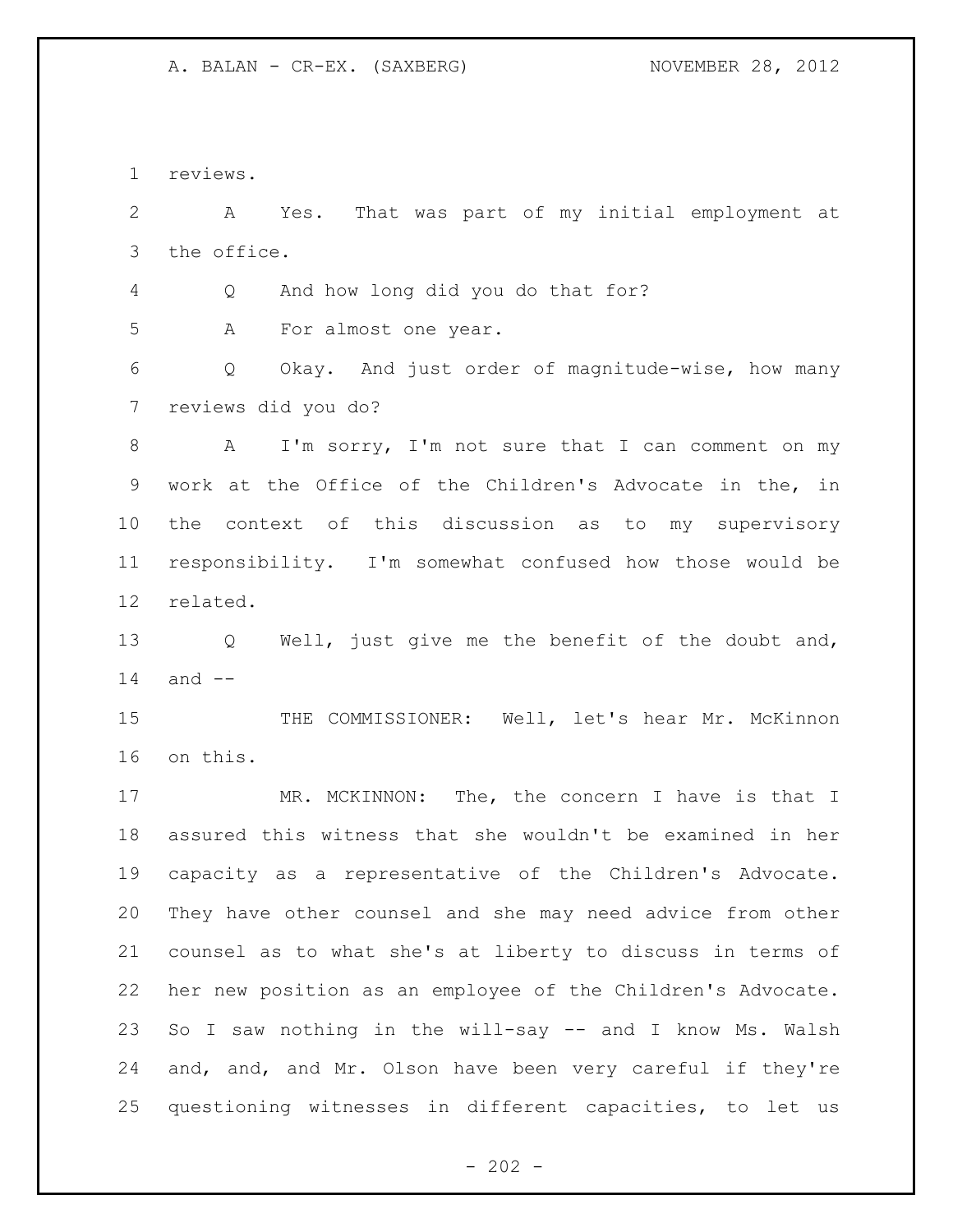know so that we can ensure they're properly advised. I, I can't give this witness advice on what she can and can't disclose in connection with her current employment.

 MR. SAXBERG: Well, perhaps I'll just let you know what the point of the questions is and you can decide whether or not it's important --

7 THE COMMISSIONER: Well, it, it --

 MR. SAXBERG: -- for you to hear the information. I'm not asking for any specific information on any child death review that she's conducted at all.

11 THE COMMISSIONER: What's your question?

 MR. SAXBERG: The questions relate to, she's been criticized in her work for her client contact and for not ensuring that her worker achieved or met client contact standards of the time and she's been criticized herself for not achieving those client contact standards. I'm going to -- I wanted to ask her through all of the reviews that she's done into similar situations with child death reviews that are in the context of children that have received services from Winnipeg CFS, I want to ask her how prevalent that issue is. Is that a regular issue that, that she saw in those child death reviews as to whether or not there was an issue with respect to the amount of client contact.

 THE COMMISSIONER: I just don't follow you. How prevalent what was?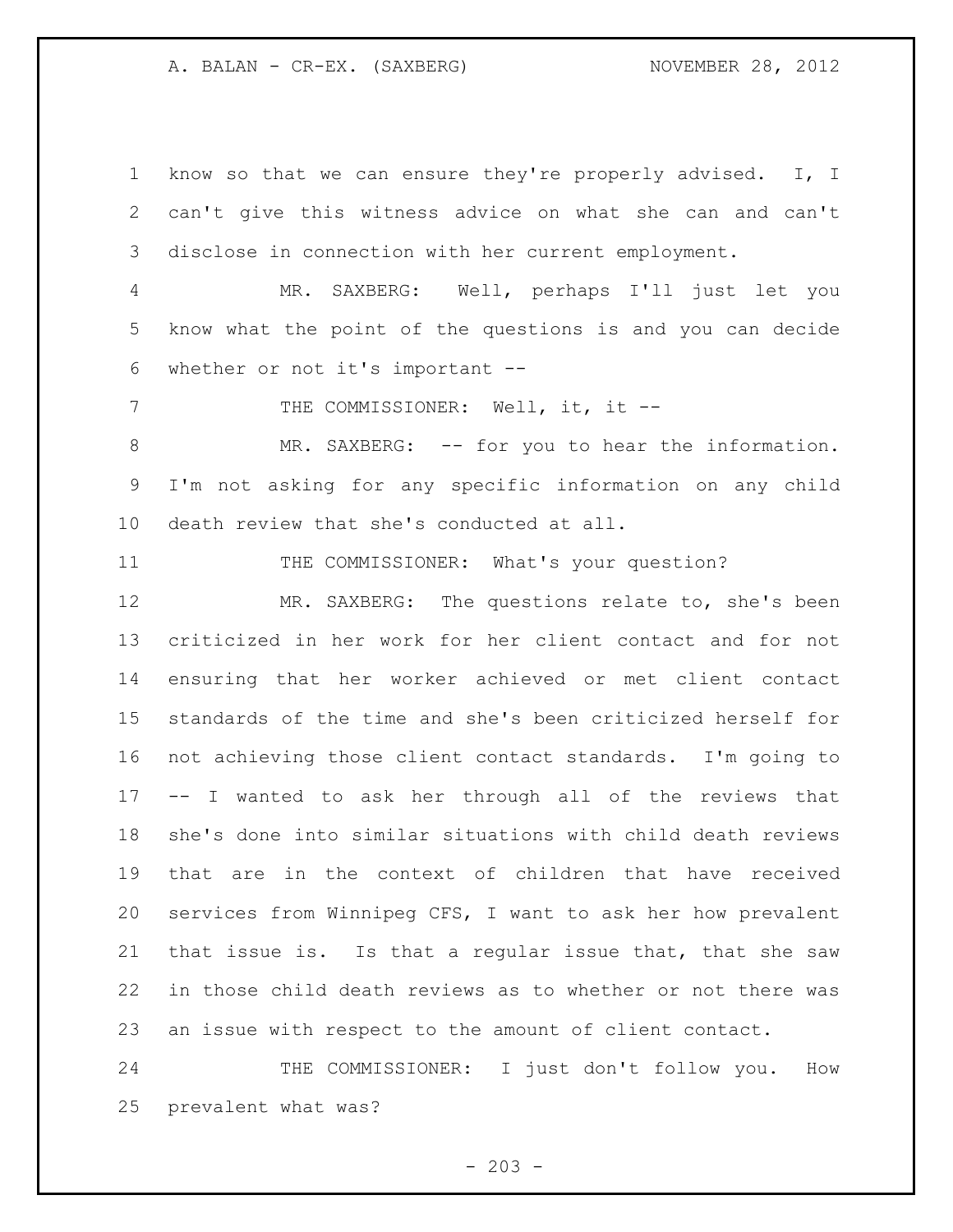MR. SAXBERG: This issue of this witness in this hearing has been a critique of not having enough client contact and not meeting standards with respect to client contact. And I'm going to -- I wanted to ask her in her capacity doing reviews, other child death reviews, whether that was an issue -- a prevalent systemic issue that she has encountered. 8 THE COMMISSIONER: Mr. McKinnon? MR. MCKINNON: Can I speak to that, Mr. Commissioner? 11 THE COMMISSIONER: Yes. MR. MCKINNON: Yes. This would be of concern to me because it's not even one specific child death review. It's asking her to sort of take a bird's eye view of all child death reviews in Manitoba and to opine on that. We will be hearing from the Children's Advocate, who's on the witness list, who would -- my learned friend can put the Children's Advocate on notice that he wishes to ask that question. But to ask if of this question -- of this witness who doesn't have counsel here to represent her, who hasn't had a chance to review all of the child death reviews in Manitoba to prepare for this, and who, who, you know, isn't being called in that capacity, I think it's unfair to her. I'm certainly not in a position to give her advice on whether she can or can't answer this question,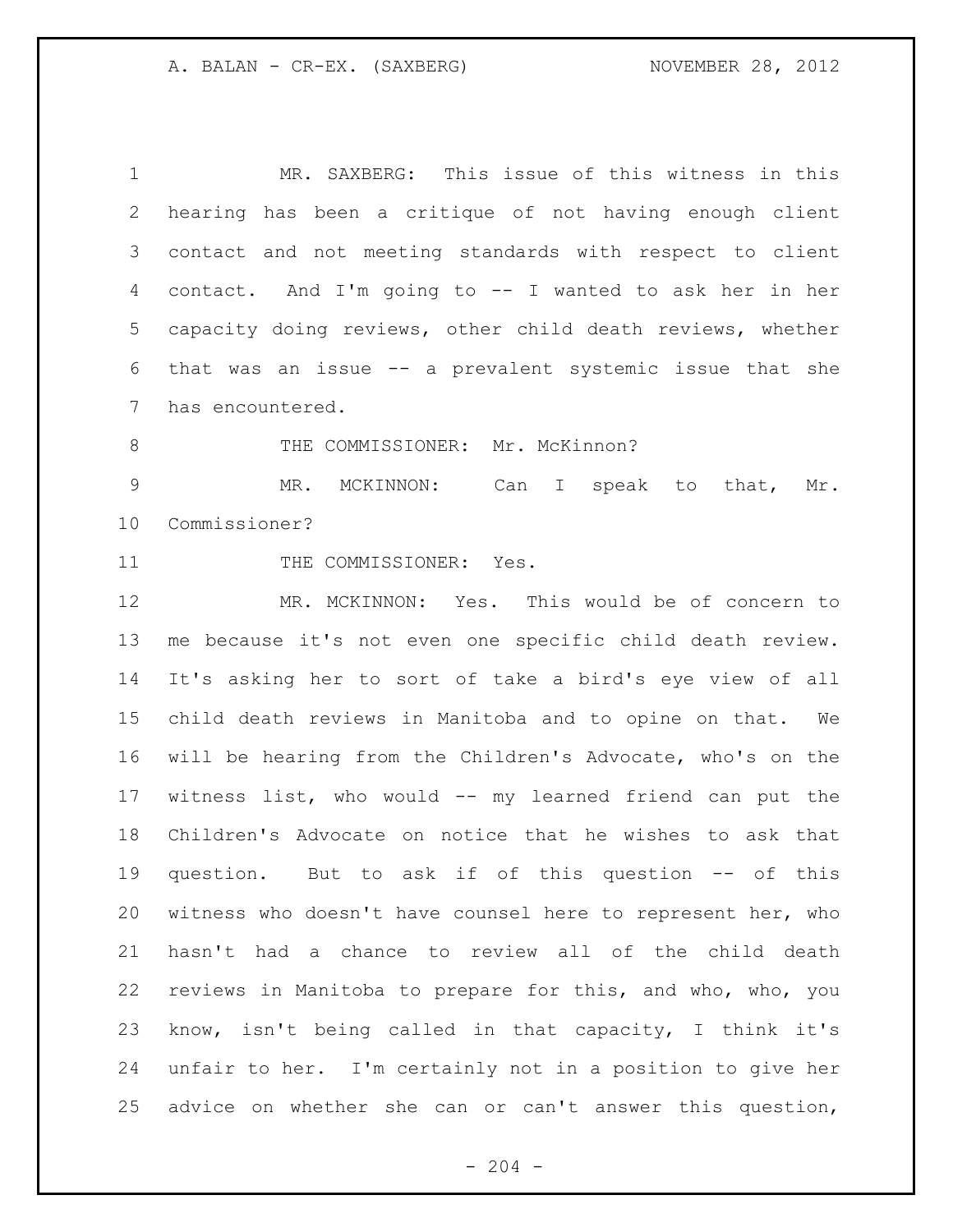and I don't think you should allow it.

 THE COMMISSIONER: Well, I think we should put it over and let her get the advice if you want to pursue that line of questioning, Mr. Saxberg. MR. SAXBERG: Okay, well, I just want to make it clear, I wasn't asking her about -- to make any comment in terms of all child death reviews. 8 THE COMMISSIONER: No -- MR. SAXBERG: I was just asking in her, in her experience because she's reviewed similar situations, whether it was a common theme. 12 THE COMMISSIONER: Mr. McKinnon has pointed out to me that she doesn't have counsel here representing her on her work at that office, and it would be unfair to expect her to answer questions with respect to it and I'm not going into an area where there's an element of unfairness being injected into this. But I, I -- to be fair to you, I will allow you to have -- we will bring the witness back after she's had the necessary legal advice if you wish to pursue it. MR. SAXBERG: Okay, thank you. I have no questions, then. 23 THE COMMISSIONER: All right. Now, shall -- then, I take it you'd like this pursued and, and we'll tell this witness at the end of the day that she need come back?

 $- 205 -$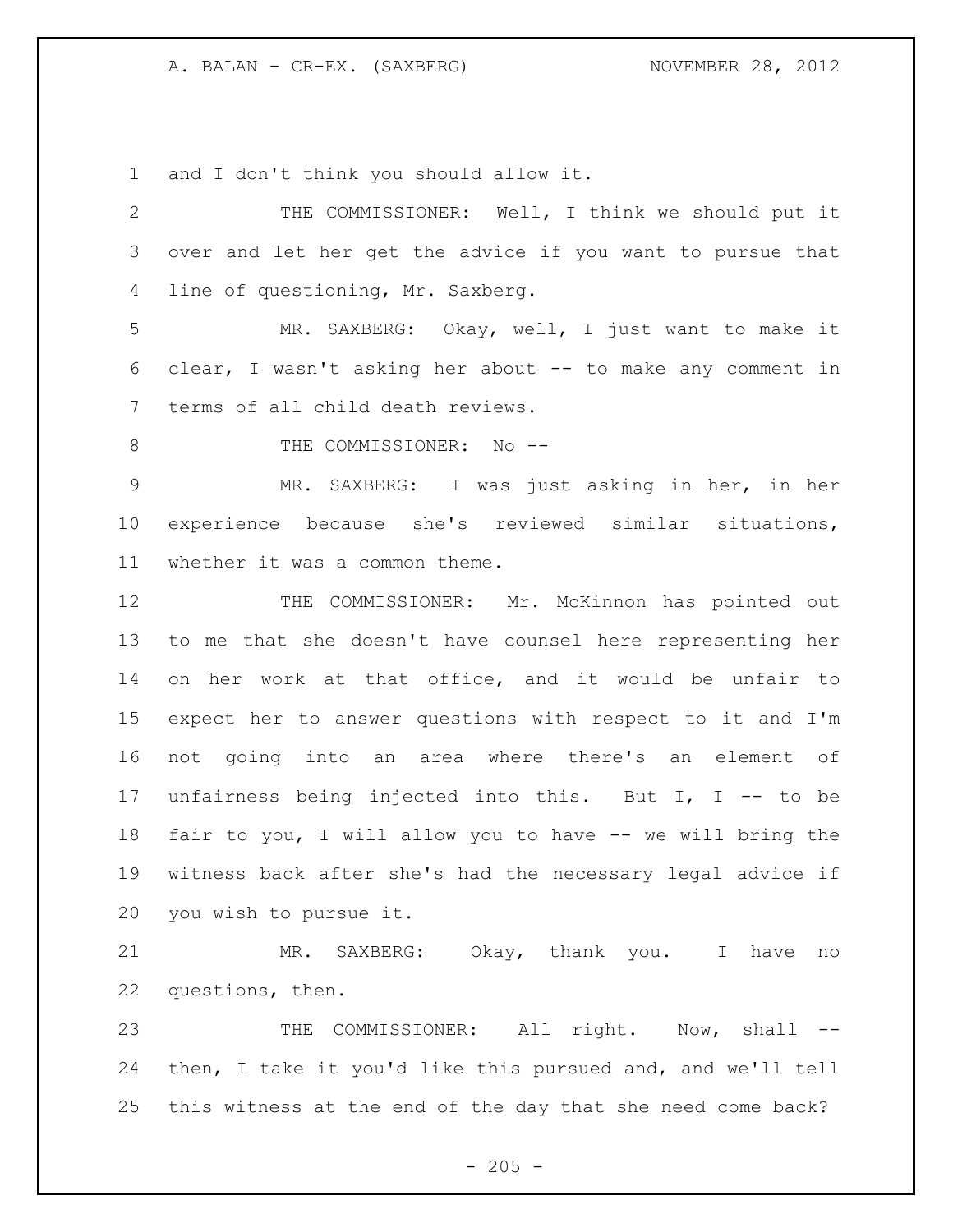MR. SAXBERG: Well, you know, I'll leave it to you. I mean --

THE COMMISSIONER: No, no.

 MR. SAXBERG: If, if -- well, and I'm, I'm -- my view was that it has significance. If this is an issue -- the issue in this hearing is client contact and the question for you is: Is this an anomalous case, is this a situation of individuals who have had individual failings and haven't met client contact --

10 THE COMMISSIONER: Well --

11 MR. SAXBERG: -- requirements, or is this something that has broader application? And there, there are going to be witnesses out there --

14 THE COMMISSIONER: I, I won't -

15 MR. SAXBERG: -- that are going to be able to ell you that.

17 THE COMMISSIONER: I won't prevent you dealing further with this once the witness has had legal advice, and I'll, I'll allow her to stand down, won't pursue today, until another occasion after she -- and after she's had that advice and is ready to come back.

MR. SAXBERG: That's fair.

23 THE COMMISSIONER: Okay.

MR. SAXBERG: Thank you.

25 THE COMMISSIONER: Is -- Mr. Khan, have you any

 $-206 -$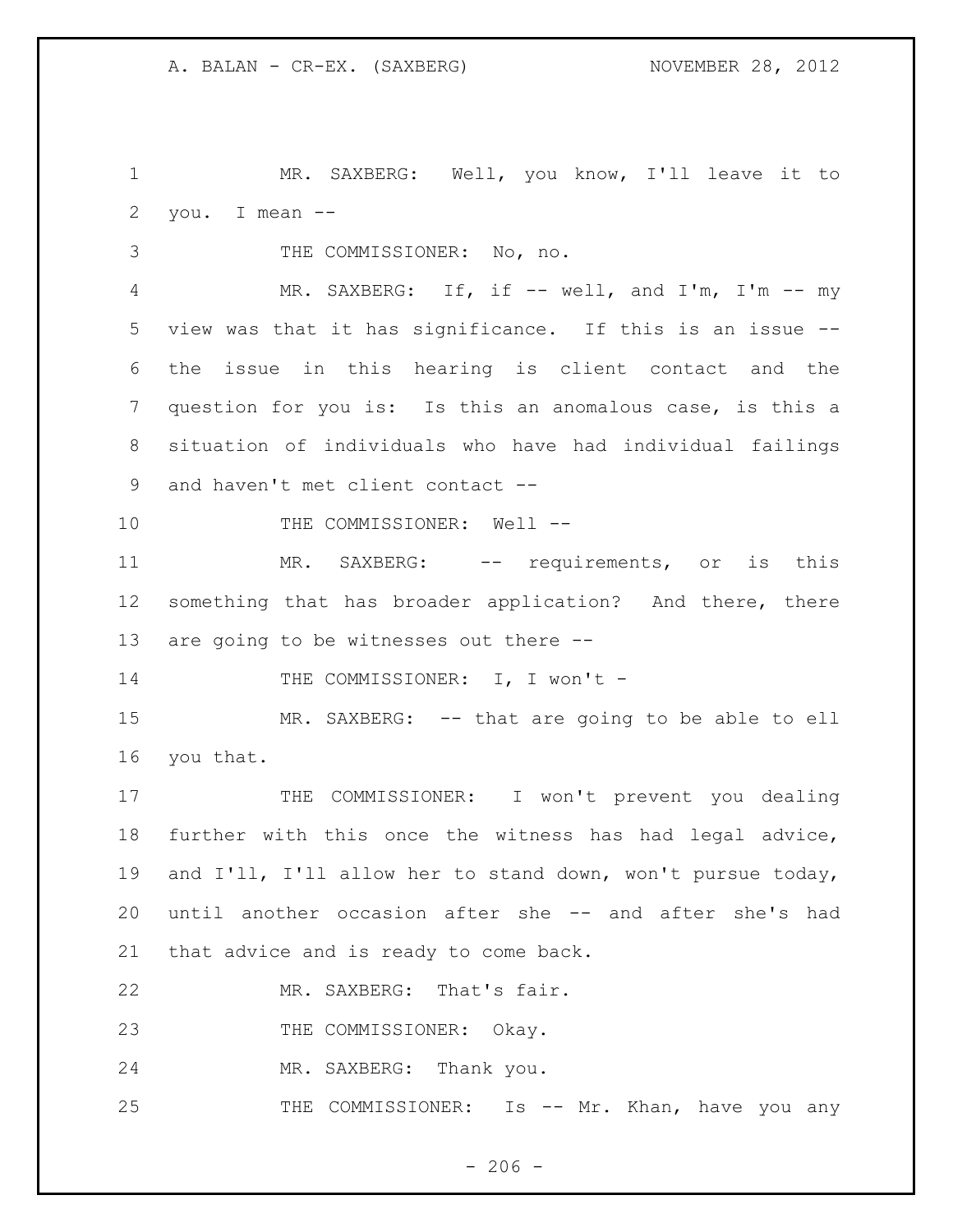questions?

| $\mathbf{2}$    | MR. KHAN: I don't, thank you, Mr. Commissioner.             |
|-----------------|-------------------------------------------------------------|
| 3               | THE COMMISSIONER: Thanks.                                   |
| 4               | All right. Mr. McKinnon?                                    |
| 5               | MR. MCKINNON: Thank you, Mr. Commissioner.                  |
| 6               |                                                             |
| $7\phantom{.0}$ | CROSS-EXAMINATION BY MR. MCKINNON:                          |
| 8               | For the record, Gordon McKinnon. I represent the<br>Q       |
| 9               | Department and Winnipeg CFS.                                |
| 10              | Ms. Balan, I just have a couple of questions that           |
| 11              | I'm going to ask you for clarification. In response to      |
| 12              | some questions that were put to you by Mr. Olson, you spoke |
| 13              | about the issue of whether or not you were aware that       |
| 14              | workers may be having difficulty meeting expectations and,  |
| 15              | and he asked you that in a general way. I'm going to ask    |
| 16              | specifically, do you recall Delores Chief-Abigosis<br>vou   |
| 17              | telling you that she wasn't able to meet her obligations to |
| 18              | go out and attend to this family or any other family?<br>In |
| 19              | other words, did she come to you and say, I have too much   |
| 20              | work to meet the expectations of you as a supervisor or the |
| 21              | agency?                                                     |

A No.

 Q And again, I think Mr. Olson put to you that with respect to the documented attendances by Delores Chief-Abigosis on this family, whether that met expectations, and

- 207 -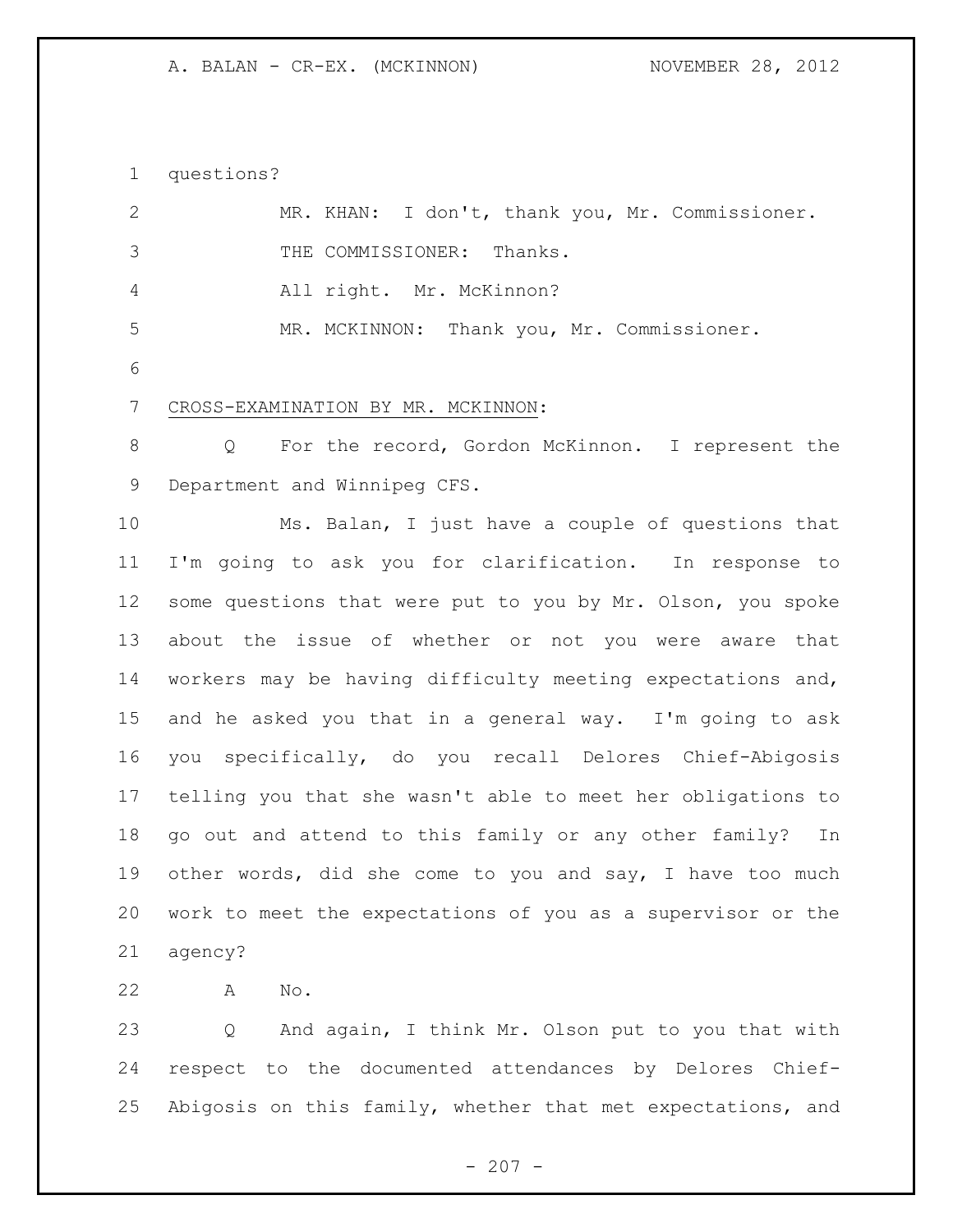1 you said, No, if, if those were the only documented -- only attendances, then it didn't meet expectations. My question 3 is supplemental to that. If there were other attendances, even if the family was not home and they were not documented, was that acceptable practice? A It would have been acceptable that there were many attempts made, but the expectation was to establish contact. So while there might have been many attempts, the expectation was to actually meet with the family. Q And I'm being a little bit more specific than that. I'm saying, if there were attempts and there's no records of those attempts being made, would that be a failure to meet expectations to record? A It would be record keeping standards that were not being met, but not casework standards. Q That's my point. So either way, there was a failure to meet expectations by this particular worker on this particular case. 19 A With regards to those two areas, yes. Q The other question for clarification arises out of something the Commissioner asked you, and he spoke to you about files remaining open and whether there was an expectation that there would be a case plan, and then he talked about whether there would be a service agreement. And I thought it might be useful if we elaborated a little

 $- 208 -$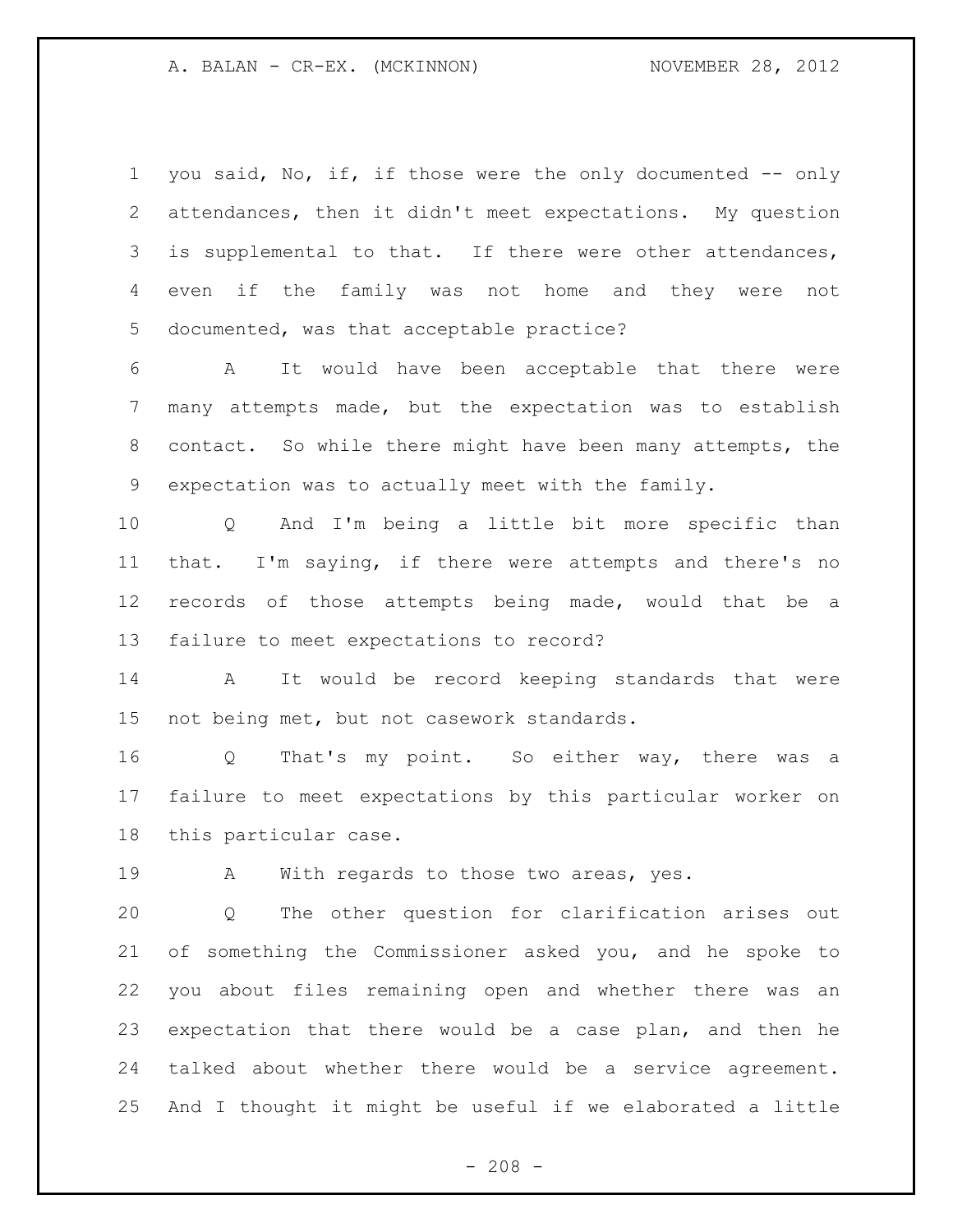bit upon the difference between those two. When is there a case plan and when is there a service agreement, if I could just try to get you to expand upon that a little bit.

THE COMMISSIONER: I welcome that question.

 THE WITNESS: As part of the accepted case management process, it would be, it would be expected that every case would have a case plan. So every family that workers were involved with, it would be expected that they would be assessing that family, identifying concerns and needs, identifying strengths, and based on that information developing a service or a case plan, as they called it, in regards to that particular family's involvement with the agency. So there should be a case plan developed with each family.

### BY MR. MCKINNON:

 Q Okay. So for every open file you would expect there to be a case plan of some sort.

A That's correct.

 Q And files just don't remain open with no case plan on them.

A Files may remain open awaiting closure --

Q Right, that's a --

 A -- but if they're open and active, it would be expected that there is a case plan that is in place that is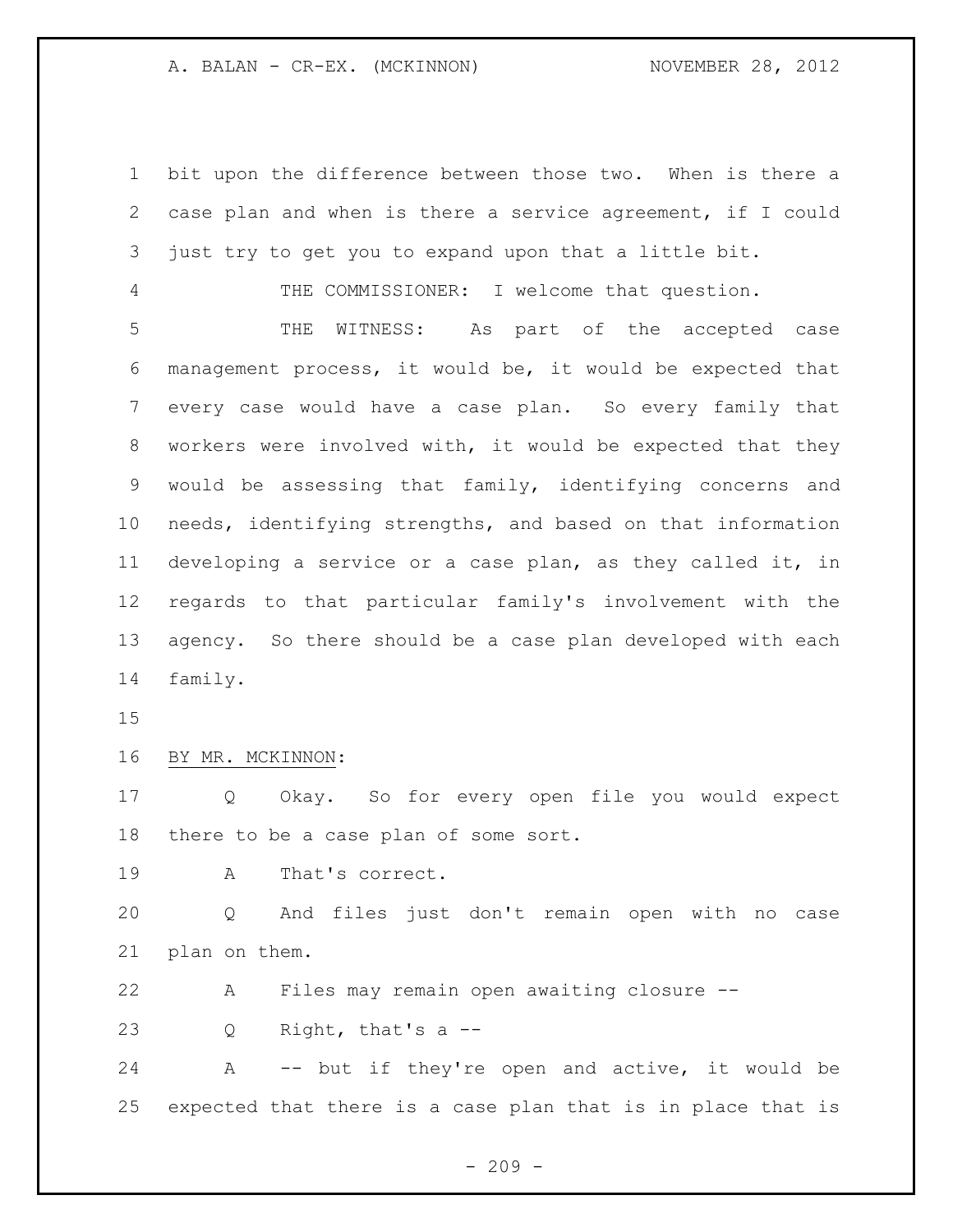directing the work at that time.

 Q Now if you could talk about a service agreement and how that's different.

 THE COMMISSIONER: Just a minute. If they're ready for closure, is there some step taken to indicate -- I, I've come to know that closure takes a while apparently. When, when it's ready for closure, is there some signal that goes up or that -- that's -- the file's now in that status?

10 THE WITNESS: Yes. Within the CFSIS system, within the child welfare information system, there was the possibility that when a file was ready for closure that it could be marked to awaiting closure status on the system, at which time the expected time frame was 30 days from that point to get the closing recording submitted.

16 THE COMMISSIONER: Sorry, Mr. McKinnon.

# BY MR. MCKINNON:

 Q So -- and, and just to make sure the point's clear, so those are open files in a technical sense only. They -- when the Commissioner spoke to you earlier about open files having a case plan, open and active files should have a case plan.

A That's right.

Q Okay.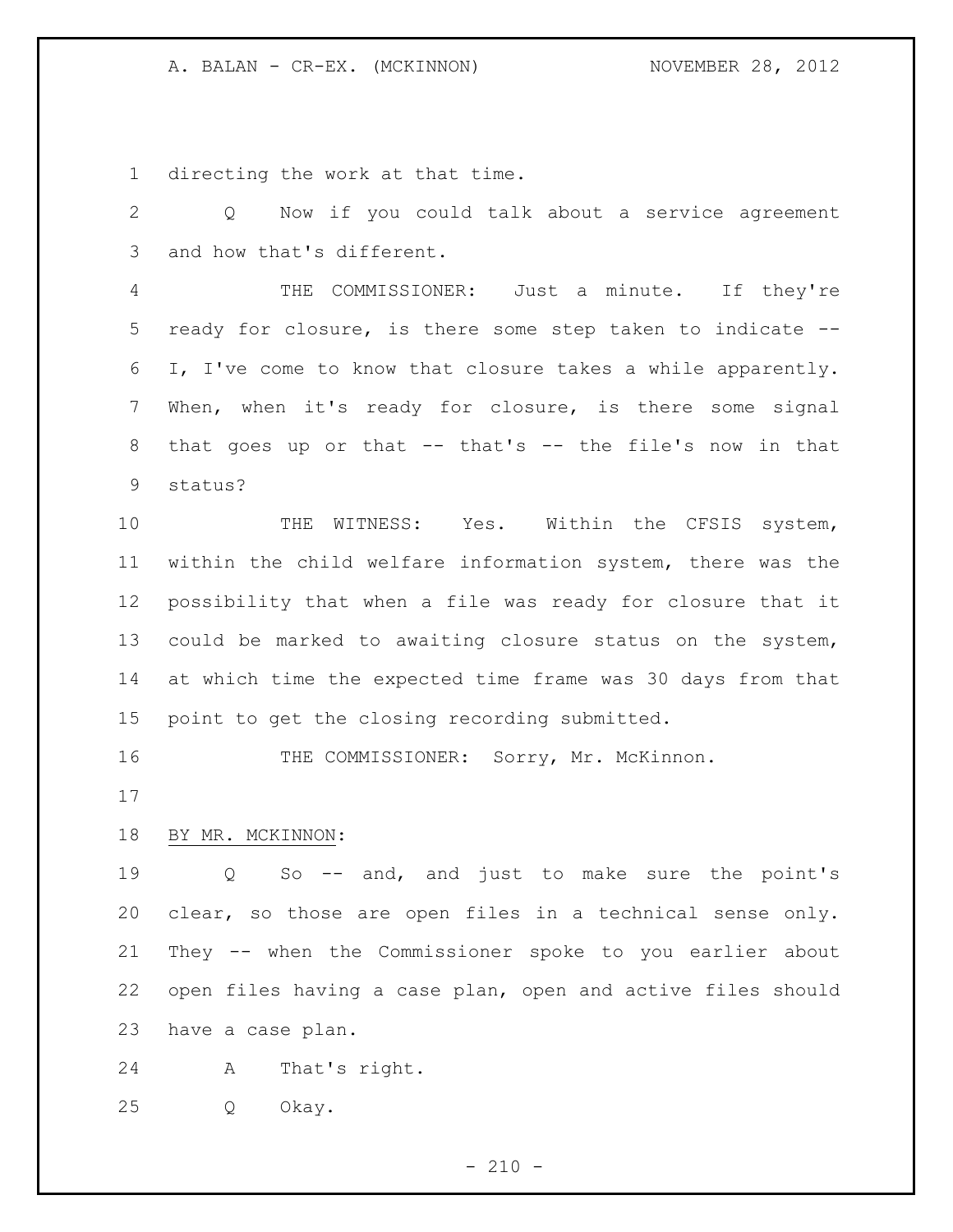A Files awaiting closure would indicate while they're open, that the work has been completed and they're awaiting closing documentation.

 Q Okay. Now if you can talk about what a service agreement is. For -- maybe put it this way: Does every open file have a service agreement, and maybe you can explain to the Commissioner when service agreements are entered into and what, what they entail.

 A Not every file will have a written service agreement in place. Written service agreements are done when there's cases where there are perhaps a number of different issues that require ongoing completion. There, there's a need to ensure that there's clear communication between the agency and the family as to what expectations are of the family, what the expectations are regarding the contact with the agency and agency staff.

 Frequently it would be done to ensure that the agency has an agreement from the family that they'll allow ongoing contact within their home.

 And what it does is for a period of time it usually establishes the conditions that are required in order to either have children remain in the home or to be returned home. It would hold all parties accountable. So the written plan ensures that everybody is aware of what is required, what is needed, what is expected, and for what

 $- 211 -$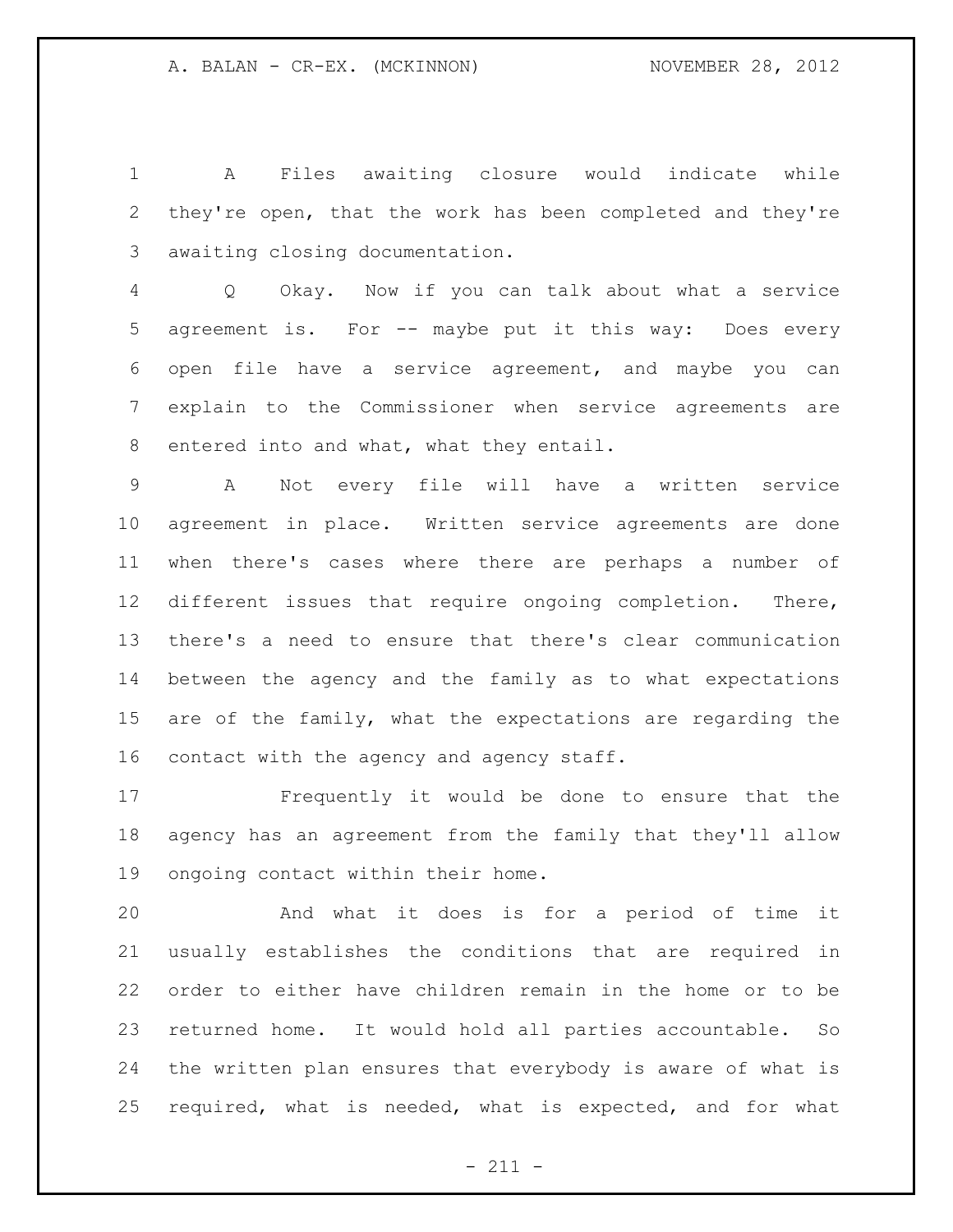duration of time.

 Q And when a service agreement expires, that doesn't mean the case goes to closure. A No. Q Just maybe elaborate a little bit. You can have, as we did in this case, a six-month service agreement. 7 What happens if the service agreement ... A If the terms of the service agreement were being met and there was progress being made on the items in the service agreement, there would be a discussion with the family and there would be a discussion between the worker and supervisor as to whether or not a further written service agreement would be required, at which time another one could be drawn up. Or it may be determined that at that point a written service agreement is not required, there is good communication, there is engagement, there is progress, and so that there would still be a case plan in place but it wouldn't require a written service agreement for that clarification or clarity. Q Okay. Now I'm going to ask you one more thing in

 this area because I think it might be helpful to the Commissioner. In this case the service agreement addressed some aspects of the case plan.

MR. MCKINNON: And, and that may make it even

- 212 -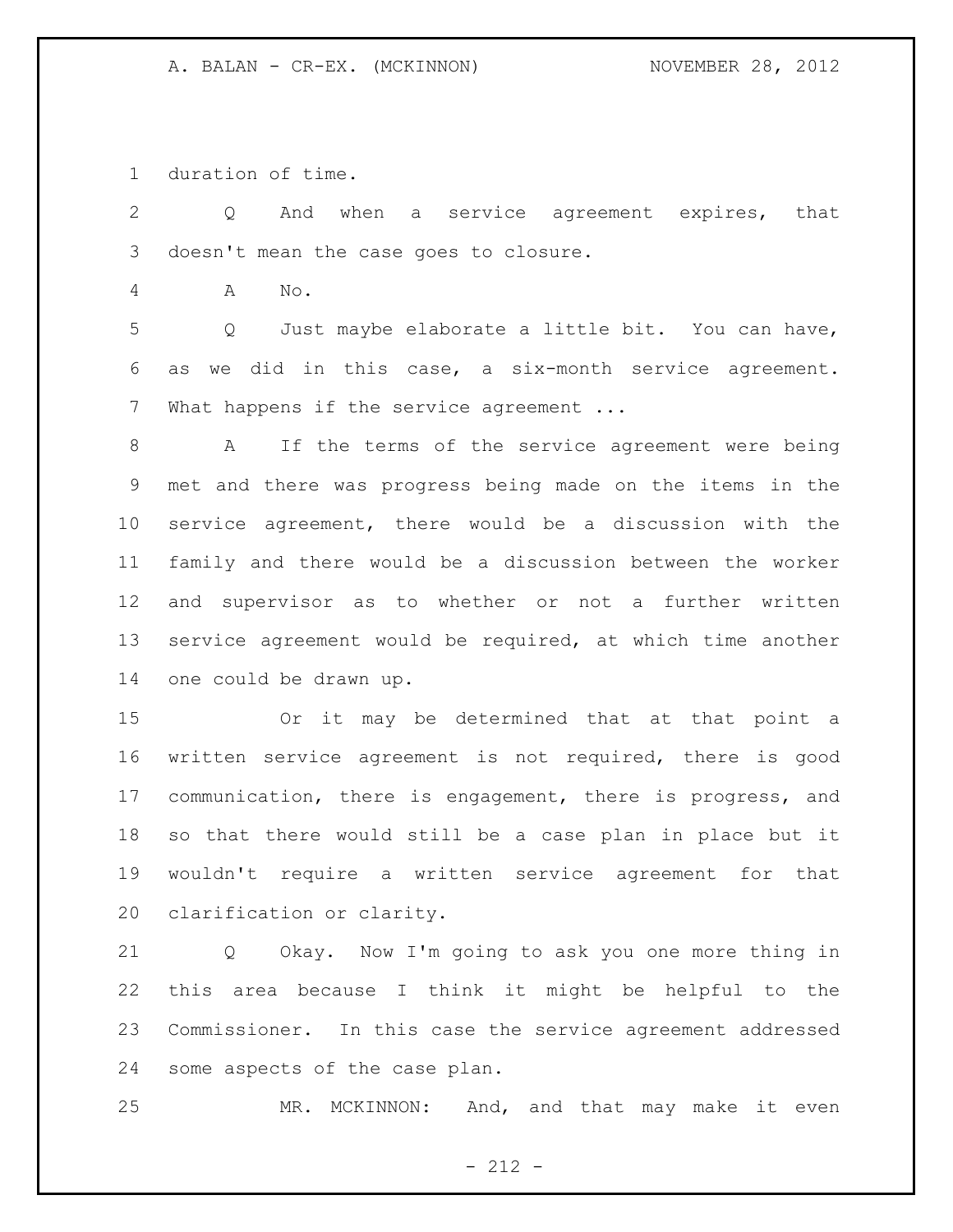more confusing and I know I'm at the risk of making it more confusing, Mr. Commissioner, but I'm trying to shed some light on it. THE COMMISSIONER: And the case plan you are talking about has -- is of what date? MR. MCKINNON: Well, I'm talking about the service agreement and I'm trying to remember the date of that. Perhaps the witness can help me, but it was -- THE WITNESS: September 5th, I believe. 10 MR. MCKINNON: -- right around the time they returned Phoenix to the home. 12 THE COMMISSIONER: Yes. 13 MR. MCKINNON: So they --14 THE COMMISSIONER: Yes. MR. MCKINNON: They entered into a service agreement -- 17 THE COMMISSIONER: But, but was --18 MR. MCKINNON: -- which was -- THE COMMISSIONER: But you also mentioned the case plan. Is that the plan that was confirmed by the court at the time of apprehension? MR. MCKINNON: No, that would be the case plan or portions of the case plan that were included in the service agreement. So what we saw -- and Mr. Olson went through it in some detail in the six points that were --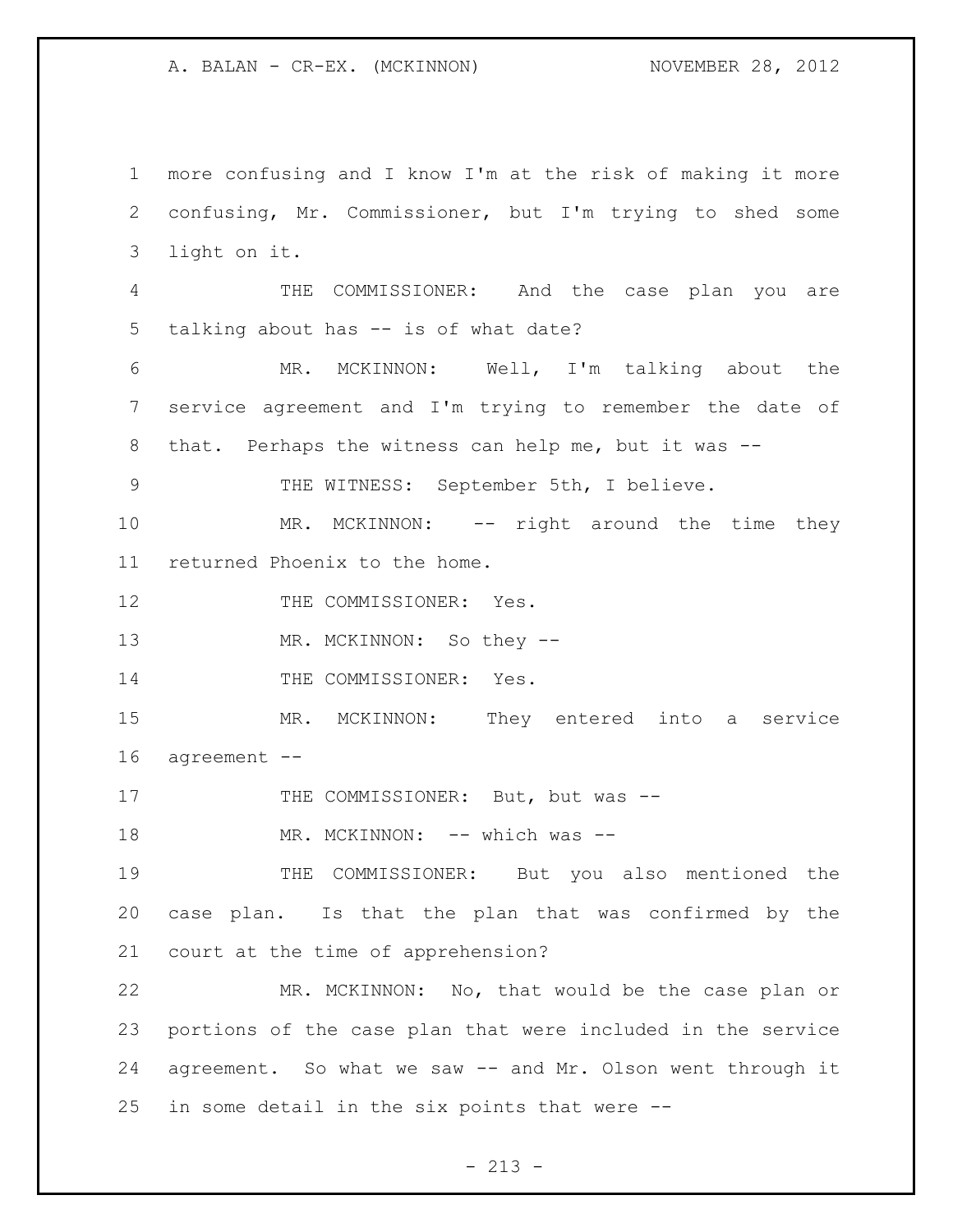1 THE COMMISSIONER: Yeah.

2 MR. MCKINNON: -- in the service agreement were components of a case plan. So my, my, my suggestion or my question to the witness is, can you explain to the Commissioner how sometimes a case plan is included or absorbed into the service agreement.

 THE COMMISSIONER: Without there being a separate case plan?

 MR. MCKINNON: Well, I, I think it's one and the same is my point and I think that might be why you've been confused, Mr. Commissioner, is that when they take a case -- in this case they take a case plan and they say, We're going to return this child home, but to make sure everybody knows the, the rules, you know, the, the conditions under which this is happening, we're going to take -- we're going to, we're going to sign a service agreement and that is going to address, to some extent, portions of the case plan and they become incorporated into a service agreement.

 THE COMMISSIONER: Well, things that ordinarily would be in a case plan but instead are this time going to go in because of the circumstances into the service agreement?

23 MR. MCKINNON: That's what I'm --

24 THE COMMISSIONER: Okay.

MR. MCKINNON: -- trying to bring out through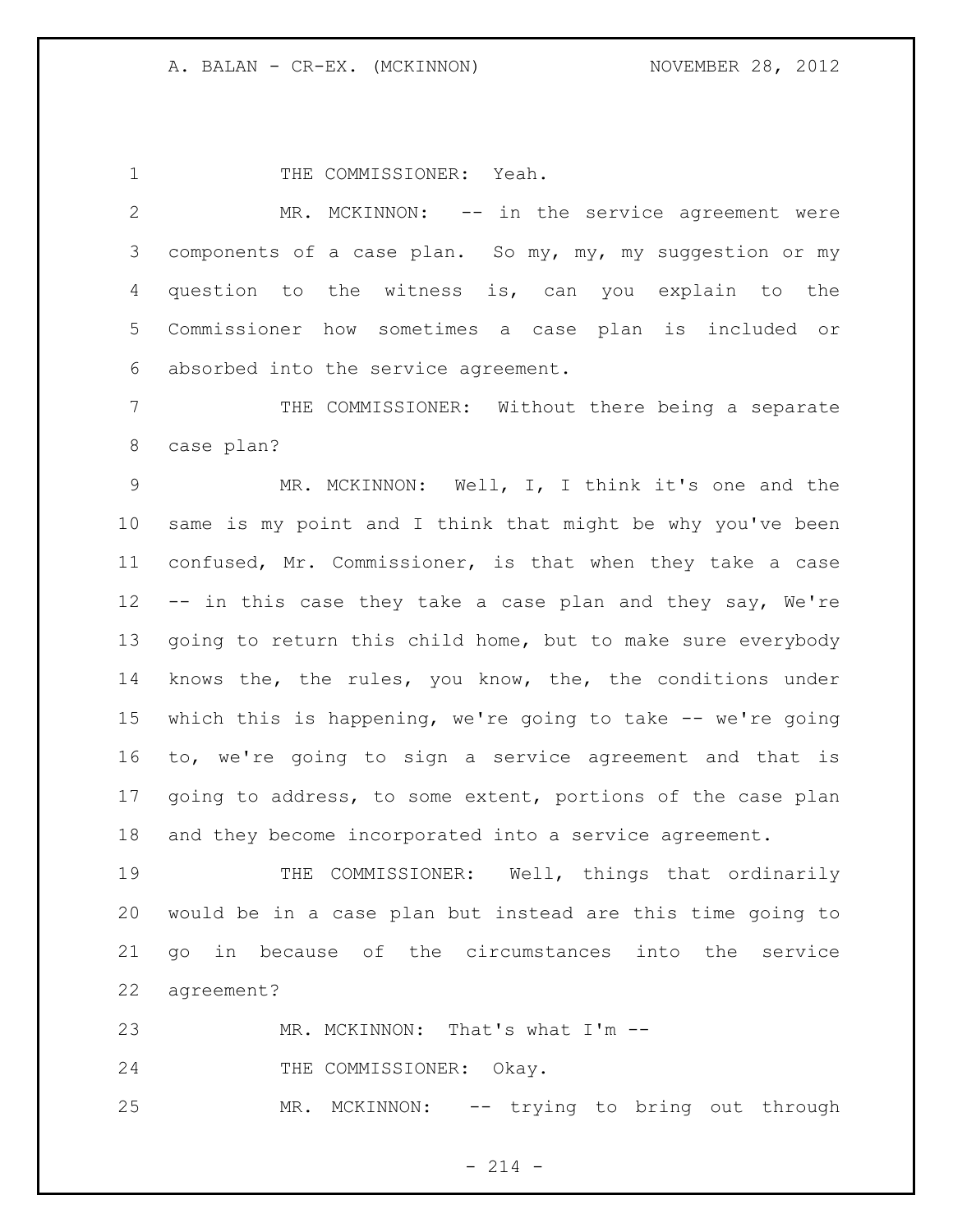this witness.

2 THE COMMISSIONER: Okay. THE WITNESS: Yes. BY MR. MCKINNON: Q And, and I, I -- I'm trying to be careful not to give evidence because I'm not sure, but is that a common thing, to see some, some of the case planning addressed in a service agreement? A Yes, service agreements would be reflective of the case plan. In this case, even from the transfer from intake moving into family service there had been indication to look at -- to -- as to whether or not reunification was appropriate. By the time September came, it was clearly indicating that there had been progress to date, reunification as part of the plan was indicated, but we wanted to ensure that the other factors that still had not

 been fully addressed would be carried through even after reunifying the child. So at that point those aspects were reflected in the service agreement. It should look very similar to what the case plan would have been saying we need to address, and at that point we would be looking at continuing to provide the supports, explore the areas, and preserve the family.

25 THE COMMISSIONER: I understand all of that, but

 $- 215 -$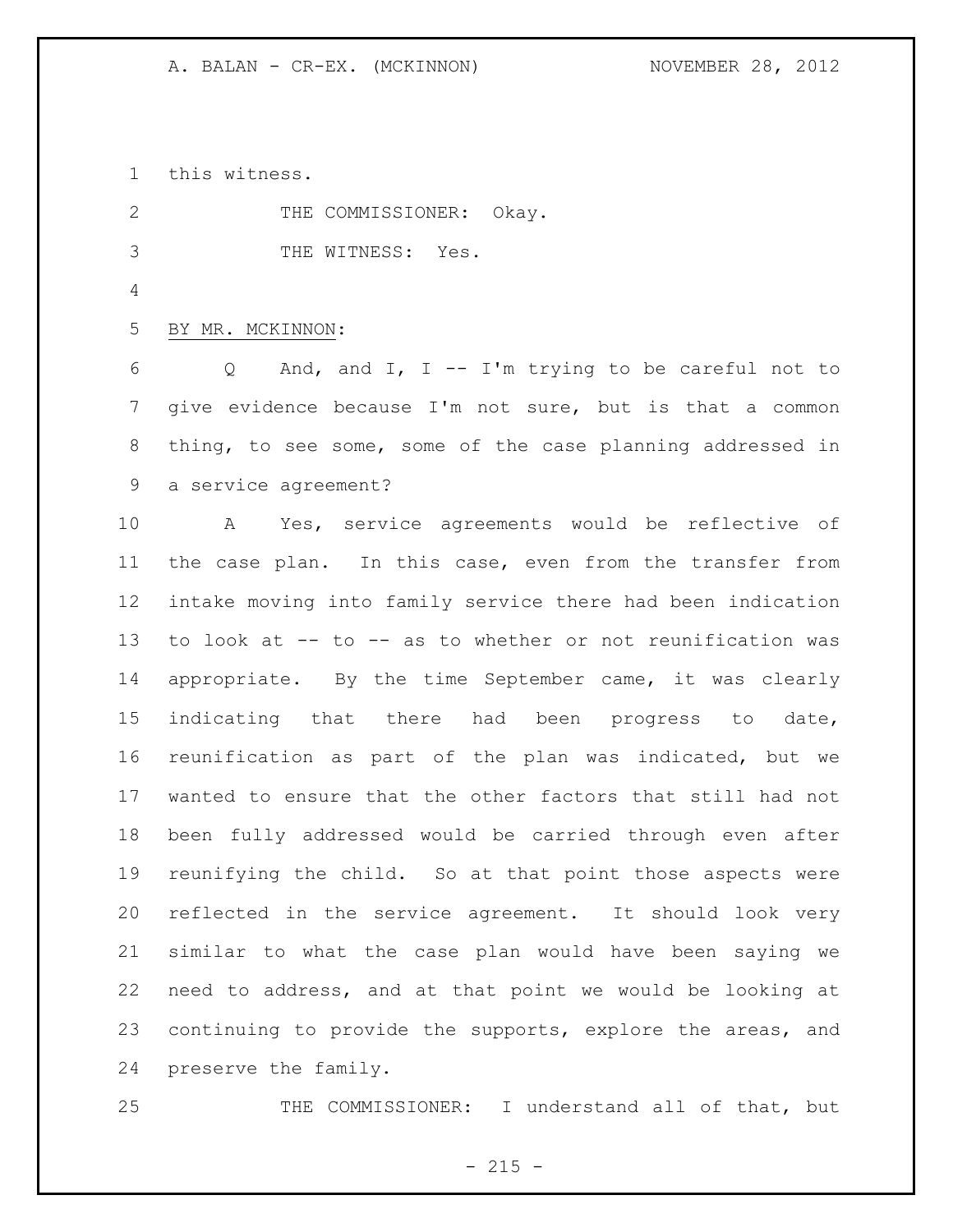A. BALAN - CR-EX. (MCKINNON) NOVEMBER 28, 2012

 had there ever been a written case plan in this, in this file?

 THE WITNESS: The case plan was essentially what was reflected in the service agreement. The items -- 5 THE COMMISSIONER: So there was -- THE WITNESS: -- that were discussed -- THE COMMISSIONER: -- no standalone case plan. It was the, the incorporation of the case plan components into the service agreement. THE WITNESS: It was written out in the form of a service agreement. It was discussed verbally in supervisions, the planning was discussed, and then where it was evident and documented was the service agreement reflected that, the similar case plan to what we had talked about. But it was being clearly communicated to the, to the family, and the agency was making that clear.

 THE COMMISSIONER: So it was the one document bearing the September date.

19 THE WITNESS: That's right, and that was reflective of the case plan.

BY MR. MCKINNON:

 Q Now, one separate area I'm going to move to, Witness --

MR. MCKINNON: And I'm, I'm mindful, Mr.

 $-216 -$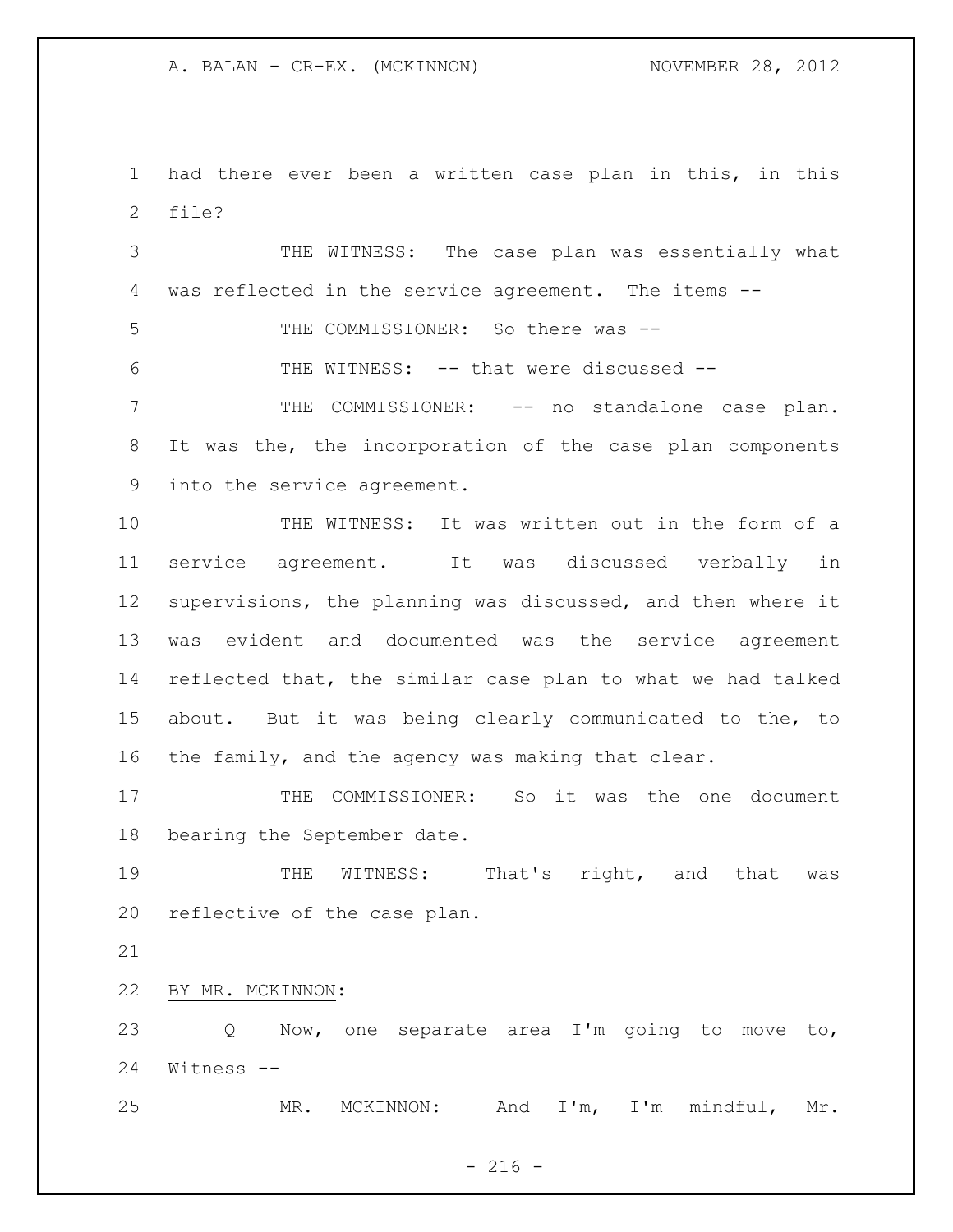A. BALAN - CR-EX. (MCKINNON) NOVEMBER 28, 2012

 Commissioner of your direction that we not cross-examine -- 2 THE COMMISSIONER: Yeah. MR. MCKINNON: -- but, but -- and I don't think this is an issue in controversy, but let me just ask the witness.

BY MR. MCKINNON:

 Q I'm looking at your, your CV and it's my understanding that you last worked for Winnipeg CFS or any other agency mandated by the general authority, that would have been in 2007?

12 A That's right, as a support resources supervisor. Q And when Mr. Gindin was asking you about current policies in Winnipeg CFS with respect to supervisory notes, I'm going to indicate or suggest to you that there may have been changes subsequent to 2007 that you wouldn't know about.

18 A That would be correct.

 MR. MCKINNON: And I don't think I'll go beyond that, Mr. Commissioner, other than to telegraph to you we will be calling evidence indicating there have been changes to those policies.

23 THE COMMISSIONER: Thank you.

 MR. MCKINNON: Those are my questions. Thank you, Mr. Commissioner.

- 217 -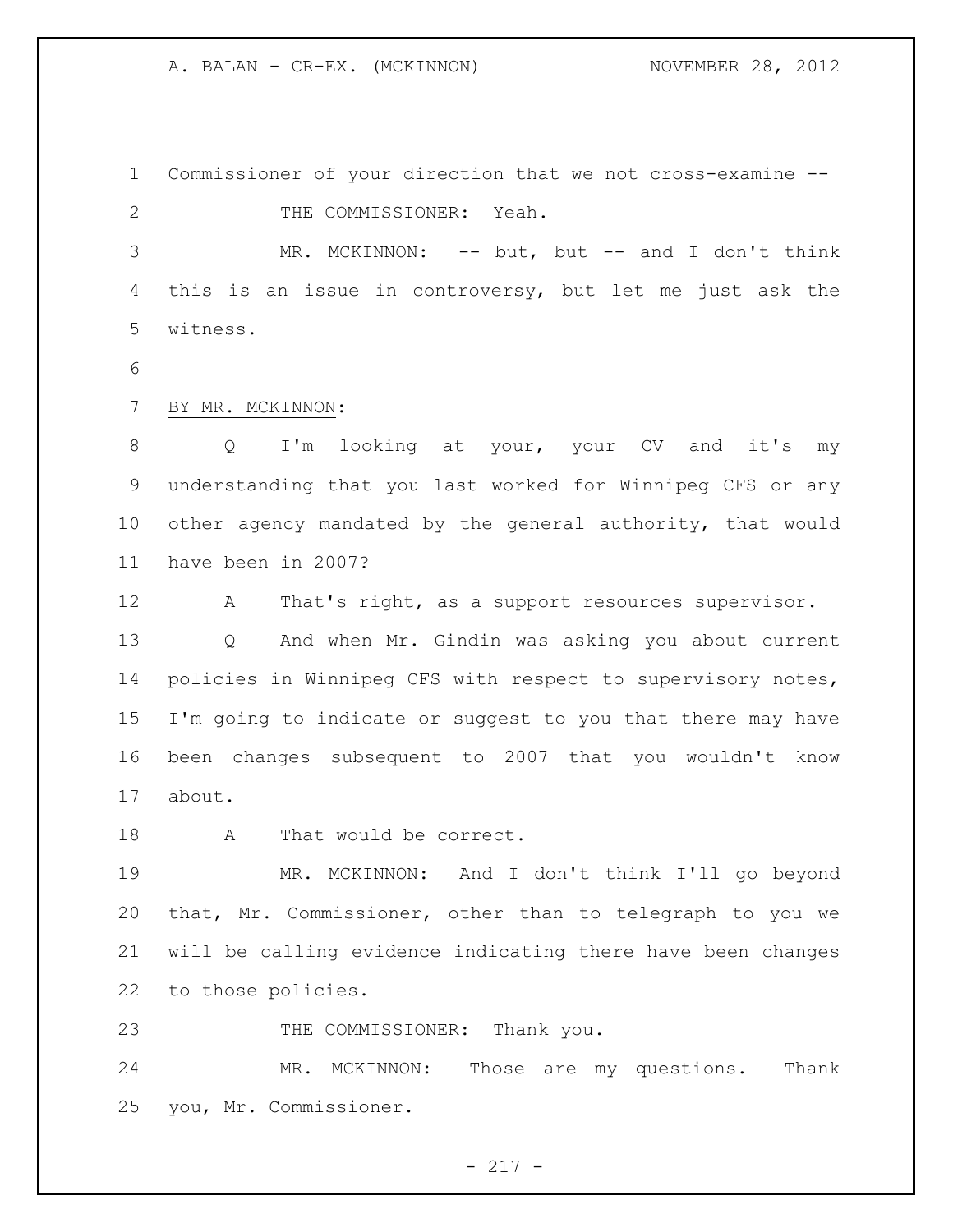## PROCEEDINGS

 THE COMMISSIONER: Thank you, Mr. McKinnon. I'm appreciative of you bringing up the distinction that has concerned me as to the case plan and the service agreement. 4 MR. MCKINNON: Thank you. THE COMMISSIONER: Re-examination? MR. OLSON: I have no re-examination. THE COMMISSIONER: All right, Witness, you heard the discussion I had with Mr. Saxberg on his -- the questions he wants to deal with with respect to your time at the medical examiner's office. I will, I will direct -- you're listening? I will direct Commission counsel to be in touch with Mr. Saxberg and with the medical examiner's office and find out who the counsel is that's available and take responsibility of letting you know if, indeed, you need to come back and -- well, I guess you do need to come back, but when that will be at a convenient time that suits your, your, your schedule. But it'll only be on that point that we didn't go into today because of the nature of the questions relating to your employment in the other office. 20 THE WITNESS: Yes. THE COMMISSIONER: Other than that, you're through and I thank you very much for your attendance. 23 THE WITNESS: Thank you. (WITNESS STOOD DOWN)

- 218 -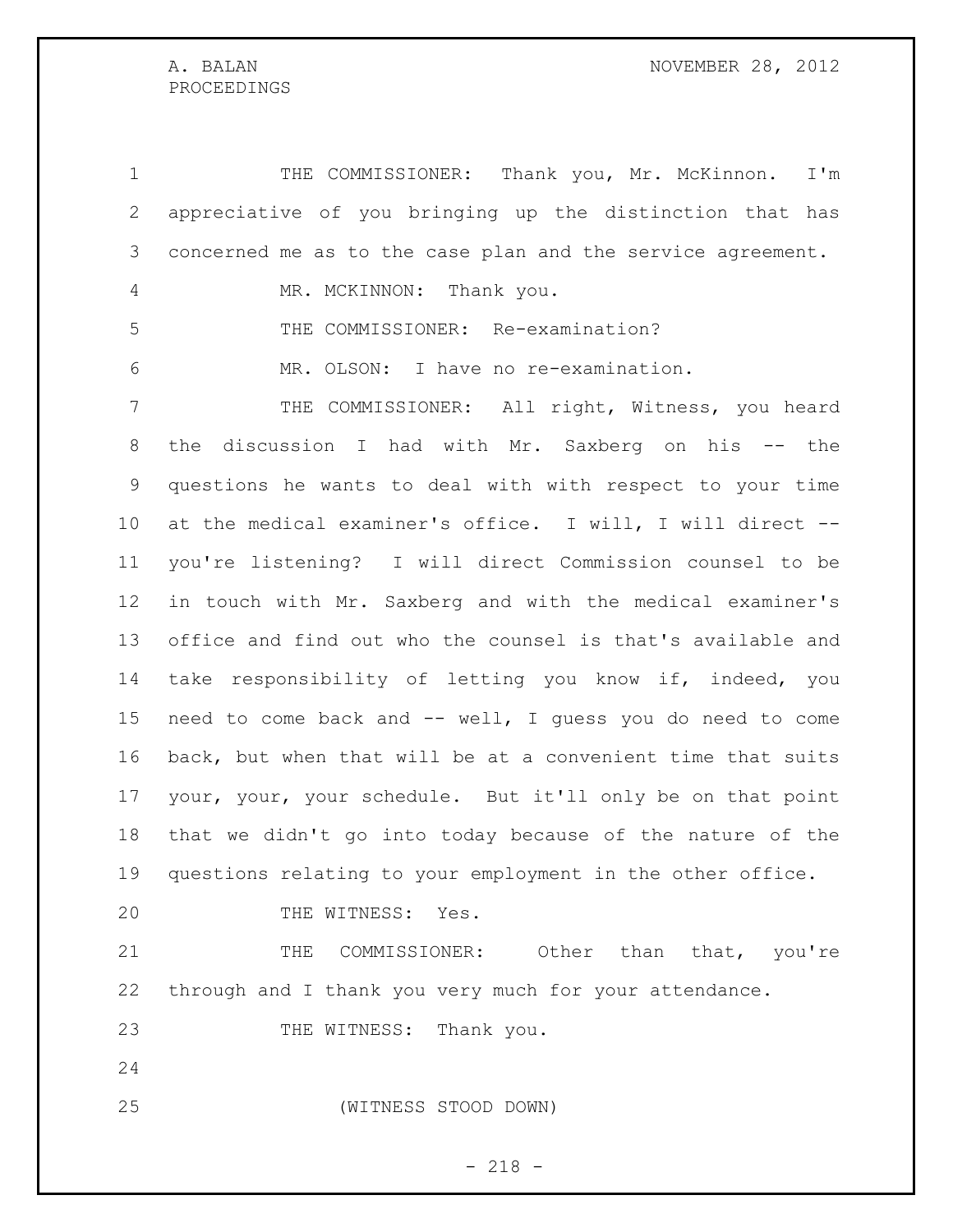1 2 MR. OLSON: Do we want to proceed with the next 3 witness? 4 THE COMMISSIONER: Well, yes, let's take half an 5 hour of the next witness. 6 THE CLERK: (Inaudible) to swear on the Bible? 7 THE WITNESS: Swear on the Bible. 8 THE CLERK: Thank you. State your full name to 9 the court. 10 THE WITNESS: Lorna Lee Hanson. 11 THE CLERK: And spell your first name, please. 12 THE WITNESS: Lorna, L-O-R-N-A. 13 THE CLERK: Your middle name. 14 THE WITNESS: L-E-E. 15 THE CLERK: And your last name. 16 THE WITNESS: Hanson, H-A-N-S-O-N. 17 THE CLERK: Thank you. 18 19 **LORNA LEE HANSON**, sworn, testified 20 as follows: 21 22 THE CLERK: Thank you. You may be seated. 23 THE WITNESS: Can I just get a glass of water, 24 please? Thanks. 25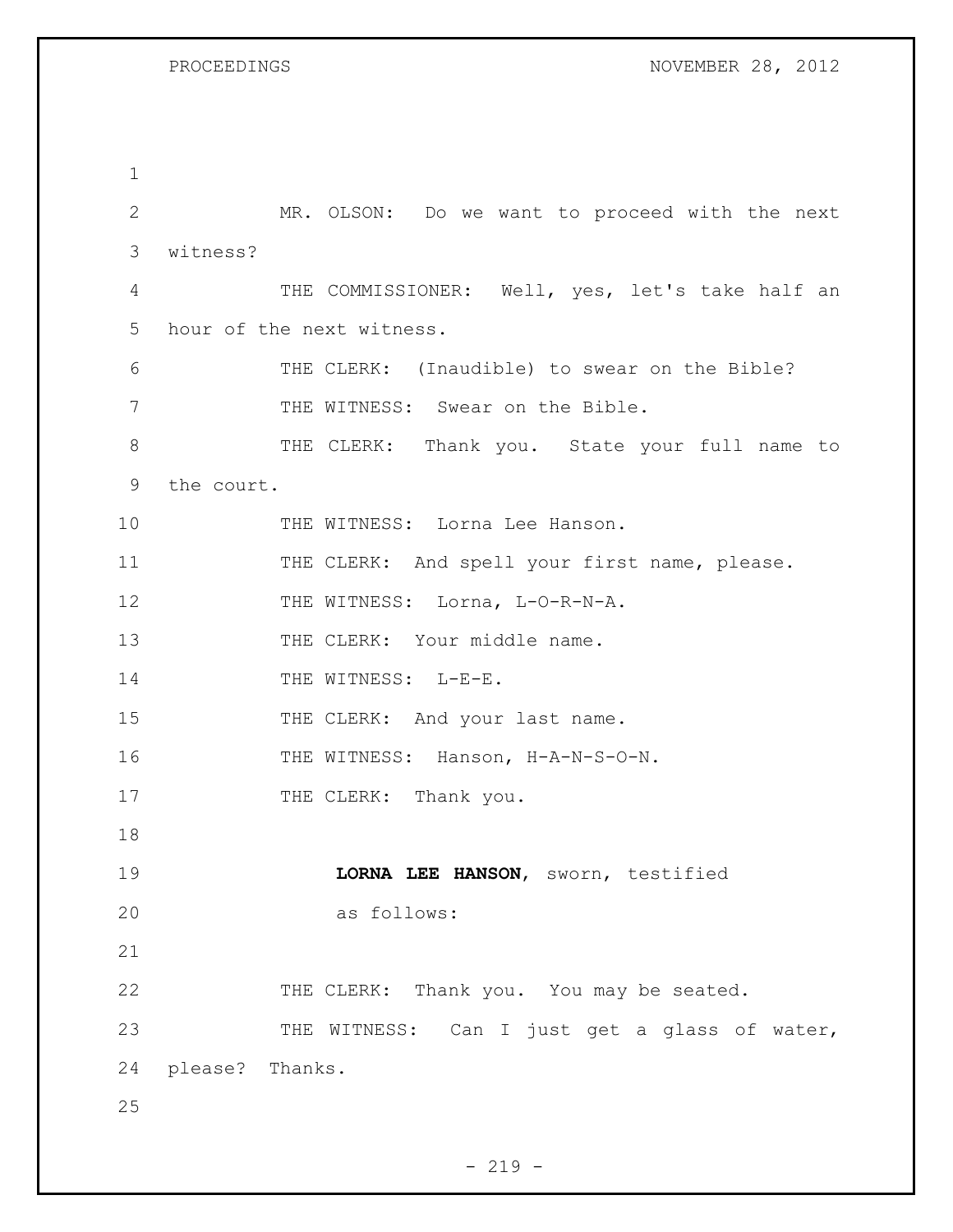DIRECT EXAMINATION BY MR. OLSON:

 Q You obtained your Bachelor of Social Work from the University of Manitoba in 1989? A Yes. Q Okay. And aside from that, do you have any other education related to child welfare work? A I have various training in forensic child abuse. I'm a provincially certified trainer on that topic. I've taken the core competency-based training for direct social work as well as the supervisor's management course through the core, as well as various other training and areas that relate to child welfare. Q Okay. Do you recall when you took the, the core training for supervisors? A No, sorry. Q Do you know if that was prior to your involvement in this case or after? 18 A I believe it was prior to my involvement. Q In terms of your employment history, where did you start working after you obtained your BSW? A With what was then referred to as Northwest Child and Family Services. Q Okay. And what did you do in that position? A I was a frontline child welfare worker. Q Same thing as a family service worker?

 $- 220 -$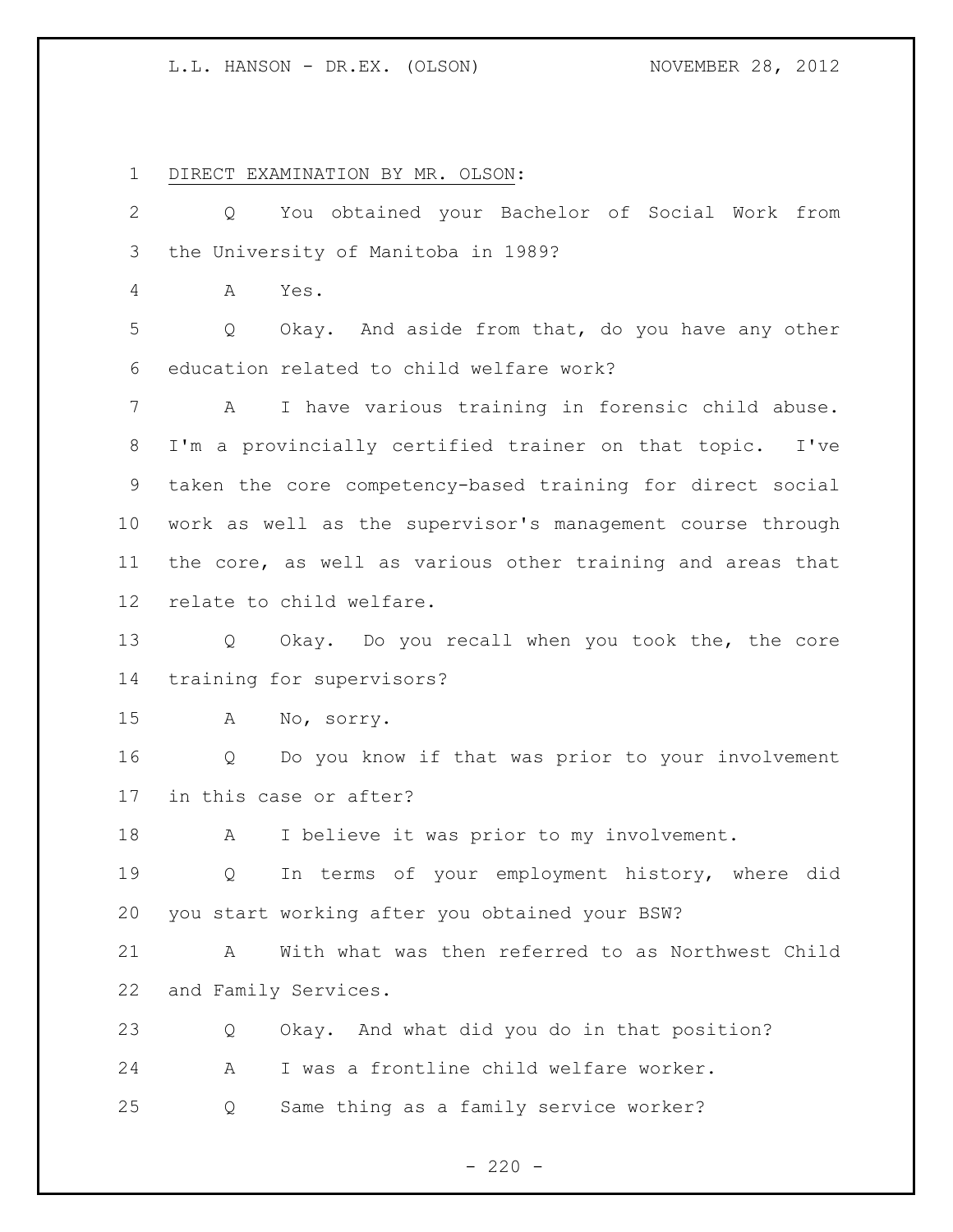A Yes, I was a family service worker, yeah. Q So you had a caseload and you carried, carried files. A That's correct. Q And for how long did you do that? A For approximately five years. 7 Q Okay. And so -- and then after that? 8 A After that, I, I was a ... Sorry, when you've been in the system as long as I have and moved around, it's hard to keep it all straight. I have -- I then became an abuse worker through that time period. Then I moved to what was called a reunification-preservation worker, where I focused on families where reunification or preserving the family unit was the priority. Q Do you recall how long you were a reunification worker? A I worked in two different reunification programs, so in between that I was also a place of safety worker as well as an interim kind of crisis intervention worker off of intake, and that would have spanned about another five years. Q Was that all with Northwest? A No. The agency started to have some reorganization so one of the pieces was with what was then referred to as Central Child and Family Services where I

 $- 221 -$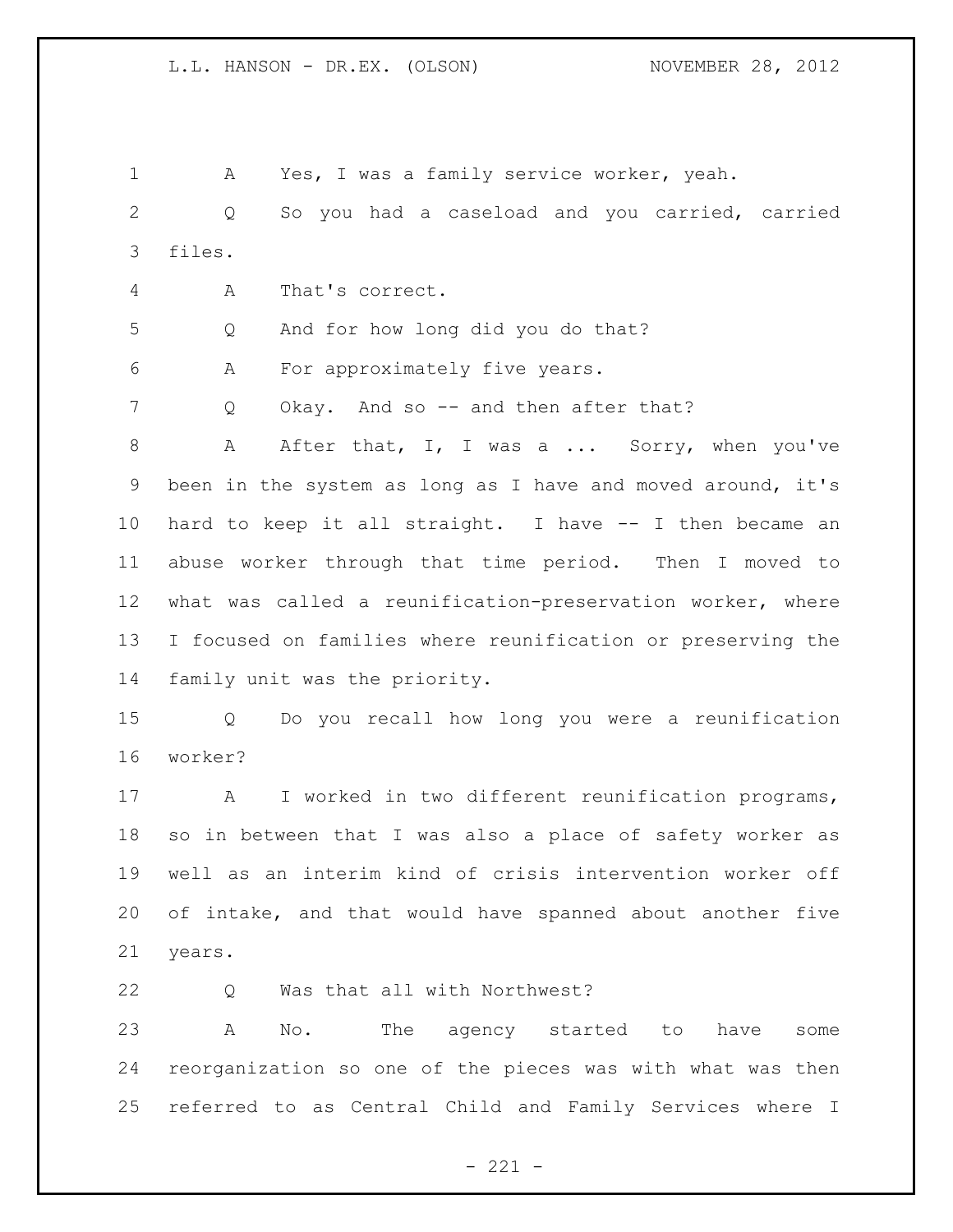did my second stint in reunification there. 2 Q That was at Central? A Yes. Q And at some point you became a supervisor with Winnipeg Child and Family Services. A Yes, following that, I became a supervisor at Winnipeg Child and Family Services out of the Jarvis office. Q Do you recall the year? A Around, around 19 -- 2000. 1999, 2000 -- Q Okay. 12 A -- somewhere in there. Q And did you have a particular unit you were assigned to? You said it was the Jarvis office. A Yes, I had a family service unit within that building. There were a couple of family service units that operated out of there. Q Okay. And the family unit -- family -- the, the unit that you had, you supervised Kerri-Lynn Greeley at one point? A Yes, that's correct. Q And were you ever supervisor of Delores Chief- Abigosis? A Yes, that's correct. Q Okay. And also Kathryn Epps.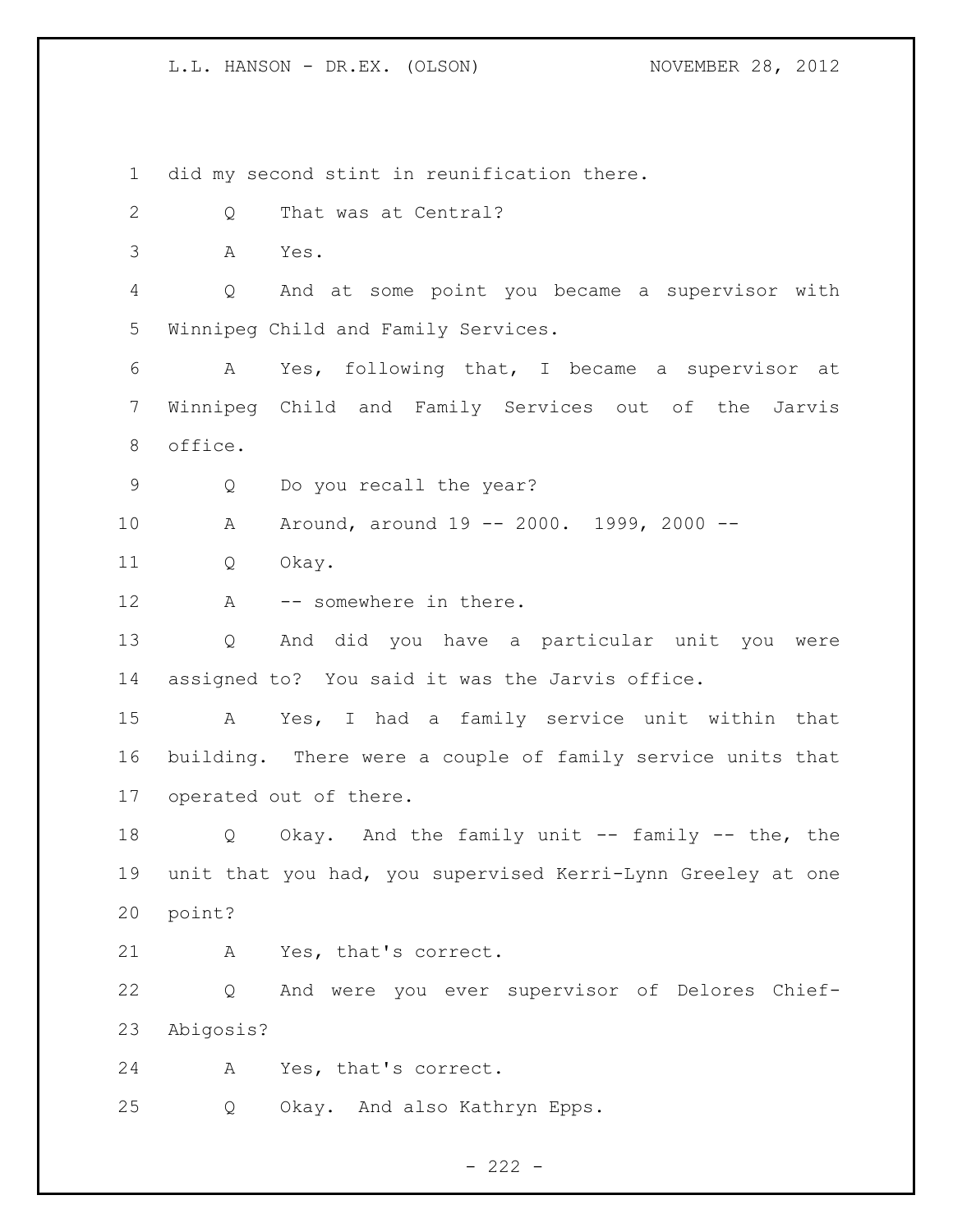A Yes. Q And for how long did you stay in a position as supervisor at Northwest -- or in ... A Winnipeg? Q Winnipeg. A From 1999 till I moved to -- seconded to Awasis in 2004, I believe. Q I understand at some point you had a maternity leave. A Yes. Q Do you recall when that was? A I had a medical leave in the beginning of June 2000, and subsequently went into a maternity leave June 29th, the end of June, and I returned to the agency from the maternity leave June 1st of 2001. Q And during that time we've heard that Ms. Balan was the supervisor of your unit. A Yes, that's correct. Q Okay. And then just carrying on with your employment, you moved -- you had a secondment to Awasis agency? A Yes, I was supervisor of a frontline family services unit for the Awasis agency when devolution occurred, and their agency then had offices in the urban setting of Winnipeg.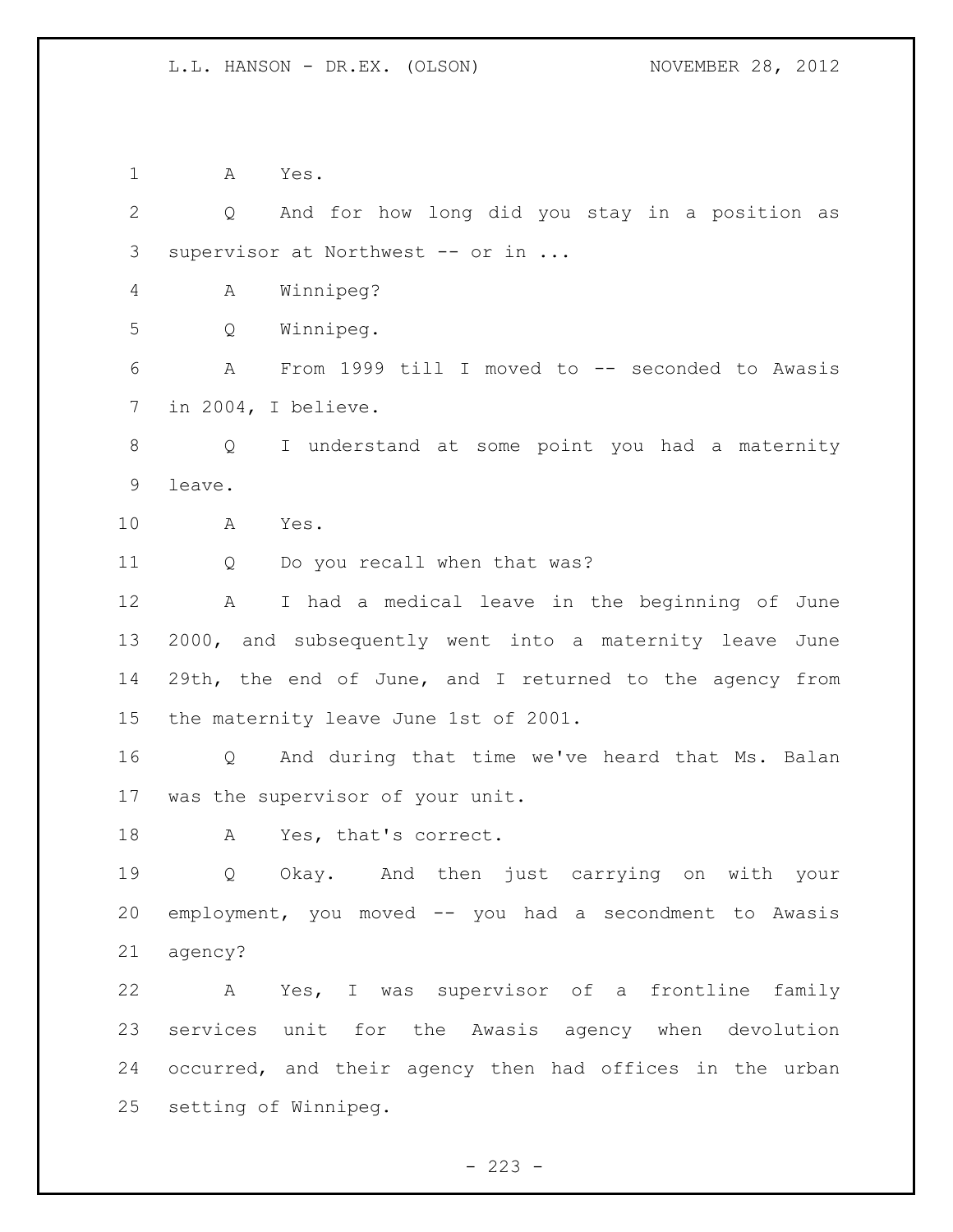Q Okay. And for how long were you in that position?

3 A Approximately a year.

Q Okay. And after Awasis?

 A I moved to the Child Protection Branch as a provincial investigator.

 Q And for how long did you continue in that role? A I was there in that role for approximately two years.

 Q Okay. And what did you do as a, as a provincial abuse investigator?

 A Our mandate under the Child Welfare Act was to conduct abuse investigations on behalf of the Director of Child Welfare, where the allegation was or is against an employee of child welfare.

 Q Okay, so it's specific to employees of child welfare?

A Yes.

19 0 Okay. And after that, I understand you were employed at the Child Protection Branch?

 A Yes, I maintained my employment at the Child Protection Branch, however, I moved into a management role. My title is manager of investigations and risk assessment.

Q And what do you do in that role?

A I manage three provincial programs, one being the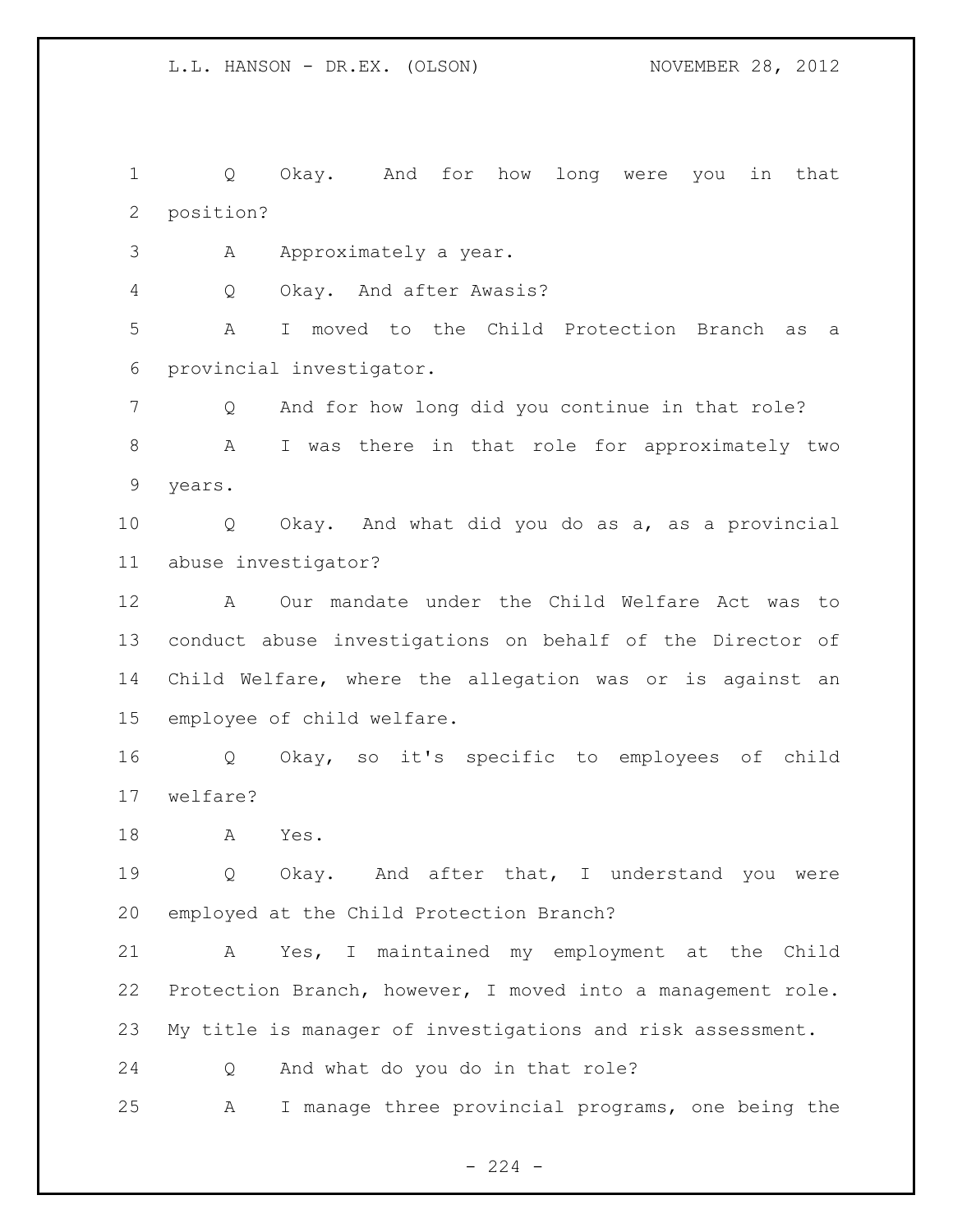provincial investigation unit which grew to be four employees and has a provincial mandate, as well as the criminal risk assessment unit which is one position, as well as the child abuse registry unit which has approximately ten to 15 staff. That varies up and down a bit. 7 Q And that's what you're currently doing. A Yes. Q I just want to go back to your time as a supervisor of the Jarvis unit. Now, that would have been in the year 2000 to 2001. That's when you would be involved in this case? A Yes, when I would have been involved in this case, yes. Q Okay. And at that time who did you report to? A Glenda Edwards. Q And what was her title? 18 A She was the program manager. Q Okay. And what did the reporting look like at that time? A I'm not sure I understand the question. Q When, when you -- how often did you report to her? A Well, she was housed within the same building so we had regular supervision and ad hoc if needed. I could

 $- 225 -$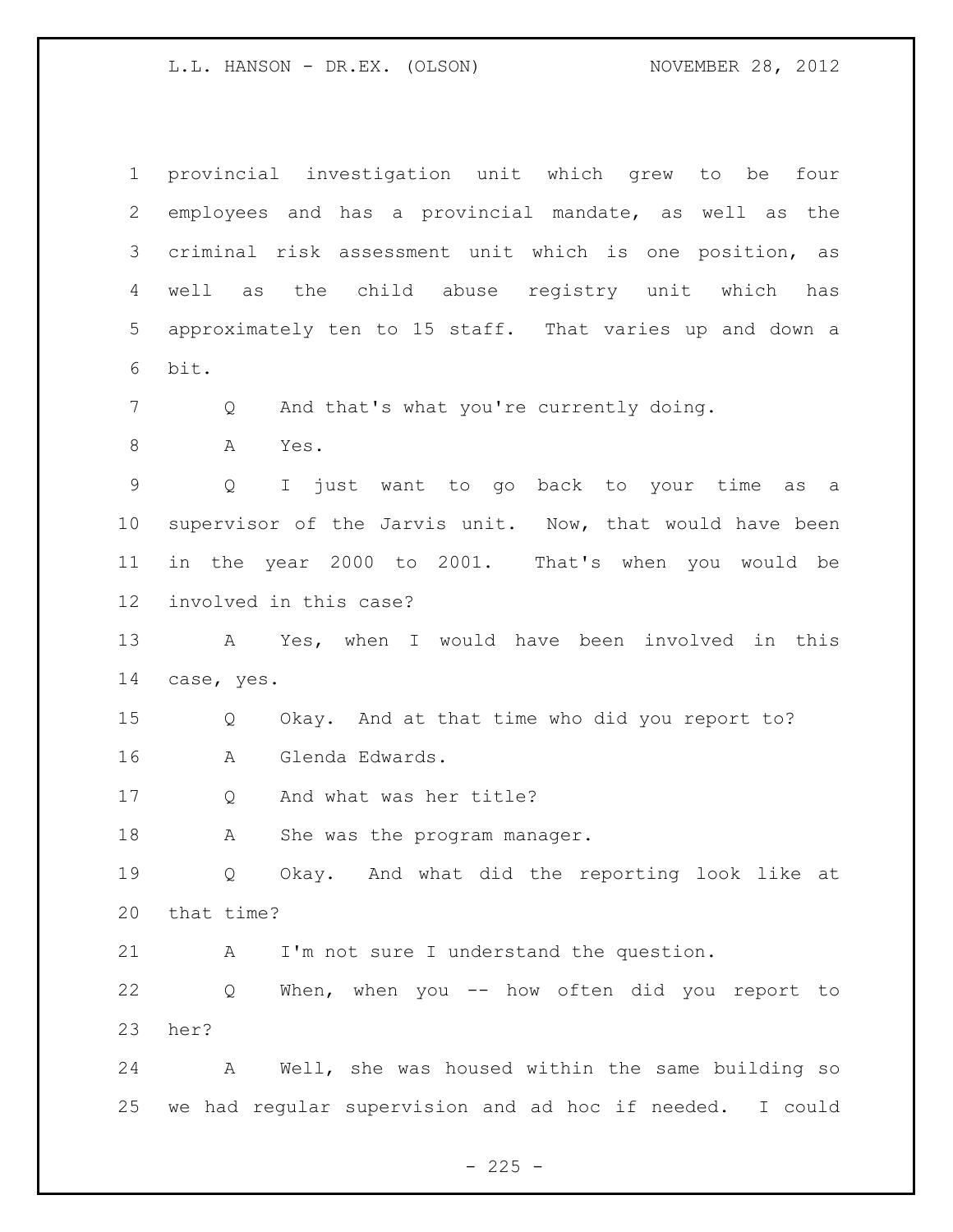walk down the hall, so she was very accessible. Q Okay. And what, what occurred in the regular supervision? A We would go over anything that required approval beyond my scope, as well as any case situations which may have warranted further discussion for, for a number of reasons. Q So you would, you would discuss cases that your workers were handling? 10 A I may have, yes. Q And were there notes made of these meetings? A Yes. Q Okay. By you? 14 A Yes, I'd have made notes. Q Okay. And where would you have kept your notes? A I had binders in my office that were for each worker. Within those binders, any discussions I had relative to either about the worker and HR issues as well as case-specific issues were housed in there and documented. Q Okay. And do you know what happened with those notes? A The notes in regards to discussions with Glenda Edwards? Q Either with Glenda Edwards or the workers.

 $-226 -$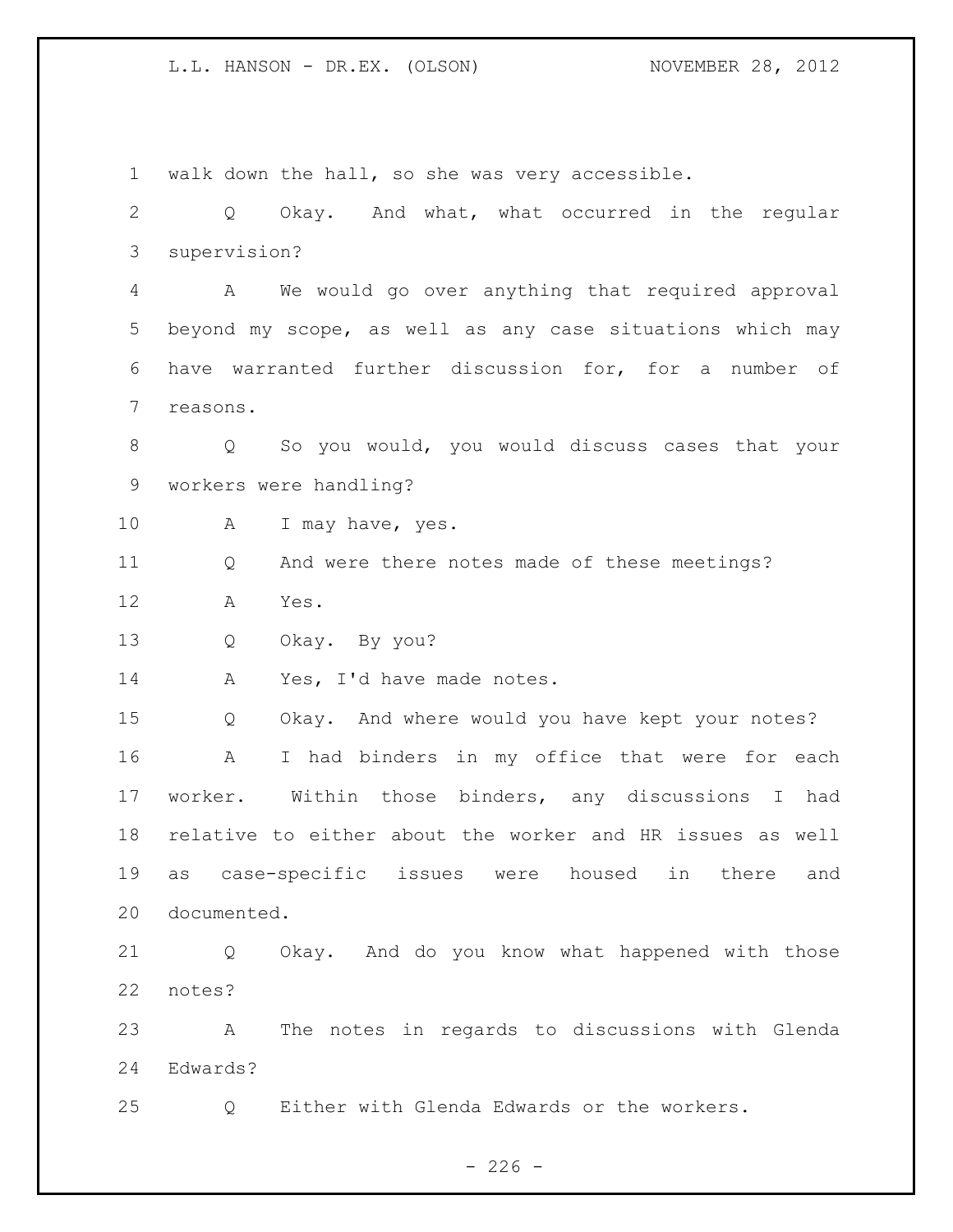A My practice at the time was -- in the beginning pieces the binders were left when I went on maternity leave so that whoever took over would have the running record. Upon my return from maternity leave, at some point in time -- I don't know the exact date -- my practice became to put notes on the file. So they would have been placed in sealed envelopes that clearly stated Supervisor's Notes from date to date, signed and sealed, and placed in the envelope within the file. Q So those would go on the, the case file that the worker was working on? A Yes. Q Okay. And you've had a chance to review the case file through your counsel? A I've been given copies of what was in the case file and what's been provided, yes. Q And were any of those supervision notes in the, in the case file that you've seen? A No. Q Okay. And do you have any, any idea as to why they're not there? A No, although like many child deaths, those files go through a number of hands because they are reviewed multiple times. So right after a child death, the CME's office is there. They look through the file, they take the

 $- 227 -$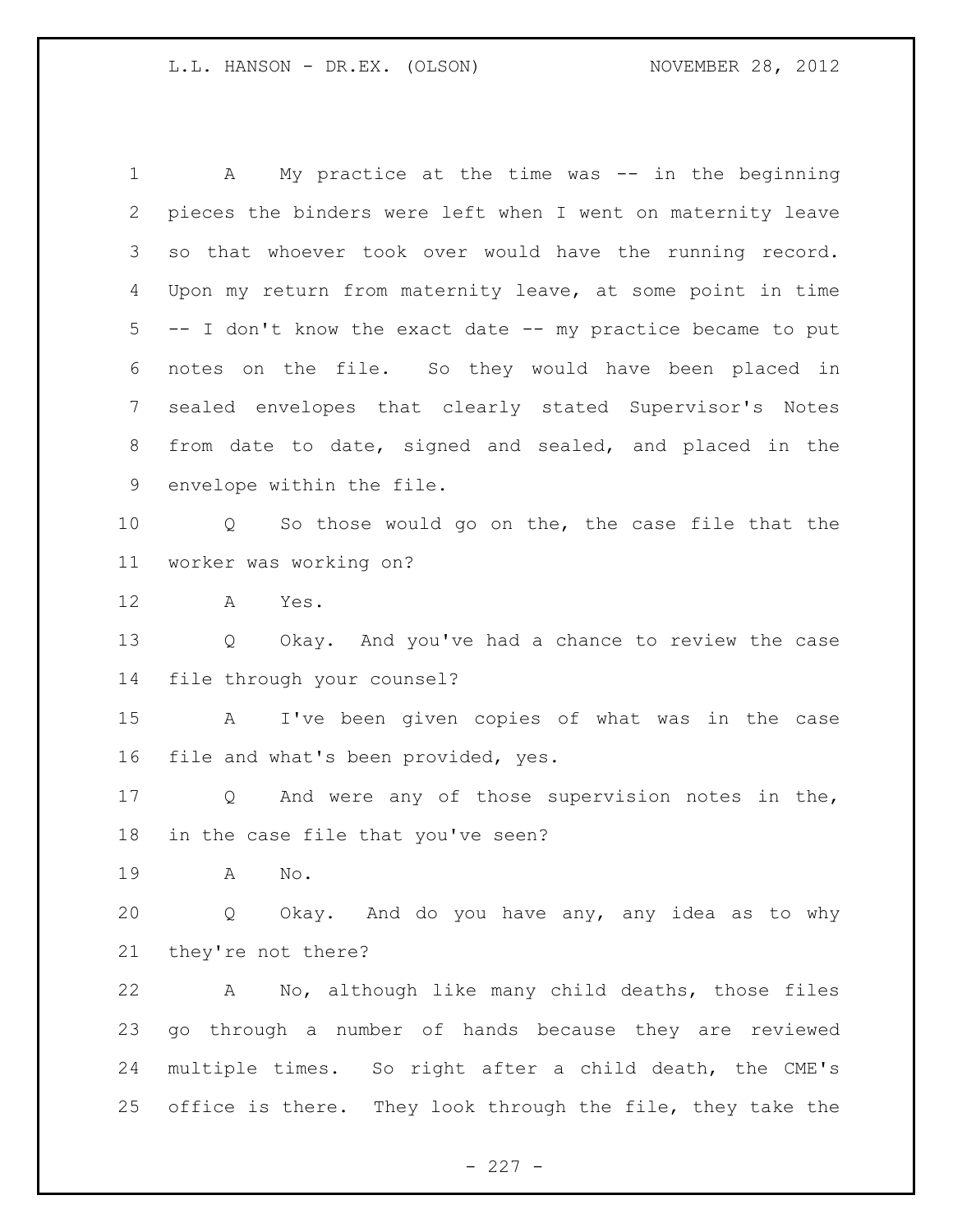file, they return the file. If a section -- another section review is ordered, it goes through that. The Office of the Children's Advocate can review the file. This process the file goes through. So the file moves quite a bit, so there's a number of reasons that things can go missing, unfortunately, in a paper world. Q Okay. The -- when you -- in the Jarvis unit, how many workers were you supervising? A Eight, as well as the admin had a dual report, so to myself and her -- another manager. 11 0 Who was the admin? A Karen London (phonetic). Q Okay. And she just provided administrative support, then, for your unit? A Yes. Q Now, Kerri-Lynn Greeley was one of the workers that worked under you. A Yes. Q And was she already a worker when you started at the unit as supervisor? A Yes. When I had left the intake -- I had done some interim work with intake. She had actually been hired, so I had had -- I had actually sat on the panel that hired her. Q You sat on the panel that hired her.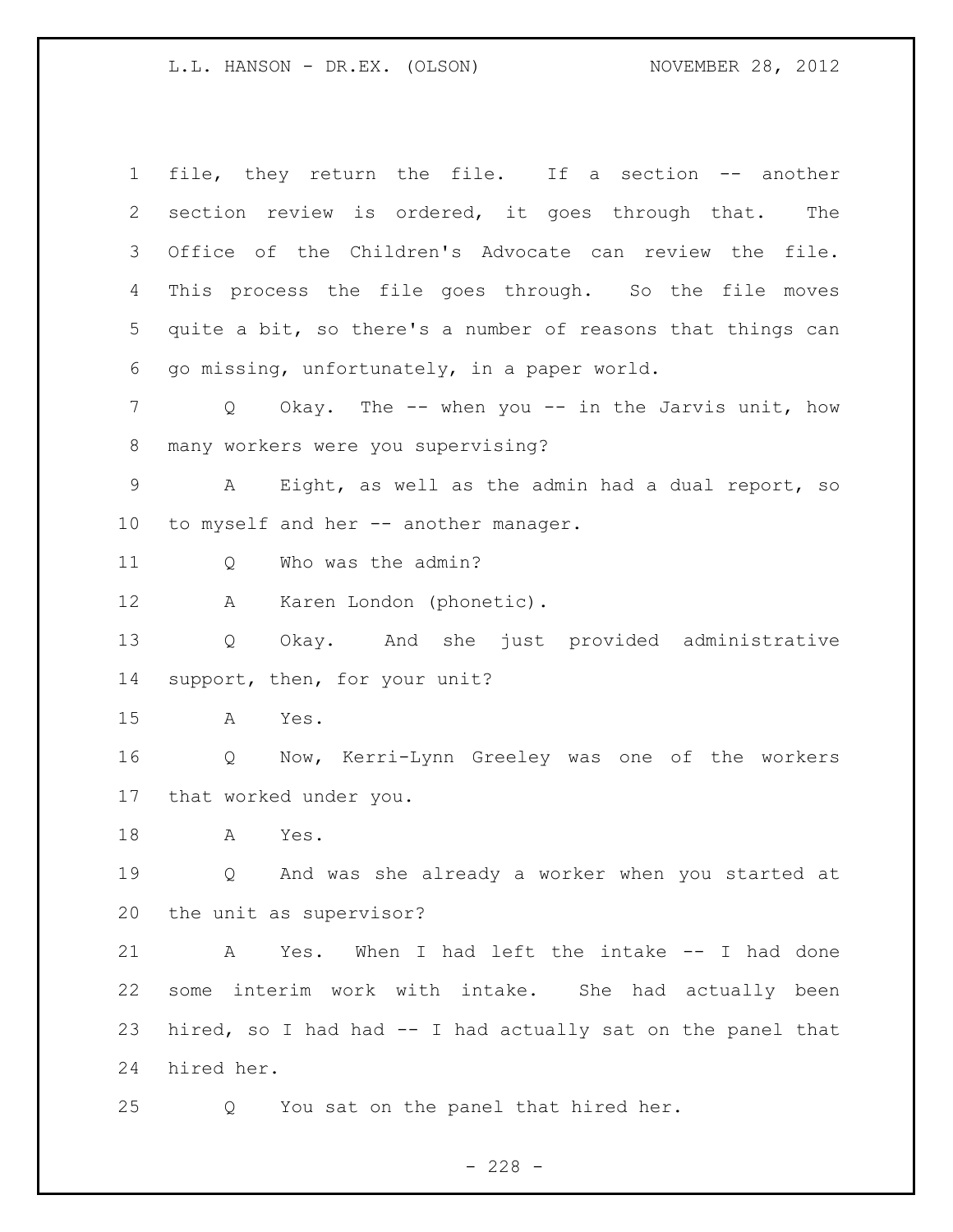A Yes.

 Q Okay. But was that -- when, when you became a supervisor of the Jarvis unit, was that the first time you supervised her?

A That's correct.

 Q Just in terms of your supervision, just generally at that time, how often would you meet with your workers?

 A My general practice was that I met with workers every two weeks for scheduled supervision. If they were new workers, sometimes it was weekly. That was dependent 11 on what I felt the need was, what their need or expectation was, as well as there was a lot of ad hoc supervision. We were available pretty much whenever needed.

 Q The regular supervision meetings that you had, was that pursuant to a standard or was that just your practice?

 A I don't believe that there's a standard, per se. I know that policies were developed, but it's best practice.

 Q Okay. And so these were, these were scheduled meetings at a set time?

A Yes.

Q And how long would the meetings last?

 A That would vary. I always allowed an hour and a half for scheduled supervision. However, there were times

 $-229 -$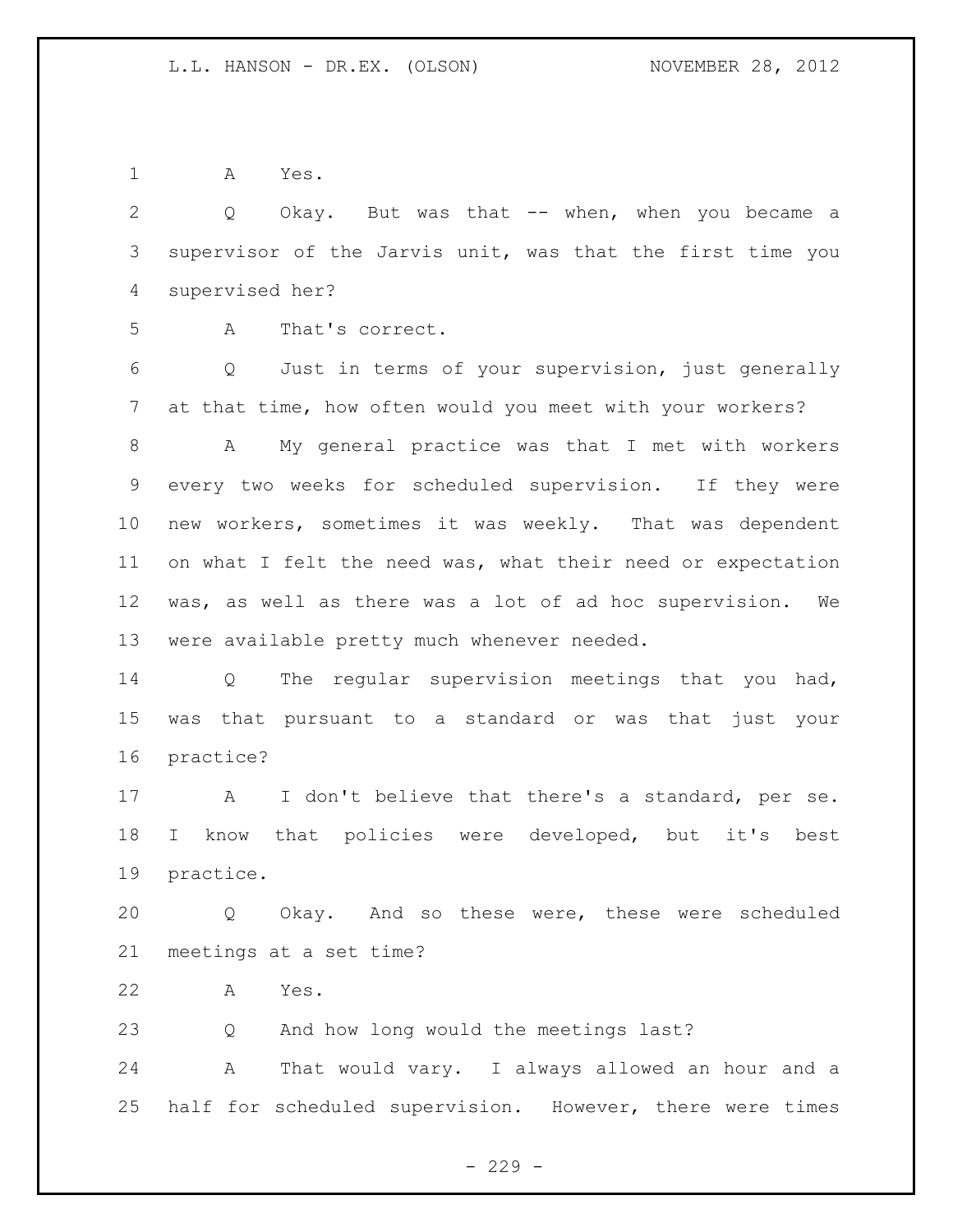when supervision had to be rescheduled because if a worker happened to be needed in court or a crisis occurred, then we would reschedule. Or sometimes they had other, like, family visits so there could be interruptions. So there was flexibility around that, but we always allowed and ensured that there was scheduled time to sit down and review files.

 Q Okay. What would be discussed in the supervision meetings?

 A My expectation then -- and it continues today -- is that I give my staff an opportunity to raise issues or concerns on files or things that may be impacting their capacity to do their job. I then go over the things that I maybe need to discuss with them as far as case specific issues or concerns.

 And then periodically, about every third or fourth supervision, we would -- what I called kind of go through all of the files. So their case list would be printed off and we would go through basically where are we at on the case plan, what's the case plan on each file, and kind of a status update so that I would know where things were at. And it would give them an opportunity to ensure that we were discussing each case.

 Q And you said that would be every third or fourth session?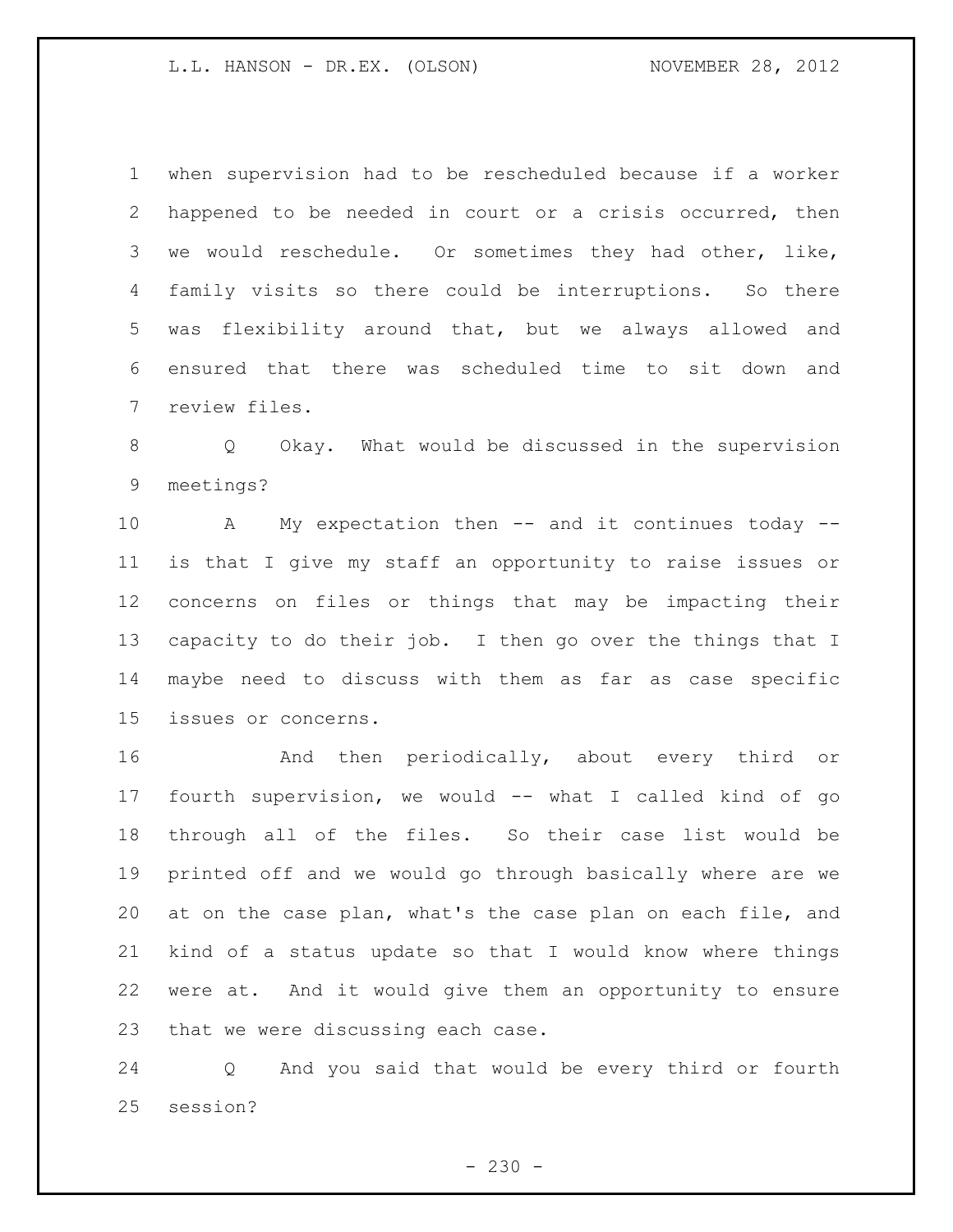A Yes.

 Q Okay. And how much time would you spend discussing each case?

 A Again, that varies on the case, the case type, where things were at in the plan. Lots of factors come into that.

 Q Okay. But you would have kept notes of those discussions and they would have been placed in the binder at that time?

 A Yes, I did, in fact, keep notes of all those, yes.

 Q Okay. And so the -- this case -- and at that time it would have been Samantha Kematch's file. Is that a case you would have discussed?

A Yes.

 Q Okay. So there would have been notes specific to this case in your file.

A Yes.

 Q Yeah. And generally when you weren't doing the case reviews, the specific case reviews of the list of the -- that worker's cases, would they bring cases to you they wanted -- they had issues on, they wanted to discuss? A I'm sorry, the question is?

Q At the regular supervision sessions --

A Right.

 $- 231 -$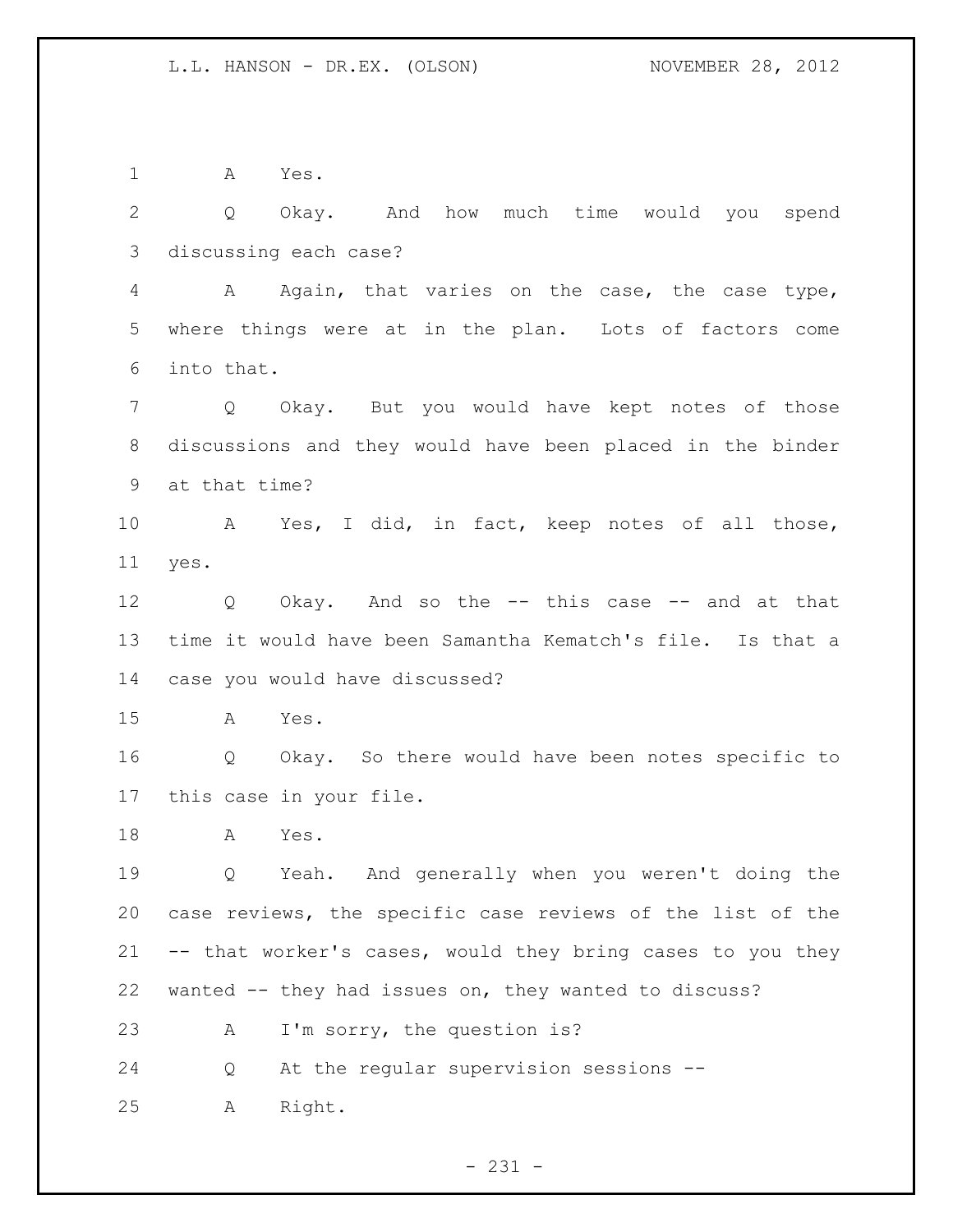Q -- you said every third or fourth session you would go through the list of cases.

A Yes.

 Q Okay. The other sessions you had where you weren't doing that, would you -- would the workers bring specific issues to your attention in terms of cases?

A Yes.

 Q And so they, they'd say, you know, I have an issue with the Sinclair case and here's what it is, and you would discuss that issue?

 A Yes. They had an opportunity to raise issues, whether that was case planning, case specific. It may have been logistical things, could have been funding issues, could have been court process, could have been workers on learning curves wanting to understand how to access resources. So the supervisor's role is to provide mentorship, ensure case management, training, oversee the cases. So it's, it's -- you have to be flexible --

Q Um-hum.

 A -- and, and you're juggling quite a few cases and balls so, yes.

 Q And when you say "oversee cases," how is it you oversee the case?

 A Well, ultimately the supervisor is responsible for those cases, and workers -- these are big decisions

- 232 -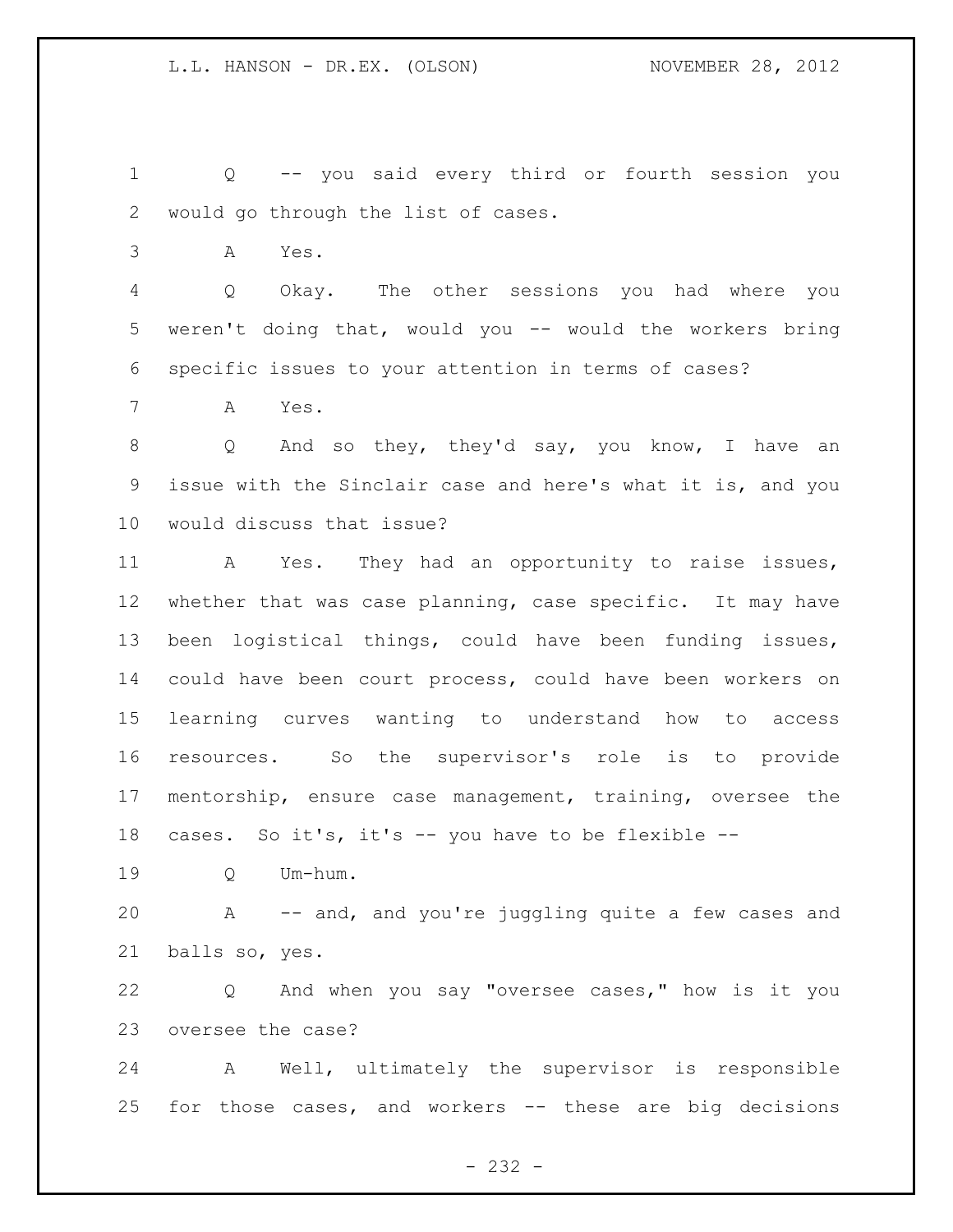that we're making so no one should be making those in a silo. Social work in itself believes that the more we can work cooperatively, the better that is with families, for families, and the better outcomes. So often the discussions around case planning is if workers get stuck or a family seems stuck, how do you help that family? So that may be some of the discussion. So there's also a clinical component of supervision.

 Q Okay. And so when you say the worker shouldn't make the case in a silo, do you mean the worker should make the case in consultation with you as a supervisor?

 A Well, they are making, yes, decisions in consultation with the supervisor, yes.

 Q Okay. And when that happens how much information would you have about the case?

 A Again, that varies on a number of factors. It depends on what I'm asking, it depends what they're asking. So for me to say it, it's this or that, that's, that's impossible for me to answer.

 Q Okay. Would you pick up case files and read through them?

 A Yes. When files come from intake, they are reviewed by the supervisor -- myself -- for assignment, so I would review files, yes.

Q And how much of a file would you review when it

- 233 -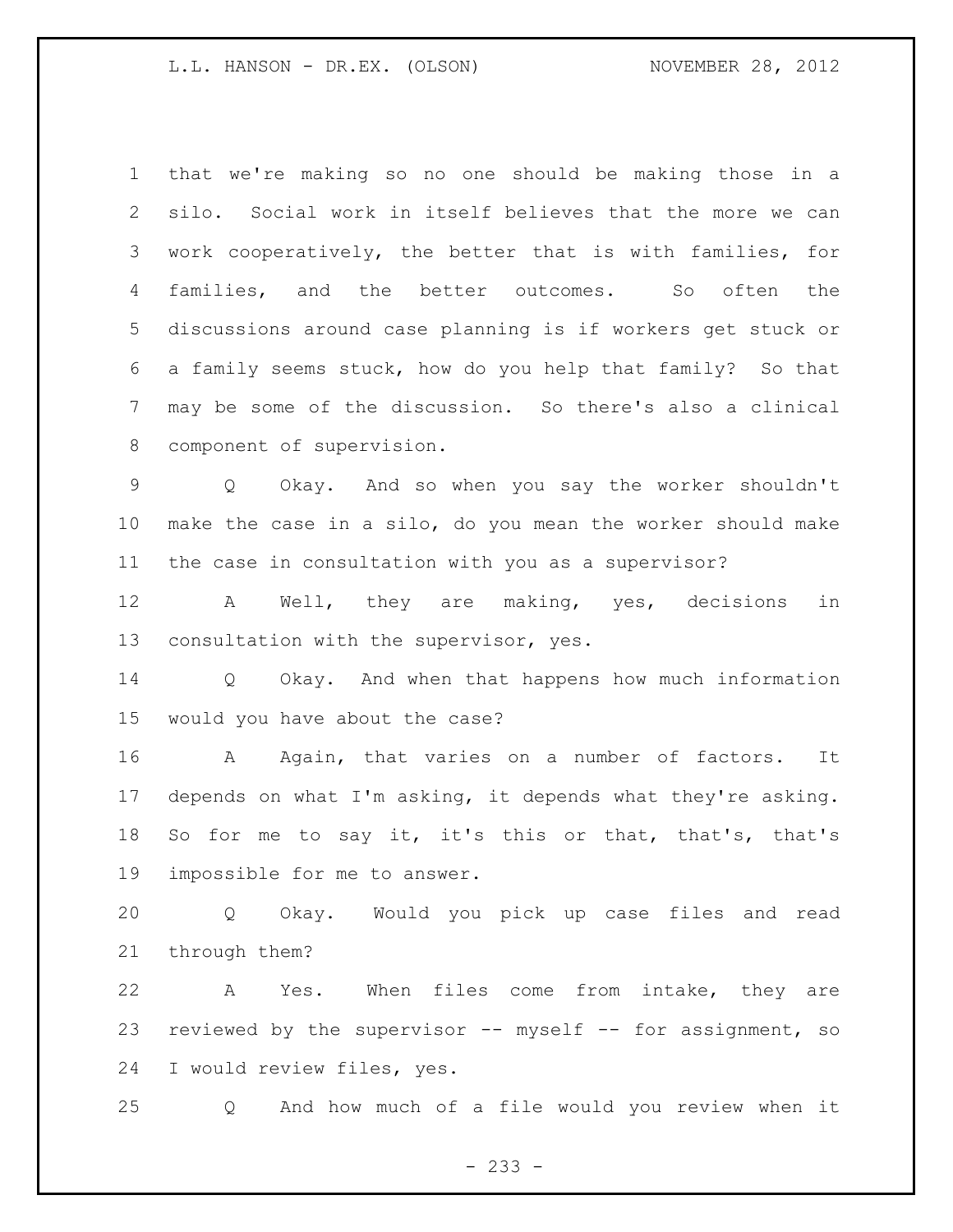comes from intake?

| 2               | Again, dependent on a number of factors. Depends<br>A                |
|-----------------|----------------------------------------------------------------------|
| 3               | on how many volumes there is on that file; some files are            |
| 4               | more than one volume. It depends on how many files I've              |
| 5               | received that week for assignment. But in general, we try            |
| 6               | to read as much as possible. So we would read all the                |
| 7               | critical information as far as court recordings, any legal           |
| 8               | documents, case summaries, transfer summaries, medical               |
| 9               | information.                                                         |
| 10              | The file's broken down into various sections and                     |
| 11              | there are key components within that. The case transfer              |
| 12              | summaries and the court summaries or court information               |
| 13              | really is a way for a worker to be able to synthesize down           |
| 14              | what they've done, what they think the issues are, and what          |
| 15 <sub>1</sub> | needs to happen next, and so a supervisor uses that as               |
| 16              | their quide and their tool.                                          |
| 17              | Okay. And so based on that, I take it you would<br>$Q \qquad \qquad$ |
| 18              | it's<br>important that those case summaries -- case<br>$\sim$ $-$    |
| 19              | transfers be accurate?                                               |
| 20              | Α<br>Yes.                                                            |
| 21              | And give you complete information?<br>Q                              |
| 22              | Yes.<br>Α                                                            |
| 23              | Complete, relevant information?<br>Q                                 |
| 24              | Yes.<br>Α                                                            |

Q And that that's up to date.

- 234 -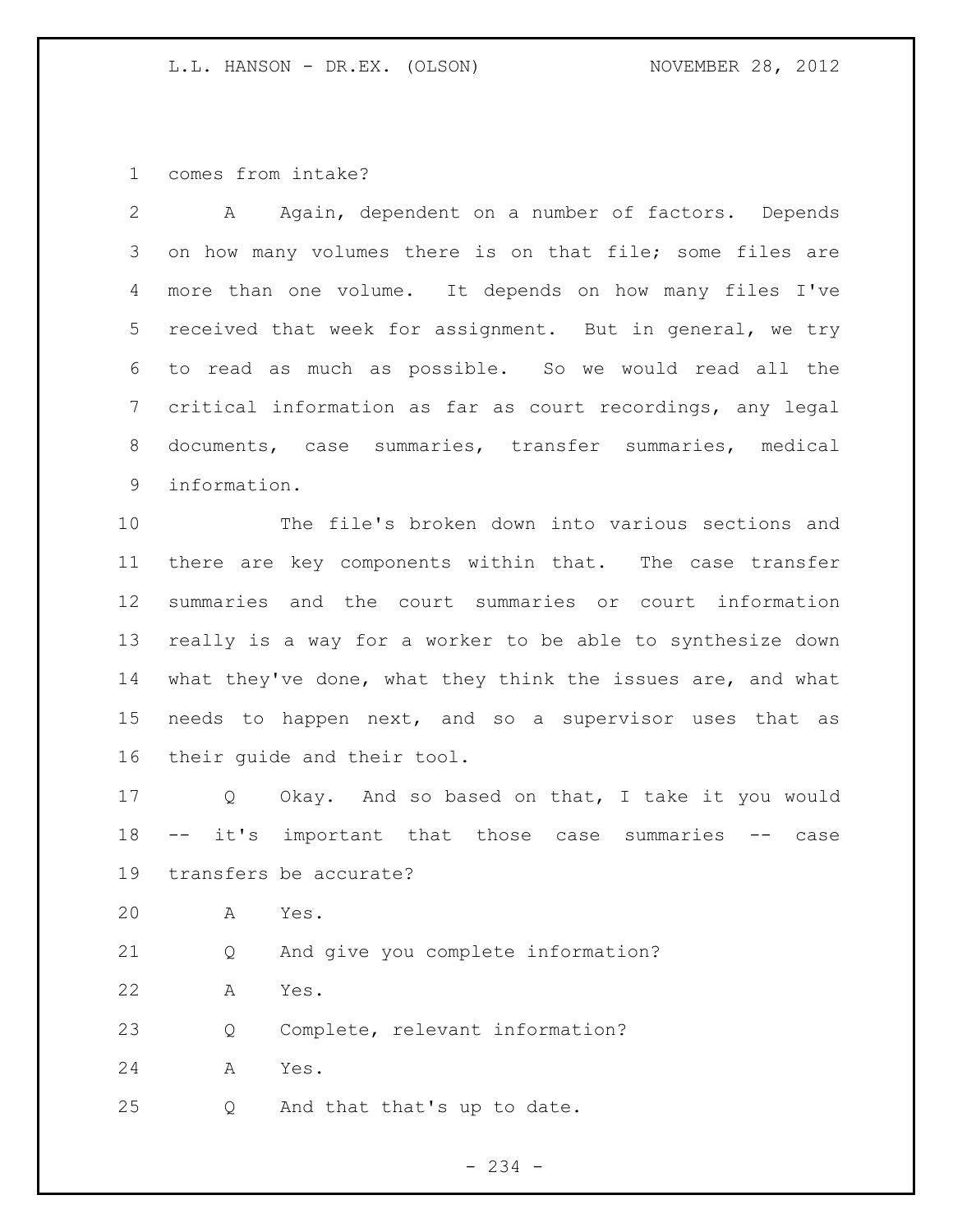| $\mathbf 1$     | Right. However, I think you need within that --<br>A          |
|-----------------|---------------------------------------------------------------|
| 2               | I mean, all of those documents are done at that point in      |
| 3               | time with the information that workers have so, you know, a   |
| 4               | file may be in transfer and by the time it gets to me         |
| 5               | within two days or a day, something else may be happening.    |
| 6               | So there's always information coming in even as the file is   |
| $7\phantom{.0}$ | kind of moving, because they're, they're active.              |
| 8               | Are you able to recall what the caseload was like<br>Q        |
| 9               | at that time for your workers?                                |
| 10              | I'd say probably, on average, around 35.<br>A                 |
| 11              | Thirty-five cases?<br>Q                                       |
| 12              | Yes.<br>A                                                     |
| 13              | Per worker?<br>Q                                              |
| 14              | Yes.<br>Α                                                     |
| 15              | And in terms of workload, how did that translate?<br>Q        |
| 16              | Well, 35 cases is above the recommended levels.<br>Α          |
| 17              | Work $--$ I mean, you can have a caseload of 25 and be as, as |
| 18              | busy if not busier than the worker who has 35, so a number    |
| 19              | is one piece of that workload measure. I think the            |
| 20              | difficulty in child welfare has always been how do you        |
| 21              | accurately measure our work because you can have 25 files,    |
| 22              | but if out of those 25 files there are four children per      |
| 23              | family, that's a lot of children. And if the standard is      |
| 24              | to see them within so many days, you know, it's a, it's a     |
| 25              | juggling, it's a balance.                                     |

- 235 -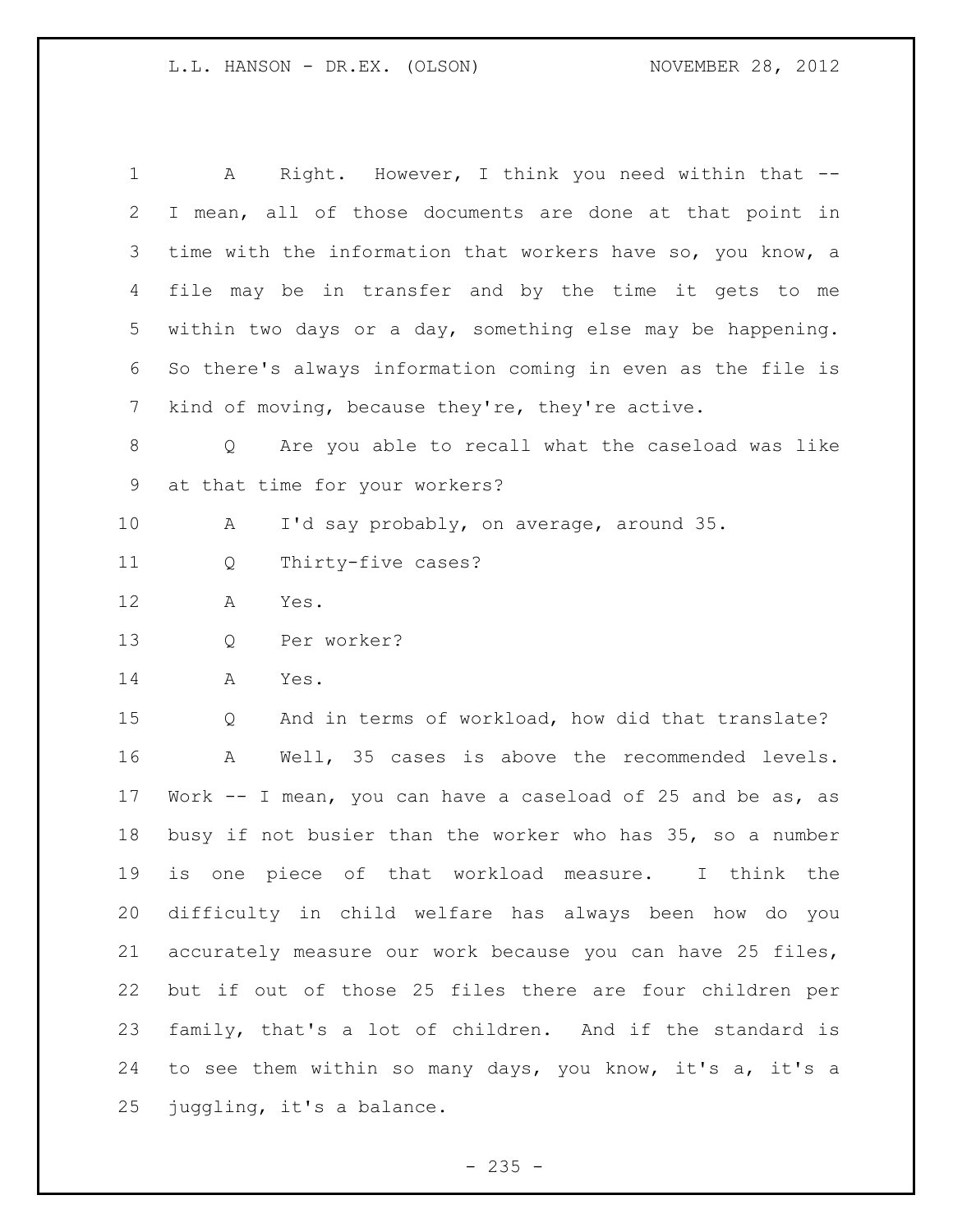Q And so you said that was -- the workload and caseload that was present at the time was above what was recommended.

A Yes.

Q And who, who would recommend the caseload?

 A Well, the Child Welfare League of Canada has done some measurements on that so some guidelines come from there.

Q Okay.

 A But again, that's on Family Service. There are a number of ways to measure that. You can look at, are you a generic worker. When I started, we were generic; we carried all sorts of cases. Then there's specialization. So I mean, there's -- again, it's a number and there are a lot of other factors around workload.

 Q Okay. So at that time would you describe the workload as, as a, as a manageable workload?

 A No, I wouldn't say it's manageable. I mean, we managed. I think there's a difference between we managed and we took care of business versus it's manageable.

 Q Okay. And what, what's the distinction that you're making?

 A Well, again, you -- if you -- in a -- if you have 25 files and you have two children per family, so now you have 50 children that you're supposed to see every 30 days.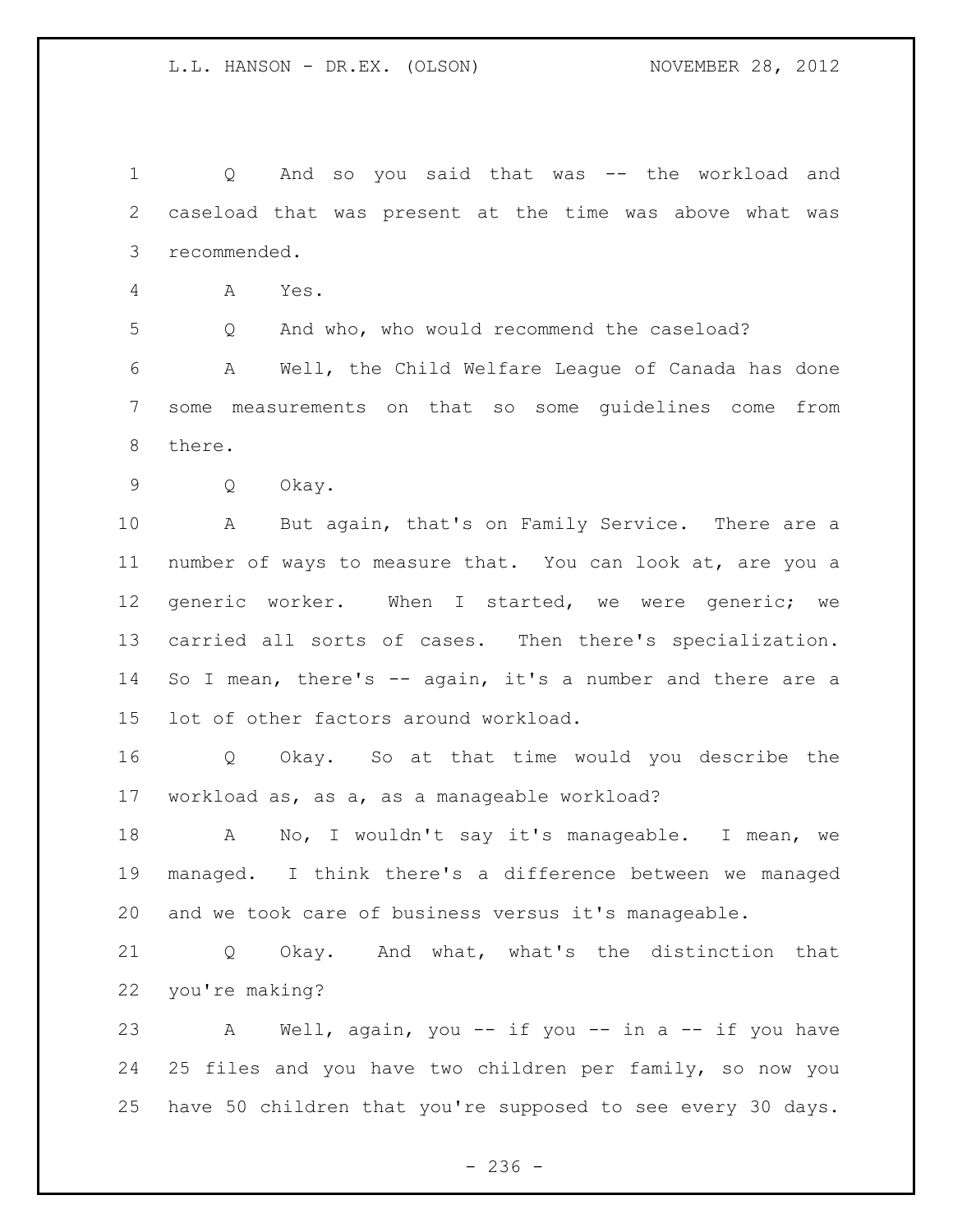So that's -- and there's 20-some working days, and you maybe have a sick day in there, that, that is, that is a challenge. So when I say we managed, we did the best we could with the resources we had.

 Q Okay. Did, did the workload impact on your ability to meet what you would call best practice at the time?

 A Well, workload impacts, yes, on best practice. I mean, best practice is that you, you have some time. In reunification you had time to meet with families, engage with families, and our caseload was we had five families that we worked with intensely, five to ten. So that's very different, different work so, yes, it does impact.

 Q Reunification, that's, that's what you were doing at one point prior to being a supervisor?

A Yes.

Q Just -- can you explain what that was?

 A The focus of reunification was that these were families who with -- the intent was with some intense 20 supports around the clock  $--$  we were available 24/7  $--$  that families would be able to have greater successes, it would reduce the number of children in care, and enhance overall safety and the longevity of families sustaining the skills so that they would hopefully not come back in contact with our system.

- 237 -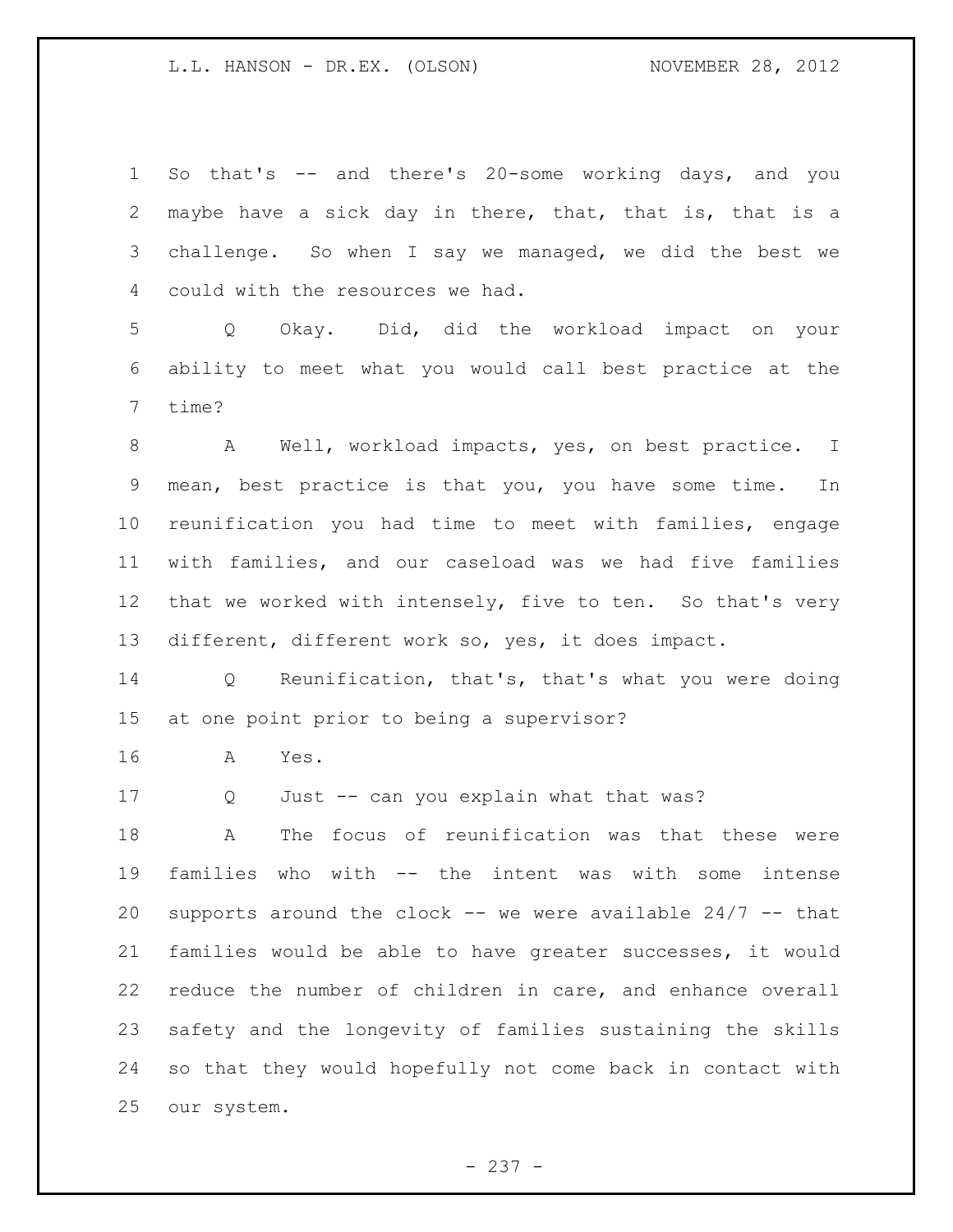Q Okay. And what -- how did that -- what did that look like compared to what you would do as a family service worker?

 A Well, I think as a family service worker you're doing some of the same work but you're having to do it at a much quicker pace. So, for example, as a family service worker I always did try to do lifelines and genograms and things like that with families. However, if you have 15 minutes for that family versus you have an hour and a half with that family or genogram, and the information you're gathering is very different so your information about their strengths and their issues looks very different. As you build long-term relationships with them, they trust you more and so they may call you in a crisis versus using some other methods to deal with their crisis.

 Q And are you able to comment on how successful the reunification program was when you were involved?

18 A There were statistics generated. I, I wouldn't -- I wasn't -- I don't have those at my fingertips. That was a number of years ago. But there is success with the program overall, in general.

 Q Right. And your personal experience with it? A My personal experience was that for some families there were positive outcomes, and they -- their children remained in their care. For some, the -- it was still a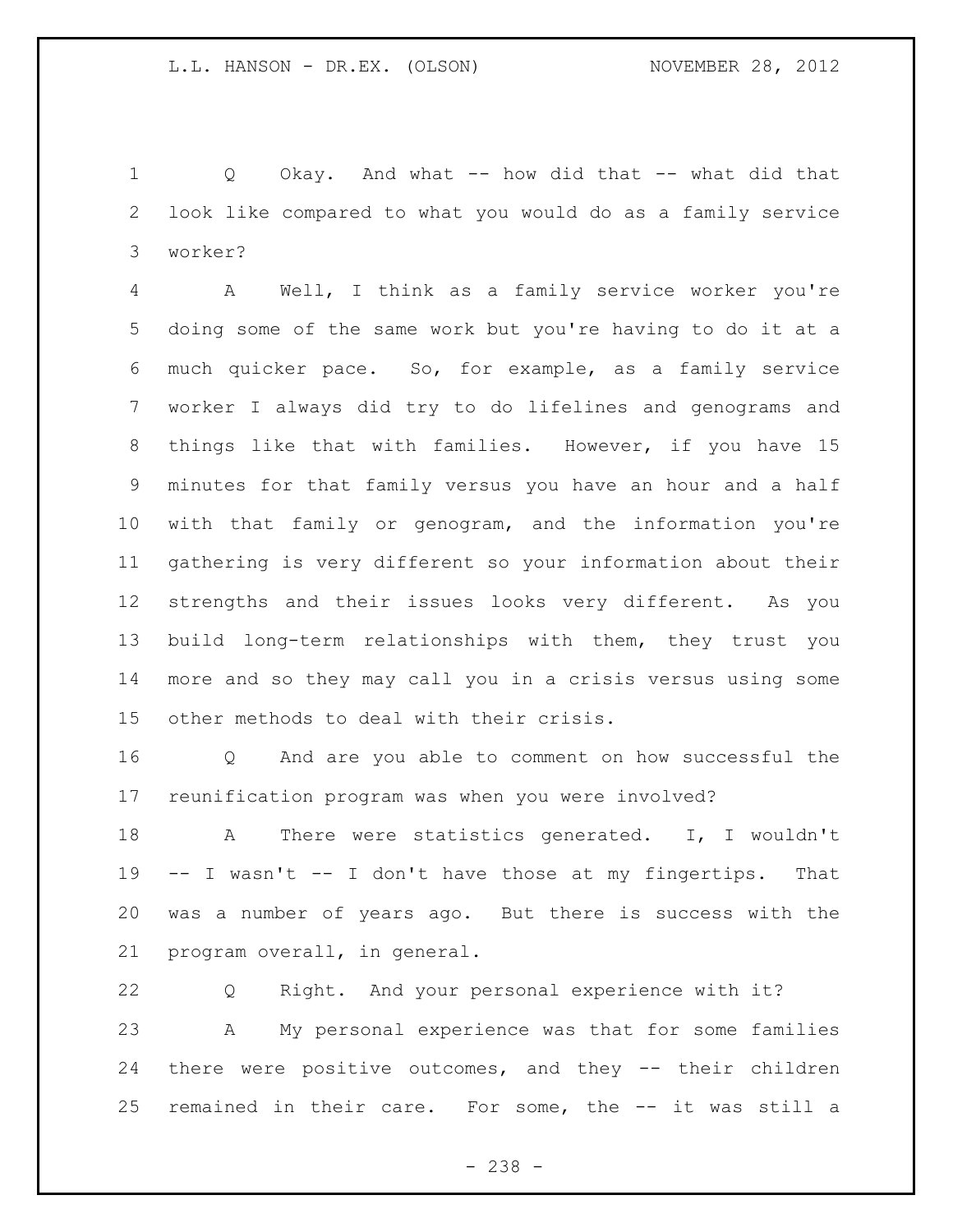| $\mathbf 1$ | positive outcome in, in that families recognized that at             |
|-------------|----------------------------------------------------------------------|
| 2           | that point in time they weren't able to parent and then              |
| 3           | were part of longer planning for their children with other           |
| 4           | caregivers where they could still be a part of their life.           |
| 5           | Q Just getting back to your role as supervisor,                      |
| 6           | were there any standards or policies in place that quided            |
| 7           | your work?                                                           |
| 8           | Yes, there are standards and policy, yes.<br>A                       |
| 9           | Okay. And were you aware of these standards and<br>$Q \qquad \qquad$ |
| $10 \,$     | policies at the time?                                                |
| 11          | A Standards and policies<br>in regards<br>to<br>case                 |
| 12          | management or                                                        |
| 13          | Just that quided your work as a supervisor.<br>Q                     |
| 14          | Α<br>Yes.                                                            |
| 15          | COMMISSIONER: Now, Mr. Olson, is this a<br>THE                       |
| 16          | convenient time to break or do -- is there -- have you got           |
| 17          | some more general things to deal with in the next five               |
| 18          | minutes? Otherwise, we won't go into the particulars of --           |
| 19          | that you're likely going to into with respect to this                |
| 20          | witness's involvement with this file.                                |
| 21          | MR. OLSON: Yeah, I have maybe two more questions                     |
| 22          | on this topic and that would complete it.                            |
| 23          | THE COMMISSIONER: Go ahead.                                          |
| 24          |                                                                      |
| 25          | BY MR. OLSON:                                                        |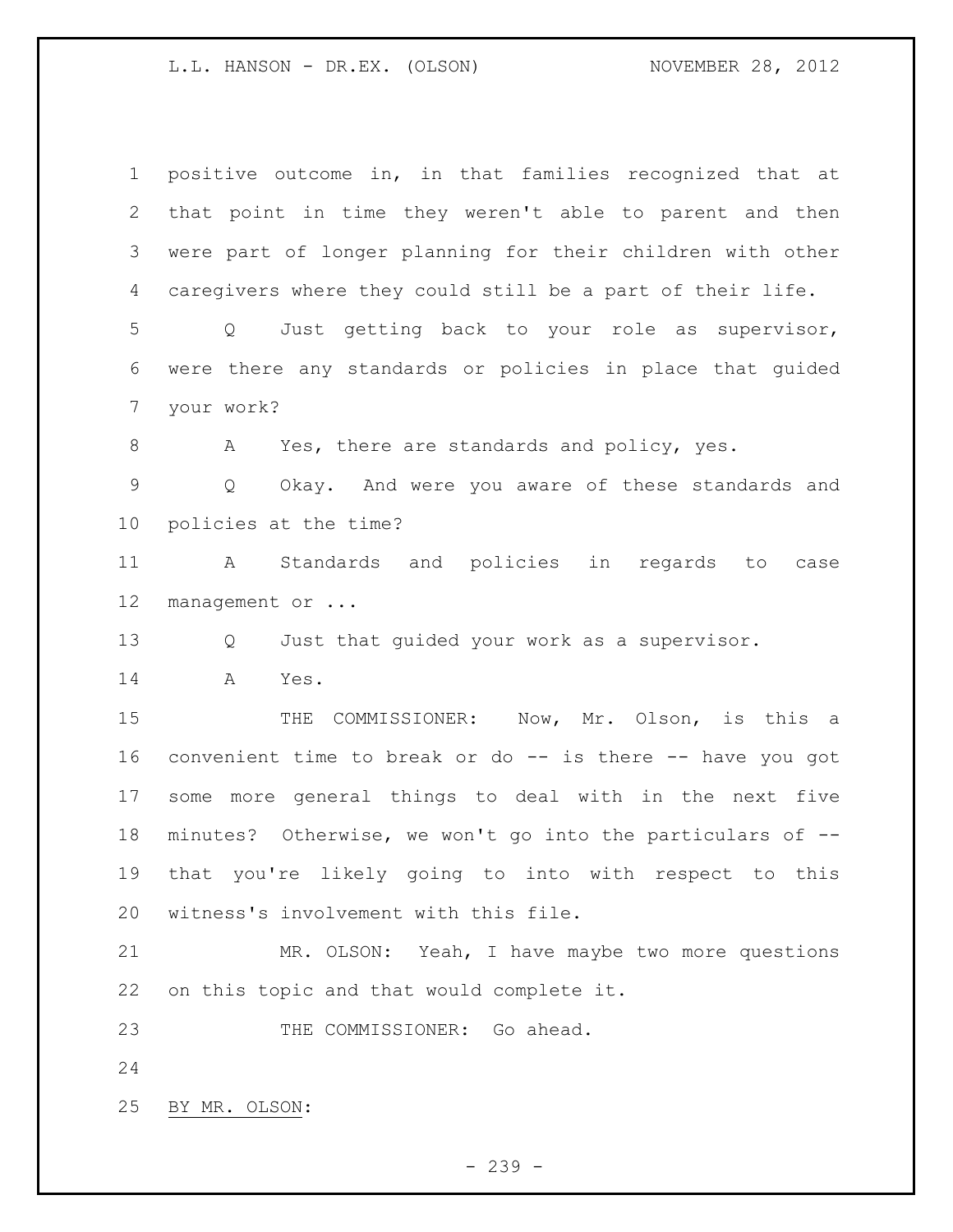Q With the workers under your supervision in 2000 and 2001, you said they were carrying about 30 to 35 cases each? A Yes. Q And so how many cases in total were you supervising, approximately? A Well, what's eight times 35? Social workers aren't known for their math, especially me. I always say I'm numerically challenged. Q Lawyers aren't known for their math, either. A Maybe the Commissioner knows. Roughly 400 -- 12 THE COMMISSIONER: No, but I can figure it out. 13 THE WITNESS: Roughly 400, 450. BY MR. OLSON: Q Okay. And was, was caseload and workload a topic that came up from your workers during your supervision sessions? A Yes. Q And how did it come up? A Well, work -- I mean, workers could become overwhelmed and stressed at times because of, you know -- if more than one case was really active, then they were being pulled in multiple ways. So we would look at how the team could support the work and make sure that the basics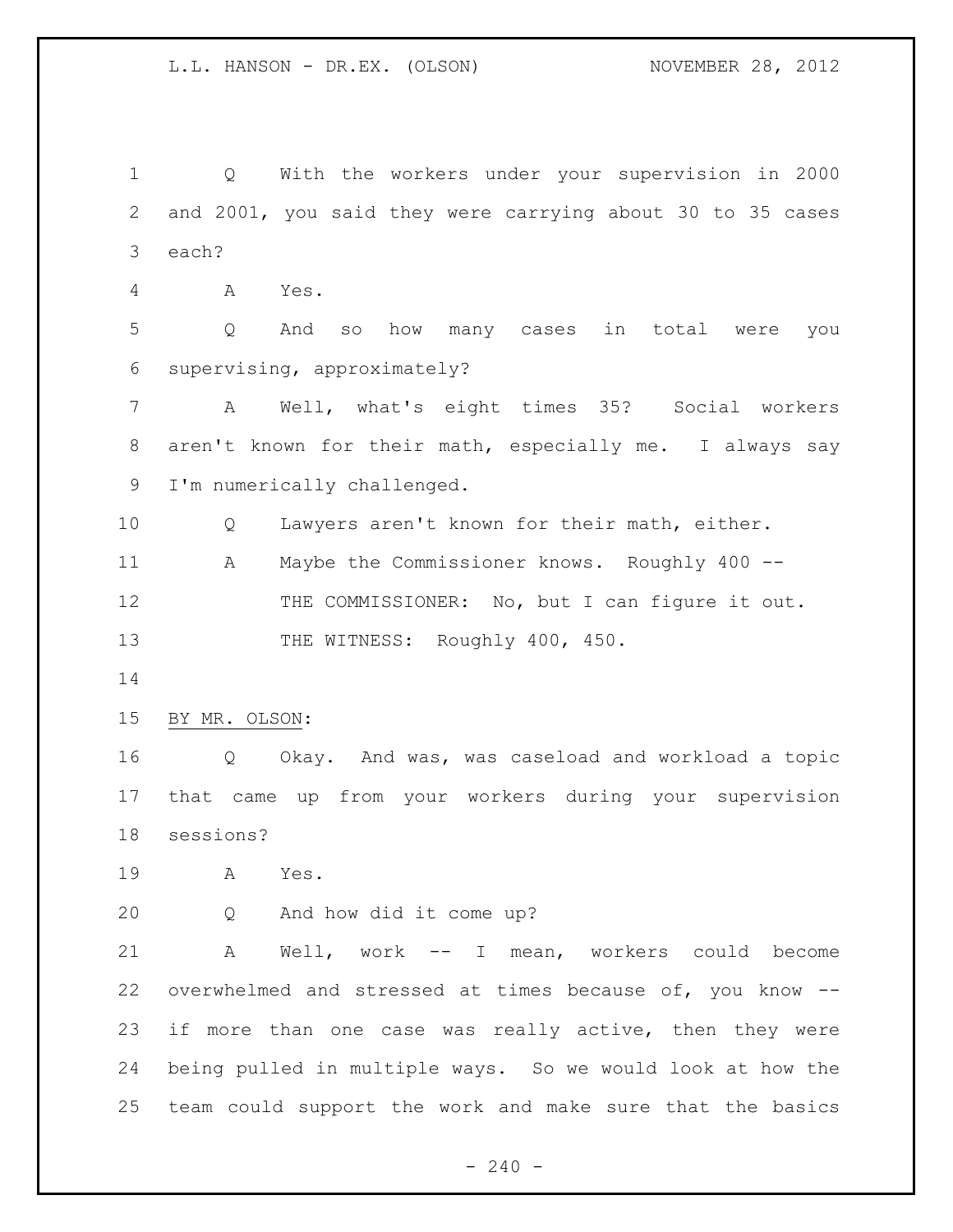were being done.

 Q Okay. We heard that supervisors would try to find a way to reduce the workload on a worker if they were having an issue. A Yes. Q Okay. And -- 7 A Reduce it or support the work, so ... Q Okay. And did -- A We really couldn't reduce it because the work is the work, so -- Q Work's always there. 12 A It was workload management. Q Okay. And did, did you ever have a worker say to you, Look, I just can't meet standards with the workload I have. A No. Workers don't necessarily speak in standards when they're speaking about workload. They're speaking about the children and the families so they'll say, I can't get to this family, I really need to see this family, I need help arranging this family visit. So it's more about the actual work.

 Q Okay. And if that sort of a concern was brought to your attention, would steps be taken then to ensure the worker was able to get to that work?

A Yes.